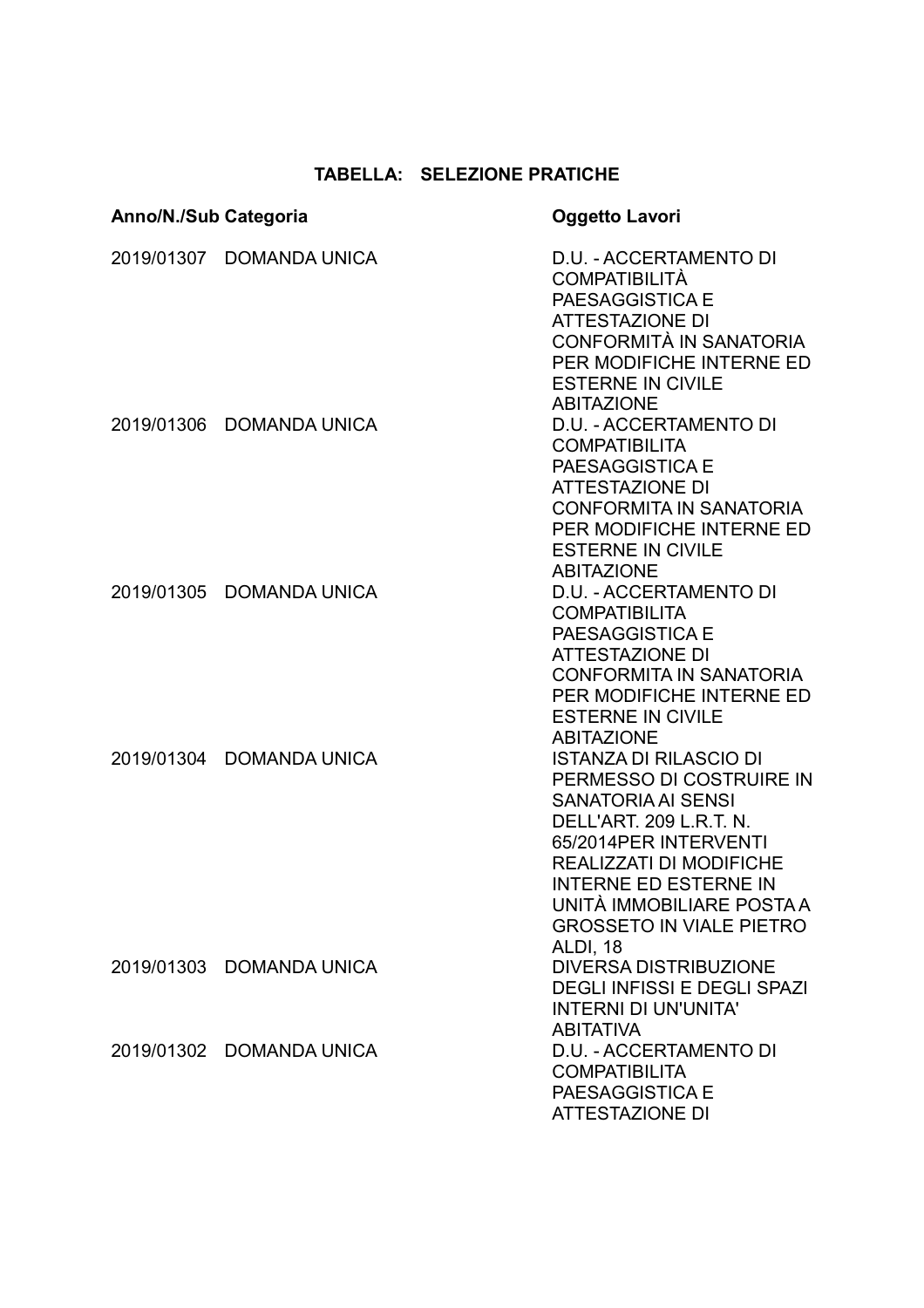|            |                          | <b>CONFORMITA IN SANATORIA</b><br>PER MODIFICHE INTERNE ED<br><b>ESTERNE IN CIVILE</b><br><b>ABITAZIONE</b> |
|------------|--------------------------|-------------------------------------------------------------------------------------------------------------|
|            | 2019/01301 DOMANDA UNICA | D.U. - ACCERTAMENTO DI                                                                                      |
|            |                          | <b>COMPATIBILITA</b>                                                                                        |
|            |                          | <b>PAESAGGISTICA E</b>                                                                                      |
|            |                          | <b>ATTESTAZIONE DI</b>                                                                                      |
|            |                          | <b>CONFORMITA IN SANATORIA</b>                                                                              |
|            |                          | PER MODIFICHE INTERNE ED                                                                                    |
|            |                          | <b>ESTERNE IN CIVILE</b>                                                                                    |
|            |                          | <b>ABITAZIONE</b>                                                                                           |
|            | 2019/01300 DOMANDA UNICA | <b>RICHIESTA PARERE</b><br>PREVENTIVO PROGETTO                                                              |
|            |                          | <b>UNITARIO</b>                                                                                             |
| 2019/01299 | <b>DOMANDA UNICA</b>     | D.U. - ACCERTAMENTO DI                                                                                      |
|            |                          | <b>COMPATIBILITA</b>                                                                                        |
|            |                          | PAESAGGISTICA E                                                                                             |
|            |                          | <b>ATTESTAZIONE DI</b>                                                                                      |
|            |                          | <b>CONFORMITA IN SANATORIA</b>                                                                              |
|            |                          | PER MODIFICHE INTERNE ED                                                                                    |
|            |                          | <b>ESTERNE IN CIVILE</b>                                                                                    |
|            |                          | <b>ABITAZIONE</b>                                                                                           |
|            | 2019/01298 DOMANDA UNICA | D.U. - ACCERTAMENTO DI                                                                                      |
|            |                          | <b>COMPATIBILITA</b><br>PAESAGGISTICA E                                                                     |
|            |                          | <b>ATTESTAZIONE DI</b>                                                                                      |
|            |                          | CONFORMITA IN SANATORIA                                                                                     |
|            |                          | PER MODIFICHE INTERNE ED                                                                                    |
|            |                          | <b>ESTERNE IN CIVILE</b>                                                                                    |
|            |                          | <b>ABITAZIONE</b>                                                                                           |
|            | 2019/01297 DOMANDA UNICA | D.U. - ACCERTAMENTO DI                                                                                      |
|            |                          | <b>COMPATIBILITA</b>                                                                                        |
|            |                          | PAESAGGISTICA E                                                                                             |
|            |                          | <b>ATTESTAZIONE DI</b>                                                                                      |
|            |                          | <b>CONFORMITA IN SANATORIA</b><br>PER MODIFICHE INTERNE ED                                                  |
|            |                          | <b>ESTERNE IN CIVILE</b>                                                                                    |
|            |                          | <b>ABITAZIONE</b>                                                                                           |
|            | 2019/01296 DOMANDA UNICA | <b>D.U. - ACCERTAMENTO DI</b>                                                                               |
|            |                          | <b>COMPATIBILITA</b>                                                                                        |
|            |                          | PAESAGGISTICA E                                                                                             |
|            |                          | <b>ATTESTAZIONE DI</b>                                                                                      |
|            |                          | <b>CONFORMITA IN SANATORIA</b>                                                                              |
|            |                          | PER MODIFICHE INTERNE ED                                                                                    |
|            |                          | <b>ESTERNE IN CIVILE</b>                                                                                    |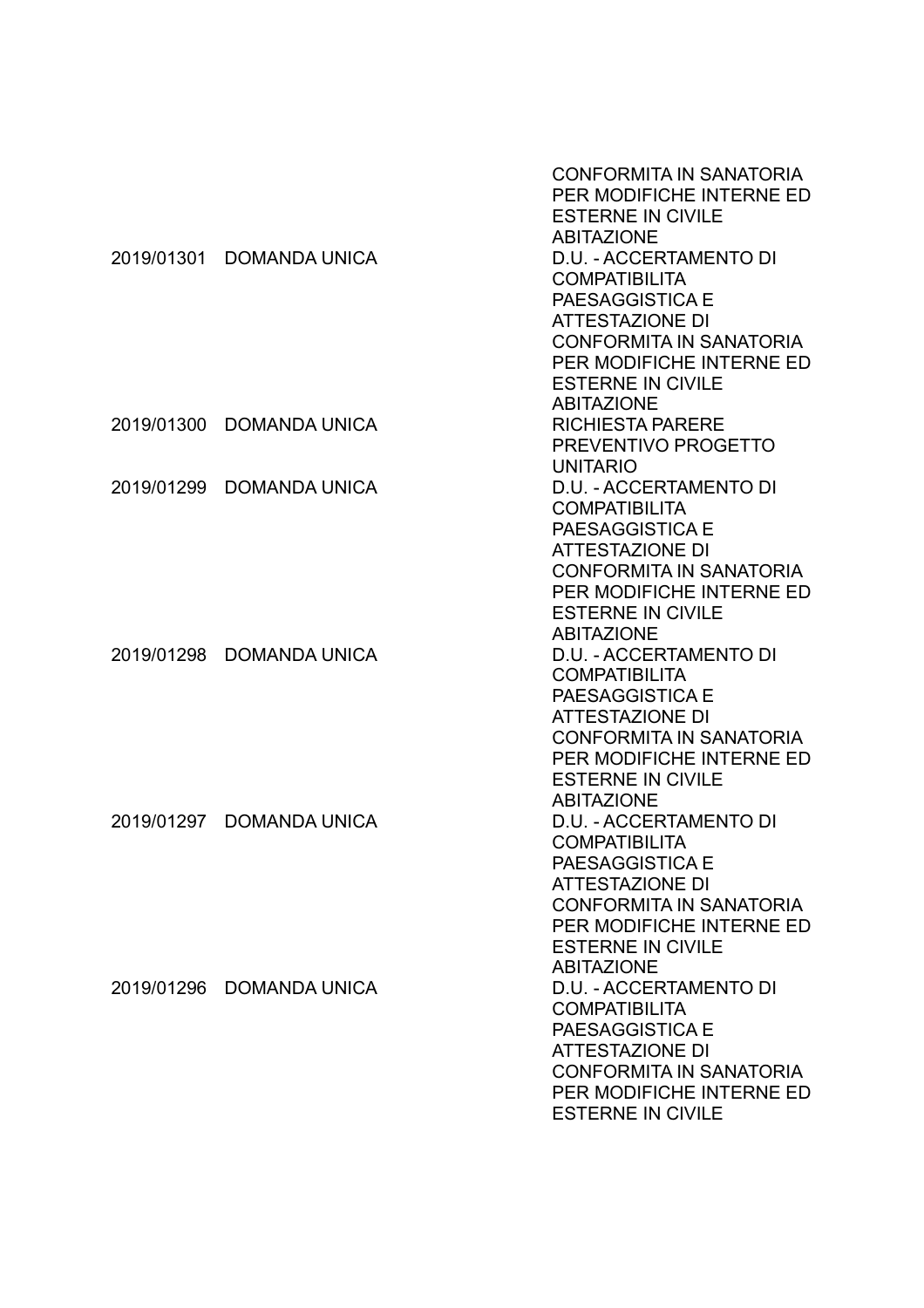|            |                          | <b>ABITAZIONE</b>               |
|------------|--------------------------|---------------------------------|
|            | 2019/01295 DOMANDA UNICA | D.U. - ACCERTAMENTO DI          |
|            |                          | <b>COMPATIBILITA</b>            |
|            |                          | PAESAGGISTICA E                 |
|            |                          | <b>ATTESTAZIONE DI</b>          |
|            |                          | <b>CONFORMITA IN SANATORIA</b>  |
|            |                          | PER MODIFICHE INTERNE ED        |
|            |                          | <b>ESTERNE IN CIVILE</b>        |
|            |                          | <b>ABITAZIONE</b>               |
|            | 2019/01294 DOMANDA UNICA | <b>VARIAZIONI IN CORSO</b>      |
|            |                          | <b>D'OPERA ALLA</b>             |
|            |                          | <b>COSTRUZIONE DI UN</b>        |
|            |                          | <b>MAGAZZINO</b>                |
|            | 2019/01293 DOMANDA UNICA | D.U. - ACCERTAMENTO DI          |
|            |                          | <b>COMPATIBILITA</b>            |
|            |                          | PAESAGGISTICA E                 |
|            |                          | <b>ATTESTAZIONE DI</b>          |
|            |                          | <b>CONFORMITA IN SANATORIA</b>  |
|            |                          | PER MODIFICHE ESTERNE           |
|            |                          | ED INTERNE IN CIVILE            |
|            |                          | <b>ABITAZIONE</b>               |
|            | 2019/01292 DOMANDA UNICA | AMPLIAMENTO UNA TANTUM          |
|            |                          | <b>ALLOGGIO TRAMITE</b>         |
|            |                          | <b>CHIUSURA A VETRI DI</b>      |
|            |                          | <b>BALCONE</b>                  |
| 2019/01291 | <b>DOMANDA UNICA</b>     | <b>LIEVE MODIFICA</b>           |
|            |                          | PORTAFINESTRA DI                |
|            |                          | <b>ACCESSO AL TERRAZZO</b>      |
| 2019/01290 | <b>DOMANDA UNICA</b>     | D.U. - ACCERTAMENTO             |
|            |                          | <b>COMPATIBILITA</b>            |
|            |                          | PAESAGGISTICA E                 |
|            |                          | <b>ATTESTAZIONE DI</b>          |
|            |                          | <b>CONFORMITA IN SANATORIA</b>  |
|            |                          | PER MODIFICHE INTERNE ED        |
|            |                          | <b>ESTERNE IN CIVILE</b>        |
|            |                          | <b>ABITAZIONE</b>               |
|            | 2019/01289 DOMANDA UNICA | D.U. - ACCERTAMENTO DI          |
|            |                          | <b>COMPATIBILITA</b>            |
|            |                          | PAESAGGISTICA E                 |
|            |                          | <b>ATTESTAZIONE DI</b>          |
|            |                          | CONFORMITA IN SANATORIA         |
|            |                          | PER MODIFICHE INTERNE ED        |
|            |                          | <b>ESTERNE IN CIVILE</b>        |
|            |                          | <b>ABITAZIONE</b>               |
|            | 2019/01288 DOMANDA UNICA | <b>INSTALLAZIONE DI</b>         |
|            |                          | <b>CANCELLO D'INGRESSO E DI</b> |
|            |                          |                                 |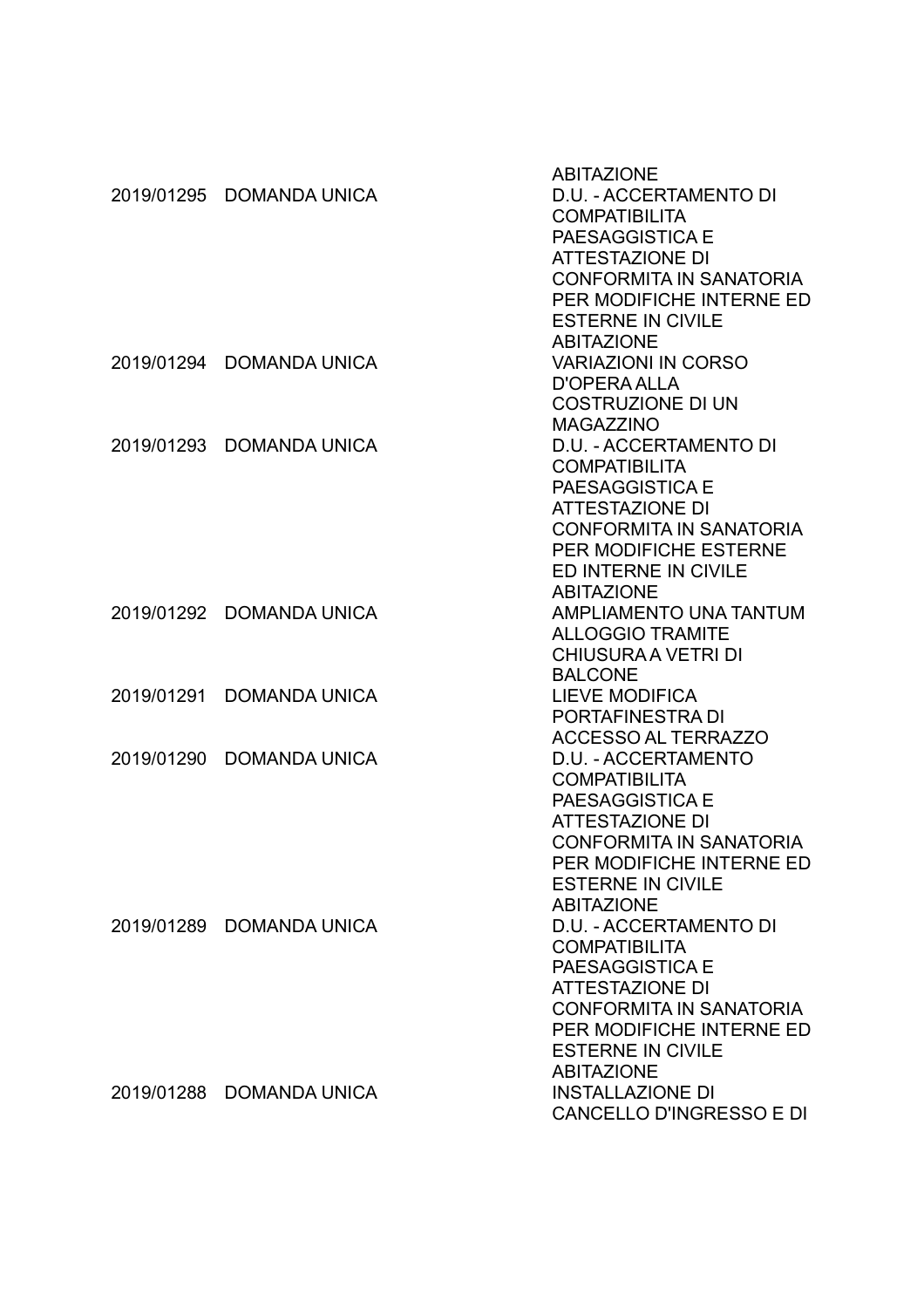|            |                          | RECINZIONE PERIMETRALE A<br>SERVIZIO DI TERRENO<br><b>PRIVATO</b> |
|------------|--------------------------|-------------------------------------------------------------------|
|            | 2019/01287 DOMANDA UNICA | <b>OPERE REALIZZATE IN</b>                                        |
|            |                          | DIFFORMITÀ DAL TITOLO                                             |
|            |                          | <b>ABILITATIVO NELL'ANNESSO</b>                                   |
|            |                          | <b>AGRICOLO E REALIZZAZIONE</b>                                   |
|            |                          | <b>SERVIZIO IGIENICO</b>                                          |
| 2019/01286 | <b>DOMANDA UNICA</b>     | REALIZZAZIONE DI UNA                                              |
|            |                          | <b>TETTOIA AD UN</b>                                              |
|            |                          | <b>APPARTAMENTO</b>                                               |
| 2019/01285 | <b>DOMANDA UNICA</b>     | <b>CAMBIO DI DESTINAZIONE</b>                                     |
|            |                          |                                                                   |
|            |                          | <b>D'USO SENZA OPERE</b>                                          |
|            |                          | <b>RELATIVO A PORZIONE DI</b>                                     |
|            |                          | <b>UNITA' IMMOBILIARE</b>                                         |
| 2019/01284 | <b>DOMANDA UNICA</b>     | <b>ISTANZA DI RILASCIO DI</b>                                     |
|            |                          | <b>ATTESTAZIONE DI</b>                                            |
|            |                          | CONFORMITÀ IN SANATORIA                                           |
|            |                          | AI SENSI DELL'ART. 209, C. 2,                                     |
|            |                          | LETT. B L.R.T. 65/2014 PER                                        |
|            |                          | REALIZZAZIONE DI CANTINA                                          |
|            |                          | <b>INTERRATA</b>                                                  |
| 2019/01283 | <b>DOMANDA UNICA</b>     | <b>MODIFICHE INTERNE E</b>                                        |
|            |                          | <b>ESTERNE</b>                                                    |
| 2019/01282 | <b>DOMANDA UNICA</b>     | APERTURA DI NUOVO PASSO                                           |
|            |                          | CARRABILE A SERVIZIO DI UN                                        |
|            |                          | <b>FABBRICATO RESIDENZIALE</b>                                    |
| 2019/01281 | <b>DOMANDA UNICA</b>     | <b>VARIANTE PERMESSO DI</b>                                       |
|            |                          | <b>COSTRUIRE PER</b>                                              |
|            |                          | RISTRUTTURAZIONE EDILIZIA                                         |
|            |                          | <b>CON AMPLIAMENTO</b><br><b>VOLUMETRICO</b>                      |
| 2019/01280 | <b>DOMANDA UNICA</b>     | <b>DOMANDA UNICA -</b>                                            |
|            |                          | <b>RICHIESTA DI</b>                                               |
|            |                          | <b>AUTORIZZAZIONE</b>                                             |
|            |                          | PAESAGGISTICA PER                                                 |
|            |                          | REALIZZAZIONE PISCINA E                                           |
|            |                          | PERGOLATI A COPERTURA                                             |
|            |                          | <b>DEI POSTI AUTO</b>                                             |
|            |                          |                                                                   |
|            | 2019/01279 DOMANDA UNICA | SOSTITUZIONE EDILIZIA DI<br><b>FABBRICATO BIFAMILIARE -</b>       |
|            |                          |                                                                   |
|            |                          | VARIANTE ALLA P.E. N.                                             |
|            |                          | 2018/803 - N. 2019/57 E N.                                        |
|            |                          | 2019/320                                                          |
|            | 2019/01278 DOMANDA UNICA | PARERE PREVENTIVO                                                 |
|            |                          | <b>ACUSTICA PROPEDEUTICO</b>                                      |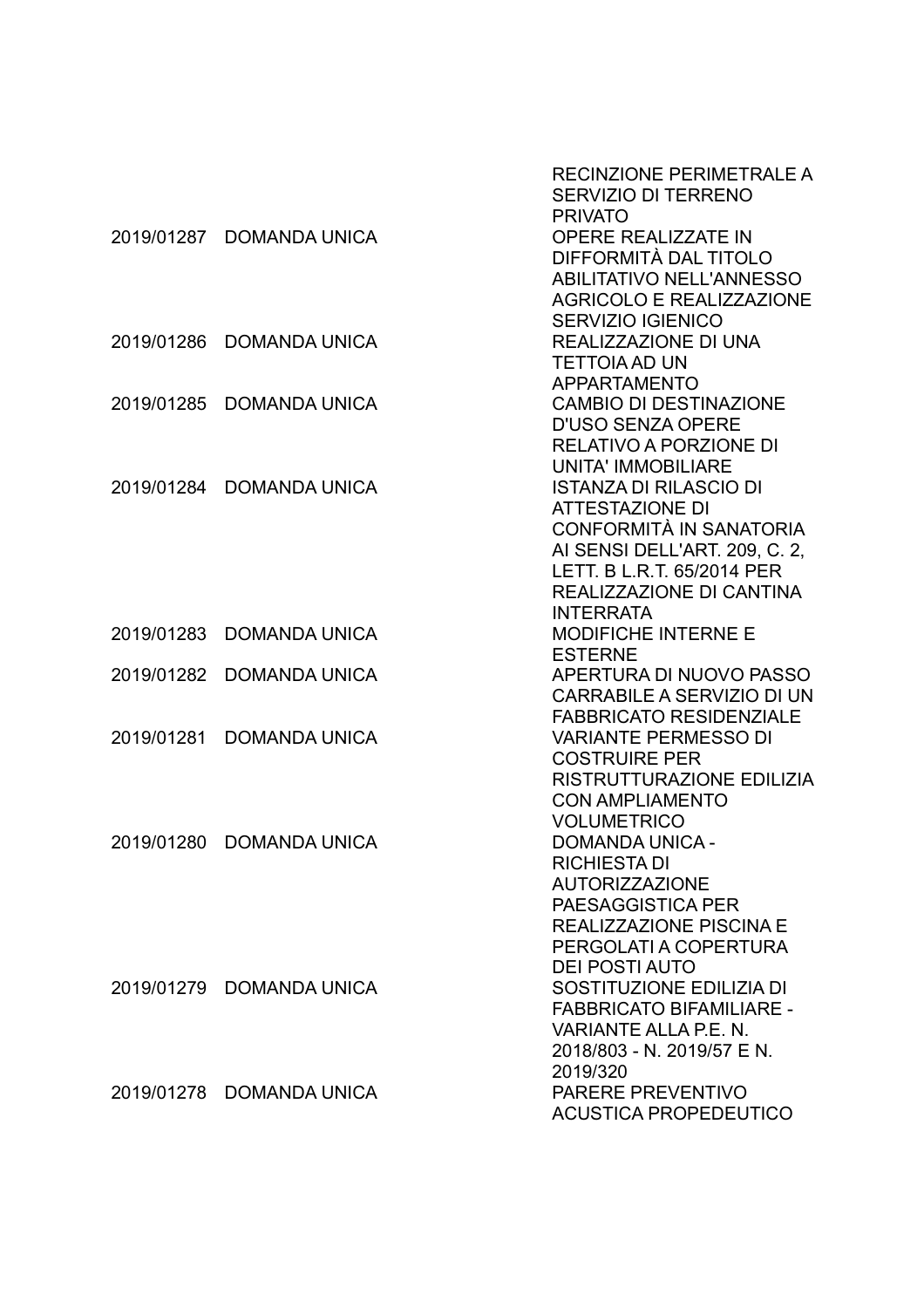|            |                      | <b>ALLA PRESENTAZIONE DI</b><br><b>SCIA PER MANUTENZIONE</b> |
|------------|----------------------|--------------------------------------------------------------|
|            |                      | <b>STRAORDINARIA CON</b>                                     |
|            |                      | <b>MODIFICHE INTERNE</b>                                     |
| 2019/01277 | <b>DOMANDA UNICA</b> | <b>SCIA IN SANATORIA PER</b>                                 |
|            |                      | <b>OPERE DIFFORMI</b>                                        |
| 2019/01276 | <b>DOMANDA UNICA</b> | RECUPERO SOTTOTETTO AI                                       |
|            |                      | <b>FINI ABITATIVI</b>                                        |
| 2019/01275 | <b>DOMANDA UNICA</b> | <b>RISTRUTTURAZIONE</b><br>PORZIONE FABBRICATO               |
|            |                      | <b>RURALE A SCOPI</b>                                        |
|            |                      | <b>AGRITURISTICI</b>                                         |
| 2019/01274 | <b>DOMANDA UNICA</b> | <b>MODIFICHE A CANCELLO</b>                                  |
|            |                      | PEDONALE DI ACCESSO A                                        |
|            |                      | <b>CORTILE DI FABBRICATO</b>                                 |
|            |                      | <b>CONDOMINIALE</b>                                          |
| 2019/01273 | <b>DOMANDA UNICA</b> | RISTRUTTURAZIONE EDILIZIA                                    |
|            |                      | <b>PER UNA</b>                                               |
|            |                      | RIORGANIZZAZIONE DELLE                                       |
|            |                      | <b>TETTOIE ESISTENTI A</b>                                   |
|            |                      | SERVIZIO DEL PUNTO DI                                        |
|            |                      | <b>RISTORO UBICATO IN</b>                                    |
| 2019/01272 | <b>DOMANDA UNICA</b> | LOCALITÀ FIUMARA<br>PERMESSO DI COSTRUIRE                    |
|            |                      | PER AMPLIAMENTO UNA                                          |
|            |                      | <b>TANTUM DI CUI ALL' ART. 136</b>                           |
|            |                      | DEL R.U.C. AD UN UNITÀ                                       |
|            |                      | <b>RESIDENZIALE</b>                                          |
| 2019/01271 | <b>DOMANDA UNICA</b> | <b>MODIFICHE ESTERNE AD</b>                                  |
|            |                      | <b>APPARTAMENTO DI CIVILE</b>                                |
|            |                      | <b>ABITAZIONE</b>                                            |
| 2019/01270 | <b>DOMANDA UNICA</b> | <b>OPERE DI</b>                                              |
|            |                      | RISTRUTTURAZIONE EDILIZIA                                    |
|            |                      | UNITA' IMMOBILIARE POSTA<br>IN GROSSETO VIA G. RENI N.       |
|            |                      | 21 CORRELATA ALLA C.I.L.A.                                   |
|            |                      | PRAT. N. 2019/1239                                           |
| 2019/01269 | <b>DOMANDA UNICA</b> | <b>PROGETTO DI</b>                                           |
|            |                      | RISTRUTTURAZIONE EDILIZIA                                    |
|            |                      | DEL PIANO TERRA IN VILLINO                                   |
| 2019/01268 | <b>DOMANDA UNICA</b> | <b>CAMBIO DI DESTINAZIONE</b>                                |
|            |                      | <b>D'USO DA RTA A CIVILE</b>                                 |
|            |                      | <b>ABITAZIONE</b>                                            |
| 2019/01267 | <b>DOMANDA UNICA</b> | REALIZZAZIONE TETTOIA SU                                     |
|            |                      | <b>TERRAZZO</b>                                              |
| 2019/01266 | <b>DOMANDA UNICA</b> | OPERE DI SISTEMAZIONE                                        |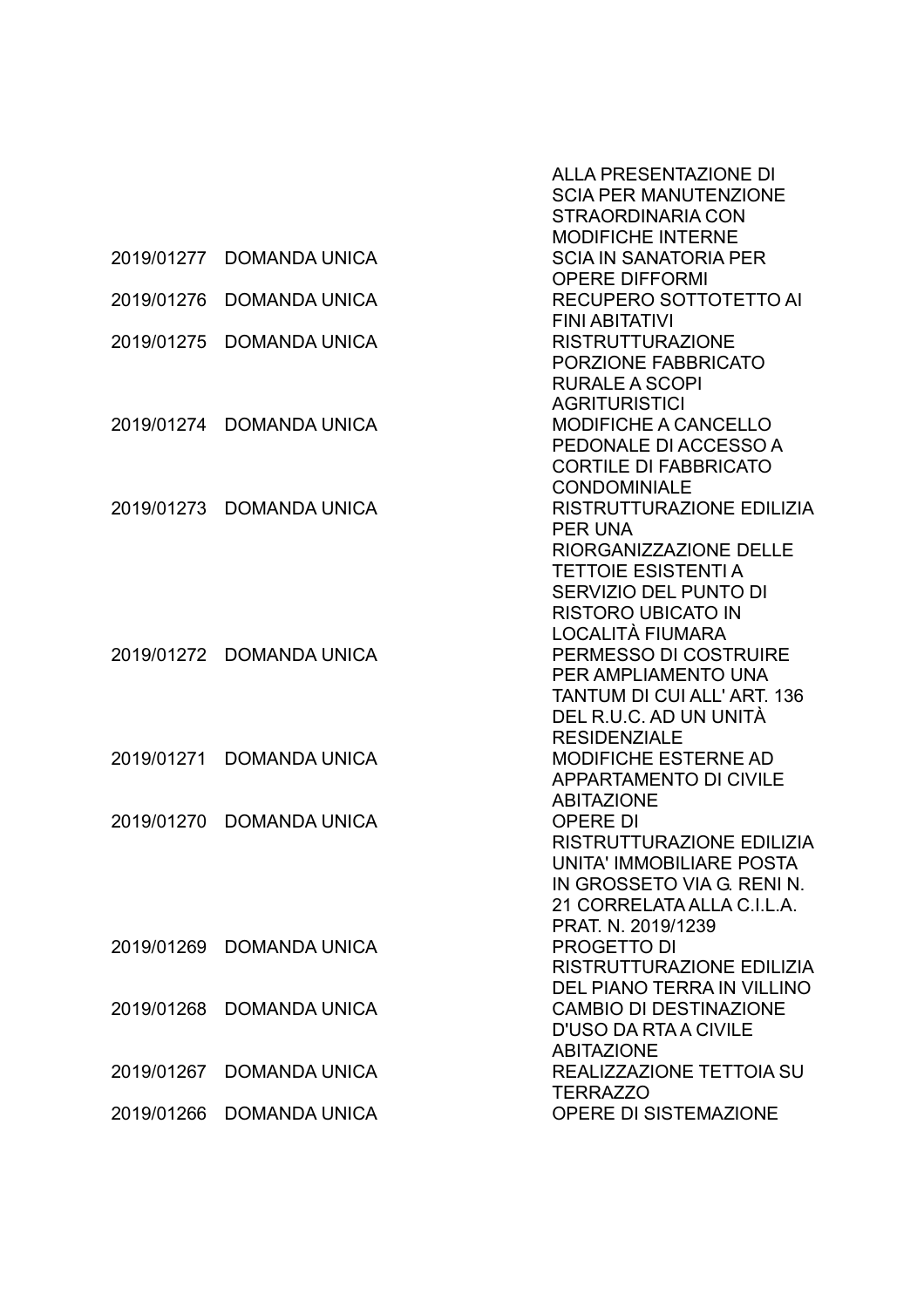|            |                          | <b>ESTERNA ALLA CORTE DI</b>                               |
|------------|--------------------------|------------------------------------------------------------|
|            |                          | PERTINENZA DI UNA CIVILE                                   |
|            |                          | ABITAZIONE, SERBATOI CON                                   |
|            |                          | <b>AUTOCLAVE INTERRATO</b>                                 |
| 2019/01265 | <b>DOMANDA UNICA</b>     | Autorizzazione per progetto di                             |
|            |                          | realizzazione impianto wireless                            |
|            |                          | loc. Montebrandoli                                         |
|            |                          | <b>GRIFONLINE</b>                                          |
| 2019/01264 | <b>DOMANDA UNICA</b>     | <b>ACCERTAMENTO DI</b>                                     |
|            |                          | <b>CONFORMITA' IN SANATORIA</b>                            |
|            |                          | PER OPERE INTERNE ED                                       |
|            |                          | <b>ESTERNE ESEGUITE IN</b>                                 |
|            |                          | PARZIALE DIFFORMITA' DAL                                   |
|            |                          | <b>TITOLO ORIGINARIO</b>                                   |
| 2019/01263 | <b>DOMANDA UNICA</b>     | <b>TRASMISSIONE DOMANDA</b>                                |
|            |                          | UNICA PER PERMESSO DI                                      |
|            |                          | <b>COSTRUIRE</b>                                           |
| 2019/01262 | <b>DOMANDA UNICA</b>     | <b>ATTESTAZIONE DI</b>                                     |
|            |                          | <b>CONFOMRITA' IN SANATORIA</b>                            |
|            |                          | DI OPERE INTERNE PRESSO                                    |
|            |                          | UNA ABITAZIONE POSTA A                                     |
|            |                          | <b>GROSSETO IN VIA</b>                                     |
|            |                          | <b>FOSSOMBRONI N. 24</b>                                   |
| 2019/01261 | <b>DOMANDA UNICA</b>     | <b>CAMBIO DI DESTINAZIONE</b>                              |
|            |                          | D'USO DI UN DEPOSITO                                       |
|            |                          | <b>OCCASIONALE GIA'</b>                                    |
|            |                          | <b>COLLEGATO</b>                                           |
|            |                          | <b>ALL'APPARTAMENTO</b>                                    |
|            |                          | SOTTOSTANTE CON SCALA                                      |
|            |                          | <b>INTERNA, IN ABITAZIONE</b>                              |
|            | <b>DOMANDA UNICA</b>     | <b>CAMERE E SOGGIORNO</b><br><b>D.U. - TRASMISSIONE DI</b> |
| 2019/01260 |                          | <b>RICHIESTA PER</b>                                       |
|            |                          | <b>AUTORIZZAZIONE</b>                                      |
|            |                          | <b>PAESAGGISTICA</b>                                       |
|            |                          | <b>SEMPLIFICATA E</b>                                      |
|            |                          | <b>AUTORIZZAZIONE AI FINI DEL</b>                          |
|            |                          | <b>VINCOLO IDROGEOLOGICO</b>                               |
| 2019/01259 | <b>DOMANDA UNICA</b>     | REALIZZAZIONE CALLA                                        |
|            |                          | <b>FRIGO ESTERNA</b>                                       |
| 2019/01258 | <b>DOMANDA UNICA</b>     | OPERE DI COMPLETAMENTO                                     |
|            |                          | <b>FABBRICATO AD USO</b>                                   |
|            |                          |                                                            |
|            |                          | <b>RESIDENZIALE</b><br><b>ATTESTAZIONE DI</b>              |
|            | 2019/01257 DOMANDA UNICA | <b>CONFORMITA' IN SANATORIA</b>                            |
|            |                          | AD APPARTAMENTO IN                                         |
|            |                          |                                                            |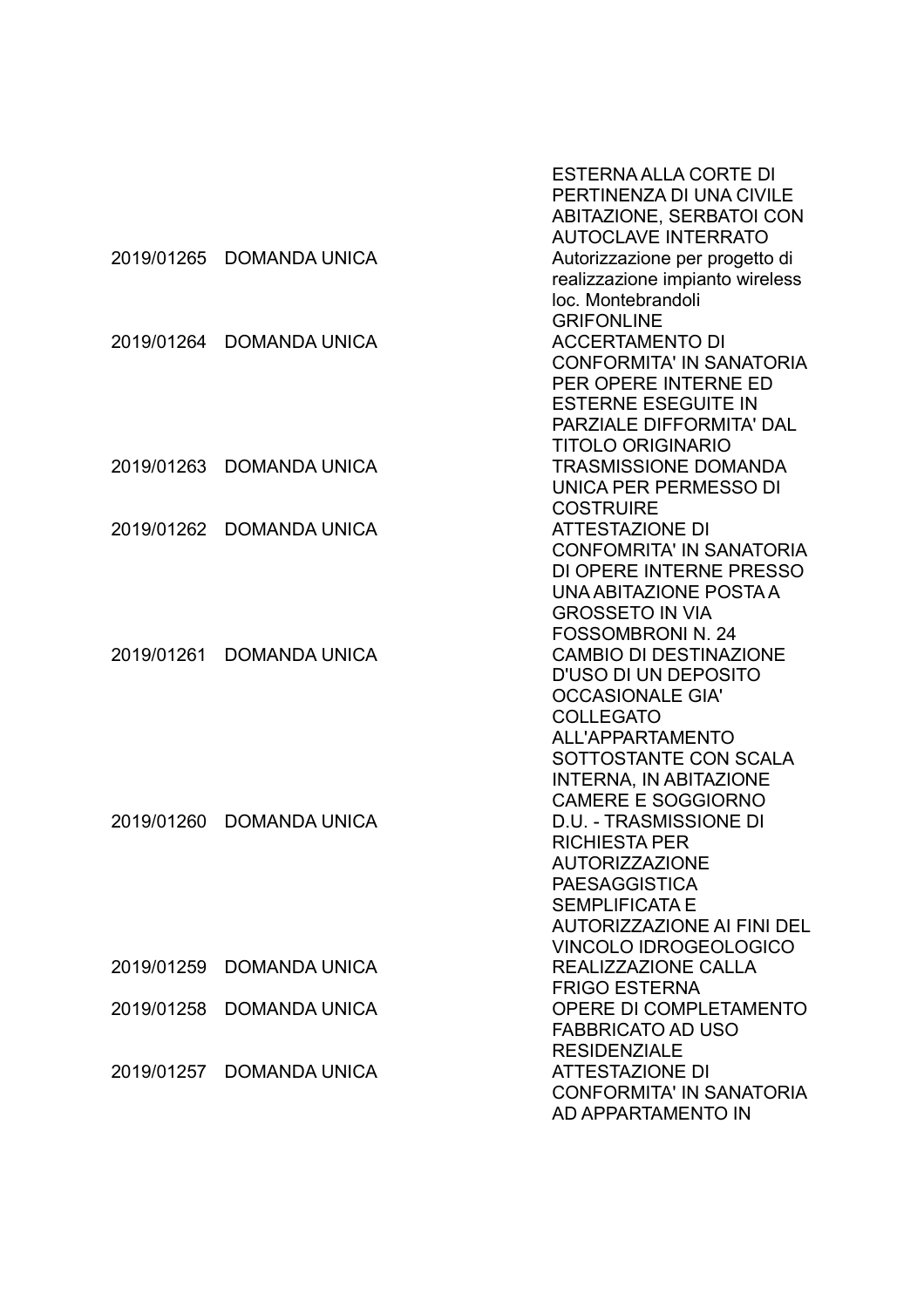|            |                          | <b>EDIFICIO CONDOMINIALE</b>      |
|------------|--------------------------|-----------------------------------|
| 2019/01256 | <b>DOMANDA UNICA</b>     | <b>ATTESTAZIONE DI</b>            |
|            |                          | CONFORMITÀ IN SANATORIA,          |
|            |                          | AI SENSI DELL'ART. 209            |
|            |                          | DELLA L.R.T. 65/2014,             |
|            |                          | RELATIVA A DIFFORMITÀ             |
|            |                          | RISPETTO ALLO STATO               |
|            |                          | AUTORIZZATO NELL'UNITÀ            |
|            |                          | <b>IMMOBILIARE AD USO</b>         |
|            |                          | RESIDENZIALE SITA IN LOC.         |
|            |                          | POLLINO STRADA                    |
|            |                          | PROVINCIALE DEL POLLINO           |
|            |                          | N.80                              |
|            | 2019/01255 DOMANDA UNICA | PAVIMENTAZIONE AREA               |
|            |                          |                                   |
|            |                          | <b>ESTERNA</b>                    |
| 2019/01254 | <b>DOMANDA UNICA</b>     | SOSTITUZIONE DEL TETTO            |
| 2019/01253 | <b>DOMANDA UNICA</b>     | WIND gr040 Grosseto San           |
|            |                          | Martino - nuova installazione srb |
|            |                          | - art. 87                         |
| 2019/01252 | <b>DOMANDA UNICA</b>     | <b>WIND GR091 RISPESCIA</b>       |
|            |                          | NUOVA SRB su palo esistente       |
|            |                          | art. 87 bis                       |
| 2019/01251 | <b>DOMANDA UNICA</b>     | OPERE DI MANUTENZIONE             |
|            |                          | <b>STRAORDINARIA</b>              |
| 2019/01250 | <b>DOMANDA UNICA</b>     | <b>DOMANDA UNICA PER</b>          |
|            |                          | PERMESSO DI COSTRUIRE             |
|            |                          | PER AMPLIAMENTO AI SENSI          |
|            |                          | DELL'ART 136 DEL R.U.,            |
|            |                          | MODIFICHE INTERNE,                |
|            |                          | <b>ESTERNE E ADEGUAMENTO</b>      |
|            |                          | <b>IMPIANTO FOGNARIO</b>          |
| 2019/01249 | <b>DOMANDA UNICA</b>     | <b>AUTORIZZAZIONE ALLA</b>        |
|            |                          | <b>SCARICO PER CASA</b>           |
|            |                          | <b>FAMIGLIA DI VALLE</b>          |
|            |                          | <b>MAGGIORE</b>                   |
|            | 2019/01248 DOMANDA UNICA | <b>LAVORI DI MANUTENZIONE</b>     |
|            |                          | STRAORDINARIA AD UNA              |
|            |                          | UNITA' IMMOBILIARE AD USO         |
|            |                          | <b>RESIDENZIALE</b>               |
|            | 2019/01247 DOMANDA UNICA | RECUPERO ABITATIVO DI UN          |
|            |                          | SOTTOTETTO UBICATO IN VIA         |
|            |                          | <b>B. SCOTTI A GROSSETO</b>       |
| 2019/01246 | <b>DOMANDA UNICA</b>     | REALIZZAZIONE GAZEBO              |
|            |                          | ART. 8 BIS                        |
| 2019/01245 | <b>DOMANDA UNICA</b>     | <b>REALIZZAZIONE</b>              |
|            |                          | <b>AMPLIAMENTO</b>                |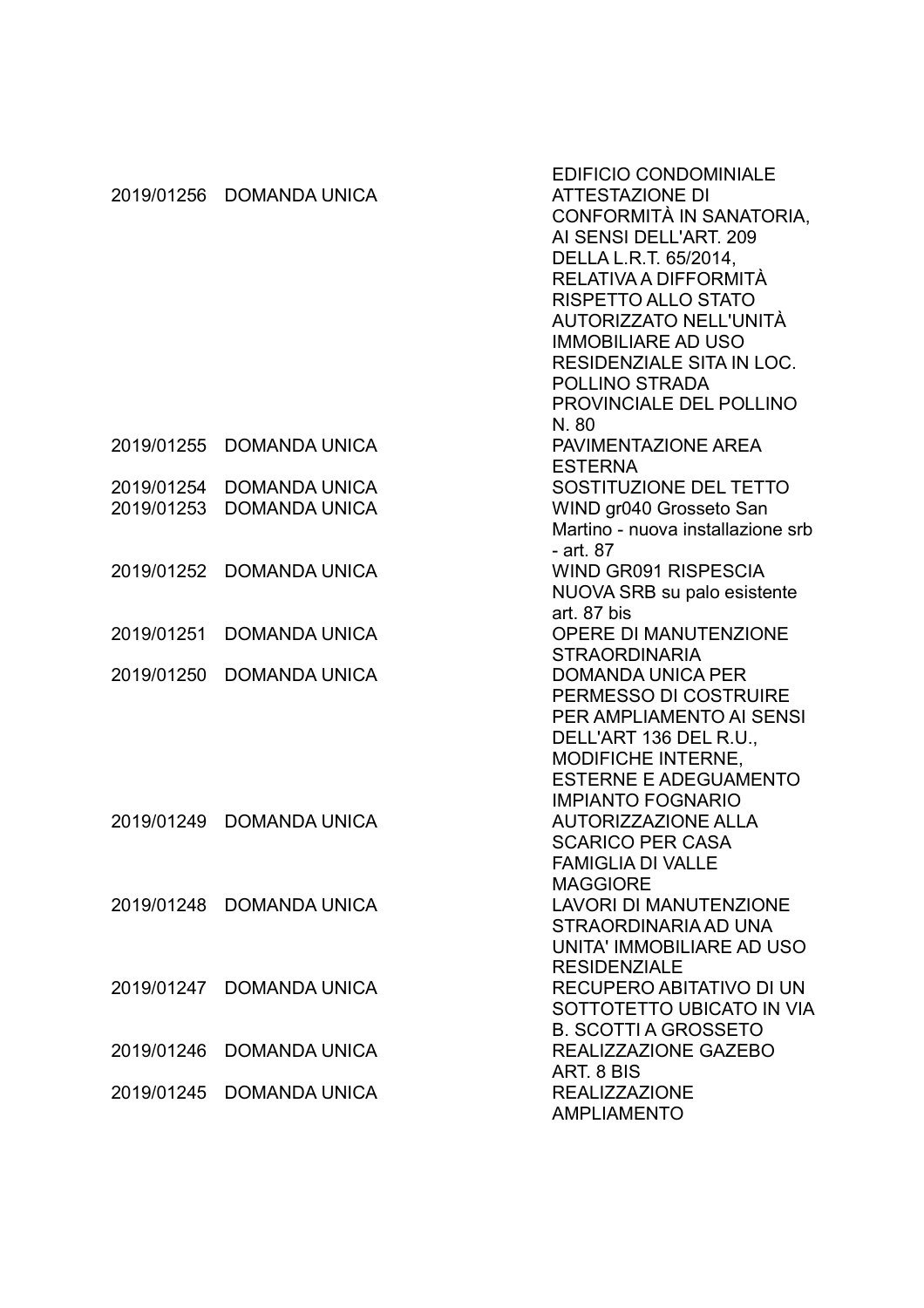|            | 2019/01244 DOMANDA UNICA | <b>ACCERTAMENTO DI</b><br>CONFORMITÀ IN SANATORIA<br>PER ATTESTAZIONE DI<br>CONFORMITÀ DI UNITÀ<br><b>IMMOBILIARE SITA IN VIA DE</b>                                              |
|------------|--------------------------|-----------------------------------------------------------------------------------------------------------------------------------------------------------------------------------|
| 2019/01243 | <b>DOMANDA UNICA</b>     | <b>BARBERIA GROSSETO</b><br><b>MODIFICHE PROSPETTICHE</b><br>PER AMPLIAMENTO VANO                                                                                                 |
| 2019/01242 | <b>DOMANDA UNICA</b>     | <b>PORTA</b><br>MODIFICHE INTERNE ED<br><b>ESTERNE REALIZZATE IN</b><br>DIFFORMITA' DAL TITOLO                                                                                    |
| 2019/01241 | <b>DOMANDA UNICA</b>     | <b>TETTOIA OMBREGGIANTE</b><br>PER POSTO AUTO                                                                                                                                     |
| 2019/01240 | <b>DOMANDA UNICA</b>     | <b>MANUTENZIONE</b><br><b>STRAORDINARIA PER</b><br><b>MODIFICHE INTERNE IN</b><br>UN'UNITÀ IMMOBILIARE A<br><b>DESTINAZIONE</b><br><b>RESIDENZIALE IN VIA</b><br><b>TARQUINIA</b> |
| 2019/01239 | <b>DOMANDA UNICA</b>     | REALIZZAZIONE POZZO USO<br><b>CIVILE</b>                                                                                                                                          |
| 2019/01238 | <b>DOMANDA UNICA</b>     | <b>DEFINITIVA CONSISTENZA</b><br><b>ALLE OPERE DI</b><br><b>COMPLETAMENTO</b><br><b>DELL'UNITA' RESIDENZIALE</b><br>POSTA IN GROSSETO, VIA<br><b>SANDRO PERTINI</b>               |
| 2019/01237 | <b>DOMANDA UNICA</b>     | <b>COLLEGAMENTO INTERNO</b><br><b>UNITA' IMMOBILIARI E</b><br><b>MODIFICHE</b>                                                                                                    |
| 2019/01236 | <b>DOMANDA UNICA</b>     | <b>CAMBIO DI DESTINAZIONE</b><br><b>D'USO DA COMMERCIALE A</b><br><b>DIREZIONALE E</b><br>RISTRUTTURAZIONE EDILIZIA<br>DI UN'UNITA' IMMOBILIARE                                   |
| 2019/01235 | <b>DOMANDA UNICA</b>     | <b>INTEGRAZIONE PRATICA</b><br>DOMANDA UNICA N° 10358<br><b>ANNO 2019</b>                                                                                                         |
|            | 2019/01234 DOMANDA UNICA | PERMESSO DI COSTRUIRE<br>PER IL PROGETTO DI<br><b>RECUPERO DEL</b><br>SOTTOTETTO AD USO<br><b>ABITATIVO E REALIZZAZIONE</b><br><b>DI SERRA SOLARE</b>                             |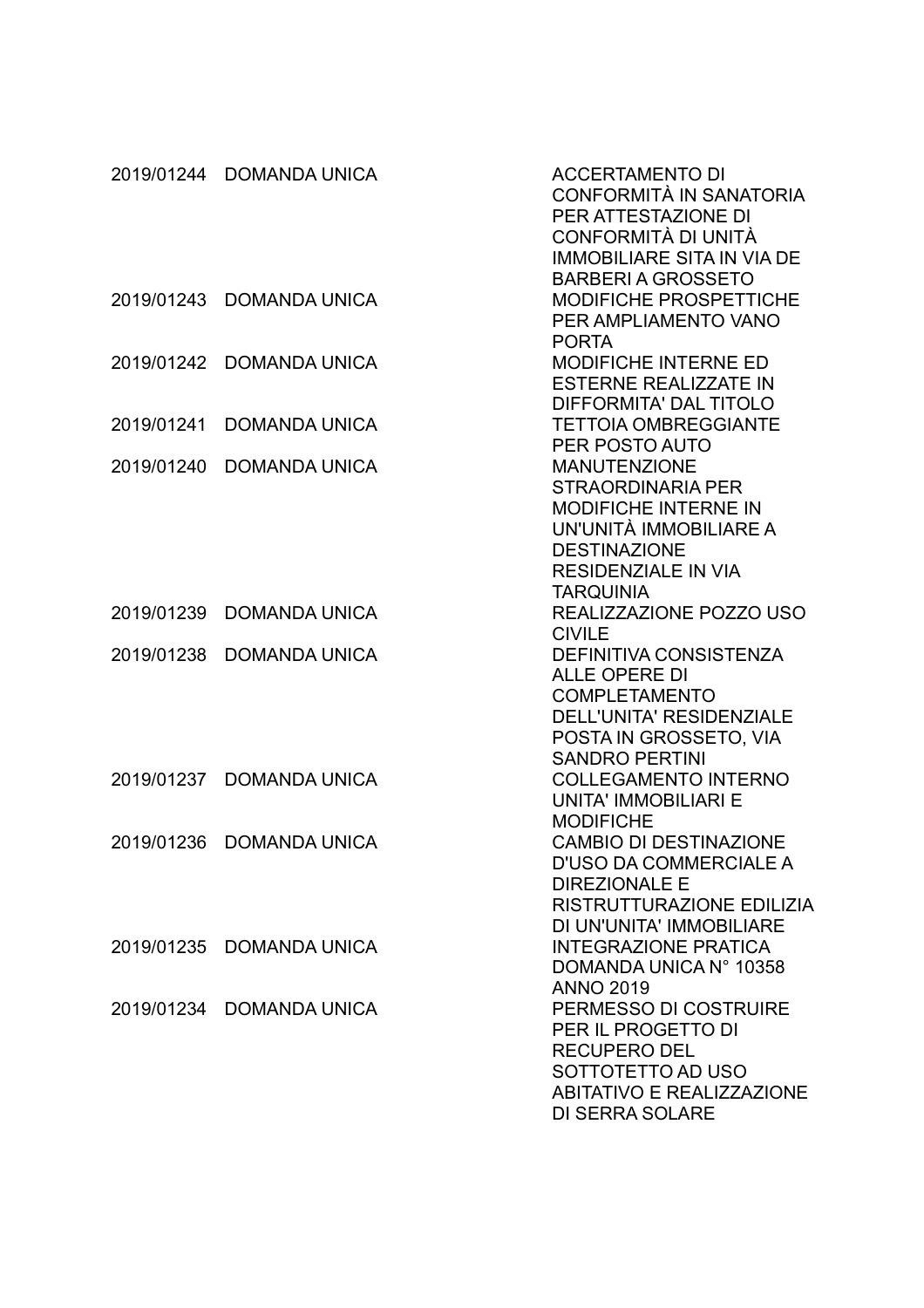|            | 2019/01233 DOMANDA UNICA | RICHIESTA DI SANATORIA<br>PER OPERE INTERNE ED<br><b>ESTERNE REALIZZATE IN</b><br><b>DIFFORMITA' DAGLI ATTI</b>                                                                              |
|------------|--------------------------|----------------------------------------------------------------------------------------------------------------------------------------------------------------------------------------------|
| 2019/01232 | <b>DOMANDA UNICA</b>     | <b>ABILITATIVI</b><br><b>SANATORIA PER MODIFICHE</b><br><b>INTERNE ED ESTERNE</b>                                                                                                            |
| 2019/01231 | <b>DOMANDA UNICA</b>     | <b>CAMBIO DI DESTINAZIONE</b><br>D'USO IN ASSENZA DI OPERE<br>EDILIZIE - DA UFFICIO AD<br>APPARTAMENTO -<br><b>RIPRISTINANDO LA</b><br><b>DESTINAZIONE ORIGINARIA</b><br><b>RESIDENZIALE</b> |
| 2019/01230 | <b>DOMANDA UNICA</b>     | <b>CAMBIO DI DESTINAZIONE</b><br>D'USO DI UNITA' ABITATIVA<br><b>COMPRESA IN RTA</b>                                                                                                         |
| 2019/01229 | <b>DOMANDA UNICA</b>     | <b>ATTESTAZIONE DI</b><br><b>CONFORMITA' IN SANATORIA</b><br>PER MODIFICHE INTERNE ED<br><b>ESTERNE</b>                                                                                      |
| 2019/01228 | <b>DOMANDA UNICA</b>     | <b>SANATORIA PER LA</b><br>REALIZZAZIONE DI UN VANO<br><b>AUTOCLAVE CONDOMINIALE</b>                                                                                                         |
| 2019/01227 | <b>DOMANDA UNICA</b>     | <b>RISTRUTTURAZIONE DI EX</b><br><b>VOLUME TECNICO IN UNITA'</b><br><b>ABITATIVA PER RTA</b>                                                                                                 |
| 2019/01226 | <b>DOMANDA UNICA</b>     | <b>CAMBIO DI DESTINAZIONE</b><br>AD USO ABITATIVO DI UN<br>SOTTOTETTO A SEVIZIO DI<br><b>U.I. AD USO RESIDENZIALE</b><br>UBICATA IN VIA DEI LAVATOI 4                                        |
|            | 2019/01225 DOMANDA UNICA | A GROSSETO<br>REALIZZAZIONE DI FOSSA<br><b>IMHOFF A SERVIZIO DI</b>                                                                                                                          |
|            | 2019/01224 DOMANDA UNICA | ANNESSO AGRICOLO<br>RICHIESTA PERMESSO DI<br><b>COSTRUIRE</b><br><b>RISTRUTTURAZIONE VOLUMI</b>                                                                                              |
| 2019/01223 | <b>DOMANDA UNICA</b>     | <b>NEL TERRITORIO APERTO</b><br><b>INTERVENTI DI</b><br>RISTRUTTURAZIONE EDILIZIA<br>AL PIANO SOTTOTETTO DI<br>UN IMMOBILE RESIDENZIALE                                                      |
|            | 2019/01222 DOMANDA UNICA | DOMANDA UNICA - collegata a<br><b>RICHIESTA DI</b>                                                                                                                                           |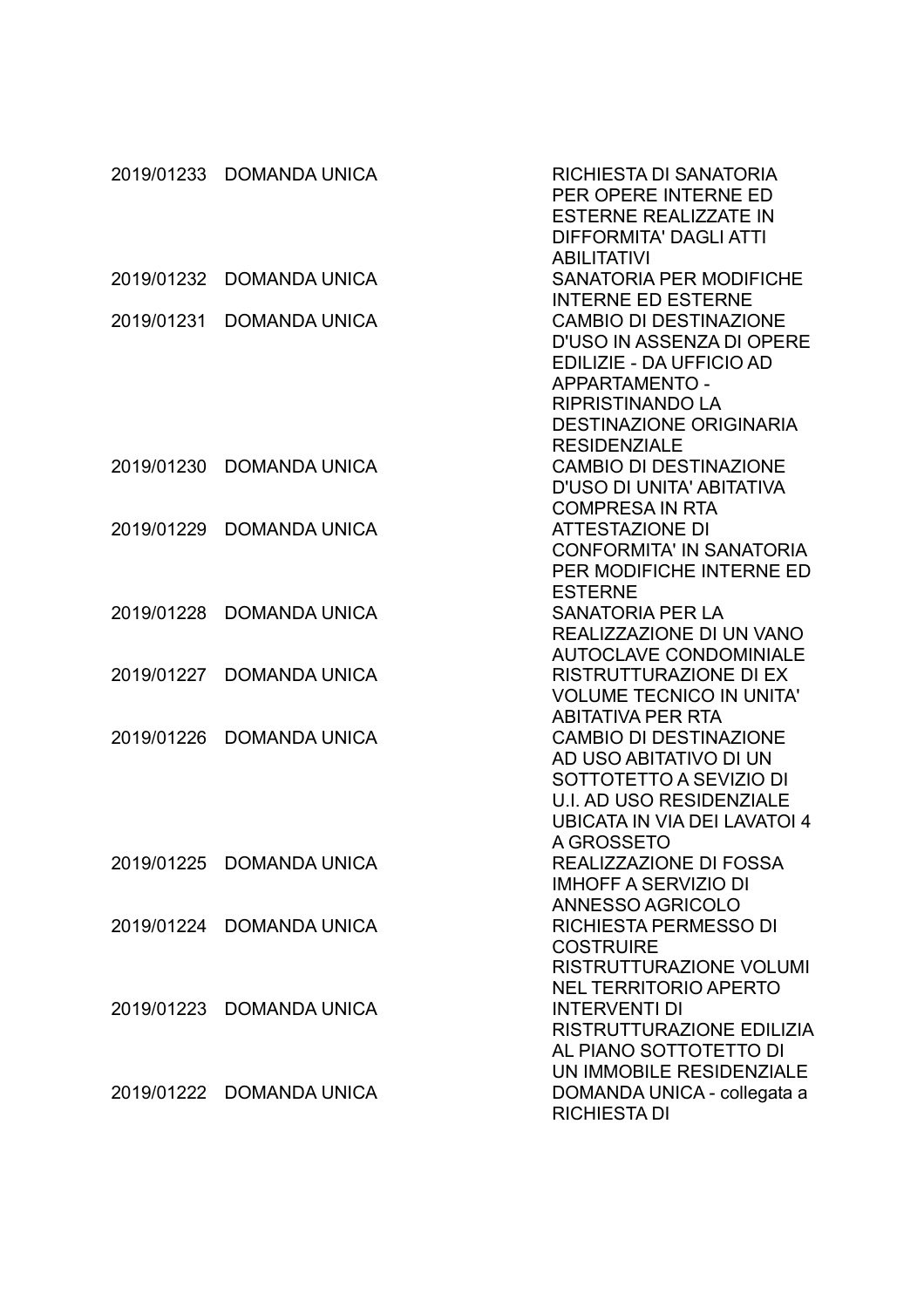|            |                          | <b>AUTORIZZAZIONE</b>           |
|------------|--------------------------|---------------------------------|
|            |                          | <b>PAESAGGISTICA</b>            |
|            | 2019/01221 DOMANDA UNICA | <b>MODIFICHE INTERNE ED</b>     |
|            |                          | <b>ESTERNE AL LOCALE</b>        |
|            |                          | SEMINTERRATO CANTINA DI         |
|            |                          | <b>CIVILE ABITAZIONE -</b>      |
|            |                          | AMPLIAMENTO 20% UNA             |
|            |                          | <b>TANTUM</b>                   |
|            | 2019/01220 DOMANDA UNICA | UTILIZZAZIONE DI AREA A         |
|            |                          | <b>VERDE ATTREZZATO</b>         |
|            |                          | <b>FINALIZZATA ALLA</b>         |
|            |                          | REALIZZAZIONE DI                |
|            |                          | PARCHEGGIO PUBBLICO AI          |
|            |                          | SENSI DELL'ART. 88 N.T.A. -     |
|            |                          | R.U. IN MARINA DI               |
|            |                          | <b>GROSSETO, PIAZZA</b>         |
|            |                          | DELL'UNITA' D'ITALIA (GIA'      |
|            |                          | PIAZZA RISORGIMENTO)            |
| 2019/01219 | <b>DOMANDA UNICA</b>     | <b>ACCERTAMENTO DI</b>          |
|            |                          | <b>CONFORMITA' IN SANATORIA</b> |
| 2019/01218 | <b>DOMANDA UNICA</b>     | <b>RICHIESTA DI</b>             |
|            |                          | <b>ACCERTAMENTO DI</b>          |
|            |                          | <b>CONFORMITÀ IN SANATORIA</b>  |
|            |                          |                                 |
| 2019/01196 | <b>DOMANDA UNICA</b>     | > DEPOSITO AGIBILITA' (errore   |
|            |                          | run time GATE)                  |
| 2019/01217 | <b>DOMANDA UNICA</b>     | REALIZZAZIONE PORTA DI          |
|            |                          | <b>ACCESSO AL LOCALE</b>        |
|            |                          | <b>MACCHINE ASCENSORE IN</b>    |
|            |                          | <b>VIA DELLA CHIESA DI SAN</b>  |
|            |                          | ROCCO, 2 - 58100 MARINA DI      |
|            |                          | <b>GROSSETO (GR)</b>            |
|            | 2019/01216 DOMANDA UNICA | PROGETTO DI UN NUOVO            |
|            |                          | <b>AUTOLAVAGGIO IN</b>          |
|            |                          | AMPLIAMENTO ALL'IMPIANTO        |
|            |                          | DI DISTRIBUZIONE                |
|            |                          | <b>CARBURANTI ED</b>            |
|            |                          | INSTALLAZIONE DI NUOVO          |
|            |                          | SERBATOIO DI GASOLIO NEL        |
|            |                          | <b>COMUNE DI GROSSETO VIA</b>   |
|            |                          | ECUADOR LOC.                    |
|            |                          | <b>COMMENDONE</b>               |
|            | 2019/01215 DOMANDA UNICA | <b>ATTESTAZIONE DI</b>          |
|            |                          | CONFORMITÀ PER OPERE DI         |
|            |                          | <b>MODIFICHE INTERNE ED</b>     |
|            |                          | ESTERNE GIÀ ESEGUITE IN         |
|            |                          | DIFFORMITÀ DAL TITOLO           |
|            |                          |                                 |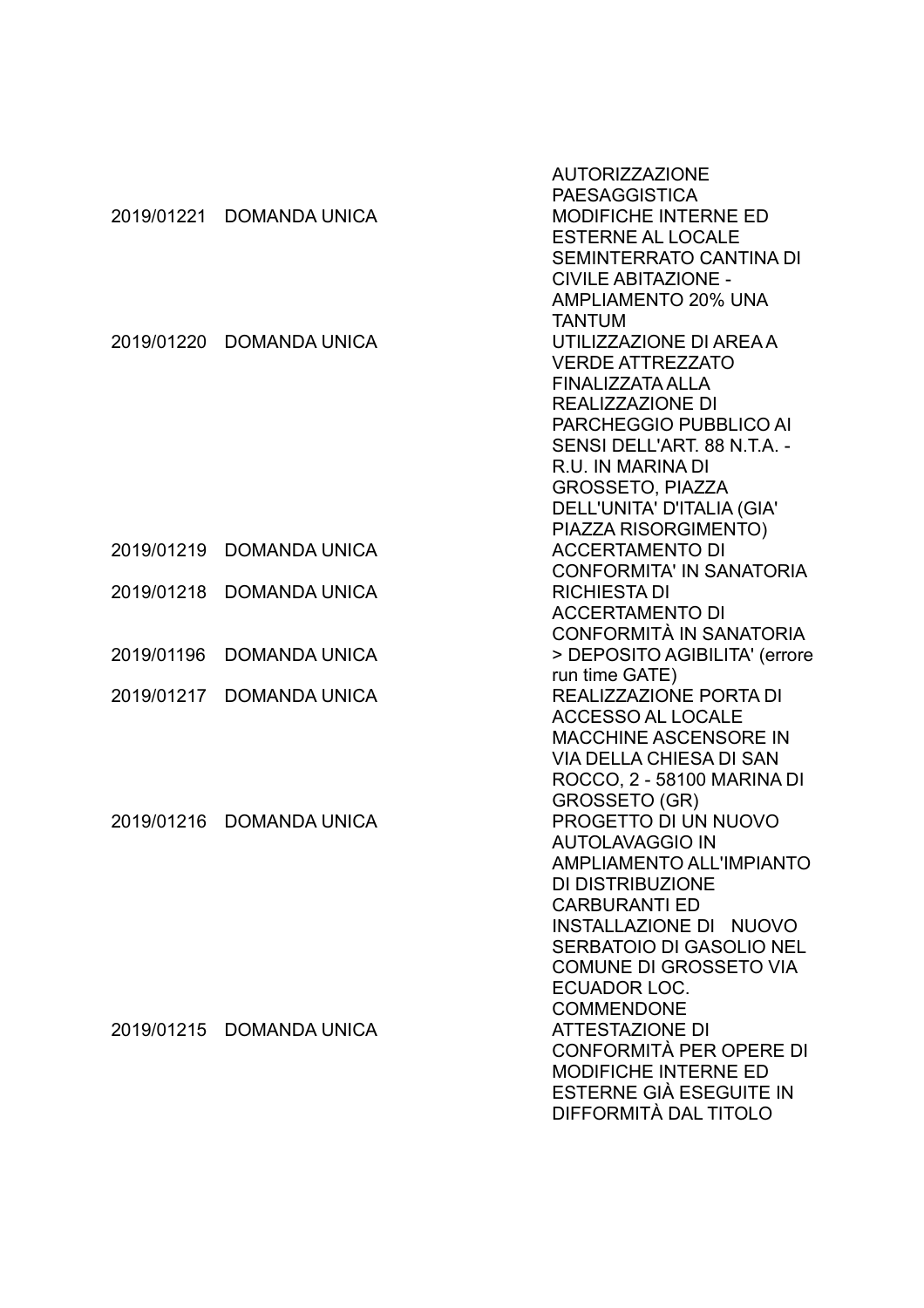|            |                          | ABILITATIVO AD UN UNITÀ                                                                                                                                                                                                                                                         |
|------------|--------------------------|---------------------------------------------------------------------------------------------------------------------------------------------------------------------------------------------------------------------------------------------------------------------------------|
| 2019/01214 | <b>DOMANDA UNICA</b>     | <b>IMMOBILIARE</b><br>REALIZZAZIONE DI NUOVO<br>CANCELLO IN GROSSETO,                                                                                                                                                                                                           |
| 2019/01213 | <b>DOMANDA UNICA</b>     | <b>VIA MAZZINI</b><br><b>ACCERTAMENTO DI</b><br>CONFORMITÀ IN SANATORIA,<br>AI SENSI DELL'ART. 209<br>DELLA L.R. 65/2014, DI UNA                                                                                                                                                |
|            |                          | UNITÀ IMMOBILIARE AD USO<br><b>RESIDENZIALE POSTA NEL</b><br>COMUNE DI GROSSETO, VIA<br><b>HEBA</b>                                                                                                                                                                             |
|            | 2019/01212 DOMANDA UNICA | <b>ATTESTAZIONE DI</b><br><b>CONFORMITA' A SANATORIA</b><br>AI SENSI DELL'ART. 209<br>DELLA L.R. N. 65/2014                                                                                                                                                                     |
| 2019/01211 | <b>DOMANDA UNICA</b>     | <b>OPERE DI MANUTENZIONE</b><br><b>STRAORDINARIA</b><br><b>ALL'OSPEDALE DI</b><br><b>GROSSETO</b>                                                                                                                                                                               |
| 2019/01210 | <b>DOMANDA UNICA</b>     | <b>INSTALLAZIONE PRECARIA E</b><br><b>TEMPORANEA DI UN</b><br>MANUFATTO DI 60 MQ DI<br><b>CORREDO PER L'ESERCIZIO</b><br><b>E LA GESTIONE DELLA</b><br><b>CONCESSIONE DEMANIALE</b><br>PER ATTIVITÀ SPORTIVE E<br><b>CULTURALI KITE'S ANGELS</b><br><b>BEACH</b>                |
| 2019/01209 | <b>DOMANDA UNICA</b>     | <b>MODIFICHE INTERNE ED</b><br>ESTERNE DI U.I.<br><b>RESIDENZIALE</b>                                                                                                                                                                                                           |
| 2019/01208 | <b>DOMANDA UNICA</b>     | <b>STUDIO DI INCIDENZA PER</b><br>L'INSTALLAZIONE PRECARIA<br>E TEMPORANEA DI UN<br>MANUFATTO DI 60 MQ DI<br><b>CORREDO PER L'ESERCIZIO</b><br>E LA GESTIONE DELLA<br><b>CONCESSIONE DEMANIALE</b><br>PER ATTIVITÀ SPORTIVE E<br><b>CULTURALI KITE'S ANGELS</b><br><b>BEACH</b> |
| 2019/01207 | <b>DOMANDA UNICA</b>     | <b>SOSTITUZIONE PANNELLI</b><br><b>COPERTURA IN ETERNIT</b>                                                                                                                                                                                                                     |
| 2019/01206 | <b>DOMANDA UNICA</b>     | <b>VARIANTE IN CORSO</b>                                                                                                                                                                                                                                                        |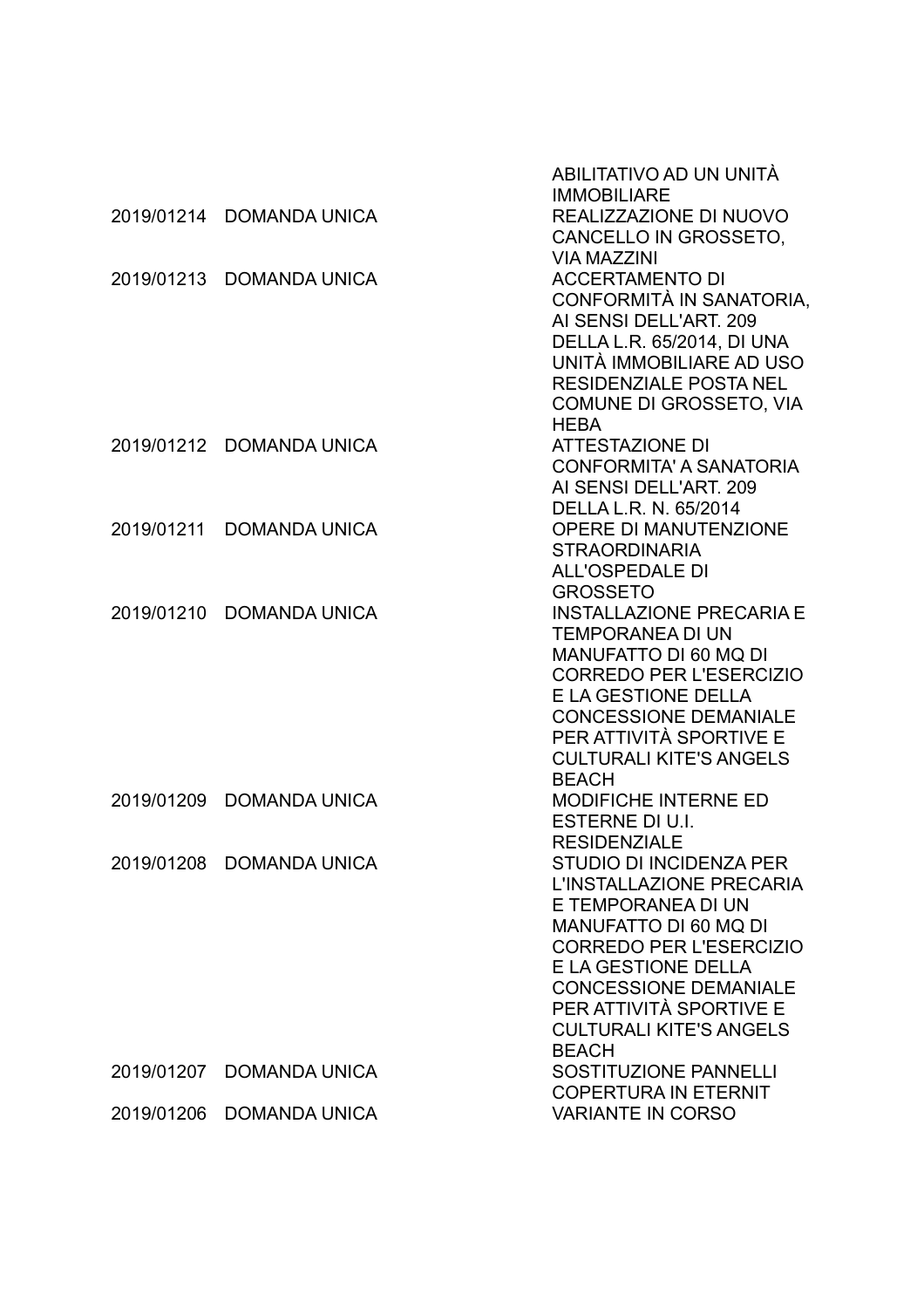|             |                           | <b>D'OPERA ALLE OPERE DI</b>      |
|-------------|---------------------------|-----------------------------------|
|             |                           | SOSTITUZIONE EDILIZIA,            |
|             |                           | <b>INCREMENTO VOLUMETRICO</b>     |
|             |                           | E CAMBIO DI DESTINAZIONE          |
|             |                           | <b>D'USO</b>                      |
| 2019/01205  | <b>DOMANDA UNICA</b>      | <b>RISTRUTTURAZIONE CON</b>       |
|             |                           | <b>CAMBIO D'USO DA</b>            |
|             |                           | ARTIGIANALE A ATTIVITA' DI        |
|             |                           | <b>SERVIZIO</b>                   |
| 2019/01204  | <b>DOMANDA UNICA</b>      | <b>FRAZIONAMENTO E CAMBIO</b>     |
|             |                           | DI DESTINAZIONE D'USO DA          |
|             |                           | <b>ARTIGIANALE A</b>              |
|             |                           | <b>COMMERCIALE</b>                |
| 2019/01203  | <b>DOMANDA UNICA</b>      | PROGETTO PER LA                   |
|             |                           | <b>REALIZZAZIONE DI UN</b>        |
|             |                           | <b>IMPIANTO ANTINCENDIO</b>       |
| 2019/01202  | <b>DOMANDA UNICA</b>      | <b>PROGETTO DI</b>                |
|             |                           | <b>RISTRUTTURAZIONE</b>           |
|             |                           | <b>EDILIZIA</b>                   |
| 2019/01201  | <b>DOMANDA UNICA</b>      | <b>LAVORI DI MANUTENZIONE</b>     |
|             |                           | <b>STRAORDINARIA CON</b>          |
|             |                           | <b>CAMBIO DI DESTINAZIONE</b>     |
|             |                           | <b>D'USO E MODIFICHE</b>          |
|             |                           | <b>INTERNE ED ESTERNE,</b>        |
|             |                           | RELATIVAMENTE ALL'UNITÀ           |
|             |                           | <b>IMMOBILIARE UBICATA IN VIA</b> |
|             |                           | R. DOMINICANA A                   |
|             |                           | <b>GROSSETO</b>                   |
| 2019/01200  | <b>DOMANDA UNICA</b>      | PRESENTAZIONE PUC                 |
|             |                           | Trpr 04A - VIA SCANSANESE         |
| 2019/01199  | <b>DOMANDA UNICA</b>      | <b>CAMBIO DI DESTINAZIONE</b>     |
|             |                           | D'USO SENZA OPERE DA              |
|             |                           | <b>COMMERCIALE E</b>              |
|             |                           | SERVIZI/DIREZIONALE               |
| 2019/01198  | <b>DOMANDA UNICA</b>      | <b>AMPLIAMENTO UNA TANTUM</b>     |
|             |                           | DI APPARTAMENTO E                 |
|             |                           | <b>CHIUSURA DI CAR PORT</b>       |
| 2019/01197  | DOMANDA UNICA             | <b>MODIFICHE INTERNE ED</b>       |
|             |                           | <b>ESTERNE IN DIFFORMITA'</b>     |
|             |                           | <b>DAI TITOLI ABILITATIVI</b>     |
|             |                           | <b>ORIGINARI</b>                  |
|             | 2019/01196/ DOMANDA UNICA | > DEPOSITO AGIBILITA' (errore     |
| <b>PROV</b> |                           | run time GATE)                    |
| 2019/01195  | <b>DOMANDA UNICA</b>      | <b>DOMANDA UNICA PER</b>          |
|             |                           | <b>SANATORIA</b>                  |
| 2019/01194  | DOMANDA UNICA             | REALIZZAZIONE DI UNA              |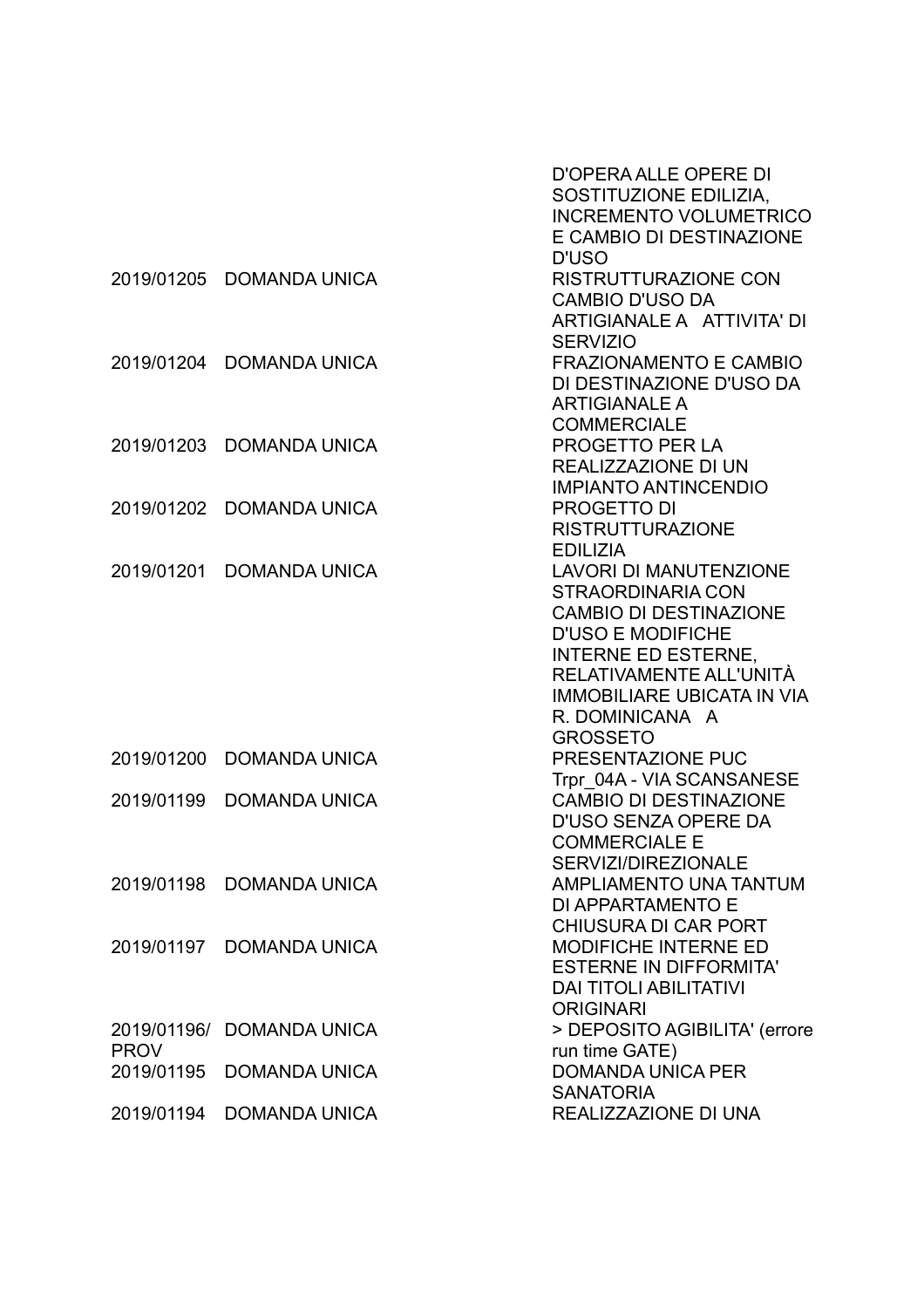|            |                          | <b>TERRAZZA E MODIFICHE</b><br><b>INTERNE</b>         |
|------------|--------------------------|-------------------------------------------------------|
| 2019/01193 | <b>DOMANDA UNICA</b>     | <b>CHIUSURA DI BALCONE</b>                            |
| 2019/01192 | <b>DOMANDA UNICA</b>     | <b>SANATORIA PER MODIFICHE</b>                        |
|            |                          | <b>INTERNE</b>                                        |
| 2019/01191 | <b>DOMANDA UNICA</b>     | REALIZZAZIONE DI ANNESSO<br><b>AGRICOLO</b>           |
| 2019/01190 | <b>DOMANDA UNICA</b>     | <b>CAMBIO DI DESTINAZIONE</b>                         |
|            |                          | <b>D'USO CON FUSIONE DI DUE</b>                       |
|            |                          | UNITA' IMMOBILIARI, DA                                |
|            |                          | <b>RESIDENZA TURISTICA</b>                            |
|            |                          | ALBERGHIERA (R.T.A.) A                                |
| 2019/01189 | <b>DOMANDA UNICA</b>     | <b>CIVILE ABITAZIONE</b><br><b>REALIZZAZIONE DI</b>   |
|            |                          | <b>ASCENSORE ESTERNO PER</b>                          |
|            |                          | <b>DISABILI</b>                                       |
| 2019/01188 | <b>DOMANDA UNICA</b>     | LAVORI DI REALIZZAZIONE DI                            |
|            |                          | <b>ASCENSORE ESTERNO PER</b>                          |
|            |                          | <b>DISABILI</b>                                       |
| 2019/01187 | <b>DOMANDA UNICA</b>     | > MANUTENZIONE<br><b>STRAORDINARIA ALLE</b>           |
|            |                          | <b>STRUTTURE DI COPERTURA</b>                         |
|            |                          | (errore run time GATE)                                |
| 2019/01186 | <b>DOMANDA UNICA</b>     | <b>MODIFICHE ESTERNE AD UN</b>                        |
|            |                          | <b>GARAGE</b>                                         |
| 2019/01185 | <b>DOMANDA UNICA</b>     | <b>CAMBIO DI DESTINAZIONE</b>                         |
|            |                          | D'USO SENZA OPERE DA<br><b>RESIDENZA TURISTICA</b>    |
|            |                          | ALBERGHIERA (R.T.A.) A                                |
|            |                          | <b>CIVILE ABITAZIONE</b>                              |
| 2019/01184 | <b>DOMANDA UNICA</b>     | <b>SANATORIA EDILIZIA DI</b>                          |
|            |                          | <b>FABBRICATO RESIDENZIALE</b>                        |
| 2019/01183 | <b>DOMANDA UNICA</b>     | <b>AMPLIAMENTO UNA TANTUM</b><br><b>DI FABBRICATO</b> |
|            |                          | <b>RESIDENZIALE</b>                                   |
| 2019/01182 | <b>DOMANDA UNICA</b>     | <b>ACCERTAMENTO DI</b>                                |
|            |                          | CONFORMITÀ IN SANATORIA                               |
| 2019/01181 | <b>DOMANDA UNICA</b>     | <b>RISTRUTTURAZIONE</b>                               |
| 2019/01180 | <b>DOMANDA UNICA</b>     | <b>INTERNA</b><br>PROGETTO DI                         |
|            |                          | <b>COMPLETAMENTO OPERE</b>                            |
|            |                          | PER LA REALIZZAZIONE DI                               |
|            |                          | STRUTTURA RICETTIVA R.T.A.                            |
|            | 2019/01179 DOMANDA UNICA | *PERMESSO DI COSTRUIRE                                |
|            |                          | PER REALIZZAZIONE DI                                  |
|            |                          | <b>PISCINA</b>                                        |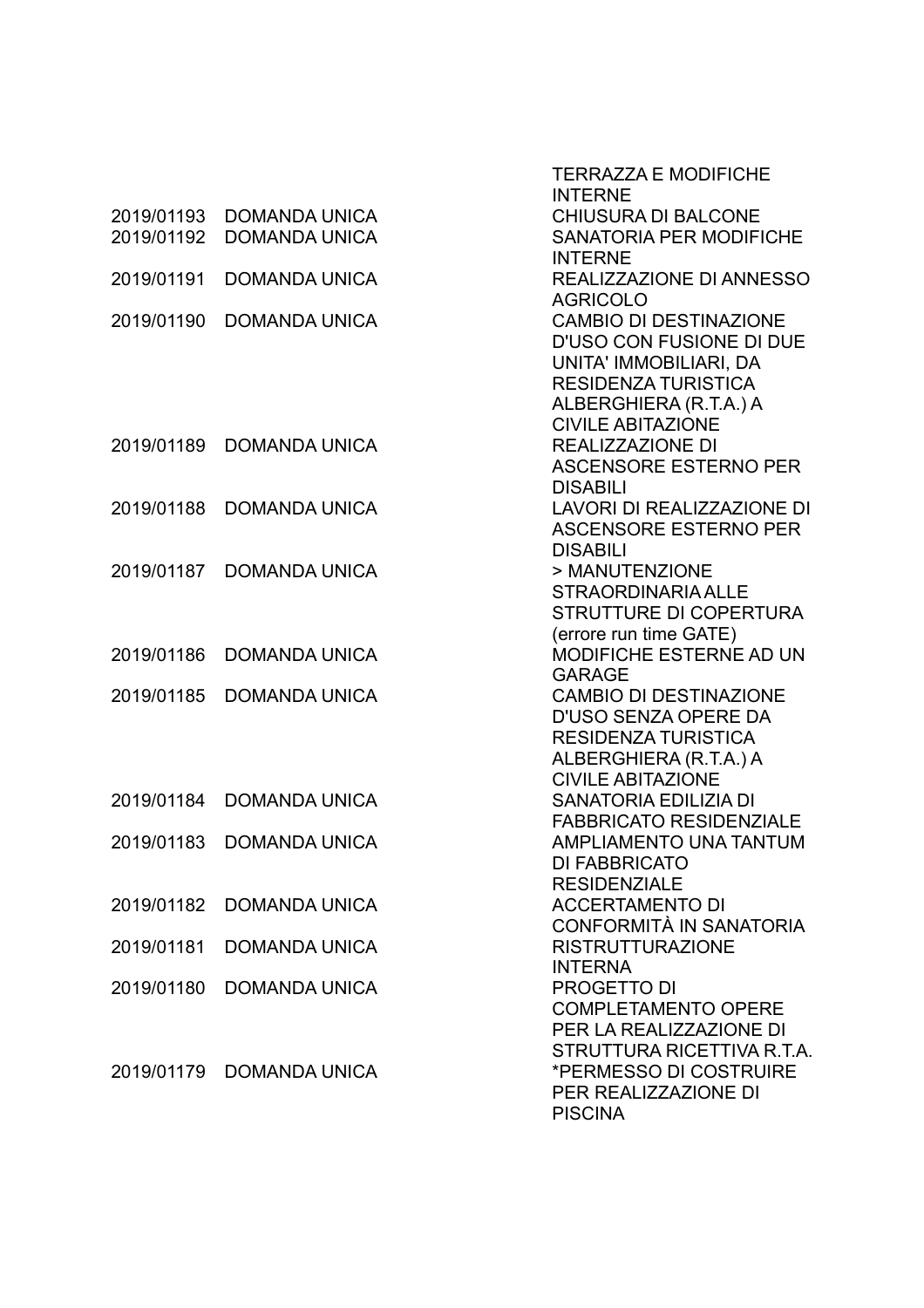|            | 2019/01178 DOMANDA UNICA | OPERE A COMPLETAMENTO<br><b>EVARIANTE</b> |
|------------|--------------------------|-------------------------------------------|
| 2019/01177 | <b>DOMANDA UNICA</b>     | <b>MANUTENZIONE</b>                       |
|            |                          | STRAORDINARIA INTERNA                     |
|            |                          | ED ESTERNA A FABBRICATO                   |
|            |                          |                                           |
|            |                          | <b>CON DESTINAZIONE</b>                   |
|            |                          | <b>COMMERCIALE</b>                        |
| 2019/01176 | <b>DOMANDA UNICA</b>     | AGIBILITÀ AD USO                          |
|            |                          | <b>MAGAZZINO</b>                          |
| 2019/01175 | <b>DOMANDA UNICA</b>     | <b>ATTESTAZIONE DI</b>                    |
|            |                          | <b>CONFORMITA' A SANATORIA</b>            |
|            |                          | PER MODIFICHE INTERNE ED                  |
|            |                          | ESTERNE A SERVIZIO DI UN                  |
|            |                          | UNITA' IMMOBILIARE ADIBITA                |
|            |                          | A CIVILE ABITAZIONE                       |
|            | 2019/01174 DOMANDA UNICA | SANATORIA PER OPERE DI                    |
|            |                          | RISTRUTTURAZIONE EDILIZIA                 |
|            |                          | REALIZZATE AD UN                          |
|            |                          | <b>FABBRICATO DI CIVILE</b>               |
|            |                          | <b>ABITAZIONE</b>                         |
| 2019/01173 | <b>DOMANDA UNICA</b>     | PROGETTO UNITARIO                         |
|            |                          | <b>REDATTO AI SENSI DELLA</b>             |
|            |                          | PARTE II DELL'ART. 76 -                   |
|            |                          | <b>TESSUTO CONSOLIDATO</b>                |
|            |                          | UNITARIO PUBBLICO DEL                     |
|            |                          | R.U. PER LE MODIFICHE                     |
|            |                          | PROSPETTICHE ED                           |
|            |                          | AMPLIAMENTO DI U.I.                       |
|            |                          | PRESSO IL CONDOMINIO                      |
|            |                          | SITO IN GROSSETO VIA M.                   |
|            |                          | <b>PRATESI E VIA DE AMICIS</b>            |
|            | 2019/01172 DOMANDA UNICA | RISTRUTTURAZIONE EDILIZIA                 |
|            |                          | DI APPARTAMENTO                           |
|            | 2019/01171 DOMANDA UNICA | <b>CAMBIO DI DESTINAZIONE</b>             |
|            |                          | <b>D'USO PARZIALE CON OPERE</b>           |
|            |                          | DA RESIDENZA TURISTICA                    |
|            |                          | ALBERGHIERA (RTA) A CIVILE                |
|            |                          | <b>ABITAZIONE</b>                         |
|            | 2019/01170 DOMANDA UNICA | RISTRUTTURAZIONE EDILIZIA                 |
|            |                          | CON OPERE INTERNE ED                      |
|            |                          | <b>ESTERNE</b>                            |
| 2019/01169 | <b>DOMANDA UNICA</b>     | <b>ATTESTAZIONE DI</b>                    |
|            |                          | <b>CONFORMITA' IN SANATORIA</b>           |
|            |                          | PER INTERVENTI DIFFORMI                   |
|            |                          | <b>DALLO STATO</b>                        |
|            |                          | <b>CONCESSIONATO PER</b>                  |
|            |                          |                                           |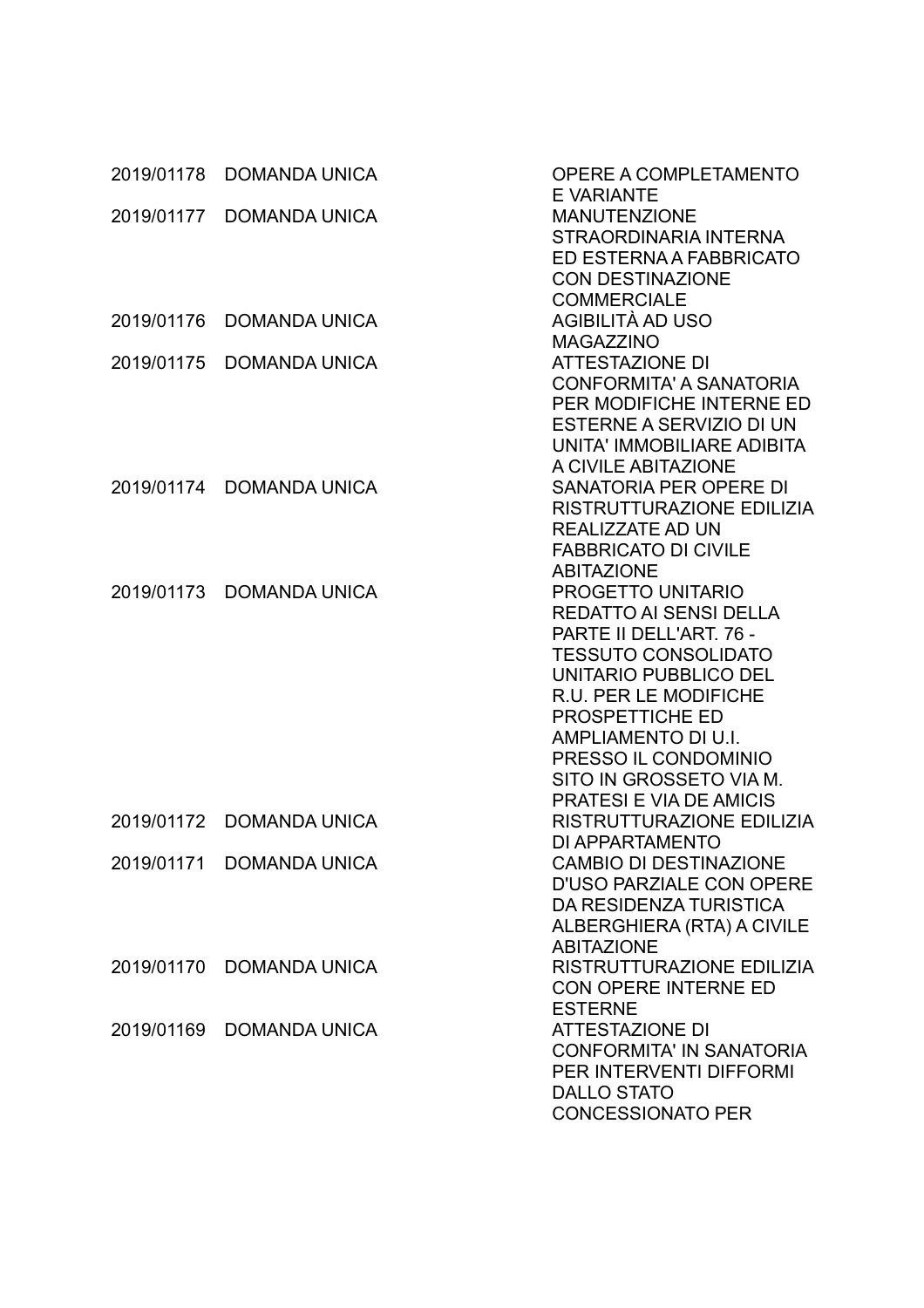|            |                          | <b>APPARTAMENTI SITI IN</b><br>MARINA DI GROSSETO (GR),                                                                                                                                                                                   |
|------------|--------------------------|-------------------------------------------------------------------------------------------------------------------------------------------------------------------------------------------------------------------------------------------|
| 2019/01168 | <b>DOMANDA UNICA</b>     | STRADA DELLA CANOVA<br><b>INSTALLAZIONE SERBATOIO</b><br><b>AZOTO</b>                                                                                                                                                                     |
| 2019/01167 | <b>DOMANDA UNICA</b>     | <b>OPERE RELATIVE</b><br><b>ALL'AMPLIAMENTO DELLA</b><br><b>SUL A SERVIZIO DELL'UNITA'</b><br><b>IMMOBILIARE DI ROPRIETA'</b>                                                                                                             |
| 2019/01166 | <b>DOMANDA UNICA</b>     | <b>SANATORIA EDILIZIA I SENSI</b><br>DELL'ART. 206 PER<br>MODIFICHE INTERNE,<br><b>ESTERNE E REALIZZAZIONE</b><br><b>LOCALE SOFFITTA</b>                                                                                                  |
| 2019/01165 | <b>DOMANDA UNICA</b>     | <b>CAMBIO DESTINAZIONE</b><br><b>D'USO DA COMMERCIALE A</b><br><b>DIREZIONALE</b>                                                                                                                                                         |
| 2019/01164 | <b>DOMANDA UNICA</b>     | PERMESSO DI COSTRUIRE IN<br><b>SANATORIA PER OPERE</b><br><b>REALIZZATE IN DIFFORMITA'</b><br>DELLA LICENZA EDILIZIA,<br><b>NELL'UNITA' IMMOBILIARE DI</b><br><b>CIVILE ABITAZIONE SITA IN</b><br>VIA DEL TOMBOLO A MARINA<br>DI GROSSETO |
| 2019/01163 | <b>DOMANDA UNICA</b>     | PROGETTO DI<br>SOSTITUZIONE EDILIZIA CON<br><b>INCREMENTO VOLUMETRICO</b><br>DI UN FABBRICATO A<br><b>DESTINAZIONE</b><br><b>RESIDENZIALE SITO IN VIA</b><br>DEL MARINAIO A MARINA DI<br><b>GROSSETO</b>                                  |
|            | 2019/01162 DOMANDA UNICA | <b>RICHIESTA PARERE</b><br><b>COMMISSIONE PAESAGGIO</b><br>PER COMPATIBILITA'<br>PAESAGGISTICA -<br>SANATORIA EDILIZIA L.<br>724/1994 - P.E. 1995/5188                                                                                    |
| 2019/01161 | <b>DOMANDA UNICA</b>     | <b>RIPRISTINO DELLE</b><br><b>TAMPONATURE E DELLA</b><br><b>PAVIMENTAZIONE</b><br><b>DELL'INGRESSO AL</b><br><b>CONDOMINIO DI VIA</b><br>MERLONI,                                                                                         |
| 2019/01160 | DOMANDA UNICA            | OPERE DI MANUTENZIONE                                                                                                                                                                                                                     |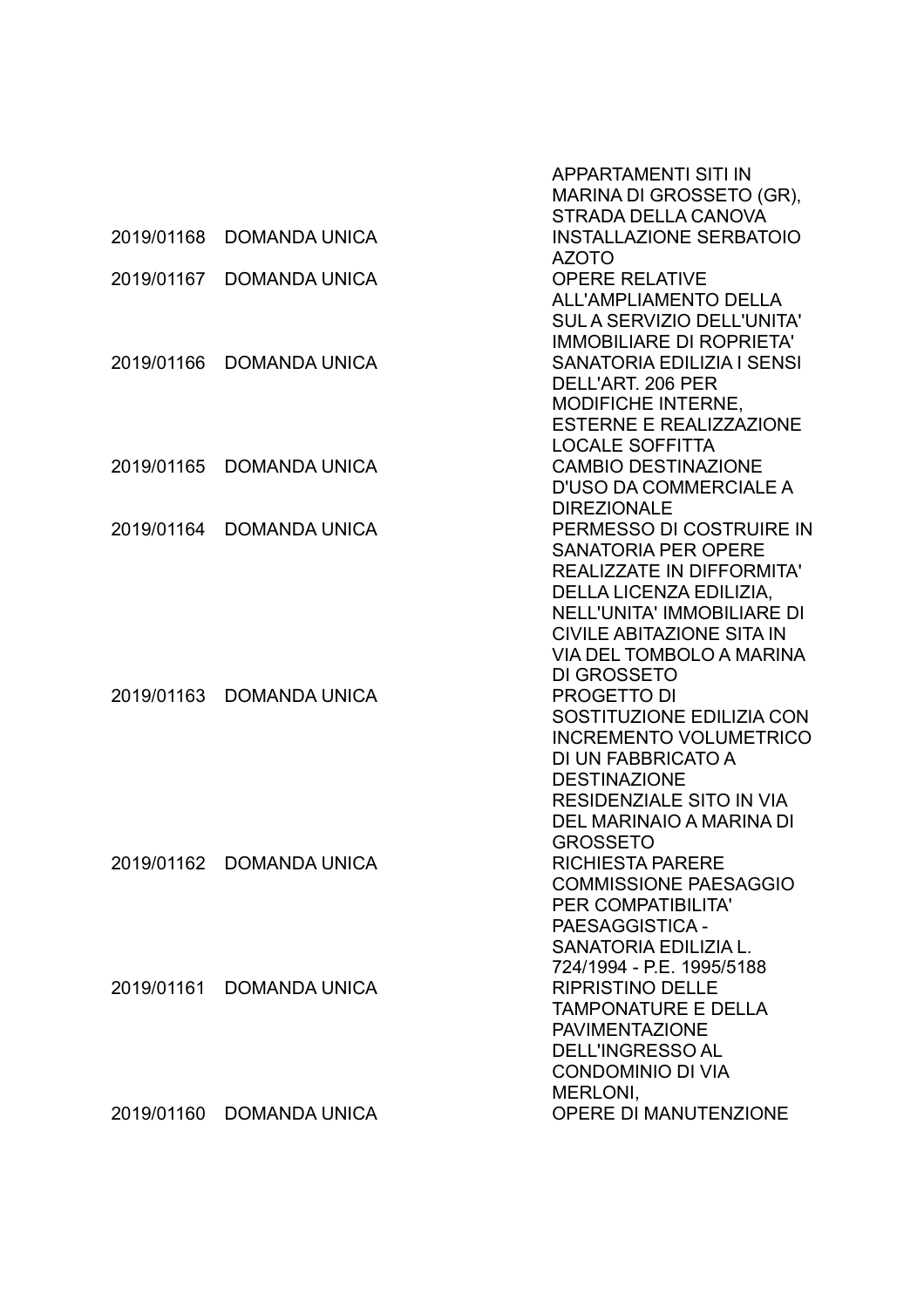|            |                      | <b>STRAORDINARIA</b>              |
|------------|----------------------|-----------------------------------|
|            |                      | <b>ALL'INTERNO DELLO</b>          |
|            |                      | <b>STABILIMENTO EUROVINIL IN</b>  |
|            |                      | <b>GROSSETO VIA GENOVA N.5</b>    |
| 2019/01159 | <b>DOMANDA UNICA</b> | <b>ALLARGAMENTO DI</b>            |
|            |                      | <b>TERRAZZO ESTERNO</b>           |
| 2019/01158 | <b>DOMANDA UNICA</b> | SANATORIA PER OPERE IN            |
|            |                      | <b>DIFFORMITA' DAI TITOLI</b>     |
|            |                      | <b>ABILITATIVI PRECEDENTI</b>     |
| 2019/01157 | <b>DOMANDA UNICA</b> | ART. 88 DLgs 259/03 OPEN          |
|            |                      | FIBER VIA DELLA SOGLIOLA          |
|            |                      | Principina a Mare                 |
| 2019/01156 | <b>DOMANDA UNICA</b> | <b>AUTORIZZAZIONE VINCOLO</b>     |
|            |                      | <b>IDROGEOLOGICO LAVORI DI</b>    |
|            |                      | <b>RISTRUTTURAZIONE CON</b>       |
|            |                      | <b>AMPLIAMENTI DI</b>             |
|            |                      | <b>FABBRICATO AD USO</b>          |
|            |                      | <b>RESIDENZIALE -</b>             |
|            |                      | <b>ABBATTIMENTO E</b>             |
|            |                      | <b>SUCCESSIVO REIMPIANTO</b>      |
|            |                      | N° 2 DUE ALBERATURE               |
|            |                      | <b>INSTABILI</b>                  |
| 2019/01155 | <b>DOMANDA UNICA</b> | <b>RISTRUTTURAZIONE PER</b>       |
|            |                      | <b>FRAZIONAMENTO E CAMBIO</b>     |
|            |                      | DI UTILIZZO                       |
| 2019/01154 | <b>DOMANDA UNICA</b> | REALIZZAZIONE SERRA USO           |
|            |                      | <b>AGRICOLO</b>                   |
| 2019/01153 | <b>DOMANDA UNICA</b> | <b>CAMBIO DI DESTINAZIONE</b>     |
|            |                      | <b>D'USO CON OPERE DA</b>         |
|            |                      | <b>RESIDENZA TURISTICA</b>        |
|            |                      | ALBERGHIERA (RTA) A CIVILE        |
|            |                      | <b>ABITAZIONE</b>                 |
| 2019/01152 | <b>DOMANDA UNICA</b> | <b>OPERE RELATIVE</b>             |
|            |                      | <b>ALL'AMPLIAMENTO DELLA</b>      |
|            |                      | <b>SUL A SERVIZIO DELL'UNITA'</b> |
|            |                      | <b>IMMOBILIARE DI PROPRIETA'</b>  |
| 2019/01151 | <b>DOMANDA UNICA</b> | <b>MODIFICHE INTERNE ED</b>       |
|            |                      | <b>ESTERNE</b>                    |
| 2019/01150 | <b>DOMANDA UNICA</b> | <b>DEMOLIZIONE E</b>              |
|            |                      | RICOSTRUZIONE DI EDIFICIO         |
|            |                      | RESIDENZIALE IN MARINA DI         |
|            |                      | <b>GROSSETO VIA ERITREA</b>       |
| 2019/01149 | <b>DOMANDA UNICA</b> | <b>PIANO AZIENDALE PER</b>        |
|            |                      | <b>FRAZIONAMENTO</b>              |
|            |                      | <b>FABBRICATO ABITATIVO</b>       |
| 2019/01148 | <b>DOMANDA UNICA</b> | RISTRUTTURAZIONE EDILIZIA         |
|            |                      |                                   |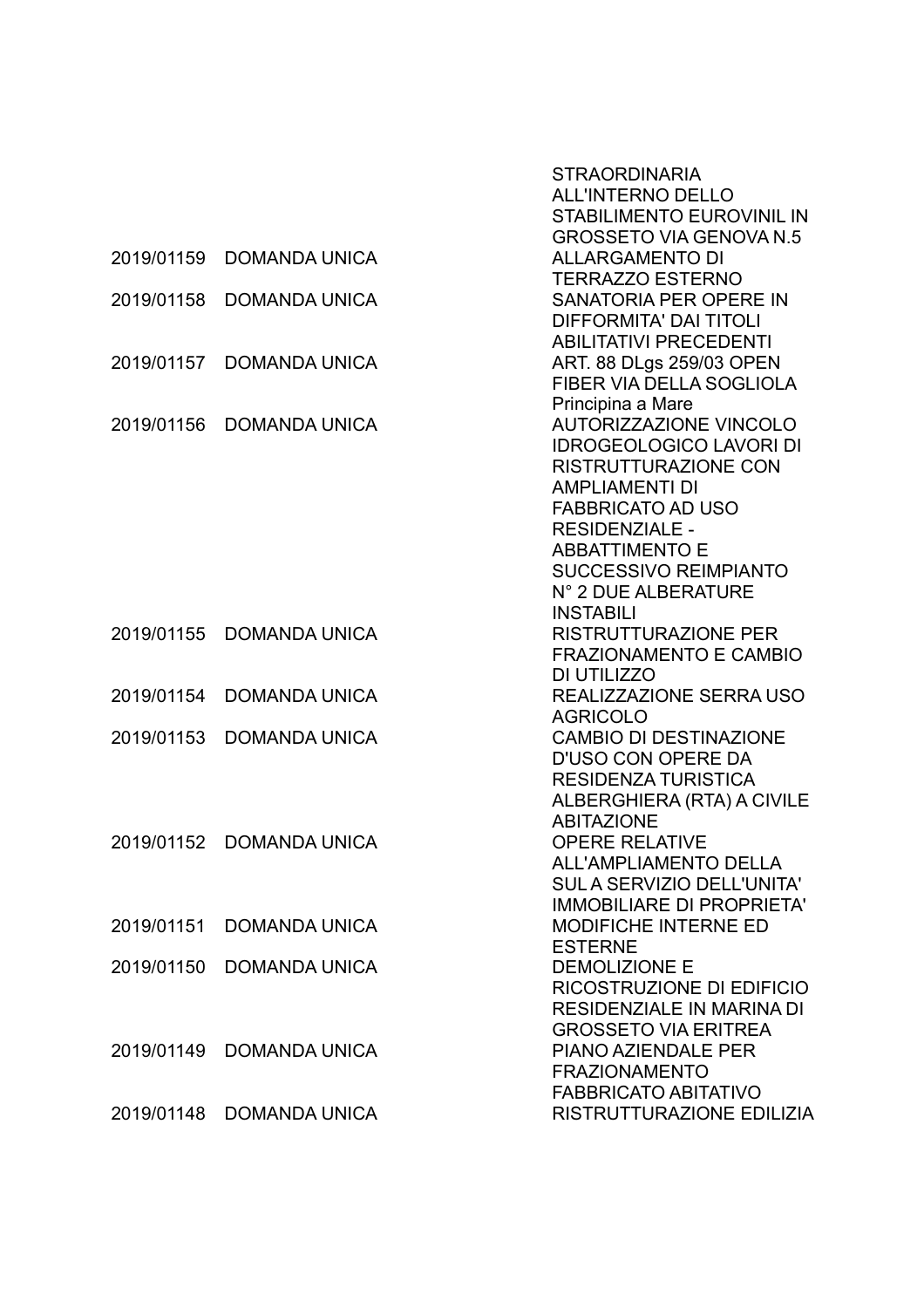| 2019/01147 | <b>DOMANDA UNICA</b>     | DI VILLETTA SCHIERA CON<br><b>FRAZIONAMENTO IN DUE</b><br><b>UNITA' IMMOBILIARI</b><br>D.U. - ACCERTAMENTO DI<br><b>COMPATIBILITA'</b><br>PAESAGGISTICA a MARINA DI<br>GROSSETO (GR), VIA DELLA |
|------------|--------------------------|-------------------------------------------------------------------------------------------------------------------------------------------------------------------------------------------------|
| 2019/01146 | <b>DOMANDA UNICA</b>     | <b>CANOVA</b><br><b>DOMANDA UNICA PER</b><br>PRESENTAZIONE SCIA                                                                                                                                 |
| 2019/01145 | <b>DOMANDA UNICA</b>     | REALIZZAZIONE POZZO AD<br><b>USO DOMESTICO</b>                                                                                                                                                  |
| 2019/01144 | <b>DOMANDA UNICA</b>     | <b>ATTESTAZIONE ASSEVERATA</b><br>DI AGIBILITÀ DIA PROT 15670<br>DEL 03/02/2009                                                                                                                 |
| 2019/01143 | <b>DOMANDA UNICA</b>     | REALIZZAZIONE DI VERANDA<br><b>CHIUSA</b>                                                                                                                                                       |
| 2019/01142 | <b>DOMANDA UNICA</b>     | <b>VARIAZIONI INTERNE ED</b><br><b>ESTERNE</b>                                                                                                                                                  |
| 2019/01141 | <b>DOMANDA UNICA</b>     | <b>MODIFICHE ESTERNE ED</b><br><b>INTERNE</b>                                                                                                                                                   |
| 2019/01140 | <b>DOMANDA UNICA</b>     | <b>MODIFICHE PROSPETTICHE</b><br>PER CHIUSURA DI BALCONI<br><b>ESTERNI A SERVIZIO</b><br>DELL'APPARTAMENTO<br>POSTO IN GROSSETO VIA<br><b>MOZAMBICO N. 26 SECONDO</b><br><b>PIANO</b>           |
| 2019/01139 | <b>DOMANDA UNICA</b>     | RISTRUTTURAZIONE EDILIZIA<br>DI UNITA' IMMOBILIARE<br><b>TURISTICO RICETTIVA</b>                                                                                                                |
| 2019/01138 | <b>DOMANDA UNICA</b>     | <b>AMPLIAMENTO</b>                                                                                                                                                                              |
| 2019/01137 | <b>DOMANDA UNICA</b>     | <b>CAMBIO DESTINAZIONE</b><br>D'USO DA UFFICIO A FONDO<br><b>COMMERCIALE</b>                                                                                                                    |
| 2019/01136 | <b>DOMANDA UNICA</b>     | <b>PROGETTO DI UN</b><br><b>FABBRICATO RESIDENZIALE</b><br>R.U. PARTE II. ELABORATO<br>PR 09 - ALLEGATO M                                                                                       |
|            | 2019/01135 DOMANDA UNICA | REALIZZAZIONE DI UNA<br>PAVIMENTAZIONE E DI UNA<br>RECINZIONE INTERNA AD UN<br><b>TERRENO PRIVATO POSTO IN</b><br>AREA A VERDE ATTREZZATO                                                       |
|            | 2019/01134 DOMANDA UNICA | <b>ATTESTAZIONE DI</b><br><b>CONFORMITA' IN SANATORIA</b>                                                                                                                                       |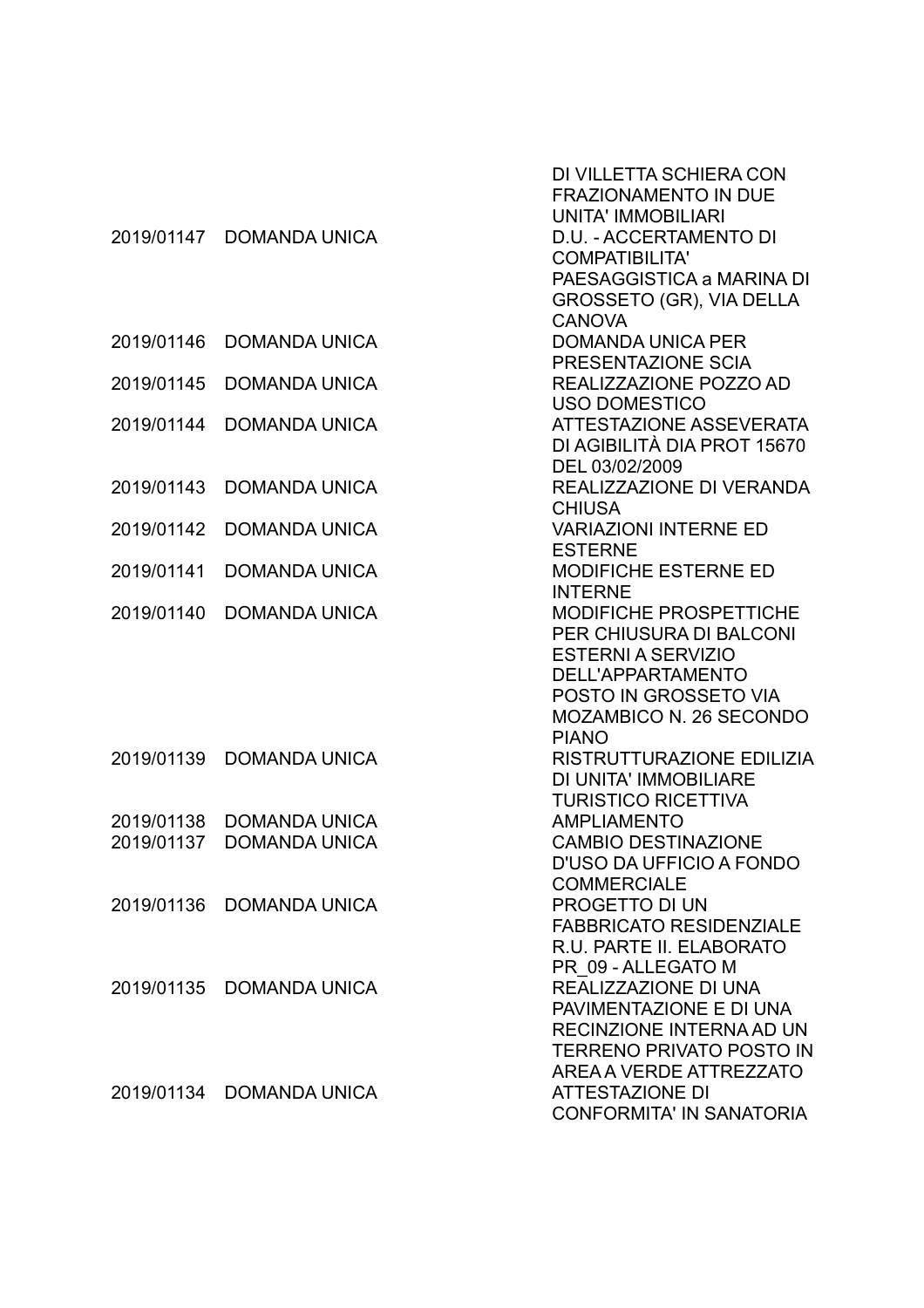| 2019/01133 | <b>DOMANDA UNICA</b>     | <b>MANUTENZIONE</b><br><b>STRAORDINARIA CON</b>                |
|------------|--------------------------|----------------------------------------------------------------|
|            |                          | <b>MODIFICA ESTERNA</b>                                        |
| 2019/01132 | <b>DOMANDA UNICA</b>     | REALIZZAZIONE DI TETTOIA                                       |
|            |                          | <b>PER AUTO AI SENSI</b>                                       |
|            |                          | DELL'ART. 129 C. 27 DEL R.U.                                   |
|            |                          | A SERVIZIO DI UN                                               |
|            |                          | <b>APPARTAMENTO DI CIVILE</b>                                  |
|            |                          | <b>ABITAZIONE</b>                                              |
| 2019/01131 | <b>DOMANDA UNICA</b>     | REALIZZAZIONE DI VERANDA                                       |
|            |                          | <b>SU BALCONE ESISTENTE</b>                                    |
| 2019/01130 | <b>DOMANDA UNICA</b>     | <b>AUTORIZZAZIONE VINCOLO</b>                                  |
|            |                          | <b>IDROGEOLOGICO</b>                                           |
|            |                          | "REGOLARIZZAZIONE"                                             |
| 2019/01129 | <b>DOMANDA UNICA</b>     | <b>ABITABILITÀ CIVILE</b>                                      |
|            |                          | <b>ABITAZIONE VIA F.</b>                                       |
|            |                          | <b>CORRIDONI</b>                                               |
| 2019/01128 | <b>DOMANDA UNICA</b>     | <b>INTERVENTO DI RECUPERO</b>                                  |
|            |                          | <b>ABITATIVO DI UN</b>                                         |
|            |                          | SOTTOTETTO IN UNA UNITA'                                       |
|            |                          | <b>IMMOBILIARE AD USO</b>                                      |
|            |                          | <b>RESIDENZIALE</b>                                            |
| 2019/01127 | <b>DOMANDA UNICA</b>     | RICHIESTA AUTORIZZAZIONE                                       |
|            |                          | <b>ALLO SCARICO FUORI</b>                                      |
|            |                          | <b>FOGNATURA - NON AUA</b>                                     |
| 2019/01126 | <b>DOMANDA UNICA</b>     | <b>CAMBIO DI DESTINAZIONE</b>                                  |
|            |                          | <b>D'USO PARZIALE SENZA</b>                                    |
|            |                          | <b>OPERE DA RESIDENZA</b>                                      |
|            |                          | <b>TURISTICA ALBERGHIERA</b>                                   |
|            |                          | (RTA) A CIVILE ABITAZIONE                                      |
| 2019/01125 | <b>DOMANDA UNICA</b>     | <b>DEPOSITO ABITABILITA'</b>                                   |
|            |                          | <b>GARAGE A SEGUITO DI</b>                                     |
|            |                          | <b>CONDONO EDILIZIO</b>                                        |
|            |                          | 1986/3366                                                      |
|            | 2019/01124 DOMANDA UNICA | <b>ABITABILITA' A SEGUITO DI</b>                               |
|            |                          | <b>CONDONO EDILIZIO</b>                                        |
|            |                          | 1986/3366                                                      |
|            | 2019/01123 DOMANDA UNICA | <b>ISTANZA DI PERMESSO DI</b><br><b>COSTRUIRE IN SANATORIA</b> |
|            |                          | PER MODIFICHE INTERNE ED                                       |
|            |                          | <b>ESTERNE DEL FABBRICATO</b>                                  |
|            |                          | <b>CONDOMINIALE SITO IN VIA</b>                                |
|            |                          | PAUL HARRIS - VIA GRIFONI                                      |
|            |                          | D'ORO A GROSSETO                                               |
|            | 2019/01122 DOMANDA UNICA | <b>MODIFICHE INTERNE ED</b>                                    |
|            |                          | <b>ESTERNE</b>                                                 |
|            |                          |                                                                |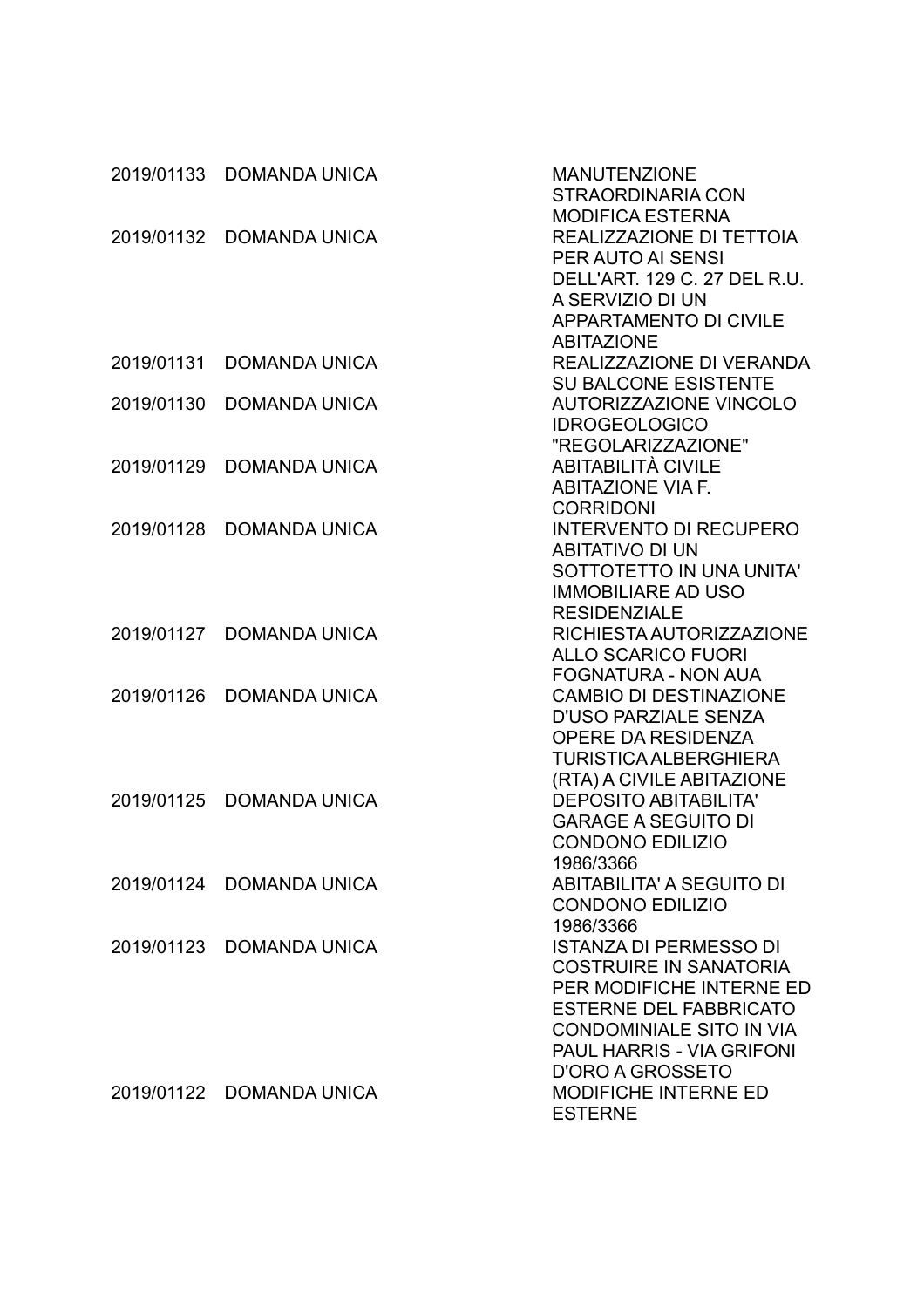| <b>STRAORDINARIA PER</b><br><b>MODIFICHE ESTERNE</b><br><b>DOMANDA UNICA</b><br><b>CAMBIO DI DESTINAZIONE</b><br>D'USO SENZA OPERE DA<br><b>RESIDENZA TURISTICA</b><br>ALBERGHIERA (RTA) A CIVILE<br><b>ABITAZIONE</b><br><b>AMPLIAMENTO DELLA</b><br><b>DOMANDA UNICA</b><br>STRUTTURA PRECARIA A<br>SERVIZIO DEL LOCALE DI<br><b>PUBBLICO SPORT</b><br>ALL'APERTO DELLA SOC.<br>KITE'S ANGELS BEACH SSD<br><b>ACCERTAMENTO DI</b><br>2019/01118<br><b>DOMANDA UNICA</b><br><b>CONFORMITA' IN SANATORIA</b><br>PER OPERE INTERNE ED<br><b>ESTERNE ESEGUITE IN</b><br><b>PARZIALE DIFFORMITA'</b><br><b>DOMANDA UNICA</b><br><b>GROSSETO VIA SENESE -</b><br><b>EXCELSIA NOVE S.R.L.</b><br><b>SANATORIA PER MODIFICHE</b><br><b>DOMANDA UNICA</b><br><b>INTERNE E ESTERNE</b><br><b>REALIZZATE IN FASE DI</b><br><b>COSTRUZIONE DEL</b><br><b>FABBRICATO</b><br>2019/01115<br><b>DOMANDA UNICA</b><br><b>ACCERTAMENTO DI</b><br>CONFORMITÀ IN SANATORIA<br>AI SENSI DELL'ART. 209<br><b>DELLA L.R. 65/2014 DI UNA</b><br>UNITÀ IMMOBILIARE AD USO<br><b>RESIDENZIALE POSTA NEL</b><br>COMUNE DI GROSSETO, VIA<br>DEL TUFO N. 7<br>2019/01114<br>D.U. - ACCERTAMENTO DI<br><b>DOMANDA UNICA</b><br><b>CONFORMITA' IN SANATORIA</b><br>2019/01113<br><b>DOMANDA UNICA</b><br><b>ACCERTAMENTO DI</b><br><b>CONFORMITA' IN SANATORIA</b><br>PER FRAZIONAMENTO<br><b>CAMBIO D'USO SENZA</b><br>2019/01112<br><b>DOMANDA UNICA</b><br>OPERE DA RESIDENZA<br>TURISTICA ALBERGHIERA A |            | 2019/01121 DOMANDA UNICA | <b>INTERVENTO DI</b><br><b>MANUTENZIONE</b> |
|--------------------------------------------------------------------------------------------------------------------------------------------------------------------------------------------------------------------------------------------------------------------------------------------------------------------------------------------------------------------------------------------------------------------------------------------------------------------------------------------------------------------------------------------------------------------------------------------------------------------------------------------------------------------------------------------------------------------------------------------------------------------------------------------------------------------------------------------------------------------------------------------------------------------------------------------------------------------------------------------------------------------------------------------------------------------------------------------------------------------------------------------------------------------------------------------------------------------------------------------------------------------------------------------------------------------------------------------------------------------------------------------------------------------------------------------------------------------------------|------------|--------------------------|---------------------------------------------|
|                                                                                                                                                                                                                                                                                                                                                                                                                                                                                                                                                                                                                                                                                                                                                                                                                                                                                                                                                                                                                                                                                                                                                                                                                                                                                                                                                                                                                                                                                |            |                          |                                             |
|                                                                                                                                                                                                                                                                                                                                                                                                                                                                                                                                                                                                                                                                                                                                                                                                                                                                                                                                                                                                                                                                                                                                                                                                                                                                                                                                                                                                                                                                                |            |                          |                                             |
|                                                                                                                                                                                                                                                                                                                                                                                                                                                                                                                                                                                                                                                                                                                                                                                                                                                                                                                                                                                                                                                                                                                                                                                                                                                                                                                                                                                                                                                                                | 2019/01120 |                          |                                             |
|                                                                                                                                                                                                                                                                                                                                                                                                                                                                                                                                                                                                                                                                                                                                                                                                                                                                                                                                                                                                                                                                                                                                                                                                                                                                                                                                                                                                                                                                                |            |                          |                                             |
|                                                                                                                                                                                                                                                                                                                                                                                                                                                                                                                                                                                                                                                                                                                                                                                                                                                                                                                                                                                                                                                                                                                                                                                                                                                                                                                                                                                                                                                                                |            |                          |                                             |
|                                                                                                                                                                                                                                                                                                                                                                                                                                                                                                                                                                                                                                                                                                                                                                                                                                                                                                                                                                                                                                                                                                                                                                                                                                                                                                                                                                                                                                                                                |            |                          |                                             |
|                                                                                                                                                                                                                                                                                                                                                                                                                                                                                                                                                                                                                                                                                                                                                                                                                                                                                                                                                                                                                                                                                                                                                                                                                                                                                                                                                                                                                                                                                |            |                          |                                             |
|                                                                                                                                                                                                                                                                                                                                                                                                                                                                                                                                                                                                                                                                                                                                                                                                                                                                                                                                                                                                                                                                                                                                                                                                                                                                                                                                                                                                                                                                                | 2019/01119 |                          |                                             |
|                                                                                                                                                                                                                                                                                                                                                                                                                                                                                                                                                                                                                                                                                                                                                                                                                                                                                                                                                                                                                                                                                                                                                                                                                                                                                                                                                                                                                                                                                |            |                          |                                             |
|                                                                                                                                                                                                                                                                                                                                                                                                                                                                                                                                                                                                                                                                                                                                                                                                                                                                                                                                                                                                                                                                                                                                                                                                                                                                                                                                                                                                                                                                                |            |                          |                                             |
|                                                                                                                                                                                                                                                                                                                                                                                                                                                                                                                                                                                                                                                                                                                                                                                                                                                                                                                                                                                                                                                                                                                                                                                                                                                                                                                                                                                                                                                                                |            |                          |                                             |
|                                                                                                                                                                                                                                                                                                                                                                                                                                                                                                                                                                                                                                                                                                                                                                                                                                                                                                                                                                                                                                                                                                                                                                                                                                                                                                                                                                                                                                                                                |            |                          |                                             |
|                                                                                                                                                                                                                                                                                                                                                                                                                                                                                                                                                                                                                                                                                                                                                                                                                                                                                                                                                                                                                                                                                                                                                                                                                                                                                                                                                                                                                                                                                |            |                          |                                             |
|                                                                                                                                                                                                                                                                                                                                                                                                                                                                                                                                                                                                                                                                                                                                                                                                                                                                                                                                                                                                                                                                                                                                                                                                                                                                                                                                                                                                                                                                                |            |                          |                                             |
|                                                                                                                                                                                                                                                                                                                                                                                                                                                                                                                                                                                                                                                                                                                                                                                                                                                                                                                                                                                                                                                                                                                                                                                                                                                                                                                                                                                                                                                                                |            |                          |                                             |
|                                                                                                                                                                                                                                                                                                                                                                                                                                                                                                                                                                                                                                                                                                                                                                                                                                                                                                                                                                                                                                                                                                                                                                                                                                                                                                                                                                                                                                                                                |            |                          |                                             |
|                                                                                                                                                                                                                                                                                                                                                                                                                                                                                                                                                                                                                                                                                                                                                                                                                                                                                                                                                                                                                                                                                                                                                                                                                                                                                                                                                                                                                                                                                |            |                          |                                             |
|                                                                                                                                                                                                                                                                                                                                                                                                                                                                                                                                                                                                                                                                                                                                                                                                                                                                                                                                                                                                                                                                                                                                                                                                                                                                                                                                                                                                                                                                                |            |                          |                                             |
|                                                                                                                                                                                                                                                                                                                                                                                                                                                                                                                                                                                                                                                                                                                                                                                                                                                                                                                                                                                                                                                                                                                                                                                                                                                                                                                                                                                                                                                                                | 2019/01117 |                          |                                             |
|                                                                                                                                                                                                                                                                                                                                                                                                                                                                                                                                                                                                                                                                                                                                                                                                                                                                                                                                                                                                                                                                                                                                                                                                                                                                                                                                                                                                                                                                                |            |                          |                                             |
|                                                                                                                                                                                                                                                                                                                                                                                                                                                                                                                                                                                                                                                                                                                                                                                                                                                                                                                                                                                                                                                                                                                                                                                                                                                                                                                                                                                                                                                                                | 2019/01116 |                          |                                             |
|                                                                                                                                                                                                                                                                                                                                                                                                                                                                                                                                                                                                                                                                                                                                                                                                                                                                                                                                                                                                                                                                                                                                                                                                                                                                                                                                                                                                                                                                                |            |                          |                                             |
|                                                                                                                                                                                                                                                                                                                                                                                                                                                                                                                                                                                                                                                                                                                                                                                                                                                                                                                                                                                                                                                                                                                                                                                                                                                                                                                                                                                                                                                                                |            |                          |                                             |
|                                                                                                                                                                                                                                                                                                                                                                                                                                                                                                                                                                                                                                                                                                                                                                                                                                                                                                                                                                                                                                                                                                                                                                                                                                                                                                                                                                                                                                                                                |            |                          |                                             |
|                                                                                                                                                                                                                                                                                                                                                                                                                                                                                                                                                                                                                                                                                                                                                                                                                                                                                                                                                                                                                                                                                                                                                                                                                                                                                                                                                                                                                                                                                |            |                          |                                             |
|                                                                                                                                                                                                                                                                                                                                                                                                                                                                                                                                                                                                                                                                                                                                                                                                                                                                                                                                                                                                                                                                                                                                                                                                                                                                                                                                                                                                                                                                                |            |                          |                                             |
|                                                                                                                                                                                                                                                                                                                                                                                                                                                                                                                                                                                                                                                                                                                                                                                                                                                                                                                                                                                                                                                                                                                                                                                                                                                                                                                                                                                                                                                                                |            |                          |                                             |
|                                                                                                                                                                                                                                                                                                                                                                                                                                                                                                                                                                                                                                                                                                                                                                                                                                                                                                                                                                                                                                                                                                                                                                                                                                                                                                                                                                                                                                                                                |            |                          |                                             |
|                                                                                                                                                                                                                                                                                                                                                                                                                                                                                                                                                                                                                                                                                                                                                                                                                                                                                                                                                                                                                                                                                                                                                                                                                                                                                                                                                                                                                                                                                |            |                          |                                             |
|                                                                                                                                                                                                                                                                                                                                                                                                                                                                                                                                                                                                                                                                                                                                                                                                                                                                                                                                                                                                                                                                                                                                                                                                                                                                                                                                                                                                                                                                                |            |                          |                                             |
|                                                                                                                                                                                                                                                                                                                                                                                                                                                                                                                                                                                                                                                                                                                                                                                                                                                                                                                                                                                                                                                                                                                                                                                                                                                                                                                                                                                                                                                                                |            |                          |                                             |
|                                                                                                                                                                                                                                                                                                                                                                                                                                                                                                                                                                                                                                                                                                                                                                                                                                                                                                                                                                                                                                                                                                                                                                                                                                                                                                                                                                                                                                                                                |            |                          |                                             |
|                                                                                                                                                                                                                                                                                                                                                                                                                                                                                                                                                                                                                                                                                                                                                                                                                                                                                                                                                                                                                                                                                                                                                                                                                                                                                                                                                                                                                                                                                |            |                          |                                             |
|                                                                                                                                                                                                                                                                                                                                                                                                                                                                                                                                                                                                                                                                                                                                                                                                                                                                                                                                                                                                                                                                                                                                                                                                                                                                                                                                                                                                                                                                                |            |                          |                                             |
|                                                                                                                                                                                                                                                                                                                                                                                                                                                                                                                                                                                                                                                                                                                                                                                                                                                                                                                                                                                                                                                                                                                                                                                                                                                                                                                                                                                                                                                                                |            |                          |                                             |
|                                                                                                                                                                                                                                                                                                                                                                                                                                                                                                                                                                                                                                                                                                                                                                                                                                                                                                                                                                                                                                                                                                                                                                                                                                                                                                                                                                                                                                                                                |            |                          |                                             |
|                                                                                                                                                                                                                                                                                                                                                                                                                                                                                                                                                                                                                                                                                                                                                                                                                                                                                                                                                                                                                                                                                                                                                                                                                                                                                                                                                                                                                                                                                |            |                          |                                             |
|                                                                                                                                                                                                                                                                                                                                                                                                                                                                                                                                                                                                                                                                                                                                                                                                                                                                                                                                                                                                                                                                                                                                                                                                                                                                                                                                                                                                                                                                                |            |                          |                                             |
|                                                                                                                                                                                                                                                                                                                                                                                                                                                                                                                                                                                                                                                                                                                                                                                                                                                                                                                                                                                                                                                                                                                                                                                                                                                                                                                                                                                                                                                                                |            |                          |                                             |
|                                                                                                                                                                                                                                                                                                                                                                                                                                                                                                                                                                                                                                                                                                                                                                                                                                                                                                                                                                                                                                                                                                                                                                                                                                                                                                                                                                                                                                                                                |            |                          |                                             |
|                                                                                                                                                                                                                                                                                                                                                                                                                                                                                                                                                                                                                                                                                                                                                                                                                                                                                                                                                                                                                                                                                                                                                                                                                                                                                                                                                                                                                                                                                |            |                          | <b>CIVILE ABITAZIONE</b>                    |
| <b>ACCERTAMENTO DI</b><br><b>DOMANDA UNICA</b>                                                                                                                                                                                                                                                                                                                                                                                                                                                                                                                                                                                                                                                                                                                                                                                                                                                                                                                                                                                                                                                                                                                                                                                                                                                                                                                                                                                                                                 | 2019/01111 |                          |                                             |
| <b>CONFORMITA' IN SANATORIA</b>                                                                                                                                                                                                                                                                                                                                                                                                                                                                                                                                                                                                                                                                                                                                                                                                                                                                                                                                                                                                                                                                                                                                                                                                                                                                                                                                                                                                                                                |            |                          |                                             |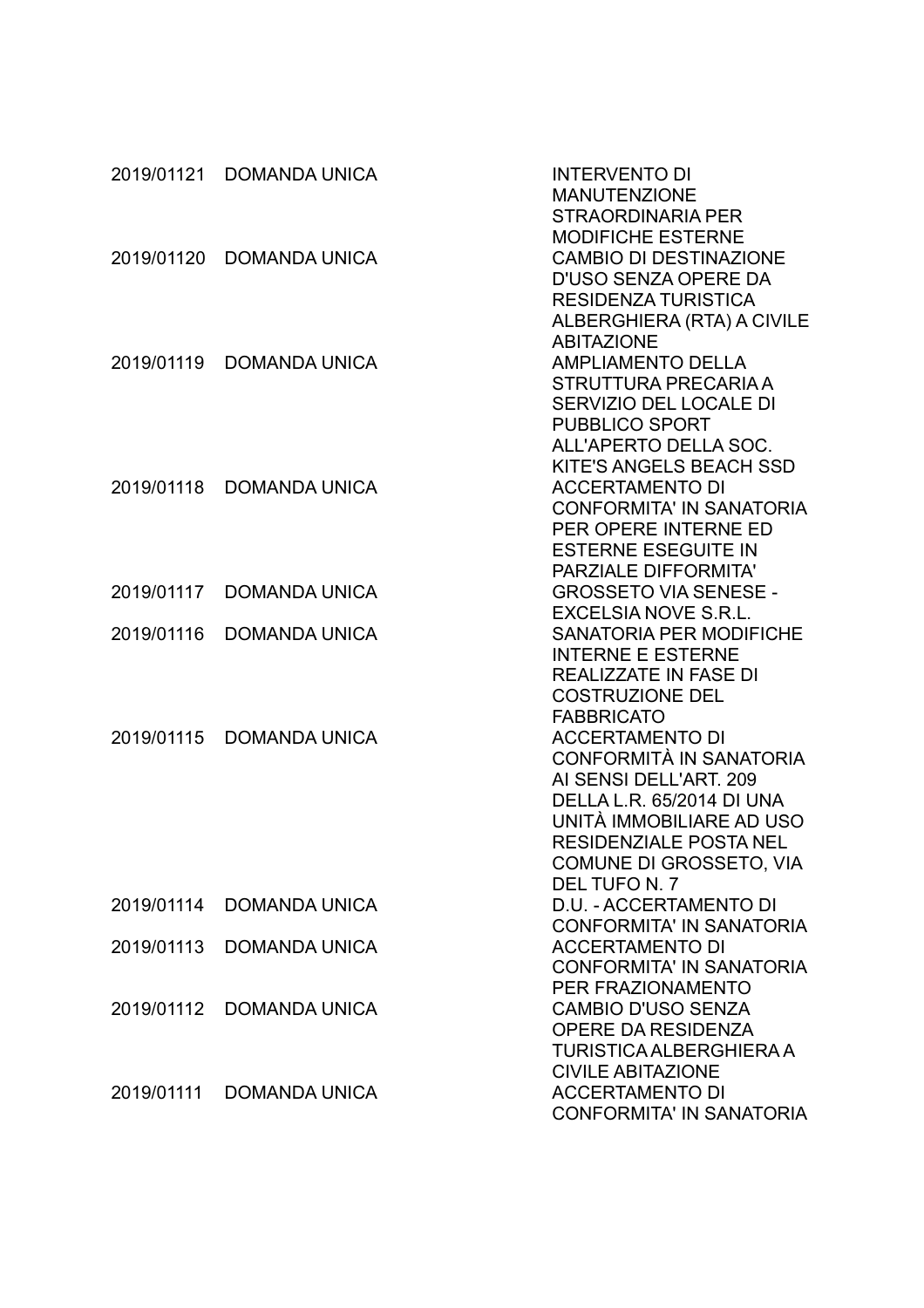|            |                          | PER OPERE INTERNE ED             |
|------------|--------------------------|----------------------------------|
|            |                          | <b>ESTERNE AD UN</b>             |
|            |                          | <b>FABBRICATO DI CIVILE</b>      |
|            |                          | <b>ABITAZIONE E LOCALE</b>       |
|            |                          | <b>GARAGE</b>                    |
| 2019/01110 | <b>DOMANDA UNICA</b>     | <b>OPERE DI</b>                  |
|            |                          | <b>RISTRUTTURAZIONE</b>          |
|            |                          | <b>EDILIZIA</b>                  |
| 2019/01109 | <b>DOMANDA UNICA</b>     | PROGETTO PER LA                  |
|            |                          | <b>REALIZZAZIONE DI</b>          |
|            |                          | <b>MODIFICHE INTERNE ED</b>      |
|            |                          | <b>ESTERNE DA ESEGUIRSI</b>      |
|            |                          | PRESSO UN IMMOBILE AD            |
|            |                          | <b>USO ARTIGIANALE</b>           |
| 2019/01108 | <b>DOMANDA UNICA</b>     | <b>REALIZZAZIONE DI RICOVERI</b> |
|            |                          | PER N° 3 EQUINI A SCOPO          |
|            |                          | <b>AMATORIALE AI SENSI</b>       |
|            |                          | DELL'ART. 146 C. 5 DEL R.U. E    |
|            |                          | <b>DI UN POLLAIO</b>             |
| 2019/01107 | <b>DOMANDA UNICA</b>     | SANATORIA PER MODIFICHE          |
|            |                          | <b>ESTERNE</b>                   |
| 2019/01106 | <b>DOMANDA UNICA</b>     | RISTRUTTURAZIONE EDILIZIA        |
|            |                          | <b>DELL'APPARTAMENTO DI</b>      |
|            |                          | <b>CIVILE ABITAZIONE PER</b>     |
|            |                          | <b>AMPLIAMENTO E MODIFICHE</b>   |
|            |                          | <b>INTERNE</b>                   |
| 2019/01105 | <b>DOMANDA UNICA</b>     | <b>INTERVENTO DI</b>             |
|            |                          | SOSTITUZIONE EDILIZIA            |
| 2019/01104 | <b>DOMANDA UNICA</b>     | REALIZZAZIONE POSTI AUTO         |
|            |                          | <b>SU AREA PRIVATA</b>           |
| 2019/01103 | <b>DOMANDA UNICA</b>     | <b>INSTALLAZIONE IMPIANTO</b>    |
|            |                          | <b>FOTOVOLTAICO</b>              |
| 2019/01102 | <b>DOMANDA UNICA</b>     | AUT. 2036272 N -                 |
|            |                          | REALIZZAZIONE DI LINEA           |
|            |                          | ELETTRICA A BASSA                |
|            |                          | <b>TENSIONE</b>                  |
| 2019/01101 | <b>DOMANDA UNICA</b>     | <b>INSTALLAZIONE DI</b>          |
|            |                          | PIATTAFORMA ELEVATRICE A         |
|            |                          | SERVIZIO DELLA SCALA "A" -       |
|            |                          | <b>CONDOMINIO STABILE DI VIA</b> |
|            |                          | LIRI                             |
|            | 2019/01100 DOMANDA UNICA | <b>ATTESTAZIONE DI</b>           |
|            |                          | <b>CONFORMITÀ IN SANATORIA</b>   |
|            |                          | AI SENSI DELLA LRT 65/2014       |
|            |                          | ART. 209 C. 2 LETT. B, PER       |
|            |                          | <b>OPERE REALIZZATE IN</b>       |
|            |                          |                                  |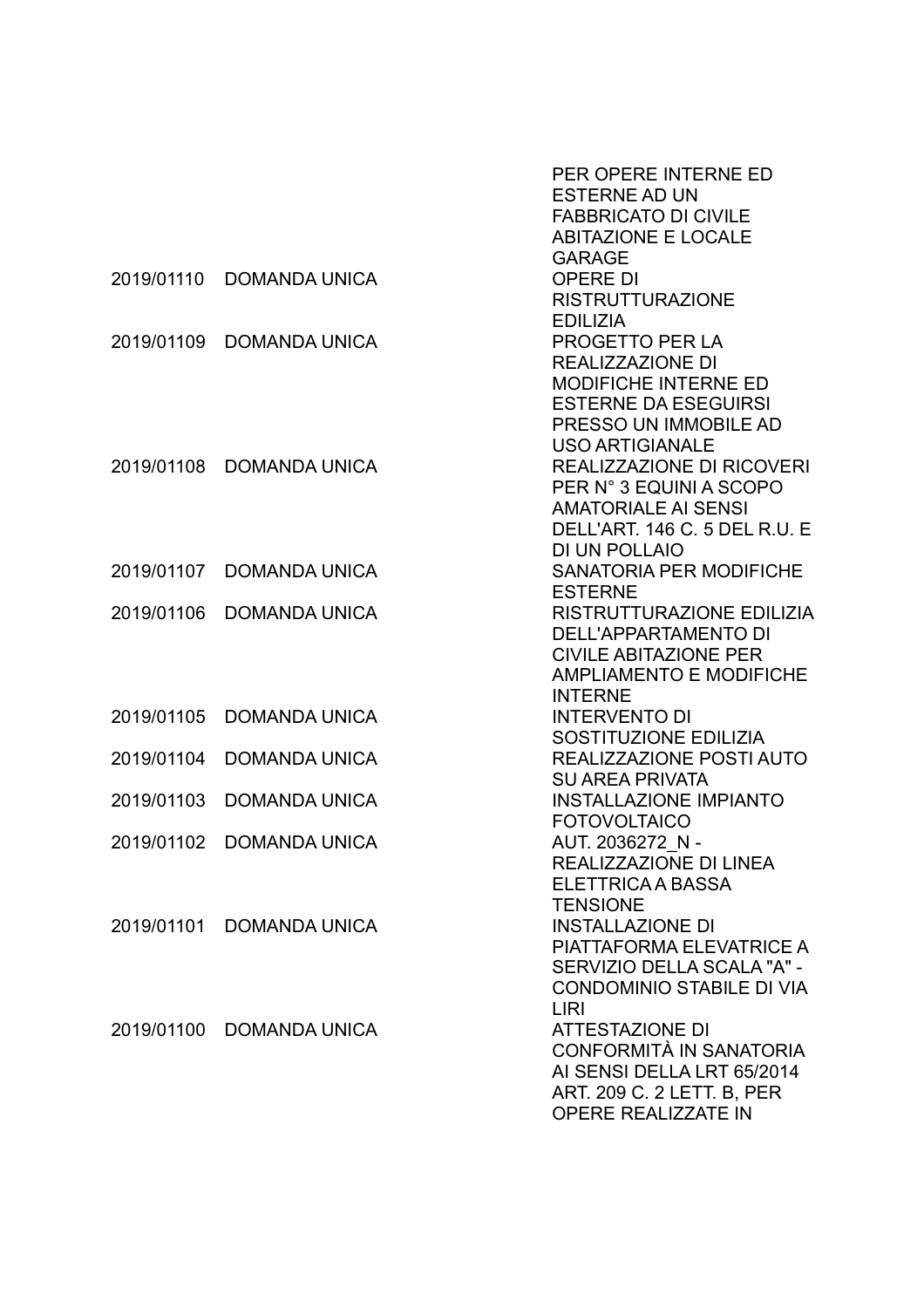|            |                          | <b>APPARTAMENTO PER CIVILE</b><br><b>ABITAZIONE</b>      |
|------------|--------------------------|----------------------------------------------------------|
| 2019/01099 | <b>DOMANDA UNICA</b>     | <b>LIEVI MODIFICHE ESTERNE</b><br>AL PORTICO ESISTENTE A |
|            |                          | SERVIZIO DI U.I.                                         |
|            |                          | <b>RESIDENZIALE</b>                                      |
| 2019/01098 | <b>DOMANDA UNICA</b>     | Riconfigurazione SRB WIND                                |
|            |                          | TRE GR045 Bagni Roselle                                  |
| 2019/01097 | <b>DOMANDA UNICA</b>     | <b>LINEE VITA E LUCERNARIO</b>                           |
| 2019/01096 | <b>DOMANDA UNICA</b>     | <b>RISTRUTTURAZIONE DI UN</b>                            |
|            |                          | <b>FABBRICATO DI TIPO CIVILE</b>                         |
| 2019/01095 | <b>DOMANDA UNICA</b>     | <b>CAMBIO DI DESTINAZIONE</b>                            |
|            |                          | <b>D'USO DA RTA A CIVILE</b>                             |
|            |                          | <b>ABITAZIONE</b>                                        |
| 2019/01094 | <b>DOMANDA UNICA</b>     | <b>RISTRUTTURAZIONE FABB. 1</b>                          |
|            |                          | <b>SPACCIO ALIMENTARE NEL</b>                            |
|            |                          | <b>CAMPEGGIO</b>                                         |
| 2019/01093 | <b>DOMANDA UNICA</b>     | <b>ACCERTAMENTO DI</b>                                   |
| 2019/01092 | <b>DOMANDA UNICA</b>     | CONFORMITÀ IN SANATORIA<br>PROGETTO AMPLIAMENTO          |
|            |                          | <b>UNA TANTUM E SERRA</b>                                |
|            |                          | <b>SOLARE DI UN</b>                                      |
|            |                          | APPARTAMENTO DESTINATO                                   |
|            |                          | A CIVILE ABITAZIONE                                      |
| 2019/01091 | <b>DOMANDA UNICA</b>     | <b>DIFFORMITA' ESTERNE ED</b>                            |
|            |                          | <b>INTERNE DI UNA</b>                                    |
|            |                          | <b>FABBRICATO SITO IN</b>                                |
|            |                          | <b>GROSSETO FRAZ, ALBERESE</b>                           |
|            |                          | LOC. FIENILESSA POD.                                     |
|            |                          | <b>VODIGE</b>                                            |
| 2019/01090 | <b>DOMANDA UNICA</b>     | <b>ACCERTAMENTO DI</b>                                   |
|            |                          | <b>CONFORMITA' IN SANATORIA</b>                          |
|            |                          | PER MODIFICHE INTERNE ED                                 |
| 2019/01089 | <b>DOMANDA UNICA</b>     | <b>ESTERNE</b><br><b>DIVERSA DISTRIBUZIONE</b>           |
|            |                          | <b>GARAGE</b>                                            |
|            | 2019/01088 DOMANDA UNICA | PROGETTO PER LE                                          |
|            |                          | <b>MODIFICHE INTERNE ED</b>                              |
|            |                          | <b>ESTERNE CON</b>                                       |
|            |                          | AMPLIAMENTO DI S.U.L. IN                                 |
|            |                          | UN EDIFICIO RESIDENZIALE,                                |
|            |                          | AI SENSI DELL'ART. 75                                    |
|            |                          | <b>TESSUTO CONSOLIDATO</b>                               |
|            |                          | UNITARIO DEL R.U. VIGENTE                                |
|            |                          | - CLASSE 6                                               |
|            | 2019/01087 DOMANDA UNICA | <b>ACCERTAMENTO DI</b>                                   |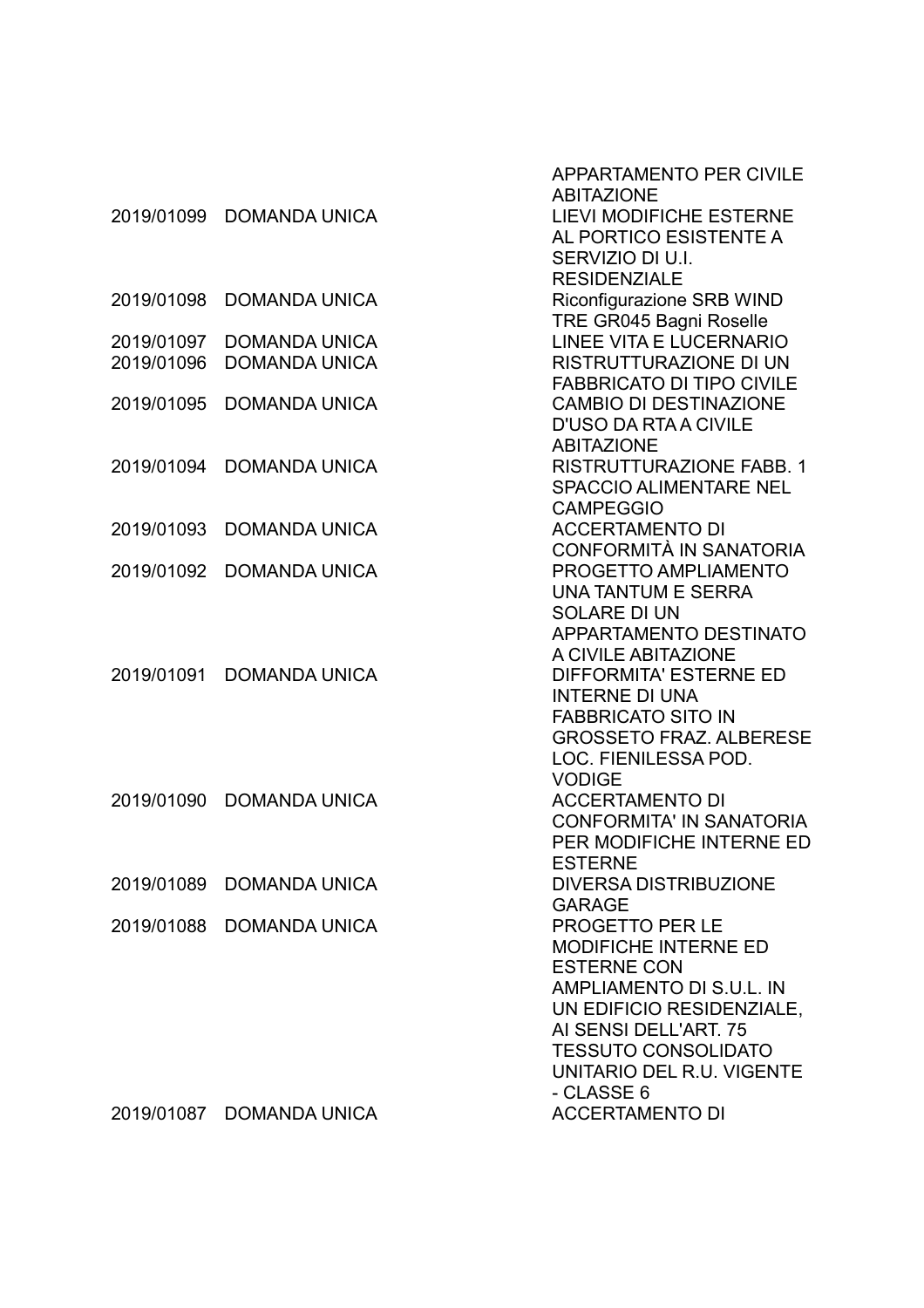|            |                      | CONFORMITÀ IN SANATORIA<br>AI SENSI ART, 209 L.R. 65/14<br>PER MODIFICHE INTERNE ED<br>ESTERNE AD UNITÀ<br><b>IMMOBILIARE AD USO</b>                                                                                                                                                       |
|------------|----------------------|--------------------------------------------------------------------------------------------------------------------------------------------------------------------------------------------------------------------------------------------------------------------------------------------|
| 2019/01086 | <b>DOMANDA UNICA</b> | <b>AUTORIMESSA</b><br><b>INSTALLAZIONE DI</b><br>PENSILINE NELL'IMMOBILE<br>UBICATO IN VIALE AMBRA N.<br>29 A GROSSETO                                                                                                                                                                     |
| 2019/01085 | <b>DOMANDA UNICA</b> | <b>ACCERTAMENTO DI</b><br><b>CONFORMITA' IN SANATORIA</b>                                                                                                                                                                                                                                  |
| 2019/01084 | <b>DOMANDA UNICA</b> | <b>RIPRISTINO DEL CANCELLO</b><br>E RECINZIONE DI<br><b>DELIMITAZIONE DELL'AREA</b><br><b>SPORTIVA</b>                                                                                                                                                                                     |
| 2019/01083 | <b>DOMANDA UNICA</b> | <b>ABBATTIMENTO DELLE</b><br><b>BARRIERE</b><br>ARCHITETTONICHE IN U.I.<br>SITA IN VIA ORCAGNA                                                                                                                                                                                             |
| 2019/01082 | <b>DOMANDA UNICA</b> | <b>INTERVENTO DI</b><br>REALIZZAZIONE DI N. 2<br><b>IMPIANTI ELEVATORI</b><br><b>ESTERNI SU FABBRICATO</b><br><b>RESIDENZIALE IN VIA</b><br>SPONTINI 13-15, GROSSETO                                                                                                                       |
| 2019/01081 | <b>DOMANDA UNICA</b> | RECUPERO SOTTOTETTO A<br>FINI ABITATIVI L.R. N. 5 DEL<br>08.02.2010. APPARTAMENTO<br>AFFERENTE AL LOTTO A<br><b>DELLA LOTTIZZAZIONE</b><br><b>DENOMINATA IL COLLE IN</b><br><b>ISTIA D'OMBRONE VIA DEL</b><br><b>COLLE, INDIVIDUATO</b><br><b>URBANISTICAMENTE COME</b><br>C <sub>17</sub> |
| 2019/01080 | <b>DOMANDA UNICA</b> | II° VARIANTE IN CORSO<br>D'OPERA ALLA PRATICA<br><b>EDILIZIA N. 2017/962</b>                                                                                                                                                                                                               |
| 2019/01079 | <b>DOMANDA UNICA</b> | <b>ATTESTAZIONE DI</b><br>CONFORMITÀ IN SANATORIA<br>PER MODIFICHE INTERNE ED<br><b>ESTERNE</b>                                                                                                                                                                                            |
| 2019/01078 | <b>DOMANDA UNICA</b> | RECUPERO SOTTOTETTO A<br>FINI ABITATIVI L.R. N. 5 DEL<br>08.02.2010. APPARTAMENTO                                                                                                                                                                                                          |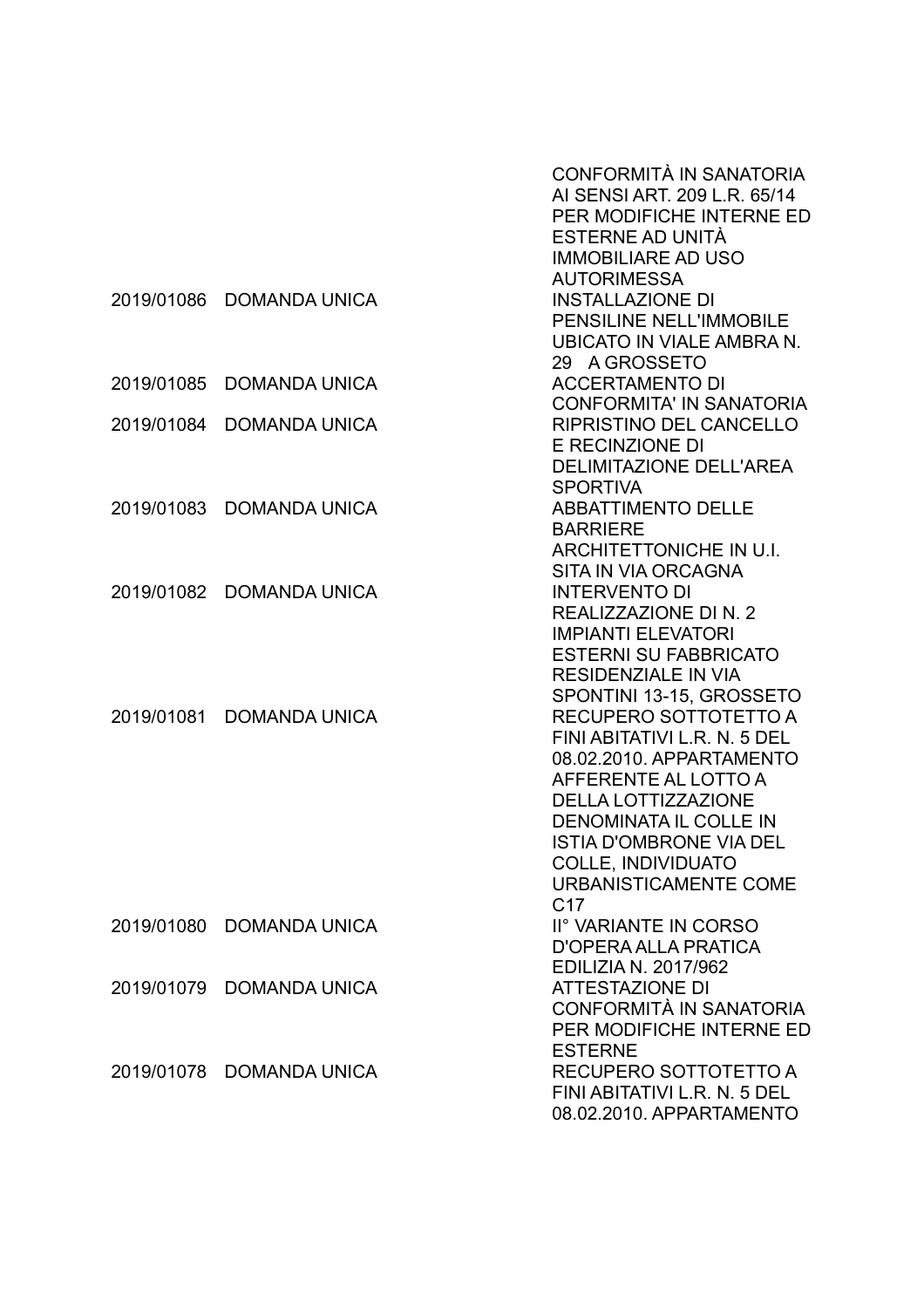|            |                      | AFFERENTE AL LOTTO A<br><b>DELLA LOTTIZZAZIONE</b><br><b>DENOMINATA IL COLLE IN</b><br><b>ISTIA D'OMBRONE VIA DEL</b><br><b>COLLE, INDIVIDUATO</b><br><b>URBANISTICAMENTE COME</b><br>A <sub>3</sub> |
|------------|----------------------|------------------------------------------------------------------------------------------------------------------------------------------------------------------------------------------------------|
| 2019/01077 | <b>DOMANDA UNICA</b> | <b>SANATORIA EDILIZIA PER</b><br><b>MODIFICHE INTERNE ED</b><br><b>ESTERNE AD</b><br><b>APPARTAMENTO DI CIVILE</b><br><b>ABITAZIONE</b>                                                              |
| 2019/01076 | <b>DOMANDA UNICA</b> | <b>ATTESTAZIONE DI</b><br>CONFORMITÀ AI SENSI<br>DELL'ART. 209 DELLA LRT<br>65/2014 PER MODIFICHE<br><b>ESTERNE ED INTERNE AD</b><br>UNA UNITÀ ABITATIVA POSTA<br>IN GROSETO, VIA TREBBIA N.<br>68   |
| 2019/01075 | <b>DOMANDA UNICA</b> | <b>CONSOLIDAMENTO</b><br><b>TERRENO DI FONDAZIONE</b>                                                                                                                                                |
| 2019/01074 | <b>DOMANDA UNICA</b> | PICCOLE OPERE DI<br><b>MANUTENZIONE</b><br><b>STRAORDINARIA E</b><br>SOSTITUZIONE DELLA<br><b>COPERTURA DELLA</b><br>TERRAZZA.                                                                       |
| 2019/01073 | <b>DOMANDA UNICA</b> | <b>MANUTENZIONE</b><br><b>STRAORDINARIA</b>                                                                                                                                                          |
| 2019/01072 | <b>DOMANDA UNICA</b> | SANATORIA DI IMMOBILI IN<br>LOC. BARBARUTA                                                                                                                                                           |
| 2019/01071 | <b>DOMANDA UNICA</b> | RECUPERO ABITATIVO                                                                                                                                                                                   |
| 2019/01070 | <b>DOMANDA UNICA</b> | SOTTOTETTO<br><b>OPERE RELATIVE AL</b><br><b>RECUPERO AI FINI ABITATIVI</b><br><b>DEL LOCALE DEPOSITO</b><br><b>OCCASIONALE DI</b><br><b>PROPRIETA'</b>                                              |
| 2019/01069 | <b>DOMANDA UNICA</b> | <b>COSTRUZIONE ANNESSO</b><br><b>AGRICOLO</b>                                                                                                                                                        |
| 2019/01068 | <b>DOMANDA UNICA</b> | <b>RISTRUTTURAZIONE</b>                                                                                                                                                                              |
| 2019/01067 | <b>DOMANDA UNICA</b> | <b>EDILIZIA</b><br><b>ACCERTAMENTO DI</b><br>CONFORMITÀ IN SANATORIA<br>AI SENSI DELL'ART. 209                                                                                                       |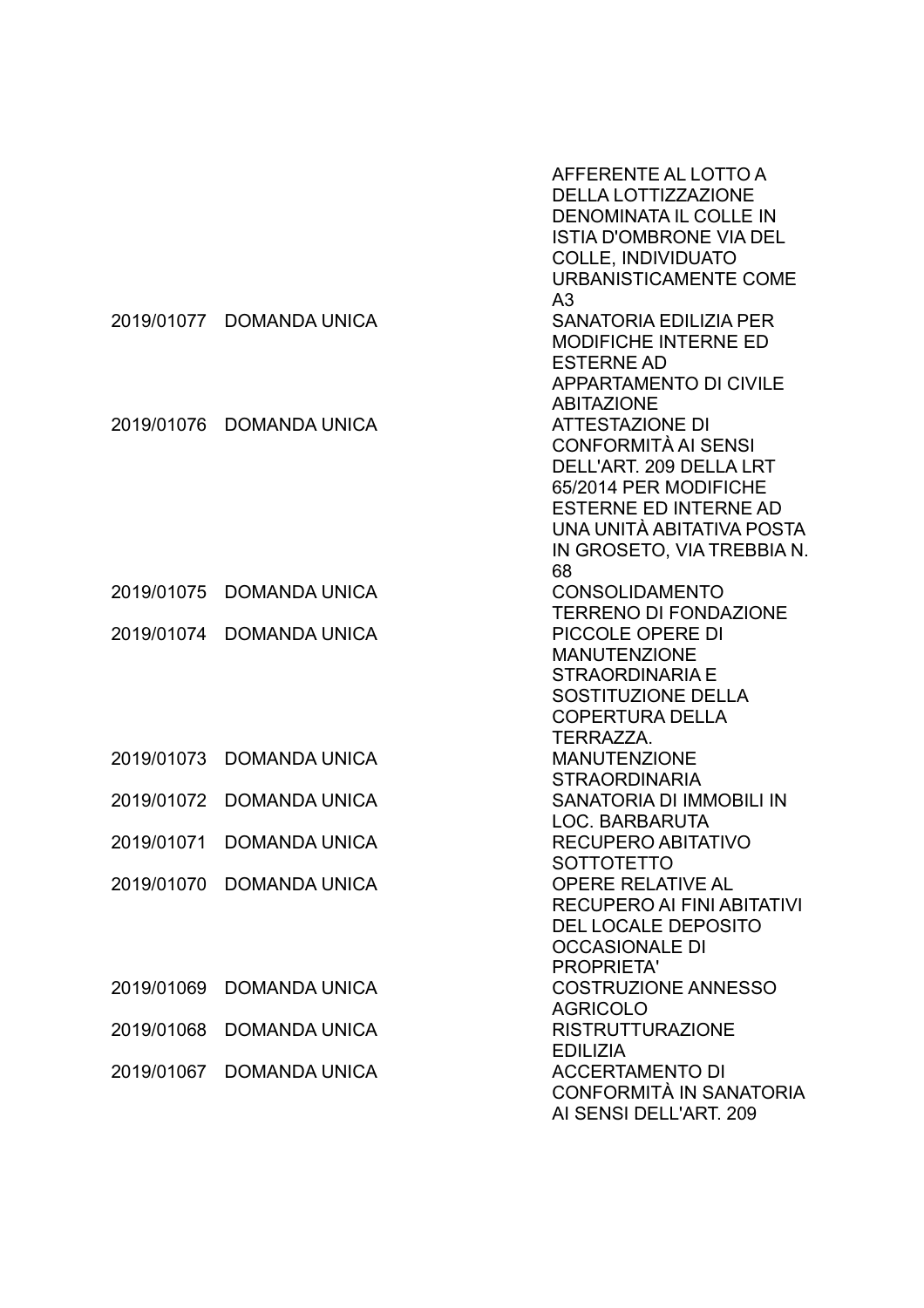|                          |                                              | DELLA L.R. 65/2014, DI UNA<br>UNITÀ IMMOBILIARE AD USO<br><b>RESIDENZIALE POSTA NEL</b><br><b>COMUNE DI GROSSETO IN</b>                                                                       |
|--------------------------|----------------------------------------------|-----------------------------------------------------------------------------------------------------------------------------------------------------------------------------------------------|
| 2019/01066               | <b>DOMANDA UNICA</b>                         | <b>VIA PLATANIA</b><br><b>CAMBIO DI DESTINAZIONE</b><br>D'USO DA ARTIGIANALE A                                                                                                                |
| 2019/01065<br>2019/01064 | <b>DOMANDA UNICA</b><br><b>DOMANDA UNICA</b> | <b>RESIDENZIALE</b><br><b>DEMOLIZIONE FABBRICATI</b><br><b>SCIA PER MANUTENZIONE</b><br><b>STRAORDINARIA IN CIVILE</b>                                                                        |
| 2019/01063               | <b>DOMANDA UNICA</b>                         | <b>ABITAZIONE SITA IN VIA</b><br>MONTANARA GROSSETO<br>REALIZZAZIONE DI PASSO<br><b>CARRABILE MEDIANTE</b><br>APERTURA RECINZIONE CON                                                         |
| 2019/01062               | <b>DOMANDA UNICA</b>                         | <b>ISTALLAZIONE DI CANCELLO</b><br><b>AUTOMATIZZATO</b><br><b>RICHIESTA PARERE</b><br><b>ACUSTICA</b>                                                                                         |
| 2019/01061               | <b>DOMANDA UNICA</b>                         | <b>OPERE DI</b><br>RISTRUTTURAZIONE EDILIZIA<br><b>CON AMPLIAMENTO ART. 136</b><br>R.U. ALL'INTERNO DELLA<br><b>SAGOMA E PARTE</b><br>AMPLIAMENTO ART. 135 C. 2<br><b>LETT. A LRT 65/2014</b> |
| 2019/01060               | <b>DOMANDA UNICA</b>                         | <b>ACCERTAMENTO DI</b><br>CONFORMITÀ IN SANATORIA<br>PER MODIFICHE INTERNE ED<br><b>ESTERNE AD UN ANNESSO</b><br><b>RURALE</b>                                                                |
| 2019/01059               | <b>DOMANDA UNICA</b>                         | SOSTITUZIONE EDILIZIA CON<br><b>CAMBIO D'USO</b>                                                                                                                                              |
|                          | 2019/01058 DOMANDA UNICA                     | <b>ACCERTAMENTO DI</b><br>CONFORMITÀ' IN SANATORIA<br>PER OPERE INTERNE ED                                                                                                                    |
|                          | 2019/01057 DOMANDA UNICA                     | <b>ESTERNE</b><br><b>CAMBIO D'USO PARZIALE DA</b><br><b>RESIDENZA TURISTICA</b><br>ALBERGHIERA (RTA) A CIVILE<br><b>ABITAZIONE IN LOCALITA'</b>                                               |
|                          | 2019/01056 DOMANDA UNICA                     | <b>VALLEROTANA</b><br>RISTRUTTURAZIONE EDILIZIA<br><b>DI ANNESSO E</b><br>REALIZZAZIONE DI CARPORT                                                                                            |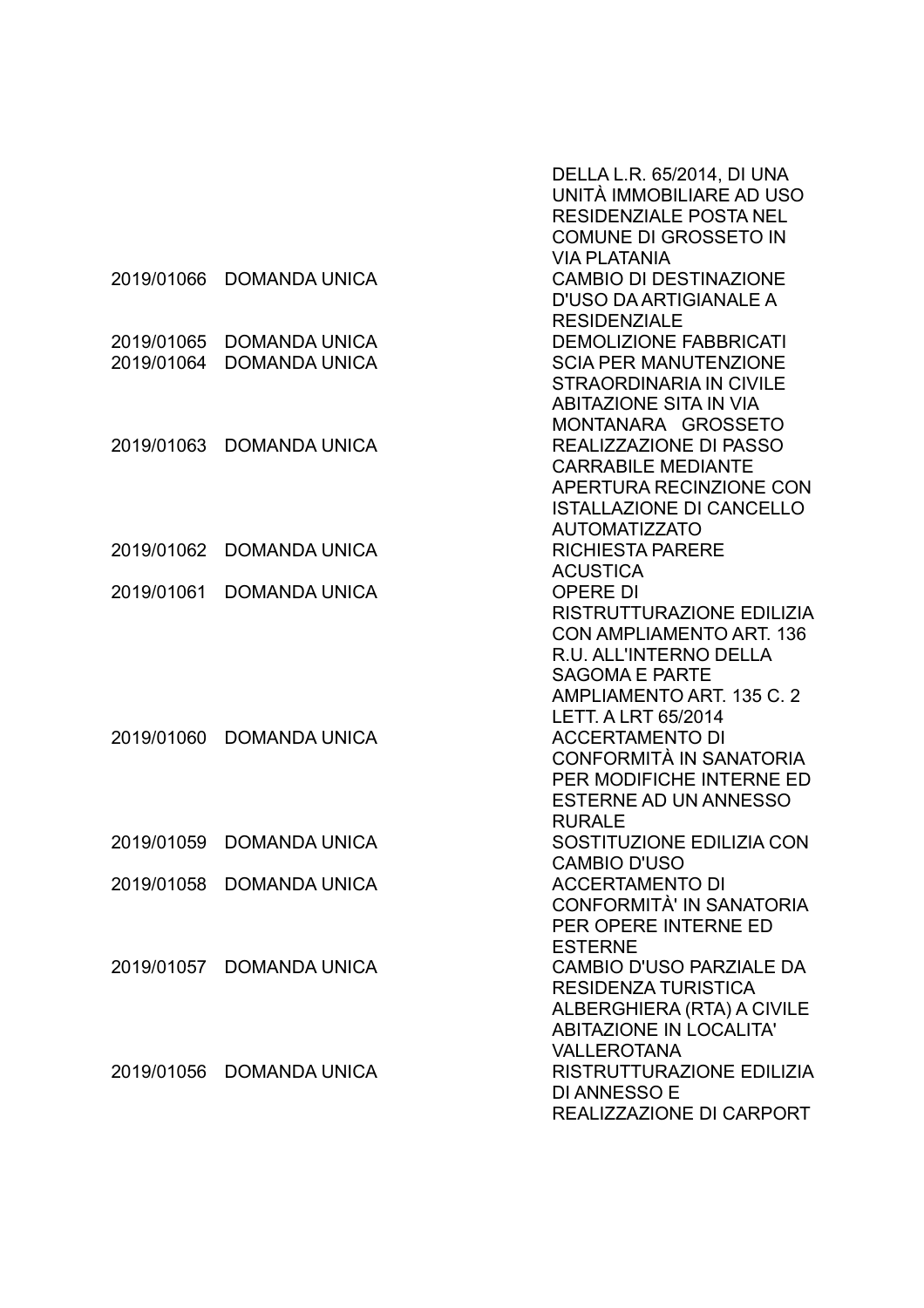| 2019/01055<br>2019/01054 | <b>DOMANDA UNICA</b><br><b>DOMANDA UNICA</b> | PRATICA DI SCIA ONEROSA<br><b>REGOLARIZZAZIONE</b><br><b>IMPIANTO DI SCARICO DELLE</b><br><b>ACQUE REFLUE</b><br>DOMESTICHE, RELATIVE<br>ALL'IMMOBILE AD USO<br>RESIDENZIALE SITO IN LOC.<br>POLLINO STRADA<br>PROVINCIALE DEL POLLINO |
|--------------------------|----------------------------------------------|----------------------------------------------------------------------------------------------------------------------------------------------------------------------------------------------------------------------------------------|
| 2019/01053               | <b>DOMANDA UNICA</b>                         | N.80<br><b>RESTAURO E RISANAMENTO</b><br><b>CONSERVATIVO DI UNITA'</b><br><b>IMMOBILIARI SITUATE IN VIA</b><br><b>COLOMBO A GROSSETO</b>                                                                                               |
| 2019/01052               | <b>DOMANDA UNICA</b>                         | <b>AMPLIAMENTO PER LA</b><br>REALIZZAZIONE DI UNA<br>NUOVA UNITÀ ABITATIVA AI<br>SENSI DELL'ART, 74 C. 9 BIS<br>DEL R.U. UBICATA IN VIA<br><b>MAREMMA NUOVA - LOC.</b>                                                                 |
| 2019/01051               | <b>DOMANDA UNICA</b>                         | RISPESCIA, GROSSETO<br><b>PROGETTO UNITARIO PER LA</b><br><b>CHIUSURA DELLE TERRAZZE</b><br>AI SENSI DELL'ART. 76 C. 7<br>LETT. A DELLE N.T.A. DEL R.U.<br>VIGENTE, IN GROSSETO, VIA<br><b>SVIZZERA</b>                                |
| 2019/01050               | <b>DOMANDA UNICA</b>                         | <b>RISTRUTTURAZIONE ED</b><br><b>AMPLIAMENTO VOLUME</b>                                                                                                                                                                                |
| 2019/01049               | <b>DOMANDA UNICA</b>                         | <b>ACCERTAMENTO</b><br><b>CONFORMITA' IN SANATORIA</b><br>PER VARIAZIONI APERTURA<br><b>FINESTRE E PICCOLE</b>                                                                                                                         |
|                          | 2019/01048 DOMANDA UNICA                     | <b>MODIFICHE INTERNE</b><br><b>ACCERTAMENTO DI</b><br><b>CONFORMITA' IN SANATORIA</b><br>PER OPERE INTERNE ED<br><b>ESTERNE AD UN</b><br><b>FABBRICATO DI CIVILE</b><br>ABITAZIONE E AD UN LOCALE<br><b>GARAGE</b>                     |
|                          | 2019/01047 DOMANDA UNICA                     | REALIZZAZIONE DI N° 2<br>MAGAZZINI IN LOCALITA'<br><b>NOMADELFIA</b>                                                                                                                                                                   |
|                          | 2019/01046 DOMANDA UNICA                     | <b>ABBATTIMENTO BARRIERE</b><br>ARCHITETTONICHE,                                                                                                                                                                                       |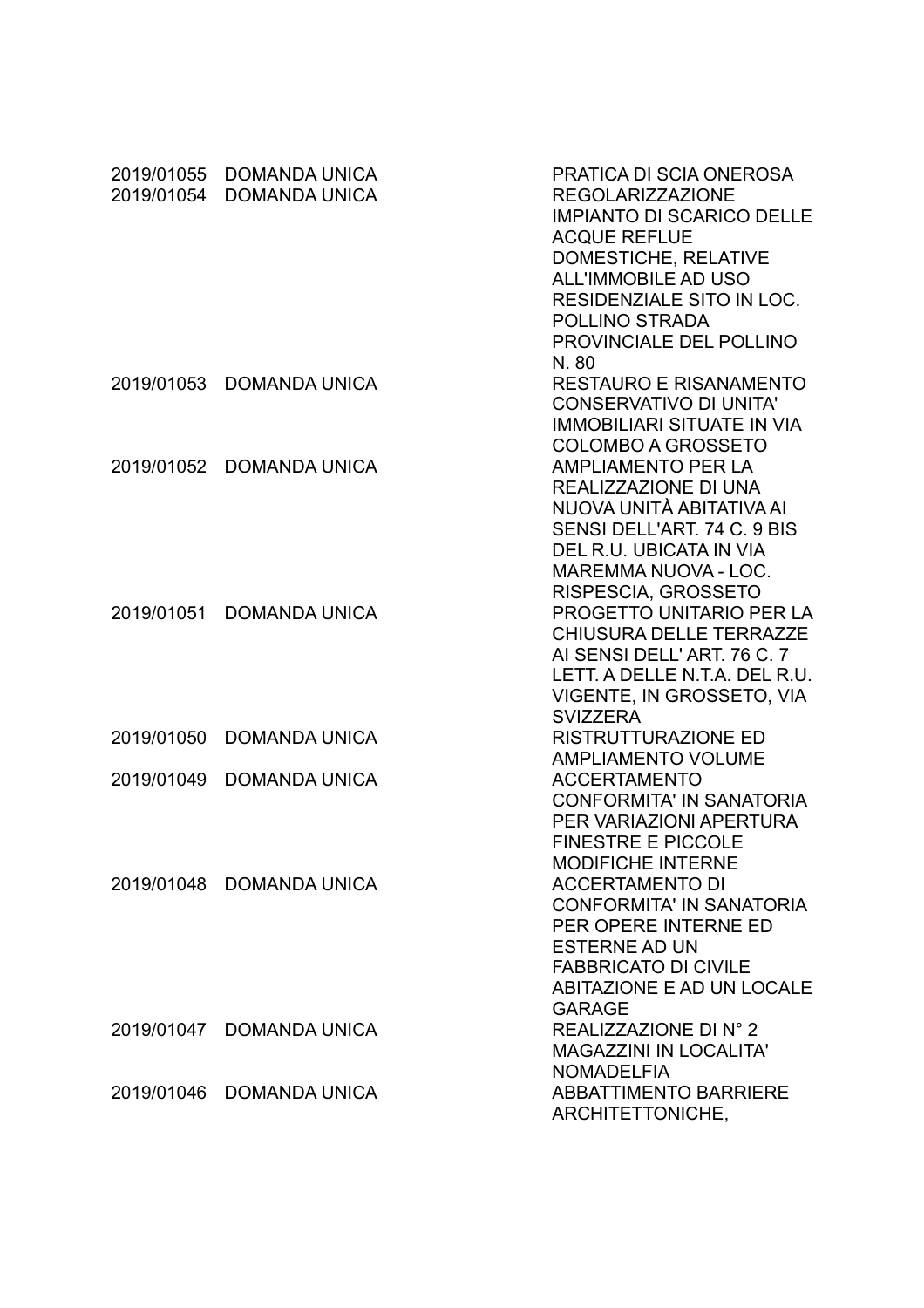| E SERVOSCALA<br><b>INSTALLAZIONE DI TETTOIA</b><br>2019/01045 DOMANDA UNICA<br><b>SUL TERRAZZO DI</b><br>PERTINENZA ALL'ABITAZIONE<br>2019/01044<br><b>DOMANDA UNICA</b><br><b>OPERE DI</b><br>RISTRUTTURAZIONE EDILIZIA<br><b>CON FUSIONE DI UNITA'</b><br><b>IMMOBILIARI</b><br>2019/01043 DOMANDA UNICA<br><b>REGOLARIZZAZIONE</b><br><b>IMPIANTO SMALTIMENTO</b><br><b>REFLUI NON IN PUBBLICA</b><br><b>FOGNATURA</b><br>VARIANTE AL P.C. N. 501/2018<br>2019/01042<br><b>DOMANDA UNICA</b><br>(P.E. 2018/439) -<br>SOSTITUZIONE EDILIZIA,<br><b>CON CAMBIO DI</b><br>DESTINAZIONE D'USO, DEI<br><b>MANUFATTI ESISTENTI</b><br><b>NELL'IMPIANTO</b><br>SPORTIVO-RICREATIVO<br>POSTO ALLA IV TRAVERSA DI<br><b>VIA DEL TOMBOLO SINISTRA</b><br>DEL CANALE S. ROCCO IN<br><b>MARINA DI GROSSETO</b><br>2019/01041<br><b>DOMANDA UNICA</b><br><b>AMPLIAMENTO DELLA</b><br>PALESTRA E DEL LOCALE AD<br><b>USO COMMERCIALE DI</b><br><b>RISTORANTE, FACENTE</b><br>PARTE DEL CENTRO<br><b>SPORTIVO LIFE LIVE</b><br><b>TRASFORMAZIONE</b><br>2019/01040<br><b>DOMANDA UNICA</b><br><b>FINESTRA IN</b><br>PORTAFINESTRA<br><b>CAMBIO DI UTILIZZO</b><br>2019/01039<br>DOMANDA UNICA<br><b>FUNZIONALE DA UFFICIO AD</b><br><b>ABITAZIONE</b><br><b>SPOSTAMENTO DI</b><br>2019/01038<br>DOMANDA UNICA<br>APERTURA ORIZZONTALE SU<br><b>MARCIAPIEDE ESTERNO</b><br>2019/01037<br><b>DOMANDA UNICA</b><br><b>DOMANDA UNICA -</b><br>RICHIESTA AUTORIZZAZIONE<br><b>PAESAGGISTICA</b><br><b>SEMPLIFICATA PER</b><br><b>INSTALLAZIONE PERSIANA IN</b> |  | <b>REALIZZAZIONE ASCENSORE</b> |
|-----------------------------------------------------------------------------------------------------------------------------------------------------------------------------------------------------------------------------------------------------------------------------------------------------------------------------------------------------------------------------------------------------------------------------------------------------------------------------------------------------------------------------------------------------------------------------------------------------------------------------------------------------------------------------------------------------------------------------------------------------------------------------------------------------------------------------------------------------------------------------------------------------------------------------------------------------------------------------------------------------------------------------------------------------------------------------------------------------------------------------------------------------------------------------------------------------------------------------------------------------------------------------------------------------------------------------------------------------------------------------------------------------------------------------------------------------------------------------------------------------------------------------------------------|--|--------------------------------|
|                                                                                                                                                                                                                                                                                                                                                                                                                                                                                                                                                                                                                                                                                                                                                                                                                                                                                                                                                                                                                                                                                                                                                                                                                                                                                                                                                                                                                                                                                                                                               |  |                                |
|                                                                                                                                                                                                                                                                                                                                                                                                                                                                                                                                                                                                                                                                                                                                                                                                                                                                                                                                                                                                                                                                                                                                                                                                                                                                                                                                                                                                                                                                                                                                               |  |                                |
|                                                                                                                                                                                                                                                                                                                                                                                                                                                                                                                                                                                                                                                                                                                                                                                                                                                                                                                                                                                                                                                                                                                                                                                                                                                                                                                                                                                                                                                                                                                                               |  |                                |
|                                                                                                                                                                                                                                                                                                                                                                                                                                                                                                                                                                                                                                                                                                                                                                                                                                                                                                                                                                                                                                                                                                                                                                                                                                                                                                                                                                                                                                                                                                                                               |  |                                |
|                                                                                                                                                                                                                                                                                                                                                                                                                                                                                                                                                                                                                                                                                                                                                                                                                                                                                                                                                                                                                                                                                                                                                                                                                                                                                                                                                                                                                                                                                                                                               |  |                                |
|                                                                                                                                                                                                                                                                                                                                                                                                                                                                                                                                                                                                                                                                                                                                                                                                                                                                                                                                                                                                                                                                                                                                                                                                                                                                                                                                                                                                                                                                                                                                               |  |                                |
|                                                                                                                                                                                                                                                                                                                                                                                                                                                                                                                                                                                                                                                                                                                                                                                                                                                                                                                                                                                                                                                                                                                                                                                                                                                                                                                                                                                                                                                                                                                                               |  |                                |
|                                                                                                                                                                                                                                                                                                                                                                                                                                                                                                                                                                                                                                                                                                                                                                                                                                                                                                                                                                                                                                                                                                                                                                                                                                                                                                                                                                                                                                                                                                                                               |  |                                |
|                                                                                                                                                                                                                                                                                                                                                                                                                                                                                                                                                                                                                                                                                                                                                                                                                                                                                                                                                                                                                                                                                                                                                                                                                                                                                                                                                                                                                                                                                                                                               |  |                                |
|                                                                                                                                                                                                                                                                                                                                                                                                                                                                                                                                                                                                                                                                                                                                                                                                                                                                                                                                                                                                                                                                                                                                                                                                                                                                                                                                                                                                                                                                                                                                               |  |                                |
|                                                                                                                                                                                                                                                                                                                                                                                                                                                                                                                                                                                                                                                                                                                                                                                                                                                                                                                                                                                                                                                                                                                                                                                                                                                                                                                                                                                                                                                                                                                                               |  |                                |
|                                                                                                                                                                                                                                                                                                                                                                                                                                                                                                                                                                                                                                                                                                                                                                                                                                                                                                                                                                                                                                                                                                                                                                                                                                                                                                                                                                                                                                                                                                                                               |  |                                |
|                                                                                                                                                                                                                                                                                                                                                                                                                                                                                                                                                                                                                                                                                                                                                                                                                                                                                                                                                                                                                                                                                                                                                                                                                                                                                                                                                                                                                                                                                                                                               |  |                                |
|                                                                                                                                                                                                                                                                                                                                                                                                                                                                                                                                                                                                                                                                                                                                                                                                                                                                                                                                                                                                                                                                                                                                                                                                                                                                                                                                                                                                                                                                                                                                               |  |                                |
|                                                                                                                                                                                                                                                                                                                                                                                                                                                                                                                                                                                                                                                                                                                                                                                                                                                                                                                                                                                                                                                                                                                                                                                                                                                                                                                                                                                                                                                                                                                                               |  |                                |
|                                                                                                                                                                                                                                                                                                                                                                                                                                                                                                                                                                                                                                                                                                                                                                                                                                                                                                                                                                                                                                                                                                                                                                                                                                                                                                                                                                                                                                                                                                                                               |  |                                |
|                                                                                                                                                                                                                                                                                                                                                                                                                                                                                                                                                                                                                                                                                                                                                                                                                                                                                                                                                                                                                                                                                                                                                                                                                                                                                                                                                                                                                                                                                                                                               |  |                                |
|                                                                                                                                                                                                                                                                                                                                                                                                                                                                                                                                                                                                                                                                                                                                                                                                                                                                                                                                                                                                                                                                                                                                                                                                                                                                                                                                                                                                                                                                                                                                               |  |                                |
|                                                                                                                                                                                                                                                                                                                                                                                                                                                                                                                                                                                                                                                                                                                                                                                                                                                                                                                                                                                                                                                                                                                                                                                                                                                                                                                                                                                                                                                                                                                                               |  |                                |
|                                                                                                                                                                                                                                                                                                                                                                                                                                                                                                                                                                                                                                                                                                                                                                                                                                                                                                                                                                                                                                                                                                                                                                                                                                                                                                                                                                                                                                                                                                                                               |  |                                |
|                                                                                                                                                                                                                                                                                                                                                                                                                                                                                                                                                                                                                                                                                                                                                                                                                                                                                                                                                                                                                                                                                                                                                                                                                                                                                                                                                                                                                                                                                                                                               |  |                                |
|                                                                                                                                                                                                                                                                                                                                                                                                                                                                                                                                                                                                                                                                                                                                                                                                                                                                                                                                                                                                                                                                                                                                                                                                                                                                                                                                                                                                                                                                                                                                               |  |                                |
|                                                                                                                                                                                                                                                                                                                                                                                                                                                                                                                                                                                                                                                                                                                                                                                                                                                                                                                                                                                                                                                                                                                                                                                                                                                                                                                                                                                                                                                                                                                                               |  |                                |
|                                                                                                                                                                                                                                                                                                                                                                                                                                                                                                                                                                                                                                                                                                                                                                                                                                                                                                                                                                                                                                                                                                                                                                                                                                                                                                                                                                                                                                                                                                                                               |  |                                |
|                                                                                                                                                                                                                                                                                                                                                                                                                                                                                                                                                                                                                                                                                                                                                                                                                                                                                                                                                                                                                                                                                                                                                                                                                                                                                                                                                                                                                                                                                                                                               |  |                                |
|                                                                                                                                                                                                                                                                                                                                                                                                                                                                                                                                                                                                                                                                                                                                                                                                                                                                                                                                                                                                                                                                                                                                                                                                                                                                                                                                                                                                                                                                                                                                               |  |                                |
|                                                                                                                                                                                                                                                                                                                                                                                                                                                                                                                                                                                                                                                                                                                                                                                                                                                                                                                                                                                                                                                                                                                                                                                                                                                                                                                                                                                                                                                                                                                                               |  |                                |
|                                                                                                                                                                                                                                                                                                                                                                                                                                                                                                                                                                                                                                                                                                                                                                                                                                                                                                                                                                                                                                                                                                                                                                                                                                                                                                                                                                                                                                                                                                                                               |  |                                |
|                                                                                                                                                                                                                                                                                                                                                                                                                                                                                                                                                                                                                                                                                                                                                                                                                                                                                                                                                                                                                                                                                                                                                                                                                                                                                                                                                                                                                                                                                                                                               |  |                                |
|                                                                                                                                                                                                                                                                                                                                                                                                                                                                                                                                                                                                                                                                                                                                                                                                                                                                                                                                                                                                                                                                                                                                                                                                                                                                                                                                                                                                                                                                                                                                               |  |                                |
|                                                                                                                                                                                                                                                                                                                                                                                                                                                                                                                                                                                                                                                                                                                                                                                                                                                                                                                                                                                                                                                                                                                                                                                                                                                                                                                                                                                                                                                                                                                                               |  |                                |
|                                                                                                                                                                                                                                                                                                                                                                                                                                                                                                                                                                                                                                                                                                                                                                                                                                                                                                                                                                                                                                                                                                                                                                                                                                                                                                                                                                                                                                                                                                                                               |  |                                |
|                                                                                                                                                                                                                                                                                                                                                                                                                                                                                                                                                                                                                                                                                                                                                                                                                                                                                                                                                                                                                                                                                                                                                                                                                                                                                                                                                                                                                                                                                                                                               |  |                                |
|                                                                                                                                                                                                                                                                                                                                                                                                                                                                                                                                                                                                                                                                                                                                                                                                                                                                                                                                                                                                                                                                                                                                                                                                                                                                                                                                                                                                                                                                                                                                               |  |                                |
|                                                                                                                                                                                                                                                                                                                                                                                                                                                                                                                                                                                                                                                                                                                                                                                                                                                                                                                                                                                                                                                                                                                                                                                                                                                                                                                                                                                                                                                                                                                                               |  |                                |
|                                                                                                                                                                                                                                                                                                                                                                                                                                                                                                                                                                                                                                                                                                                                                                                                                                                                                                                                                                                                                                                                                                                                                                                                                                                                                                                                                                                                                                                                                                                                               |  |                                |
|                                                                                                                                                                                                                                                                                                                                                                                                                                                                                                                                                                                                                                                                                                                                                                                                                                                                                                                                                                                                                                                                                                                                                                                                                                                                                                                                                                                                                                                                                                                                               |  |                                |
|                                                                                                                                                                                                                                                                                                                                                                                                                                                                                                                                                                                                                                                                                                                                                                                                                                                                                                                                                                                                                                                                                                                                                                                                                                                                                                                                                                                                                                                                                                                                               |  |                                |
|                                                                                                                                                                                                                                                                                                                                                                                                                                                                                                                                                                                                                                                                                                                                                                                                                                                                                                                                                                                                                                                                                                                                                                                                                                                                                                                                                                                                                                                                                                                                               |  |                                |
|                                                                                                                                                                                                                                                                                                                                                                                                                                                                                                                                                                                                                                                                                                                                                                                                                                                                                                                                                                                                                                                                                                                                                                                                                                                                                                                                                                                                                                                                                                                                               |  |                                |
|                                                                                                                                                                                                                                                                                                                                                                                                                                                                                                                                                                                                                                                                                                                                                                                                                                                                                                                                                                                                                                                                                                                                                                                                                                                                                                                                                                                                                                                                                                                                               |  |                                |
|                                                                                                                                                                                                                                                                                                                                                                                                                                                                                                                                                                                                                                                                                                                                                                                                                                                                                                                                                                                                                                                                                                                                                                                                                                                                                                                                                                                                                                                                                                                                               |  |                                |
| SOSTITUZIONE AVVOLGIBILE                                                                                                                                                                                                                                                                                                                                                                                                                                                                                                                                                                                                                                                                                                                                                                                                                                                                                                                                                                                                                                                                                                                                                                                                                                                                                                                                                                                                                                                                                                                      |  |                                |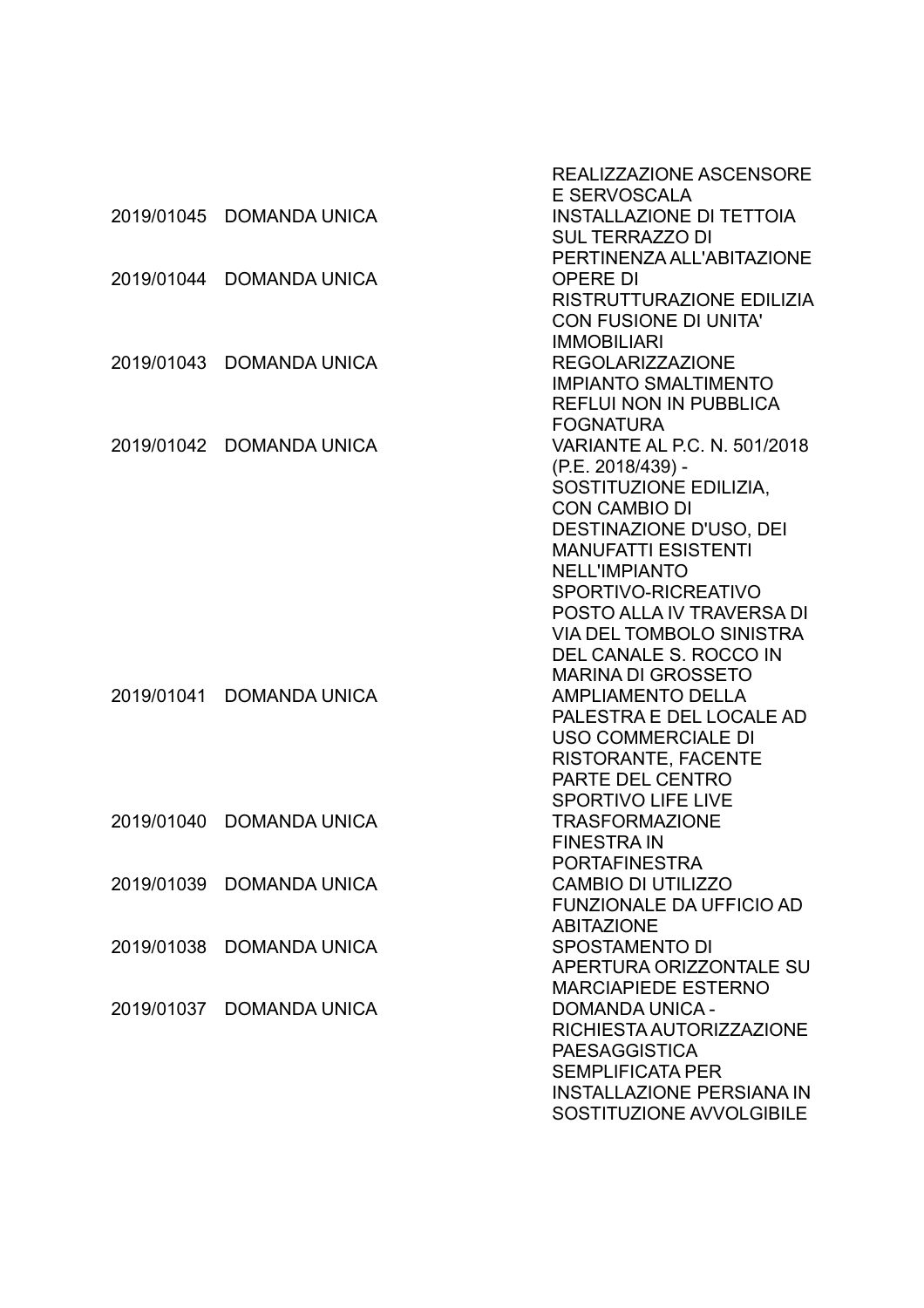|            |                          | <b>ELETTRICO</b>                |
|------------|--------------------------|---------------------------------|
|            | 2019/01036 DOMANDA UNICA | <b>DEMOLIZIONE TOTALE DI</b>    |
|            |                          | <b>ANNESSO AGRICOLO</b>         |
|            |                          | <b>FATISCENTE</b>               |
|            | 2019/01035 DOMANDA UNICA | <b>ACCERTAMENTO DI</b>          |
|            |                          | <b>CONFORMITA' IN SANATORIA</b> |
|            |                          | AI SENSI DELL'ART. 209          |
|            |                          | DELLA LRT 65/2014 PER           |
|            |                          | <b>MODIFICHE INTERNE ED</b>     |
|            |                          | <b>ESTERNE</b>                  |
|            |                          | ALL'APPARTAMENTO DI             |
|            |                          | <b>CIVILE ABITAZIONE</b>        |
|            | 2019/01034 DOMANDA UNICA | <b>RISTRUTTURAZIONE</b>         |
|            |                          | <b>FABBRICATI RURALI ED</b>     |
|            |                          | <b>AMPLIAMENTO</b>              |
| 2019/01033 | <b>DOMANDA UNICA</b>     | <b>DOMANDA UNICA -</b>          |
|            |                          | PERMESSO A COSTRUIRE            |
|            |                          | PER MODIFICHE INTERNE ED        |
|            |                          | ESTERNE E PER IL CAMBIO         |
|            |                          | DI DESTINAZIONE D'USO           |
|            | 2019/01032 DOMANDA UNICA | <b>ATTESTAZIONE</b>             |
|            |                          | <b>CONFORMITA' IN SANATORIA</b> |
| 2019/01031 | <b>DOMANDA UNICA</b>     | <b>DOMANDA UNICA -</b>          |
|            |                          | <b>AUTORIZZAZIONE</b>           |
|            |                          | PAESAGGISTICA PER               |
|            |                          | <b>INSTALLAZIONE DI UNITA'</b>  |
|            |                          | <b>ESTERNA PER LA</b>           |
|            |                          | <b>CLIMATIZZAZIONE</b>          |
|            |                          | DELL'ABITAZIONE                 |
|            | 2019/01030 DOMANDA UNICA | REALIZZAZIONE OPERE             |
|            |                          | <b>INTERNE ED ESTERNE IN</b>    |
|            |                          | DIFFORMITÀ DALLA P.E.           |
|            |                          | 7524/1968                       |
|            | 2019/01029 DOMANDA UNICA | <b>CAMBIO DI DESTINAZIONE</b>   |
|            |                          | <b>D'USO SENZA OPERE AI</b>     |
|            |                          | SENSI DELL'ART. 135 C. 2        |
|            |                          | <b>LETT. C LRT 65/2014</b>      |
|            | 2019/01028 DOMANDA UNICA | <b>RISTRUTTURAZIONE DI</b>      |
|            |                          | <b>IMMOBILE A DESTINAZIONE</b>  |
|            |                          | <b>RESIDENZIALE E</b>           |
|            |                          | <b>CONTESTUALE</b>              |
|            |                          | <b>AMPLIAMENTO UNA TANTUM</b>   |
|            |                          | AI SENSI DELL'ART. 136 DEL      |
|            |                          | R.U.C.                          |
|            | 2019/01027 DOMANDA UNICA | PARZIALE CAMBIO DI              |
|            |                          | <b>DESTINAZIONE D'USO CON</b>   |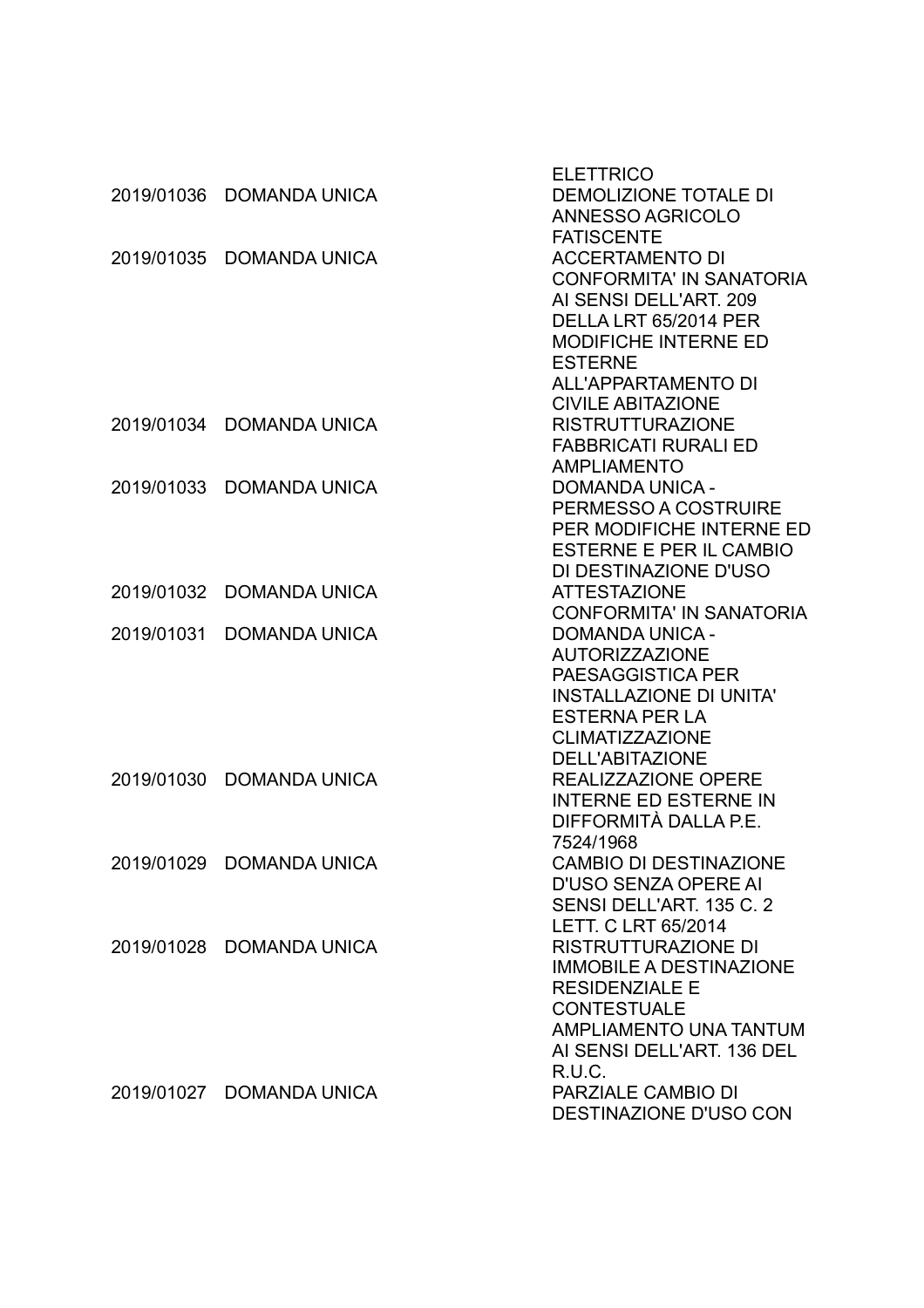|            | 2019/01026 DOMANDA UNICA                         | <b>MODIFICHE ESTERNE ED</b><br><b>INTERNE AD UN FONDO</b><br>ARTIGIANALE-COMMERCIALE<br><b>COSTITUZIONE DI NUOVA</b><br><b>UNITA' IMMOBILIARE CON</b><br><b>SPOSTAMENTO DI</b><br><b>VOLUMETRIA E CAMBIO</b> |
|------------|--------------------------------------------------|--------------------------------------------------------------------------------------------------------------------------------------------------------------------------------------------------------------|
| 2019/01025 | <b>DOMANDA UNICA</b>                             | D'USO<br><b>CHIUSURA A VETRI DI</b>                                                                                                                                                                          |
| 2019/01024 | <b>DOMANDA UNICA</b>                             | <b>TERRAZZA ESCLUSIVA</b><br><b>AUTORIZZAZIONE ALLO</b><br><b>SCARICO DI ACQUE REFLUE</b>                                                                                                                    |
| 2019/01023 | <b>DOMANDA UNICA</b>                             | <b>DOMESTICHE</b><br><b>AMPLIAMENTO</b><br><b>VOLUMETRICO</b>                                                                                                                                                |
| 2019/01022 | <b>DOMANDA UNICA</b>                             | <b>ACCERTAMENTO</b><br><b>CONFORMITA' IN SANATORIA</b><br><b>APPARTAMENTO</b>                                                                                                                                |
| 2019/01021 | <b>DOMANDA UNICA</b>                             | <b>RESIDENZIALE</b><br><b>ACCERTAMENTO DI</b><br><b>CONFORMITA' IN SANATORIA</b><br>DI U.I. PER CIVILE                                                                                                       |
| 2019/01020 | <b>DOMANDA UNICA</b>                             | <b>ABITAZIONE</b><br><b>AMPLIAMENTO UNA TANTUM</b><br>PER AMPLIAMENTO<br><b>TERRAZZO COPERTO</b>                                                                                                             |
| 2019/01019 | <b>DOMANDA UNICA</b>                             | <b>CHIUSURA DI UN VANO</b><br><b>FINESTRA SU CORTE CHIUSA</b><br>E FORO DI AREAZIONE IN<br>SOFFITTA DI COPERTURA                                                                                             |
| 2019/01018 | <b>DOMANDA UNICA</b>                             | <b>REALIZZAZIONE</b><br>PORTAFINESTRA CON<br><b>CERCHIATURA</b>                                                                                                                                              |
| 2019/01016 | 2019/01017 DOMANDA UNICA<br><b>DOMANDA UNICA</b> | PRATICA DI PMAA<br>RISTRUTTURAZIONE CON<br><b>AMPLIAMENTO</b>                                                                                                                                                |
| 2019/01015 | <b>DOMANDA UNICA</b>                             | <b>RISTRUTTURAZIONE</b><br><b>FABBRICATO RURALE</b>                                                                                                                                                          |
|            | 2019/01014 DOMANDA UNICA                         | CAMBIO D'USO PARZIALE DA<br><b>RESIDENZA TURISTICA</b><br>ALBERGHIERA (RTA) A CIVILE<br><b>ABITAZIONE</b>                                                                                                    |
| 2019/01013 | <b>DOMANDA UNICA</b>                             | <b>TRASFORMAZIONE DI</b><br><b>CARPORT IN GARAGE</b>                                                                                                                                                         |
|            | 2019/01012 DOMANDA UNICA                         | <b>MODIFICHE DI APERTURE</b><br><b>ESTERNE</b>                                                                                                                                                               |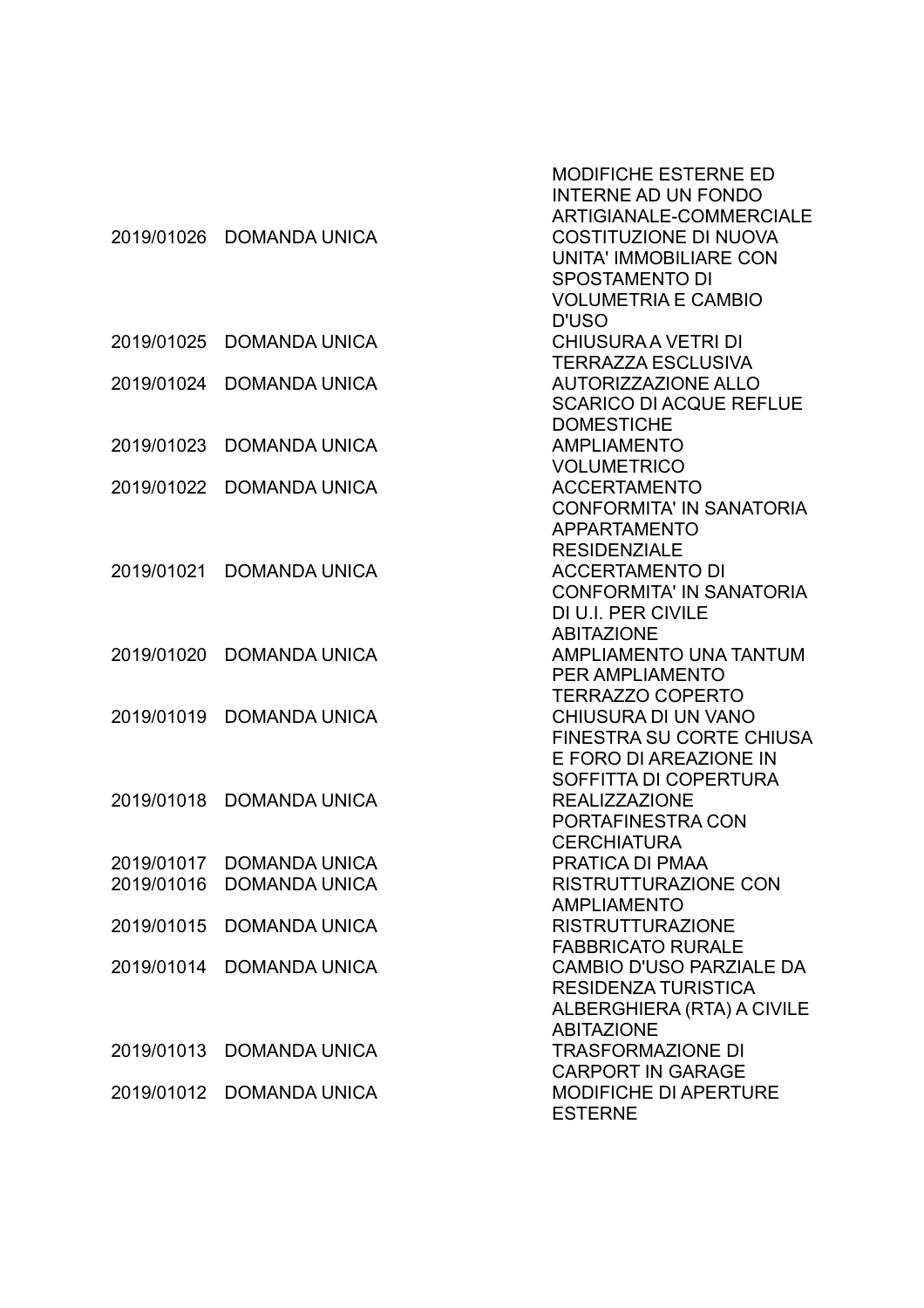|            | 2019/01011 DOMANDA UNICA | <b>AUTORIZZAZIONE</b><br>PAESAGGISTICA PER<br>REALIZZAZIONE DI CANILE E<br>POLLAIO IN BATIGNANO LOC.                                                                                                                                                                                                                    |
|------------|--------------------------|-------------------------------------------------------------------------------------------------------------------------------------------------------------------------------------------------------------------------------------------------------------------------------------------------------------------------|
| 2019/01010 | <b>DOMANDA UNICA</b>     | <b>LE VIGNE</b><br>RICONFIGURAZIONE RADIO<br><b>ELETTRICA DELLE ANTENNE</b><br><b>ATTUALI SENZA MODIFICHE</b>                                                                                                                                                                                                           |
| 2019/01009 | <b>DOMANDA UNICA</b>     | <b>AL LAYOUT</b><br><b>ARCHITETTONICO</b><br><b>REALIZZAZIONE DI</b><br><b>CAR-PORT A SERVIZIO DI</b><br><b>AGRITURISMO</b>                                                                                                                                                                                             |
| 2019/01008 | <b>DOMANDA UNICA</b>     | PROGETTO PER LA BONIFICA<br><b>DELLA STAZIONE RADIO</b><br><b>BASE DI TELEFONIA MOBILE</b><br>DENOMINATA "PRINCIPINA A                                                                                                                                                                                                  |
| 2019/01007 | <b>DOMANDA UNICA</b>     | MARE" COD. GR386<br>SRB WIND TRE GR300<br><b>CIMITERO COMUNALE Via</b>                                                                                                                                                                                                                                                  |
| 2019/01006 | <b>DOMANDA UNICA</b>     | Adda, 127<br>SRB WIND TRE GR343<br><b>MARINA DI GROSSETO Via</b>                                                                                                                                                                                                                                                        |
| 2019/01005 | <b>DOMANDA UNICA</b>     | Giannutri, 15 c/o Hotel Ariston<br>SRB GR001 WIND TRE Piazza                                                                                                                                                                                                                                                            |
| 2019/01004 | <b>DOMANDA UNICA</b>     | San Michele riconfigurazione<br><b>SCIA PER OPERE DI</b><br>ADEGUAMENTO ALLA NORMA<br><b>SISMICA DI CUI</b><br>ALL'ORDINANZA PROVV. N. 32<br>DEL 13/06/2019 EMESSA DAL<br><b>COMUNE DI GROSSETO</b><br><b>CONSEGUENTE AD</b><br><b>ACCERTAMENTO DI</b><br><b>CONFORMITA' ART. 209 LRT</b><br>65/2014 E S.M.I. - P.E. N. |
|            | 2019/01003 DOMANDA UNICA | 2019/546 DEL 14/05/2019<br><b>INTERVENTO DI</b><br><b>MANUTENZIONE</b><br><b>STRAORDINARIA PER</b><br><b>MODIFICHE INTERNE IN UNA</b><br><b>UNITA' IMMOBILIARE A</b>                                                                                                                                                    |
|            | 2019/01002 DOMANDA UNICA | <b>DESTINAZIONE ARTIGIANALE</b><br><b>OPERE DI</b><br>RISTRUTTURAZIONE EDILIZIA<br>AD APPARTAMENTO DI CIVILE                                                                                                                                                                                                            |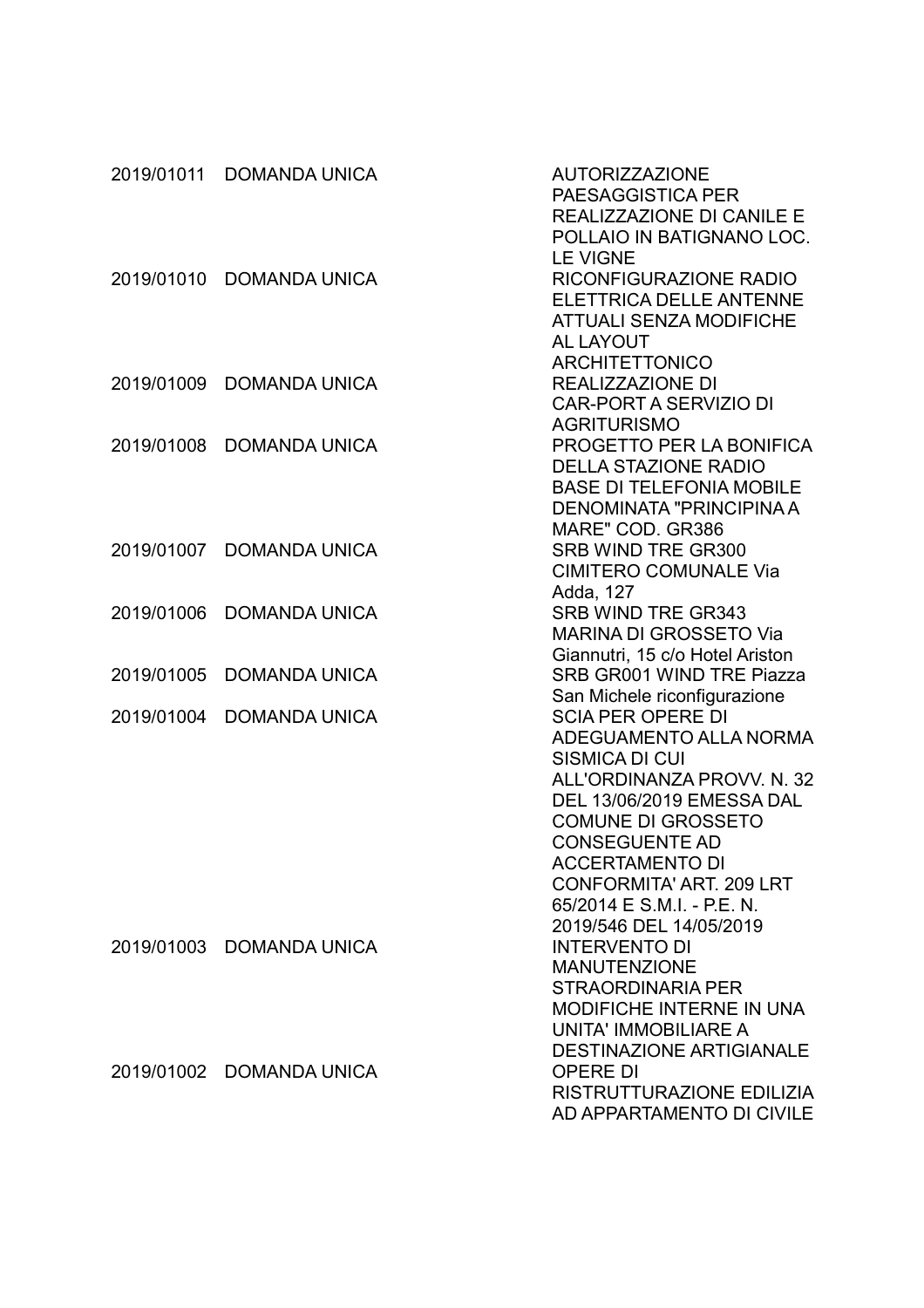|            |                          | <b>ABITAZIONE</b>                                      |
|------------|--------------------------|--------------------------------------------------------|
| 2019/01001 | <b>DOMANDA UNICA</b>     | REALIZZAZIONE NUOVA                                    |
|            |                          | <b>RECINZIONE DI CONFINE</b>                           |
| 2019/01000 | <b>DOMANDA UNICA</b>     | <b>ACCERTAMENTO DI</b>                                 |
|            |                          | <b>CONFORMITA' IN SANATORIA</b>                        |
|            |                          | DI UNA UNITÀ IMMOBILIARE                               |
|            |                          | AD USO RESIDENZIALE                                    |
|            |                          | POSTA NEL COMUNE DI                                    |
|            |                          | <b>GROSSETO IN VIA BONGHI N.</b>                       |
|            |                          | 3                                                      |
| 2019/00999 | <b>DOMANDA UNICA</b>     | <b>COSTRUZIONE DI ANNESSO</b>                          |
|            |                          | <b>AGRICOLO (DEPOSITO</b>                              |
|            |                          | <b>STATO FINALE)</b>                                   |
| 2019/00998 | <b>DOMANDA UNICA</b>     | <b>ATTESTAZIONE DI</b>                                 |
|            |                          | <b>CONFORMITA' IN SANATORIA</b>                        |
|            |                          | <b>PER LIEVI MODIFICHE</b>                             |
|            |                          | <b>ESTERNE ED INTERNE</b>                              |
| 2019/00997 | <b>DOMANDA UNICA</b>     | REALIZZAZIONE DI TETTOIE                               |
| 2019/00996 | <b>DOMANDA UNICA</b>     | <b>DEMOLIZIONE DI UN</b>                               |
|            |                          | <b>MANUFATTO PERTINENZIALE</b>                         |
|            |                          | - PARROCCHIA DELLA                                     |
|            |                          | <b>IMMACOLATA CONCEZIONE</b>                           |
|            |                          | <b>DI ROSELLE</b>                                      |
| 2019/00995 | <b>DOMANDA UNICA</b>     | REALIZZAZIONE DI VERANDA                               |
|            |                          | <b>ATTRAVERSO PARZIALE</b>                             |
|            |                          | CHIUSURA DI UN PORTICATO                               |
| 2019/00994 | <b>DOMANDA UNICA</b>     | <b>CAMBIO D'USO PARZIALE DA</b>                        |
|            |                          | <b>RESIDENZA TURISTICA</b>                             |
|            |                          | ALBERGHIERA (RTA) A CIVILE                             |
|            |                          | <b>ABITAZIONE</b>                                      |
| 2019/00993 | <b>DOMANDA UNICA</b>     | PROGETTO DI ADDIZIONE                                  |
|            |                          | <b>VOLUMETRICA AD UN</b>                               |
|            |                          | <b>FABBRICATO RESIDENZIALE</b>                         |
|            | 2019/00992 DOMANDA UNICA | RISTRUTTURAZIONE EDILIZIA<br>PER MODIFICHE INTERNE ED  |
|            |                          | <b>ESTERNE AD UN</b>                                   |
|            |                          |                                                        |
|            |                          | <b>CAPANNONE ARTIGIANALE</b><br>POSTO IN GROSSETO ALLA |
|            |                          | <b>VIA ZAFFIRO N.30</b>                                |
| 2019/00991 | <b>DOMANDA UNICA</b>     | REALIZZAZIONE DI TETTOIE                               |
| 2019/00990 | <b>DOMANDA UNICA</b>     | <b>MANUTENZIONE</b>                                    |
|            |                          | <b>STRAORDINARIA</b>                                   |
| 2019/00989 | <b>DOMANDA UNICA</b>     | AMPLIAMENTO STRUTTURA                                  |
|            |                          | PRODUTTIVA IN AREA PIP                                 |
| 2019/00988 | <b>DOMANDA UNICA</b>     | REALIZZAZIONE DI UN                                    |
|            |                          | PERGOLATO AL PIANO                                     |
|            |                          |                                                        |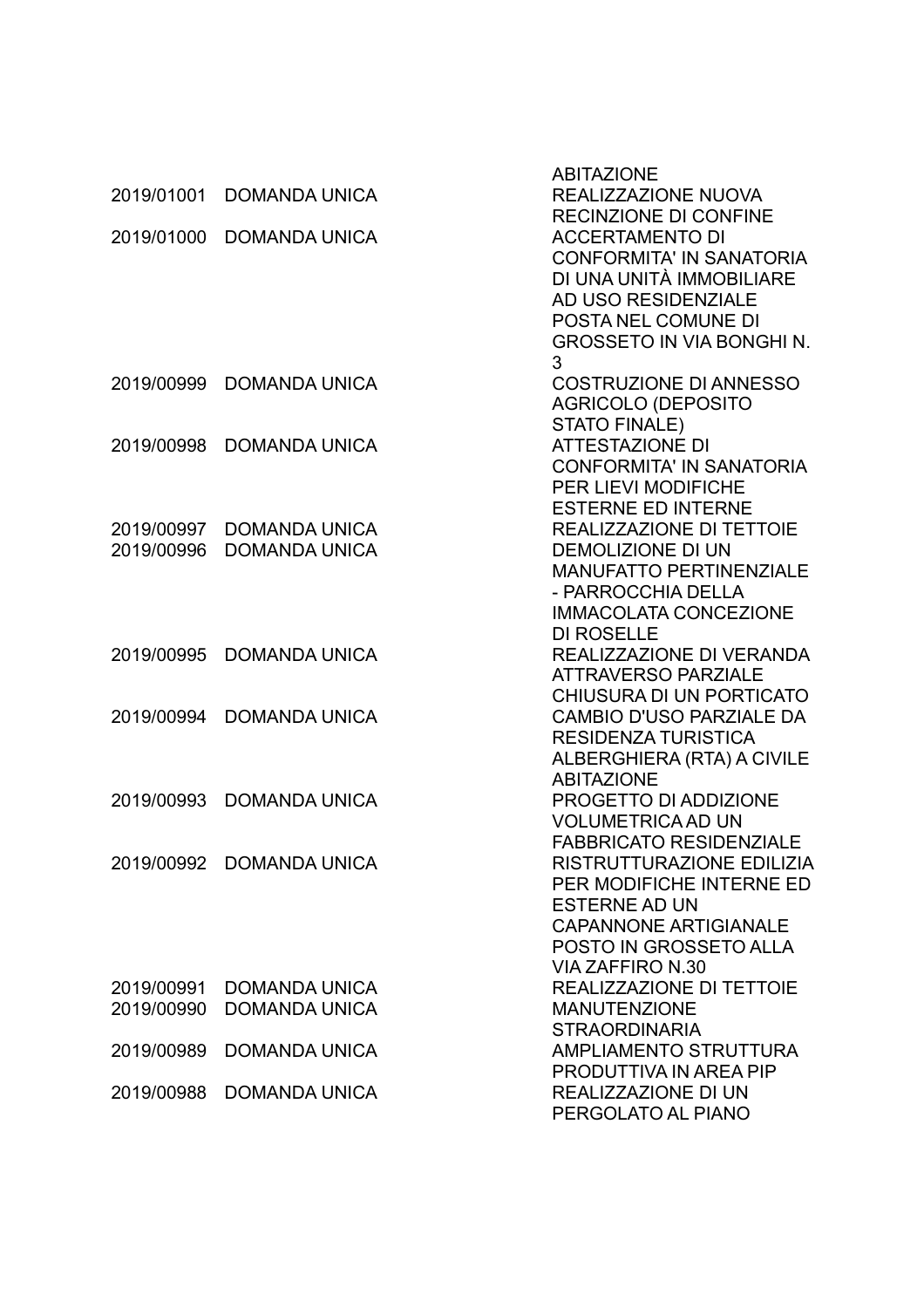|            |                          | TERRA A SERVIZIO DI UN          |
|------------|--------------------------|---------------------------------|
|            |                          | <b>MAGAZZINO E MODIFICHE</b>    |
|            |                          | ALLA PORTA DI ACCESSO           |
| 2019/00987 | <b>DOMANDA UNICA</b>     | RISTRUTTURAZIONE EDILIZIA       |
|            |                          | PER LA CHIUSURA DELLA           |
|            |                          | <b>TERRAZZA IN CIVILE</b>       |
|            |                          | <b>ABITAZIONE</b>               |
| 2019/00986 | <b>DOMANDA UNICA</b>     | PROGETTO RELATIVO               |
|            |                          | <b>ALL'INTERVENTO DI</b>        |
|            |                          | RISTRUTTURAZIONE EDILIZIA       |
|            |                          | <b>CON INCREMENTO</b>           |
|            |                          | VOLUMETRICO "UNA                |
|            |                          | <b>TANTUM" AI SENSI</b>         |
|            |                          | DELL'ART. 75 C. 8 LETT. A       |
|            |                          | DELLE NTA DEL R.U. SU           |
|            |                          | <b>EDIFICIO RESIDENZIALE</b>    |
| 2019/00985 | <b>DOMANDA UNICA</b>     | <b>ACCERTAMENTO DI</b>          |
|            |                          | <b>CONFORMITA' IN SANATORIA</b> |
| 2019/00984 | <b>DOMANDA UNICA</b>     | <b>ATTESTAZIONE DI</b>          |
|            |                          | <b>CONFORMITA' IN SANATORIA</b> |
| 2019/00983 | <b>DOMANDA UNICA</b>     | <b>PROGETTO PER LA</b>          |
|            |                          | REALIZZAZIONE DI NUOVA          |
|            |                          | APERTURA ESTERNA A              |
|            |                          | SERVIZIO DI UNA U.I. AD USO     |
|            |                          | <b>RESIDENZIALEIN LOCALITA'</b> |
|            |                          | <b>CRESPI - GROSSETO</b>        |
| 2019/00982 | <b>DOMANDA UNICA</b>     | <b>CAMBIO DESTINAZIONE D'</b>   |
|            |                          | <b>USO</b>                      |
| 2019/00981 | <b>DOMANDA UNICA</b>     | RISTRUTTURAZIONE EDILIZA        |
| 2019/00980 | <b>DOMANDA UNICA</b>     | <b>DOMANDA UNICA -</b>          |
|            |                          | <b>AUTORIZZAZIONE</b>           |
|            |                          | <b>PAESAGGISTICA</b>            |
|            |                          | <b>SEMPLIFICATA PER</b>         |
|            |                          | SOSTITUZIONE MANTO DI           |
|            |                          | <b>COPERTURA</b>                |
| 2019/00979 | <b>DOMANDA UNICA</b>     | <b>STATO FINALE - DOMANDA</b>   |
|            |                          | UNICA 2016/45 DEL 23.02.2016    |
|            |                          | - P.E. 2016/141 DEL 23.02.2016  |
| 2019/00978 | <b>DOMANDA UNICA</b>     | RICHIESTA DI ATTESTAZIONE       |
|            |                          | DI CONFORMITA' IN               |
|            |                          | SANATORIA - ART. 209 L.R.T.     |
|            |                          | 65/2014 E ART, 37 D.P.R.        |
|            |                          | 380/2001                        |
| 2019/00977 | <b>DOMANDA UNICA</b>     | REALIZZAZIONE PASSO             |
|            |                          | <b>CARRABILE E PEDONALE</b>     |
|            | 2019/00976 DOMANDA UNICA | <b>CAMBIO D'USO IN</b>          |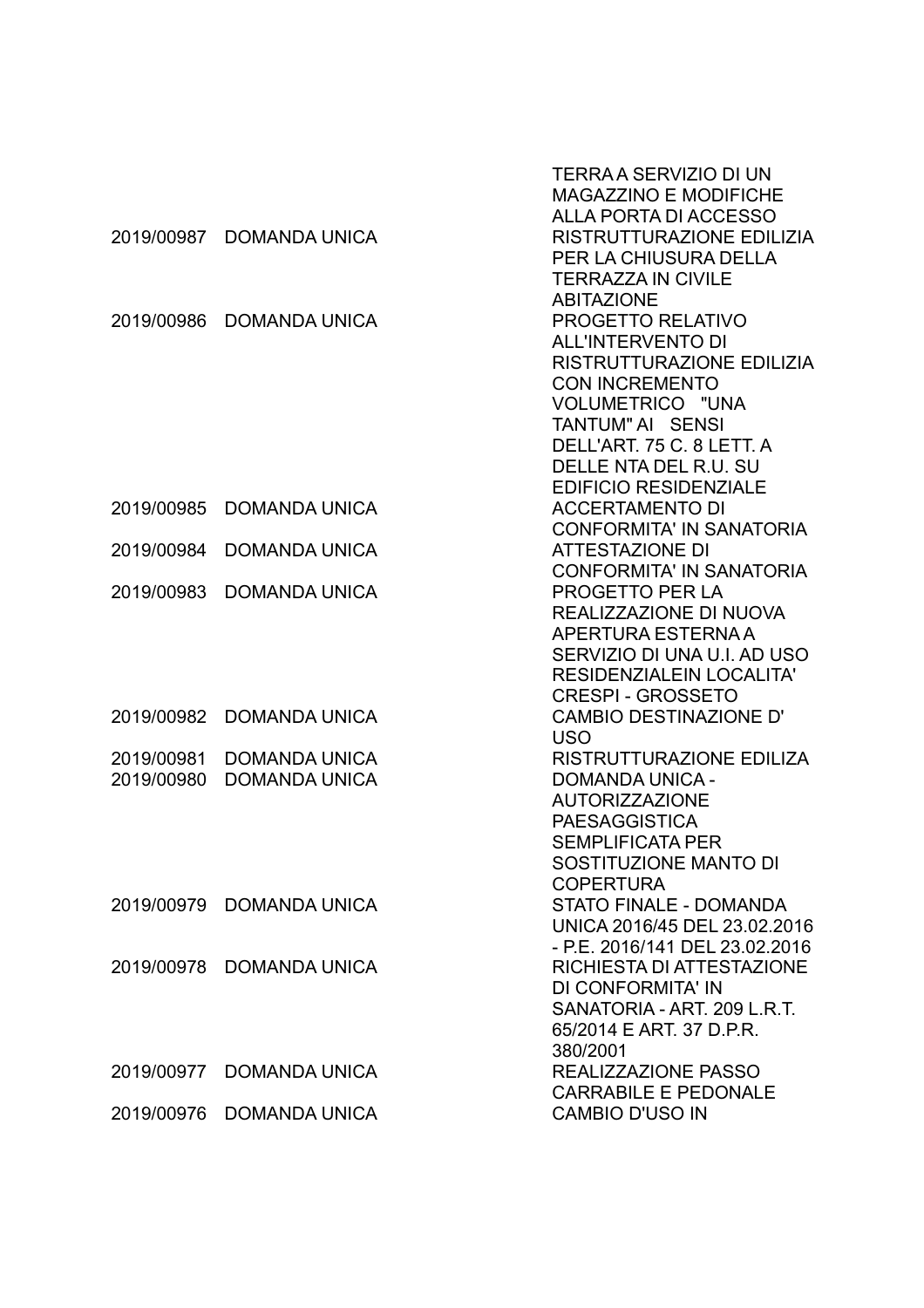| 2019/00975               | <b>DOMANDA UNICA</b>                         | RESIDENZA DELLA U.A. N.<br>513 POSTA NELLA RTA IL<br><b>MEDITERRANEO</b><br><b>ACCERTAMENTO DI</b><br><b>CONFORMITA' IN SANATORIA</b><br>PER OPERE REALIZZATE IN<br><b>PARZIALE DIFFORMITA'</b><br>RISPETTO A QUANTO    |
|--------------------------|----------------------------------------------|-------------------------------------------------------------------------------------------------------------------------------------------------------------------------------------------------------------------------|
| 2019/00974               | <b>DOMANDA UNICA</b>                         | <b>AUTORIZZATO</b><br><b>MODIFICA ALLA SCALA</b><br><b>ESTERNA</b>                                                                                                                                                      |
| 2019/00973               | <b>DOMANDA UNICA</b>                         | PERMESSO DI COSTRUIRE<br>PER LA RISTRUTTURAZIONE<br><b>DI FABBRICATO</b><br>UNIFAMILIARE DI CIVILE<br><b>ABITAZIONE IN SINISTRA DEL</b><br>CANALE S. ROCCO A MARINA<br>DI GROSSETO, VIA DEI<br><b>CAVALLEGGERI SNC</b>  |
| 2019/00972<br>2019/00971 | <b>DOMANDA UNICA</b><br><b>DOMANDA UNICA</b> | <b>REALIZZAZIONE BALCONE</b><br><b>MODIFICHE INTERNE ED</b><br><b>ESTERNE E CAMBIO DI</b><br><b>DESTINAZIONE D'USO</b>                                                                                                  |
| 2019/00970               | <b>DOMANDA UNICA</b>                         | <b>ISTALLAZIONE DI UNA</b><br><b>PIATTAFORMA ELEVATRICE</b><br><b>INTERNA ENTRO VANO</b><br><b>SCALE A SERVIZIO DI UN</b><br><b>ALLOGGIO RESIDENZIALE</b><br><b>UBICATO IN VIA VENEZIA</b><br><b>GIULIA 22 GROSSETO</b> |
| 2019/00969               | <b>DOMANDA UNICA</b>                         | <b>MANUTENZIONE</b><br><b>STRAORDINARIA PER</b><br><b>CONSOLIDAMENTO DELLE</b><br>STRUTTURE DI FONDAZIONE<br><b>DEL FABBRICATO</b><br><b>CONDOMINIALE</b>                                                               |
| 2019/00968               | <b>DOMANDA UNICA</b>                         | <b>RELAZIONE AZIENDALE PER</b><br><b>COSTRUZIONE DI ANNESSO</b><br><b>AGRICOLO AI SENSI DELLA</b><br>L.R.T. 65/2014 E S.M.I. - ART.<br>73 C. 5 R.U.C. ART. 130 C.<br>23-24 D.P.G.R. 63/R/2016 ART.<br>6                 |
|                          | 2019/00967 DOMANDA UNICA                     | <b>MANUTENZIONE</b><br><b>STRAORDINARIA CON</b><br><b>OPERE INTERNE ED</b>                                                                                                                                              |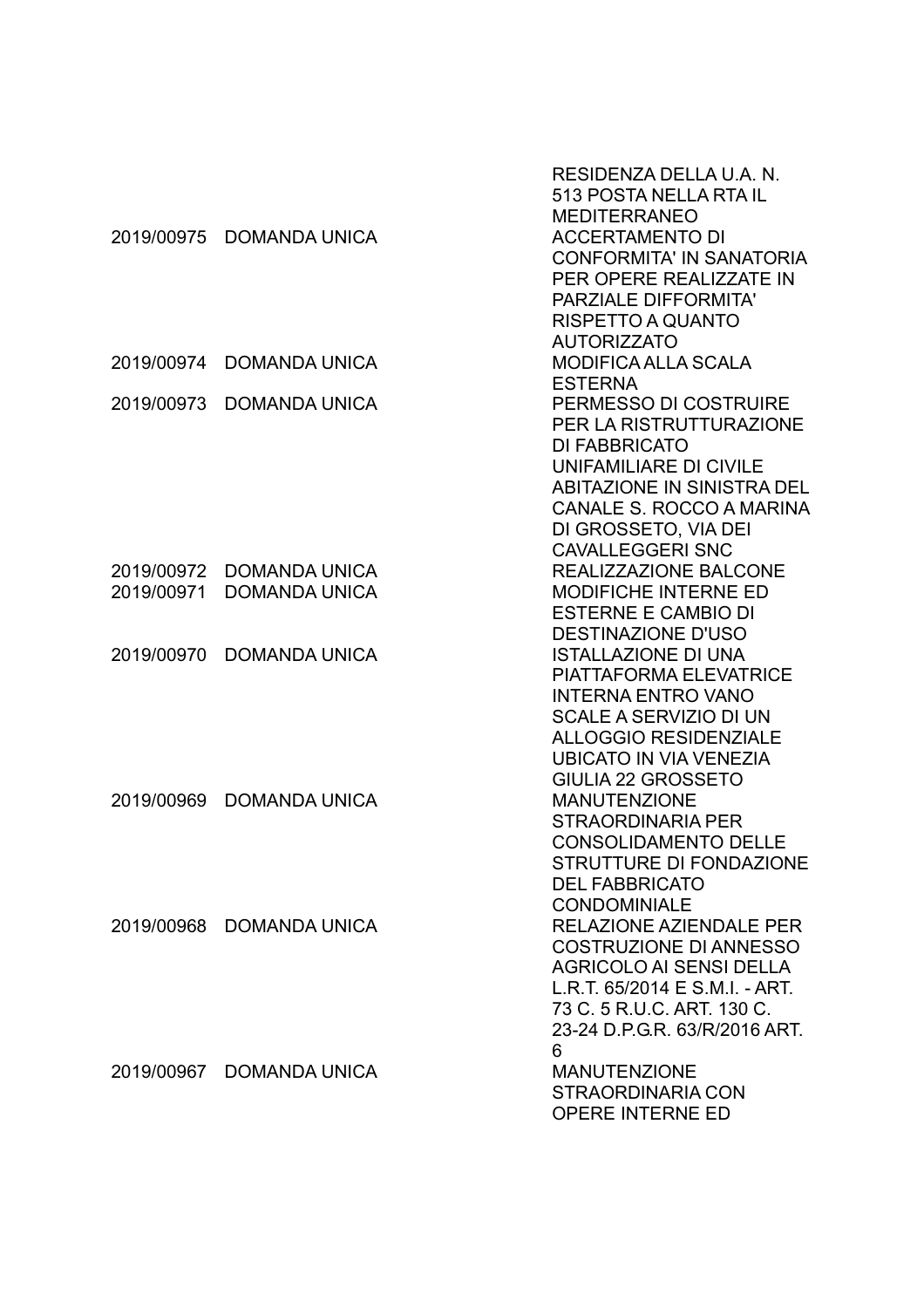|            |                          | <b>ESTERNE</b>                 |
|------------|--------------------------|--------------------------------|
| 2019/00966 | <b>DOMANDA UNICA</b>     | <b>MANUTENZIONE</b>            |
|            |                          | <b>STRAORDINARIA</b>           |
|            |                          | <b>APPARTAMENTO</b>            |
|            |                          | <b>RESIDENZIALE VIA CAPENA</b> |
| 2019/00965 | <b>DOMANDA UNICA</b>     | <b>OPERE INTERNE DI</b>        |
|            |                          | <b>COMPLETAMENTO PER</b>       |
|            |                          | <b>UNITA' RESIDENZIALE</b>     |
| 2019/00964 | <b>DOMANDA UNICA</b>     | <b>ACCERTAMENTO DI</b>         |
|            |                          | CONFORMITÀ IN SANATORIA        |
|            |                          | DI UN APPARTAMENTO             |
| 2019/00963 | <b>DOMANDA UNICA</b>     | <b>COSTRUZIONE CAPANNONE</b>   |
|            |                          | <b>ARTIGIANALE</b>             |
| 2019/00962 | <b>DOMANDA UNICA</b>     | MANUTENZIONE ORDINARIA         |
|            |                          | SOSTITUZIONE ASCENSORE         |
|            |                          | ED APERTURA FOROMETRIA         |
|            |                          | <b>SU SOLAIO PER</b>           |
|            |                          | <b>VENTILAZIONE VANO CORSA</b> |
| 2019/00961 | <b>DOMANDA UNICA</b>     | <b>MANUTENZIONE</b>            |
|            |                          | <b>STRAORDINARIA</b>           |
| 2019/00960 | <b>DOMANDA UNICA</b>     | <b>INSTALLAZIONE DI BOX</b>    |
|            |                          | <b>RICOVERO BOTTIGLIE GPL</b>  |
| 2019/00959 | <b>DOMANDA UNICA</b>     | <b>ATTESTAZIONE DI</b>         |
|            |                          | <b>CONFORMITÀ</b>              |
|            |                          | APPARTAMENTO IN VIA            |
|            |                          | FRIULI p. PRIMO                |
| 2019/00958 | <b>DOMANDA UNICA</b>     | <b>TRASFORMAZIONE DI</b>       |
|            |                          | <b>LASTRICO SOLARE DI</b>      |
|            |                          | PROPRIETÀ IN TERRAZZA IN       |
|            |                          | UN APPARTAMENTO PER            |
|            |                          | CIVILE ABITAZIONE SITO IN      |
|            |                          | <b>GROSSETO VIA ALABASTRO</b>  |
|            |                          | $N^{\circ}47$                  |
|            | 2019/00957 DOMANDA UNICA | Realizzazione impianto         |
|            |                          | tecnologico SRB EOLO           |
|            |                          | GROSSETO SUD 8384              |
| 2019/00956 | <b>DOMANDA UNICA</b>     | <b>ACCERTAMENTO DI</b>         |
|            |                          | CONFORMITÀ IN SANATORIA        |
|            |                          | AI SENSI DELL'ART. 209         |
|            |                          | DELLA L.R. 65/2014, DI UNA     |
|            |                          | UNITÀ IMMOBILIARE AD USO       |
|            |                          | <b>RESIDENZIALE POSTA NEL</b>  |
|            |                          | COMUNE DI GROSSETO,            |
|            |                          | <b>LOC. ISTIA D'OMBRONE IN</b> |
|            |                          | VIA DEL PERUZZO.               |
| 2019/00955 | <b>DOMANDA UNICA</b>     | <b>TRASFORMAZIONE DI</b>       |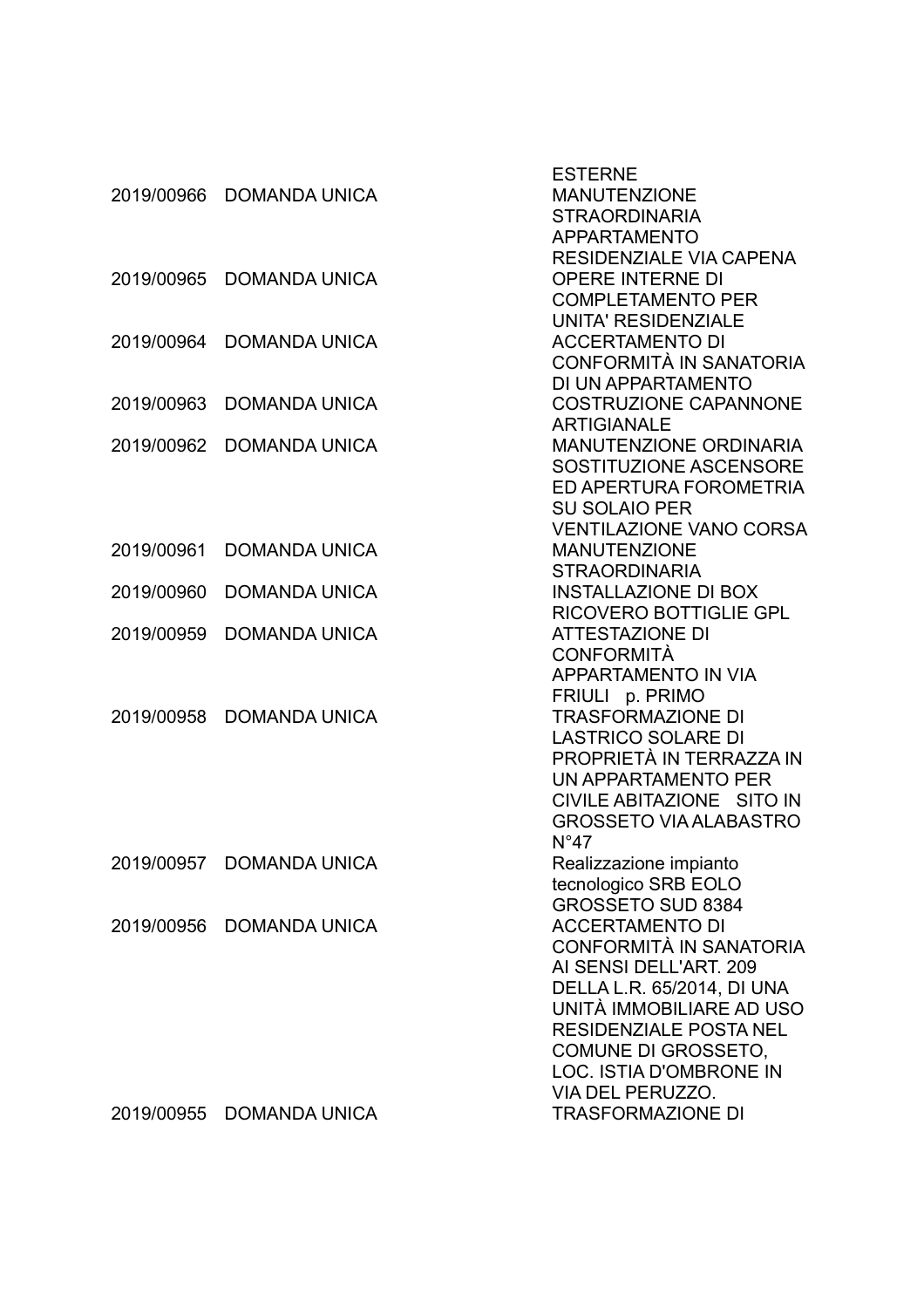|            |                          | <b>LASTRICO SOLARE DI</b><br>PROPRIETÀ IN TERRAZZA    |
|------------|--------------------------|-------------------------------------------------------|
| 2019/00954 | <b>DOMANDA UNICA</b>     | <b>TRASFORMAZIONE DI</b>                              |
|            |                          | <b>LASTRICO SOLARE DI</b>                             |
|            |                          | PROPRIETÀ IN TERRAZZA                                 |
| 2019/00953 | <b>DOMANDA UNICA</b>     | <b>INTERVENTO DI</b>                                  |
|            |                          | <b>MANUTENZIONE</b>                                   |
|            |                          | <b>STRAORDINARIA PER</b>                              |
|            |                          | <b>RIPRISTINO LINEE VITA DEI</b>                      |
|            |                          | CAPANNONI N. 5, N. 6 E N. 7                           |
|            |                          | <b>DELL'IMPIANTO FUTURA</b>                           |
|            |                          | S.P.A., LOCALITÀ LE                                   |
|            |                          | <b>STRILLAIE GROSSETO</b>                             |
| 2019/00952 | <b>DOMANDA UNICA</b>     | <b>OPERE INTERNE ED</b>                               |
|            |                          | <b>ESTERNE IN DIFFORMITA'</b>                         |
|            |                          | <b>DAL TITOLO ABILITATIVO</b>                         |
|            |                          | <b>ORIGINARIO</b>                                     |
| 2019/00951 | <b>DOMANDA UNICA</b>     | <b>CASA FONTANI -</b>                                 |
|            |                          | RISTRUTTURAZIONE EDILIZIA                             |
|            |                          | <b>RICOSTRUTTIVA</b>                                  |
| 2019/00950 | <b>DOMANDA UNICA</b>     | REALIZZAZIONE TUNNEL AD                               |
|            |                          | <b>ARCO CON STRUTTURA</b>                             |
|            |                          | <b>INFISSA AL SUOLO SENZA</b>                         |
|            |                          | <b>CLS</b>                                            |
| 2019/00949 | <b>DOMANDA UNICA</b>     | <b>RIFACIMENTO MURETTO</b>                            |
|            |                          | <b>ESTERNO CONDOMINIALE</b>                           |
| 2019/00948 | <b>DOMANDA UNICA</b>     | <b>AUTORIZZAZIONE ALLO</b>                            |
|            |                          | <b>SCARICO</b>                                        |
| 2019/00947 | <b>DOMANDA UNICA</b>     | <b>INSTALLAZIONE DI</b>                               |
|            |                          | <b>PIATTAFORMA ELEVATRICE</b>                         |
|            |                          | PRESSO UN CONDOMINIO                                  |
|            |                          | POSTO NEL COMUNE DI<br><b>GROSSETO IN VIA GIACOSA</b> |
|            |                          | N. 41                                                 |
|            | 2019/00946 DOMANDA UNICA | PERMESSO DI COSTRUIRE                                 |
|            |                          | PER INSTALLAZIONE DI                                  |
|            |                          | STRUTTURA PRECARIA A                                  |
|            |                          | <b>SERVIZIO DI CAPANNONE</b>                          |
|            |                          | <b>ARTIGIANALE</b>                                    |
| 2019/00945 | DOMANDA UNICA            | <b>CAMBIO D'USO IN</b>                                |
|            |                          | RESIDENZA DELLA U.A. N.                               |
|            |                          | 355 POSTA NELLA RTA                                   |
|            |                          | <b>ACQUAZZURRA</b>                                    |
| 2019/00944 | <b>DOMANDA UNICA</b>     | <b>SANATORIA PER MODIFICHE</b>                        |
|            |                          | <b>ESTERNE E INTERNE</b>                              |
| 2019/00943 | <b>DOMANDA UNICA</b>     | <b>RESTAURO E RISANAMENTO</b>                         |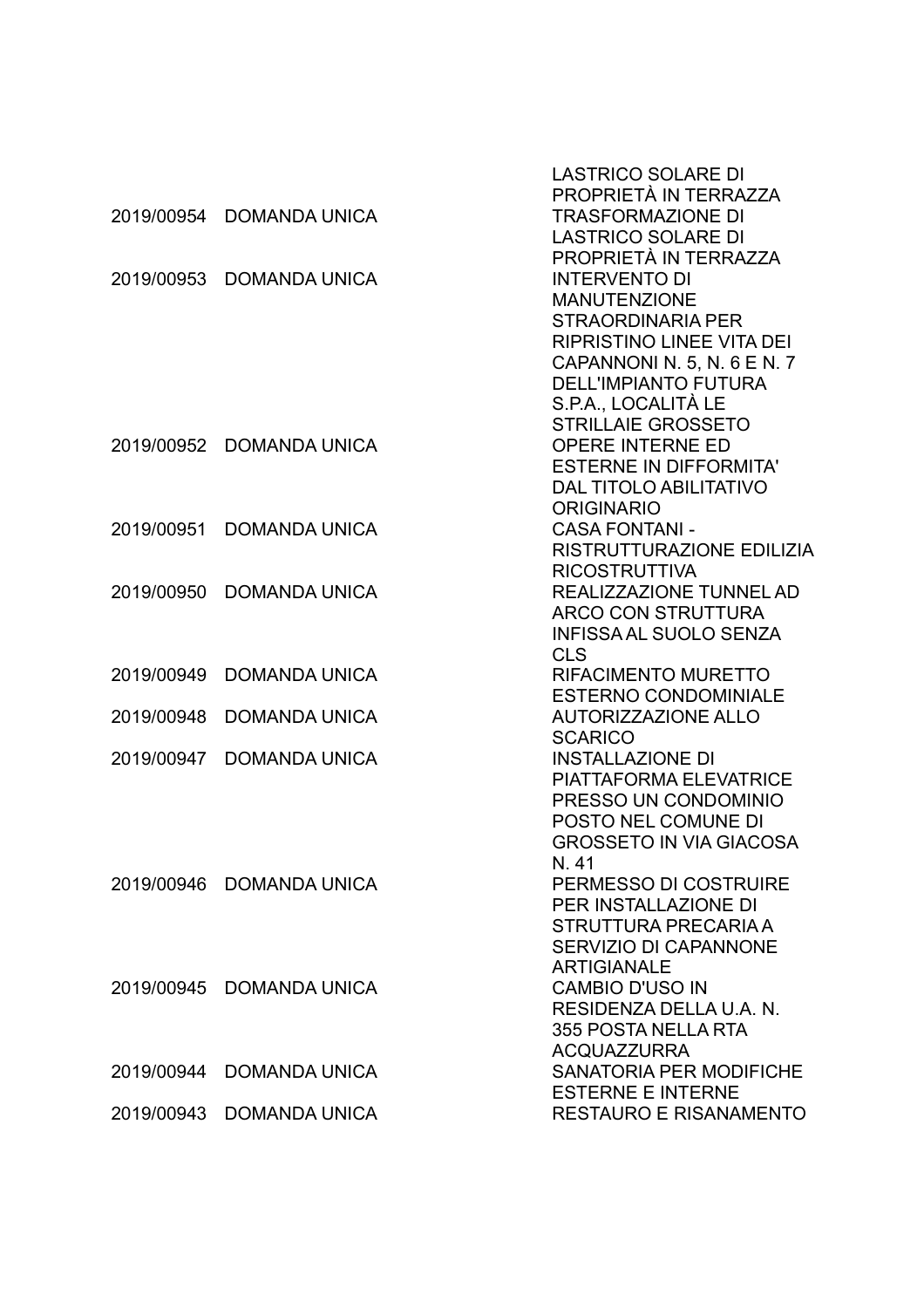|            |                          | <b>CONSERVATIVO DI CIVILE</b><br><b>ABITAZIONE</b> |
|------------|--------------------------|----------------------------------------------------|
|            | 2019/00942 DOMANDA UNICA | <b>ADEGUAMENTO E</b>                               |
|            |                          | POTENZIAMENTO IMPIANTI                             |
|            |                          | <b>ESISTENTI, CON MODIFICA</b>                     |
|            |                          | LINEE ELETTRICHE A MEDIA                           |
|            |                          | E BASSA TENSIONE IN CAVO                           |
|            |                          | AEREO E SOTTERRANEO DA                             |
|            |                          | REALIZZARSI IN LOCALITÀ                            |
|            |                          | ROSELLE NEL COMUNE DI                              |
|            |                          | <b>GROSSETO</b>                                    |
| 2019/00941 | <b>DOMANDA UNICA</b>     | ATTESTAZIONE CONFORMITA                            |
|            |                          | <b>IN SANATORIA</b>                                |
|            |                          | <b>APPARTAMENTO SITO AL</b>                        |
|            |                          | <b>QUARTO PIANO FABBRICATO</b>                     |
|            |                          | - VIA CIRO MENOTTI 3                               |
| 2019/00940 | <b>DOMANDA UNICA</b>     | <b>SANATORIA PER MODIFICHE</b>                     |
|            |                          | PROSPETTICHE E INTERNE                             |
| 2019/00939 | <b>DOMANDA UNICA</b>     | <b>INTERVENTO DI RESTAURO E</b>                    |
|            |                          | <b>RISANAMENTO</b>                                 |
|            |                          | <b>CONSERVATIVO DELLA</b>                          |
|            |                          | <b>COPERTURA CONDOMINIALE</b>                      |
| 2019/00938 | <b>DOMANDA UNICA</b>     | REALIZZAZIONE DI VERANDA                           |
|            |                          | A SERVIZIO DI UN                                   |
|            |                          | <b>APPARTAMENTO PER CIVILE</b>                     |
|            |                          | <b>ABITAZIONE</b>                                  |
| 2019/00937 | <b>DOMANDA UNICA</b>     | <b>COSTRUZIONE MANUFATTO</b>                       |
|            |                          | <b>AZIENDALE</b>                                   |
| 2019/00936 | <b>DOMANDA UNICA</b>     | RICONFIGURAZIONE RADIO                             |
|            |                          | ELETTRICA MEDIANTE LA                              |
|            |                          | SOSTITUZIONE DELLE                                 |
|            |                          | <b>ATTUALI ANTENNE IN UNA</b>                      |
|            |                          | <b>STAZIONE RADIO MOBILE</b>                       |
|            |                          | POSTA IN VIA ETRURIA, 14                           |
|            |                          | C.O. SILO CONSORZIO                                |
|            |                          | <b>AGRARIO</b>                                     |
| 2019/00935 | <b>DOMANDA UNICA</b>     | <b>CHIUSURA PORTICO</b>                            |
| 2019/00934 | <b>DOMANDA UNICA</b>     | RISTRUTTURAZIONE EDILIZIA                          |
|            |                          | DI ABITAZIONI                                      |
| 2019/00933 | <b>DOMANDA UNICA</b>     | <b>REALIZZAZIONE DI</b>                            |
|            |                          | <b>RECINZIONE E</b>                                |
|            |                          | <b>SISTEMAZIONI ESTERNE</b>                        |
| 2019/00932 | <b>DOMANDA UNICA</b>     | <b>ATTESTAZIONE DI</b>                             |
|            |                          | <b>CONFORMITA' IN SANATORIA</b>                    |
| 2019/00931 | <b>DOMANDA UNICA</b>     | <b>ATTESTAZIONE DI</b>                             |
|            |                          | <b>CONFORMITA' IN SANATORIA</b>                    |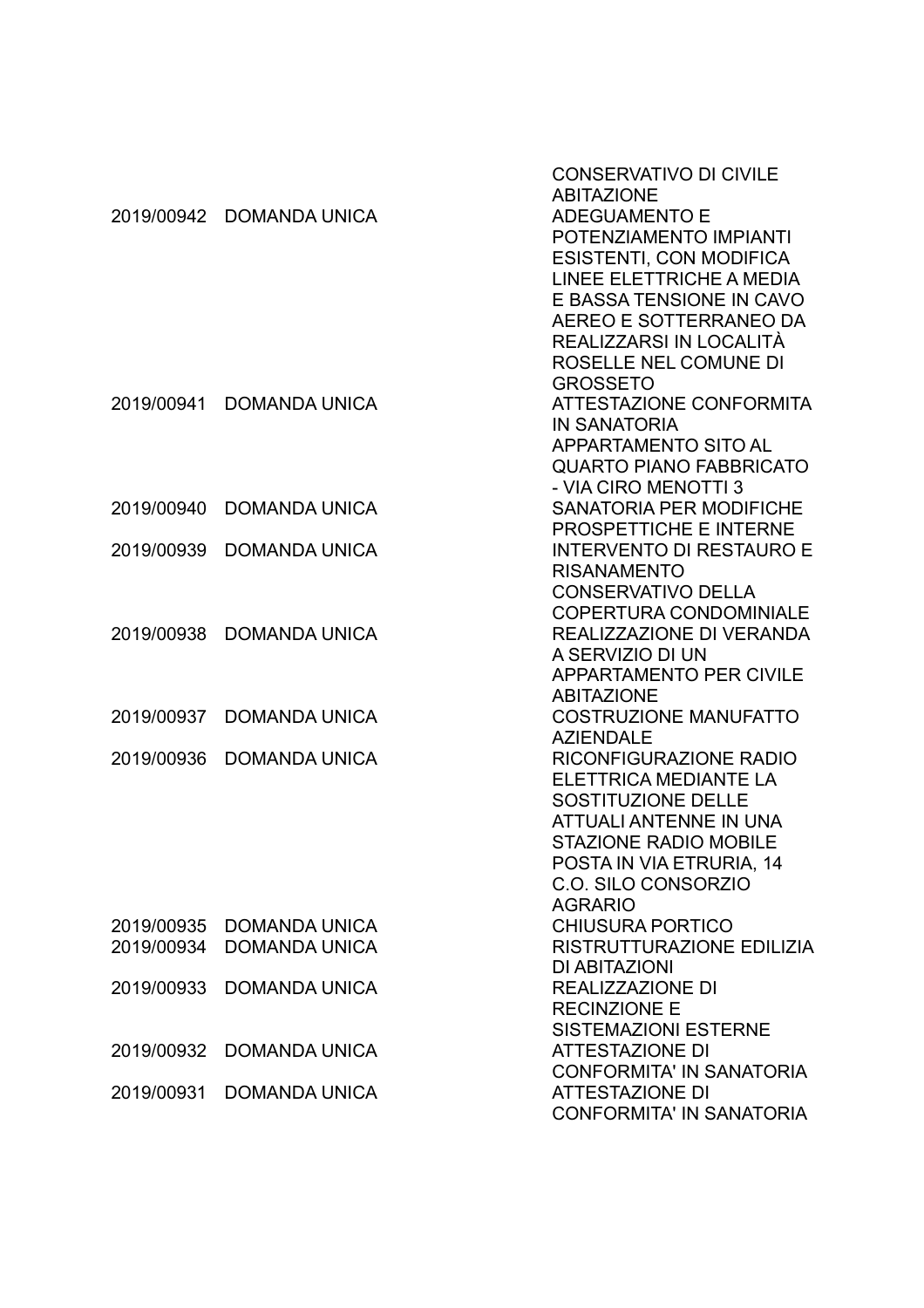|            |                          | PER MODIFICHE INTERNE ED<br><b>ESTERNE E CAMBIO DI</b><br><b>DESTINAZIONE D'USO DA</b><br><b>COMMERCIALE IN</b><br><b>RESIDENZIALE</b> |
|------------|--------------------------|----------------------------------------------------------------------------------------------------------------------------------------|
| 2019/00930 | <b>DOMANDA UNICA</b>     | <b>OPERE DI MANUTENZIONE</b>                                                                                                           |
|            |                          | <b>STRAORDINARIA E</b>                                                                                                                 |
|            |                          | <b>MODIFICHE INTERNE IN</b>                                                                                                            |
|            |                          | APPARTAMENTO SITO IN                                                                                                                   |
|            |                          | <b>GROSSETO - VIA AQUILEIA -</b>                                                                                                       |
|            |                          | <b>PIANO TERZO</b>                                                                                                                     |
| 2019/00929 | <b>DOMANDA UNICA</b>     | <b>CHIUSURA LOGGIA A</b>                                                                                                               |
|            |                          | SERVIZIO DI U.I.                                                                                                                       |
|            |                          | <b>RESIDENZIALE</b>                                                                                                                    |
| 2019/00928 | <b>DOMANDA UNICA</b>     | <b>COSTRUZIONE DI</b>                                                                                                                  |
|            |                          | <b>FABBRICATO AD USO</b>                                                                                                               |
|            |                          | <b>ABITATIVO CON ANNESSO</b>                                                                                                           |
|            |                          | <b>AGRICOLO AD USO RIMESSA</b>                                                                                                         |
|            |                          | <b>ATTREZZI - RIFERIMENTO</b>                                                                                                          |
|            |                          | P.P.A.M.A.A. APPROVATO IN<br>DATA 21/06/2018                                                                                           |
|            |                          | (DETERMINAZIONE                                                                                                                        |
|            |                          | DIRIGENZIALE N. 1336)                                                                                                                  |
| 2019/00927 | <b>DOMANDA UNICA</b>     | <b>MODIFICHE INTERNE ED</b>                                                                                                            |
|            |                          | <b>ESTERNE</b>                                                                                                                         |
| 2019/00926 | <b>DOMANDA UNICA</b>     | <b>MANUTENZIONE</b>                                                                                                                    |
|            |                          | <b>STRAORDINARIA</b>                                                                                                                   |
| 2019/00925 | <b>DOMANDA UNICA</b>     | <b>PROGETTO PER MODIFICHE</b>                                                                                                          |
|            |                          | <b>INTERNE ED ESTERNE AD</b>                                                                                                           |
|            |                          | UNA ABITAZIONE DI TIPO                                                                                                                 |
|            |                          | <b>CIVILE</b>                                                                                                                          |
| 2019/00924 | <b>DOMANDA UNICA</b>     | REALIZZAZIONE DI                                                                                                                       |
|            |                          | <b>CANCELLO CARRABILE E</b>                                                                                                            |
|            |                          | PEDONALE                                                                                                                               |
|            | 2019/00923 DOMANDA UNICA | <b>LAVORI REALIZZATI IN</b>                                                                                                            |
|            |                          | DIFFORMITÀ DAL TITOLO                                                                                                                  |
|            |                          | <b>ABILITATIVO ORIGINARIO E</b>                                                                                                        |
| 2019/00922 | <b>DOMANDA UNICA</b>     | <b>DA QUELLI SUCCESSIVI</b><br><b>SANATORIA TAMPONATURA</b>                                                                            |
|            |                          | <b>LOGGIA</b>                                                                                                                          |
| 2019/00921 | <b>DOMANDA UNICA</b>     | ATTESTATO DI AGIBILITÀ                                                                                                                 |
| 2019/00920 | <b>DOMANDA UNICA</b>     | <b>COMPLETAMENTO DELLA</b>                                                                                                             |
|            |                          | P.E. N. 2009/244                                                                                                                       |
| 2019/00919 | <b>DOMANDA UNICA</b>     | OPERE DI RESTAURO DELLA                                                                                                                |
|            |                          | <b>COPERTURA CONDOMINIALE</b>                                                                                                          |
|            |                          | DELLO STABILE POSTO IN                                                                                                                 |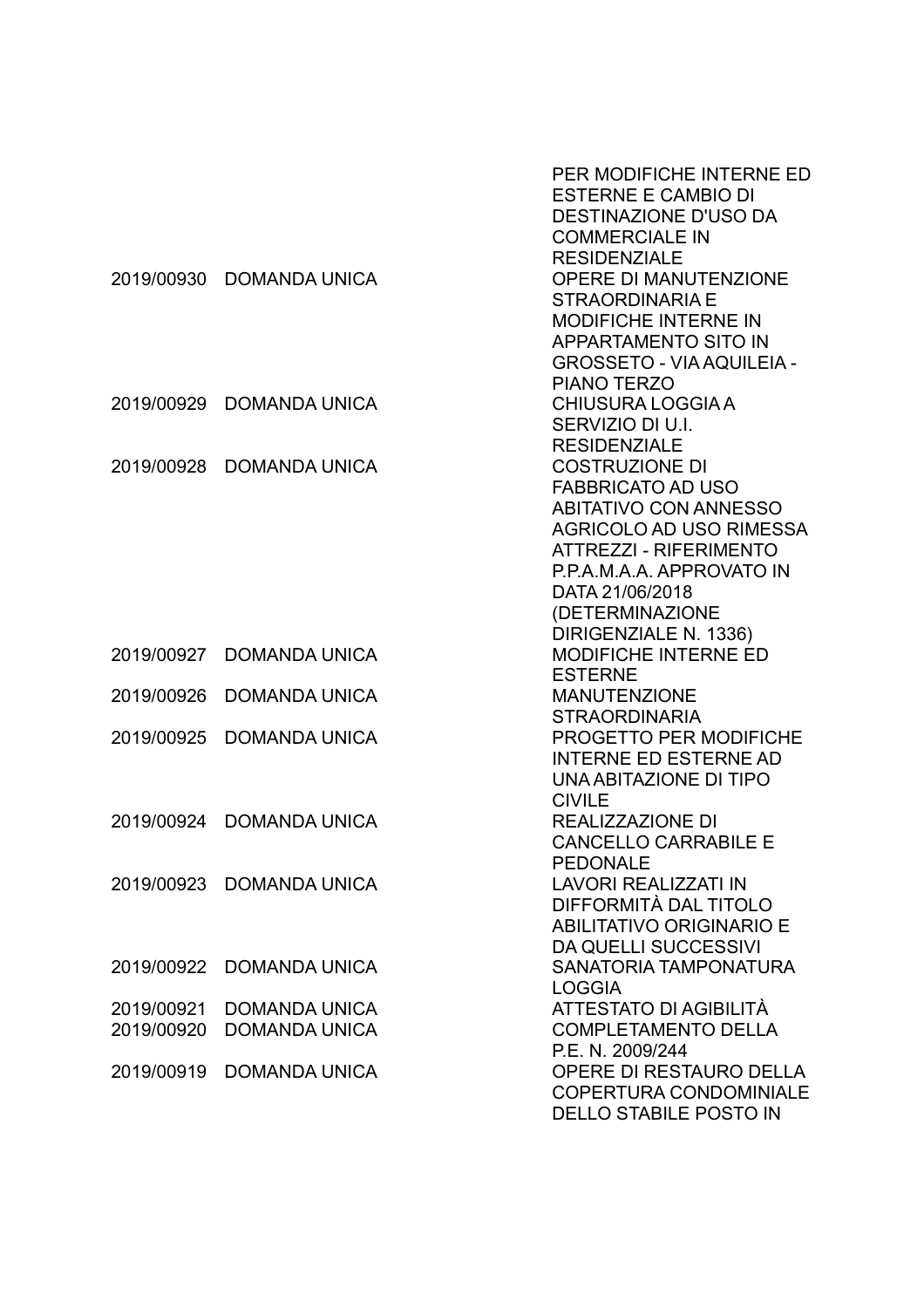|            |                      | <b>GROSSETO, VIA ADIGE</b>      |
|------------|----------------------|---------------------------------|
| 2019/00918 | <b>DOMANDA UNICA</b> | <b>ABBATTIMENTO BARRIERE</b>    |
|            |                      | <b>ARCHITETTONICHE VIA</b>      |
|            |                      | <b>MANCINI - SCALAA</b>         |
| 2019/00917 | <b>DOMANDA UNICA</b> | <b>RICHIESTA DI SANZIONE IN</b> |
|            |                      | LUOGO AL RIPRISTINO ART.        |
|            |                      | 206 BIS LRT 65/14               |
| 2019/00916 | <b>DOMANDA UNICA</b> | <b>ACCERTAMENTO DI</b>          |
|            |                      | <b>CONFORMITA' IN SANATORIA</b> |
|            |                      | (ART. 209 DELLA L.R.T.          |
|            |                      | $N.65/2014 \text{ E S.M.}$ l.)  |
| 2019/00915 | <b>DOMANDA UNICA</b> | <b>RICHIESTA DI</b>             |
|            |                      | <b>AUTORIZZAZIONE ALLO</b>      |
|            |                      | <b>SCARICO</b>                  |
| 2019/00914 | <b>DOMANDA UNICA</b> | <b>SANATORIA PER</b>            |
|            |                      | <b>APPARTAMENTO SITO IN</b>     |
|            |                      | <b>GROSSETO VIA</b>             |
|            |                      | <b>SCANSANESE - LOC.</b>        |
|            |                      | <b>STIACCIOLE</b>               |
| 2019/00913 | <b>DOMANDA UNICA</b> | <b>REALIZZAZIONE DI</b>         |
|            |                      | <b>CANCELLO CARRABILE</b>       |
| 2019/00912 | <b>DOMANDA UNICA</b> | REALIZZAZIONE DI BAGNO E        |
|            |                      | <b>ISTALLAZIONE INFISSO</b>     |
|            |                      | <b>ESTERNO A SERVIZIO DI</b>    |
|            |                      | <b>LOCALE POSTO AL P.T. DI</b>  |
|            |                      | <b>FABBRICATO RURALE</b>        |
| 2019/00911 | <b>DOMANDA UNICA</b> | <b>INSTALLAZIONE DI N. 3</b>    |
|            |                      | CANCELLI E DI RECINZIONE A      |
|            |                      | SERVIZIO DI UNA UNITÀ           |
|            |                      | <b>PODERALE</b>                 |
| 2019/00910 | <b>DOMANDA UNICA</b> | <b>CAMBIO DI DESTINAZIONE</b>   |
|            |                      | <b>D'USO DA DEPOSITO</b>        |
|            |                      | <b>OCCASIONALE AD</b>           |
|            |                      | APPARTAMENTO DELL'UNITÀ         |
|            |                      | <b>IMMOBILIARE E8</b>           |
| 2019/00909 | <b>DOMANDA UNICA</b> | <b>CAMBIO DI DESTINAZIONE</b>   |
|            |                      | <b>D'USO DA DEPOSITO</b>        |
|            |                      | <b>OCCASIONALE AD</b>           |
|            |                      | APPARTAMENTO DELL'UNITÀ         |
|            |                      | <b>IMMOBILIARE E7</b>           |
| 2019/00908 | DOMANDA UNICA        | REALIZZAZIONE DI                |
|            |                      | <b>RECINZIONE DI CONFINE E</b>  |
|            |                      | <b>CANCELLI DI ACCESSO</b>      |
| 2019/00907 | <b>DOMANDA UNICA</b> | <b>INSTALLAZIONE DI</b>         |
|            |                      | CONDIZIONATORI A SERVIZIO       |
|            |                      | <b>DELL'AGRITURISMO E</b>       |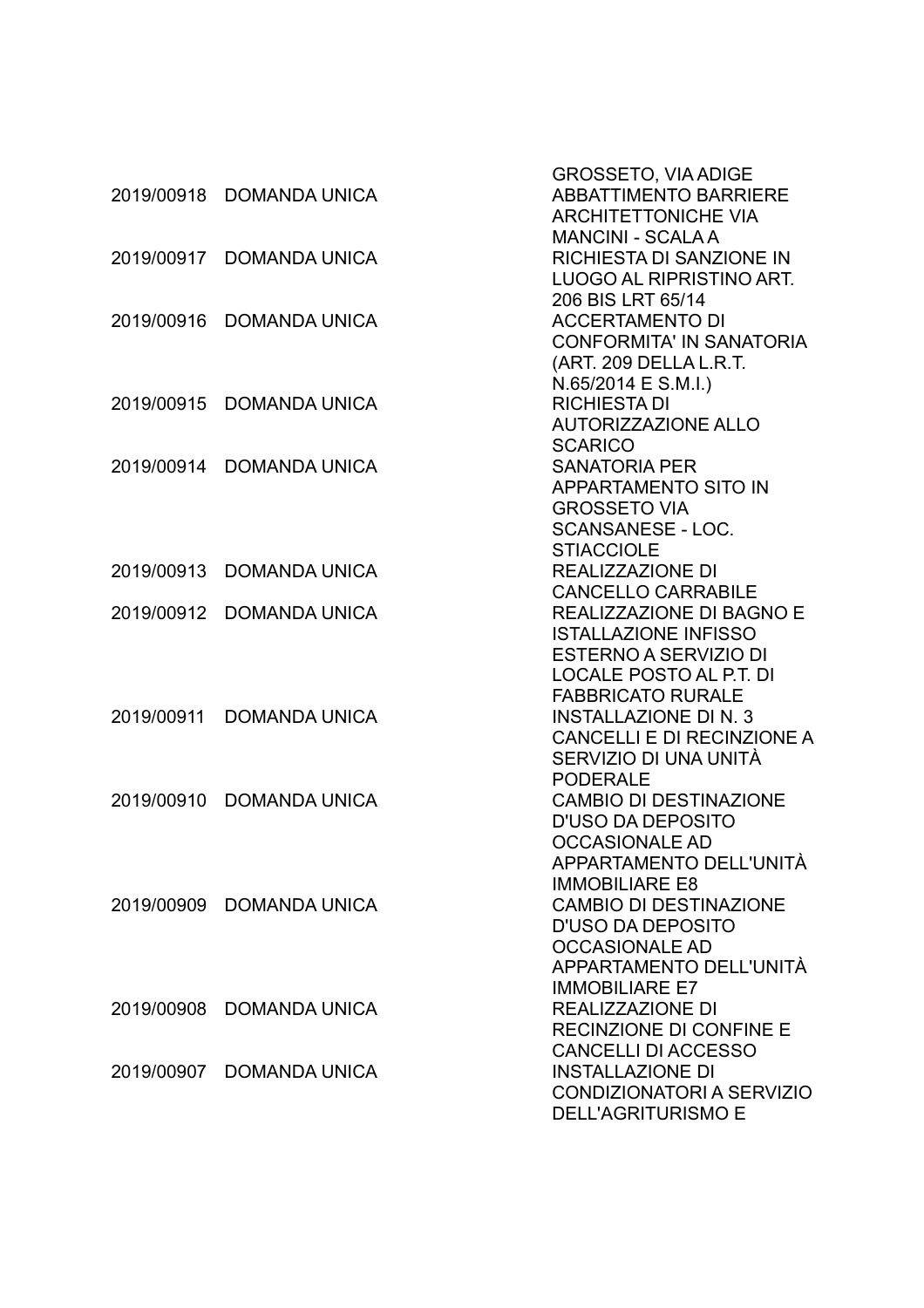|            |                      | <b>ABITAZIONE</b>                |
|------------|----------------------|----------------------------------|
| 2019/00906 | <b>DOMANDA UNICA</b> | <b>LAVORI DI MANUTENZIONE</b>    |
|            |                      | <b>STRAORDINARIA</b>             |
|            |                      | <b>CONSOLIDAMENTO STATICO</b>    |
|            |                      | <b>FABBRICATO IN GROSSETO,</b>   |
|            |                      | <b>VIA SENESE</b>                |
| 2019/00905 | <b>DOMANDA UNICA</b> | <b>CONDONO EDILIZIO PRATICA</b>  |
|            |                      | N. 1986/2207                     |
| 2019/00904 | <b>DOMANDA UNICA</b> | OPERE IN DIFFORMITA' DAL         |
|            |                      | <b>TITOLO ABILITATIVO</b>        |
|            |                      | <b>ORIGINARIO</b>                |
| 2019/00903 | <b>DOMANDA UNICA</b> | RICHIESTA PERMESSO A             |
|            |                      | <b>COSTRUIRE PER</b>             |
|            |                      | <b>AMPLIAMENTO</b>               |
|            |                      | <b>VOLUMETRICO,</b>              |
|            |                      | <b>CONSISTENTE NELLA</b>         |
|            |                      | REALIZZAZIONE DI UNA             |
|            |                      | <b>VERANDA CHIUSA SULLA</b>      |
|            |                      | <b>TERRAZZA DELL'U.I. IN</b>     |
|            |                      | <b>OGGETTO</b>                   |
| 2019/00902 | <b>DOMANDA UNICA</b> | RICHIESTA AUTORIZZAZIONE         |
|            |                      | <b>ALLO SCARICO</b>              |
| 2019/00901 | <b>DOMANDA UNICA</b> | <b>ATTESTAZIONE DI</b>           |
|            |                      | CONFORMITÀ IN SANATORIA          |
|            |                      | PER OPERE DIFFORMI DAL           |
|            |                      | <b>TITOLO ABILITATIVO</b>        |
| 2019/00900 | <b>DOMANDA UNICA</b> | <b>EMPIRE GR002 PRICIPINA A</b>  |
|            |                      | MARE Via della Triglia -         |
|            |                      | Impianto a servizio banda        |
|            |                      | ultralarga - inferiore 5 Watt    |
| 2019/00899 | <b>DOMANDA UNICA</b> | <b>ACCERTAMENTO DI</b>           |
|            |                      | <b>CONFORMITA' IN SANATORIA</b>  |
|            |                      | PER OPERE INTERNE ED             |
|            |                      | ESTERNE REALIZZATE IN UN         |
|            |                      | <b>IMMOBILE</b>                  |
| 2019/00898 | <b>DOMANDA UNICA</b> | <b>OPERE DI</b>                  |
|            |                      | RISTRUTTURAZIONE EDILIZIA        |
|            |                      | <b>RICOSTRUTTIVA</b>             |
| 2019/00897 | <b>DOMANDA UNICA</b> | <b>EMPIRE GR004 via MESSICO</b>  |
|            |                      | inferiore 5 Watt                 |
| 2019/00896 | <b>DOMANDA UNICA</b> | <b>EMPIRE GR003 GROSSETO</b>     |
|            |                      | <b>CASALONE</b> inferiore 5 Watt |
| 2019/00895 | <b>DOMANDA UNICA</b> | PERFORAZIONE POZZO               |
|            |                      | <b>DOMESTICO</b>                 |
| 2019/00894 | <b>DOMANDA UNICA</b> | <b>ATTESTAZIONE DI</b>           |
|            |                      | <b>CONFORMITA' IN SANATORIA</b>  |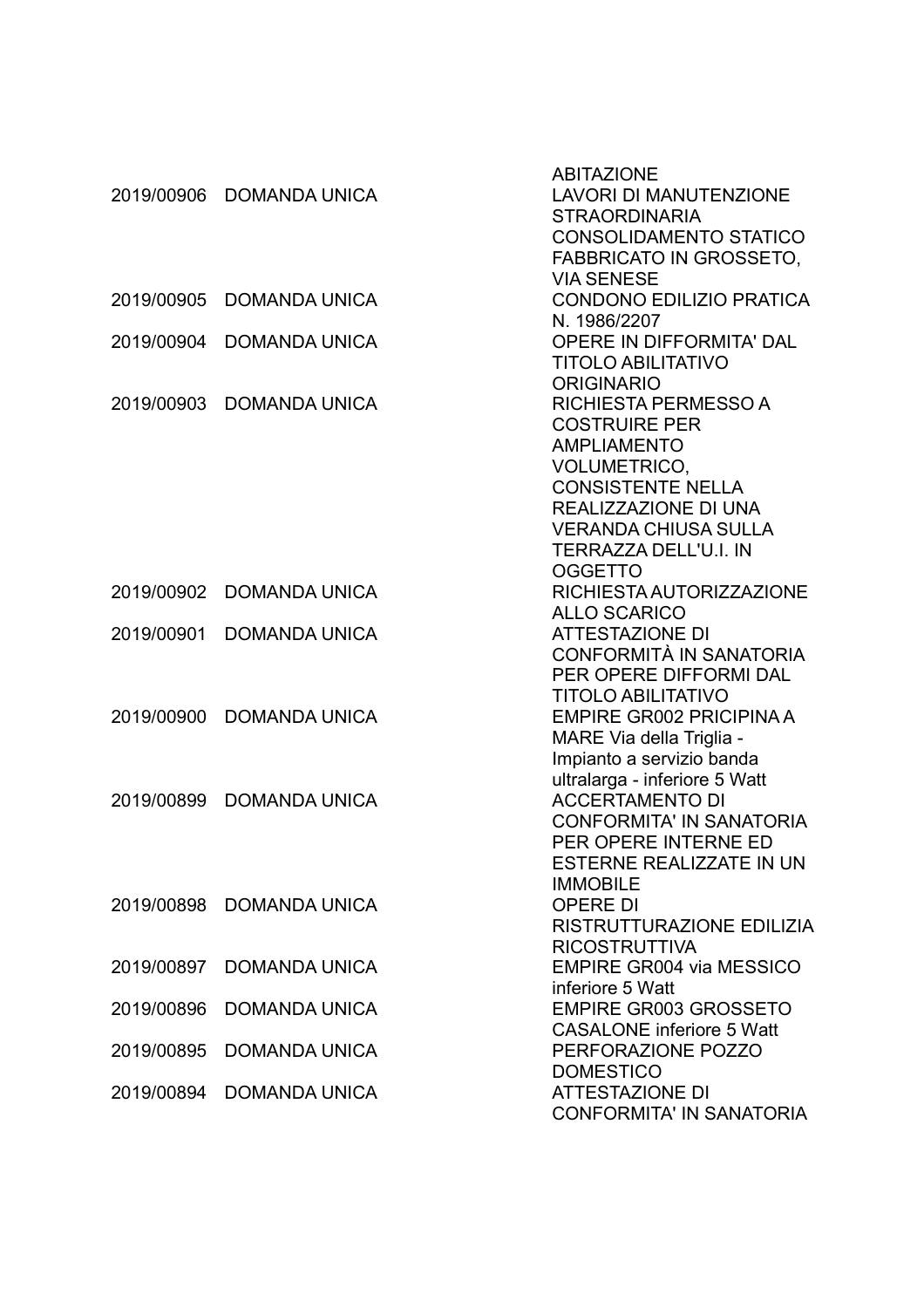|            |                          | PER FABBRICATO SITO IN VIA<br>LAGO DI VARANO 9/11 A |
|------------|--------------------------|-----------------------------------------------------|
|            |                          | <b>GROSSETO</b>                                     |
| 2019/00893 | <b>DOMANDA UNICA</b>     | REALIZZAZIONE NUOVA                                 |
|            |                          | <b>APERTURA INTERNA SU</b>                          |
|            |                          | <b>MURATURA PORTANTE</b>                            |
| 2019/00892 | <b>DOMANDA UNICA</b>     | <b>COSTRUZIONE COPERTURA</b>                        |
|            |                          | <b>POSTO AUTO ESISTENTE E</b>                       |
|            |                          | SOSTITUZIONE RECINZIONE                             |
| 2019/00891 | <b>DOMANDA UNICA</b>     | PDC VARIANTE IN CORSO                               |
|            |                          | <b>D'OPERA</b>                                      |
| 2019/00890 | <b>DOMANDA UNICA</b>     | VARIANTE SCIA P.E. 2019/779                         |
|            |                          | PER MODIFICHE INTERNE ED                            |
|            |                          | ESTERNE DI UN EDIFICIO AD                           |
|            |                          | <b>USO NON AGRICOLO</b>                             |
| 2019/00889 | <b>DOMANDA UNICA</b>     | <b>CHIUSURA PARZIALE DI</b>                         |
|            |                          | <b>PORTICATI ESISTENTI</b>                          |
| 2019/00888 | <b>DOMANDA UNICA</b>     | <b>CAMBIO D'USO DA</b>                              |
|            |                          | <b>LABORATORIO A</b>                                |
|            |                          | <b>BAR-RISTORANTE E OPERE</b>                       |
|            |                          | <b>DI INTERNE SU PARETI</b>                         |
|            |                          | <b>PORTANTI</b>                                     |
| 2019/00887 | <b>DOMANDA UNICA</b>     | NUOVA COSTRUZIONE DI                                |
|            |                          | <b>LINEA ELETTRICA BASSA</b>                        |
|            |                          | <b>TENSIONE IN CAVO</b>                             |
|            |                          | SOTTERRANEO DA                                      |
|            |                          | REALIZZARSI IN LOCALITÀ IL                          |
|            |                          | QUERCIOLO NEL COMUNE DI                             |
| 2019/00886 | <b>DOMANDA UNICA</b>     | <b>GROSSETO</b><br><b>WIND TRE GR308 NUOVA</b>      |
|            |                          | <b>ZELANDA via del Marinaio</b>                     |
|            |                          | Marina di Grosseto -                                |
|            |                          | <b>Riconfigurazione SRB</b>                         |
|            | 2019/00885 DOMANDA UNICA | WIND TRE GR306 GROSSETO                             |
|            |                          | <b>MONTEROSA Riconfigurazione</b>                   |
|            |                          | <b>SRB</b>                                          |
| 2019/00884 | <b>DOMANDA UNICA</b>     | DEMOLIZIONE E FEDELE                                |
|            |                          | <b>RICOSTRUZIONE DI</b>                             |
|            |                          | <b>TAMPONATURA DI PARTE</b>                         |
|            |                          | DEL VANO CONDOMINIALE                               |
| 2019/00883 | <b>DOMANDA UNICA</b>     | REALIZZAZIONE DI CANNA                              |
|            |                          | <b>FUMARIA PER FORNO</b>                            |
|            |                          | <b>ESTERNO</b>                                      |
| 2019/00882 | <b>DOMANDA UNICA</b>     | <b>ATTESTAZIONE</b>                                 |
|            |                          | <b>CONFORMITA' IN SANATORIA</b>                     |
|            |                          | - APPARTAMENTO                                      |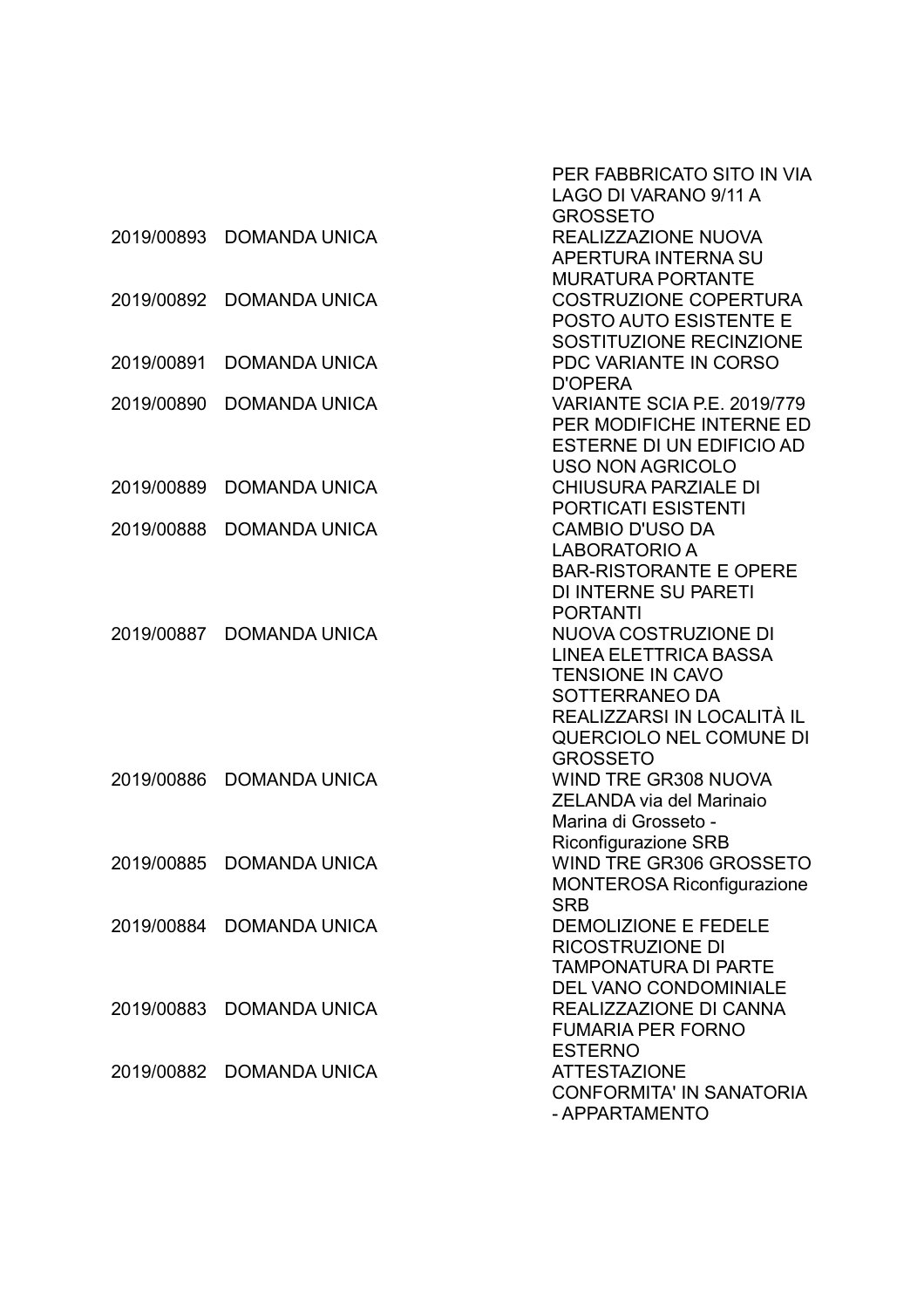|            |                          | <b>RESIDENZIALE VIA</b><br>MANTEGNA N° 53,             |
|------------|--------------------------|--------------------------------------------------------|
|            |                          | <b>GROSSETO</b>                                        |
| 2019/00881 | <b>DOMANDA UNICA</b>     | PRATICA DI PAPMAA -                                    |
|            |                          | <b>AGROBIOLOGICA LE TOFANE</b>                         |
|            |                          | S.S.A.                                                 |
| 2019/00880 | <b>DOMANDA UNICA</b>     | <b>ACCERTAMENTO DI</b>                                 |
|            |                          | CONFORMITÀ IN SANATORIA                                |
|            |                          | E ACCERTAMENTO DI                                      |
|            |                          | <b>COMPATIBILITÀ</b>                                   |
|            |                          | PAESAGGISTICA PER OPERE                                |
|            |                          | <b>INTERNE E SISTEMAZIONI</b>                          |
|            |                          | <b>ESTERNE</b>                                         |
| 2019/00879 | <b>DOMANDA UNICA</b>     | <b>MODIFICHE ESTERNE CON</b>                           |
|            |                          | <b>CHIUSURA PARZIALE DI</b>                            |
|            |                          | <b>FINESTRA</b>                                        |
| 2019/00878 | <b>DOMANDA UNICA</b>     | REALIZZAZIONE DI OPERE IN                              |
|            |                          | DIFFORMITÀ DALLA P.E.                                  |
|            |                          | 7524/1968 DI UN LOCALE A                               |
|            |                          | <b>DESTINAZIONE</b>                                    |
|            |                          | <b>AUTORIMESSA</b>                                     |
| 2019/00877 | <b>DOMANDA UNICA</b>     | RICHIESTA AUTORIZZAZIONE                               |
|            |                          | <b>SCARICO</b>                                         |
| 2019/00876 | <b>DOMANDA UNICA</b>     | <b>INTERVENTO DI</b>                                   |
|            |                          | <b>MANUTENZIONE</b>                                    |
|            |                          | <b>STRAORDINARIA PER</b>                               |
|            |                          | <b>RIPRISTINO LINEE VITA DEI</b>                       |
|            |                          | CAPANNONI N. 2 E N. 3                                  |
|            |                          | <b>DELL'IMPIANTO FUTURA</b>                            |
|            |                          | S.P.A. LOCALITÀ LE                                     |
|            |                          | <b>STRILLAIE GROSSETO</b>                              |
| 2019/00875 | <b>DOMANDA UNICA</b>     | P. 2012940 N - NUOVA                                   |
|            |                          | <b>COSTRUZIONE DI LINEA</b>                            |
|            |                          | ELETTRICA A BASSA                                      |
|            |                          | <b>TENSIONE IN CAVO</b>                                |
|            |                          | SOTTERRANEO IN                                         |
|            |                          | <b>GROSSETO SU VIA LAGO DI</b>                         |
|            |                          | <b>ORTA</b>                                            |
|            | 2019/00874 DOMANDA UNICA | <b>EMPIRE SRL GR001 POGGIO</b>                         |
|            |                          | <b>CIAFFARELLO BATIGNANO</b>                           |
| 2019/00873 | <b>DOMANDA UNICA</b>     | autorizzazione art. 87<br><b>PROGETTO UNITARIO PER</b> |
|            |                          | <b>AMPLIAMENTO S.U.L. E</b>                            |
|            |                          | <b>REALIZZAZIONE TETTOIE SU</b>                        |
|            |                          | <b>PROSPETTI LATERALI</b>                              |
|            | 2019/00872 DOMANDA UNICA | D.U. in relazione alla                                 |
|            |                          |                                                        |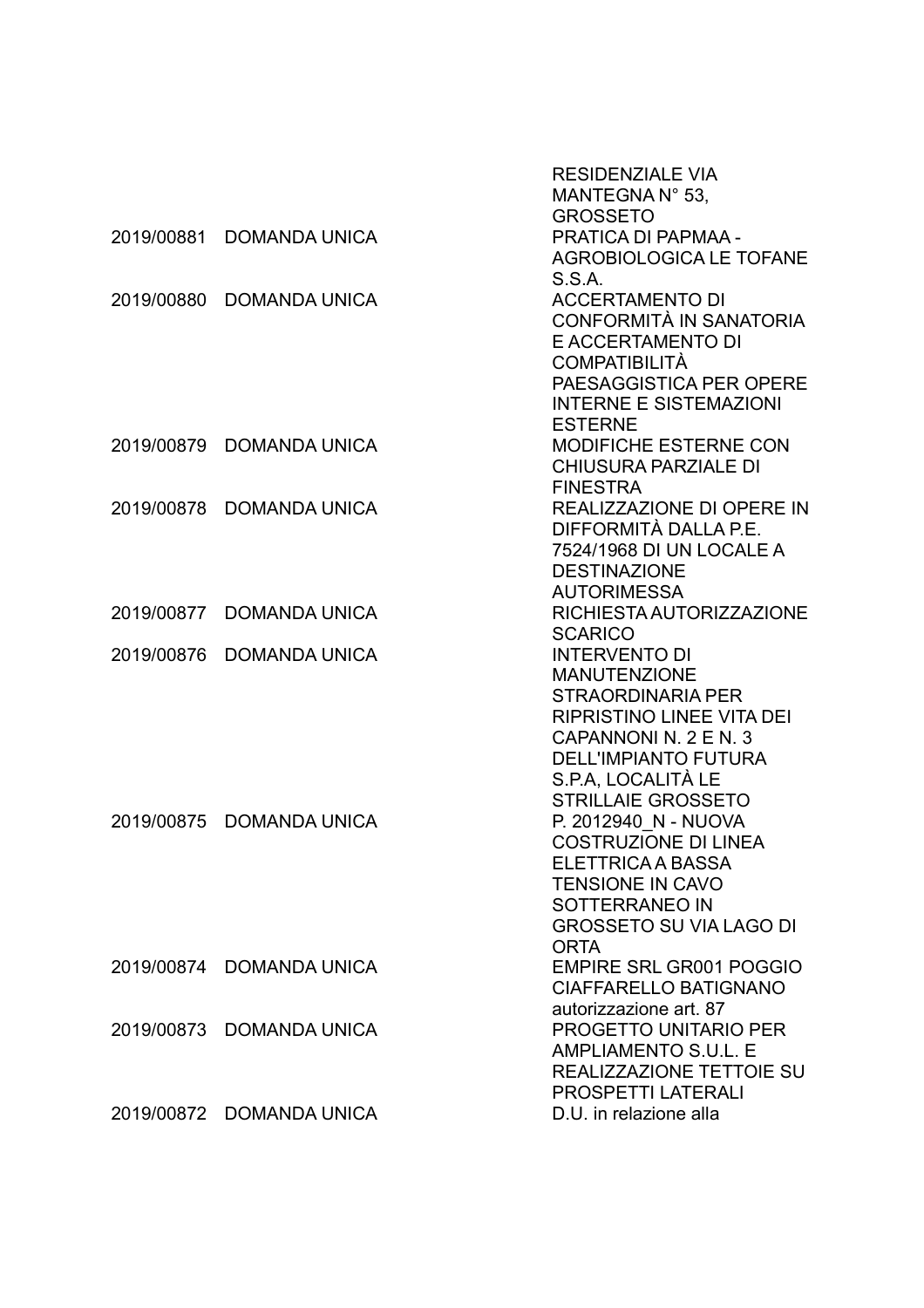|            |                      | RICHIESTA AUTORIZZAZIONE<br>PAESAGGISTICA PER               |
|------------|----------------------|-------------------------------------------------------------|
|            |                      | <b>MODIFICA ESTERNI</b>                                     |
| 2019/00871 | <b>DOMANDA UNICA</b> | CHIUSURA DI UNA TETTOIA                                     |
|            |                      | CON TELAIO IN ALLUMINIO E                                   |
|            |                      | <b>VETRI</b>                                                |
| 2019/00870 | <b>DOMANDA UNICA</b> | S.C.I.A. IN VARIANTE AL                                     |
|            |                      | PERMESSO DI COSTRUIRE N.                                    |
|            |                      | 20 DEL 18/01/2017 P. E.                                     |
|            |                      | 2015/625 AI SENSI DELL'ART.                                 |
|            |                      | 134, C. 2 DELLA L.R.T. 65/2014                              |
| 2019/00869 | <b>DOMANDA UNICA</b> | <b>MODIFICHE INTERNE</b>                                    |
|            |                      | ALL'APPARTAMENTO DI                                         |
|            |                      | <b>CIVILE ABITAZIONE</b>                                    |
| 2019/00868 | <b>DOMANDA UNICA</b> | <b>PROGETTO DI</b>                                          |
|            |                      | REALIZZAZIONE DI CAMPO                                      |
|            |                      | DA CALCETTO IN ERBA                                         |
|            |                      | SINTETICA A SERVIZIO                                        |
|            |                      | DELL'ATTIVITÀ DI                                            |
|            |                      | <b>AGRIRISTORO NEL</b>                                      |
|            |                      | <b>TERRITORIO APERTO</b>                                    |
| 2019/00867 | <b>DOMANDA UNICA</b> | <b>WIND TRE Piazza Vittoria</b>                             |
|            |                      | GR304 - via Piave                                           |
| 2019/00866 | <b>DOMANDA UNICA</b> | <b>OPERE DI</b>                                             |
|            |                      | RISTRUTTURAZIONE EDILIZIA                                   |
|            |                      | A SERVIZIO DELL'UNITA'                                      |
|            |                      | <b>IMMOBILIARE</b>                                          |
| 2019/00865 | <b>DOMANDA UNICA</b> | REALIZZAZIONE DI IMPIANTO                                   |
| 2019/00864 | <b>DOMANDA UNICA</b> | <b>SMALTIMENTO REFLUI CIVILI</b><br><b>REGOLARIZZAZIONE</b> |
|            |                      | <b>IMPIANTO SMALTIMENTO</b>                                 |
|            |                      | <b>REFLUI U.I. RESIDENZIALE</b>                             |
| 2019/00863 | <b>DOMANDA UNICA</b> | <b>ACCERTAMENTO DI</b>                                      |
|            |                      | <b>CONFORMITA' IN SANATORIA</b>                             |
|            |                      | PER MODIFICHE INTERNE ED                                    |
|            |                      | <b>ESTERNE</b>                                              |
| 2019/00862 | <b>DOMANDA UNICA</b> | <b>CAMBIO DI DESTINAZIONE</b>                               |
|            |                      | D'USO CON OPERE DA                                          |
|            |                      | <b>LOCALE MAGAZZINO A</b>                                   |
|            |                      | <b>LOCALE COMMERCIALE DI</b>                                |
|            |                      | <b>CAPANNONE SITO IN</b>                                    |
|            |                      | GROSSETO, VIA NEPAL,                                        |
|            |                      | <b>DISTINTO AL CATASTO</b>                                  |
|            |                      | <b>URBANO DEL COMUNE DI</b>                                 |
|            |                      | <b>GROSSETO</b>                                             |
| 2019/00861 | DOMANDA UNICA        | MODIFICHE INTERNE ED                                        |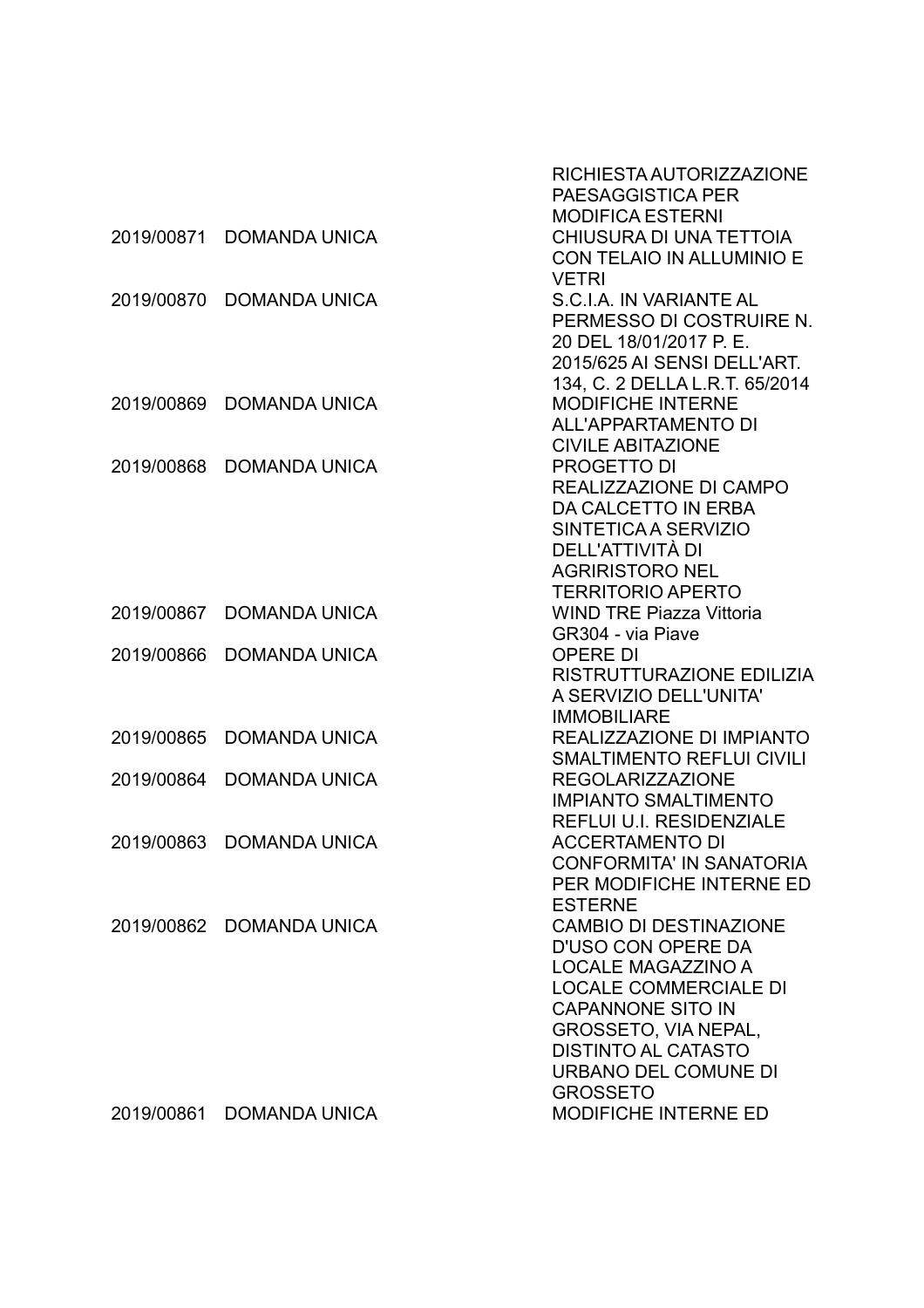|            |                          | <b>ESTERNE AUTOSALONE</b>                               |
|------------|--------------------------|---------------------------------------------------------|
| 2019/00860 | <b>DOMANDA UNICA</b>     | REALIZZAZIONE DI VERANDA<br><b>SU BALCONE ESISTENTE</b> |
| 2019/00859 | <b>DOMANDA UNICA</b>     | <b>RISTRUTTURAZIONE DI</b>                              |
|            |                          | ANNESSO AGRICOLO                                        |
|            |                          | <b>CONDONATO</b>                                        |
| 2019/00858 | <b>DOMANDA UNICA</b>     | <b>VARIANTE AL PERMESSO N.</b>                          |
|            |                          | 26 DEL 16 GENNAIO 2019 -                                |
|            |                          | DOMANDA UNICA 2018/21                                   |
|            |                          | PER LA COSTRUZIONE DEL                                  |
|            |                          | <b>CAPANNONE AGRICOLO PER</b>                           |
|            |                          | RIMESSA TRATTORE - MEZZI                                |
|            |                          | AGRICOLI - IAP S.S.A IL                                 |
|            |                          | <b>VECHIO GRILLESE</b>                                  |
| 2019/00857 | <b>DOMANDA UNICA</b>     | <b>PROGETTO UNITARIO PER</b>                            |
|            |                          | <b>LOTTO INTERSEZIALE</b>                               |
| 2019/00856 | <b>DOMANDA UNICA</b>     | REALIZZAZIONE MANUFATTO                                 |
|            |                          | <b>PREFABBRICATO</b>                                    |
| 2019/00855 | <b>DOMANDA UNICA</b>     | <b>ISTALLAZIONE LINEA VITA</b>                          |
| 2019/00854 | <b>DOMANDA UNICA</b>     | ART. 209 LRT 65/2014 DI                                 |
|            |                          | UNITA' IMMOBILIARE SITA IN                              |
|            |                          | <b>GROSSETO VIA DEL TUFO</b>                            |
| 2019/00853 | <b>DOMANDA UNICA</b>     | PDC IN SANATORIA                                        |
|            |                          | RELATIVO AD UNA VASCA DI                                |
|            |                          | <b>ACCUMULO ACQUE</b>                                   |
| 2019/00852 | <b>DOMANDA UNICA</b>     | RIMOZIONE - SOSTITUZIONE                                |
|            |                          | <b>MANTO DI COPERTURA</b>                               |
| 2019/00851 | <b>DOMANDA UNICA</b>     | <b>AMPLIAMENTO DEL 20%</b>                              |
|            |                          | DELLA S.U.L. AI SENSI                                   |
|            |                          | DELL'ART. 135, C. 2, LETT. E,                           |
| 2019/00850 | <b>DOMANDA UNICA</b>     | L.R. 65/2014<br><b>ACCERTAMENTO DI</b>                  |
|            |                          | CONFORMITÀ DI GARAGE                                    |
|            |                          | UBICATO IN GROSSETO VIA                                 |
|            |                          | <b>ISARCO N° 7</b>                                      |
| 2019/00849 | <b>DOMANDA UNICA</b>     | <b>PROGETTO UNITARIO PER</b>                            |
|            |                          | REALIZZAZIONE DI UNA                                    |
|            |                          | <b>TETTOIA AD UN</b>                                    |
|            |                          | <b>APPARTAMENTO</b>                                     |
|            | 2019/00848 DOMANDA UNICA | <b>RISTRUTTURAZIONE</b>                                 |
|            |                          | <b>ANNESSI RURALI A SCOPI</b>                           |
|            |                          | <b>AGRITURISTICI - VARIANTE</b>                         |
|            |                          | (5-FABB.4) IN CORSO                                     |
|            |                          | <b>D'OPERA</b>                                          |
|            | 2019/00847 DOMANDA UNICA | <b>RISTRUTTURAZIONE E</b>                               |
|            |                          | AMPLIAMENTO UNITÀ                                       |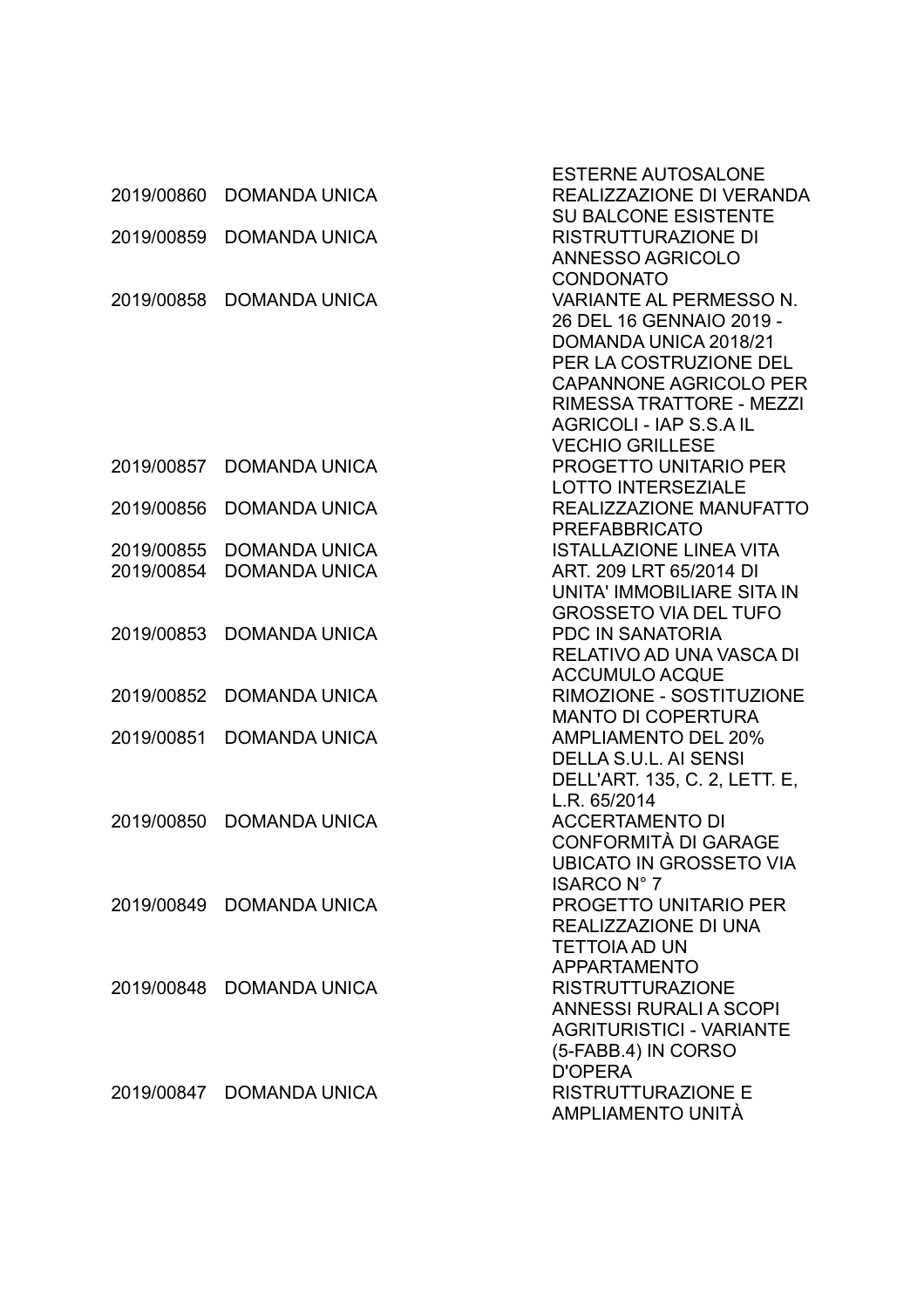|            |                          | <b>IMMOBILIARE A</b><br><b>DESTINAZIONE D'USO CIVILE</b><br><b>ABITAZIONE</b>                                               |
|------------|--------------------------|-----------------------------------------------------------------------------------------------------------------------------|
| 2019/00846 | <b>DOMANDA UNICA</b>     | <b>ATTESTAZIONE DI</b><br><b>CONFORMITA' IN SANATORIA</b>                                                                   |
| 2019/00845 | <b>DOMANDA UNICA</b>     | <b>PER MODIFICHE INTERNE</b><br><b>ATTESTAZIONE</b><br><b>CONFORMITA' IN SANATORIA</b>                                      |
|            |                          | AI SENSI ART. 209 L.R.T.<br>65/2014 PER IMMOBILI<br><b>UBICATI IN LOC. CASALECCI</b>                                        |
| 2019/00844 | <b>DOMANDA UNICA</b>     | <b>ALLA VIA VERSILIA</b><br><b>P.A.S. PER INSTALLAZIONE DI</b><br><b>IMPIANTO FOTOVOLTAICO A</b><br>SERVIZIO DELLA FARMACIA |
|            |                          | COMUNALE N° 7 NEL<br><b>CENTRO COMMERCIALE</b><br>SITUATO IN VIA ECUADOR                                                    |
| 2019/00843 | <b>DOMANDA UNICA</b>     | <b>SNC</b><br><b>MODIFICHE INTERNE E</b>                                                                                    |
| 2019/00842 | <b>DOMANDA UNICA</b>     | <b>CORREZIONI GRAFICHE</b><br><b>MANUTENZIONE</b><br><b>STRAORDINARIA DELLA</b>                                             |
|            |                          | <b>COPERTURA AL</b><br><b>CONDOMINIO DI VIA PIAN</b><br><b>D'ALMA</b>                                                       |
| 2019/00841 | <b>DOMANDA UNICA</b>     | <b>OPERE IN PARZIALE</b><br>DIFFORMITA' DAL TITOLO<br>ORIGINARIO A SERVIZIO DI                                              |
| 2019/00840 | <b>DOMANDA UNICA</b>     | UN LOCALE AUTORIMESSA<br><b>SCIA NON ONEROSA AI</b><br>SENSI DELL'ART. 135 C. 2                                             |
|            | 2019/00839 DOMANDA UNICA | LETT. C - L.R.T. 65/2014<br>REALIZZAZIONE POLLAIO,<br><b>CANILI ED IMPIANTO</b>                                             |
| 2019/00838 | <b>DOMANDA UNICA</b>     | <b>SCARICHI</b><br>PROGRAMMA AZIENDALE<br><b>PLURIENNALE DI</b><br><b>MIGLIORAMENTO AGRICOLO</b>                            |
| 2019/00837 | <b>DOMANDA UNICA</b>     | <b>AMBIENTALE</b><br>REALIZZAZIONE DI N. 12<br>UNITA' IMMOBILIARI DI CIVILE<br><b>ABITAZIONE SUL LOTTO 6</b>                |
|            |                          | <b>DELL'AREA DI</b><br>TRASFORMAZIONE TR 12A<br><b>UBICATA IN VIA SENESE</b>                                                |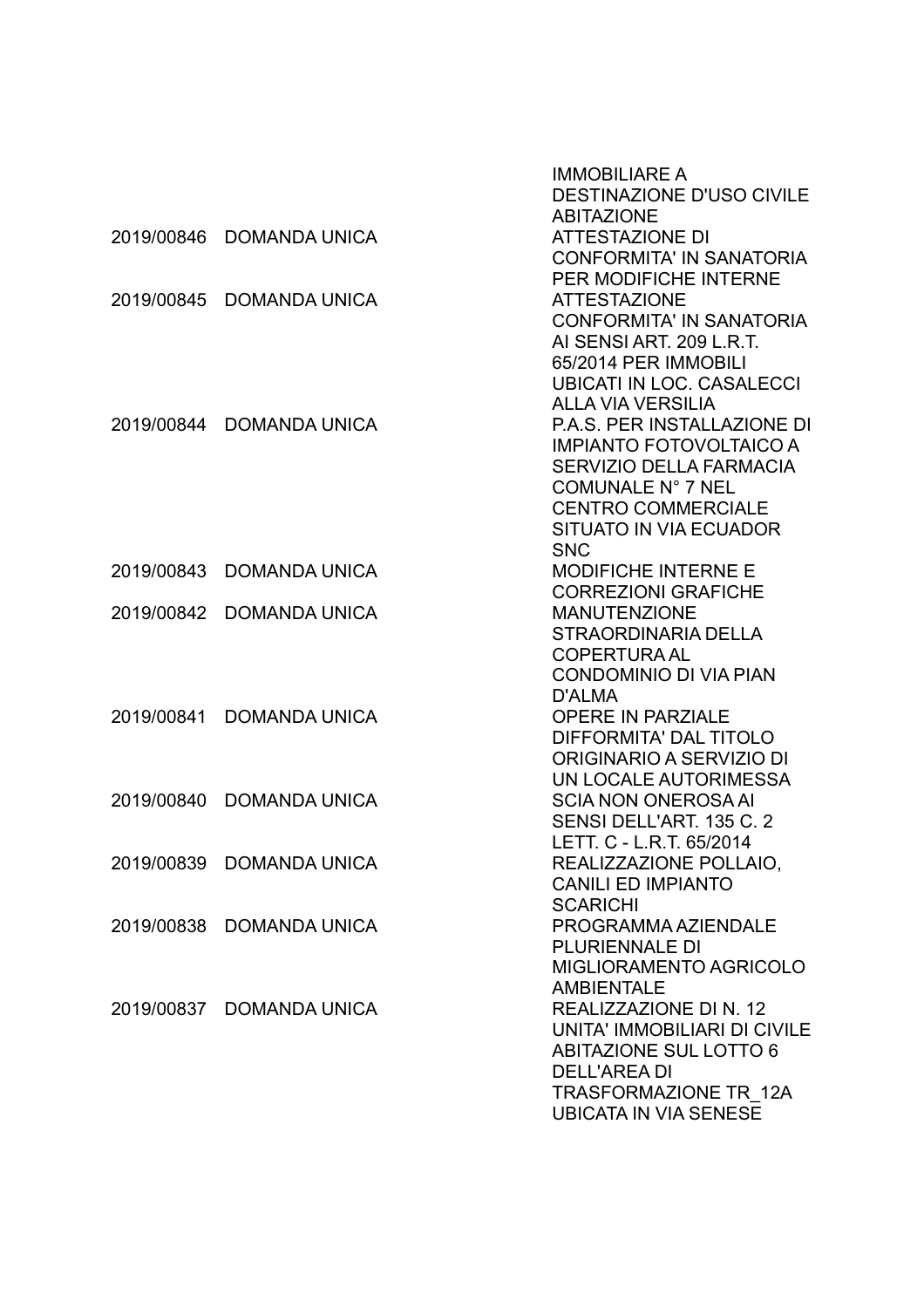| 2019/00836 | <b>DOMANDA UNICA</b>     | <b>ATTESTAZIONE DI</b><br><b>CONFORMITÀ IN SANATORIA</b>                                       |
|------------|--------------------------|------------------------------------------------------------------------------------------------|
| 2019/00835 | <b>DOMANDA UNICA</b>     | ART. 209 L. 65/2014<br><b>INTERVENTO DI</b><br><b>MANUTENZIONE</b><br><b>STRAORDINARIA PER</b> |
|            |                          | <b>RIPRISTINO LINEE VITA DEI</b><br>CAPANNONI N.1 E N.4                                        |
|            |                          | <b>DELL'IMPIANTO FUTURA</b><br>S.P.A, LOCALITÀ LE<br><b>STRILLAIE (GROSSETO)</b>               |
| 2019/00834 | <b>DOMANDA UNICA</b>     | <b>TRASFERIMENTO DI</b><br><b>VOLUMETRIA PER</b>                                               |
|            |                          | <b>REALIZZAZIONE</b><br><b>APPARTAMENTI</b>                                                    |
|            |                          | <b>AGRITURISTICI IN FORZA DEL</b><br>PAPMAA APPROVATO CON                                      |
|            |                          | DETERMINA 361 DEL<br>21/02/2019 RELATIVAMENTE                                                  |
|            |                          | <b>ALL'EDIFICIO 5A</b>                                                                         |
| 2019/00833 | <b>DOMANDA UNICA</b>     | PIANO DEI TAGLI SOCIETÀ                                                                        |
|            |                          | <b>AGRICOLA TORRE TRAPPOLA</b>                                                                 |
|            |                          | DI GIUSEPPE VISCONTI & C.                                                                      |
|            |                          | S.S.                                                                                           |
| 2019/00832 | <b>DOMANDA UNICA</b>     | REALIZZAZIONE DI UN<br><b>NUOVO EDIFICIO</b>                                                   |
|            |                          | <b>INDUSTRIALE IN GROSSETO</b>                                                                 |
|            |                          | <b>VIA GENOVA</b>                                                                              |
| 2019/00831 | <b>DOMANDA UNICA</b>     | PROGETTO RELATIVO ALLA                                                                         |
|            |                          | REALIZZAZIONE DI UN MURO                                                                       |
|            |                          | DI RECINZIONE DI UNA                                                                           |
|            |                          | PROPRIETÀ PRIVATA NELLA                                                                        |
|            |                          | <b>FRAZIONE DI ROSELLE</b>                                                                     |
|            | 2019/00830 DOMANDA UNICA | RISTRUTTURAZIONE EDILIZIA                                                                      |
|            |                          | PER CHIUSURA PORTICO AL                                                                        |
|            |                          | PIANO TERRENO E VERANDE                                                                        |
|            |                          | AI PIANI PRIMO E SECONDO                                                                       |
|            | 2019/00829 DOMANDA UNICA | PDC PER SANATORIA DI<br>MODIFICHE INTERNE                                                      |
|            |                          | <b>ESTERNE E REALIZZAZIONE</b>                                                                 |
|            |                          | <b>CANTINA SEMINTERRATA</b>                                                                    |
| 2019/00828 | <b>DOMANDA UNICA</b>     | RICHIESTA DI APPLICAZIONE                                                                      |
|            |                          | <b>SANZIONE PECUNIARIA</b>                                                                     |
|            |                          | <b>MAGAZZINO</b>                                                                               |
|            | 2019/00827 DOMANDA UNICA | RICHIESTA APPLICAZIONE                                                                         |
|            |                          | <b>SANZIONE PECUNIARIA</b>                                                                     |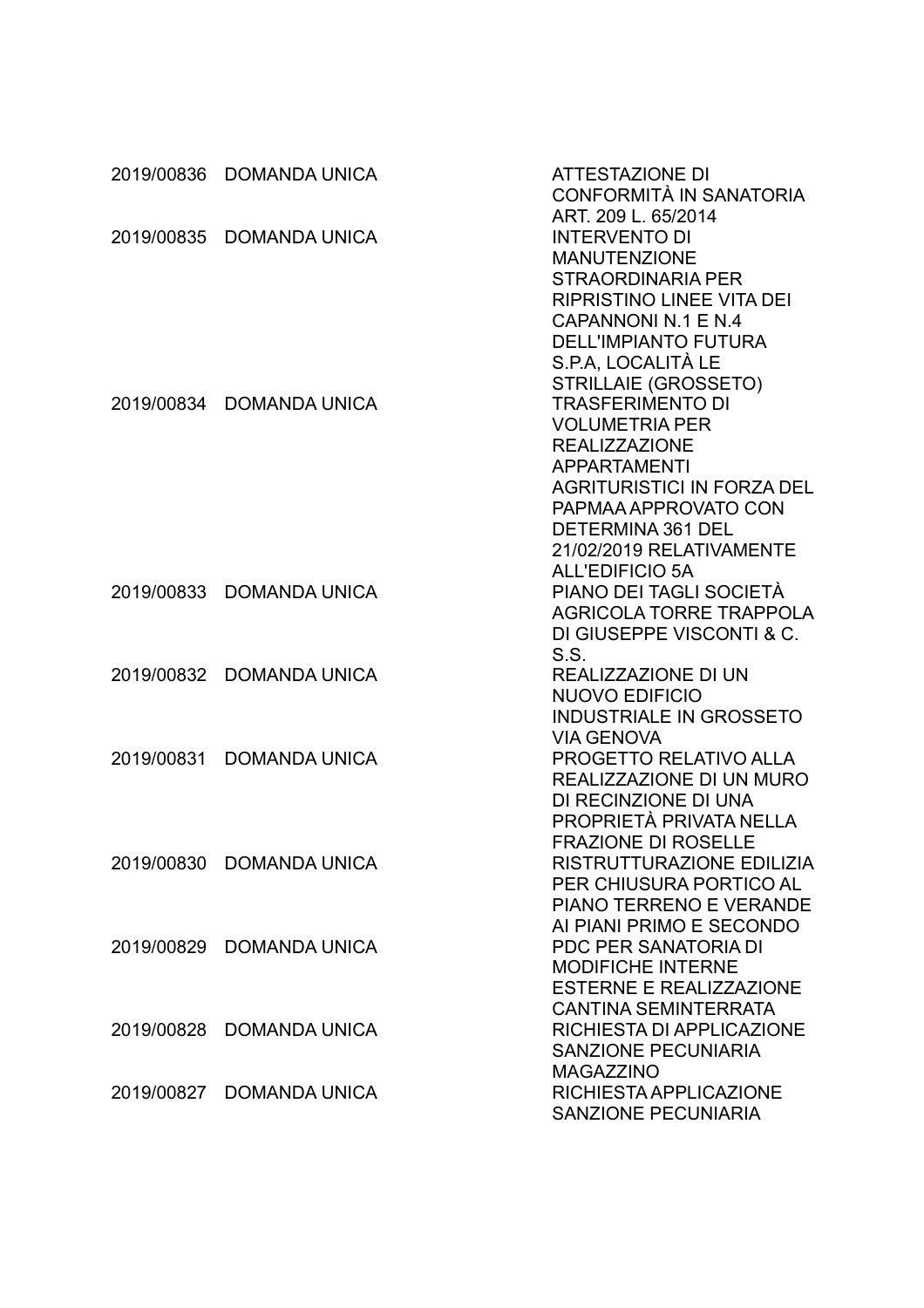| 2019/00826 | <b>DOMANDA UNICA</b> | OPERE PER LA MODIFICA DI<br><b>UN PASSO CARRABILE</b> |
|------------|----------------------|-------------------------------------------------------|
| 2019/00825 | <b>DOMANDA UNICA</b> | <b>PARERE PREVENTIVO DI</b>                           |
|            |                      | <b>MASSIMA INERENTE LA</b>                            |
|            |                      | <b>REALIZZAZIONE DI TETTOIE</b>                       |
| 2019/00824 | <b>DOMANDA UNICA</b> | <b>ACCERTAMENTO DI</b>                                |
|            |                      | CONFORMITÀ IN SANATORIA                               |
|            |                      | PER MODIFICHE INTERNE E                               |
|            |                      | <b>ESTERNE REALIZZATE IN</b>                          |
|            |                      | DIFFORMITÀ ALLA P.E. N.                               |
|            |                      | 1969/7973 DIVERSA                                     |
|            |                      | <b>DISTRIBUZIONE DELLE</b>                            |
|            |                      | <b>TRAMEZZATURE INTERNE AL</b>                        |
|            |                      | PIANO TERRA, PIANO                                    |
|            |                      | <b>SECONDO E PIANO</b>                                |
|            |                      | <b>MANSARDA, E ALCUNE</b>                             |
|            |                      | <b>MODIFICHE ALLE FORATURE</b>                        |
|            |                      | <b>ESTE</b>                                           |
| 2019/00823 | <b>DOMANDA UNICA</b> | RISTRUTTURAZIONE EDILIZIA                             |
|            |                      | <b>CON CAMBIO DI</b>                                  |
|            |                      | <b>DESTINAZIONE D'USO DI</b>                          |
|            |                      | <b>AGRITURISMO E MAGAZZINI</b>                        |
|            |                      | IN UNITA' IMMOBILIARE                                 |
|            |                      | <b>RESIDENZIALE</b>                                   |
| 2019/00822 | <b>DOMANDA UNICA</b> | <b>STRUTTURA IN PROSSIMITA'</b>                       |
|            |                      | DELL'ESERCIZIO DI ATTIVITA'                           |
|            |                      | DI SOMMINISTRAZIONE AL<br>PUBBLICO DI ALIMENTI E      |
|            |                      | <b>BEVANDE</b>                                        |
| 2019/00821 | <b>DOMANDA UNICA</b> | <b>SANATORIA PER</b>                                  |
|            |                      | <b>AMPLIAMENTO E MODIFICHE</b>                        |
|            |                      | <b>INTERNE.</b>                                       |
| 2019/00820 | <b>DOMANDA UNICA</b> | RISTRUTTURAZIONE EDILIZIA                             |
|            |                      | <b>CON FRAZIONAMENTO E</b>                            |
|            |                      | <b>CAMBIO DI DESTINAZIONE</b>                         |
|            |                      | D'USO DI LABORATORIO                                  |
|            |                      | <b>ARTIGIANALE IN N. 2 UNITA'</b>                     |
|            |                      | <b>IMMOBILIARI RESIDENZIALI</b>                       |
| 2019/00819 | <b>DOMANDA UNICA</b> | RICONFIGURAZIONE SRB TIM                              |
|            |                      | <b>GR4 ISTIA D'OMBRONE -</b>                          |
|            |                      | Strada Comunale delle Conce                           |
| 2019/00818 | <b>DOMANDA UNICA</b> | <b>ATTESTAZIONE DI</b>                                |
|            |                      | <b>CONFORMITA' IN SANATORIA</b>                       |
|            |                      | IN AUTORIMESSA IN VIA                                 |
|            |                      | <b>SANTERNO</b>                                       |
| 2019/00817 | DOMANDA UNICA        | <b>MODIFICHE ESTERNE CON</b>                          |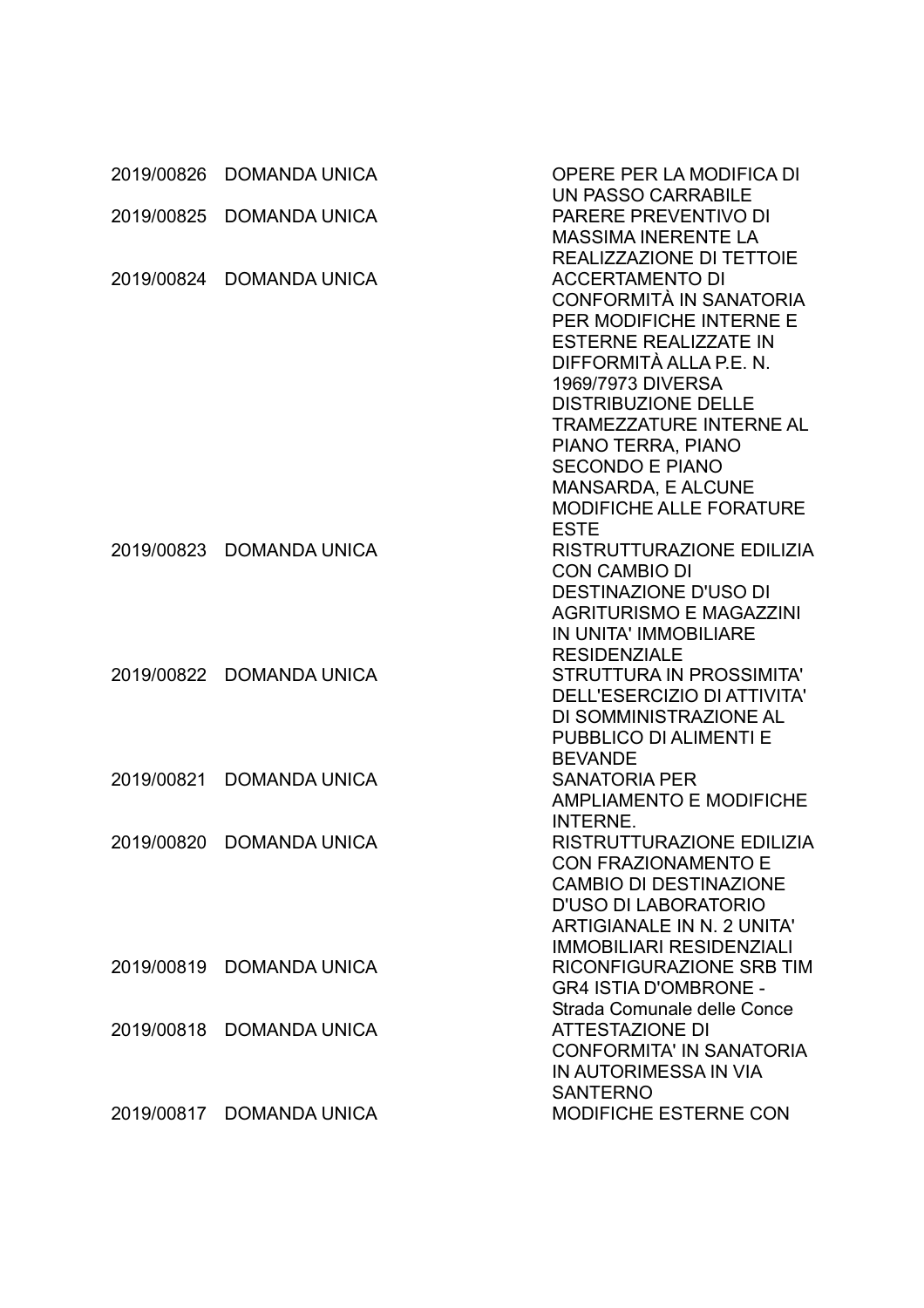|            |                          | TRASFORMAZIONE DI                |
|------------|--------------------------|----------------------------------|
|            |                          | <b>FINESTRA IN PORTA</b>         |
|            |                          | <b>FINESTRA E INSTALLAZIONE</b>  |
|            |                          | <b>DI PENSILINA</b>              |
| 2019/00816 | <b>DOMANDA UNICA</b>     | NULLA OSTA PREVENTIVO AL         |
|            |                          | <b>RILASCIO</b>                  |
|            |                          | DELL'AUTORIZZAZIONE ALLO         |
|            |                          | <b>SCARICO DI ACQUE REFLUE</b>   |
|            |                          | <b>DOMESTICHE</b>                |
| 2019/00815 | <b>DOMANDA UNICA</b>     | <b>FRAZIONAMENTO DI</b>          |
|            |                          | <b>APPARTAMENTO IN DUE</b>       |
|            |                          | <b>UNITA' RESIDENZIALI</b>       |
|            |                          | <b>COMPRESO REALIZZAZIONE</b>    |
|            |                          | <b>DI SCALA ESTERNA E</b>        |
|            |                          | <b>AMPLIAMENTO</b>               |
| 2019/00814 | <b>DOMANDA UNICA</b>     | <b>INTERVENTO DI</b>             |
|            |                          | RISTRUTTURAZIONE EDILIZIA        |
|            |                          | PER MODIFICHE INTERNE E          |
|            |                          | <b>DEGLI IMPIANTI</b>            |
| 2019/00813 | <b>DOMANDA UNICA</b>     | <b>INSTALLAZIONE DI</b>          |
|            |                          | <b>ASCENSORE ESTERNO IN</b>      |
|            |                          | <b>VIA SIGNORELLI 53</b>         |
| 2019/00812 | <b>DOMANDA UNICA</b>     | <b>INTERVENTO DI</b>             |
|            |                          | SOSTITUZIONE EDILIZIA IN         |
|            |                          | <b>ZONA PIANO RECUPERO</b>       |
|            |                          | MONTE VIA DEL TOMBOLO            |
|            |                          | <b>MARINA DI GROSSETO</b>        |
| 2019/00811 | <b>DOMANDA UNICA</b>     | <b>INCREMENTO VOLUMETRICO</b>    |
|            |                          | <b>UNA TANTUM</b>                |
| 2019/00810 | <b>DOMANDA UNICA</b>     | NUOVA REALIZZAZIONE DI           |
|            |                          | CANILE, CANCELLO,                |
|            |                          | <b>RECINZIONE E FOSSA</b>        |
|            |                          | <b>IMHOFF IN LOC. BANDITELLA</b> |
|            |                          | UNO, EX POD ONC                  |
|            | 2019/00809 DOMANDA UNICA | <b>ATTESTAZIONE DI</b>           |
|            |                          | <b>CONFORMITA' IN SANATORIA</b>  |
|            |                          | <b>APPARTAMENTO DI CIVILE</b>    |
|            |                          | <b>ABITAZIONE SITO ALLA VIA</b>  |
|            |                          | <b>SANTERNO</b>                  |
|            | 2019/00808 DOMANDA UNICA | PERMESSO A COSTRUIRE             |
|            |                          | PER MODIFICHE INTERNE ED         |
|            |                          | <b>ESTERNE E PER PARZIALE</b>    |
|            |                          | <b>CAMBIO DI UTILIZZO</b>        |
|            | 2019/00807 DOMANDA UNICA | <b>MANUTENZIONE</b>              |
|            |                          | STRAORDINARIA PER OPERE          |
|            |                          | <b>ESTERNE AD</b>                |
|            |                          |                                  |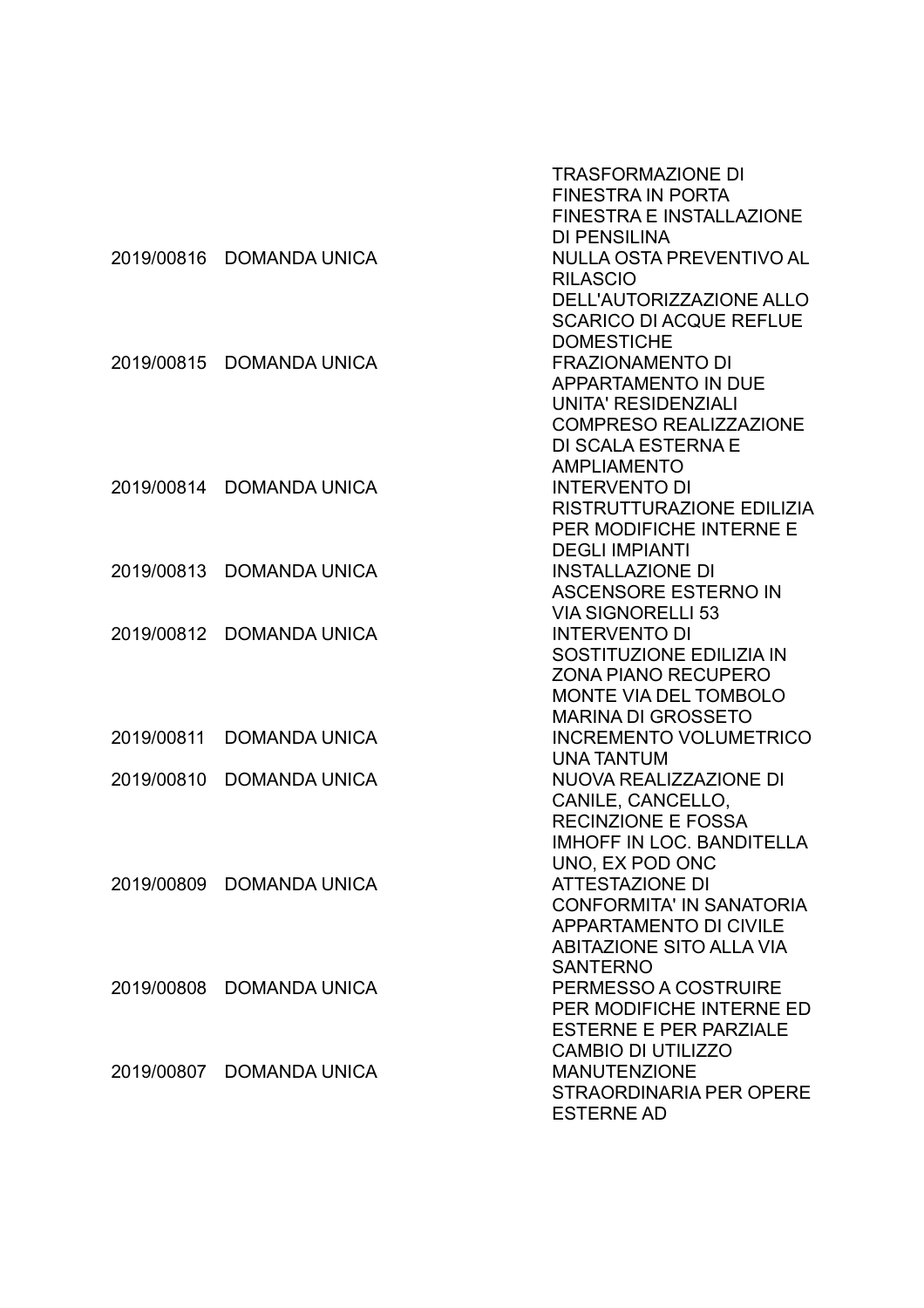|            |                      | <b>APPARTAMENTO PER CIVILE</b>    |
|------------|----------------------|-----------------------------------|
|            |                      | ABITAZIONE IN VIA PARINI, A       |
|            |                      | <b>MARINA DI GROSSETO</b>         |
|            |                      | <b>CONSISTENTI IN MODIFICHE</b>   |
|            |                      | AI PROSPETTI E                    |
|            |                      | REALIZZAZIONE RECINZIONE          |
|            |                      |                                   |
|            |                      | <b>E PERGOLATO</b>                |
| 2019/00806 | <b>DOMANDA UNICA</b> | <b>AMPLIAMENTO DI UNITA'</b>      |
|            |                      | <b>IMMOBILIARE AD USO</b>         |
|            |                      | <b>RESIDENZIALE</b>               |
| 2019/00805 | <b>DOMANDA UNICA</b> | <b>RICONFIGURAZIONE</b>           |
|            |                      | RADIOELETTRICA SRB ISTIA          |
|            |                      | <b>D'OMBRONE SAN</b>              |
|            |                      | <b>SEBASTIANO WIND TRE</b>        |
|            |                      | GR099                             |
| 2019/00804 | <b>DOMANDA UNICA</b> | <b>REALIZZAZIONE TETTOIA IN</b>   |
|            |                      | <b>LEGNO</b>                      |
| 2019/00803 | <b>DOMANDA UNICA</b> | <b>RESTAURO E RISANAMENTO</b>     |
|            |                      | <b>CONSERVATIVO DI UNITA'</b>     |
|            |                      | <b>IMMOBILIARE SITUATA IN VIA</b> |
|            |                      | CADORNA 1-3 - GROSSETO            |
| 2019/00802 | <b>DOMANDA UNICA</b> | REALIZZAZIONE TETTOIA             |
| 2019/00801 | <b>DOMANDA UNICA</b> | REALIZZAZIONE RECINZIONE          |
|            |                      | E CANCELLO A SERVIZIO DI          |
|            |                      | UN FONDO AGRICOLO                 |
| 2019/00800 | <b>DOMANDA UNICA</b> | REALIZZAZIONE TETTOIA             |
|            |                      | <b>AUTO</b>                       |
| 2019/00799 | <b>DOMANDA UNICA</b> | RELAZIONE AGRONOMICA A            |
|            |                      | SANATORIA DI CUI ALLA P.E.        |
|            |                      |                                   |
|            |                      | 2019/3                            |
| 2019/00798 | <b>DOMANDA UNICA</b> | <b>ACCERTAMENTO DI</b>            |
|            |                      | <b>CONFORMITA' IN SANATORIA</b>   |
|            |                      | AI SENSI DELL'ART. 209            |
|            |                      | DELLA L.R. 65/2014                |
|            |                      | <b>MODIFICHE INTERNE ED</b>       |
|            |                      | <b>ESTERNE AD UNITA'</b>          |
|            |                      | <b>IMMOBILIARE RESIDENZIALE</b>   |
| 2019/00797 | <b>DOMANDA UNICA</b> | REALIZZAZIONE CONCIMAIA           |
|            |                      | A SERVIZIO DI ALLEVAMENTO         |
|            |                      | <b>AVICOLO</b>                    |
| 2019/00796 | <b>DOMANDA UNICA</b> | PROGETTO DI                       |
|            |                      | RISTRUTTURAZIONE EDILIZIA         |
|            |                      | DI IMMOBILE COMMERCIALE           |
| 2019/00795 | <b>DOMANDA UNICA</b> | RISTRUTTURAZIONE EDILIZIA         |
|            |                      | <b>CON AMPLIAMENTO</b>            |
| 2019/00794 | <b>DOMANDA UNICA</b> | <b>ACCERTAMENTO DI</b>            |
|            |                      |                                   |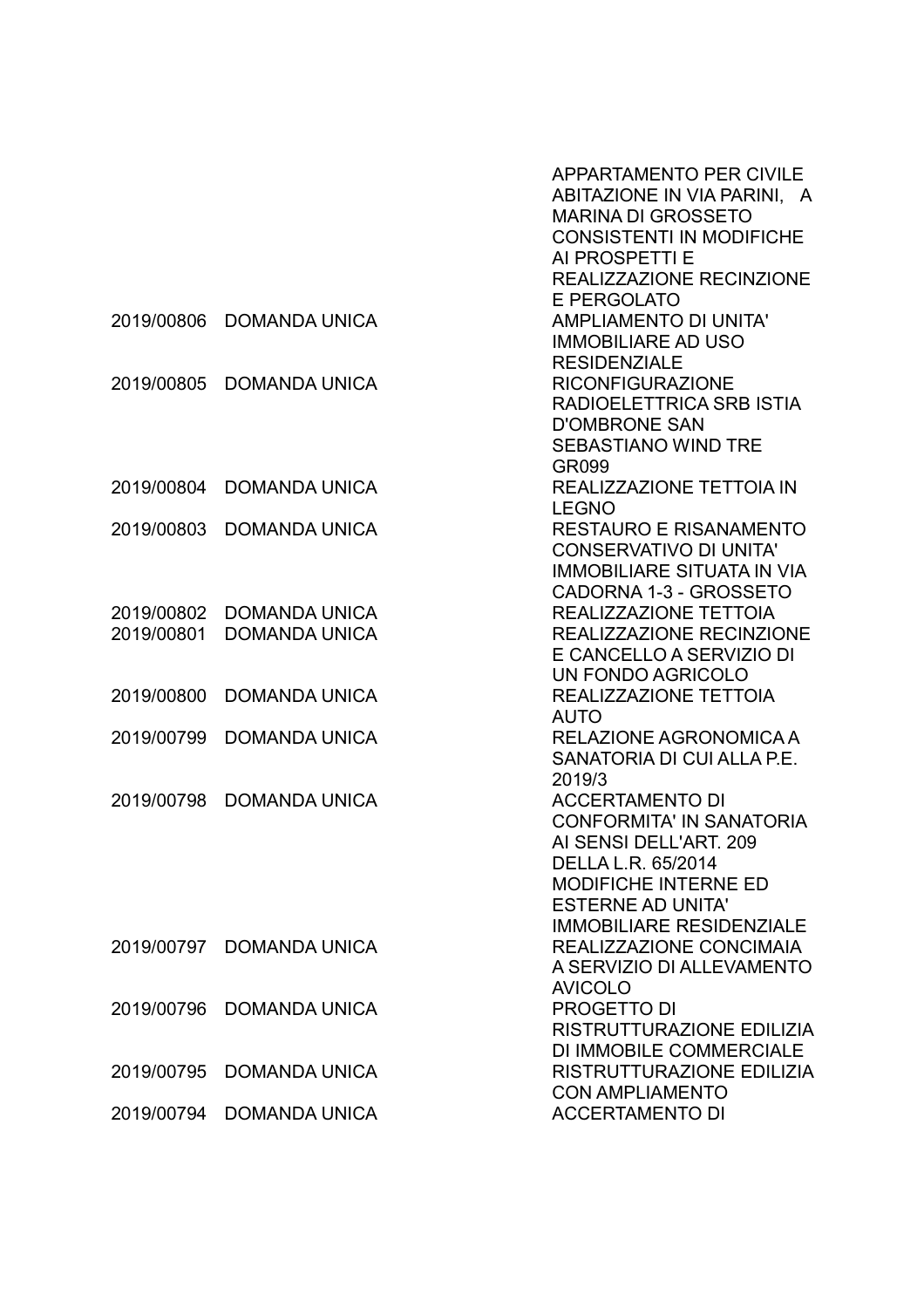|            |                      | CONFORMTIÀ IN SANATORIA<br>PER OPERE ESEGUITE IN<br>DIFFORMITÀ DALLO STATO<br><b>CONCESSIONATO RELATIVO</b><br>ALLE UNITÀ IMMOBILIARI<br>POSTE IN LOC. CASALECCI                                            |
|------------|----------------------|-------------------------------------------------------------------------------------------------------------------------------------------------------------------------------------------------------------|
| 2019/00793 | <b>DOMANDA UNICA</b> | <b>VIA IRPINIA</b><br>REALIZZAZIONE PISCINA A<br>SERVIZIO DI FABBRICATO<br><b>AGRITURISTICO</b>                                                                                                             |
| 2019/00792 | <b>DOMANDA UNICA</b> | <b>RISTRUTTURAZIONE DI</b><br><b>IMMOBILI RESIDENZIALI</b>                                                                                                                                                  |
| 2019/00791 | <b>DOMANDA UNICA</b> | POSA IN OPERA DI INFISSO<br><b>SCORREVOLE E TENDA A</b><br><b>RULLO IN PVC</b><br><b>TRASPARENTE</b>                                                                                                        |
| 2019/00790 | <b>DOMANDA UNICA</b> | <b>PROGETTO UNITARIO PER</b><br>REALIZZAZIONE DI VERANDE<br><b>SU BALCONI ESISTENTI</b>                                                                                                                     |
| 2019/00789 | <b>DOMANDA UNICA</b> | <b>INSTALLAZIONE DI INFISSO</b><br><b>SCORREVOLE E TENDAA</b><br><b>RULLO</b>                                                                                                                               |
| 2019/00788 | <b>DOMANDA UNICA</b> | DOCUMENTAZIONE PER LO<br>SVINCOLO DELLA GARANZIA<br><b>FIDEIUSSORIA RELATIVA AGLI</b><br><b>INTERVENTI FORESTALI</b><br><b>INSERITI NEL PIANO</b><br><b>ATTUATIVO DEL</b><br><b>CAMPEGGIO "CIELO VERDE"</b> |
| 2019/00787 | <b>DOMANDA UNICA</b> | <b>INSTALLAZIONE DI</b><br><b>PIATTAFORMA ELEVATRICE</b><br><b>INTERNA PER</b><br><b>ABBATTIMENTO BARRIERE</b><br><b>ARCHITETTONICHE</b>                                                                    |
| 2019/00786 | <b>DOMANDA UNICA</b> | <b>AMPLIAMENTO UNITA'</b><br><b>ABITATIVA CON MODIFICHE</b><br><b>ESTERNE</b>                                                                                                                               |
| 2019/00785 | <b>DOMANDA UNICA</b> | SOSTITUZIONE EDILIZIA CON<br><b>ACCORPAMENTO DI VOLUMI</b>                                                                                                                                                  |
| 2019/00784 | <b>DOMANDA UNICA</b> | <b>CHIUSURA DI UN</b><br><b>CARPORTER TRAMITE</b><br>L'INSTALLAZIONE DI UNA<br>PORTA BASCULANTE E<br>MURATURA IN LATERIZIO,<br>RECINZIONE DELLA CORTE<br><b>ESCLUSIVA</b>                                   |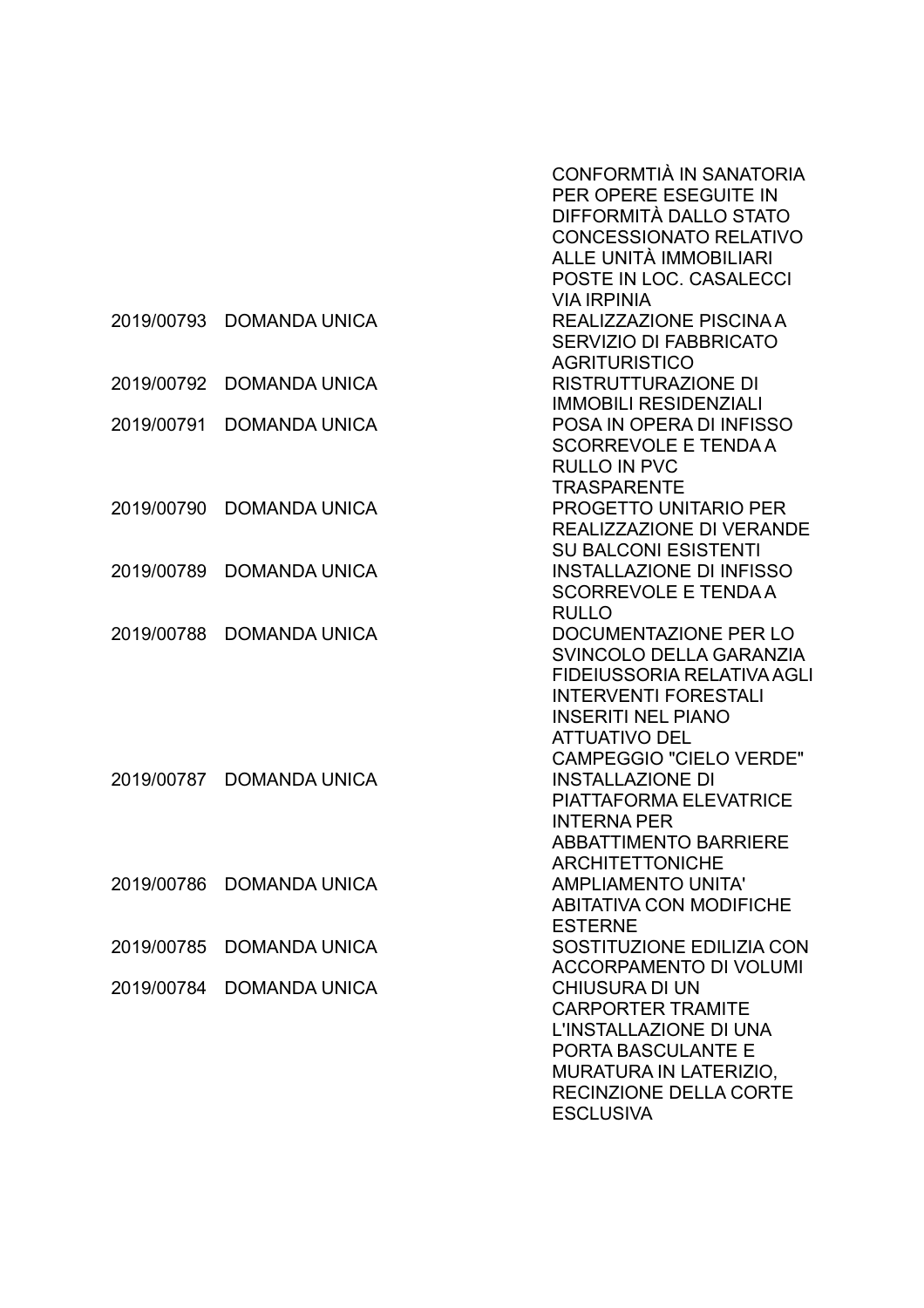|            | 2019/00783 DOMANDA UNICA | <b>MANUTENZIONE</b><br><b>STRAORDINARIA CON</b><br><b>RIFACIMENTO DELLE</b><br><b>FACCIATE E</b> |
|------------|--------------------------|--------------------------------------------------------------------------------------------------|
|            |                          | <b>CONSOLIDAMENTO DEI</b>                                                                        |
|            |                          | <b>BALCONI</b>                                                                                   |
| 2019/00782 | <b>DOMANDA UNICA</b>     | <b>INTERVENTO DI</b>                                                                             |
|            |                          | <b>AMPLIAMENTO UNA TANTUM</b>                                                                    |
|            |                          | AI SENSI DELL'ART. 74                                                                            |
| 2019/00781 | <b>DOMANDA UNICA</b>     | COMMA 4 LETT. D DEL R.U.<br><b>ATTESTAZIONE DI</b>                                               |
|            |                          | <b>CONFORMITA' IN SANATORIA</b>                                                                  |
|            |                          | PER IMMOBILE SITO IN VIA U.                                                                      |
|            |                          | <b>GIORDANO 14 DI PROPRIETA'</b>                                                                 |
|            |                          | <b>SIG.RA ROSARIA ROSSI</b>                                                                      |
| 2019/00780 | <b>DOMANDA UNICA</b>     | <b>DIVERSA CONFORMAZIONE</b>                                                                     |
|            |                          | <b>DEI PROSPETTI E DIVERSA</b>                                                                   |
|            |                          | <b>DISTRIBUZIONE DEGLI SPAZI</b>                                                                 |
|            |                          | <b>INTERNI</b>                                                                                   |
| 2019/00779 | <b>DOMANDA UNICA</b>     | S.C.I.A. AI SENSI DELL'ART.                                                                      |
|            |                          | 87 BIS D.LGS 259/2003 -                                                                          |
|            |                          | <b>CODICE DELLE</b>                                                                              |
|            |                          | <b>TELECOMUNICAZIONI</b>                                                                         |
| 2019/00778 | <b>DOMANDA UNICA</b>     | <b>ACCERTAMENTO</b>                                                                              |
|            |                          | CONFORMITÀ SANATORIA AI                                                                          |
|            |                          | <b>SENSI DELL'ART 209 DELLA</b>                                                                  |
|            |                          | L.R.65/14, DI UNA UNITÀ IMM.                                                                     |
|            |                          | AD USO RESIDENZIALE                                                                              |
|            |                          | POSTA NEL COMUNE DI                                                                              |
|            |                          | <b>GROSSETO, VIA MUZIO</b>                                                                       |
| 2019/00777 | <b>DOMANDA UNICA</b>     | <b>SCEVOLA</b><br>COMPLETAMENTO ALLA P.E.                                                        |
|            |                          | N° 2009/254 (VARIANTE ALLA                                                                       |
|            |                          | P.E. 2003/675).                                                                                  |
|            |                          | <b>COSTRUZIONE DI VANO</b>                                                                       |
|            |                          | <b>TECNICO E MODIFICHE</b>                                                                       |
|            |                          | <b>INTERNE ED ESTERNE</b>                                                                        |
| 2019/00776 | <b>DOMANDA UNICA</b>     | <b>ACCERTAMENTO IN</b>                                                                           |
|            |                          | <b>SANATORIA</b>                                                                                 |
| 2019/00775 | <b>DOMANDA UNICA</b>     | <b>ACCERTAMENTO DI</b>                                                                           |
|            |                          | <b>CONFORMITA' RIGUARDANTE</b>                                                                   |
|            |                          | UNITA' IMMOBILIARE AD USO                                                                        |
|            |                          | <b>RESIDENZIALE</b>                                                                              |
| 2019/00774 | <b>DOMANDA UNICA</b>     | <b>MODIFICHE ESTERNE E</b>                                                                       |
|            |                          | <b>MANUTENZIONE ORDINARIA</b>                                                                    |
| 2019/00773 | <b>DOMANDA UNICA</b>     | CERTIFICAZIONE AGIBILITÀ                                                                         |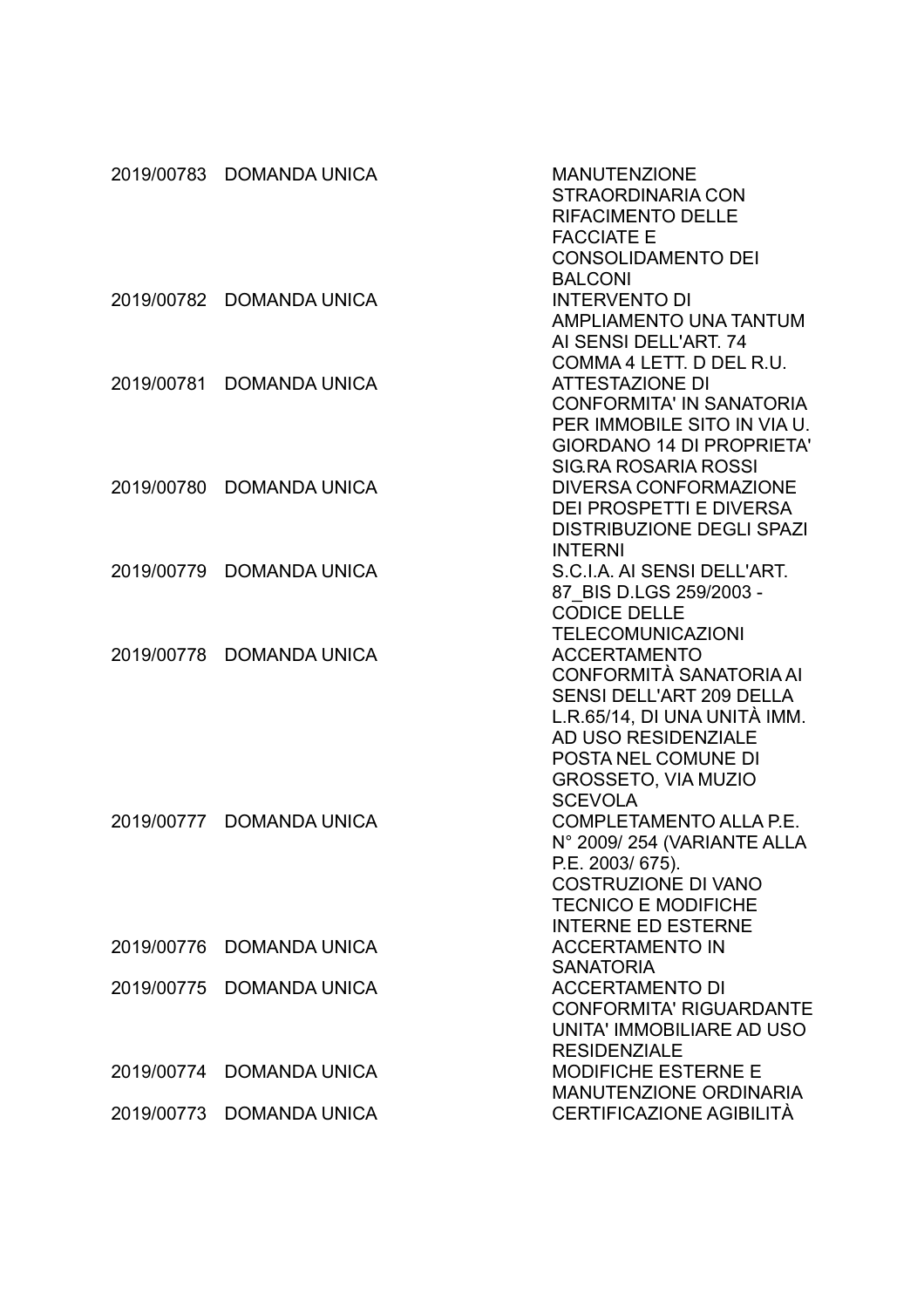|            | 2019/00772 DOMANDA UNICA | <b>ACCERTAMENTO DI</b><br><b>CONFORMITA' RIGUARDANTE</b><br>L'UNITA' IMMOBILIARE AD                                                                                                            |
|------------|--------------------------|------------------------------------------------------------------------------------------------------------------------------------------------------------------------------------------------|
| 2019/00771 | <b>DOMANDA UNICA</b>     | <b>USO RESIDENZIALE</b><br><b>ACCERTAMENTO DI</b><br><b>CONFORMITA' INERENTE IL</b><br><b>VANO SCALA CONDOMINIALE</b>                                                                          |
| 2019/00770 | <b>DOMANDA UNICA</b>     | A SERVIZIO DI TRE UNITA'<br><b>IMMOBILIARI RESIDENZIALI</b><br><b>MODIFICHE PROSPETTICHE</b><br>PER MESSA IN OPERA DI<br><b>INFISSI SU APERTURE</b>                                            |
| 2019/00769 | <b>DOMANDA UNICA</b>     | <b>ESISTENTI</b><br>SOSTITUZIONE MANTO DI<br><b>COPERTURA DI EDIFICIO DI</b>                                                                                                                   |
| 2019/00768 | <b>DOMANDA UNICA</b>     | <b>TIPO INDUSTRIALE</b><br><b>FRAZIONAMENTO CON</b><br><b>CAMBIO DI DESTINAZIONE</b><br>PARZIALE DI FONDO                                                                                      |
| 2019/00767 | <b>DOMANDA UNICA</b>     | <b>COMMERCIALE</b><br>REALIZZAZIONE NUOVO<br><b>FABBRICATO A</b><br><b>DESTINAZIONE</b>                                                                                                        |
| 2019/00766 | <b>DOMANDA UNICA</b>     | <b>RESIDENZIALE</b><br>REALIZZAZIONE MANUFATTO                                                                                                                                                 |
| 2019/00765 | <b>DOMANDA UNICA</b>     | <b>AZIENDALE</b><br><b>PROGETTO RELATIVO ALLA</b><br>CHIUSURA DI UNA TERRAZZA<br>DI UN'UNITA IMMOBILIARE AD                                                                                    |
| 2019/00764 | <b>DOMANDA UNICA</b>     | <b>USO RESIDENZIALE</b><br><b>OPERE DI</b><br>RISTRUTTURAZIONE EDILIZIA<br><b>CONSERVATIVA DI LOCALI</b>                                                                                       |
|            | 2019/00763 DOMANDA UNICA | <b>SOTTOTETTO</b><br><b>OPERE REALIZZATE IN</b><br><b>ASSENZA DELLA</b><br>PRESENTAZIONE DI<br><b>VARIANTE DI CONSISTENZA</b>                                                                  |
|            | 2019/00762 DOMANDA UNICA | <b>FINALE</b><br><b>DOMANDA UNICA -</b><br><b>AUTORIZZAZIONE</b><br><b>PAESAGGISTICA</b><br><b>SEMPLIFICATA</b><br><b>INSTALLAZIONE UNITA'</b><br><b>ESTERNADI</b><br>CONDIZIONATORE VIA DELLE |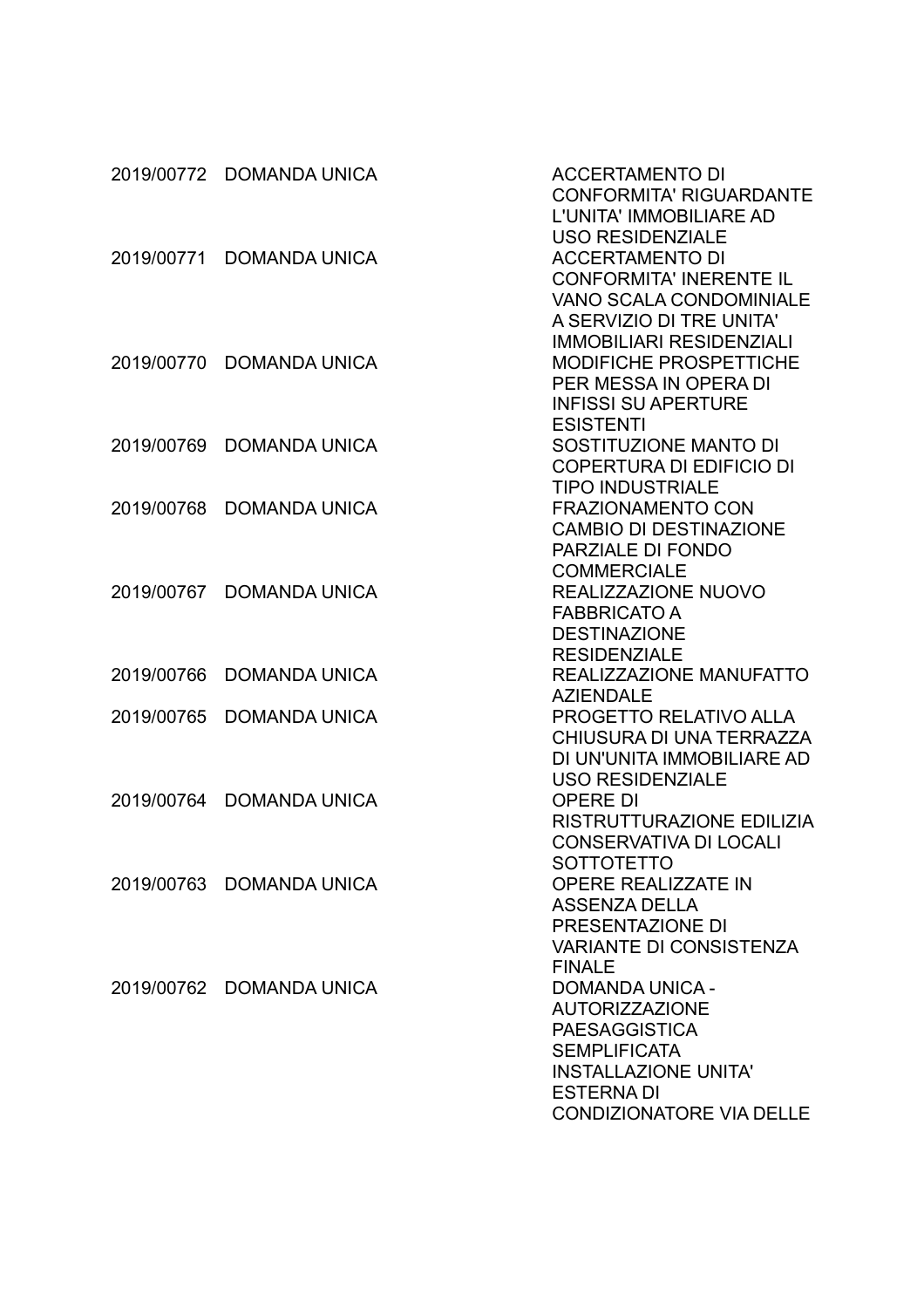|            |                          | <b>ARSELLE 50W</b>              |
|------------|--------------------------|---------------------------------|
| 2019/00761 | <b>DOMANDA UNICA</b>     | MODIFICHE INTERNE E             |
|            |                          | <b>SULLA COPERTURA</b>          |
| 2019/00760 | <b>DOMANDA UNICA</b>     | <b>INTERVENTO DI</b>            |
|            |                          | <b>MANUTENZIONE</b>             |
|            |                          | <b>STRAORDINARIA PER</b>        |
|            |                          | <b>FRAZIONAMENTO IN UN</b>      |
|            |                          | <b>APPARTAMENTO UBICATO IN</b>  |
|            |                          | <b>GROSSETO VIA VASARI</b>      |
| 2019/00759 | <b>DOMANDA UNICA</b>     | <b>TRASFORMAZIONE DI</b>        |
|            |                          | PERGOLATO IN PORTICO A          |
|            |                          | SERVIZIO DI APPARTAMENTO        |
|            |                          | DI CIVILE ABITAZIONE            |
| 2019/00758 | <b>DOMANDA UNICA</b>     | <b>ATTESTAZIONE DI</b>          |
|            |                          | CONFORMITÀ PER OPERE            |
|            |                          | <b>ESEGUITE IN PARZIALE</b>     |
|            |                          | DIFFORMITÀ DAL TITOLO           |
|            |                          | <b>ABILITATIVO</b>              |
| 2019/00757 | <b>DOMANDA UNICA</b>     | <b>ABBATTIMENTO BARRIERE</b>    |
|            |                          | <b>ARCHITETTONICHE</b>          |
|            |                          | <b>INSTALLAZIONE ASCENSORE</b>  |
|            |                          | E SERVOSCALA                    |
| 2019/00756 | <b>DOMANDA UNICA</b>     | <b>DOMANDA UNICA</b>            |
|            |                          | <b>ACCERTAMENTO DI</b>          |
|            |                          | <b>CONFORMITA' IN SANATORIA</b> |
|            |                          | AI SENSI DELL'ART.209           |
|            |                          | L.R.T.65/2014                   |
| 2019/00755 | <b>DOMANDA UNICA</b>     | <b>CHIUSURA TERRAZZI -</b>      |
|            |                          | <b>AMPLIAMENTO SUL</b>          |
| 2019/00754 | <b>DOMANDA UNICA</b>     | <b>DOMANDA PER IL NULLA</b>     |
|            |                          | OSTA PREVENTIVO AL              |
|            |                          | <b>RILASCIO</b>                 |
|            |                          | DELL'AUTORIZZAZIONE ALLO        |
|            |                          | <b>SCARICO DI ACQUE REFLUE</b>  |
|            |                          | DOMESTICHE IN AREE NON          |
|            |                          | <b>SERVITE DA PUBBLICA</b>      |
|            |                          | <b>FOGNATURA</b>                |
|            | 2019/00753 DOMANDA UNICA | <b>NULLA OSTA PREVENTIVO</b>    |
|            |                          | PER LA REALIZZAZIONE DI         |
|            |                          | <b>IMPIANTO DI SMALTIMENTO</b>  |
|            |                          | <b>REFLUI A SERVIZIO DI</b>     |
|            |                          | <b>CANILE DA REALIZZARE</b>     |
|            | 2019/00752 DOMANDA UNICA | RECUPERO SOTTOTETTO             |
|            |                          | <b>ABITATIVO ED INTERVENTO</b>  |
|            |                          | PERTINENZIALE AD                |
|            |                          | <b>APPARTAMENTO DI CIVILE</b>   |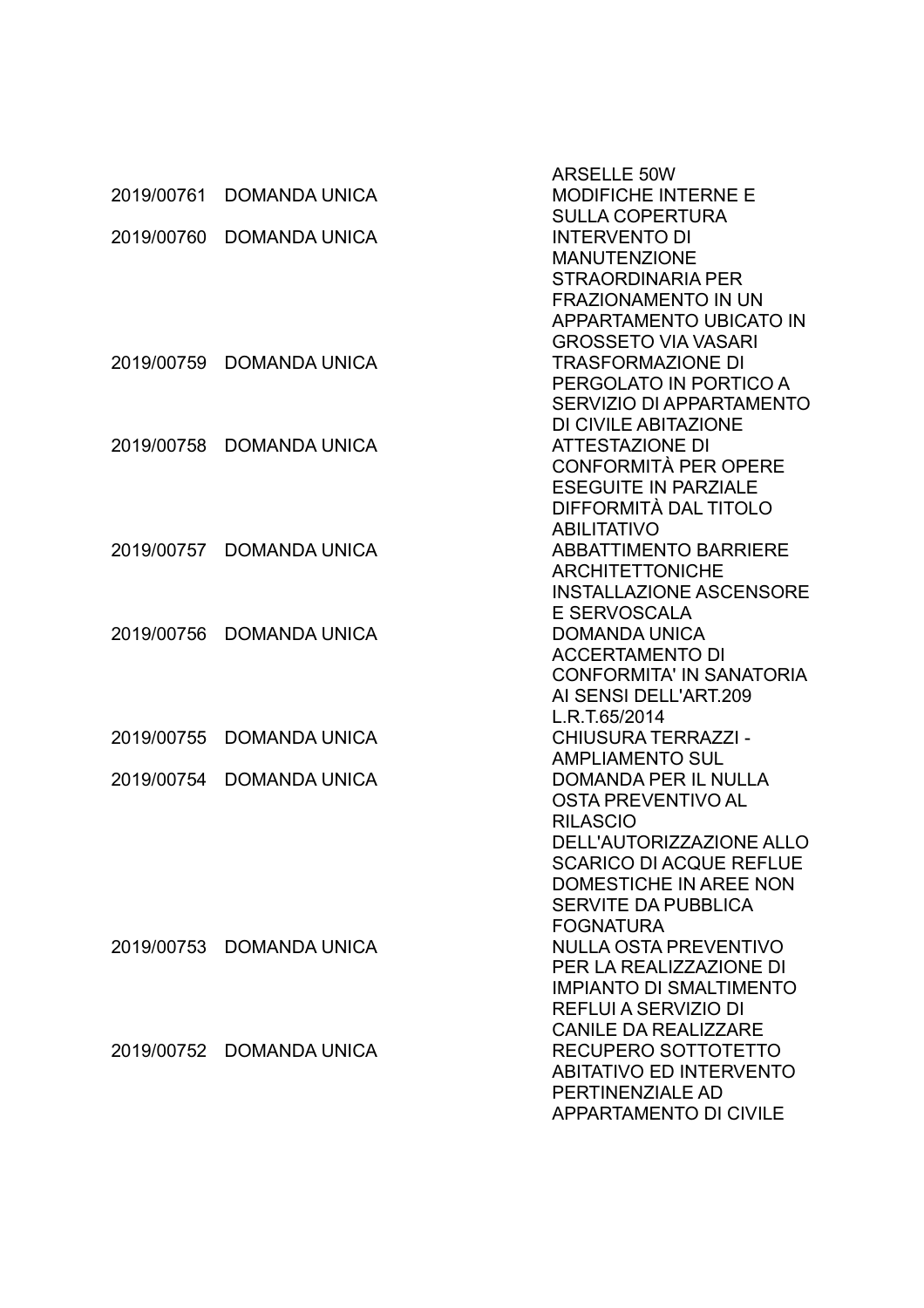|            |                          | <b>ABITAZIONE</b>                 |
|------------|--------------------------|-----------------------------------|
| 2019/00751 | <b>DOMANDA UNICA</b>     | <b>PDC IN SANATORIA</b>           |
| 2019/00750 | <b>DOMANDA UNICA</b>     | REALIZZAZIONE DI PORTICO          |
|            |                          | A SERVIZIO DI UN                  |
|            |                          | <b>APPARTAMENTO DI CIVILE</b>     |
|            |                          | <b>ABITAZIONE</b>                 |
| 2019/00749 | <b>DOMANDA UNICA</b>     | <b>ACCERTAMENTO DI</b>            |
|            |                          | <b>CONFORMITA' IN SANATORIA</b>   |
|            |                          | PER LAVORI ESEGUITI IN            |
|            |                          | DIFFORMITÀ ED IN ASSENZA          |
|            |                          | DI TITOLO ABILITATIVO             |
|            | 2019/00748 DOMANDA UNICA | PROGETTO RELATIVO ALLA            |
|            |                          | <b>FUSIONE DI DUE</b>             |
|            |                          | <b>APPARTAMENTI CON OPERE</b>     |
|            |                          | <b>STRUTTURALI SITI IN</b>        |
|            |                          | <b>GROSSETO VIA G. GALILEI N.</b> |
|            |                          | 5                                 |
|            | 2019/00747 DOMANDA UNICA | PIANO DI LOTTIZZAZIONE            |
|            |                          | <b>DELL'AREA DI</b>               |
|            |                          | TRASFORMAZIONE TR 01A -           |
|            |                          | <b>SERENISSIMA</b>                |
| 2019/00746 | <b>DOMANDA UNICA</b>     | <b>ACCERTAMENTO DI</b>            |
|            |                          | <b>CONFORMITA' IN SANATORIA</b>   |
|            |                          | PER OPERE DI                      |
|            |                          | <b>RISTRUTTURAZIONE DI</b>        |
|            |                          | PORZIONE DI CIVILE                |
|            |                          | <b>ABITAZIONE</b>                 |
|            | 2019/00745 DOMANDA UNICA | REALIZZAZIONE SCALE               |
|            |                          | <b>ESTERNE E DIVERSA</b>          |
|            |                          | <b>DISTRIBUZIONE SPAZI</b>        |
|            |                          | <b>INTERNI</b>                    |
| 2019/00744 | <b>DOMANDA UNICA</b>     | RIMOZIONE (DEMOLIZIONE E          |
|            |                          | SMONTAGGIO) DI ALCUNE             |
|            |                          | <b>INFRASTRUTTURE PRESSO</b>      |
|            |                          | <b>IL LOCALE DEPURATORE</b>       |
|            |                          | <b>SAN GIOVANNI DI GROSSETO</b>   |
|            | 2019/00743 DOMANDA UNICA | <b>ATTESTAZIONE DI</b>            |
|            |                          | CONFORMITÀ IN SANATORIA           |
|            |                          | PER LA TRASFORMAZIONE DI          |
|            |                          | UN CAR-PORT IN GARAGE IN          |
|            |                          | <b>GROSSETO VIA</b>               |
|            |                          | <b>GIRARDENGO</b>                 |
|            | 2019/00742 DOMANDA UNICA | <b>PROGETTO PER IL</b>            |
|            |                          | <b>RIFACIMENTO DELLA</b>          |
|            |                          | <b>FACCIATA E DELLA</b>           |
|            |                          | <b>COPERTURA DI UNA</b>           |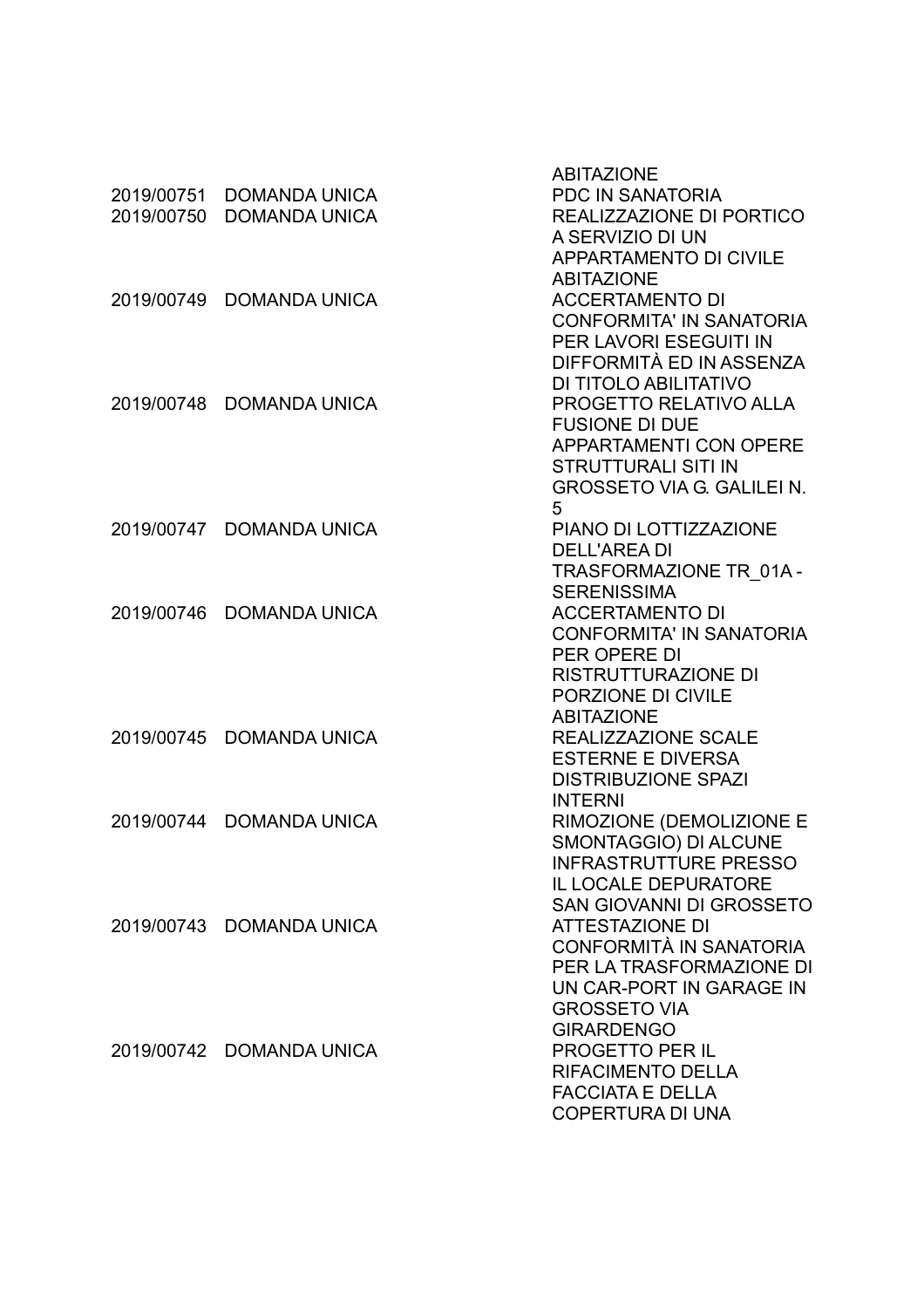|            |                      | <b>ABITAZIONE RURALE</b>         |
|------------|----------------------|----------------------------------|
| 2019/00741 | <b>DOMANDA UNICA</b> | <b>ACCERTAMENTO DI</b>           |
|            |                      | CONFORMITÀ IN SANATORIA,         |
|            |                      | AI SENSI DELL'ART. 209           |
|            |                      | DELLA L.R. 65/2014, DI UNA       |
|            |                      | UNITÀ IMMOBILIARE AD USO         |
|            |                      | <b>RESIDENZIALE POSTA NEL</b>    |
|            |                      | <b>COMUNE DI GROSSETO IN</b>     |
|            |                      |                                  |
|            |                      | <b>VIA DI VITTORIO.</b>          |
| 2019/00740 | <b>DOMANDA UNICA</b> | PERMESSO DI COSTRUIRE A          |
|            |                      | <b>COMPLETAMENTO</b>             |
| 2019/00739 | <b>DOMANDA UNICA</b> | <b>OPERE INTERNE ED</b>          |
|            |                      | <b>ESTERNE REALIZZATE IN</b>     |
|            |                      | <b>UNA UNITA' IMMOBILIARE</b>    |
|            |                      | POSTA IN GROSSETO VIA C.         |
|            |                      | PISACANE, (PIANO TERRA E         |
|            |                      | PRIMO) IN DIFFORMITA'            |
|            |                      | DELL'ART. 209 DELLA L.R.T.       |
|            |                      | 65/2014 - PIANO TERRENO E        |
|            |                      | <b>PRIMO</b>                     |
| 2019/00738 | <b>DOMANDA UNICA</b> | <b>ACCERTAMENTO DI</b>           |
|            |                      | <b>CONFORMITA' IN SANATORIA</b>  |
| 2019/00737 | <b>DOMANDA UNICA</b> | <b>ACCERTAMENTO DI</b>           |
|            |                      | <b>CONFORMITA' IN SANATORIA</b>  |
|            |                      |                                  |
|            |                      | PER MODIFICHE INTERNE ED         |
|            |                      | <b>ESTERNE SU UNA UNITA'</b>     |
|            |                      | <b>IMMOBILIARE AD USO CIVILE</b> |
|            |                      | <b>ABITAZIONE</b>                |
| 2019/00736 | <b>DOMANDA UNICA</b> | RISTRUTTURAZIONE EDILIZIA        |
|            |                      | DI DUE UNITA IMMOBILIARI         |
| 2019/00735 | <b>DOMANDA UNICA</b> | REALIZZAZIONE OPERE              |
|            |                      | <b>INTERNE ED ESTERNE IN</b>     |
|            |                      | DIFFORMITA' DALLA P.E.           |
|            |                      | 4195/1956                        |
| 2019/00734 | <b>DOMANDA UNICA</b> | <b>PARERE ACUSTICA</b>           |
| 2019/00733 | <b>DOMANDA UNICA</b> | P.2000340 N - RISANAMENTO        |
|            |                      | <b>STRUTTURALE DELLA LINEA</b>   |
|            |                      | <b>ELETTRICA AEREA</b>           |
| 2019/00732 | <b>DOMANDA UNICA</b> | <b>PROGETTO RELATIVO ALLA</b>    |
|            |                      | <b>RISTRUTTURAZIONE CON</b>      |
|            |                      | <b>AMPLIAMENTO AI SENSI</b>      |
|            |                      | DELL'ART. 74A LETTERA "C"        |
|            |                      | DELLE N.T.A. DI UN               |
|            |                      |                                  |
|            |                      | <b>APPARTAMENTO SITO IN</b>      |
|            |                      | <b>GROSSETO LOC.</b>             |
|            |                      | <b>BRACCAGNI VIA G. BANDI</b>    |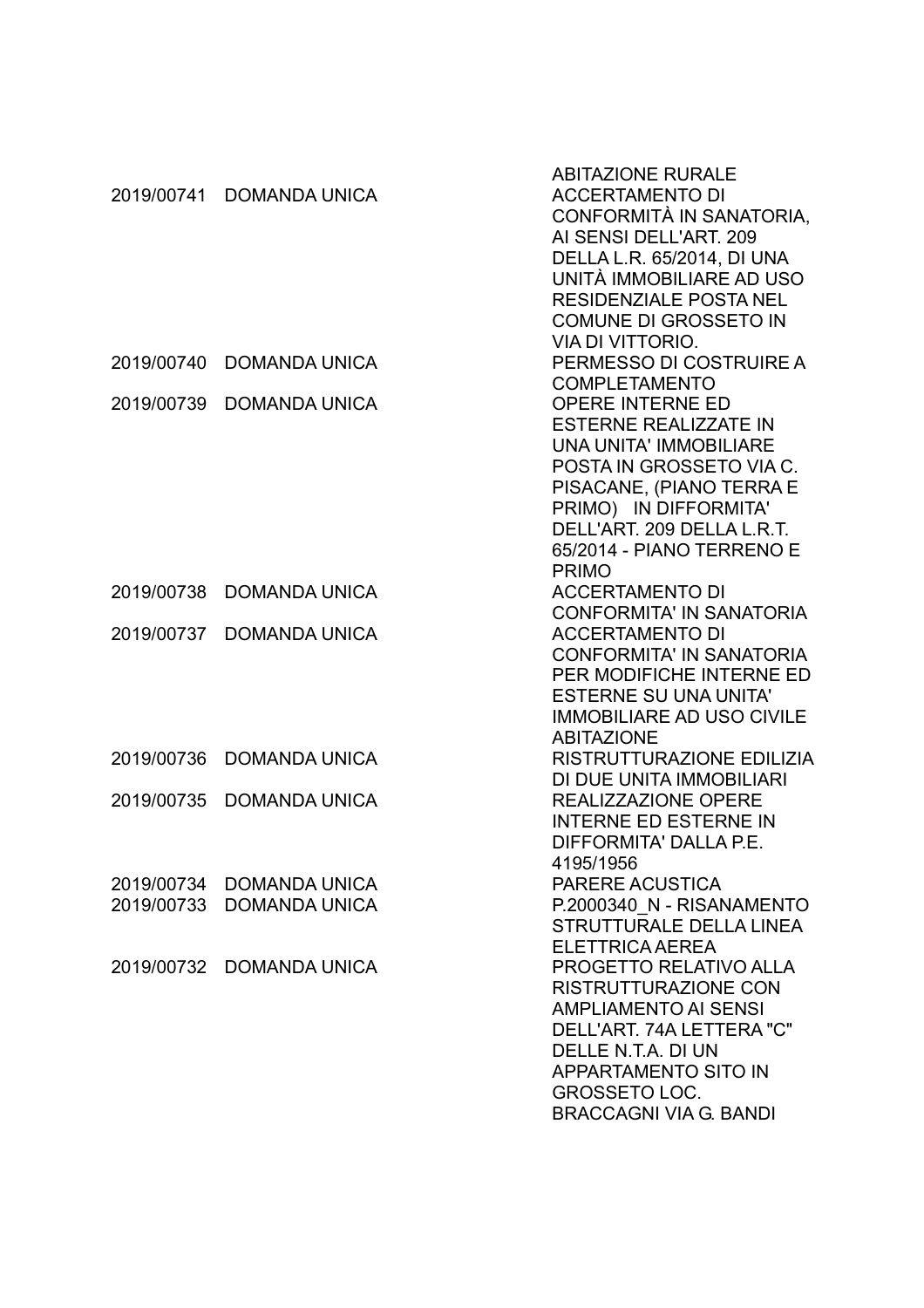|            | 2019/00731 DOMANDA UNICA | <b>DOMANDA UNICA PERMESSO</b><br><b>DI COSTRUIRE</b>      |
|------------|--------------------------|-----------------------------------------------------------|
| 2019/00730 | <b>DOMANDA UNICA</b>     | <b>COSTRUZIONE ANNESSO</b><br><b>AGRICOLO</b>             |
| 2019/00729 | <b>DOMANDA UNICA</b>     | <b>INTERVENTO DI</b>                                      |
|            |                          | <b>RISTRUTTURAZIONE E</b>                                 |
|            |                          | <b>AMPLIAMENTO LEGGE</b>                                  |
|            |                          | REGIONALE LEGGE N°24 -                                    |
|            |                          | 10/11/2014 N. 65 N.T.A. DEL                               |
|            |                          | R.U. DI GROSSETO ART. 74 -                                |
|            |                          | PARTE II ART.136 - 142 D.LGS.                             |
|            |                          | 42/2004 CON OPERE                                         |
|            |                          | <b>ESTERNE ED OPERE</b>                                   |
|            |                          | INTERNE RELATIVE AD UNITÀ                                 |
|            |                          | <b>IMMOBILIARE AD USO</b>                                 |
|            |                          | <b>ABITATIVO</b>                                          |
|            | 2019/00728 DOMANDA UNICA | <b>AGIBILITÀ</b>                                          |
| 2019/00727 | <b>DOMANDA UNICA</b>     | PROGETTO RELATIVO ALLA                                    |
|            |                          | <b>FUSIONE DI N. 2 UNITA'</b>                             |
|            |                          | <b>IMMOBILIARI SITE IN</b>                                |
|            |                          | <b>GROSSETO VIA COL DI LANA</b>                           |
| 2019/00726 | <b>DOMANDA UNICA</b>     | REALIZZAZIONE POZZO AD                                    |
|            |                          | USO AGRICOLO                                              |
| 2019/00725 | <b>DOMANDA UNICA</b>     | <b>MANUTENZIONE</b>                                       |
|            |                          | <b>STRAORDINARIA</b>                                      |
| 2019/00724 | <b>DOMANDA UNICA</b>     | PROGETTO UNITARIO                                         |
| 2019/00723 | <b>DOMANDA UNICA</b>     | <b>DEPOSITO STATO FINALE</b>                              |
|            |                          | <b>VCO PER RECUPERO</b>                                   |
|            |                          | SOTTOTETTO ABITATIVO ED                                   |
|            |                          | <b>INTERVENTO</b>                                         |
|            |                          | PERTINENZIALE AD                                          |
|            |                          | <b>APPARTAMENTO DI CIVILE</b>                             |
|            |                          | <b>ABITAZIONE</b>                                         |
|            | 2019/00722 DOMANDA UNICA | REALIZZAZIONE COPERTURA<br><b>VANO SCALA CONDOMINIALE</b> |
| 2019/00721 | <b>DOMANDA UNICA</b>     | <b>CAMBIO DI DESTINAZIONE</b>                             |
|            |                          | <b>D'USO CON MODIFICHE</b>                                |
|            |                          | <b>DELL'UNITA' IMMOBILIARE</b>                            |
| 2019/00720 | <b>DOMANDA UNICA</b>     | <b>NULLA OSTA PREVENTIVO</b>                              |
|            |                          | <b>PER IMPIANTO</b>                                       |
|            |                          | <b>TRATTAMENTO REFLUI DI</b>                              |
|            |                          | <b>TIPO DOMESTICO CON</b>                                 |
|            |                          | <b>FOSSA BIOLOGICA</b>                                    |
|            |                          | <b>TRICAMERALE E</b>                                      |
|            |                          | <b>DEPURATORE A FANGHI</b>                                |
|            |                          | <b>ATTIVI</b>                                             |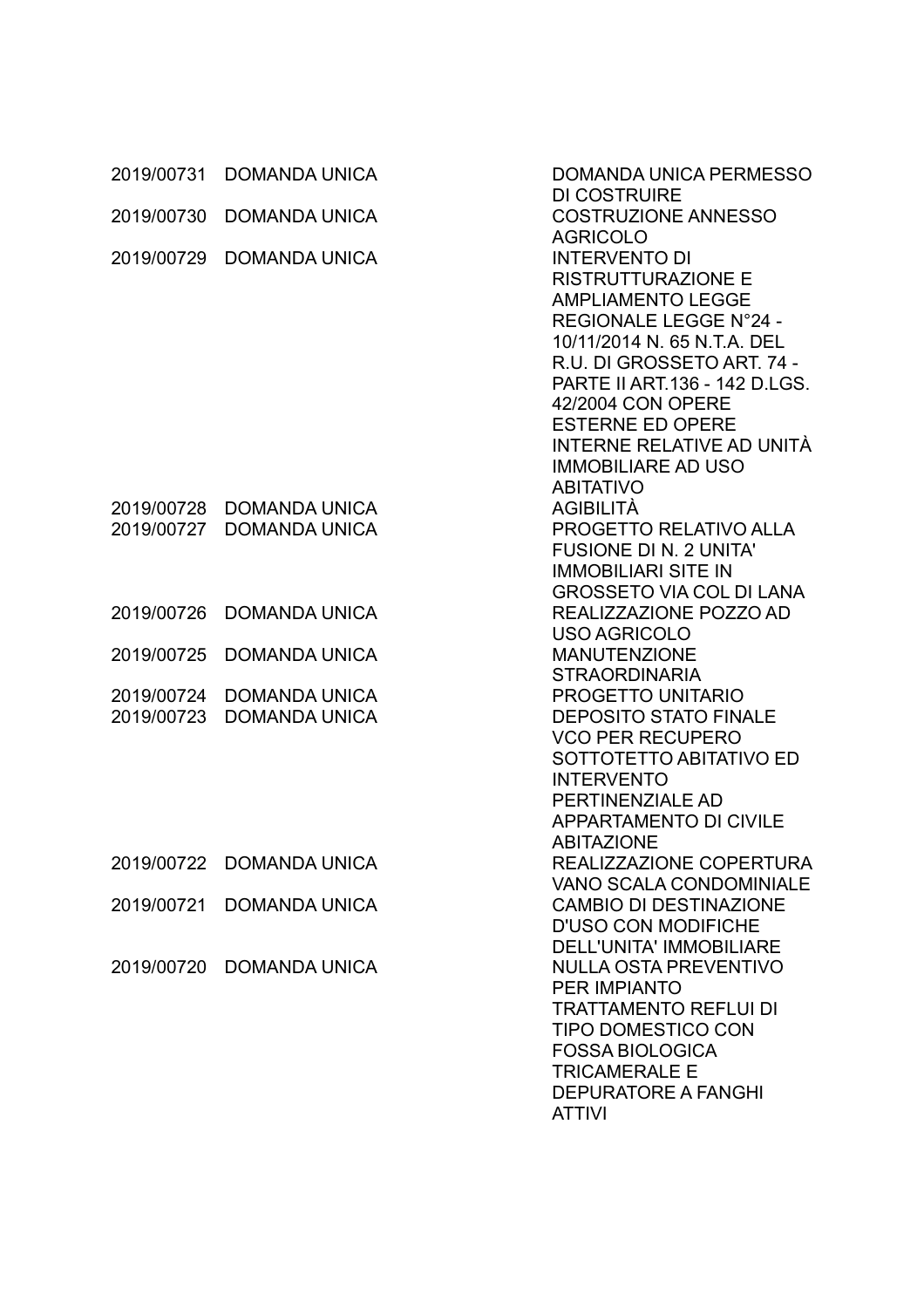|                          | 2019/00719 DOMANDA UNICA                     | <b>INSTALLAZIONE DI</b><br>STRUTTURA PRECARIA A<br><b>SERVIZIO DI CAPANNONE</b><br><b>ARTIGIANALE</b>                                                                                        |
|--------------------------|----------------------------------------------|----------------------------------------------------------------------------------------------------------------------------------------------------------------------------------------------|
| 2019/00718               | <b>DOMANDA UNICA</b>                         | <b>INSTALLAZIONE DI</b><br><b>MANUFATTO</b><br>PREFABBRICATO A SERVIZIO<br>DI ATTIVITÀ ARTIGIANALE                                                                                           |
| 2019/00717               | <b>DOMANDA UNICA</b>                         | <b>COSTRUZIONE ANNESSO</b><br><b>AGRICOLO</b>                                                                                                                                                |
| 2019/00716               | <b>DOMANDA UNICA</b>                         | <b>ISTALLAZIONE DI UNA</b><br><b>PIATTAFORMA ELEVATRICE</b><br><b>INTERNA A SERVIZIO DEL</b><br><b>CONDOMINIO DI VIA ANCO</b><br>MARZIO GROSSETO                                             |
| 2019/00715               | <b>DOMANDA UNICA</b>                         | <b>ACCERTAMENTO DI</b><br>CONFORMITÀ IN SANATORIA<br>PER TRASLAZIONE DI<br>FINESTRE, TRAMEZZATURE<br><b>INTERNE E TAMPONATURE</b><br>PERIMETRALI.                                            |
| 2019/00714<br>2019/00713 | <b>DOMANDA UNICA</b><br><b>DOMANDA UNICA</b> | <b>PDC IN SANATORIA</b><br><b>ATTESTAZIONE DI</b><br>CONFORMITÀ IN SANATORIA<br>PER MODIFICHE INTERNE ED<br><b>ESTERNE</b>                                                                   |
| 2019/00712               | <b>DOMANDA UNICA</b>                         | <b>RISTRUTTURAZIONE EDILIZIA</b><br>PER AMPLIAMENTO AI SENSI<br>DELL'ART. 135 DELLE N.T.A.<br>DI R.U. DEL FABBRICATO<br>SITUATO IN LOCALITÀ<br>OTTAVA ZONA (GR), STRADA<br><b>GRILLESE 2</b> |
| 2019/00711               | <b>DOMANDA UNICA</b>                         | <b>MODIFICHE INTERNE ED</b><br><b>ESTERNE</b>                                                                                                                                                |
| 2019/00710               | <b>DOMANDA UNICA</b>                         | <b>AMPLIAMENTO CIVILE</b><br><b>ABITAZIONE</b>                                                                                                                                               |
| 2019/00709               | <b>DOMANDA UNICA</b>                         | MODIFICHE INTERNE ED<br><b>ESTERNE ALL'IMMOBILE DI</b><br><b>PROPRIETA'</b>                                                                                                                  |
| 2019/00708               | <b>DOMANDA UNICA</b>                         | Riconversione SRB - TIM GR<br><b>GARIBALDI GR2A - WIND</b><br><b>GROSSETO CENTRO GR301</b>                                                                                                   |
|                          | 2019/00707 DOMANDA UNICA                     | DOMANDA UNICA relativa a<br><b>NUOVA RICHIESTA DI</b><br><b>AUTORIZZAZIONE</b>                                                                                                               |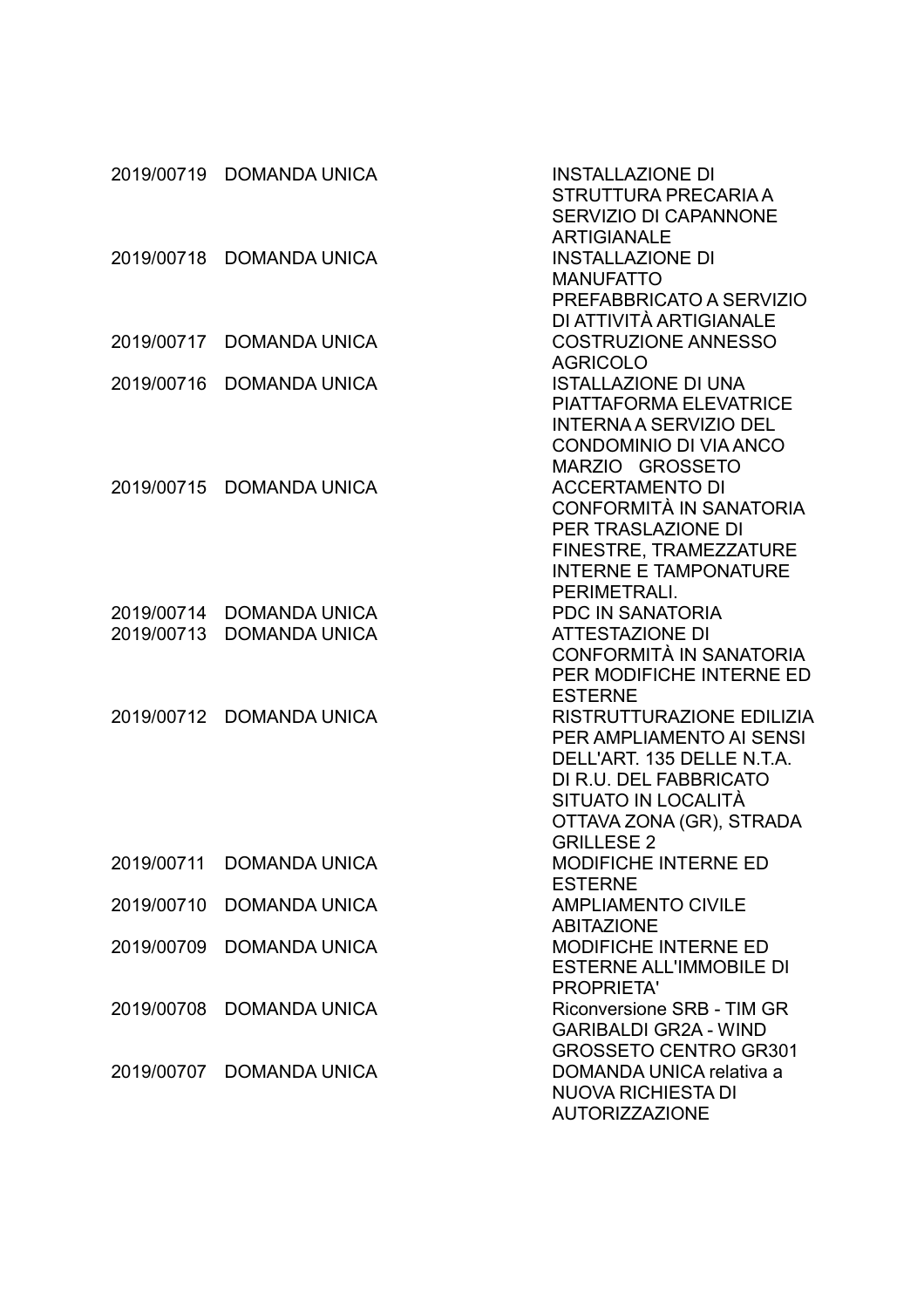|            |                      | <b>SEMPLIFICATA</b>               |
|------------|----------------------|-----------------------------------|
|            |                      | <b>PAESAGGISTICA</b>              |
| 2019/00706 | <b>DOMANDA UNICA</b> | REGOLARIZZAZIONE DELLA            |
|            |                      | <b>CONSISTENZA FINALE DI</b>      |
|            |                      | UNA UNITÀ IMMOBILIARE DI          |
|            |                      | <b>CIVILE ABITAZIONE POSTA IN</b> |
|            |                      | <b>GROSSETO, VIA PAISIELLO, 1</b> |
|            |                      | AL PIANO SECONDO.                 |
|            |                      | PRATICA EDILIZIA DI               |
|            |                      | RIFERIMENTO P.E.                  |
|            |                      | 4275-4275BIS                      |
| 2019/00705 | <b>DOMANDA UNICA</b> | CHIUSURA LOGGIA PIANO             |
|            |                      | PRIMO U.I. RESIDENZIALE           |
| 2019/00704 | <b>DOMANDA UNICA</b> | DOMANDA UNICA relativa a          |
|            |                      | <b>RICHIESTA DI</b>               |
|            |                      | <b>AUTORIZZAZIONE</b>             |
|            |                      | <b>SEMPLIFICATA</b>               |
|            |                      | <b>PAESAGGISTICA</b>              |
| 2019/00703 | <b>DOMANDA UNICA</b> | <b>RISTRUTTURAZIONE E</b>         |
|            |                      | <b>CAMBIO D'USO FONDO VIA</b>     |
|            |                      | BATTISTI VIA CIMAROSA             |
| 2019/00702 | <b>DOMANDA UNICA</b> | <b>MODIFICHE ESTERNE E LIEVI</b>  |
|            |                      | <b>VARIAZIONI INTERNE AD</b>      |
|            |                      | <b>APPARTAMENTO</b>               |
| 2019/00701 | <b>DOMANDA UNICA</b> | <b>AMPLIAMENTO</b>                |
|            |                      | APPARTAMENTO CON                  |
|            |                      | <b>CAMBIO DI DESTINAZIONE</b>     |
|            |                      | D'USO DA TERRAZZA A               |
|            |                      | <b>RIPOSTIGLIO</b>                |
| 2019/00700 | <b>DOMANDA UNICA</b> | <b>INTERVENTO DI</b>              |
|            |                      | <b>MANUTENZIONE</b>               |
|            |                      | STRAORDINARIA DI UN               |
|            |                      | EDIFICIO AD USO NON               |
|            |                      | AGRICOLO.                         |
| 2019/00699 | DOMANDA UNICA        | vedi P.E. 2019/766 Parere         |
|            |                      | Preventivo - ABBATTIMENTO         |
|            |                      | <b>BARRIERE</b>                   |
|            |                      | <b>ARCHITETTONICHE</b>            |
|            |                      | <b>INSTALLAZIONE ASCENSORE</b>    |
|            |                      | E SERVOSCALA                      |
| 2019/00698 | <b>DOMANDA UNICA</b> | <b>SANATORIA PER</b>              |
|            |                      | <b>DIFFORMITA' ESTERNE ED</b>     |
|            |                      | <b>INTERNE</b>                    |
| 2019/00697 | <b>DOMANDA UNICA</b> | PERMESSO DI COSTRUIRE             |
|            |                      | PER NUOVO FABBRICATO AD           |
|            |                      | <b>USO SERVIZI</b>                |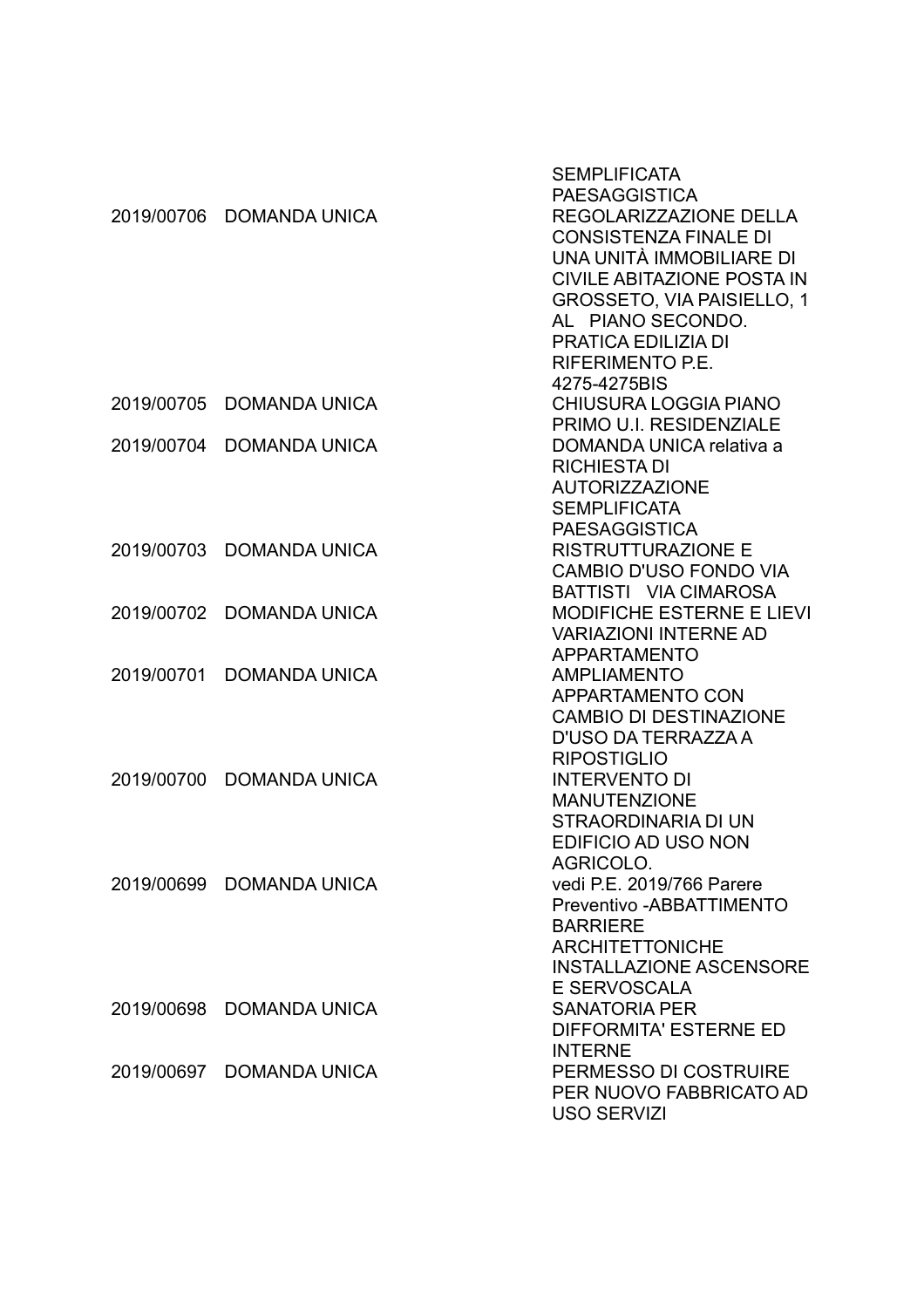|            | 2019/00696 DOMANDA UNICA | REALIZZAZIONE DI LOCALI<br><b>MAGAZZINO/GARAGE E</b><br>RIPOSTIGLIO/DISPENSA IN<br><b>ASSENZA DI</b>                                                                                                                                                                                                                     |
|------------|--------------------------|--------------------------------------------------------------------------------------------------------------------------------------------------------------------------------------------------------------------------------------------------------------------------------------------------------------------------|
| 2019/00695 | <b>DOMANDA UNICA</b>     | <b>AUTORIZZAZIONE</b><br>P.1992456 N - ENEL -<br><b>INTERRAMENTO LINEA</b><br>ELETTRICA PD POZZINO                                                                                                                                                                                                                       |
| 2019/00694 | <b>DOMANDA UNICA</b>     | <b>ACCERTAMENTO DI</b><br><b>CONFORMITA' IN SANATORIA</b><br>PER MODIFICHE INTERNE ED<br><b>ESTERNE AD UN</b><br><b>APPARTAMENTO DI CIVILE</b><br><b>ABITAZIONE</b>                                                                                                                                                      |
| 2019/00693 | <b>DOMANDA UNICA</b>     | <b>TAMPONATURA PARZIALE</b><br><b>CAPANNONE AD USO</b><br><b>COMMERCIALE/ARTIGIANALE</b><br>SITO IN VIA GIORDANIA A<br><b>GROSSETO</b>                                                                                                                                                                                   |
| 2019/00692 | <b>DOMANDA UNICA</b>     | SS.PP. DI COMPETENZA.<br>PROGETTAZIONE DI<br><b>INTERVENTI PER LA</b><br><b>FORNITURA E POSA IN</b><br><b>OPERA DI BARRIERE</b><br><b>METALLICHE DI SICUREZZA A</b><br><b>BORDO STRADA IN TRATTI</b><br>SALTUARI, LUNGO LE SS.PP.<br>N°158 "DELLE COLLACCHIE"<br>E N°125 "MONTORSAIO" - S.P.<br>N°158 "DELLE COLLACCHIE" |
| 2019/00691 | <b>DOMANDA UNICA</b>     | PERMESSO DI COSTRUIRE IN<br><b>SANATORIA</b>                                                                                                                                                                                                                                                                             |
| 2019/00690 | <b>DOMANDA UNICA</b>     | <b>CHIUSURA PORTICATO</b><br><b>ESISTENTE</b>                                                                                                                                                                                                                                                                            |
|            | 2019/00689 DOMANDA UNICA | <b>DOMANDA UNICA -</b><br><b>ACCERTAMENTO DI</b><br><b>COMPATIBILITÀ</b><br><b>PAESAGGISTICA</b>                                                                                                                                                                                                                         |
| 2019/00688 | <b>DOMANDA UNICA</b>     | <b>AUTORIZZAZIONE VINCOLO</b><br><b>IDROGEOLOGICO</b>                                                                                                                                                                                                                                                                    |
| 2019/00687 | <b>DOMANDA UNICA</b>     | <b>ACCERTAMENTO DI</b><br><b>CONFORMITA' IN SANATORIA</b><br>AI SENSI DELL'ART. 209 L.R.<br>65/2014 E S.M.I.                                                                                                                                                                                                             |
|            | 2019/00686 DOMANDA UNICA | REALIZZAZIONE SERRA<br><b>SOLARE</b>                                                                                                                                                                                                                                                                                     |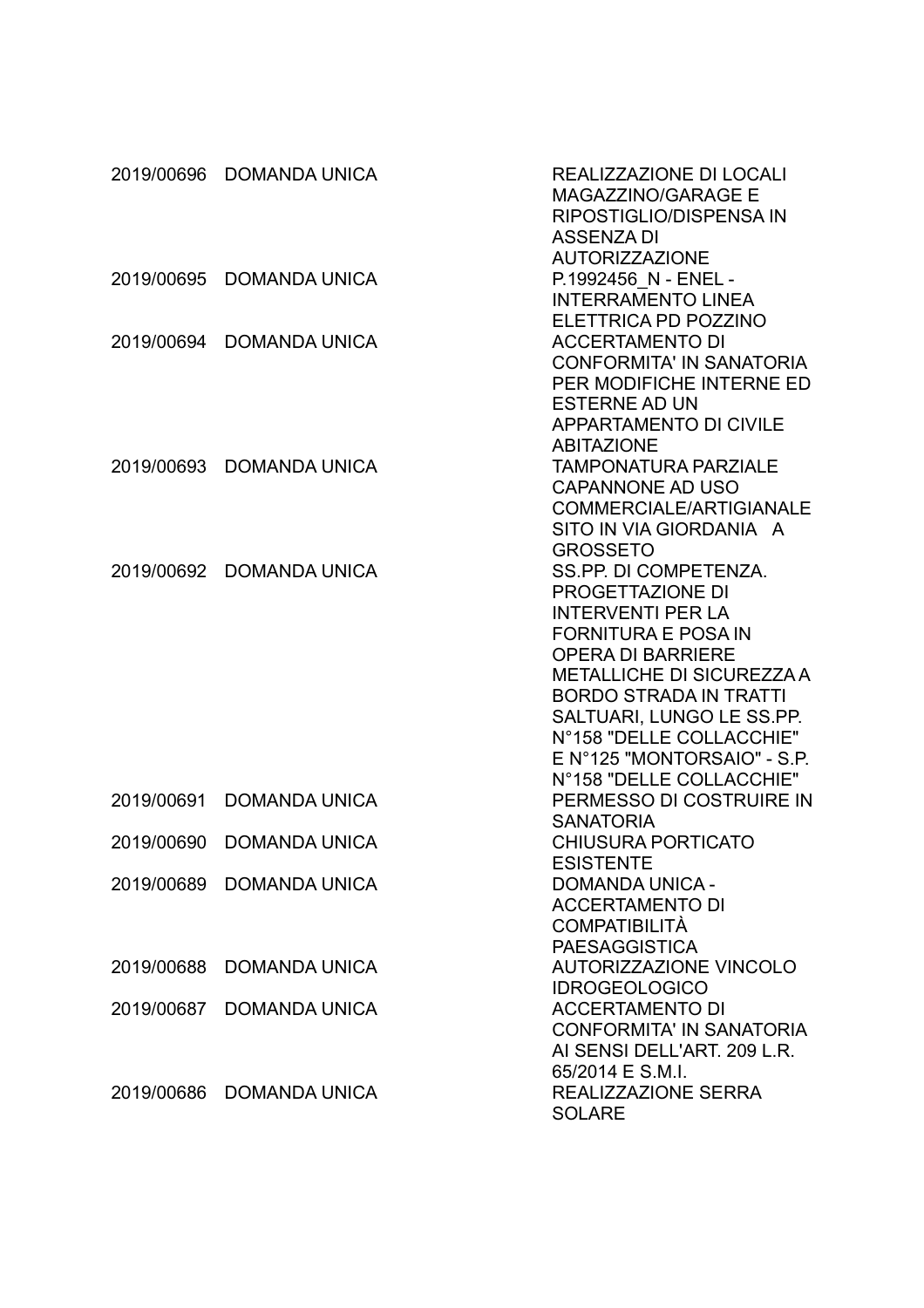| 2019/00685<br>2019/00684 | <b>DOMANDA UNICA</b><br><b>DOMANDA UNICA</b> | REALIZZAZIONE DEHORS<br>REALIZZAZIONE DI UN<br>APPARTAMENTO E DI UN<br><b>RIPOSTIGLIO CON</b><br><b>DIMENSIONI MAGGIORI</b><br><b>RISPETTO ALLO STATO</b><br><b>LEGITTIMATO</b>                |
|--------------------------|----------------------------------------------|------------------------------------------------------------------------------------------------------------------------------------------------------------------------------------------------|
| 2019/00683               | <b>DOMANDA UNICA</b>                         | <b>MODIFICHE INTERNE ED</b><br><b>ESTERNE AD ABITAZIONE</b>                                                                                                                                    |
| 2019/00682               | <b>DOMANDA UNICA</b>                         | <b>PROGETTO PER IL</b><br><b>RESTAURO E RISANAMENTO</b><br><b>CONSERVATIVO DELLA</b><br>PARROCCHIA DI S. GIUSEPPE<br><b>BENEDETTO COTTOLENGO</b>                                               |
| 2019/00681               | <b>DOMANDA UNICA</b>                         | PAPMAA ART, 74 LRT 65/2014<br>PER AZIENDA<br>INTERCOMUNALE.                                                                                                                                    |
| 2019/00680               | <b>DOMANDA UNICA</b>                         | <b>INTERVENTO DI</b><br>RISTRUTTURAZIONE EDILIZIA<br>PER L'ADEGUAMENTO<br><b>DELL'IMMOBILE ALLA LEGGE</b><br>13/89                                                                             |
| 2019/00679               | <b>DOMANDA UNICA</b>                         | <b>PROGETTO DI</b><br><b>INSTALLAZIONE POSTAZIONI</b><br>DI RICARICA PER AUTO<br>ELETTRICHE, CON<br><b>CONTESTUALE</b><br>REALIZZAZIONE LOCALI<br><b>TECNICI E SERVIZIO</b><br><b>IGIENICO</b> |
| 2019/00678               | <b>DOMANDA UNICA</b>                         | <b>INSTALLAZIONE DI</b><br>RINGHIERA IN ALLUMINIO<br><b>CON CANCELLO PEDONALE</b>                                                                                                              |
|                          | 2019/00677 DOMANDA UNICA                     | <b>OPERE DI MANUTENZIONE</b><br><b>STRAORDINARIA</b><br><b>COMPLESSO IMMOBILIARE</b><br><b>VIA MONTEROSA</b>                                                                                   |
|                          | 2019/00676 DOMANDA UNICA                     | <b>ACCERTAMENTO DI</b><br><b>CONFORMITA' IN SANATORIA</b><br>PER OPERE INTERNE ED<br><b>ESTERNE ESEGUITE IN</b><br>PARZIALE DIFFORMITA'                                                        |
|                          | 2019/00675 DOMANDA UNICA                     | <b>MODIFICHE ESTERNE DEL</b><br>PORTICATO PER<br><b>INSTALLAZIONE DI CALDAIA A</b><br><b>BIOMASSA PER</b>                                                                                      |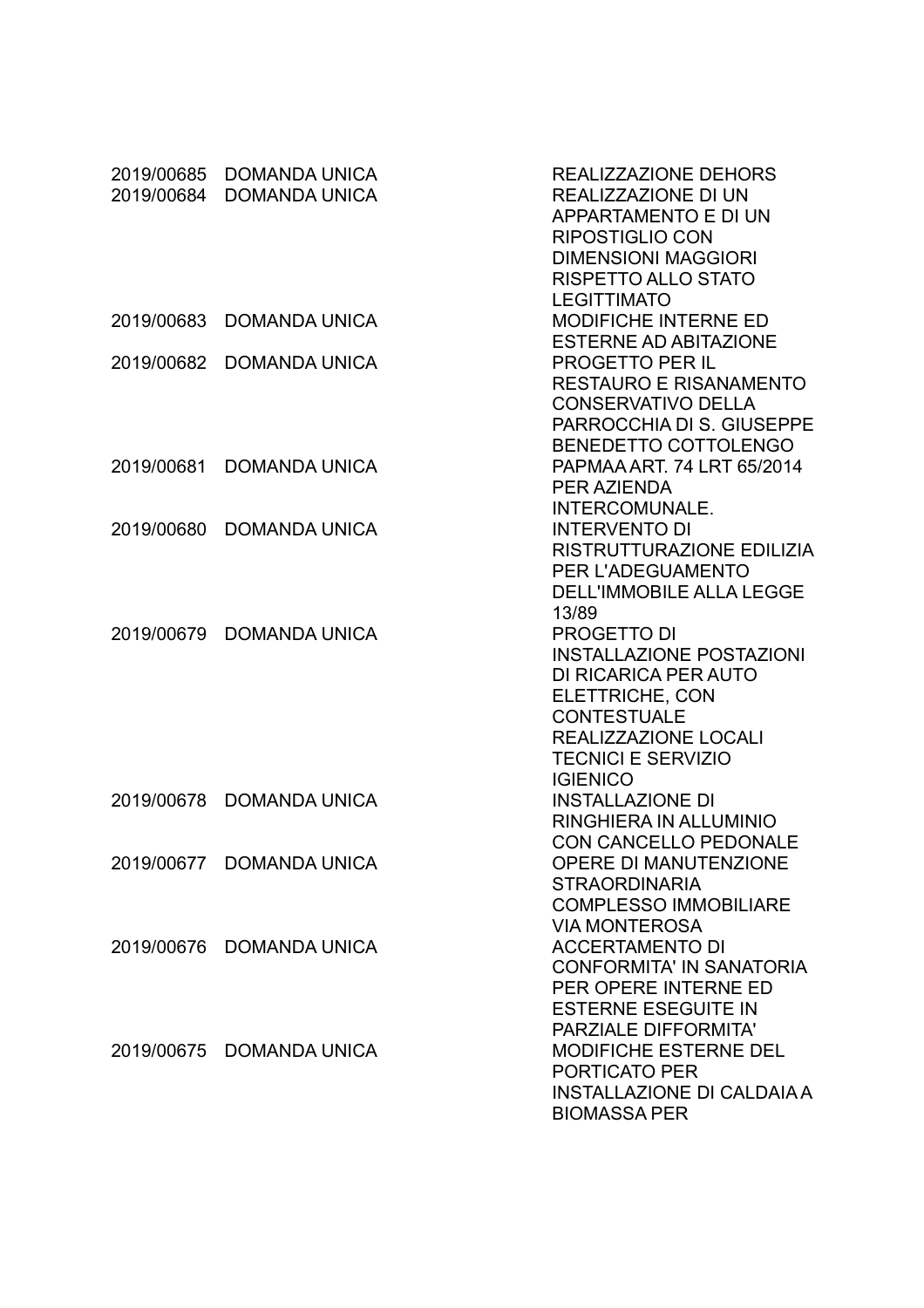|            |                      | PRODUZIONE A.C.S.                 |
|------------|----------------------|-----------------------------------|
| 2019/00674 | <b>DOMANDA UNICA</b> | <b>REALIZZAZIONE</b>              |
|            |                      | <b>AMPLIAMENTO CAPANNONE</b>      |
|            |                      | AD USO AGRICOLO                   |
| 2019/00673 | <b>DOMANDA UNICA</b> | <b>RISTRUTTURAZIONE</b>           |
|            |                      | <b>INTERNA</b>                    |
| 2019/00672 | <b>DOMANDA UNICA</b> | <b>MANUTENZIONE</b>               |
|            |                      | <b>STRAORDINARIA</b>              |
| 2019/00671 | <b>DOMANDA UNICA</b> | <b>ISTALLAZIONE IMPIANTO</b>      |
|            |                      | <b>DEPURAZIONE</b>                |
| 2019/00670 | <b>DOMANDA UNICA</b> | <b>PROGETTO PER IL</b>            |
|            |                      | RIFACIMENTO DELLA                 |
|            |                      | <b>COPERTURA DELL'EX ASILO</b>    |
|            |                      | PARROCCHIALE -                    |
|            |                      | PARROCCHIA DELLA                  |
|            |                      | <b>IMMACOLATA CONCEZIONE</b>      |
|            |                      | DI ROSELLE (GR)                   |
| 2019/00669 | <b>DOMANDA UNICA</b> | ATTESTATO DI AGIBILITÀ            |
| 2019/00668 | <b>DOMANDA UNICA</b> | <b>ACCERTAMENTO DI</b>            |
|            |                      | CONFORMITÀ ART. 209 L.R.T.        |
|            |                      | 65/14 PER OPERE                   |
| 2019/00667 | <b>DOMANDA UNICA</b> | PERMESSO DI COSTRUIRE             |
| 2019/00666 | <b>DOMANDA UNICA</b> | <b>AMPLIAMENTO E</b>              |
|            |                      | <b>REALIZZAZIONE DI BALCONE</b>   |
| 2019/00665 | <b>DOMANDA UNICA</b> | WIND TRE GR302 GROSSETO           |
|            |                      | STADIO - Piazza dello Stadio      |
| 2019/00664 | <b>DOMANDA UNICA</b> | <b>OPERE DI</b>                   |
|            |                      | RISTRUTTURAZIONE EDILIZIA         |
|            |                      | PER LA REALIZZAZIONE DI           |
|            |                      | <b>LOCALI LABORATORI E</b>        |
|            |                      | <b>APERTURA DI FINESTRE</b>       |
| 2019/00663 | <b>DOMANDA UNICA</b> | <b>RECUPERO DEL PIANO</b>         |
|            |                      | SOTTOTETTO A FINI                 |
|            |                      | ABITATIVI AI SENSI DELLA          |
|            |                      | LRT 5/2010                        |
| 2019/00662 | <b>DOMANDA UNICA</b> | <b>MANUTENZIONE</b>               |
|            |                      | STRAORDINARIA DI UN               |
|            |                      | <b>EDIFICIO AGRICOLO</b>          |
| 2019/00661 | <b>DOMANDA UNICA</b> | <b>SANATORIA PER MODIFICHE</b>    |
|            |                      | <b>ESTERNE</b>                    |
| 2019/00660 | <b>DOMANDA UNICA</b> | <b>RECUPERO DEL</b>               |
|            |                      | SOTTOTETTO A FINI                 |
|            |                      | ABITATIVI (L.R.T. 05/2010)        |
| 2019/00659 | <b>DOMANDA UNICA</b> | MODIFICHE ESTERNE ED              |
|            |                      | <b>INTERNE - REALIZZAZIONE DI</b> |
|            |                      | <b>UNA RECINZIONE</b>             |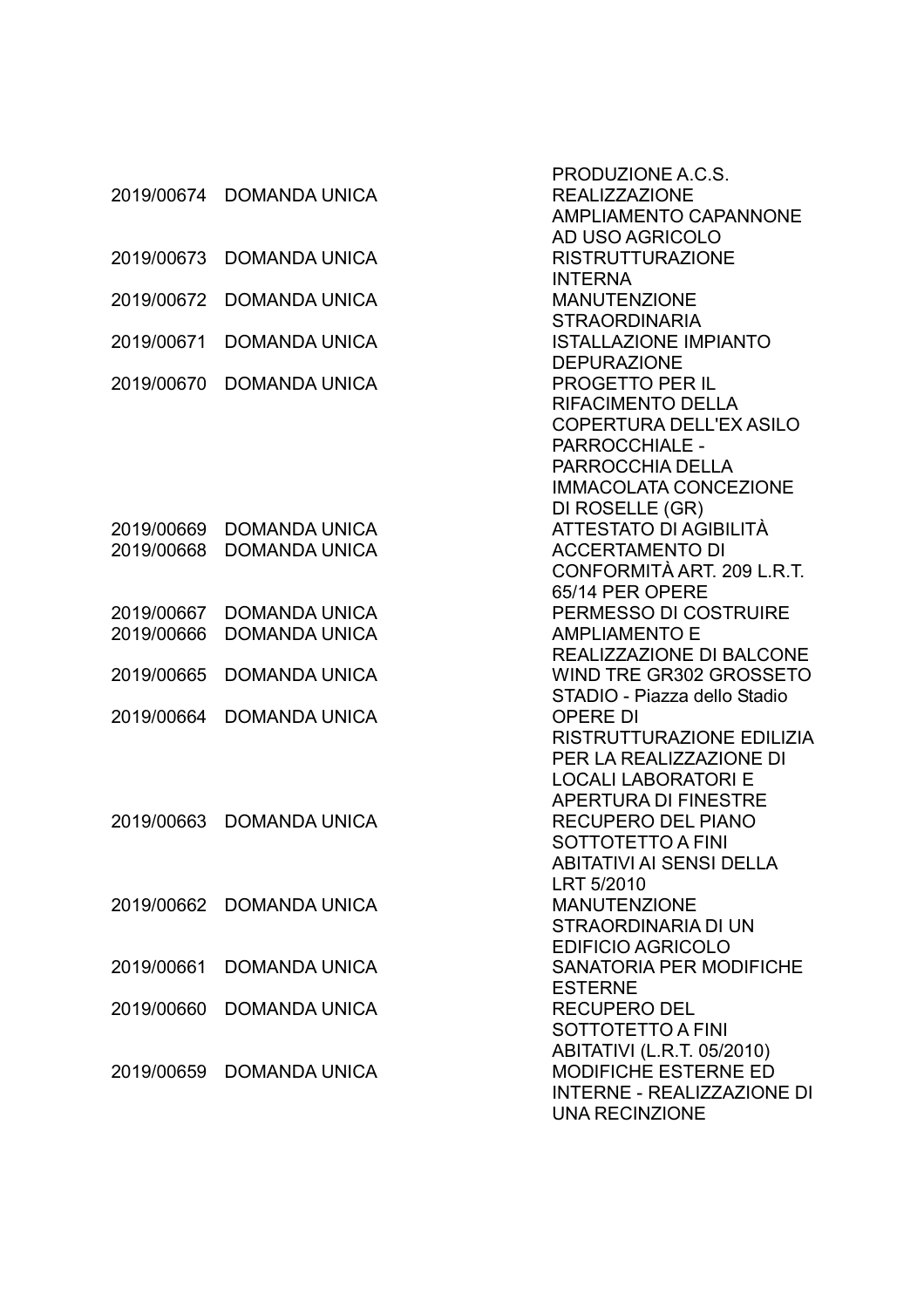|            | 2019/00658 DOMANDA UNICA | ATTESTAZIONI DI AGIBILITÀ<br>P.E. 2017/1381 DOMANDA |
|------------|--------------------------|-----------------------------------------------------|
|            |                          | <b>UNICA 2017/824 E</b><br><b>SUCCESSIVE</b>        |
| 2019/00657 | <b>DOMANDA UNICA</b>     | <b>AMPLIAMENTO</b>                                  |
|            |                          | <b>APPARTAMENTO</b>                                 |
| 2019/00656 | <b>DOMANDA UNICA</b>     | <b>OPERE DI</b>                                     |
|            |                          | RISTRUTTURAZIONE EDILIZIA                           |
|            |                          | A SERVIZIO DI UN LOCALE                             |
|            |                          | <b>TECNICO CONDOMINIALE</b>                         |
| 2019/00655 | <b>DOMANDA UNICA</b>     | <b>AMPLIAMENTO SUL PER LA</b>                       |
|            |                          | REALIZZAZIONE DI UNA                                |
|            |                          | <b>VERANDA CHIUSA</b>                               |
| 2019/00654 | <b>DOMANDA UNICA</b>     | <b>AMPLIAMENTO "UNA</b>                             |
|            |                          | <b>TANTUM" DI UNITA'</b>                            |
|            |                          | <b>IMMOBILIARE RESIDENZIALE</b>                     |
| 2019/00653 | <b>DOMANDA UNICA</b>     | P.1992456 N - ENEL - POSA                           |
|            |                          | LINEA ELETTRICA IN VIA                              |
|            |                          | <b>SVIZZERA</b>                                     |
| 2019/00652 | <b>DOMANDA UNICA</b>     | <b>PROGETTO DI RECUPERO</b>                         |
|            |                          | <b>DEL SOTTOTETTO E</b>                             |
|            |                          | <b>AMPLIAMENTO TRAMITE</b>                          |
|            |                          | <b>CHIUSURA TERRAZZA</b>                            |
|            |                          | <b>COPERTA</b>                                      |
| 2019/00651 | <b>DOMANDA UNICA</b>     | RIFERIMENTO PAS 2017/110 -                          |
|            |                          | REALIZZAZIONE PLATEA DI<br><b>STOCCAGGIO</b>        |
| 2019/00650 | <b>DOMANDA UNICA</b>     | <b>RIFERIMENTO PAS P.E.</b>                         |
|            |                          | 2016/352 D.U. 2016/111 -                            |
|            |                          | RIFERIMENTO PAS P.E.                                |
|            |                          | 2018/191 D.U. 2017/41 -                             |
|            |                          | <b>REALIZZAZIONE VASCA DI</b>                       |
|            |                          | <b>STOCCAGGIO</b>                                   |
|            | 2019/00649 DOMANDA UNICA | RIFERIMENTO PAS 2013/1000                           |
|            |                          | - REALIZZAZIONE VASCA DI                            |
|            |                          | <b>STOCCAGGIO</b>                                   |
| 2019/00648 | <b>DOMANDA UNICA</b>     | RIFERIMENTO PAS 2013/999 -                          |
|            |                          | REALIZZAZIONE VASCA DI                              |
|            |                          | <b>STOCCAGGIO</b>                                   |
|            | 2019/00647 DOMANDA UNICA | <b>OPERE DI MANUTENZIONE</b>                        |
|            |                          | AD UNA COPERTURA                                    |
|            |                          | ANNESSO AGRICOLO                                    |
| 2019/00646 | <b>DOMANDA UNICA</b>     | PERMESSO DI COSTRUIRE IN                            |
|            |                          | <b>SANATORIA RELATIVO AD</b>                        |
|            |                          | <b>UNA UNITA' IMMOBILIARE</b>                       |
|            |                          | <b>SITA IN VIA ESTONIA</b>                          |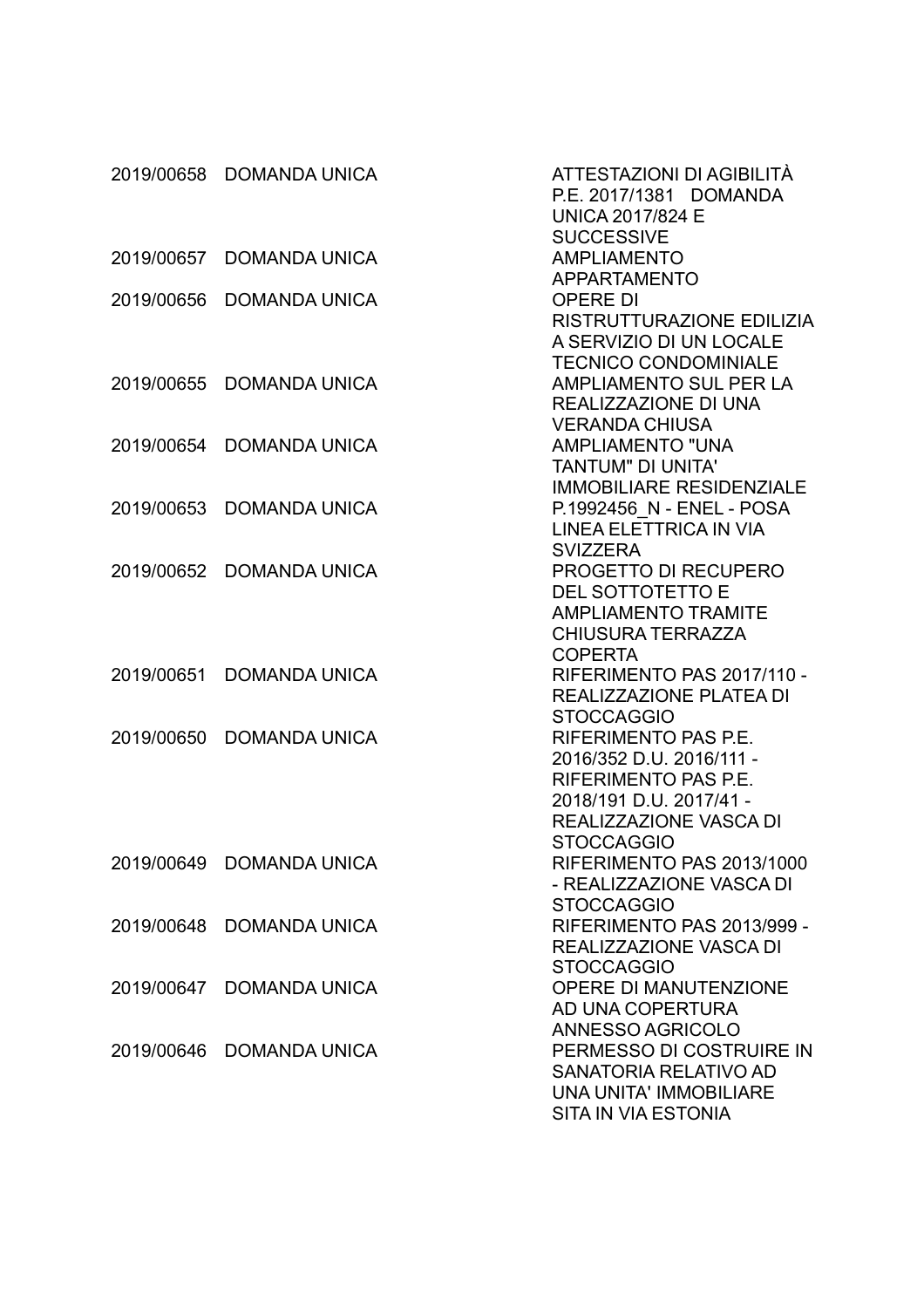| 2019/00645 | <b>DOMANDA UNICA</b>     | PROGETTO PER OPERE DI<br><b>MODIFICHE INTERNE ED</b><br><b>ESTERNE</b>                                                                                                                                                               |
|------------|--------------------------|--------------------------------------------------------------------------------------------------------------------------------------------------------------------------------------------------------------------------------------|
| 2019/00644 | <b>DOMANDA UNICA</b>     | <b>SANATORIA PER MODIFICHE</b><br><b>INTERNE ED ESTERNE</b>                                                                                                                                                                          |
| 2019/00643 | <b>DOMANDA UNICA</b>     | <b>ATTESTAZIONE DI AGIBILITA'</b><br><b>RELATIVA ALLE 2 UNITA'</b><br><b>IMMOBILIARI CREATE</b><br><b>ATTRAVERSO LA PRATICA</b><br>CILA EX ART. 136 N° 760/2019                                                                      |
| 2019/00642 | <b>DOMANDA UNICA</b>     | <b>CAMBIO DI DESTINAZIONE</b><br><b>D'USO DA STUDIO MEDICO</b><br>AD APPARTAMENTO                                                                                                                                                    |
| 2019/00641 | <b>DOMANDA UNICA</b>     | <b>ADDIZIONI VOLUMETRICHE</b><br><b>AGLI EDIFICI ESISTENTI,</b><br><b>REALIZZATE MEDIANTE</b><br><b>AMPLIAMENTO</b><br><b>VOLUMETRICO ALL'ESTERNO</b><br><b>DELLA SAGOMA ESISTENTE</b><br>(ART. 134, C. 1, LETT. G) L.R.<br>65/2014) |
| 2019/00640 | <b>DOMANDA UNICA</b>     | POTENZIAMENTO LINEA<br>ELETTRICA AEREA A BASSA<br><b>TENSIONE</b>                                                                                                                                                                    |
| 2019/00639 | <b>DOMANDA UNICA</b>     | <b>REALIZZAZIONE DI</b><br><b>RECINZIONE, CANCELLI E</b><br><b>INSTALLAZIONE DI CARTELLI</b><br><b>PUBBLICITARI E ASTE</b><br><b>PORTABANDIERA</b>                                                                                   |
| 2019/00638 | <b>DOMANDA UNICA</b>     | <b>ABBATTIMENTO BARRIERE</b><br><b>ARCHITETTONICHE TRAMITE</b><br><b>INSTALLAZIONE DI</b><br><b>PIATTAFORMA ELEVATRICE</b><br>INTERNA A CONDOMINIO DI<br><b>VIA GIUSTI</b>                                                           |
|            | 2019/00637 DOMANDA UNICA | <b>INTEVERVENTI DI</b><br><b>MAUTENZIONE</b><br><b>STRAORDINARIA A</b><br><b>RECINZIONE E CANCELLO</b><br><b>ESTERNI</b>                                                                                                             |
| 2019/00636 | <b>DOMANDA UNICA</b>     | <b>MODIFICHE INTERNE ED</b><br><b>ESTERNE ALL'ANNESSO</b><br><b>AGRICOLO</b>                                                                                                                                                         |
| 2019/00635 | DOMANDA UNICA            | <b>ACCERTAMENTO DI</b><br><b>CONFORMITA' IN SANATORIA</b><br>PER OPERE INTERNE ED                                                                                                                                                    |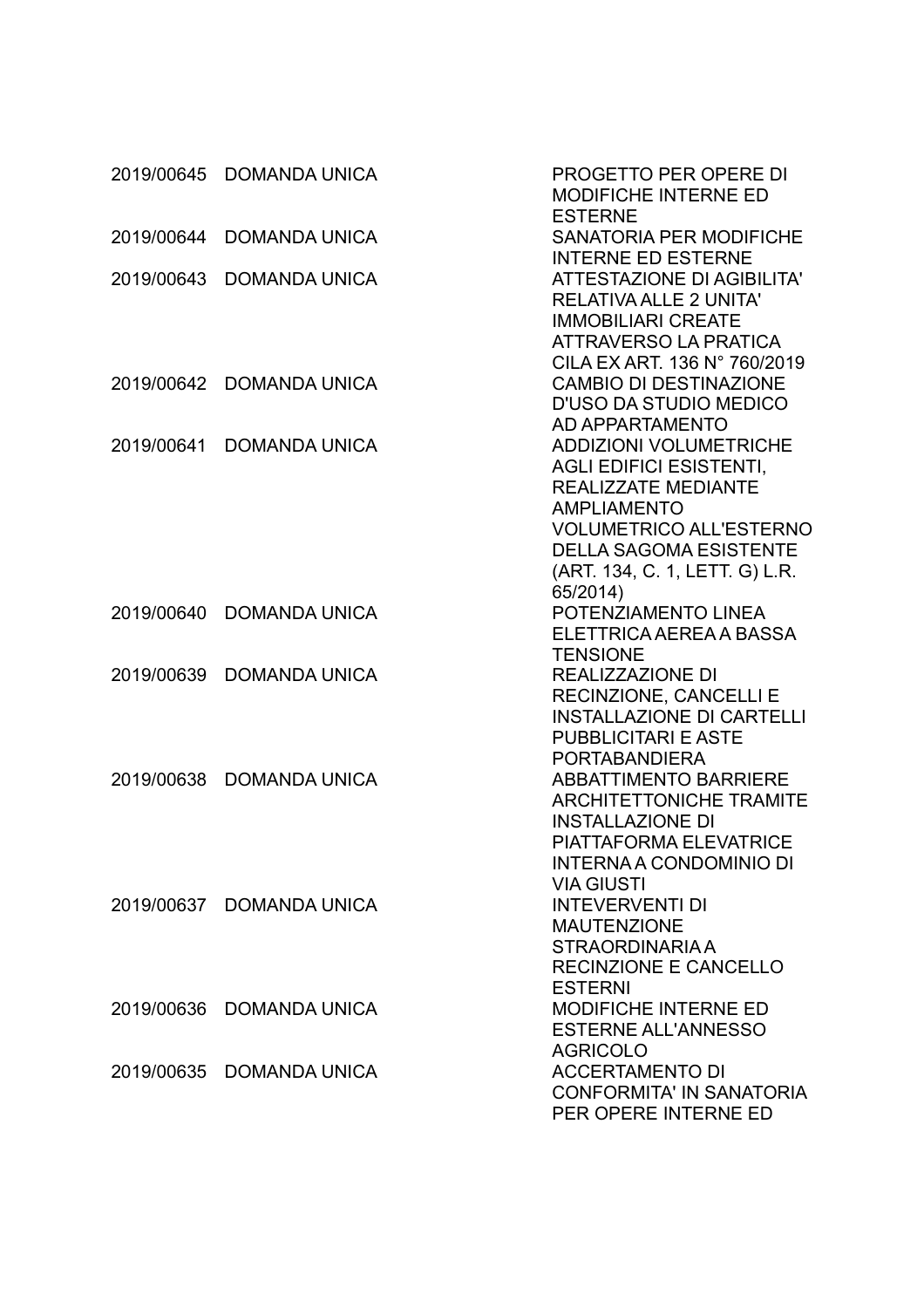|                          |                          | <b>ESTERNE ESEGUITE IN</b><br><b>PARZIALE DIFFORMITA'</b> |
|--------------------------|--------------------------|-----------------------------------------------------------|
| 2019/00634               | <b>DOMANDA UNICA</b>     | <b>COMPLETAMENTO LAVORI DI</b>                            |
|                          |                          | <b>FINITURA P.E.2015/745</b>                              |
| 2019/00633               | <b>DOMANDA UNICA</b>     | OPERE DI MANUTENZIONE                                     |
|                          |                          | <b>STRAORDINARIA DI</b>                                   |
|                          |                          | <b>FABBRICATO SITO IN LOC.</b>                            |
|                          |                          | <b>FATTORIA GRANCIA -</b>                                 |
|                          |                          | <b>GROSSETO</b>                                           |
| 2019/00632               | <b>DOMANDA UNICA</b>     | <b>ACCERTAMENTO</b>                                       |
|                          |                          | <b>CONFORMITÀ IN SANATORIA</b>                            |
|                          |                          | <b>APPARTAMENTO</b>                                       |
|                          |                          | <b>RESIDENZIALE</b>                                       |
| 2019/00631               | <b>DOMANDA UNICA</b>     | REALIZZAZIONE DI                                          |
|                          |                          | RECINZIONE A CONTORNO                                     |
|                          |                          | DEL LOTTO DI PROPRIETA' IN                                |
|                          |                          | PALETTI IN FERRO E RETE A                                 |
|                          |                          | <b>MAGLIA SCIOLTA</b>                                     |
| 2019/00630               | <b>DOMANDA UNICA</b>     | <b>CAMBIO DI DESTINAZIONE</b>                             |
|                          |                          | <b>D'USO CON MODIFICHE</b>                                |
|                          |                          | <b>ESTERNE</b>                                            |
| 2019/00629               | <b>DOMANDA UNICA</b>     | <b>SANATORIA EDILIZIA PER</b>                             |
|                          |                          | <b>OPERE DI MODIFICHE</b>                                 |
|                          |                          | INTERNE ED ESTERNE GIÀ                                    |
|                          |                          | ESEGUITE IN DIFFORMITÀ                                    |
|                          |                          | DAL TITOLO ABILITATIVO AD                                 |
|                          |                          | UNA UNITÀ IMMOBILIARE                                     |
| 2019/00628               | <b>DOMANDA UNICA</b>     | PERMESSO DI COSTRUIRE IN                                  |
|                          |                          | SANATORIA, AMPLIAMENTO E                                  |
|                          |                          | <b>MODIFICHE INTERNE ED</b>                               |
|                          |                          | <b>ESTERNE DI UNA UNITA'</b>                              |
|                          |                          | <b>IMMOBILIARE IN GROSSETO</b>                            |
|                          |                          | <b>VIALE XIMENES</b>                                      |
|                          | 2019/00627 DOMANDA UNICA | MODIFICA PROSPETTICA DA                                   |
|                          |                          | PORTA-FINESTRA IN                                         |
|                          |                          | <b>FINESTRA</b>                                           |
| 2019/00626               | <b>DOMANDA UNICA</b>     | D.U. - S.C.I.A. SUE                                       |
| 2019/00625<br>2019/00624 | <b>DOMANDA UNICA</b>     | <b>AMPLIAMENTO UNA TANTUM</b><br>PERMESSO DI COSTRUIRE A  |
|                          | <b>DOMANDA UNICA</b>     | <b>COMPLETAMENTO ALLOGGIO</b>                             |
|                          |                          | N. 1 - P.C. N. 197 DEL                                    |
|                          |                          | 03/05/2019                                                |
| 2019/00623               | <b>DOMANDA UNICA</b>     | <b>OPERE ESTERNE</b>                                      |
| 2019/00622               | <b>DOMANDA UNICA</b>     | <b>DOMANDA UNICA PERMESSO</b>                             |
|                          |                          | DI COSTRUIRE IN SANATORIA                                 |
| 2019/00621               | <b>DOMANDA UNICA</b>     | OPERE INTERNE ED                                          |
|                          |                          |                                                           |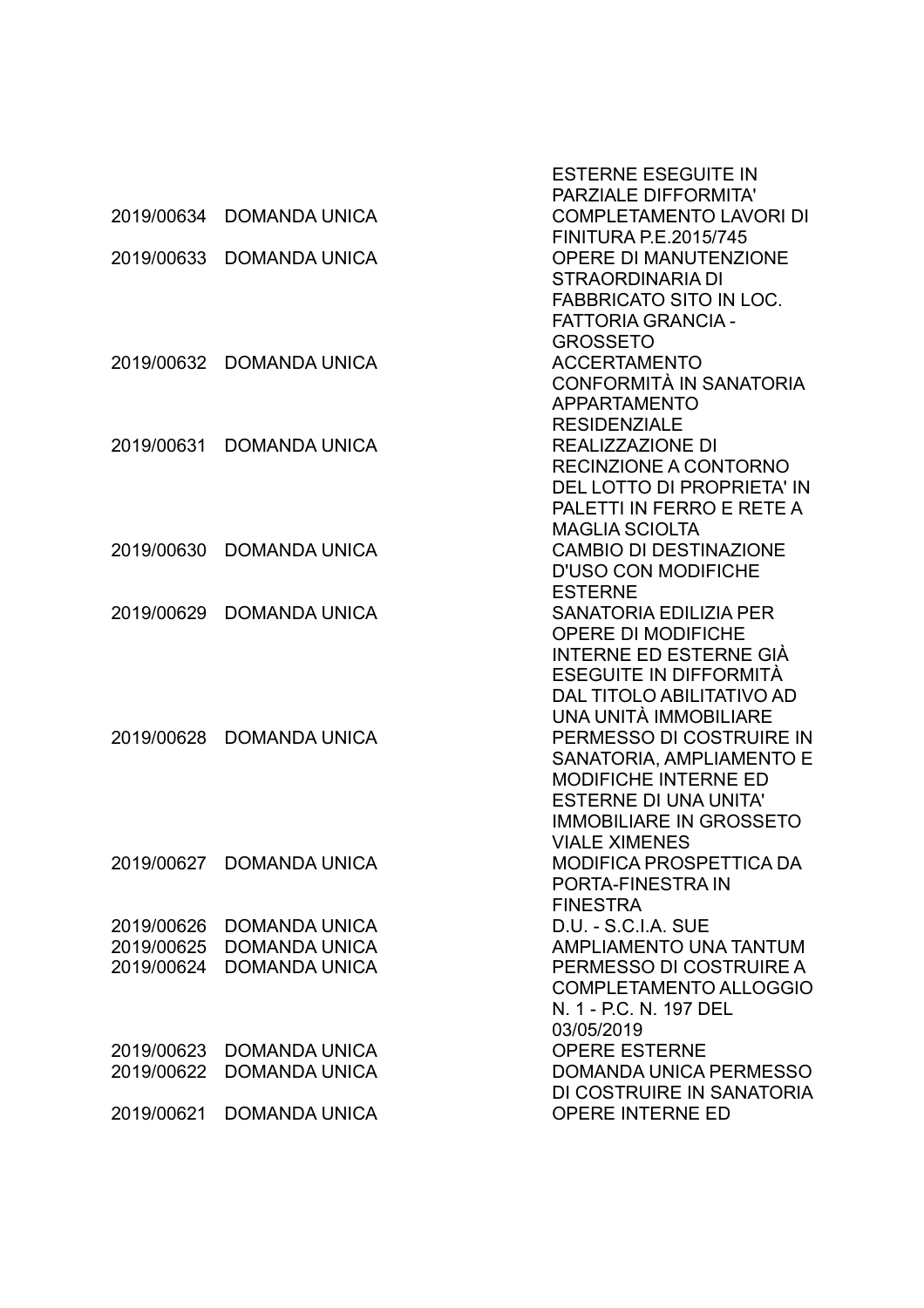|            |                          | <b>ESTERNE</b>                                            |
|------------|--------------------------|-----------------------------------------------------------|
|            | 2019/00620 DOMANDA UNICA | REALIZZAZIONE DI UN MURO                                  |
|            |                          | DI CONTENIMENTO E DI UNA                                  |
|            |                          | <b>RECINZIONE DI CONFINE</b>                              |
| 2019/00619 | <b>DOMANDA UNICA</b>     | PERMESSO A COSTRUIRE                                      |
|            |                          | PER REALIZZAZIONE DI                                      |
|            |                          | <b>SCALA ESTERNA</b>                                      |
|            |                          | <b>ANTINCENDIO DI UNA UNITA'</b>                          |
|            |                          | <b>IMMOBILIARE DESTINATA AD</b>                           |
|            |                          | <b>ATTIVITA' SPORTIVA UBICATA</b>                         |
|            |                          | IN VIA AMBRA N° 20 IN                                     |
|            |                          | <b>GROSSETO</b>                                           |
| 2019/00618 | <b>DOMANDA UNICA</b>     | <b>INSTALLAZIONE DI</b>                                   |
|            |                          | <b>MANUFATTO PERTINENZIALE</b>                            |
| 2019/00617 | <b>DOMANDA UNICA</b>     | <b>ACCERTAMENTO DI</b>                                    |
|            |                          | CONFORMITÀ IN SANATORIA                                   |
|            |                          | AI SENSI DELL'ART. 209                                    |
|            |                          | DELLA L.R. 65/2014 DI UNA                                 |
|            |                          | UNITÀ MMOBILIARE AD USO<br><b>RESIDENZIALE POSTA NEL</b>  |
|            |                          |                                                           |
|            |                          | <b>COMUNE DI GROSSETO IN</b><br>PIAZZA DONATORI DEL       |
|            |                          | <b>SANGUE N. 15</b>                                       |
| 2019/00616 | <b>DOMANDA UNICA</b>     | <b>PER L'INSTALLAZIONE</b>                                |
|            |                          | PRECARIA E TEMPORANEA                                     |
|            |                          | DI UN MANUFATTODI 60 MQ                                   |
|            |                          | <b>DI CORREDO PER</b>                                     |
|            |                          | L'ESERCIZIO E LA GESTIONE                                 |
|            |                          | <b>DELLACONCESSIONE</b>                                   |
|            |                          | DEMANIALE PER ATTIVITÀ                                    |
|            |                          | <b>SPORTIVE E CULTURALI -</b>                             |
|            |                          | KITE BEACH FIUMARA                                        |
|            | 2019/00615 DOMANDA UNICA | <b>ESECUZIONE DI</b>                                      |
|            |                          | RIVESTIMENTO DI PORZIONE                                  |
|            |                          | DI FACCIATA ESTERNA DEL                                   |
|            |                          | <b>FABBRICATO UBICATO IN VIA</b>                          |
|            |                          | AURELIA A GROSSETO                                        |
|            | 2019/00614 DOMANDA UNICA | PERMESSO DI COSTRUIRE IN                                  |
|            |                          | <b>SANATORIA PER OPERE</b>                                |
|            |                          | REALIZZATE IN PARZIALE                                    |
|            |                          | DIFFORMITA' A                                             |
|            |                          | <b>TITOLOABILITATIVO</b>                                  |
| 2019/00613 | <b>DOMANDA UNICA</b>     | <b>INSTALLAZIONE DI</b>                                   |
|            |                          | <b>RECINZIONE E CANCELLI</b>                              |
| 2019/00612 | <b>DOMANDA UNICA</b>     | <b>LAVORI DI MANUTENZIONE</b><br><b>STRAORDINARIA PER</b> |
|            |                          |                                                           |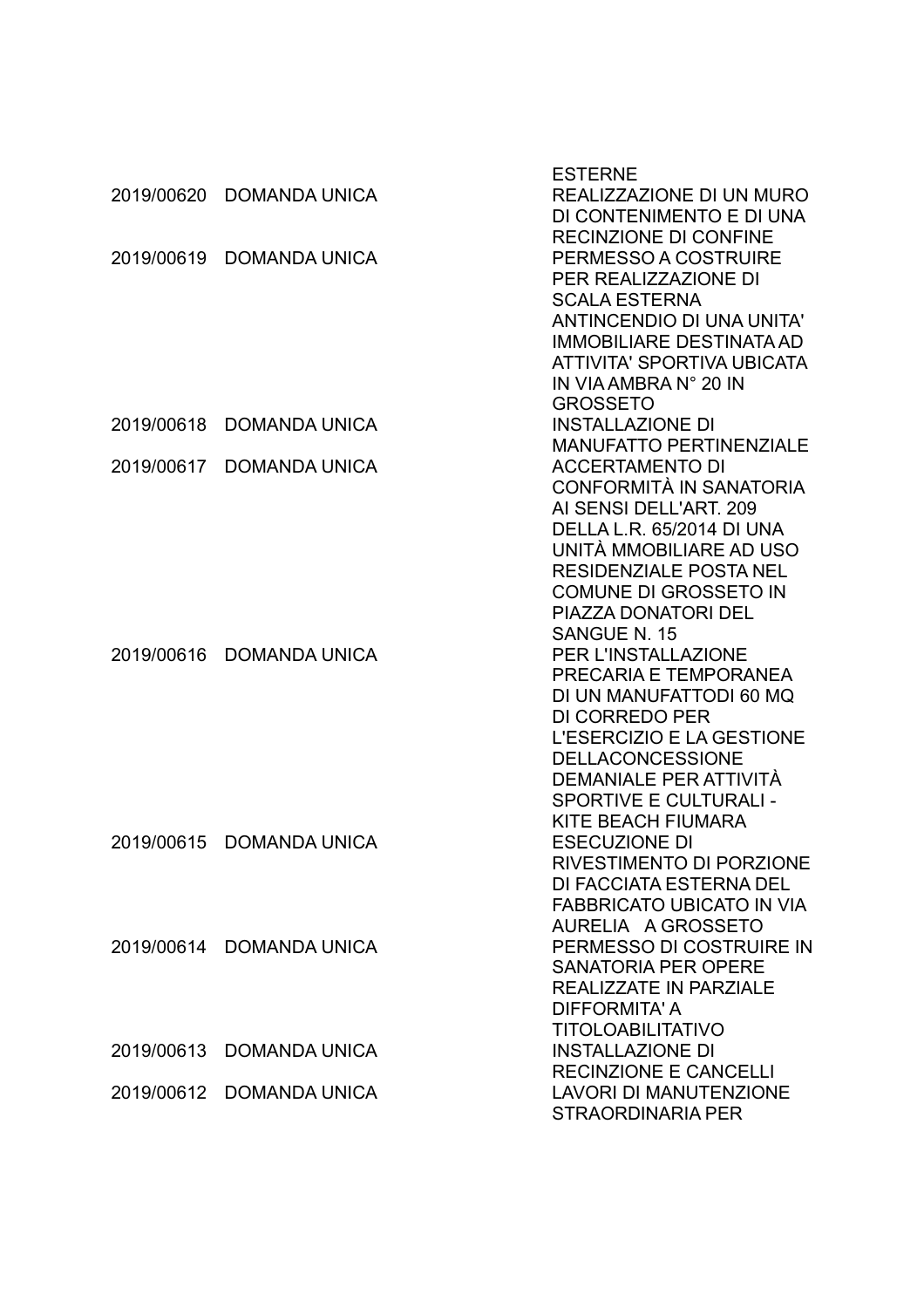|            |                      | <b>MODIFICHE INTERNE</b>        |
|------------|----------------------|---------------------------------|
| 2019/00611 | <b>DOMANDA UNICA</b> | <b>ATTESTAZIONE DI</b>          |
|            |                      | <b>CONFORMITA'</b>              |
| 2019/00610 | <b>DOMANDA UNICA</b> | RICHIESTA DI NUOVA              |
|            |                      | <b>ABITABILITA' RELATIVA AD</b> |
|            |                      | UNA UNITA' IMMOBILIARE AD       |
|            |                      | <b>USO ABITATIVO</b>            |
| 2019/00609 | <b>DOMANDA UNICA</b> | RICHIESTA DI NUOVA              |
|            |                      | <b>ABITABILITA' RELATIVA AD</b> |
|            |                      | UNA UNITA' IMMOBILIARE AD       |
|            |                      | <b>USO CIVILE ABITAZIONE</b>    |
| 2019/00608 | <b>DOMANDA UNICA</b> | <b>ATTESTAZIONE DI</b>          |
|            |                      | <b>CONFORMITA' IN SANATORIA</b> |
|            |                      | DI UNITA' IMMOBILIARE IN        |
|            |                      | GROSSETO, VIA ISARCO N°7        |
| 2019/00607 | <b>DOMANDA UNICA</b> | P. 1967928 N - ENEL - POSA      |
|            |                      | LINEA ELETTRICA MEDIA           |
|            |                      | TENSIONE IN VIA DAVIDE          |
|            |                      | <b>LAZZERETTI</b>               |
| 2019/00606 | <b>DOMANDA UNICA</b> | <b>INTERVENTO DI</b>            |
|            |                      | <b>MANUTENZIONE</b>             |
|            |                      | STRAORDINARIA AI SENSI          |
|            |                      | DELL'ART. 135 COMMA 2           |
|            |                      | LETTERA B DELLA L.R.T.          |
|            |                      | 65/2014 IN MONTEPESCALI         |
|            |                      | VICOLO DEL VOLONTARIO N°        |
|            |                      | 13                              |
| 2019/00605 | <b>DOMANDA UNICA</b> | <b>ACCERTAMENTO DI</b>          |
|            |                      | <b>CONFORMITA' IN SANATORIA</b> |
|            |                      | PER OPERE REALIZZATE IN         |
|            |                      | DIFFORMITA' ALLA P.E.           |
|            |                      | 2001/1086, C.E. 481 DEL         |
|            |                      | 13/12/2001, VARIANTE            |
|            |                      | 2003/124, C.E. 91 DEL           |
|            |                      | 07/03/2003 IN UN IMMOBILE       |
|            |                      | CIVILE SITO IN GROSSETO.        |
|            |                      | <b>LOC. VII ZONA MELOSELLA</b>  |
|            |                      | S.N.C.                          |
| 2019/00604 | <b>DOMANDA UNICA</b> | <b>PROGETTO DI</b>              |
|            |                      | REALIZZAZIONE ANNESSO           |
|            |                      | <b>AGRICOLO ED IMPIANTO</b>     |
|            |                      | <b>SMALTIMENTO REFLUI</b>       |
| 2019/00603 | <b>DOMANDA UNICA</b> | REALIZZAZIONE FORNO A           |
|            |                      | SERVIZIO DELL'ORATORIO          |
| 2019/00602 | <b>DOMANDA UNICA</b> | <b>ECCEDENZA DI SUPERFICIE</b>  |
|            |                      | SU REALIZZAZIONE DI             |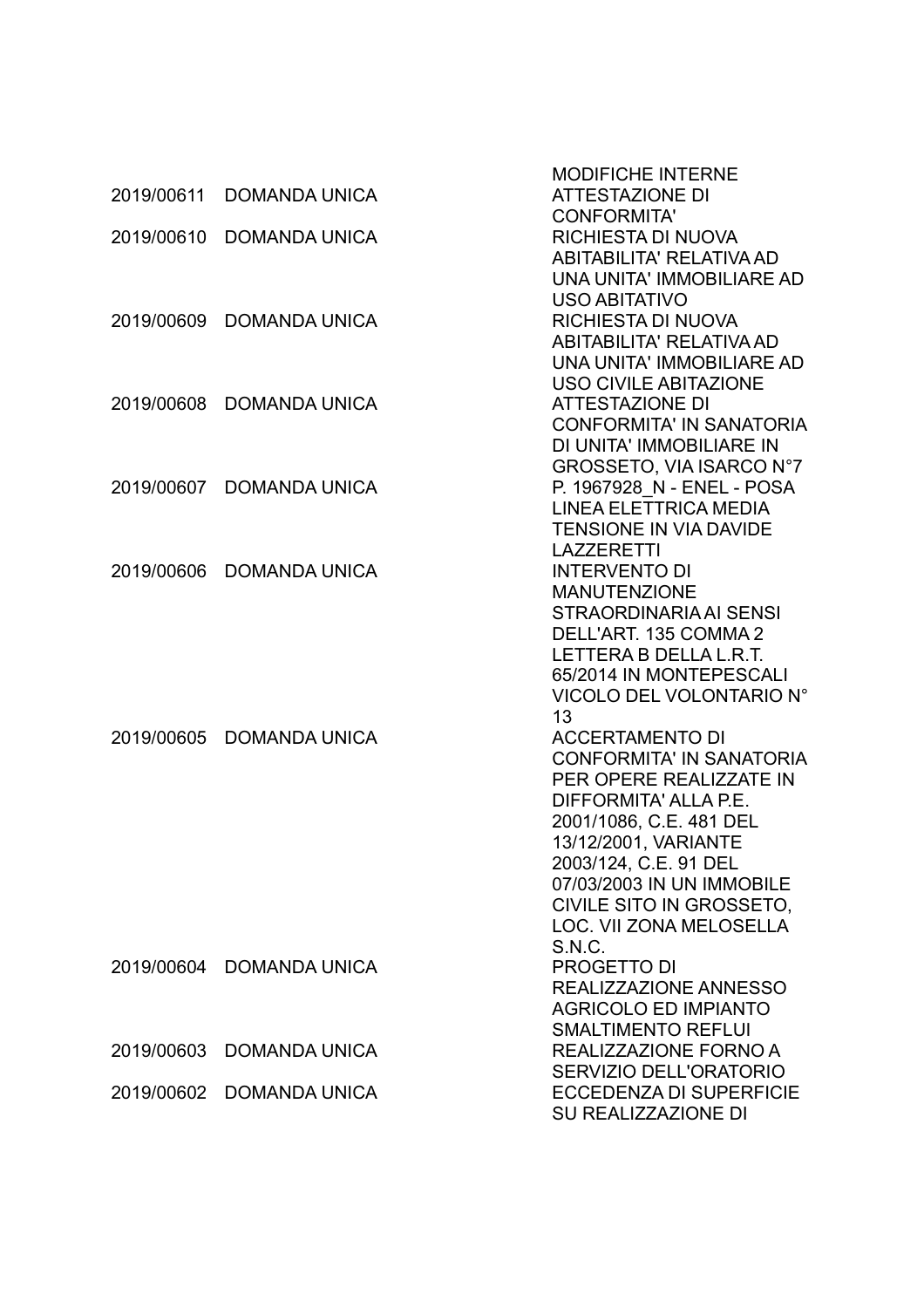|            |                          | ANNESSO AGRICOLO                |
|------------|--------------------------|---------------------------------|
| 2019/00601 | <b>DOMANDA UNICA</b>     | <b>ACCERTAMENTO DI</b>          |
|            |                          | CONFORMITÀ IN SANATORIA         |
|            |                          | <b>RELATIVO A MODIFICHE</b>     |
|            |                          | <b>INTERNE ED ESTERNE IN</b>    |
|            |                          | UNA UNITÀ IMMOBILIARE AD        |
|            |                          | <b>USO RESIDENZIALE</b>         |
| 2019/00600 | <b>DOMANDA UNICA</b>     | <b>ACCERTAMENTO DI</b>          |
|            |                          | <b>COMPATIBILITA'</b>           |
|            |                          | <b>PAESAGGISTICA E</b>          |
|            |                          | <b>ATTESTAZIONE DI</b>          |
|            |                          | <b>CONFORMITA' IN SANATORIA</b> |
| 2019/00599 | <b>DOMANDA UNICA</b>     | <b>CONSOLIDAMENTO</b>           |
|            |                          | <b>FONDALE</b>                  |
| 2019/00598 | <b>DOMANDA UNICA</b>     | Autorizzazione EURO DAB         |
|            |                          | ROSELLE Impianto radiofonico    |
| 2019/00597 | <b>DOMANDA UNICA</b>     | RISTRUTTURAZIONE EDILIZIA       |
|            |                          | RICOSTRUTTIVA,                  |
|            |                          | <b>AMPLIAMENTO E CAMBIO DI</b>  |
|            |                          | <b>DESTINAZIONE D'USO DI</b>    |
|            |                          | <b>FABBRICATO ARTIGIANALE</b>   |
| 2019/00596 | <b>DOMANDA UNICA</b>     | RISTRUTTURAZIONE EDILIZIA       |
|            |                          | DI UNITA' IMMOBILIARE SITA      |
|            |                          | IN GROSSETO VIA                 |
|            |                          | SENESE, 110                     |
| 2019/00595 | <b>DOMANDA UNICA</b>     | <b>MODIFICHE INTERNE ED</b>     |
|            |                          | <b>ESTERNE AD</b>               |
|            |                          | <b>APPARTAMENTO DI CIVILE</b>   |
|            |                          | <b>ABITAZIONE</b>               |
| 2019/00594 | <b>DOMANDA UNICA</b>     | <b>SCIA EDILIZIA PER OPERE</b>  |
|            |                          | <b>INTERNE DI MANUTENZIONE</b>  |
|            |                          | <b>STRAORDINARIA OLTRE A</b>    |
|            |                          | <b>MESSA IN COMUNICAZIONE</b>   |
|            |                          | DI DUE UNITÀ IMMOBILIARI        |
|            | 2019/00593 DOMANDA UNICA | <b>MANUTENZIONE</b>             |
|            |                          | STRAORDINARIA E CAMBIO          |
|            |                          | DI UTILIZZO DEL PIANO           |
|            |                          | <b>TERRA DI PORZIONE</b>        |
|            |                          | <b>MAGAZZINO AD AMBIENTE</b>    |
|            |                          | POLIFUNZIONALE CON              |
|            |                          | <b>SCOPI AGRITURISTICI E</b>    |
|            |                          | UNITA' ABITATIVA                |
|            |                          | <b>AGRITURISTICA DA</b>         |
|            |                          | PORZIONE DI ABITAZIONE          |
|            |                          | DELL'IMPRENDITORE.              |
| 2019/00592 | <b>DOMANDA UNICA</b>     | <b>INTERVENTO DI</b>            |
|            |                          |                                 |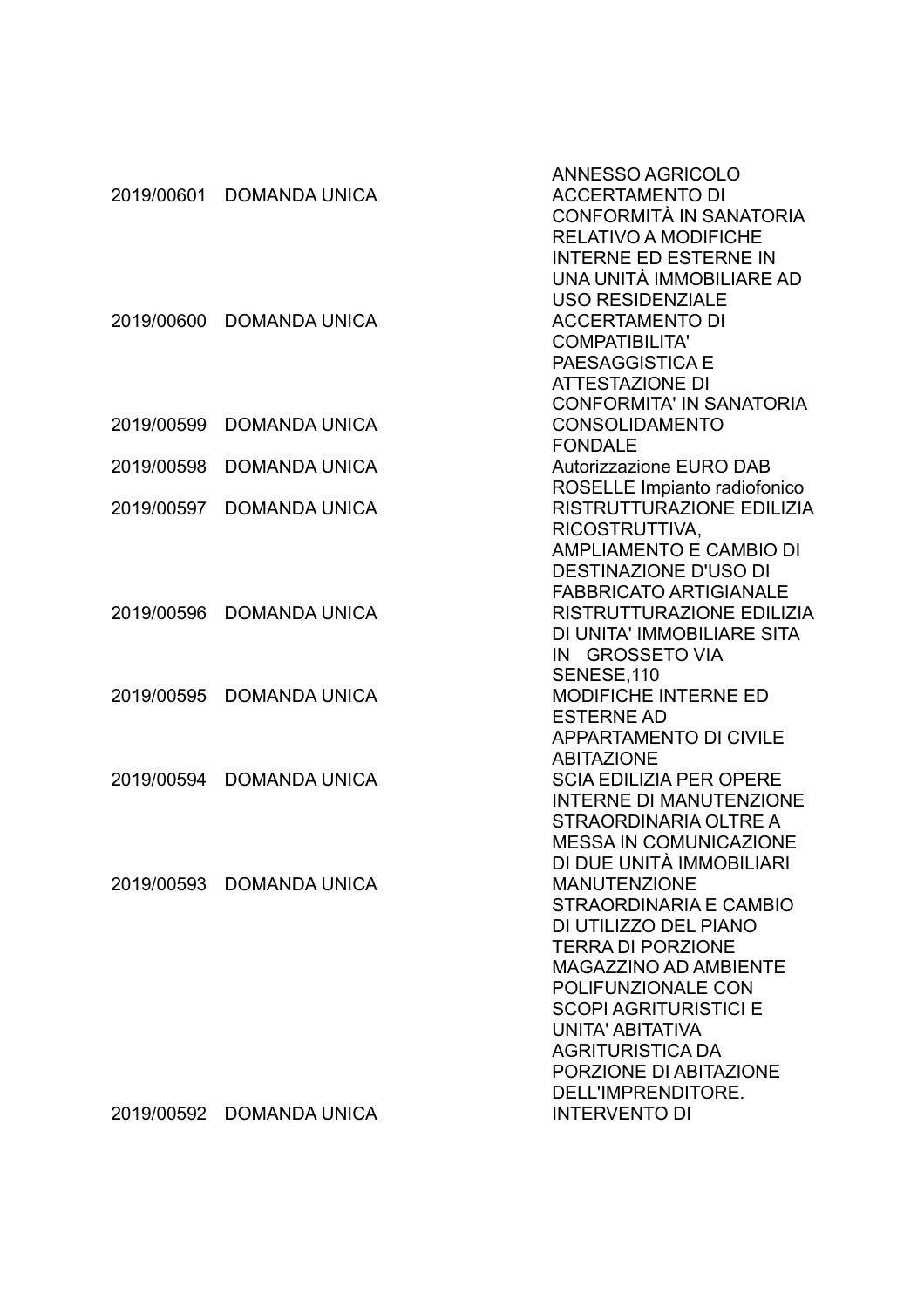| 2019/00591 | <b>DOMANDA UNICA</b> | RISTRUTTURAZIONE EDILIZIA<br>DI CAPANNONE INDUSTRIALE<br><b>ATTESTAZIONE DI</b>                                                                                   |
|------------|----------------------|-------------------------------------------------------------------------------------------------------------------------------------------------------------------|
|            |                      | CONFORMITÀ IN DIFFORMITÀ<br>DALLA DENUNCIA DI INIZIO<br>ATTIVITÀ N. 05/1379 DEL<br>19.05.2005                                                                     |
| 2019/00590 | <b>DOMANDA UNICA</b> | AMPLIAMENTO DI DUE UNITÀ<br><b>IMMOBILIARI AI SENSI DELLA</b><br>LETTERA D) DEL COMMA 4<br>ART 74 DELLE N.T.A. DEL<br>R.U.                                        |
| 2019/00589 | <b>DOMANDA UNICA</b> | <b>LAVORI DI</b><br>RISTRUTTURAZIONE EDILIZIA<br>PER CHIUSURA DI TERRAZZO<br>IN UNA CIVILE ABITAZIONE                                                             |
| 2019/00588 | <b>DOMANDA UNICA</b> | <b>MANUTENZIONE</b><br><b>STRAORDINARIA</b>                                                                                                                       |
| 2019/00587 | <b>DOMANDA UNICA</b> | <b>FRAZIONAMENTI DI</b><br>PERTINENZE IMMOBILIARI                                                                                                                 |
| 2019/00586 | <b>DOMANDA UNICA</b> | <b>MANUTENZIONE</b><br><b>STRAORDINARIA CIVILE</b><br>ABITAZIONE IN LOC.<br><b>CANONICA</b>                                                                       |
| 2019/00585 | <b>DOMANDA UNICA</b> | <b>MODIFICHE ESTERNE E</b><br><b>INTERNE DI FABBRICATO</b><br>SENZA AUMENTO DI VOLUME                                                                             |
| 2019/00584 | <b>DOMANDA UNICA</b> | <b>ATTESTAZIONE DI</b><br><b>CONFORMITA' IN SANATORIA</b><br>PER LIEVI MODIFICHE DI<br><b>PROSPETTO</b>                                                           |
| 2019/00583 | <b>DOMANDA UNICA</b> | <b>INTERVENTI NECESSARI PER</b><br>L'ISTALLAZIONE DELLA<br><b>NUOVA RISONANZA</b><br><b>MAGNETICA PRESSO IL P.O.</b><br><b>MISERICORDIA DI</b><br><b>GROSSETO</b> |
| 2019/00582 | <b>DOMANDA UNICA</b> | <b>TRASMISSIONE</b><br><b>ACCERTAMENTO DI</b><br><b>CONFORMITA' IN SANATORIA</b>                                                                                  |
| 2019/00581 | <b>DOMANDA UNICA</b> | <b>CERTIFICAZIONE DI</b><br><b>ABITABILITA / AGIBILITA</b>                                                                                                        |
| 2019/00580 | <b>DOMANDA UNICA</b> | <b>MANCATA PRESENTAZIONE</b><br>DI CONSISTENZA FINALE E<br>SUCCESSIVE MODIFICHE AD<br>UN ALLOGGIO IN VIA TICINO                                                   |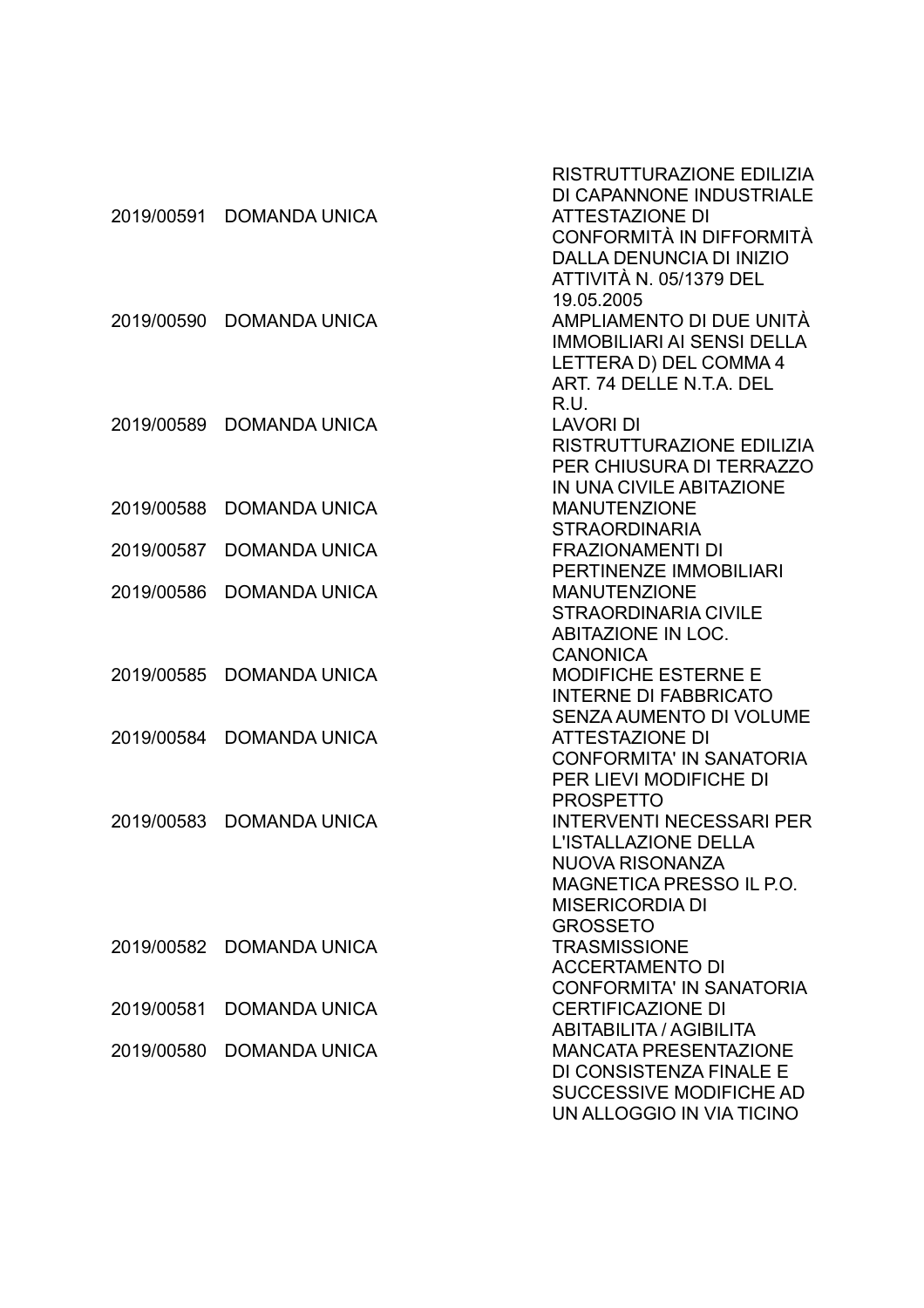|            |                          | 15                               |
|------------|--------------------------|----------------------------------|
|            | 2019/00579 DOMANDA UNICA | <b>FRAZIONAMENTO CON</b>         |
|            |                          | <b>CAMBIO DI DESTINAZIONE</b>    |
|            |                          | D'USO DI UNITÀ                   |
|            |                          | <b>IMMOBILIARE</b>               |
|            | 2019/00578 DOMANDA UNICA | <b>VARIANTE IN CORSO</b>         |
|            |                          | <b>D'OPERA ALLA SCIA DI CUI</b>  |
|            |                          | ALLA P.E. 959/2017 DEL 11        |
|            |                          | AGOSTO 2017 PROT. 105012         |
|            |                          | PER INTERVENTO DI                |
|            |                          | <b>MANUTENZIONE</b>              |
|            |                          | <b>STRAORDINARIA E</b>           |
|            |                          | <b>MODIFICHE INTERNE IN UNA</b>  |
|            |                          | UNITA' IMMOBILIARE SITA IN       |
|            |                          | VIA CAIROLI A GROSSETO.          |
|            | 2019/00577 DOMANDA UNICA | <b>ACCERTAMENTO DI</b>           |
|            |                          | <b>CONFORMITA' IN SANATORIA</b>  |
|            |                          | AI SENSI DELL'ART. 209           |
|            |                          | <b>DELLA L.R.T. 65/2014 PER</b>  |
|            |                          | <b>MODIFICHE AL FABBRICATO</b>   |
|            |                          | DI CIVILE ABITAZIONE             |
| 2019/00576 | DOMANDA UNICA            | <b>RISTRUTTURAZIONE EDILIZIA</b> |
|            |                          | PER MODIFICHE INTERNE ED         |
|            |                          | ESTERNE IN UN PODERE EX          |
|            |                          | E.M. LOC. SQUARTAPAGLIA          |
| 2019/00575 | <b>DOMANDA UNICA</b>     | <b>RISTRUTTURAZIONE</b>          |
|            |                          | <b>COMPLETA IMPIANTO</b>         |
|            |                          | <b>CARBURANTI TAMOIL ITALIA</b>  |
|            |                          | S.P.A.                           |
|            | 2019/00574 DOMANDA UNICA | <b>RICHIESTA DI</b>              |
|            |                          | <b>AUTORIZZAZIONE</b>            |
|            |                          | PAESAGGISTICA CON                |
|            |                          | <b>PROCEDIMENTO</b>              |
|            |                          | <b>SEMPLIFICATO</b>              |
|            | 2019/00573 DOMANDA UNICA | REALIZZAZIONE DI NUOVO           |
|            |                          | <b>PASSO CARRABILE</b>           |
|            | 2019/00572 DOMANDA UNICA | <b>VODAFONE Italia 3OF03686</b>  |
|            |                          | PRINCIPINA A MARE via dello      |
|            |                          | Squalo, 100 riconfigurazione     |
|            |                          | <b>SRB</b>                       |
|            | 2019/00571 DOMANDA UNICA | PERMESSO A COSTRUIRE             |
|            |                          | <b>PER AMPLIAMENTO</b>           |
|            |                          | <b>VOLUMETRICO IN EDIFICIO</b>   |
|            |                          | <b>RESIDENZIALE</b>              |
|            | 2019/00570 DOMANDA UNICA | <b>RISTRUTTURAZIONE</b>          |
|            |                          | <b>IMMOBILE E</b>                |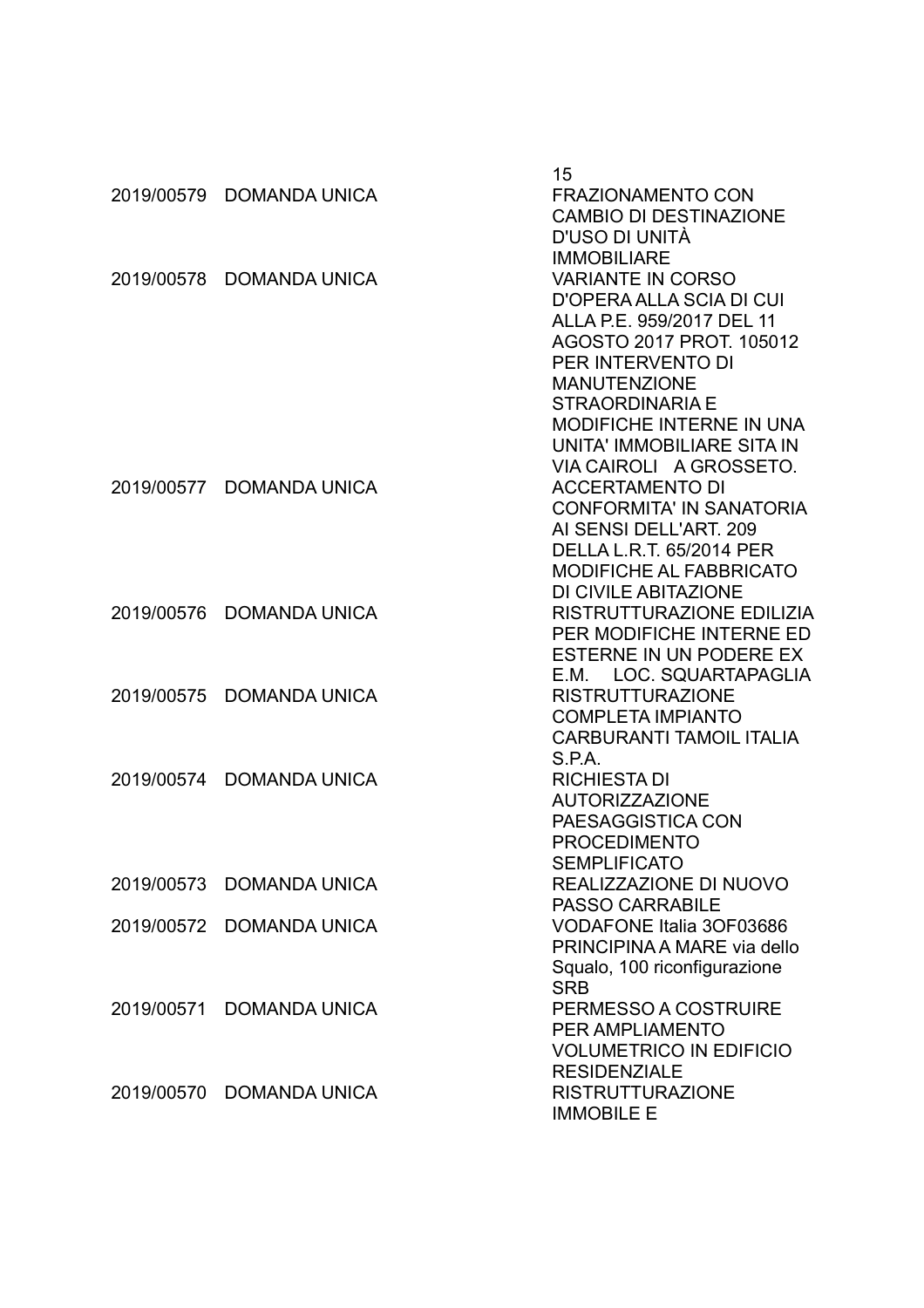|                          |                                              | <b>TRASFORMAZIONE DI</b><br><b>DEPOSITO OCCASIONALE IN</b> |
|--------------------------|----------------------------------------------|------------------------------------------------------------|
|                          |                                              | <b>AMBIENTE ABITATIVO</b>                                  |
| 2019/00569               | <b>DOMANDA UNICA</b>                         | <b>REALIZZAZIONE DI ACCESSI</b>                            |
|                          |                                              | <b>CARRABILI ALLA FERMATA</b>                              |
|                          |                                              | <b>DELL'AUTOBUS</b>                                        |
| 2019/00568               | <b>DOMANDA UNICA</b>                         | <b>MODIFICHE INTERNE ED</b>                                |
|                          |                                              | <b>ESTERNE AD</b>                                          |
|                          |                                              | <b>APPARTAMENTO</b>                                        |
| 2019/00567               | <b>DOMANDA UNICA</b>                         | <b>ISTALLAZIONE DI UN NUOVO</b>                            |
|                          |                                              | ANNESSO AGRICOLO PER                                       |
|                          |                                              | L'ATTIVITÀ AMATORIALE AI                                   |
|                          |                                              | <b>SENSI DELL'ART, 142 BIS</b>                             |
| 2019/00566               | <b>DOMANDA UNICA</b>                         | <b>ACCERTAMENTO DI</b>                                     |
|                          |                                              | <b>CONFORMITA' INERENTE</b>                                |
|                          |                                              | L'UNITA' IMMOBILIARE AD                                    |
|                          |                                              | <b>USO RESIDENZIALE</b>                                    |
| 2019/00565               | <b>DOMANDA UNICA</b>                         | <b>LAVORI DI</b>                                           |
|                          |                                              | <b>RISTRUTTURAZIONE</b>                                    |
|                          |                                              | <b>INTERNA</b>                                             |
| 2019/00564<br>2019/00563 | <b>DOMANDA UNICA</b><br><b>DOMANDA UNICA</b> | <b>SANATORIA EDILIZIA</b>                                  |
|                          |                                              | <b>MODIFICHE INTERNE ED</b><br>APERTURA DI UNA             |
|                          |                                              | FINESTRA.                                                  |
| 2019/00562               | <b>DOMANDA UNICA</b>                         | <b>REALIZZAZIONE DI OPERE DI</b>                           |
|                          |                                              | <b>MANUTENZIONE</b>                                        |
|                          |                                              | STRAORDINARIA CON                                          |
|                          |                                              | <b>MODIFICHE INTERNE ED</b>                                |
|                          |                                              | ESTERNE (ED UTILIZZO DI                                    |
|                          |                                              | PORZIONE, IN MISURA NON                                    |
|                          |                                              | PREVALENTE, A FINI                                         |
|                          |                                              | COMMERCIALI),                                              |
|                          |                                              | <b>RELATIVAMENTE</b>                                       |
|                          |                                              | <b>ALL'IMMOBILE ARTIGIANALE</b>                            |
|                          |                                              | SITO IN PIAZZALE LAOS A                                    |
|                          |                                              | <b>GROSSETO.</b>                                           |
| 2019/00561               | <b>DOMANDA UNICA</b>                         | <b>DIFFORMITA' INTERNE ED</b>                              |
|                          |                                              | <b>ESTERNE APPARTAMENTO</b>                                |
|                          |                                              | <b>CIVILE ABITAZIONE ED</b>                                |
|                          |                                              | <b>ACCESSORI</b>                                           |
| 2019/00560               | <b>DOMANDA UNICA</b>                         | REALIZZAZIONE EDIFICIO                                     |
|                          |                                              | <b>SOCIO-SANITARIO PER</b>                                 |
|                          |                                              | L'ASSISTENZA A PERSONE                                     |
|                          |                                              | <b>CON GRAVI PATOLOGIE E</b>                               |
|                          |                                              | <b>SEDE DELLA FONDAZIONE</b>                               |
|                          |                                              | "VILLA ELENA MARIA ONLUS"                                  |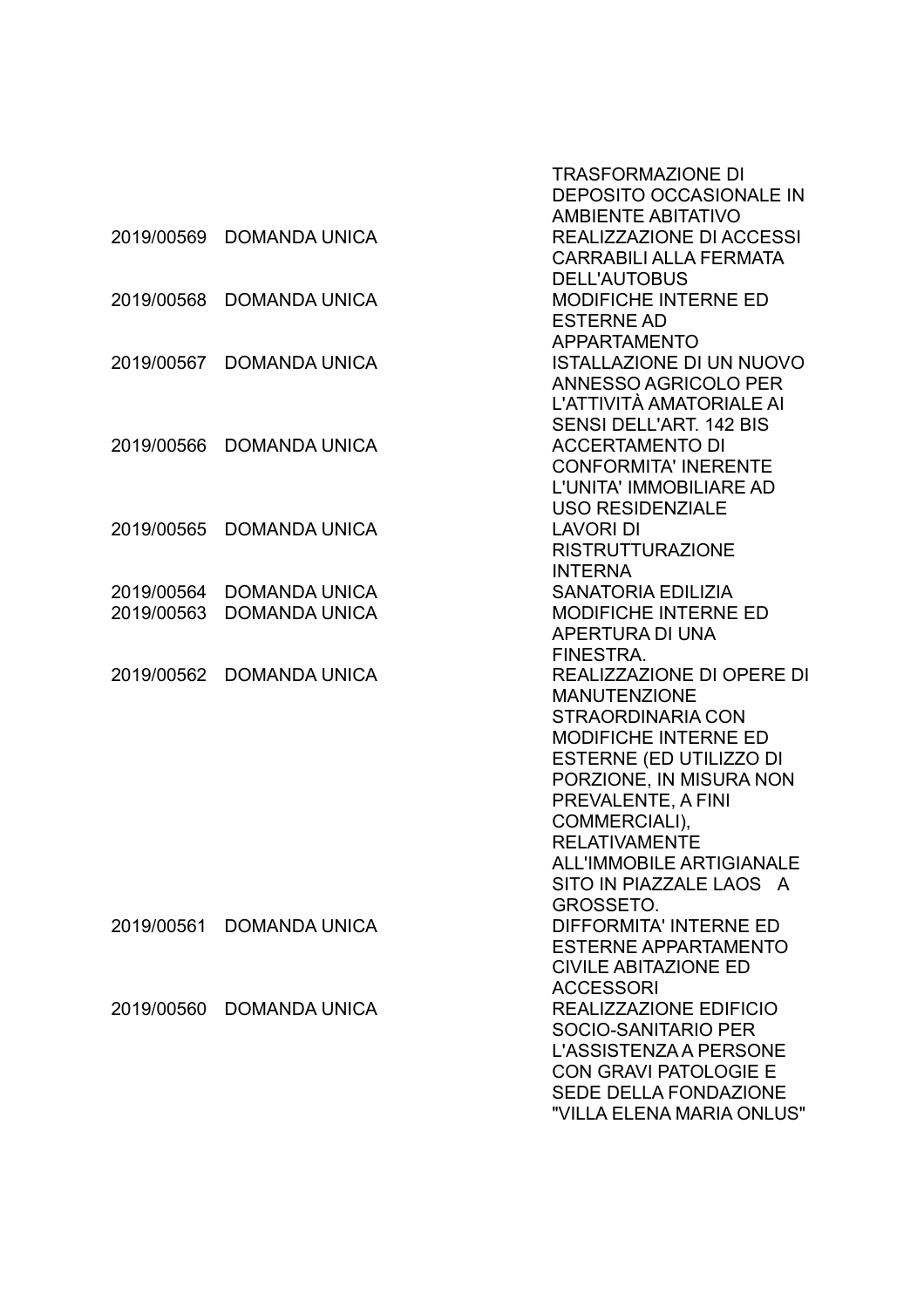|            |                      | - VARIANTE ALLA P.E. N.<br>2016/1122               |
|------------|----------------------|----------------------------------------------------|
| 2019/00559 | <b>DOMANDA UNICA</b> | <b>INSTALLAZIONE DI</b>                            |
|            |                      | <b>MANUFATTO</b>                                   |
|            |                      | PREFABBRICATO A SERVIZIO                           |
|            |                      | DI ATTIVITÀ ARTIGIANALE                            |
| 2019/00558 | <b>DOMANDA UNICA</b> | <b>ACCERTAMENTO DI</b>                             |
|            |                      | CONFORMITÀ IN SANATORIA                            |
|            |                      | AI SENSI DELLA LRT 65/2014                         |
|            |                      | <b>ART. 209 C. 2 LETT. B PER</b>                   |
|            |                      | <b>ERRATA</b>                                      |
|            |                      | <b>RAPPRESENTAZIONE</b>                            |
|            |                      | <b>GRAFICA DELLO STATO</b>                         |
|            |                      | <b>ASSEVERATO IN</b>                               |
|            |                      | <b>FABBRICATO PER CIVILE</b>                       |
|            |                      | <b>ABITAZIONE</b>                                  |
| 2019/00557 | <b>DOMANDA UNICA</b> | <b>CAMBIO DI DESTINAZIONE</b>                      |
|            |                      | <b>D'USO SENZA OPERE</b>                           |
|            |                      | RELATIVAMENTE ALL'UNITÀ                            |
|            |                      | <b>IMMOBILIARE UBICATA IN VIA</b>                  |
|            |                      | O. FALLACI A GROSSETO                              |
| 2019/00556 | <b>DOMANDA UNICA</b> | <b>ACCERTAMENTO</b>                                |
|            |                      | <b>CONFORMITA' IN SANATORIA</b>                    |
|            |                      | DI DUE UNITA' IMMOBILIARI                          |
| 2019/00555 | <b>DOMANDA UNICA</b> | ATTESTAZIONE CONFORMITÀ                            |
|            |                      | <b>PER RISTRUTTURAZIONE</b>                        |
| 2019/00554 | <b>DOMANDA UNICA</b> | <b>RESIDENZA RURALE</b><br>APERTURA DI NUOVO PASSO |
|            |                      | <b>CARRABILE</b>                                   |
| 2019/00553 | <b>DOMANDA UNICA</b> | <b>MANUTENZIONE</b>                                |
|            |                      | STRAORDINARIA DI UNITA'                            |
|            |                      | <b>IMMOBILIARE AL PIANO</b>                        |
|            |                      | PRIMO USO UFFICI IN                                |
|            |                      | <b>GROSSETO VIA DANIMARCA</b>                      |
|            |                      | S.N.C.                                             |
| 2019/00552 | <b>DOMANDA UNICA</b> | <b>PROGETTO PER LA</b>                             |
|            |                      | REALIZZAZIONE DI UN                                |
|            |                      | CAR-PORT, UN GRIGLIATO,                            |
|            |                      | UN BARBECUE E PER LA                               |
|            |                      | SOSTITUZIONE DI UNA                                |
|            |                      | PORZIONE DI RECINZIONE IN                          |
|            |                      | LOC. CIAFARELLO IN AGRO                            |
|            |                      | <b>DI BATIGNANO</b>                                |
| 2019/00551 | <b>DOMANDA UNICA</b> | Modifiche interne ed esterne in                    |
|            |                      | difformità dal titolo abilitativo                  |
| 2019/00550 | <b>DOMANDA UNICA</b> | RISTRUTTURAZIONE EDILIZIA                          |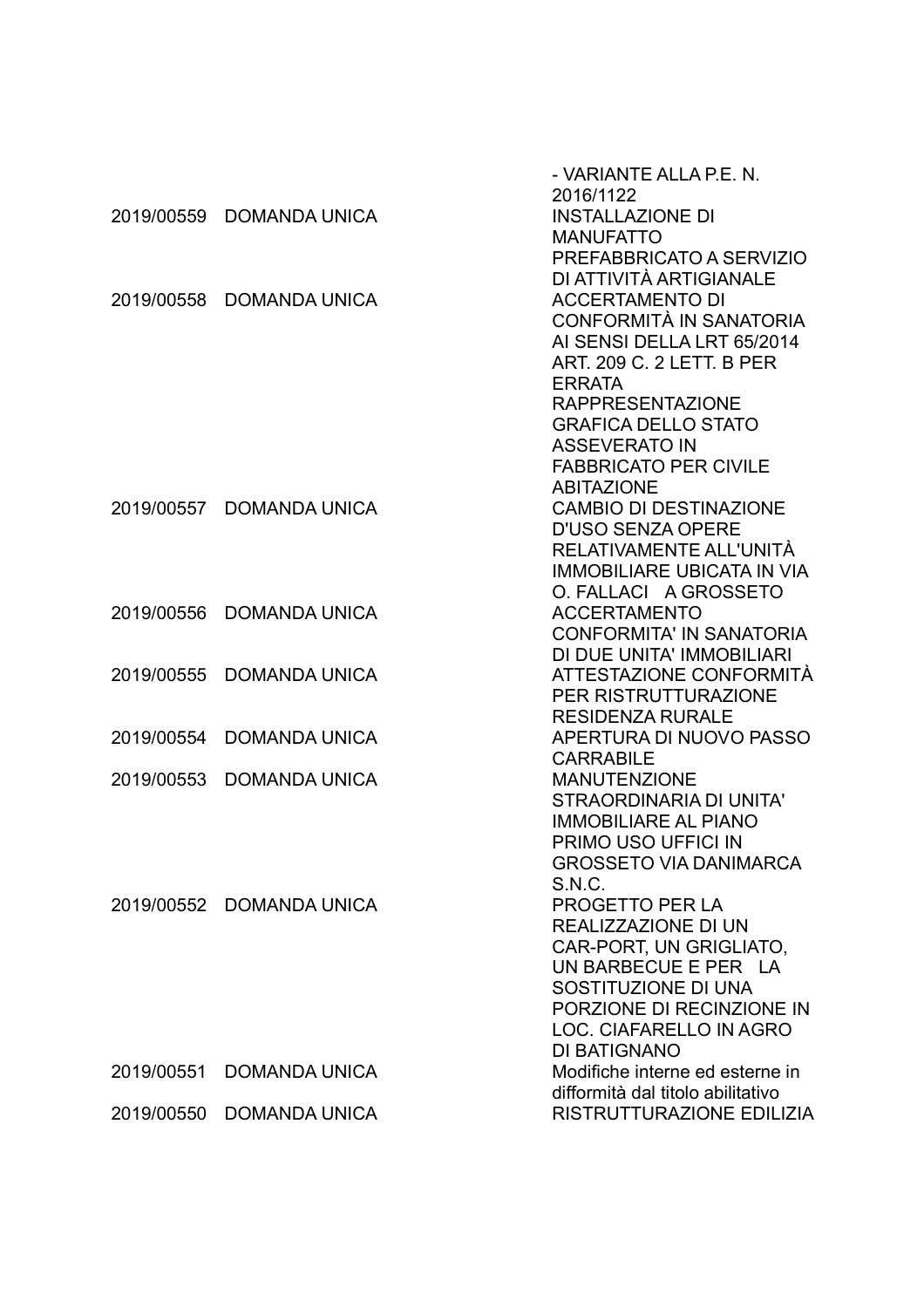| 2019/00549 | <b>DOMANDA UNICA</b>     | <b>DI GARAGE</b><br><b>SCIA PER ADEGUAMENTO</b><br><b>SCARICI DOMESTICI</b><br><b>FABBRICATI A SERVIZIO DEL</b><br>CAMPO SPORTIVO IN LOC.                        |
|------------|--------------------------|------------------------------------------------------------------------------------------------------------------------------------------------------------------|
| 2019/00548 | <b>DOMANDA UNICA</b>     | <b>CASOTTO PESCATORI</b><br>NUOVA COSTRUZIONE DI<br><b>LINEA ELETTRICA BASSA</b><br><b>TENSIONE IN CAVO</b><br>SOTTERRANEO DA<br>REALIZZARSI INVIA SARTINI,      |
| 2019/00547 | <b>DOMANDA UNICA</b>     | LOC. MARINA DI GROSSETO<br>RISTRUTTURAZIONE DI                                                                                                                   |
| 2019/00546 | <b>DOMANDA UNICA</b>     | <b>ANNESSO AGRICOLO</b><br><b>ACCERTAMENTO DI</b><br><b>CONFORMITA' IN SANATORIA</b><br>PER CHIUSURA TERRAZZA E<br><b>MODIFICHE INTERNE E</b>                    |
| 2019/00545 | <b>DOMANDA UNICA</b>     | <b>PROSPETTICHE</b><br><b>DOMANDA UNICA PERMESSO</b>                                                                                                             |
| 2019/00544 | <b>DOMANDA UNICA</b>     | <b>DI COSTRUIRE</b><br><b>INSTALLAZIONE DI PANNELLI</b><br>LATERALI A SERVIZIO DELLA<br>TERRAZZA POSTA SUL                                                       |
| 2019/00543 | <b>DOMANDA UNICA</b>     | <b>RETRO DEL FABBRICATO</b><br>REALIZZAZIONE DI LINEA<br>ELETTRICA A BASSA                                                                                       |
| 2019/00542 | <b>DOMANDA UNICA</b>     | <b>TENSIONE P.1977452 N</b><br><b>ATTESTAZIONE DI</b><br><b>CONFORMITA' IN SANATORIA</b><br>PER MODIFICHE INTERNE ED                                             |
| 2019/00541 | <b>DOMANDA UNICA</b>     | <b>ESTERNE</b><br><b>AMPLIAMENTO DI</b><br><b>FABBRICATO RURALE AD</b><br>USO ABITATIVO IN LOC.<br>ALBERESE, PODERE ASTICO                                       |
| 2019/00540 | <b>DOMANDA UNICA</b>     | PARERE UFFICIO AMBIENTE<br>PER AMPLIAMENTO DI UNITA'                                                                                                             |
| 2019/00539 | <b>DOMANDA UNICA</b>     | <b>IMMOBILIARE</b><br><b>ISTANZA " ACCERTAMENTO</b><br>DI CONFORMITA' IN<br>SANATORIA " (ART.209 DELLA<br>L.R.T. N.65/2014)-<br>RICHIEDENTE: SPAMPINATO<br>LUCA. |
|            | 2019/00538 DOMANDA UNICA | MODIFICHE INTERNE ED                                                                                                                                             |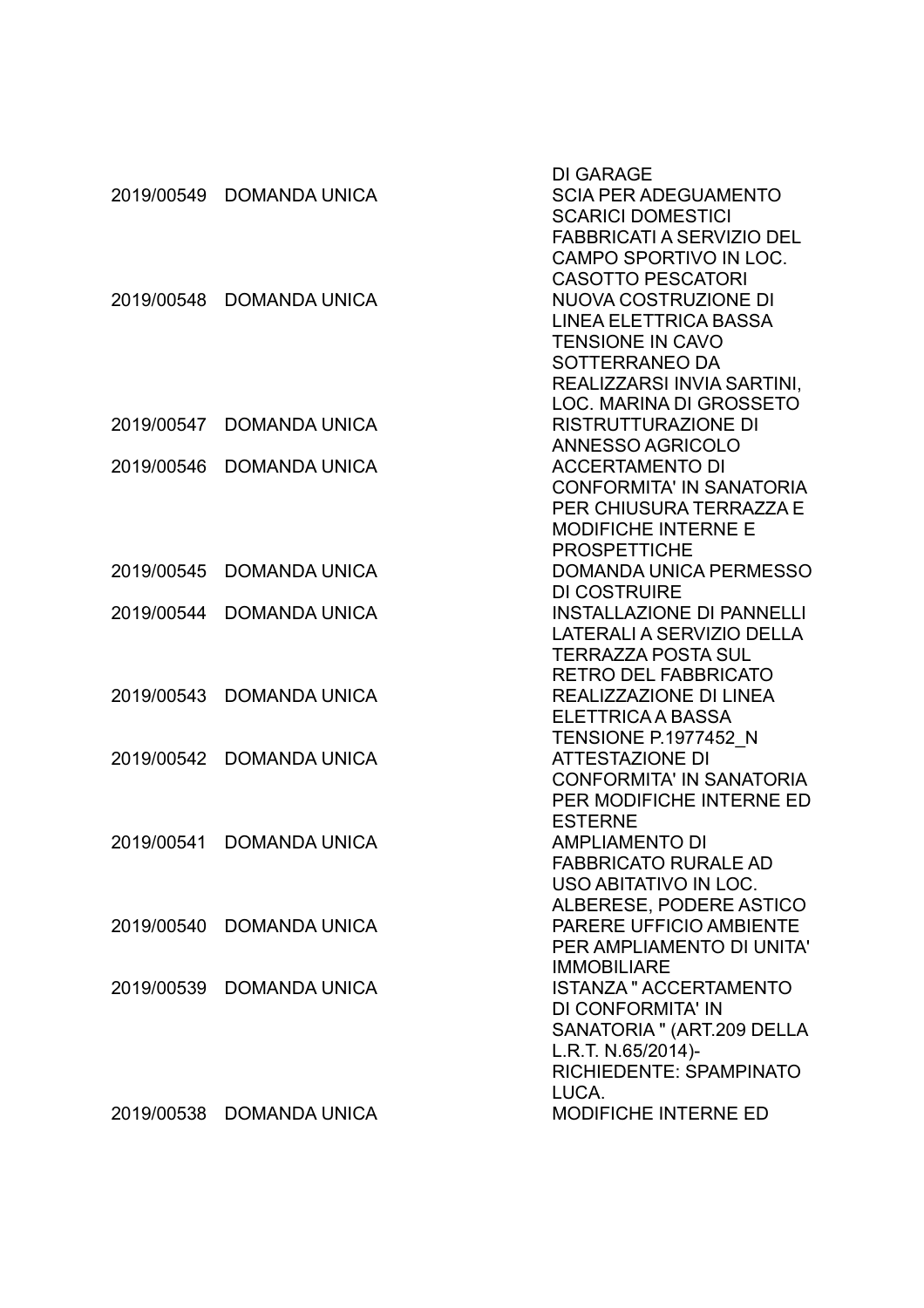| 2019/00537 | <b>DOMANDA UNICA</b>     | <b>ESTERNE</b><br><b>RESTAURO CONSERVATIVO</b><br>EX CASELLO DI BONIFICA DI                                                                                                                                                                                                                                           |
|------------|--------------------------|-----------------------------------------------------------------------------------------------------------------------------------------------------------------------------------------------------------------------------------------------------------------------------------------------------------------------|
| 2019/00536 | <b>DOMANDA UNICA</b>     | <b>ALBERESE</b><br><b>CAMBIO D'USO IN</b><br>RESIDENZA DELLA U.A. N.234<br><b>POSTA NELLA RTA</b>                                                                                                                                                                                                                     |
| 2019/00535 | <b>DOMANDA UNICA</b>     | <b>ACQUAZZURRA</b><br><b>MANUTENZIONE</b><br><b>STRAORDINARIA</b>                                                                                                                                                                                                                                                     |
| 2019/00534 | <b>DOMANDA UNICA</b>     | REALIZZAZIONE DI<br><b>RECINZIONE E CANCELLO DI</b><br><b>INGRESSO ALLA PROPRIETA'</b><br>E POSA IN OPERA DI                                                                                                                                                                                                          |
| 2019/00533 | <b>DOMANDA UNICA</b>     | <b>SERBATOIO INTERRATO</b><br><b>RICONFIGURAZIONE SRB GR</b><br>FORTEZZA (GR53)                                                                                                                                                                                                                                       |
| 2019/00532 | <b>DOMANDA UNICA</b>     | RISTRUTTURAZIONE EDILIZIA<br>DI UN ANNESSO AGRICOLO<br><b>CON TRASFERIMENTO DI</b><br><b>VOLUMETRIE ED</b><br><b>AMPLIAMENTO</b>                                                                                                                                                                                      |
| 2019/00531 | <b>DOMANDA UNICA</b>     | <b>RISTRUTTURAZIONE</b><br><b>EDILIZIA</b>                                                                                                                                                                                                                                                                            |
| 2019/00530 | <b>DOMANDA UNICA</b>     | PROGRAMMA AZIENDALE<br><b>PLURIENNALE DI</b><br><b>MIGLIORAMENTO</b><br>AGRICOLO-AMBIENTALE<br>$(P.A.P.M.A.A.)$ PER<br>REALIZZAZIONE DI NUOVO<br>ANNESSO AGRICOLO USO<br>FRANTOIO,<br>LABORATORIO, LOCALE<br>RAPPRESENTANZA/DEGUSTA<br>ZIONI, SERVIZI IGIENICI,<br><b>DEPOSITO E</b><br><b>TETTOIARICOVERO ATTREZ</b> |
| 2019/00529 | DOMANDA UNICA            | REALIZZAZIONE DI<br>SOPPALCO INTERNO A<br><b>CAPANNONE ARTIGIANALE</b>                                                                                                                                                                                                                                                |
| 2019/00528 | <b>DOMANDA UNICA</b>     | <b>ATTESTAZIONE DI</b><br><b>CONFORMITA IN SANATORIA</b><br>(ART. 209 DELLA L.R.T.<br>N.65/2014 E S.M.I.) -<br><b>RICHIEDENTE: ROSSI EDY</b>                                                                                                                                                                          |
|            | 2019/00527 DOMANDA UNICA | <b>MANUTENZIONE ORDINARIA</b>                                                                                                                                                                                                                                                                                         |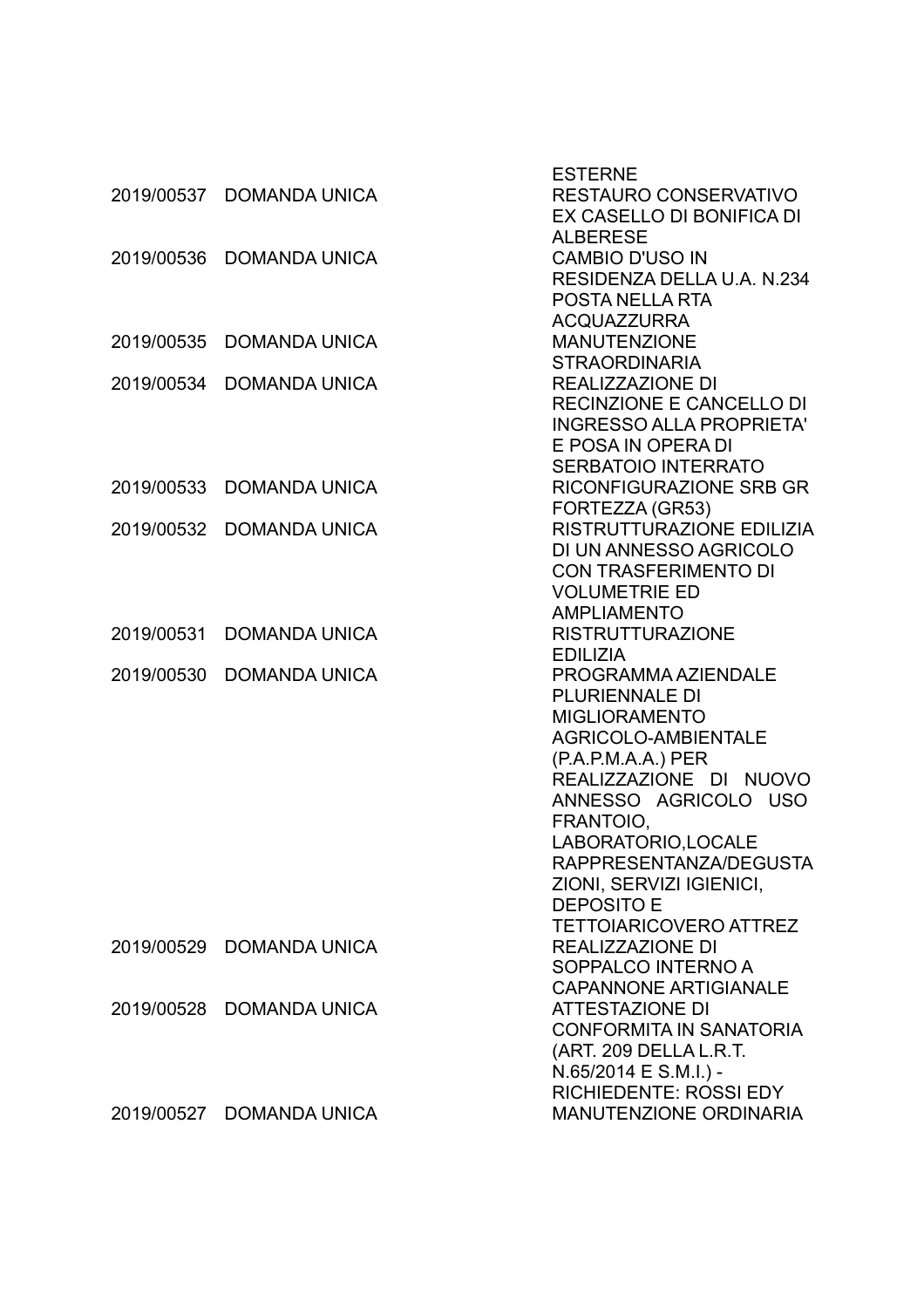| 2019/00526 | <b>DOMANDA UNICA</b>     | <b>INFISSI</b><br>CHIUSURA DI TENDITOIO               |
|------------|--------------------------|-------------------------------------------------------|
|            |                          | <b>TESSUTO CONSOLIDATO</b>                            |
| 2019/00525 | <b>DOMANDA UNICA</b>     | <b>SANATORIA PER OPERE</b>                            |
|            |                          | <b>ESTERNE ED INTERNE</b>                             |
|            |                          | <b>ESEGUITE NELL'AMBITO DI</b>                        |
|            |                          | <b>UN FABBRICATO</b>                                  |
|            |                          | <b>RESIDENZIALE</b>                                   |
| 2019/00524 | <b>DOMANDA UNICA</b>     | <b>CAMBIO DI DESTINAZIONE</b>                         |
|            |                          | DA UFFICIO A LABORATORIO                              |
| 2019/00523 | <b>DOMANDA UNICA</b>     | <b>DOMANDA PER IL NULLA</b>                           |
|            |                          | OSTA PREVENTIVO AL                                    |
|            |                          | <b>RILASCIO DELLA</b>                                 |
|            |                          | <b>AUTORIZZAZIONE</b>                                 |
|            |                          | <b>ALLOSCARICO DI ACQUE</b><br>REFLUE DOMESTICHE O AD |
|            |                          | <b>ESSE ASSIMILATE IN AREE</b>                        |
|            |                          | NONSERVITE DA PUBBLICA                                |
|            |                          | <b>FOGNATURA</b>                                      |
| 2019/00522 | <b>DOMANDA UNICA</b>     | <b>DOMANDA PER IL RILASCIO</b>                        |
|            |                          | DELL'AUTORIZZAZIONE ALLO                              |
|            |                          | <b>SCARICO ACQUE REFLUE</b>                           |
|            |                          | DOMESTICHE O AD ESSE                                  |
|            |                          | <b>ASSIMILATE NON IN</b>                              |
|            |                          | PUBBLICA FOGNATURA -                                  |
|            |                          | <b>ARCHIVIATA</b>                                     |
| 2019/00521 | <b>DOMANDA UNICA</b>     | <b>PROGETTO UNITARIO PER</b>                          |
|            |                          | <b>MODIFICHE PROSPETTICHE</b>                         |
|            |                          | <b>SOSTANZIALI DEL</b>                                |
|            |                          | <b>CONDOMINIO POSTO IN</b>                            |
|            |                          | <b>GROSSETO VIA MOZAMBICO</b>                         |
| 2019/00520 | <b>DOMANDA UNICA</b>     | <b>ACCERTAMENTO</b>                                   |
|            |                          | <b>CONFORMITA' IN SANATORIA</b>                       |
|            | 2019/00519 DOMANDA UNICA | RICHIESTA APPLICAZIONE                                |
|            |                          | <b>SANZIONE PECUNIARIA IN</b>                         |
|            |                          | <b>LUOGO DELLA DEMOLIZIONE</b>                        |
|            |                          | O RIMOZIONE IN UN<br><b>DEPOSITO OCCASIONALE A</b>    |
|            |                          | SERVIZIO DI APPARTAMENTO                              |
|            |                          | DI CIVILE ABITAZIONE                                  |
| 2019/00518 | <b>DOMANDA UNICA</b>     | <b>LAVORI DI COMPLETAMENTO</b>                        |
|            |                          | <b>DELI LOCALI CORELAB AD</b>                         |
|            |                          | ELEVATA AUTOMAZIONE PER                               |
|            |                          | <b>IL LABORATORIO ANALISI</b>                         |
|            |                          | DEL P.O. MISERICORDIA DI                              |
|            |                          | <b>GROSSETO</b>                                       |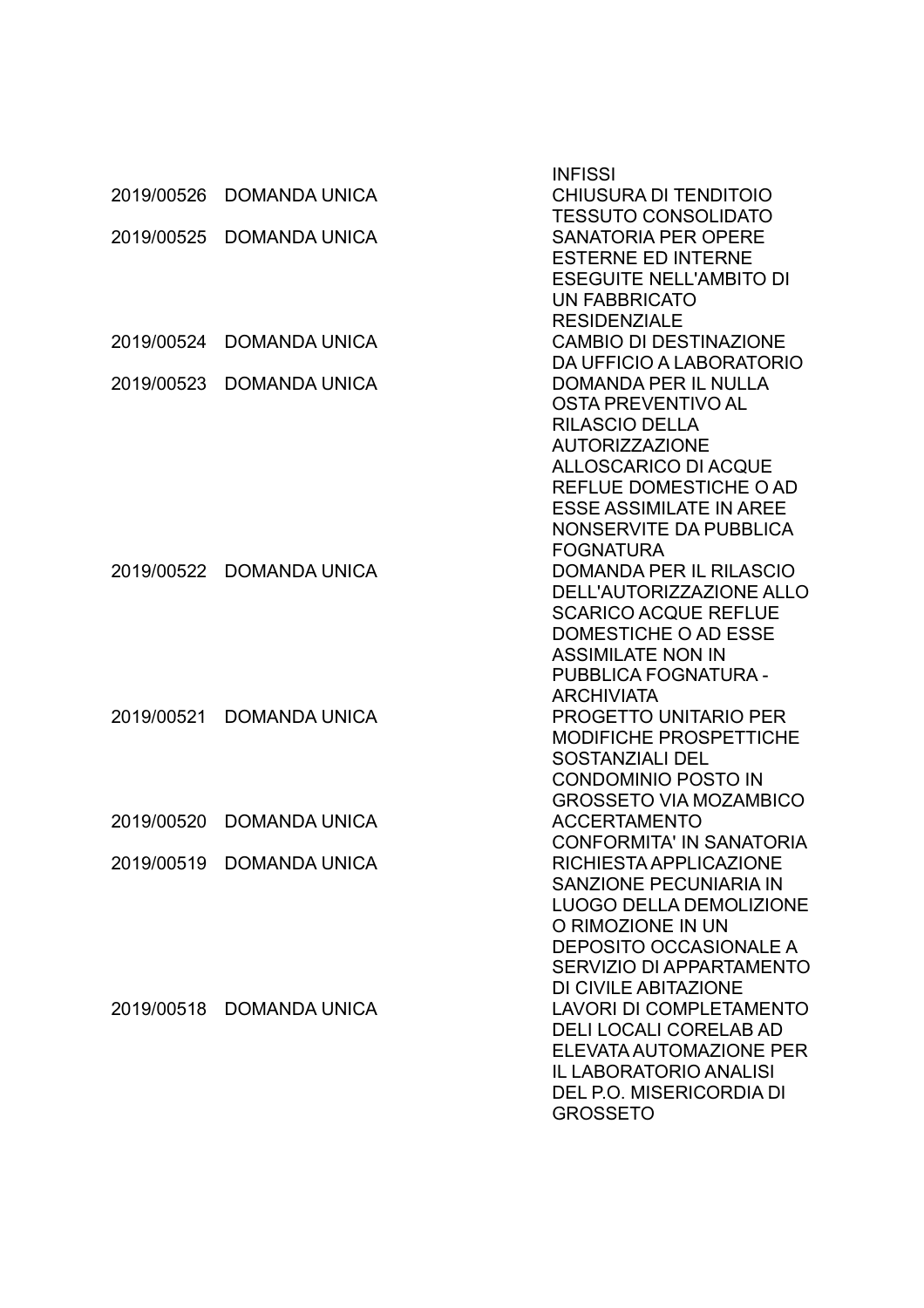| 2019/00516 | 2019/00517 DOMANDA UNICA<br><b>DOMANDA UNICA</b> | ATTESTATO DI AGIBILITÀ<br><b>PROGETTO PER</b><br><b>INCREMENTO VOLUMETRICO</b><br><b>REALIZZABILE MEDIANTE</b><br><b>ADDIZIONI PERTINENZIALI E</b><br><b>VOLUMETRICHE, COME</b><br>DEFINITE DAGLI ART. 35 E 36<br><b>DELLE PRESENTI NORME</b><br><b>FINALIZZATO A MIGLIORARE</b><br>E/O A RAZIONALIZZARE<br>L'UTILIZZO DELL'IMMOBILE. |
|------------|--------------------------------------------------|---------------------------------------------------------------------------------------------------------------------------------------------------------------------------------------------------------------------------------------------------------------------------------------------------------------------------------------|
| 2019/00515 | <b>DOMANDA UNICA</b>                             | <b>ATTESTAZIONE DI</b><br><b>CONFORMITA' IN SANATORIA</b><br>PER OPERE INTERNE ED<br><b>ESTERNE</b>                                                                                                                                                                                                                                   |
| 2019/00514 | <b>DOMANDA UNICA</b>                             | <b>MODIFICHE INTERNE ED</b><br><b>ESTERNE</b>                                                                                                                                                                                                                                                                                         |
| 2019/00513 | <b>DOMANDA UNICA</b>                             | <b>OPERE DI MANUTENZIONE</b><br>STRAORDINARIA DEL PIANO<br><b>SECONDO DI UN</b><br><b>APPARTAMENTO SITO IN VIA</b><br>DELLA MIMOSA N.13 A<br><b>MARINA DI GROSSETO</b>                                                                                                                                                                |
|            | 2019/00512 DOMANDA UNICA                         | <b>MANUTENZIONE</b><br>STRAORDINARIA, OPERE<br><b>INTERNE-APERTURA VARCO</b><br><b>NEL SOLAIO INTERPIANO</b><br><b>TRA DUE UNITA' IMMOBILIARI</b><br><b>CON LA MEDESIMA</b><br><b>DESTINAZIONE</b><br>(RESIDENZIALE) PER<br><b>ACCOGLIERE SCALA</b><br><b>METALLICA DI</b><br><b>COLLEGAMENTO</b>                                     |
| 2019/00511 | <b>DOMANDA UNICA</b>                             | <b>SOSTITUZIONE EDILIZIA E</b><br><b>CAMBIO DI UTILIZZAZIONE</b><br><b>D'USO DI ANNESSO</b><br><b>AGRICOLO IN AGRITURISMO</b>                                                                                                                                                                                                         |
| 2019/00510 | <b>DOMANDA UNICA</b>                             | Adeguamento SRB Marina di<br>Grosseto c/o Hotel Ariston GR<br>343 WIND Marina di Grosseto                                                                                                                                                                                                                                             |
| 2019/00509 | <b>DOMANDA UNICA</b>                             | Adeguamento SRB Nomadelfia<br>GR38 loc. Pd Belvedere                                                                                                                                                                                                                                                                                  |
| 2019/00508 | <b>DOMANDA UNICA</b>                             | <b>RISTRUTTURAZIONE</b><br><b>DELL'EDIFICIO PER MEDIA</b><br>STRUTTURA DI VENDITA                                                                                                                                                                                                                                                     |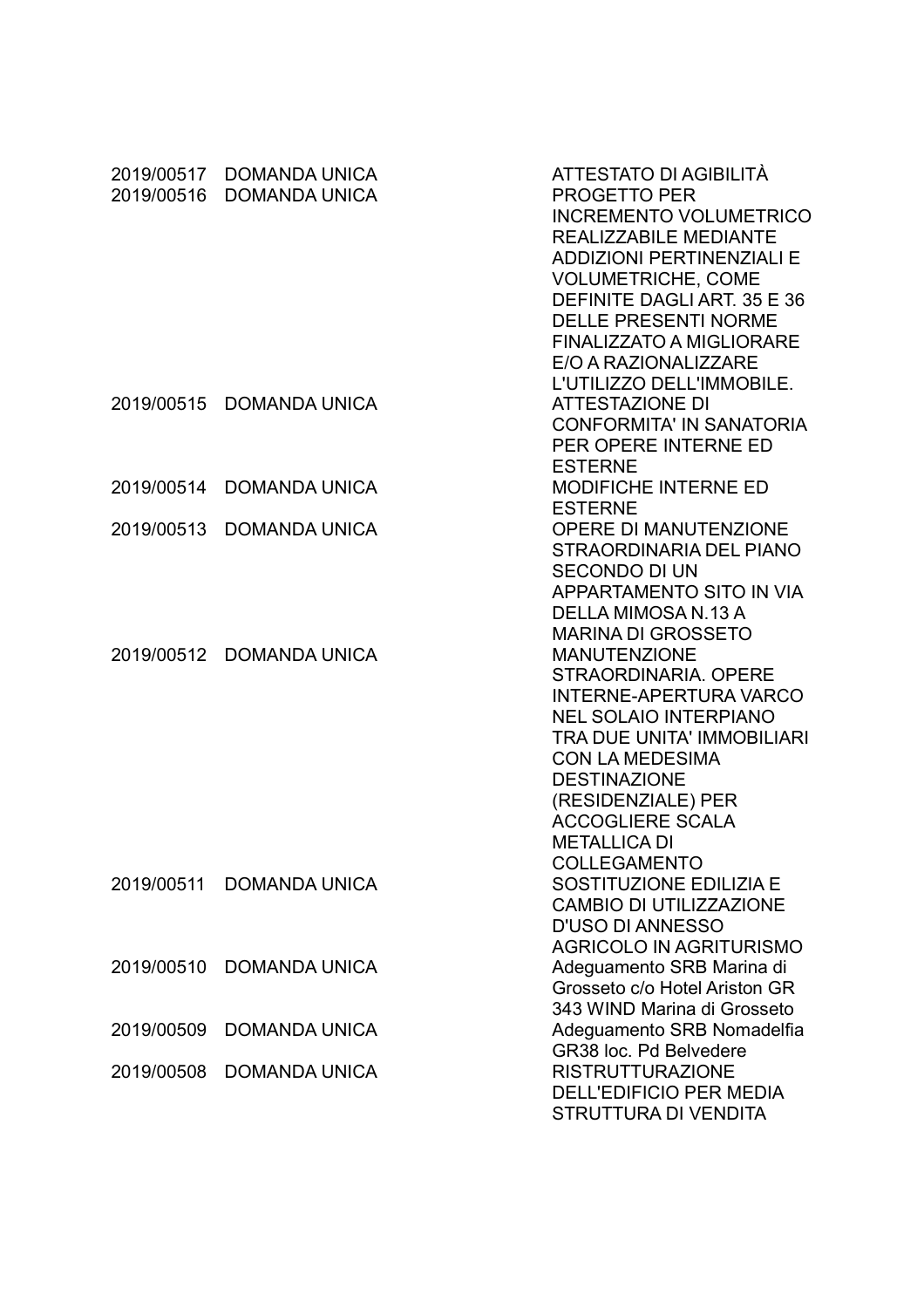|            |                      | <b>PENNY MARKET DI</b>           |
|------------|----------------------|----------------------------------|
|            |                      | <b>GROSSETO VIA AURELIA</b>      |
|            |                      | <b>NORD CON CONTESTUALE</b>      |
|            |                      | <b>AMPLIAMENTO DELLA</b>         |
|            |                      | SUPERFICIE DI VENDITA E          |
|            |                      | PARZIALE CAMBIO DI               |
|            |                      | <b>DESTINAZIONE D?USO</b>        |
| 2019/00507 | <b>DOMANDA UNICA</b> | REALIZZAZIONE DI SERRA           |
|            |                      | <b>SOLARE E DIVERSA</b>          |
|            |                      | <b>DISTRIBUZIONE DEGLI SPAZI</b> |
|            |                      | <b>INTERNI</b>                   |
| 2019/00506 | <b>DOMANDA UNICA</b> | <b>PROGETTO PER</b>              |
|            |                      | <b>TAMPONAMENTO DI UN</b>        |
|            |                      | POSTO AUTO COPERTO A             |
|            |                      | <b>SERVIZIO DI UNA CIVILE</b>    |
|            |                      | <b>ABITAZIONE</b>                |
| 2019/00505 | <b>DOMANDA UNICA</b> | <b>RISTRUTTURAZIONE PER</b>      |
|            |                      | <b>OPERE INTERNE E</b>           |
|            |                      | <b>STRUTTURALI</b>               |
| 2019/00504 | <b>DOMANDA UNICA</b> | AMPLIAMENTO STALLA,              |
|            |                      | <b>INSTALLAZIONE TUNNEL E</b>    |
|            |                      | REALIZZAZIONE CONCIMAIA          |
| 2019/00503 | <b>DOMANDA UNICA</b> | <b>ABITABILITA</b>               |
|            |                      | UNITA'IMMOBILIARE POSTA          |
|            |                      | IN GROSSETO PIAZZA               |
|            |                      | TOGNETTI (VIA MAZZINI)           |
|            |                      | PIANO SECONDO: (D.U.             |
|            |                      | inviata per errore) VEDI         |
|            |                      | Abitabilità 2019/132.            |
| 2019/00502 | <b>DOMANDA UNICA</b> | REALIZZAZIONE DI                 |
|            |                      | <b>ASCENSORE ESTERNO PER</b>     |
|            |                      | PORTATORI DI HANDICAPP           |
| 2019/00501 | <b>DOMANDA UNICA</b> | <b>MANUTENZIONE</b>              |
|            |                      | STRAORDINARIA PER OPERE          |
|            |                      | <b>ESTERNE</b>                   |
| 2019/00500 | <b>DOMANDA UNICA</b> | <b>COMPLETAMENTO DEI</b>         |
|            |                      | <b>LAVORI DI MANUTENZIONE</b>    |
|            |                      | <b>STRAORDINARIA CON</b>         |
|            |                      | <b>DIVERSA DISTRIBUZIONE</b>     |
|            |                      | <b>INTERNA E MODIFICHE</b>       |
|            |                      | ESTERNE (DI CUI ALLA P.E.        |
|            |                      | 2011/0928)                       |
| 2019/00499 | <b>DOMANDA UNICA</b> | <b>CAMBIO DI DESTINAZIONE</b>    |
|            |                      | D'USO SENZA OPERE DA             |
|            |                      | <b>RESIDENZA AD UFFICIO</b>      |
| 2019/00498 | <b>DOMANDA UNICA</b> | <b>INSTALLAZIONE BARRIERE</b>    |
|            |                      |                                  |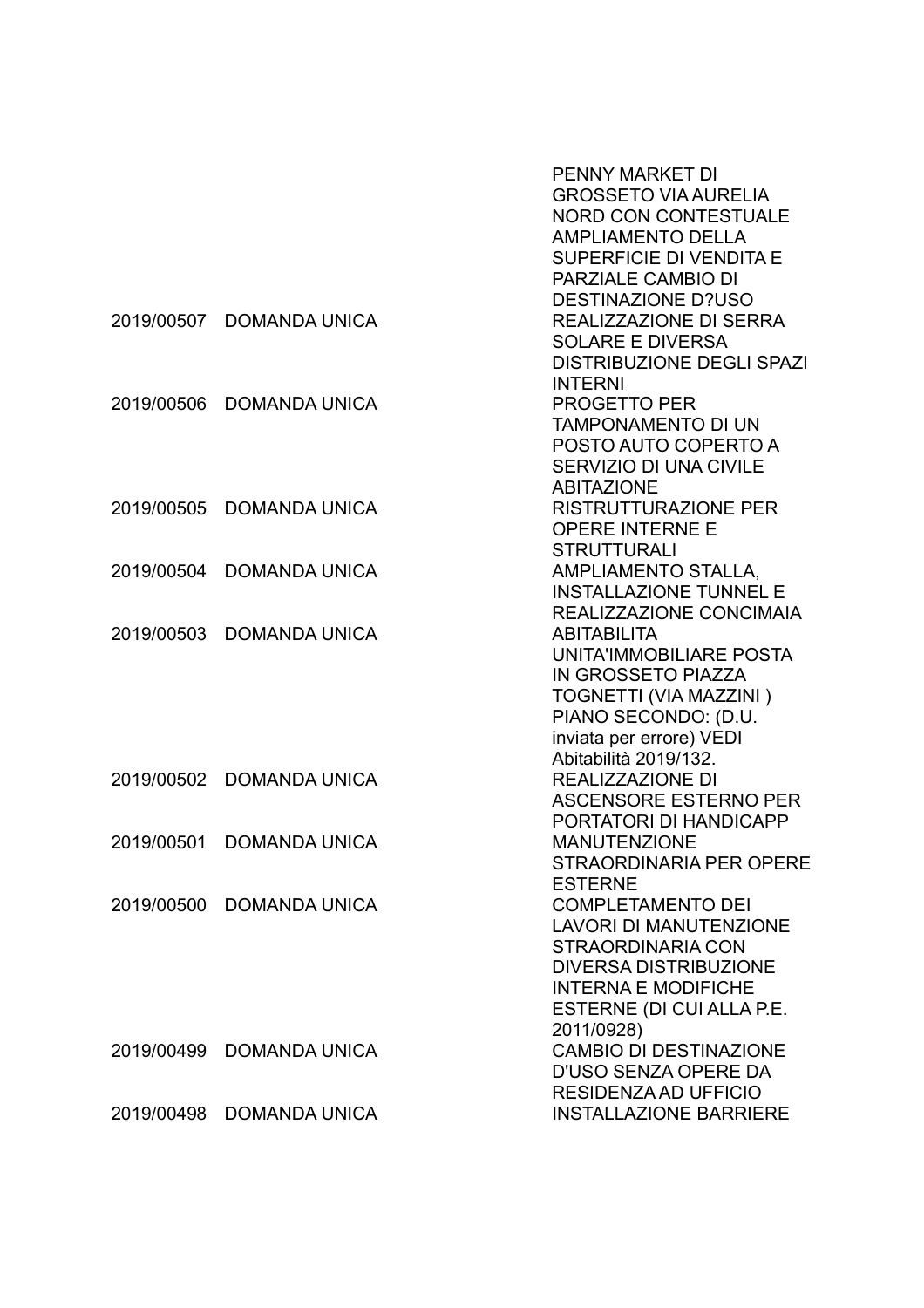| 2019/00497 | <b>DOMANDA UNICA</b> | <b>ACUSTICHE</b><br><b>REALIZZAZIONE CARPORT E</b><br><b>VOLUME SECONDARIO A</b><br>PERTINENZA DI UN IMMOBILE<br>SITO IN GROSSETO, VIA                                                      |
|------------|----------------------|---------------------------------------------------------------------------------------------------------------------------------------------------------------------------------------------|
| 2019/00496 | <b>DOMANDA UNICA</b> | <b>MEUCCI</b><br>P.1973380 N - ENEL - POSA<br>LINEA ELETTRICA IN VIA<br><b>PALAZZOLI</b>                                                                                                    |
| 2019/00495 | <b>DOMANDA UNICA</b> | <b>ISTALLAZIONE DI CANCELLO</b><br><b>AUTOMATICO E RECINZIONE</b>                                                                                                                           |
| 2019/00494 | <b>DOMANDA UNICA</b> | APERTURA DI PUNTO LUCE<br>PER CUCINA DI UN<br>APPARTAMENTO                                                                                                                                  |
| 2019/00493 | <b>DOMANDA UNICA</b> | <b>REALIZZAZIONE DI PASSO</b><br><b>CARRABILE IN GROSSETO</b><br><b>VIALE MANETTI SNC</b>                                                                                                   |
| 2019/00492 | <b>DOMANDA UNICA</b> | <b>REALIZZAZIONE DI</b><br>FABBRICATI RESIDENZIALI,<br>DI CUI ALL?INTERVENTO<br>URBANISTICO DELL? AREA DI<br>TRASFORMAZIONE TR 01F-<br><b>VIA DEL BERSAGLIERE DI</b><br><b>ALBERESE</b>     |
| 2019/00491 | <b>DOMANDA UNICA</b> | <b>CAMBIO D'USO IN</b><br>RESIDENZA DELLA U.A. N.236<br>POSTA NELLA RTA<br><b>ACQUAZZURRA</b>                                                                                               |
| 2019/00490 | <b>DOMANDA UNICA</b> | <b>DOMANDA UNICA - SCIA</b><br><b>SUAPE</b>                                                                                                                                                 |
| 2019/00489 | <b>DOMANDA UNICA</b> | <b>SCIA SISTEMAZIONI</b><br><b>ESTERNE ALLOGGIO - LOC.</b><br>PIAN DELLE VIGNE,<br>STIACCIOLE, FRAZ. ISTIA<br>D'OMBRONE, GROSSETO.                                                          |
| 2019/00488 | <b>DOMANDA UNICA</b> | <b>INTERVENTO DI</b><br>RISTRUTTURAZIONE EDILIZIA<br>PER MODIFICHE INTERNE E<br><b>PROSPETTICHE</b>                                                                                         |
| 2019/00487 | <b>DOMANDA UNICA</b> | <b>NULLA OSTA PREVENTIVO</b><br><b>IMPIANTO FOGNARIO PER</b><br><b>ACQUE REFLUE</b><br><b>DOMESTICHE A SERVIZIO DI</b><br>UNITA' IMMOBILIARE IN<br><b>GROSSETO VIA</b><br><b>SCANSANESE</b> |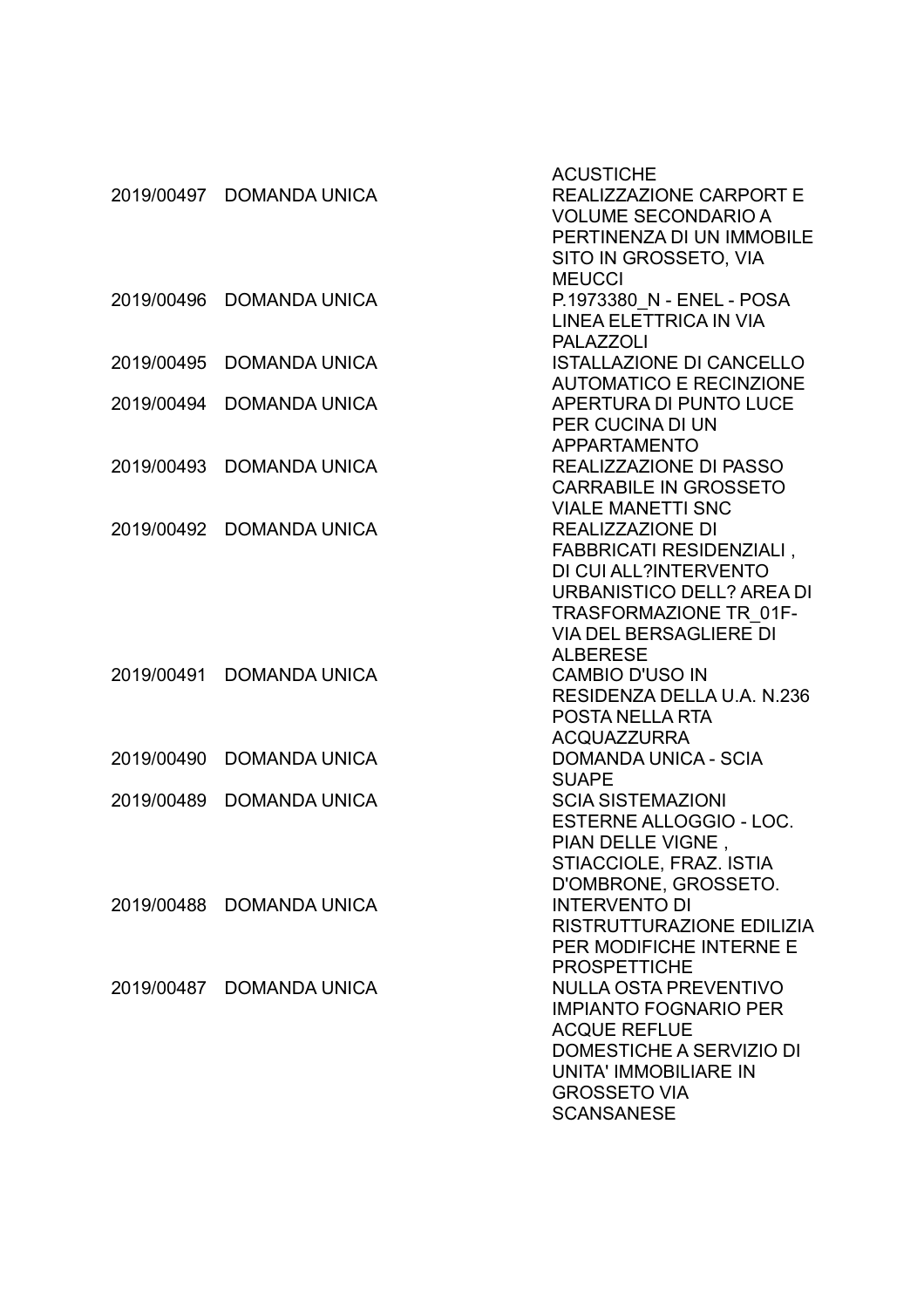| 2019/00486 | <b>DOMANDA UNICA</b>     | <b>NULLA OSTA PREVENTIVO</b><br>PER LA REALIZZAZIONE DI<br>UN IMPIANTO SMALTIMENTO<br><b>REFLUI A SERVIZIO DI UN</b>                                                                          |
|------------|--------------------------|-----------------------------------------------------------------------------------------------------------------------------------------------------------------------------------------------|
| 2019/00485 | <b>DOMANDA UNICA</b>     | ANNESSO AGRICOLO<br>REALIZZAZIONE DI N.12<br>UNITÀ IMMOBILIARI DI CIVILE<br><b>ABITAZIONE SUL LOTTO 7</b><br><b>DELL'AREA DI</b>                                                              |
| 2019/00484 | <b>DOMANDA UNICA</b>     | TRASFORMAZIONE TR 12A<br><b>UBICATA IN VIA SENESE</b><br><b>SRB Marina di Grosseto Sud</b><br><b>T-MAST FITP1A - installazione</b><br>impianto stazione radiomobile<br>carrellato provvisoria |
| 2019/00483 | <b>DOMANDA UNICA</b>     | <b>ACCERTAMENTO DI</b>                                                                                                                                                                        |
| 2019/00482 | <b>DOMANDA UNICA</b>     | <b>CONFORMITA IN SANATORIA</b><br><b>AMPLIAMENTO CANTINA</b><br><b>SEMINTERRATA</b>                                                                                                           |
| 2019/00481 | <b>DOMANDA UNICA</b>     | RECUPERO SOTTOTETTO A<br><b>FINE ABITATIVO ED OPERE</b><br><b>INTERNE DI MANUTENZIONE</b><br>STRAORDINARIA AD<br><b>APPARTAMENTO DI CIVILE</b>                                                |
| 2019/00480 | <b>DOMANDA UNICA</b>     | <b>ABITAZIONE</b><br><b>ATTESTAZIONE DI</b>                                                                                                                                                   |
| 2019/00479 | <b>DOMANDA UNICA</b>     | <b>CONFORMITA' IN SANATORIA</b><br><b>MANUTENZIONE</b><br><b>STRAORDINARIA</b>                                                                                                                |
| 2019/00478 | <b>DOMANDA UNICA</b>     | V.I.N.C.A. ISTITUZIONE<br><b>SERVIZIO NAVETTA</b>                                                                                                                                             |
| 2019/00477 | <b>DOMANDA UNICA</b>     | CHIUSURA DI LOGGIA A<br>SERVIZIO DI U.I.                                                                                                                                                      |
|            | 2019/00476 DOMANDA UNICA | <b>RESIDENZIALE</b><br><b>INTERVENTO DI</b><br><b>CONSOLIDAMENTO LOCALE</b><br><b>DELLE FONDAZIONI DEL</b><br><b>FABBRICATO CONDOMINIALE</b>                                                  |
|            | 2019/00475 DOMANDA UNICA | SITO IN VIA G. GIUSTI N. 101<br>A GROSSETO<br><b>SPOSTAMENTO LINEA</b><br><b>ELETTRICA BASSA TENSIONE</b><br>IN CAVO SOTTERRANEO IN<br><b>VIA INGHILTERRA -</b>                               |
|            | 2019/00474 DOMANDA UNICA | <b>GROSSETO</b><br><b>ATTESTAZIONE DI</b>                                                                                                                                                     |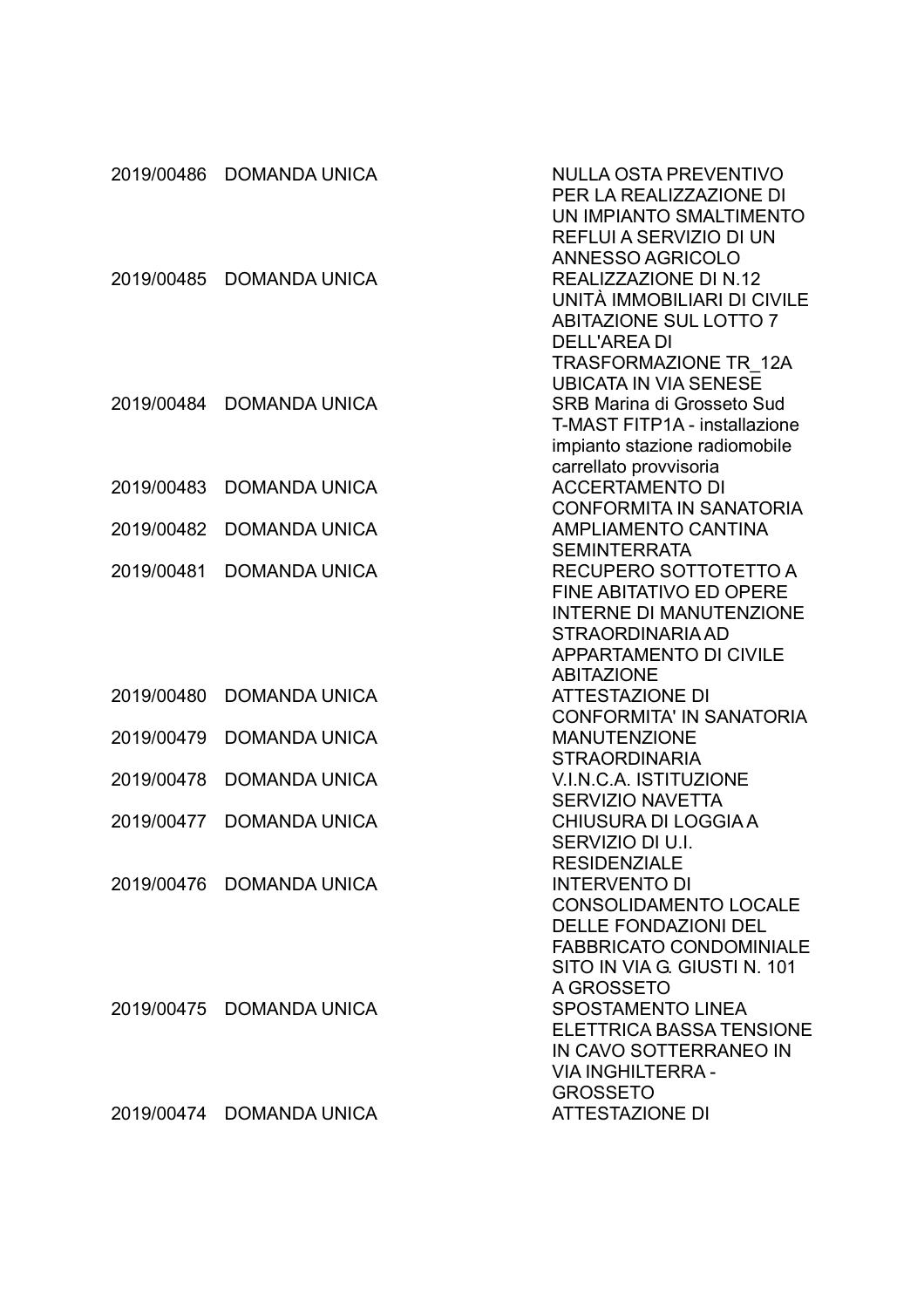|            |                          | <b>CONFORMITA' IN SANATORIA</b>  |
|------------|--------------------------|----------------------------------|
| 2019/00473 | <b>DOMANDA UNICA</b>     | <b>ISTALLAZIONE DI UNA</b>       |
|            |                          | PIATTAFORMA ELEVATRICE           |
|            |                          | <b>ESTERNA A SERVIZIO DEL</b>    |
|            |                          | <b>CONDOMINIO DI VIA SILVIO</b>  |
|            |                          | PELLICO MARINA DI                |
|            |                          | <b>GROSSETO</b>                  |
|            | 2019/00472 DOMANDA UNICA | PROGETTO PER LA                  |
|            |                          | <b>REALIZZAZIONE SI UNA</b>      |
|            |                          | <b>SERRA AGRICOLA E PASSO</b>    |
|            |                          | <b>CARRABILE</b>                 |
|            | 2019/00471 DOMANDA UNICA | <b>DEMOLIZIONE E</b>             |
|            |                          | RICOSTRUZIONE DI MURO DI         |
|            |                          | <b>SOSTEGNO</b>                  |
|            |                          | <b>RISTRUTTURAZIONE CON</b>      |
| 2019/00470 | <b>DOMANDA UNICA</b>     |                                  |
|            |                          | <b>MODIFICHE INTERNE E</b>       |
|            |                          | <b>STRUTTURALI</b>               |
| 2019/00469 | <b>DOMANDA UNICA</b>     | VARIANTE ALLA P.E. 2018/345      |
|            |                          | E P.E. 2018/804                  |
| 2019/00468 | <b>DOMANDA UNICA</b>     | PROGETTO UNITARIO                |
|            |                          | <b>AMPLIAMENTO</b>               |
|            |                          | <b>QUADRIFAMILIARE</b>           |
| 2019/00467 | <b>DOMANDA UNICA</b>     | <b>MANCATA VARIANTE IN</b>       |
|            |                          | <b>CORSO D'OPERA E</b>           |
|            |                          | REALIZZAZIONE DI OPERE IN        |
|            |                          | <b>ASSENZA DI TITOLO</b>         |
|            |                          | <b>ABILITATIVO</b>               |
| 2019/00466 | <b>DOMANDA UNICA</b>     | <b>SANATORIA AI SENSI</b>        |
|            |                          | DELL'ART.206/BIS L.R. 65/2014    |
|            |                          | E S.M.I. PER L'UNITÀ             |
|            |                          | <b>IMMOBILIARE ADIBITA A</b>     |
|            |                          | <b>CIVILE</b>                    |
| 2019/00465 | <b>DOMANDA UNICA</b>     | <b>LAVORI DI</b>                 |
|            |                          | RISTRUTTURAZIONE EDILIZIA        |
|            |                          | <b>CONSERVATIVA PER</b>          |
|            |                          | <b>TRASFORMAZIONE</b>            |
|            |                          | <b>APERTURE</b>                  |
| 2019/00464 | <b>DOMANDA UNICA</b>     | RISTRUTTURAZIONE EDILIZIA        |
|            |                          | <b>CON OPERE ED</b>              |
|            |                          | ACCORPAMENTO DA TRE A            |
|            |                          | DUE UNITA' IMMOBILIARI.          |
|            | 2019/00463 DOMANDA UNICA | <b>OPERE DI</b>                  |
|            |                          | RISTRUTTURAZIONE EDILIZIA        |
|            |                          | AD UN FABBRICATO                 |
|            | 2019/00462 DOMANDA UNICA | <b>TRASMISSIONE RICHIESTA DI</b> |
|            |                          | <b>AUTORIZZAZIONE ALLO</b>       |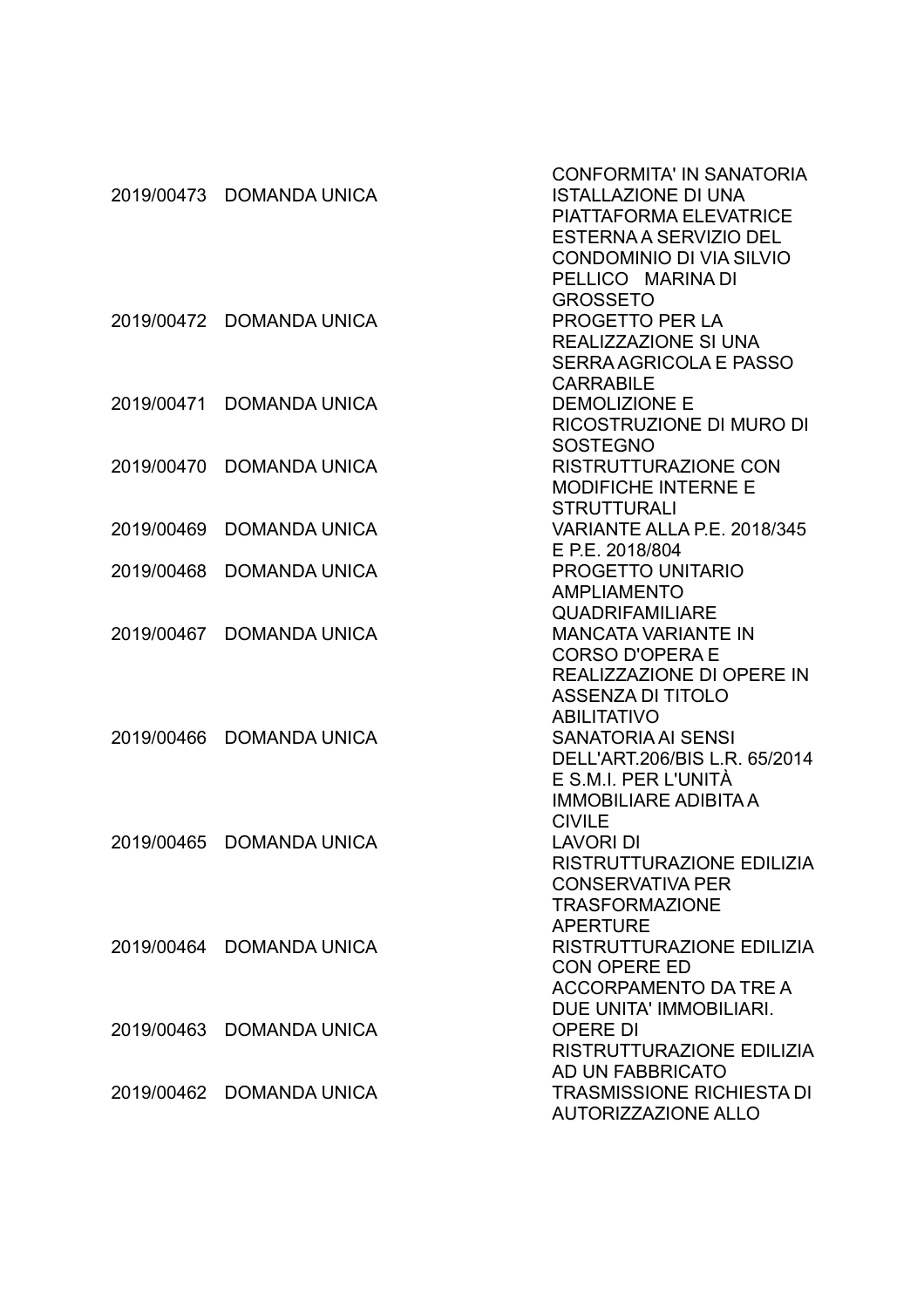|            |                          | SCARICO NON IN PULBBLICA         |
|------------|--------------------------|----------------------------------|
|            |                          | <b>FOGNATURA</b>                 |
| 2019/00461 | <b>DOMANDA UNICA</b>     | <b>ABBATTIMENTO BARRIERE</b>     |
|            |                          | <b>ARCHITETTONICHE</b>           |
|            |                          | <b>CONDOMINIO VIA GIULIO</b>     |
|            |                          | <b>CESARE</b>                    |
| 2019/00460 | <b>DOMANDA UNICA</b>     | RISTRUTTURAZIONE EDILIZIA        |
|            |                          | DI FABBRICATO ARTIGIANALE        |
| 2019/00459 | <b>DOMANDA UNICA</b>     | <b>PROGETTO PER</b>              |
|            |                          | L'AMPLIAMENTO DI UNA U.I.        |
|            |                          | AD USO ABITATIVO AI SENSI        |
|            |                          | DELL'ART. 136 COMMA 5 DEL        |
|            |                          | R.U.                             |
| 2019/00458 | <b>DOMANDA UNICA</b>     | PERMESSO DI COSTRUIRE IN         |
|            |                          | <b>SANATORIA, AI SENSI</b>       |
|            |                          | DELL'ART.209 DELLA L.R.T.        |
|            |                          | N.65/2014 AI FINI DELLA          |
|            |                          | <b>REGOLARIZZAZIONE IN</b>       |
|            |                          | SANATORIA DI DIFFORMITÀ          |
|            |                          | <b>EDILIZIE ACCERTATE</b>        |
|            |                          | <b>NELL'IMMOBILE USO</b>         |
|            |                          | <b>ABITAZIONE POSTO IN</b>       |
|            |                          | <b>GROSSETO, VIA</b>             |
|            |                          | <b>CASTIGLIONESE</b>             |
| 2019/00457 | <b>DOMANDA UNICA</b>     | REALIZZAZIONE CANCELLO           |
|            |                          | DI ACCESSO E RECINZIONE          |
| 2019/00456 | <b>DOMANDA UNICA</b>     | <b>CAMBIO DI UTILIZZO DEI</b>    |
|            |                          | <b>LOCALI SOTTOTETTO AI</b>      |
|            |                          | SENSI DELLA LRT. 5/2010 DA       |
|            |                          | <b>DEPOSITO OCCASIONALE IN</b>   |
|            |                          | <b>RESIDENZA</b>                 |
| 2019/00455 | <b>DOMANDA UNICA</b>     | <b>ACCERTAMENTO DI</b>           |
|            |                          | CONFORMITÀ IN SANATORIA          |
|            |                          | A DUE UNITÀ IMMOBILIARI AD       |
|            |                          | <b>USO ABITATIVO E</b>           |
|            |                          | <b>AUTORIMESSA</b>               |
|            | 2019/00454 DOMANDA UNICA | <b>AMPLIAMENTO AI SENSI</b>      |
|            |                          | DELL'ART. 74 COMMA 4 LETT.       |
|            |                          | (D)                              |
|            | 2019/00453 DOMANDA UNICA | <b>AUTORIZZAZIONE ALLO</b>       |
|            |                          | <b>SCARICO DI FOSSA IMHOFF A</b> |
|            |                          | SERVIZIO DI CIVILE               |
|            |                          | <b>ABITAZIONE</b>                |
| 2019/00452 | <b>DOMANDA UNICA</b>     | MODIFICHE ESTERNE                |
|            |                          | <b>CONDOMINIALI</b>              |
| 2019/00451 | <b>DOMANDA UNICA</b>     | CAMBIO D'USO DA CAV -            |
|            |                          |                                  |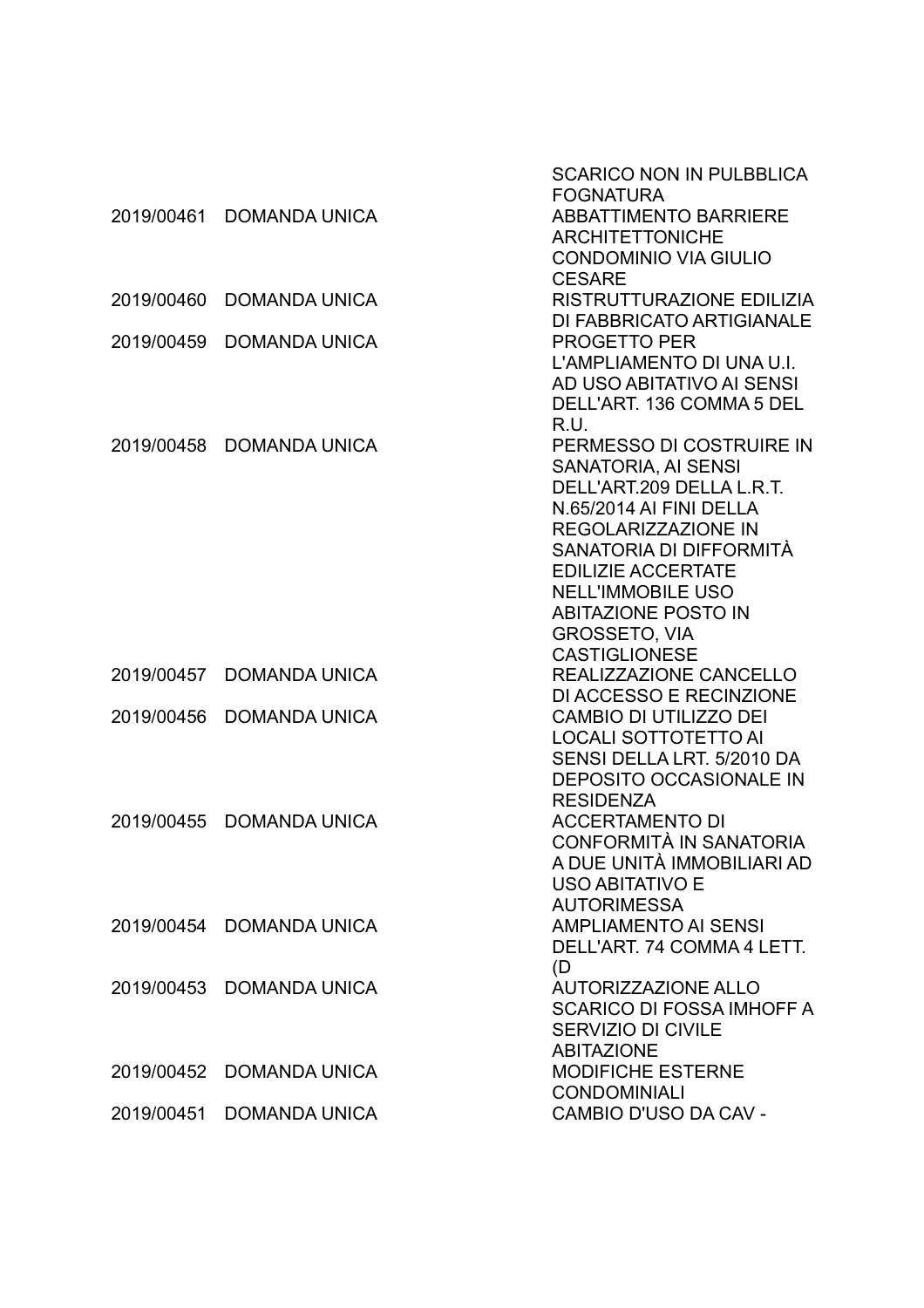|            |                          | CASA VACANZE A RESIDENZA        |
|------------|--------------------------|---------------------------------|
| 2019/00450 | <b>DOMANDA UNICA</b>     | <b>MANUTENZIONE</b>             |
|            |                          | <b>STRAORDINARIA PER</b>        |
|            |                          | <b>CONSOLIDAMENTO PILASTRI</b>  |
|            |                          | <b>DEL PIANO TERRA</b>          |
|            | 2019/00449 DOMANDA UNICA | <b>CONSOLIDAMENTO DELLE</b>     |
|            |                          | <b>FONDAZIONI DI FABBRICATO</b> |
|            |                          | <b>ESISTENTE E SISTEMAZIONI</b> |
|            |                          | <b>ESTERNE</b>                  |
| 2019/00448 | <b>DOMANDA UNICA</b>     | <b>OPERE INTERNE AD</b>         |
|            |                          | ANDRONE CONDOMINIALE            |
|            |                          | <b>CONSISTENTI IN</b>           |
|            |                          | <b>INSTALLAZIONE DI</b>         |
|            |                          | PIATTAFORMA ELEVATRICE E        |
|            |                          | <b>INSTALLAZIONE DI</b>         |
|            |                          | SERVOSCALA ESTERNO              |
|            | 2019/00447 DOMANDA UNICA | <b>RECUPERO ABITATIVO DEL</b>   |
|            |                          | SOTTOTETTO, CHIUSURA            |
|            |                          | DEL BALCONE E MODIFICHE         |
|            |                          | <b>INTERNE ALL'UNITA'</b>       |
|            |                          | <b>IMMOBILIARE ABITATIVA</b>    |
| 2019/00446 | <b>DOMANDA UNICA</b>     | ANNULLATA (vedi Documenti) -    |
|            |                          | <b>OPERE INTERNE AD</b>         |
|            |                          | <b>ANDRONE CONDOMINIALE</b>     |
|            |                          | <b>CONSISTENTI IN</b>           |
|            |                          | <b>INSTALLAZIONE DI</b>         |
|            |                          | <b>PIATTAFORMA ELEVATRICE E</b> |
|            |                          | <b>INSTALLAZIONE DI</b>         |
|            |                          | <b>SERVOSCALA ESTERNO</b>       |
|            | 2019/00445 DOMANDA UNICA | <b>VARIANTE ALLA</b>            |
|            |                          | REALIZZAZIONE DI N.4 BOX        |
|            |                          | <b>PER CANI</b>                 |
| 2019/00444 | <b>DOMANDA UNICA</b>     | <b>INTERVENTO DI RECUPERO</b>   |
|            |                          | <b>DELLA SUPERFICIE UTILE E</b> |
|            |                          | <b>MODIFICHE INTERNE</b>        |
| 2019/00443 | <b>DOMANDA UNICA</b>     | <b>AMPLIAMENTO FABBRICATO</b>   |
|            |                          | <b>RURALE</b>                   |
| 2019/00442 | <b>DOMANDA UNICA</b>     | <b>DEPOSITO STATO FINALE</b>    |
|            |                          | <b>V.C.O. PER SOSTITUZIONE</b>  |
|            |                          | EDILIZIA E CAMBIO DI            |
|            |                          | UTILIZZAZIONE D'USO DI          |
|            |                          | ANNESSO AGRICOLO IN             |
|            |                          | <b>AGRITURISMO</b>              |
| 2019/00441 | <b>DOMANDA UNICA</b>     | ATTESTAZIONE CONFORMITÀ         |
|            |                          | IN SANATORIA MANCATA            |
|            |                          | <b>VARIANTE IN CORSO DI</b>     |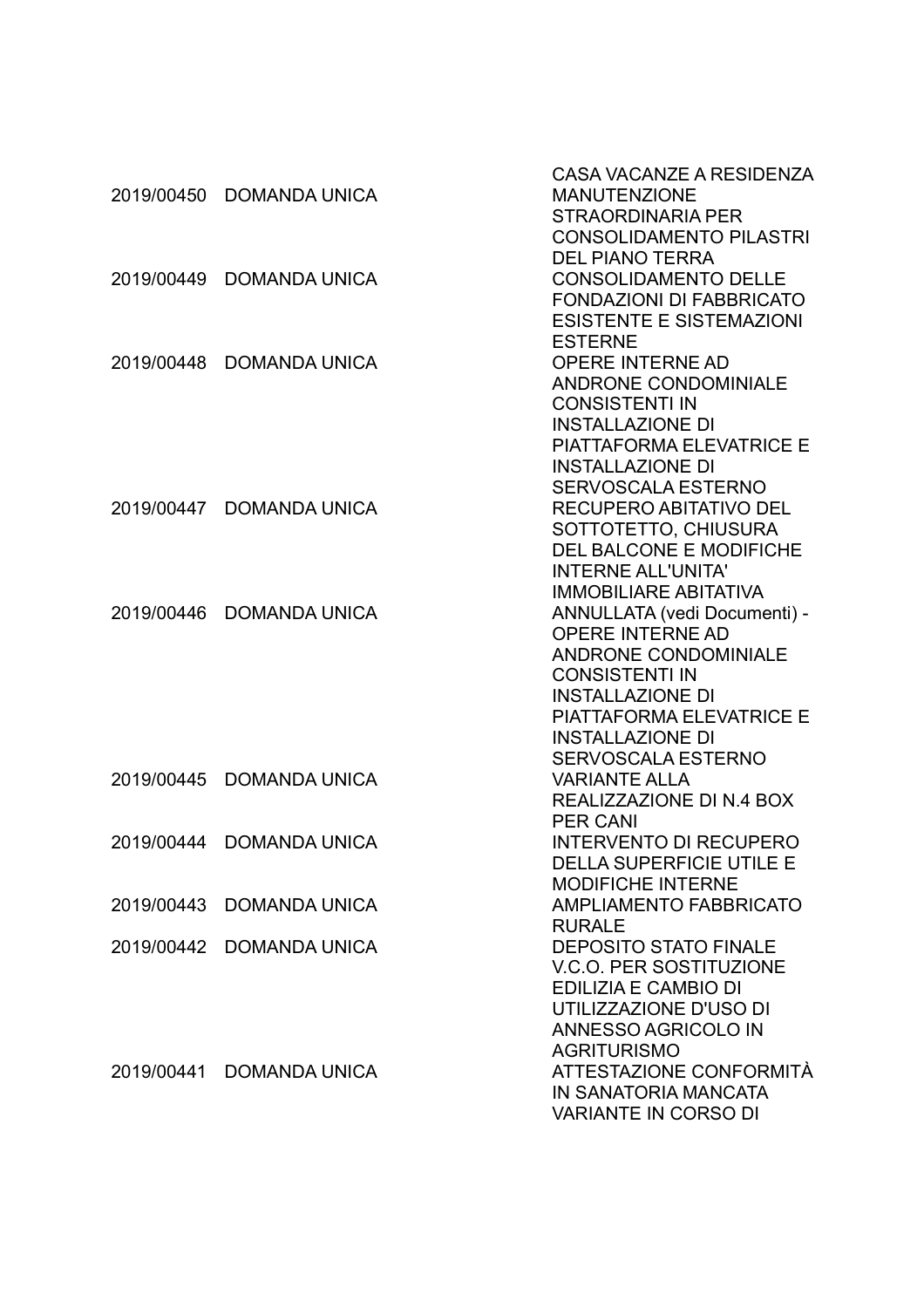|            |                          | <b>COSTRUZIONE</b>               |
|------------|--------------------------|----------------------------------|
| 2019/00440 | <b>DOMANDA UNICA</b>     | <b>ATTESTAZIONE DI</b>           |
|            |                          | <b>CONFORMITÀ IN SANATORIA</b>   |
|            |                          | <b>E ACCERTAMENTO DI</b>         |
|            |                          | <b>COMPATIBILITÀ</b>             |
|            |                          | <b>PAESAGGISTICA</b>             |
| 2019/00439 | <b>DOMANDA UNICA</b>     | <b>OPERE REALIZZATE IN</b>       |
|            |                          | DIFFORMITA' O IN ASSENZA         |
|            |                          | DI TITOLO - CONDONO              |
|            |                          | 1986/6579                        |
| 2019/00438 |                          | VARIANTE PDC N°277 DEL           |
|            | <b>DOMANDA UNICA</b>     |                                  |
|            |                          | 19/06/2018PER OPERE              |
|            |                          | <b>VARIATE IN CORSO D'OPERA</b>  |
| 2019/00437 | <b>DOMANDA UNICA</b>     | REALIZZAZIONE DI DUE             |
|            |                          | <b>PASSI CARRABILI</b>           |
| 2019/00436 | <b>DOMANDA UNICA</b>     | <b>REALIZZAZIONE MANUFATTI</b>   |
|            |                          | <b>RICOVERO EQUINI</b>           |
|            |                          | <b>AMATORIALE</b>                |
| 2019/00435 | <b>DOMANDA UNICA</b>     | <b>PROGETTO PER</b>              |
|            |                          | L'INTERVENTO DI CAMBIO DI        |
|            |                          | DESTINAZIONE D'USO, DA           |
|            |                          | <b>DEPOSITO OCCASIONALE A</b>    |
|            |                          | RESIDENZA, DELLE UNITÀ           |
|            |                          | <b>IMMOBILIARI SITE IN</b>       |
|            |                          | <b>GROSSETO VIA MONTE</b>        |
|            |                          | <b>CRISTALLO.</b>                |
| 2019/00434 | <b>DOMANDA UNICA</b>     | <b>INTERVENTO DI</b>             |
|            |                          | <b>RISTRUTTURAZIONE PER</b>      |
|            |                          | <b>MODIFICHE INTERNE E</b>       |
|            |                          | <b>PROSPETTICHE</b>              |
| 2019/00433 | <b>DOMANDA UNICA</b>     | <b>SANATORIA PER MODIFICHE</b>   |
|            |                          | <b>INTERNE ED ESTERNE</b>        |
| 2019/00432 | <b>DOMANDA UNICA</b>     | CAMBIO DI UTILIZZO DA CAV        |
|            |                          | A CIVILE ABITAZIONE              |
|            | 2019/00431 DOMANDA UNICA | <b>PROGETTO PER IL</b>           |
|            |                          | RECUPERO ABITATIVO DEL           |
|            |                          |                                  |
|            |                          | <b>LOCALE SOTTOTETTO</b>         |
|            |                          | (DEPOSITO OCCASIONALE),          |
|            |                          | AI SENSI DELLA LEGGE             |
|            |                          | REGIONALE N. 5/2010 E            |
|            |                          | <b>MODIFICHE ESTERNE DA</b>      |
|            |                          | REALIZZARE IN UNA UNITA?         |
|            |                          | <b>IMMOBILIARE POSTA IN</b>      |
|            |                          | <b>MARINA DI GROSSETO VIA G.</b> |
|            |                          | <b>PUCCINI</b>                   |
| 2019/00430 | <b>DOMANDA UNICA</b>     | <b>ACCERTAMENTO DI</b>           |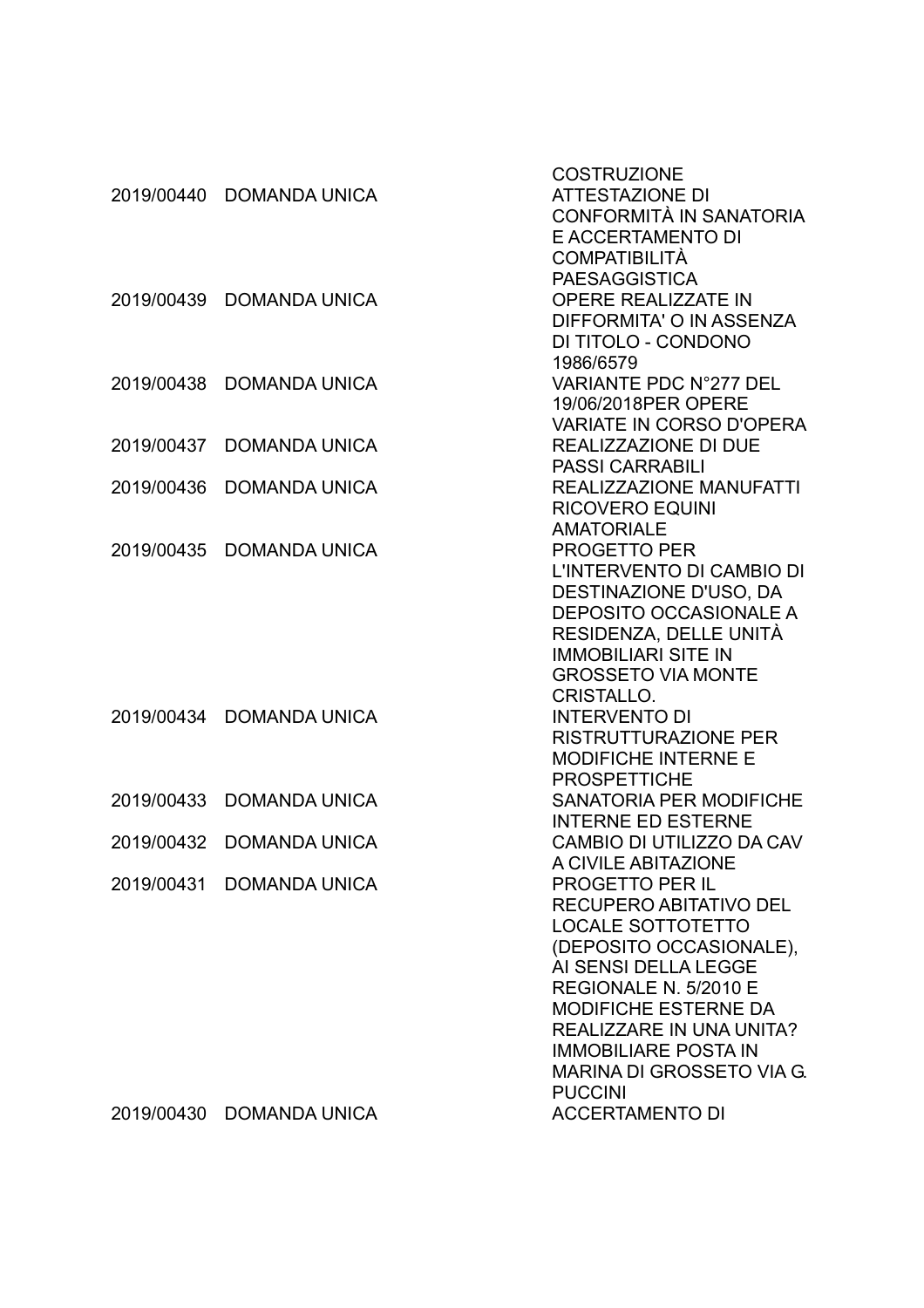|            |                          | CONFORMITÀ IN SANATORIA<br>AI SENSI DELL'ART. 209<br>DELLA L.R. 65/2014, DI UNA<br>UNITÀ IMMOBILIARE AD USO<br><b>RESIDENZIALE POSTA NEL</b><br>COMUNE DI GROSSETO IN<br>VIA LAGO DI VARANO.                  |
|------------|--------------------------|---------------------------------------------------------------------------------------------------------------------------------------------------------------------------------------------------------------|
|            | 2019/00429 DOMANDA UNICA | PROGETTO PER LE<br>MODIFICHE INTERNE ED<br><b>ESTERNE CON</b><br>AMPLIAMENTO DI S.U.L. IN<br>UN EDIFICIO RESIDENZIALE,<br>AI SENSI DELL'ART. 136<br>COMMA 5 DELLE N.T.A. DEL<br>R.U. VIGENTE                  |
|            | 2019/00428 DOMANDA UNICA | AMPLIAMENTO DEGLI UFFICI,<br><b>MODIFICA DELL'ATTUALE</b><br><b>PASSO CARRABILE E</b><br><b>MANUTENZIONE</b><br><b>STRAORDINARIA DELLE</b><br><b>SISTEMAZIONI ESTERNE,</b><br><b>DELL'EDIFICIO PRODUTTIVO</b> |
| 2019/00427 | <b>DOMANDA UNICA</b>     | <b>REALIZZAZIONE</b><br><b>AMPLIAMENTO ABITAZIONE</b>                                                                                                                                                         |
| 2019/00426 | <b>DOMANDA UNICA</b>     | <b>ATTESTAZIONE DI</b>                                                                                                                                                                                        |
| 2019/00425 | <b>DOMANDA UNICA</b>     | <b>CONFORMITA'</b><br><b>MODIFICHE ALLA</b><br>STRUTTURA PRECARIA A<br>SERVIZIO DEL LOCALE DI<br><b>PUBBLICO SPORT</b><br>ALL'APERTO DELLA SOC.                                                               |
|            | 2019/00424 DOMANDA UNICA | KITE'S ANGELS BEACH SSD<br><b>REALIZZAZIONE DI</b><br>STRUTTURA A SERVIZIO DI<br><b>ATTIVITA' COMMERCIALE DI</b><br>SOMMINISTRAZIONE AL<br>PUBBLICO DI ALIMENTI E<br>BEVANDE. ART. 8 BIS DEL<br>R.I.E.C.      |
|            | 2019/00423 DOMANDA UNICA | SOSTITUZIONE EDILIZIA -<br><b>RECUPERO DELLE</b><br><b>CONSISTENZE DEGLI</b><br><b>ANNESSI</b>                                                                                                                |
|            | 2019/00422 DOMANDA UNICA | REALIZZAZIONE IMPIANTO DI<br><b>TRATTAMENTO E SCARICO</b><br><b>ACQUE REFLUE</b>                                                                                                                              |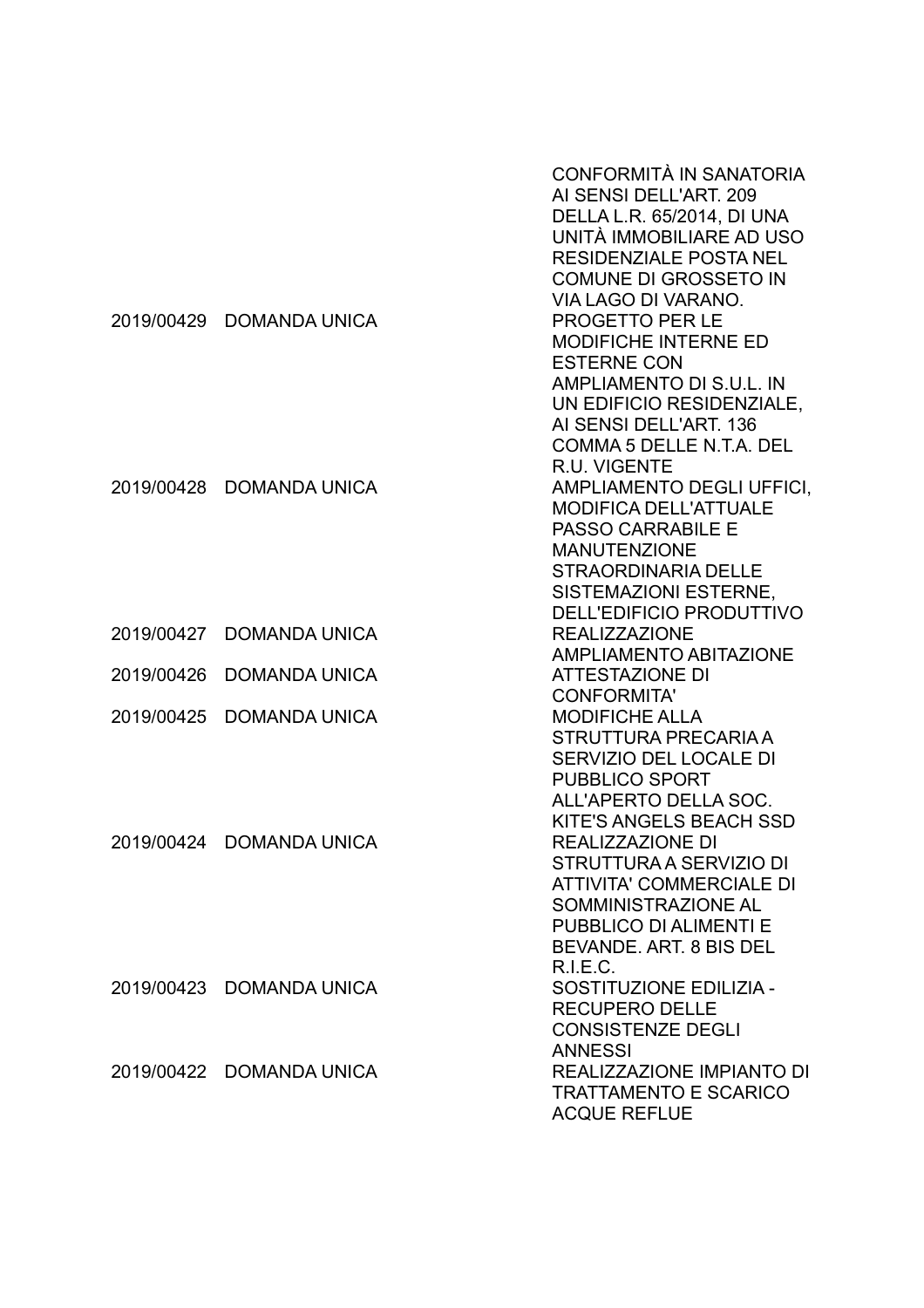|            |                          | <b>DOMESTICHE</b>               |
|------------|--------------------------|---------------------------------|
| 2019/00421 | <b>DOMANDA UNICA</b>     | <b>CAMBIO D'USO IN</b>          |
|            |                          | RESIDENZA DELLE U.A.            |
|            |                          | <b>POSTE NELLA RTA</b>          |
| 2019/00420 | <b>DOMANDA UNICA</b>     | RISTRUTTURAZIONE EDILIZIA       |
|            |                          | DI ANNESSO AGRICOLO             |
| 2019/00419 | <b>DOMANDA UNICA</b>     | <b>SANATORIA PER MODIFICHE</b>  |
|            |                          | <b>INTERNE ED ESTERNE</b>       |
|            |                          | ALL'APPARTAMENTO                |
| 2019/00418 | <b>DOMANDA UNICA</b>     | <b>SCIA PER OPERE DI</b>        |
|            |                          | REALIZZAZIONE FOGNATURE         |
| 2019/00417 | <b>DOMANDA UNICA</b>     | OPERE DI MANUTENZIONE           |
|            |                          | <b>STRAORDINARIA</b>            |
| 2019/00416 | <b>DOMANDA UNICA</b>     | <b>REALIZZAZIONE PISCINA E</b>  |
|            |                          | <b>POSTI AUTO PER</b>           |
|            |                          | <b>AGRITURISMO</b>              |
| 2019/00415 | <b>DOMANDA UNICA</b>     | <b>MODIFICHE INTERNE</b>        |
|            |                          | <b>APPARTAMENTO CIVILE</b>      |
|            |                          | <b>ABITAZIONE</b>               |
| 2019/00414 | <b>DOMANDA UNICA</b>     | <b>ACCERTAMENTO DI</b>          |
|            |                          | <b>CONFORMITA' IN SANATORIA</b> |
| 2019/00413 | <b>DOMANDA UNICA</b>     | PROGETTO FABBRICATO             |
|            |                          | <b>RESIDENZIALE IN GROSSETO</b> |
|            |                          | <b>VIA SERENISSIMA - FOGLIO</b> |
|            |                          | 73 P.LLA 2191                   |
| 2019/00412 | <b>DOMANDA UNICA</b>     | PERMESSO DI COSTRUIRE IN        |
|            |                          | <b>SANATORIA IMMOBILE SITO</b>  |
|            |                          | IN GROSSETO ALLA VIA            |
|            |                          | SOVANA <sub>3</sub>             |
| 2019/00411 | <b>DOMANDA UNICA</b>     | MODIFICHE INTERNE ED            |
|            |                          | <b>ESTERNE</b>                  |
| 2019/00410 | <b>DOMANDA UNICA</b>     | SOSTITUZIONE DI                 |
|            |                          | COPERTURA A VERANDA             |
|            |                          | <b>CHIUSA</b>                   |
|            | 2019/00409 DOMANDA UNICA | <b>VALUTAZIONE INCIDENZA</b>    |
|            |                          | <b>ISTALLAZIONE ARREDI</b>      |
|            |                          | <b>TEMPORANEI IN AREE</b>       |
|            |                          | CONCESSIONATE E                 |
|            |                          | PASSAGGIO MEZZI                 |
|            | 2019/00408 DOMANDA UNICA | <b>COSTRUZIONE DI UNA</b>       |
|            |                          | TETTOIA A COPERTURA DI          |
|            |                          | UN TERRAZZO ANNESSO             |
|            |                          | ALL'APPARTAMENTO SITO IN        |
|            |                          | <b>GROSSETO VIA MONTE</b>       |
|            |                          | ROSA, 1 PIANO 1°                |
|            | 2019/00407 DOMANDA UNICA | REALIZZAZIONE DI                |
|            |                          |                                 |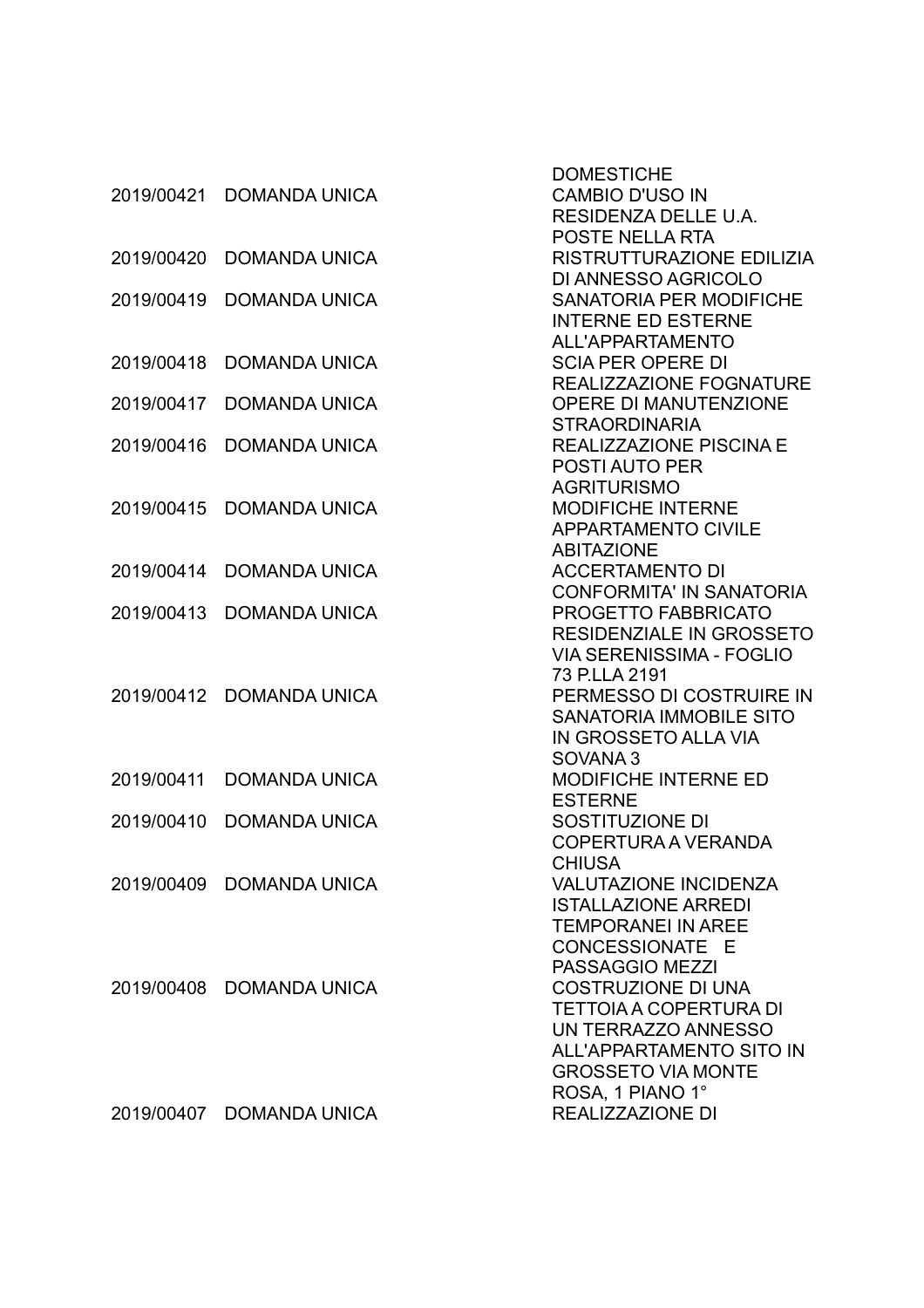|            |                          | <b>RECINZIONI IN</b>            |
|------------|--------------------------|---------------------------------|
|            |                          | LOCALITA'CIAFFARELLO -          |
|            |                          | FOGLIO 26 PART.820              |
| 2019/00406 | <b>DOMANDA UNICA</b>     | NUOVA AGIBILITA' DI FONDO       |
|            |                          | <b>COMMERCIALE</b>              |
| 2019/00405 | <b>DOMANDA UNICA</b>     | <b>MUTAMENTO DI</b>             |
|            |                          | UTILIZZAZIONE IN                |
|            |                          | <b>SANATORIA DI ANNESSO</b>     |
|            |                          | <b>AGRICOLO IN ABITAZIONE</b>   |
|            |                          | RURALE PER I.A.P.               |
| 2019/00404 | <b>DOMANDA UNICA</b>     | REALIZZAZIONE DI                |
|            |                          | <b>RECINZIONI IN LOCALITA'</b>  |
|            |                          | <b>CIAFFARELLO - FOGLIO 26</b>  |
|            |                          | <b>PART.289</b>                 |
| 2019/00403 | <b>DOMANDA UNICA</b>     | <b>ATTESTAZIONE DI</b>          |
|            |                          | <b>CONFORMITA' IN SANATORIA</b> |
|            |                          | ART.209 L.R.T. 65/2014          |
| 2019/00402 | <b>DOMANDA UNICA</b>     | <b>RECUPERO ABITATIVO DEL</b>   |
|            |                          | SOTTOTETTO E CHIUSURA DI        |
|            |                          | TERRAZZA DI U.I.                |
|            |                          | <b>RESIDENZIALE</b>             |
| 2019/00401 | <b>DOMANDA UNICA</b>     | REALIZZAZIONE DI LINEA          |
|            |                          | ELETTRICA A BASSA               |
|            |                          | <b>TENSIONE</b>                 |
| 2019/00400 | <b>DOMANDA UNICA</b>     | PERMESSO DI COSTRUIRE           |
|            |                          | RELATIVO A CAMBIO D'USO         |
|            |                          | DA DEPOSITO OCCASIONALE         |
|            |                          | IN CIVILE ABITAZIONE DI         |
|            |                          | <b>PIANO PRIMO</b>              |
| 2019/00399 | <b>DOMANDA UNICA</b>     | PERMESSO DI COSTRUIRE IN        |
|            |                          | SANATORIA RELATIVO A            |
|            |                          | <b>FABBRICATO AD USO CIVILE</b> |
|            |                          | <b>ABITAZIONE</b>               |
|            | 2019/00398 DOMANDA UNICA | SOSTITUZIONE EDILIZIA DI        |
|            |                          | <b>DUE FABBRICATI ESISTENTI</b> |
|            |                          | CON PARZIALE CAMBIO DI          |
|            |                          | <b>DESTINAZIONE D'USO E</b>     |
|            |                          | AMPLIAMENTO UNA TANTUM.         |
|            |                          | PARZIALE DEMOLIZIONE DI         |
|            |                          | <b>TETTOIE ESISTENTI CON</b>    |
|            |                          | <b>LORO RICOSTRUZIONE IN</b>    |
|            |                          | <b>ALTRA PARTE DEL LOTTO IN</b> |
|            |                          | OGGETTO DI INTERVENTO.          |
| 2019/00397 | <b>DOMANDA UNICA</b>     | <b>MANUTENZIONE TETTO,</b>      |
|            |                          | <b>FACCIATE E SISTEMAZIONE</b>  |
|            |                          | <b>INTERNA APPARTAMENTO</b>     |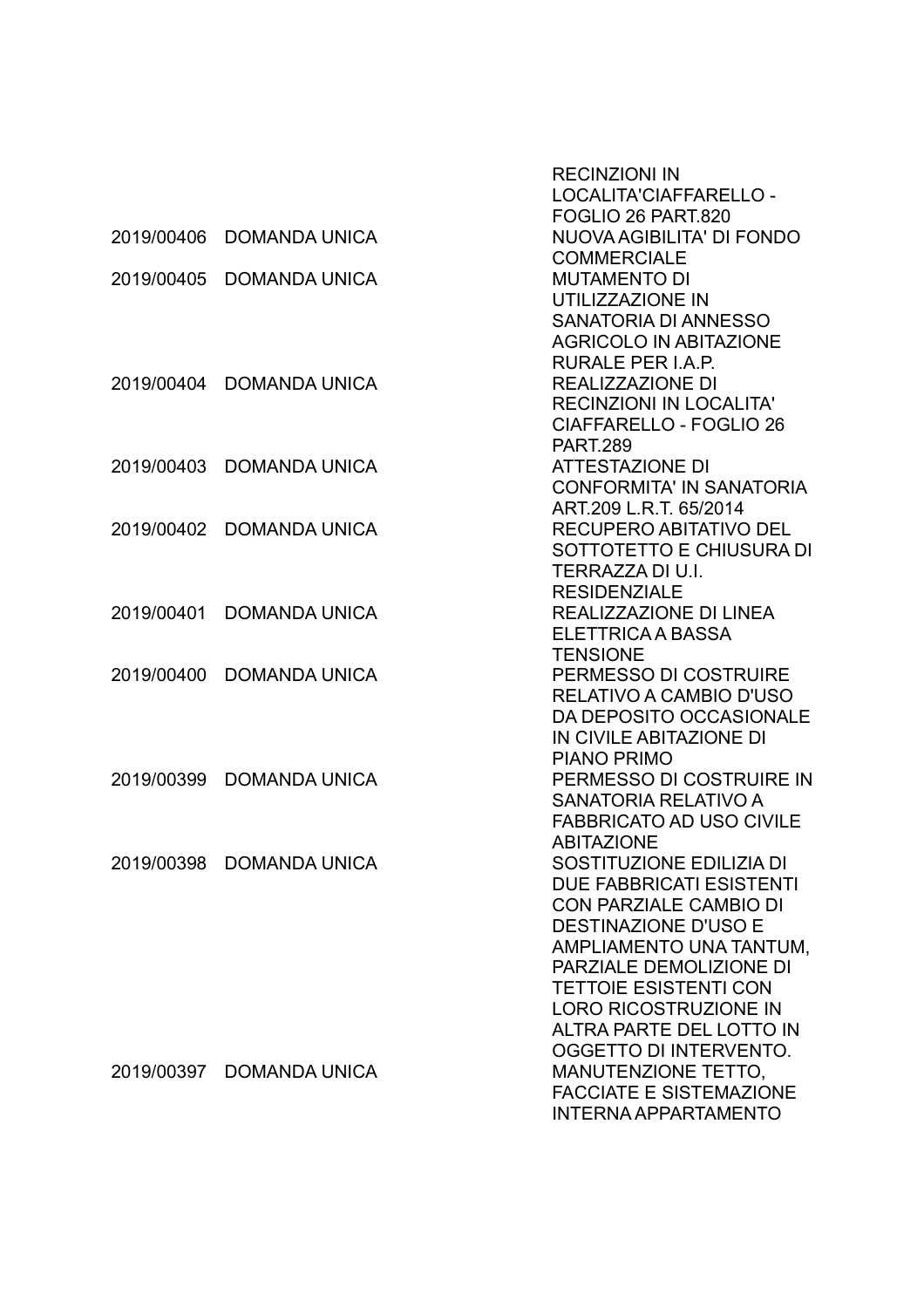|            | 2019/00396 DOMANDA UNICA | REALIZZAZIONE DI<br><b>INCREMENTO VOLUMETRICO</b><br>(DI CUI ALL'ART. 74, PARTE II,<br>COMMA 4, DEL<br><b>REGOLAMENTO</b><br>URBANISTICO), CON<br>MODIFICHE ESTERNE,<br><b>RELATIVAMENTE</b><br><b>ALL'ABITAZIONE UBICATA IN</b><br>VIA DEL LAVORO N. 94 A<br>RISPESCIA (GR). |
|------------|--------------------------|-------------------------------------------------------------------------------------------------------------------------------------------------------------------------------------------------------------------------------------------------------------------------------|
| 2019/00395 | <b>DOMANDA UNICA</b>     | <b>LAVORI DI RIPORTO DI</b><br><b>TERRENO NELL?AMBITO</b><br><b>DELLA CORTE AZIENDALE</b><br>A<br><b>SERVIZIO DEI FABBRICATI</b><br><b>AGRICOLI UBICATI IN LOC.</b><br>ALBERESE, PODERE<br>MAGNABOSCHI.                                                                       |
| 2019/00394 | <b>DOMANDA UNICA</b>     | <b>PROGETTO PER CHIUSURA</b><br><b>DI CAR-PORT DEL</b><br><b>FABBRICATO B SITO IN VIA</b><br><b>ORGANA</b>                                                                                                                                                                    |
| 2019/00393 | <b>DOMANDA UNICA</b>     | <b>ATTESTAZIONE DI</b><br>CONFORMITÀ IN SANATORIA<br>PER LO SPOSTAMENTO DI<br><b>UNA FINESTRE</b>                                                                                                                                                                             |
| 2019/00392 | <b>DOMANDA UNICA</b>     | <b>DIVERSA POSIZIONE INFISSI</b><br><b>ESTERNI</b>                                                                                                                                                                                                                            |
| 2019/00391 | <b>DOMANDA UNICA</b>     | <b>INSTALLAZIONE DI INSEGNA</b><br>A CROCE PER<br><b>PARAFARMACIA</b>                                                                                                                                                                                                         |
| 2019/00390 | <b>DOMANDA UNICA</b>     | <b>INSTALLAZIONE DI INSEGNA</b><br>A SERVIZIO RISTORANTE                                                                                                                                                                                                                      |
|            | 2019/00389 DOMANDA UNICA | <b>COSTRUZIONE MANUFATTO</b><br><b>AZIENDALE</b>                                                                                                                                                                                                                              |
|            | 2019/00388 DOMANDA UNICA | REALIZZAZIONE DI<br><b>RICOVERO PER EQUINI A</b><br><b>SCOPO AMATORIALE</b>                                                                                                                                                                                                   |
|            | 2019/00387 DOMANDA UNICA | <b>INTERVENTO DI</b><br>RISTRUTTURAZIONE EDILIZIA<br>PER MODIFICHE INTERNE E<br><b>PROSPETTICHE</b>                                                                                                                                                                           |
|            | 2019/00386 DOMANDA UNICA | RILASCIO AUTORIZZAZIONE<br><b>ALLO SCARICO DI ACQUE</b><br><b>REFLUE DOMESTICHE NON</b><br><b>SERVITE DA PUBBLICA</b>                                                                                                                                                         |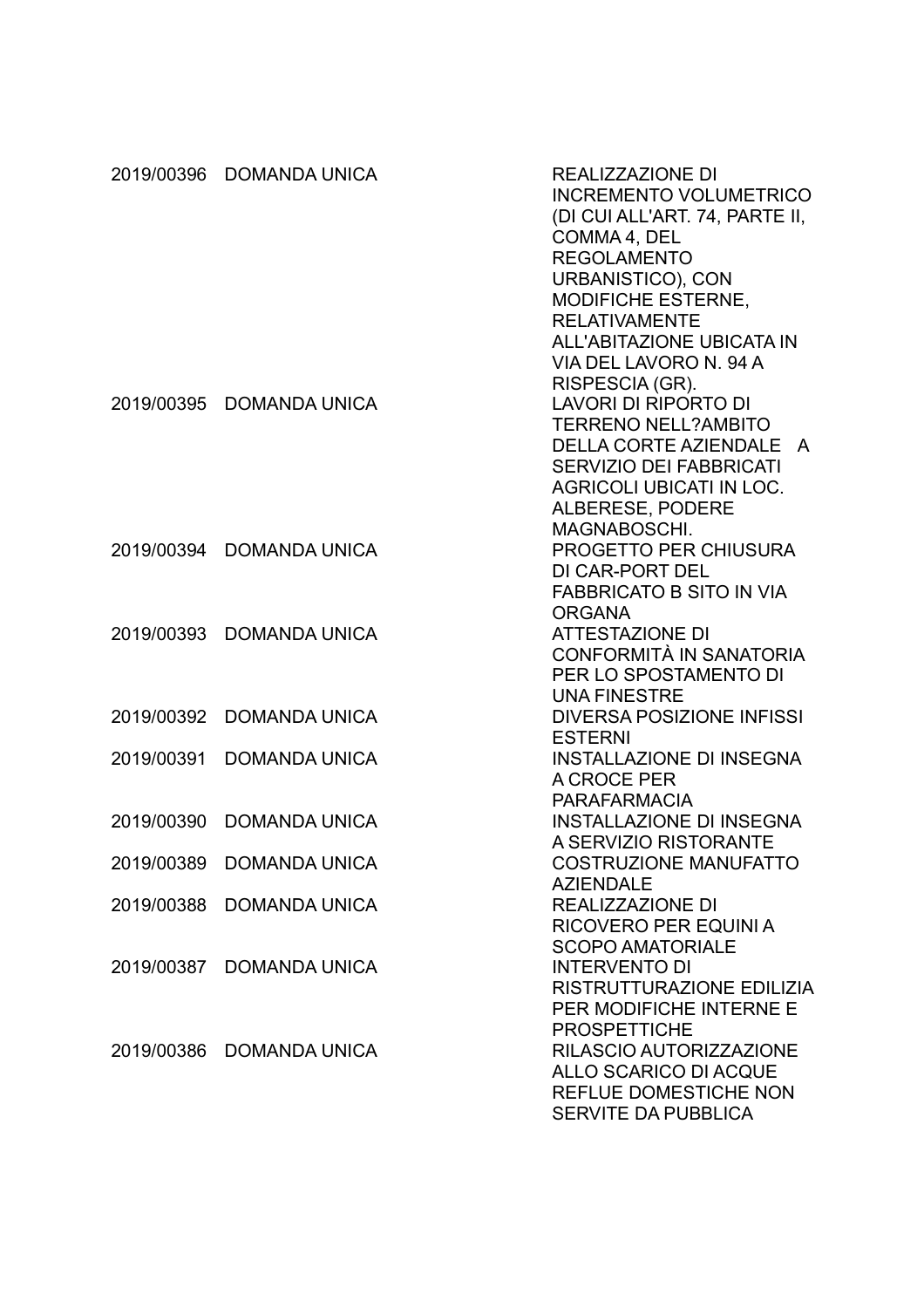|            |                          | <b>FOGNATURA</b>                |
|------------|--------------------------|---------------------------------|
| 2019/00385 | <b>DOMANDA UNICA</b>     | REALIZZAZIONE DI BOX PER        |
|            |                          | CANI AD USO PENSIONE ED         |
|            |                          | <b>ADDESTRAMENTO</b>            |
| 2019/00384 | <b>DOMANDA UNICA</b>     | AGIBILITÀ                       |
| 2019/00383 | <b>DOMANDA UNICA</b>     | RILASCIO AUTORIZZAZIONE         |
|            |                          | <b>ALLO SCARICO DI ACQUE</b>    |
|            |                          | <b>REFLUE DOMESTICHE NON</b>    |
|            |                          | <b>SERVITE DA PUBBLICA</b>      |
|            |                          | <b>FOGNATURA</b>                |
| 2019/00382 | <b>DOMANDA UNICA</b>     | <b>ACCERTAMENTO DI</b>          |
|            |                          | <b>CONFORMITA' IN SANATORIA</b> |
|            |                          | PER OPERE REALIZZATE IN         |
|            |                          | <b>DIFFORMITA' DALLA</b>        |
|            |                          | <b>CONCESSIONE EDILIZIA</b>     |
| 2019/00381 | <b>DOMANDA UNICA</b>     | <b>STUDIO DI INCIDENZAPER</b>   |
|            |                          | L'ACCESSO CON MEZZI A           |
|            |                          | <b>MOTORE ALLE AREE IN</b>      |
|            |                          | <b>CONCESSIONE ATTRAVERSO</b>   |
|            |                          | <b>IL SENTIERO FORESTALE</b>    |
|            |                          | <b>UBICATO ALL'INTERNO DEL</b>  |
|            |                          | SIC 112 ?PINETA DEL             |
|            |                          | <b>TOMBOLO? IN LOCALITA'</b>    |
|            |                          | <b>FIUMARA</b>                  |
| 2019/00380 | <b>DOMANDA UNICA</b>     | <b>ATTESTAZIONE DI</b>          |
|            |                          | <b>CONFORMITA' IN SANATORIA</b> |
| 2019/00379 | <b>DOMANDA UNICA</b>     | <b>INSTALLAZIONE</b>            |
|            |                          | <b>PIATTAFORMA ELEVATRICE</b>   |
| 2019/00378 | <b>DOMANDA UNICA</b>     | <b>REALIZZAZIONE DI</b>         |
|            |                          | PASSAGGIO CARRABILE E           |
|            |                          | <b>PEDONALE</b>                 |
| 2019/00377 | <b>DOMANDA UNICA</b>     | <b>ATTESTAZIONE DI</b>          |
|            |                          | <b>CONFORMITA' IN SANATORIA</b> |
|            |                          | PER MODIFICHE INTERNE ED        |
|            |                          | <b>ESTERNE</b>                  |
|            | 2019/00376 DOMANDA UNICA | <b>ATTESTAZIONE DI</b>          |
|            |                          | <b>CONFORMITA' IN</b>           |
|            |                          | <b>SANATORIA</b>                |
|            | 2019/00375 DOMANDA UNICA | <b>ATTESTAZIONE DI</b>          |
|            |                          | <b>CONFORMITA' IN SANATORIA</b> |
|            |                          | <b>PER CAMBIO DI</b>            |
|            |                          | <b>DESTINAZIONE D'USO</b>       |
|            | 2019/00374 DOMANDA UNICA | PROGETTO PER LA                 |
|            |                          | REALIZZAZIONE DI                |
|            |                          | <b>AMPLIAMENTO MEDIANTE</b>     |
|            |                          | <b>CHIUSURA TERRAZZO</b>        |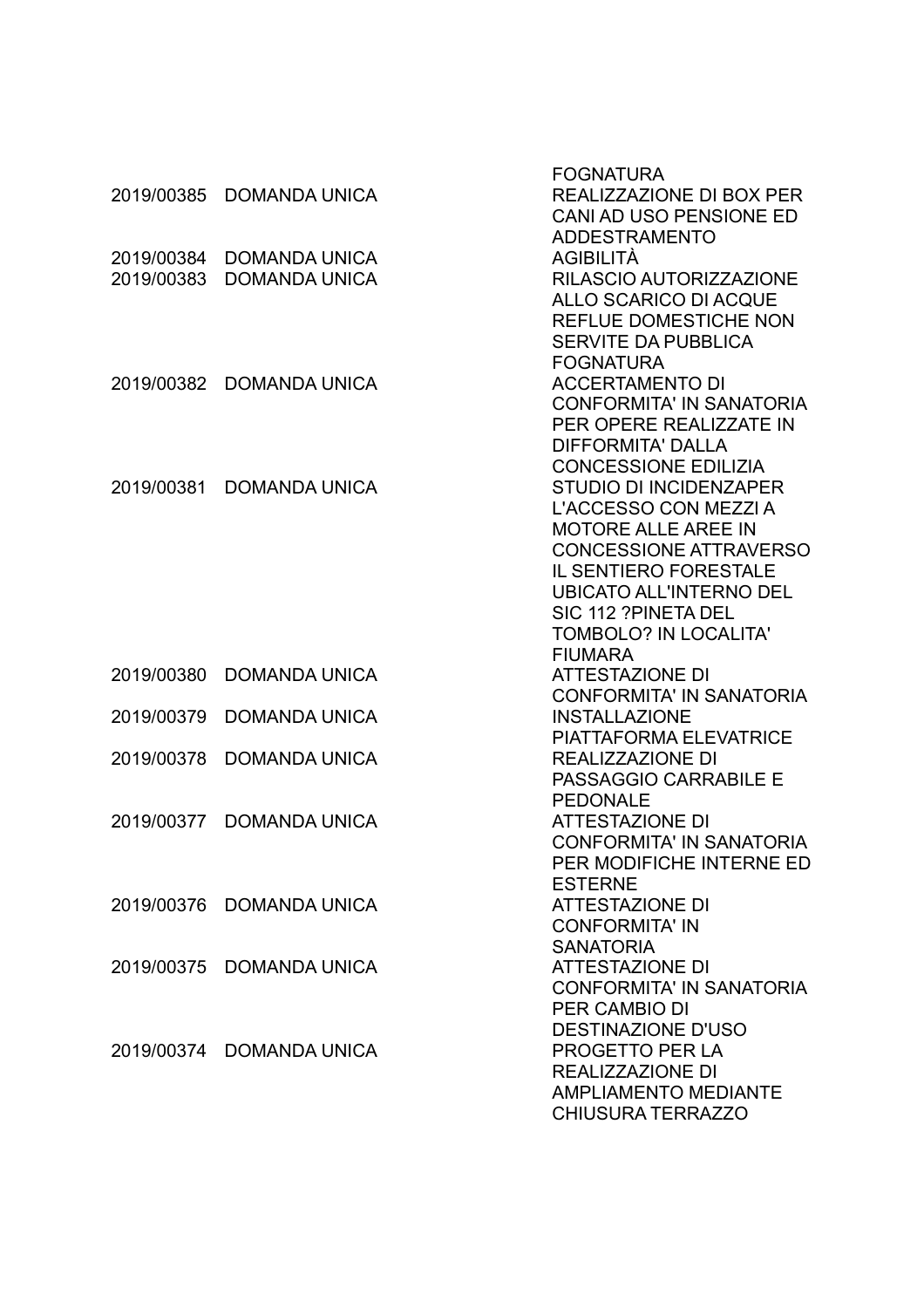|            |                          | <b>COPERTO ESISTENTE</b>         |
|------------|--------------------------|----------------------------------|
|            | 2019/00373 DOMANDA UNICA | RINNOVO E VARIANTE AL            |
|            |                          | P.D.C. N. 236 DEL 29/06/2016,    |
|            |                          | P.E. 2014/469, PER               |
|            |                          | <b>DEMOLIZIONE DI FABBRICATI</b> |
|            |                          | <b>RURALI E NUOVA</b>            |
|            |                          | <b>COSTRUZIONE</b>               |
|            |                          | <b>RESIDENZIALE</b>              |
| 2019/00372 | <b>DOMANDA UNICA</b>     | <b>ACCERTAMENTO DI</b>           |
|            |                          | <b>CONFORMITA' IN SANATORIA</b>  |
|            |                          | AI SENSI DELL'ART.209 DELLA      |
|            |                          | LRT 65/2014 PER MODIFICHE        |
|            |                          |                                  |
|            |                          | <b>ALL'APPARTAMENTO DI</b>       |
|            |                          | <b>CIVILE ABITAZIONE ED</b>      |
|            |                          | <b>ACCESSORI</b>                 |
| 2019/00371 | <b>DOMANDA UNICA</b>     | <b>ACCERTAMENTO DI</b>           |
|            |                          | <b>CONFORMITA' IN SANATORIA</b>  |
|            |                          | PER OPERE INTERNE ED             |
|            |                          | <b>ESTERNE ESEGUITE IN</b>       |
|            |                          | PARZIALE DIFFORMITA' DAL         |
|            |                          | <b>TITOLO ORIGINARIO</b>         |
| 2019/00370 | <b>DOMANDA UNICA</b>     | <b>DIFFORMITA' RILEVATE SU</b>   |
|            |                          | UN APPARTAMENTO DI               |
|            |                          | <b>CIVILE ABITAZIONE</b>         |
| 2019/00369 | <b>DOMANDA UNICA</b>     | <b>SANATORIA PER MODIFICHE</b>   |
|            |                          | <b>ESTERNE DI EDIFICIO</b>       |
|            |                          | <b>UNIFAMILIARE</b>              |
| 2019/00368 | <b>DOMANDA UNICA</b>     | <b>INSTALLAZIONE DI UNA</b>      |
|            |                          | <b>TENDA A BRACCI</b>            |
|            |                          | <b>ESTENSIBILI E N. 2</b>        |
|            |                          | <b>BACHECHE A SERVIZIO DI UN</b> |
|            |                          | <b>IMMOBILE AD USO NEGOZIO</b>   |
| 2019/00367 | <b>DOMANDA UNICA</b>     | REALIZZAZIONE DI NUOVA           |
|            |                          | UNITA' RESIDENZIALE -            |
|            |                          | LOTTO 18 - LOTTIZZAIZONE         |
|            |                          | <b>IL POGGIONE</b>               |
|            | 2019/00366 DOMANDA UNICA | REALIZZAZIONE DI UNA             |
|            |                          | <b>RECINZIONE IN PALI IN</b>     |
|            |                          | <b>FERRO PLASTIFICATI E RETE</b> |
|            |                          | A MAGLIA SCIOLTA                 |
|            |                          | PLASTIFICATA.                    |
|            | 2019/00365 DOMANDA UNICA | <b>PROGETTO PER LA</b>           |
|            |                          | REALIZZAZIONE DELLE              |
|            |                          | O.O.U.U. PRIMARIA - PRIMO        |
|            |                          | <b>STRALCIO RELATIVE AL</b>      |
|            |                          | PIANO DI LOTTIZZAZIONE           |
|            |                          |                                  |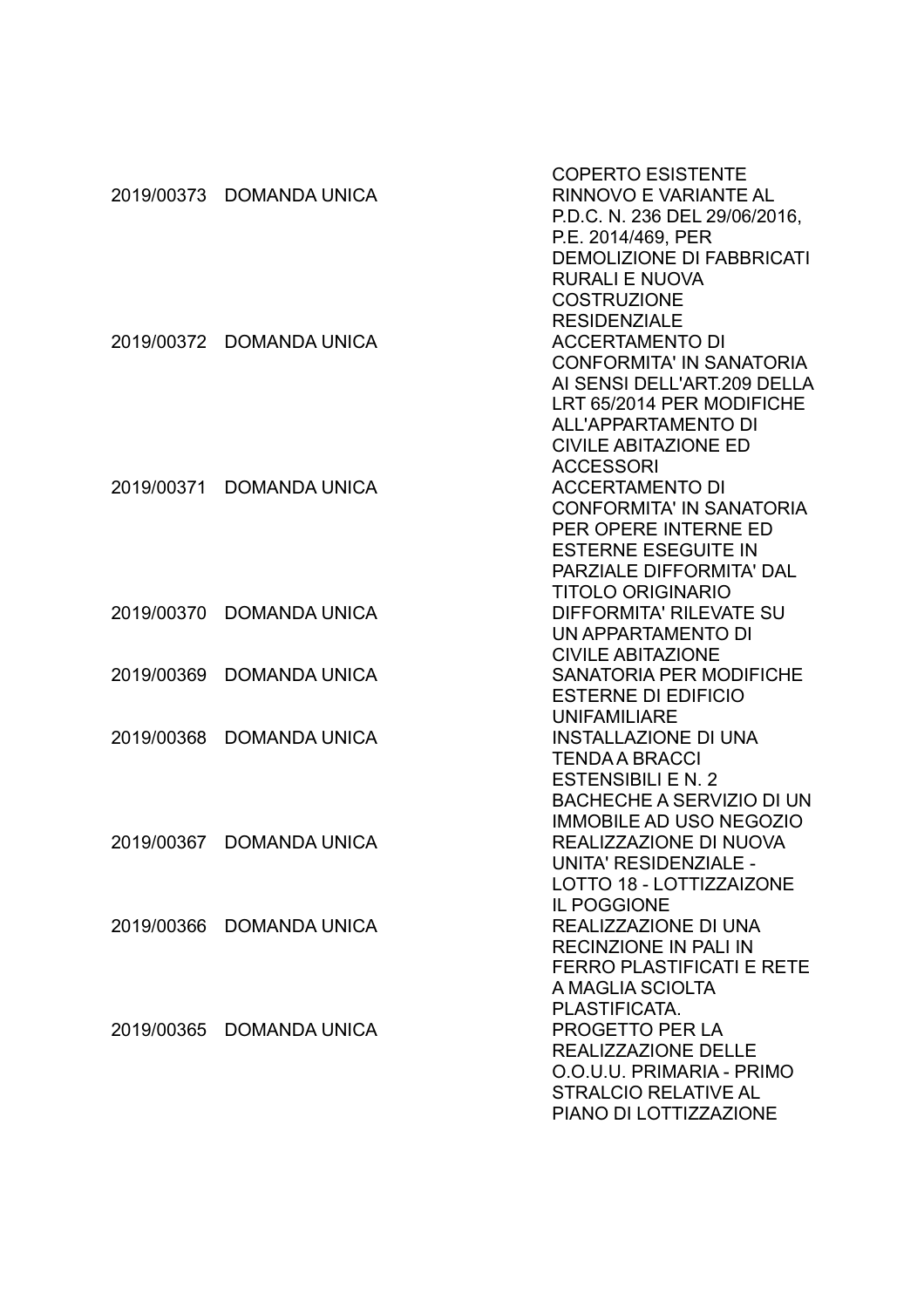|            |                          | <b>DELL'AREA DI</b>              |
|------------|--------------------------|----------------------------------|
|            |                          | TRASFORMAZIONE TR 12A-           |
|            |                          | <b>VIA SENESE</b>                |
| 2019/00364 | <b>DOMANDA UNICA</b>     | DIFFORMITÀ' INTERNE ED           |
|            |                          | <b>ESTERNE</b>                   |
| 2019/00363 | <b>DOMANDA UNICA</b>     | <b>RISTRUTTURAZIONE</b>          |
|            |                          | <b>EDILIZIA</b>                  |
| 2019/00362 | <b>DOMANDA UNICA</b>     | <b>INSTALLAZIONE DI</b>          |
|            |                          | <b>MANUFATTO PRECARIO AD</b>     |
|            |                          | <b>USO</b>                       |
|            |                          | <b>INFERMERIA/MAGAZZINO E</b>    |
|            |                          | DI UN GONFIABILE AD USO          |
|            |                          | <b>BIGLIETTERIA DA UBICARSI</b>  |
|            |                          | <b>NELL?ARENILE DEMANIALE</b>    |
|            |                          | DI PRINCIPINA A MARE TRA IL      |
|            |                          | <b>CAMPEGGIO CIELOVERDE E</b>    |
|            |                          | IL ?BAGNO GRANDUCA?              |
| 2019/00361 | <b>DOMANDA UNICA</b>     | <b>INTERVENTO DI</b>             |
|            |                          | <b>MANUTENZIONE</b>              |
|            |                          | <b>STRAORDINARIA PER</b>         |
|            |                          | RIMOZIONE DEL MANTO DI           |
|            |                          | <b>COPERTURA E</b>               |
|            |                          | <b>CONTROSOFFITTO</b>            |
|            |                          | <b>CONTENENTI AMIANTO IN UN</b>  |
|            |                          | <b>FABBRICATO AD USO</b>         |
|            |                          | <b>MAGAZZINO</b>                 |
| 2019/00360 | <b>DOMANDA UNICA</b>     | <b>RICONFIGURAZIONE SRB</b>      |
|            |                          | NOMADELFIA (GR38) - pratica      |
|            |                          | duplicata con 2019/509 - il      |
|            |                          | cartaceo è sotto quest'ultima.   |
| 2019/00359 | <b>DOMANDA UNICA</b>     | <b>LAVORI DI MANUTENZIONE</b>    |
|            |                          | <b>STRAORDINARIA CON</b>         |
|            |                          | <b>MODIFICHE ESTERNE</b>         |
|            | 2019/00358 DOMANDA UNICA | PERMESSO DI COSTRUIRE IN         |
|            |                          | SANATORIA PER MODIFICHE          |
|            |                          | <b>INTERNE, PROSPETTICHE</b>     |
|            |                          | CON INCREMENTO DI SUL            |
|            | 2019/00357 DOMANDA UNICA | <b>INSTALLAZIONE DI</b>          |
|            |                          | <b>MANUFATTO PRECARIO AD</b>     |
|            |                          | <b>USO</b>                       |
|            |                          | <b>INFERMERIA/MAGAZZINO E</b>    |
|            |                          | DI UN GONFIABILE AD USO          |
|            |                          | <b>BIGLIETTERIA DA UBICARSI</b>  |
|            |                          | <b>NELL'ARENILE DEMANIALE DI</b> |
|            |                          | <b>MARINA DI GROSSETO TRA IL</b> |
|            |                          | "BAGNO OSCAR" E IL "BAGNO        |
|            |                          |                                  |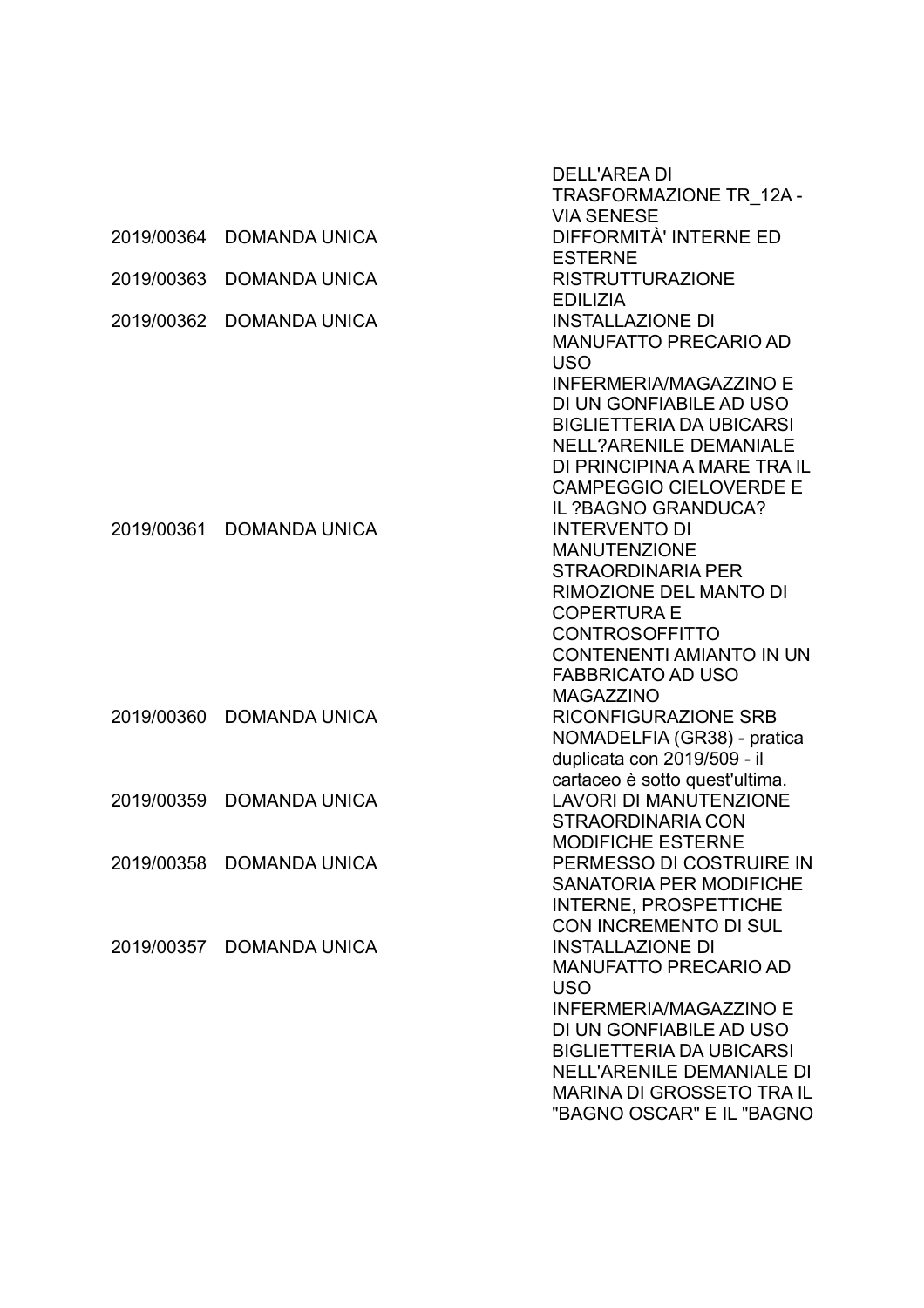| 2019/00356 | <b>DOMANDA UNICA</b>     | MIO E TUO"<br><b>ATTESTAZIONE</b><br><b>CONFORMITA' IN SANATORIA</b><br><b>RELATIVAA MODIFICHE</b><br><b>INTERNE ED ESTERNE IN</b><br><b>DIFFORMITA' TITOLO</b>                                                                                                                                                           |
|------------|--------------------------|---------------------------------------------------------------------------------------------------------------------------------------------------------------------------------------------------------------------------------------------------------------------------------------------------------------------------|
| 2019/00355 | <b>DOMANDA UNICA</b>     | <b>ABILITATIVO</b><br>ATT. DI CONFORMITA' PER<br>DIFFORMITA' RELATIVE ALLE<br>DIMENSIONI INTERNE DI UN                                                                                                                                                                                                                    |
| 2019/00354 | <b>DOMANDA UNICA</b>     | FONDO AD USO MAGAZZINO<br><b>AMPLIAMENTO E MODIFICHE</b><br><b>INTERNE A CIVILE</b><br><b>ABITAZIONE</b>                                                                                                                                                                                                                  |
| 2019/00353 | <b>DOMANDA UNICA</b>     | <b>LAVORI DI CHIUSURA DI</b><br>PORZIONE DI TERRAZZO                                                                                                                                                                                                                                                                      |
| 2019/00352 | <b>DOMANDA UNICA</b>     | <b>INSTALLAZIONE CANCELLO</b><br><b>DI INGRESSO</b>                                                                                                                                                                                                                                                                       |
| 2019/00351 | <b>DOMANDA UNICA</b>     | <b>ATTESTAZIONE DI</b><br><b>CONFORMITA' IN SANATORIA</b><br>PER OPERE REALIZZATE<br><b>DIFFORMI RISPETTO AL</b>                                                                                                                                                                                                          |
| 2019/00350 | <b>DOMANDA UNICA</b>     | PERMESSO A COSTRUIRE<br><b>PROGETTO</b><br><b>RICONFIGURAZIONE SRB</b><br><b>MARINA DI GROSSETO NORD</b>                                                                                                                                                                                                                  |
| 2019/00349 | <b>DOMANDA UNICA</b>     | (GR75)<br><b>ACCERTAMENTO DI</b><br>CONFORMITÀ IN SANATORIA<br><b>RELATIVA AD OPERE</b><br><b>DIFFORMI DAI TITOLI EDILIZI</b><br>DI RIFERIMENTO E<br>RIGUARDANTI VARIAZIONI DI<br>SPAZI INTERNI, PER<br>L?IMMOBILE DI PROPRIETÀ<br><b>DELLA BANCA MONTE DEI</b><br>PASCHI DI SIENA S.P.A., SITO<br>IN GROSSETO VIA TRENTO |
|            | 2019/00348 DOMANDA UNICA | <b>CHIUSURA DI LOGGIA A</b><br>SERVIZIO DI U.I.<br><b>RESIDENZIALE</b>                                                                                                                                                                                                                                                    |
| 2019/00347 | <b>DOMANDA UNICA</b>     | REALIZZAZIONE TETTOIA<br><b>CAMMINAMENTO ESTERNO</b>                                                                                                                                                                                                                                                                      |
|            | 2019/00346 DOMANDA UNICA | <b>ATTESTAZIONE ASSEVERATA</b><br>DI AGIBILITÀ PER IMMOBILE<br><b>DESTINATO A CIVILE</b>                                                                                                                                                                                                                                  |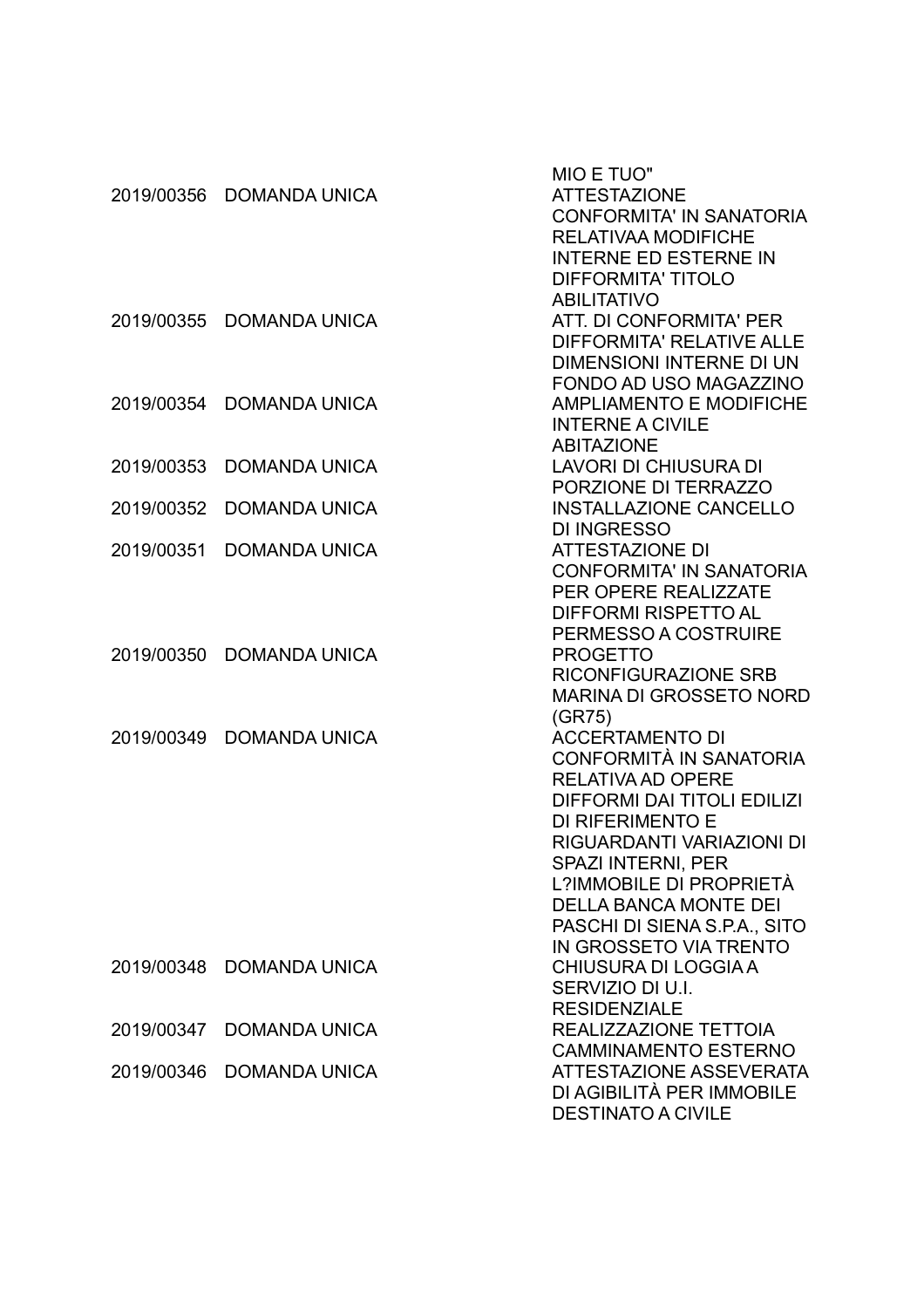|            |                      | <b>ABITAZIONE SITO IN VIA</b>  |
|------------|----------------------|--------------------------------|
|            |                      | <b>MONTE ROSA - GROSSETO</b>   |
| 2019/00345 | <b>DOMANDA UNICA</b> | <b>SCIA</b>                    |
| 2019/00344 | <b>DOMANDA UNICA</b> | <b>MODIFICHE INTERNE</b>       |
| 2019/00343 | <b>DOMANDA UNICA</b> | <b>COMPLETAMENTO LAVORI</b>    |
|            |                      | ALLA P.E. 2014/856             |
| 2019/00342 | <b>DOMANDA UNICA</b> | <b>OPERE DI MANUTENZIONE</b>   |
|            |                      | <b>STRAORDINARIA DEL</b>       |
|            |                      | <b>CENTRO COMMERCIALE DI</b>   |
|            |                      | <b>GORARELLA A GROSSETO2'</b>  |
|            |                      | <b>STRALCIO</b>                |
| 2019/00341 | <b>DOMANDA UNICA</b> | <b>RISTRUTTURAZIONE</b>        |
|            |                      | <b>EDILIZIA</b>                |
| 2019/00340 | <b>DOMANDA UNICA</b> | <b>SANATORIA OPERE INTERNE</b> |
|            |                      | <b>ED ESTERNE</b>              |
| 2019/00338 | <b>DOMANDA UNICA</b> | <b>AMPLIAMENTO</b>             |
|            |                      | <b>VOLUMETRICO E MODIFICHE</b> |
|            |                      | <b>INTERNE ED ESTERNE</b>      |
| 2019/00337 | <b>DOMANDA UNICA</b> | ATTESTAZIONE DI AGIBILITÀ      |
|            |                      | DI UNITÀ IMMOBILIARE           |
|            |                      | <b>RESIDENZIALE POSTA AL</b>   |
|            |                      | PIANO PRIMO DI                 |
|            |                      | <b>FABBRICATO IN VIALE</b>     |
|            |                      | GIOTTO 92 A GROSSETO           |
| 2019/00336 | <b>DOMANDA UNICA</b> | <b>INTERVENTO DI</b>           |
|            |                      | <b>COMPLETAMENTO DELLE</b>     |
|            |                      | <b>OPERE ESTERNE IN</b>        |
|            |                      | UN?UNITÀ IMMOBILIARE PER       |
|            |                      | <b>CIVILE ABITAZIONE</b>       |
| 2019/00335 | <b>DOMANDA UNICA</b> | <b>COSTRUZIONE DI</b>          |
|            |                      | <b>CAPANNONE ARTIGIANALE</b>   |
| 2019/00334 | <b>DOMANDA UNICA</b> | <b>CAMBIO UTILIZZAZIONE</b>    |
|            |                      | ANNESSO AGRICOLO,              |
|            |                      | <b>REALIZZAZIONE</b>           |
|            |                      | <b>AMPLIAMENTO E</b>           |
|            |                      | <b>VARIAZIONE APERTURE</b>     |
| 2019/00333 | <b>DOMANDA UNICA</b> | RECUPERO SOTTOTETTO A          |
|            |                      | <b>FINE ABITATIVO ED OPERE</b> |
|            |                      | <b>INTERNE DI MANUTENZIONE</b> |
|            |                      | STRAORDINARIA AD               |
|            |                      | <b>APPARTAMENTO DI CIVILE</b>  |
|            |                      | <b>ABITAZIONE</b>              |
| 2019/00332 | <b>DOMANDA UNICA</b> | SANATORIA EDILIZIA AI SENSI    |
|            |                      | DELL'ART.209 LRT 65/2004       |
|            |                      | PER MODIFICHE INTERNE ED       |
|            |                      | <b>ESTERNE</b>                 |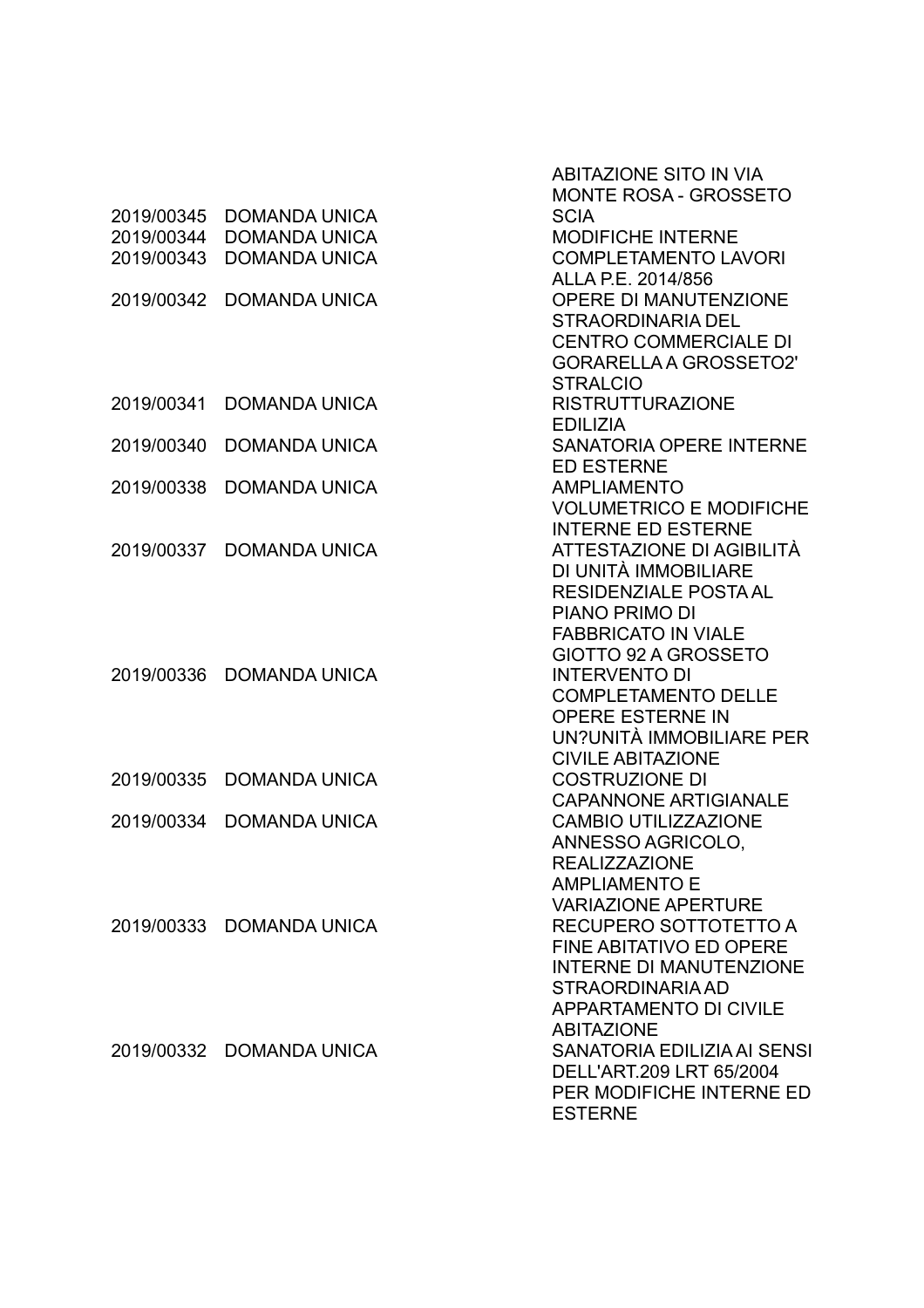| 2019/00331 | <b>DOMANDA UNICA</b>     | DOMANDA PER IL NULLA<br><b>OSTA PREVENTIVO AL</b><br><b>RILASCIO</b> |
|------------|--------------------------|----------------------------------------------------------------------|
|            |                          | DELL'AUTORIZZAZIONE ALLO                                             |
|            |                          | <b>SCARICO DI ACQUE REFLUE</b>                                       |
|            |                          | <b>DOMESTICHE</b>                                                    |
| 2019/00330 | <b>DOMANDA UNICA</b>     | <b>MANUTENZIONE</b>                                                  |
|            |                          | STRAORDINARIA DI UN                                                  |
|            |                          | <b>EDIFICIO AGRICOLO</b>                                             |
| 2019/00329 | <b>DOMANDA UNICA</b>     | <b>MODIFICHE ESTERNE</b>                                             |
| 2019/00328 | <b>DOMANDA UNICA</b>     | PROGETTO UNITARIO -                                                  |
|            |                          | <b>AMPLIAMENTO CON</b>                                               |
|            |                          | <b>RELATIVA CHIUSURA DELLE</b>                                       |
|            |                          | <b>TERRAZZE</b>                                                      |
| 2019/00327 | <b>DOMANDA UNICA</b>     | <b>SANATORIA EDILIZIA PER</b>                                        |
|            |                          | <b>CAMBIO DI DESTINAZIONE</b>                                        |
|            |                          | <b>D'USO</b>                                                         |
| 2019/00326 | <b>DOMANDA UNICA</b>     | PROGETTO PER LA                                                      |
|            |                          | REALIZZAZIONE DI UNA                                                 |
|            |                          | <b>NUOVA STRADA DI MARGINE</b>                                       |
|            |                          | AL PIANO DI LOTTIZZAZIONE                                            |
|            |                          | <b>DELL'AREA DI</b>                                                  |
|            |                          | TRASFORMAZIONE TR 12A-                                               |
|            |                          | <b>VIA SENESE</b>                                                    |
| 2019/00325 | <b>DOMANDA UNICA</b>     | <b>CAMBIO DESTINAZIONE</b>                                           |
|            |                          | D'USO E FRAZIONAMENTO DI                                             |
|            |                          | UNITÀ IMMOBILIARE,                                                   |
|            |                          | <b>GROSSETO VIA MAZZINI N.78</b>                                     |
| 2019/00324 | <b>DOMANDA UNICA</b>     | <b>MANUTENZIONE</b>                                                  |
|            |                          | <b>STRAORDINARIA</b>                                                 |
| 2019/00323 | <b>DOMANDA UNICA</b>     | <b>ACCERTAMENTO DI</b>                                               |
|            |                          | CONFORMITA? URBANISTICA                                              |
|            |                          | PER MODIFICHE AD UN                                                  |
|            |                          | <b>FABBRICATO ABITATAIVO</b>                                         |
|            | 2019/00322 DOMANDA UNICA | RICHIESTA ACCERTAMENTO                                               |
|            |                          | DI CONFORMITÀ' IN                                                    |
|            |                          | <b>SANATORIA</b>                                                     |
| 2019/00321 | <b>DOMANDA UNICA</b>     | <b>ATTESTAZIONE DI</b><br><b>CONFORMITA' IN SANATORIA</b>            |
|            |                          | PER OPERE ESEGUITE IN                                                |
|            |                          | DIFFORMITA' DALLO STATO                                              |
|            |                          | <b>CONCESSIONATO PRESSO</b>                                          |
|            |                          | UNA U.I. AD USO ABITATIVO                                            |
| 2019/00320 | <b>DOMANDA UNICA</b>     | DIVERSA CONSISTENZA DI                                               |
|            |                          | UN APPARTAMENTO                                                      |
| 2019/00319 | <b>DOMANDA UNICA</b>     | <b>RICHIESTA PARERE</b>                                              |
|            |                          |                                                                      |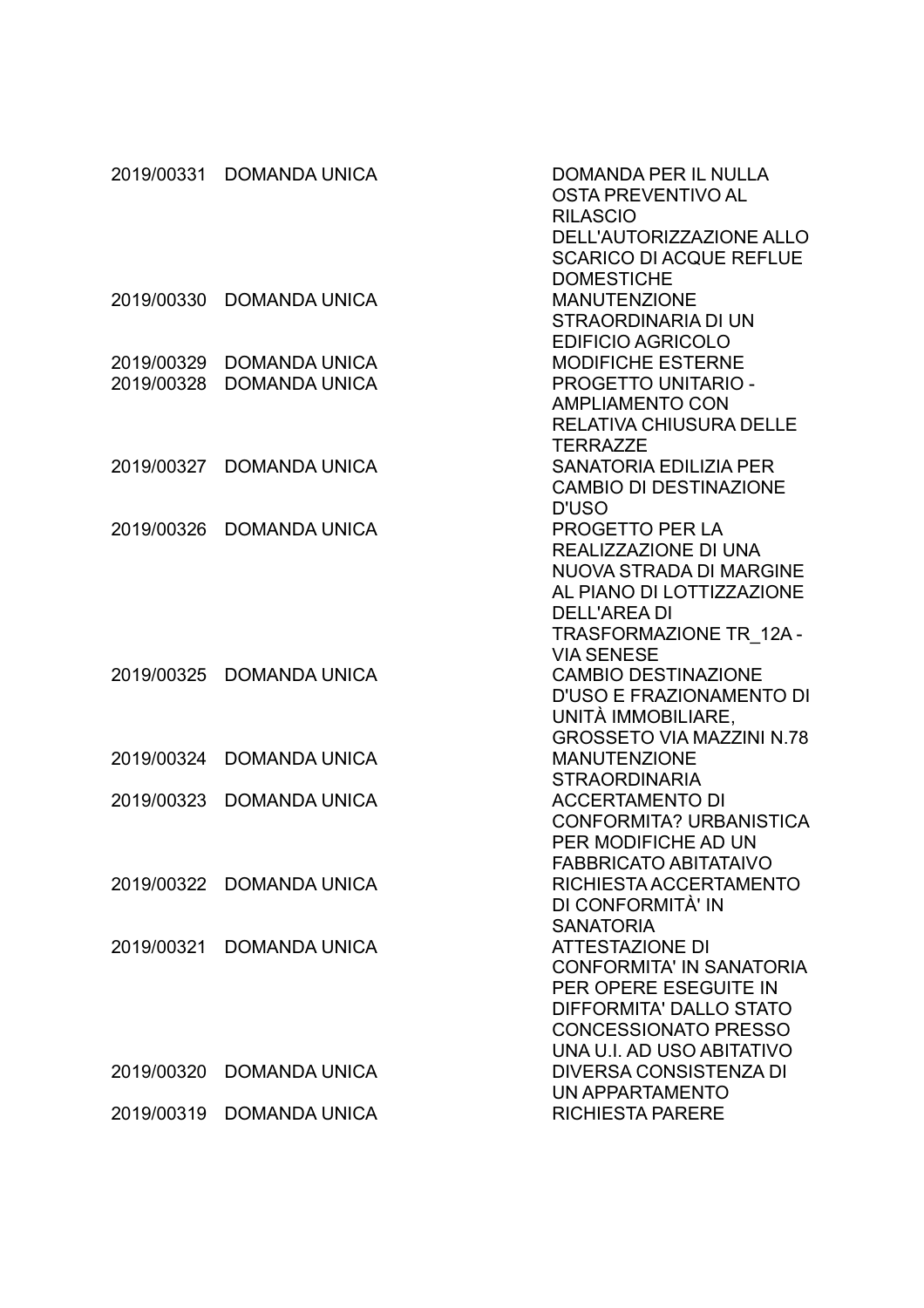|            |                          | ACUSTICA EDILIZIA CALCOLO<br>PREVISIONALE DEGLI<br><b>EDIFICI PROGETTO</b> |
|------------|--------------------------|----------------------------------------------------------------------------|
|            |                          | <b>ACUSTICO AI SENSI</b>                                                   |
|            |                          | <b>DELL'ALLEGATO 1-A DELLE</b>                                             |
|            |                          | <b>LINEE GUIDA REGIONALIPER</b>                                            |
|            |                          | <b>L'EFFETTUAZIONE DEI</b>                                                 |
|            |                          | <b>CONTROLLI SUI REQUISITI</b>                                             |
|            |                          | <b>ACUSTICI PASSIVI DEGLI</b>                                              |
|            |                          | <b>EDIFICI</b>                                                             |
|            | 2019/00318 DOMANDA UNICA | <b>ACCERTAMENTO DI</b>                                                     |
|            |                          | <b>CONFORMITA' IN SANATORIA</b>                                            |
| 2019/00317 | <b>DOMANDA UNICA</b>     | <b>PROGETTO PER LA</b>                                                     |
|            |                          | REALIZZAZIONE DI UN                                                        |
|            |                          | POLLAIO IN LEGNO E                                                         |
|            |                          | <b>RISTRUTTURAZIONE DI UN</b>                                              |
|            |                          | PICCOLO MAGAZZINO                                                          |
|            |                          | <b>ESISTENTE</b>                                                           |
|            | 2019/00316 DOMANDA UNICA | PROGETTO UNITARIO                                                          |
|            |                          | <b>CONDOMINIO "SERENA</b>                                                  |
|            |                          | CASA"                                                                      |
| 2019/00315 | <b>DOMANDA UNICA</b>     | <b>COSTRUZIONE DI</b>                                                      |
|            |                          | <b>FABBRICATO RESIDENZIALE</b>                                             |
|            |                          | <b>COMPOSTO DA 6 UNITA'</b>                                                |
|            |                          | <b>IMMOBILIARI</b>                                                         |
| 2019/00314 | <b>DOMANDA UNICA</b>     | <b>SANATORIA PER</b>                                                       |
|            |                          | DIFFORMITA' E AUMENTO DI                                                   |
|            |                          | SUPERFICIE IN UN IMMOBILE                                                  |
|            |                          | <b>DESTINATO A CIVILE</b>                                                  |
|            |                          | <b>ABITAZIONE SITO IN VIA</b>                                              |
|            |                          | MONTANARA N.5, AI SENSI                                                    |
|            |                          | DELL'ART.206BIS DELLA L.R.T.                                               |
|            |                          | 65/2014.                                                                   |
|            | 2019/00313 DOMANDA UNICA | <b>INSTALLAZIONE STRUTTURE</b>                                             |
|            |                          | <b>TEMPORANEE VARIE IN</b>                                                 |
|            |                          | <b>LOCALITA' PRINCIPINA A</b>                                              |
|            |                          | <b>MARE</b>                                                                |
|            | 2019/00312 DOMANDA UNICA | SISTEMAZIONE DI UN LOTTO                                                   |
|            |                          | A PARCHEGGIO, DA                                                           |
|            |                          | <b>ASSERVIRE ALL'HOTEL</b>                                                 |
|            |                          | <b>PRINCIPE</b>                                                            |
| 2019/00311 | <b>DOMANDA UNICA</b>     | AMPLIAMENTO AI SENSI ART.<br>74 C. D. DI UN FABBRICATO                     |
|            |                          | <b>RESIDENZIALE</b>                                                        |
|            | 2019/00310 DOMANDA UNICA | <b>ACCERTAMENTO DI</b>                                                     |
|            |                          | CONFORMITÀ IN SANATORIA                                                    |
|            |                          |                                                                            |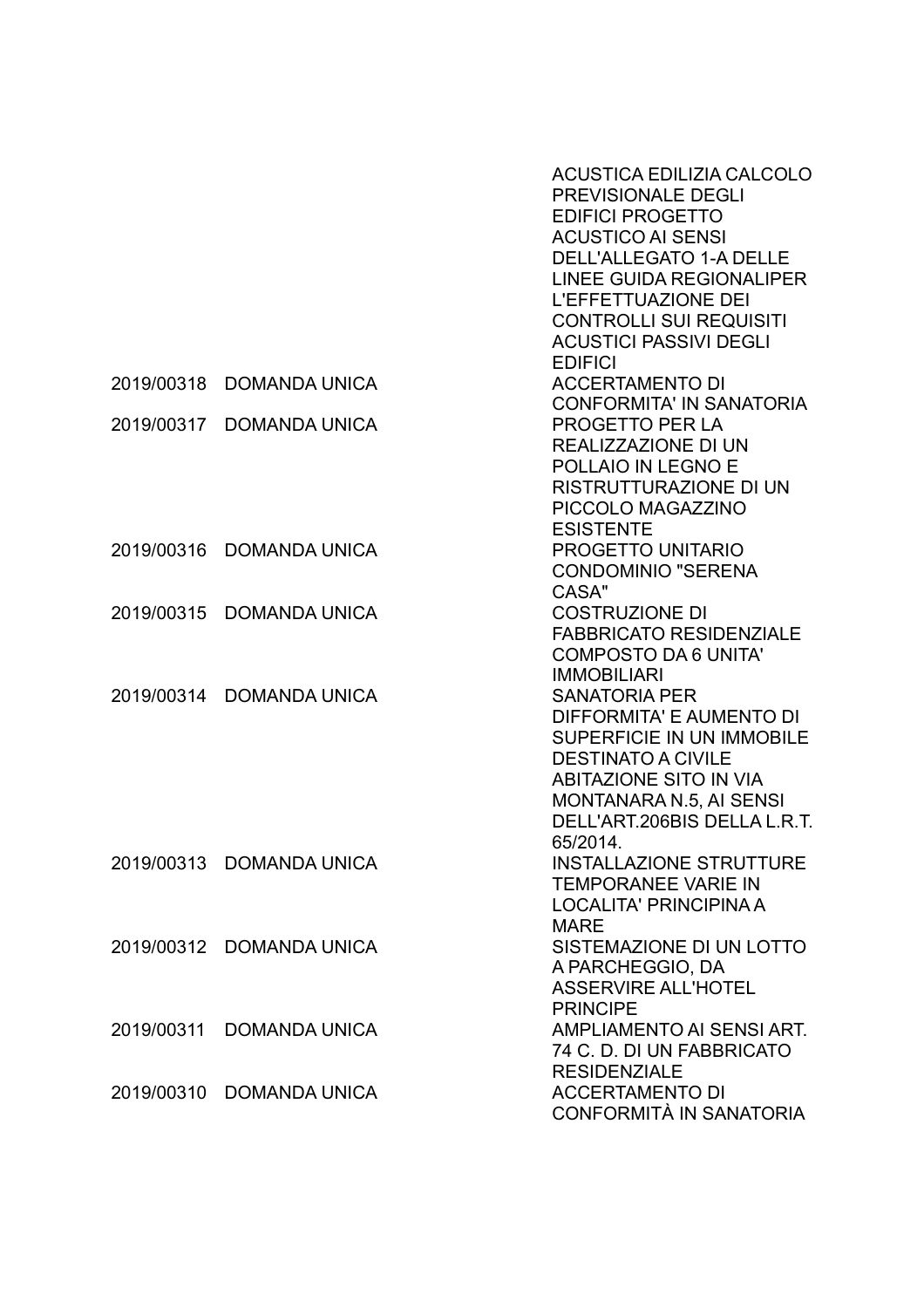|            |                          | <b>ART.209</b>                  |
|------------|--------------------------|---------------------------------|
| 2019/00309 | <b>DOMANDA UNICA</b>     | <b>MANUTENZIONE</b>             |
|            |                          | <b>STRAORDINARIA DEL</b>        |
|            |                          | <b>CAPANNO PER</b>              |
|            |                          | L'AVVISTAMENTO                  |
|            |                          | DELL'AVIFAUNA ALLA FOCE         |
|            |                          | <b>DEL FIUME OMBRONE</b>        |
| 2019/00308 | <b>DOMANDA UNICA</b>     | <b>PROGETTO DI</b>              |
|            |                          | <b>RISTRUTTURAZIONE E</b>       |
|            |                          | SOSTITUZIONE EDILIZIA DEL       |
|            |                          | <b>COMPLESSO IMMOBILIARE</b>    |
|            |                          | EX CINEMA E CENTRO              |
|            |                          | <b>SOCIALE COSTITUENTE</b>      |
|            |                          | <b>L'AREA DI RECUPERO</b>       |
|            |                          | RC-03B DI PIAZZA                |
|            |                          | RISORGIMENTO A MARINA DI        |
|            |                          | <b>GROSSETO-</b>                |
|            |                          | RISTRUTTURAZIONE EDILIZIA       |
|            |                          | <b>FABBRICATO A2</b>            |
| 2019/00307 | <b>DOMANDA UNICA</b>     | CHIUSURA DI PORZIONE DEL        |
|            |                          | PORTICO DI UNITA'               |
|            |                          | <b>IMMOBILIARE AD USO</b>       |
|            |                          | <b>RESIDENZIALE FACENTE</b>     |
|            |                          | PARTE DI FABBRICATO SITO        |
|            |                          | IN LOC. MARRUCHETO N.279        |
|            |                          | A GROSSETO                      |
| 2019/00306 | <b>DOMANDA UNICA</b>     | ATTESTAZIONE CONFORMITÀ         |
|            |                          | <b>IN SANATORIA PER</b>         |
|            |                          | SPOSTAMENTO FINESTRE,           |
|            |                          | <b>TRAMEZZO E CANNE</b>         |
|            |                          | <b>FUMARIE</b>                  |
| 2019/00305 | <b>DOMANDA UNICA</b>     | <b>ACCERTAMENTO DI</b>          |
|            |                          | <b>CONFORMITA? IN SANATORIA</b> |
|            |                          | PER MODIFICHE AD UNA            |
|            |                          | <b>CIVILE ABITAZIONE</b>        |
|            | 2019/00304 DOMANDA UNICA | <b>PROGETTO PER</b>             |
|            |                          | <b>L?AMPLIAMENTO E</b>          |
|            |                          | <b>REALIZZAZIONE DI SERRE</b>   |
|            |                          | SOLARI A SERVIZIO DI            |
|            |                          | UNITA? ABITATIVA                |
|            | 2019/00303 DOMANDA UNICA | <b>REGOLARIZZAZIONE</b>         |
|            |                          | <b>DIMENSIONI PORTICO</b>       |
|            |                          | <b>FABBRICATO UBICATO NELLA</b> |
|            |                          | <b>FRAZIONE DI ALBERESE,</b>    |
|            |                          | LOC. STRADA DI CUPI N° 15       |
|            | 2019/00302 DOMANDA UNICA | PROGETTO UNITARIO PER           |
|            |                          |                                 |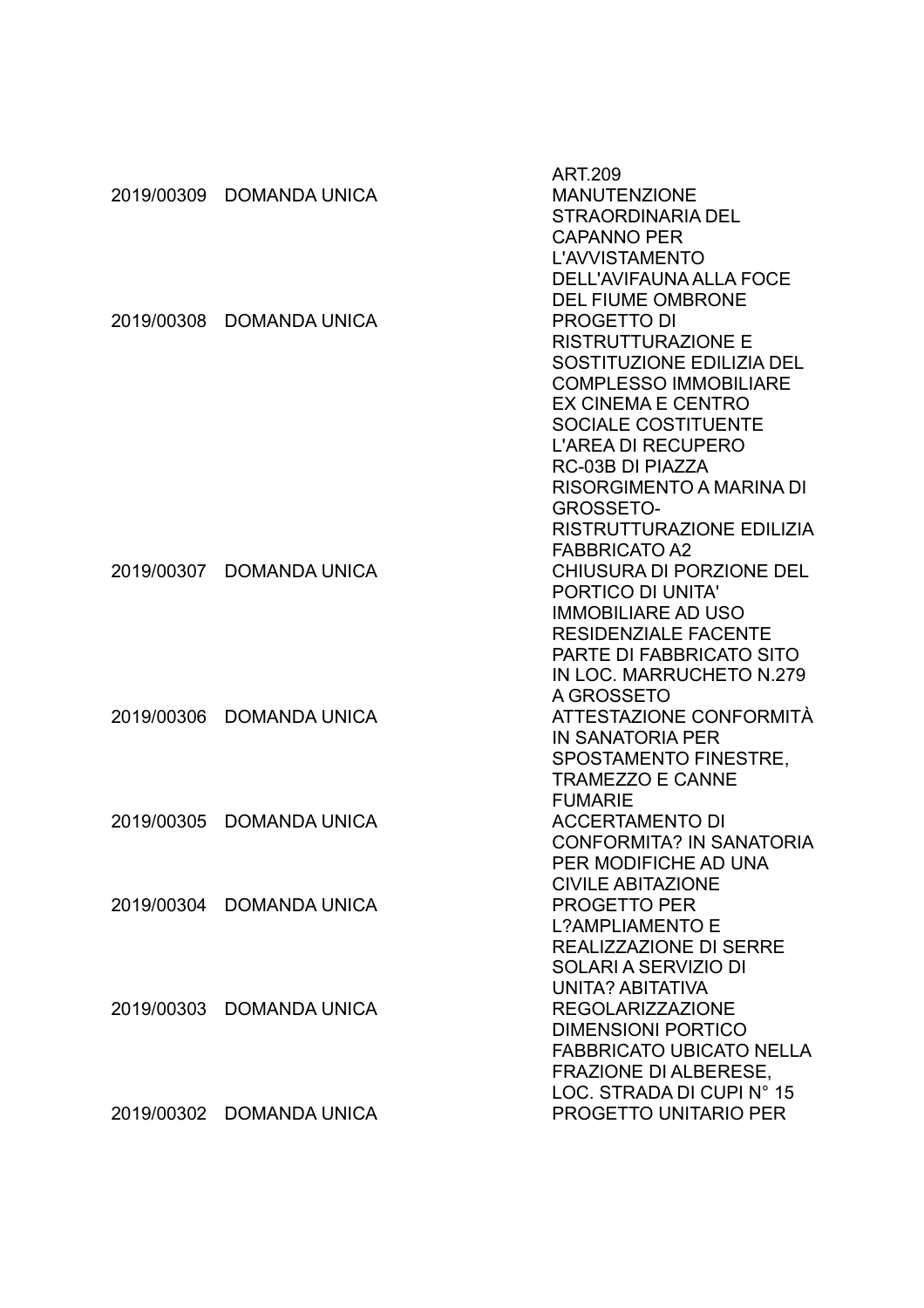|            |                          | RISTRUTTURAZIONE EDILIZIA        |
|------------|--------------------------|----------------------------------|
|            |                          | E SOPRAELEVAZIONE DI UN          |
|            |                          | <b>IMMOBILE RESIDENZIALE</b>     |
| 2019/00301 | <b>DOMANDA UNICA</b>     | <b>ACCERTAMENTO DI</b>           |
|            |                          | <b>CONFORMITA'PER</b>            |
|            |                          | <b>MODIFICHE INTERNE E</b>       |
|            |                          | <b>ESTERNE</b>                   |
| 2019/00300 | <b>DOMANDA UNICA</b>     | <b>RIPRISTINO STRUTTURALE</b>    |
|            |                          | <b>DEL CALCESTRUZZO</b>          |
|            |                          | AMMALORATO DI TERRAZZI A         |
|            |                          | SBALZO AL PIANO SECONDO          |
|            |                          | E TERZO IN IMMOBILE PER          |
|            |                          | <b>CIVILE ABITAZIONE SITO IN</b> |
|            |                          | <b>GROSSETO VIA LANZA</b>        |
| 2019/00299 | <b>DOMANDA UNICA</b>     | PROGETTO A SANATORIA IN          |
|            |                          | UNA ABITAZIONE POSTA AL          |
|            |                          | PIANO TERZO A GROSSETO           |
|            |                          | IN VIA L. XIMENES, 24            |
| 2019/00298 | <b>DOMANDA UNICA</b>     | <b>ACCERTAMENTO DI</b>           |
|            |                          | <b>CONFORMITA' IN SANATORIA</b>  |
|            |                          | PER OPERE ESTERNE E              |
|            |                          | <b>INTERNE DIFFORMI IN UNA</b>   |
|            |                          | <b>CIVILE ABITAZIONE SITA IN</b> |
|            |                          | <b>LOCALITA' IL CRISTO -</b>     |
|            |                          | <b>GROSSETO</b>                  |
| 2019/00297 | <b>DOMANDA UNICA</b>     | <b>CONSOLIDAMENTO DELLE</b>      |
|            |                          | <b>FONDAZIONI DI UN EDIFICIO</b> |
|            |                          | DI CIVILE ABITAZIONE             |
| 2019/00296 | <b>DOMANDA UNICA</b>     | <b>TIM BNL Grosseto</b>          |
|            |                          | <b>COMUNICAZIONE ART. 35</b>     |
|            |                          | comma 4 DL 98/2011               |
| 2019/00295 | <b>DOMANDA UNICA</b>     | <b>PROGETTO PER</b>              |
|            |                          | <b>AMPLIAMENTO</b>               |
|            |                          | <b>APPARTAMENTO PER CIVILE</b>   |
|            |                          | <b>ABITAZIONE</b>                |
|            | 2019/00294 DOMANDA UNICA | <b>ACCERTAMENTO DI</b>           |
|            |                          | CONFORMITÀ IN SANATORIA          |
|            |                          | AI SENSI DELL'ART. 209           |
|            |                          | DELLA L.R.65/2014, DI UNA        |
|            |                          | UNITÀ IMMOBILIARE AD USO         |
|            |                          | <b>RESIDENZIALE POSTA NEL</b>    |
|            |                          | <b>COMUNE DI GROSSETO IN</b>     |
|            |                          | <b>VIA GIUSTI</b>                |
|            | 2019/00293 DOMANDA UNICA | <b>RIPRISTINO STRUTTURALE</b>    |
|            |                          | <b>DEL CALCESTRUZZO</b>          |
|            |                          | AMMALORATO DI TERRAZZI A         |
|            |                          |                                  |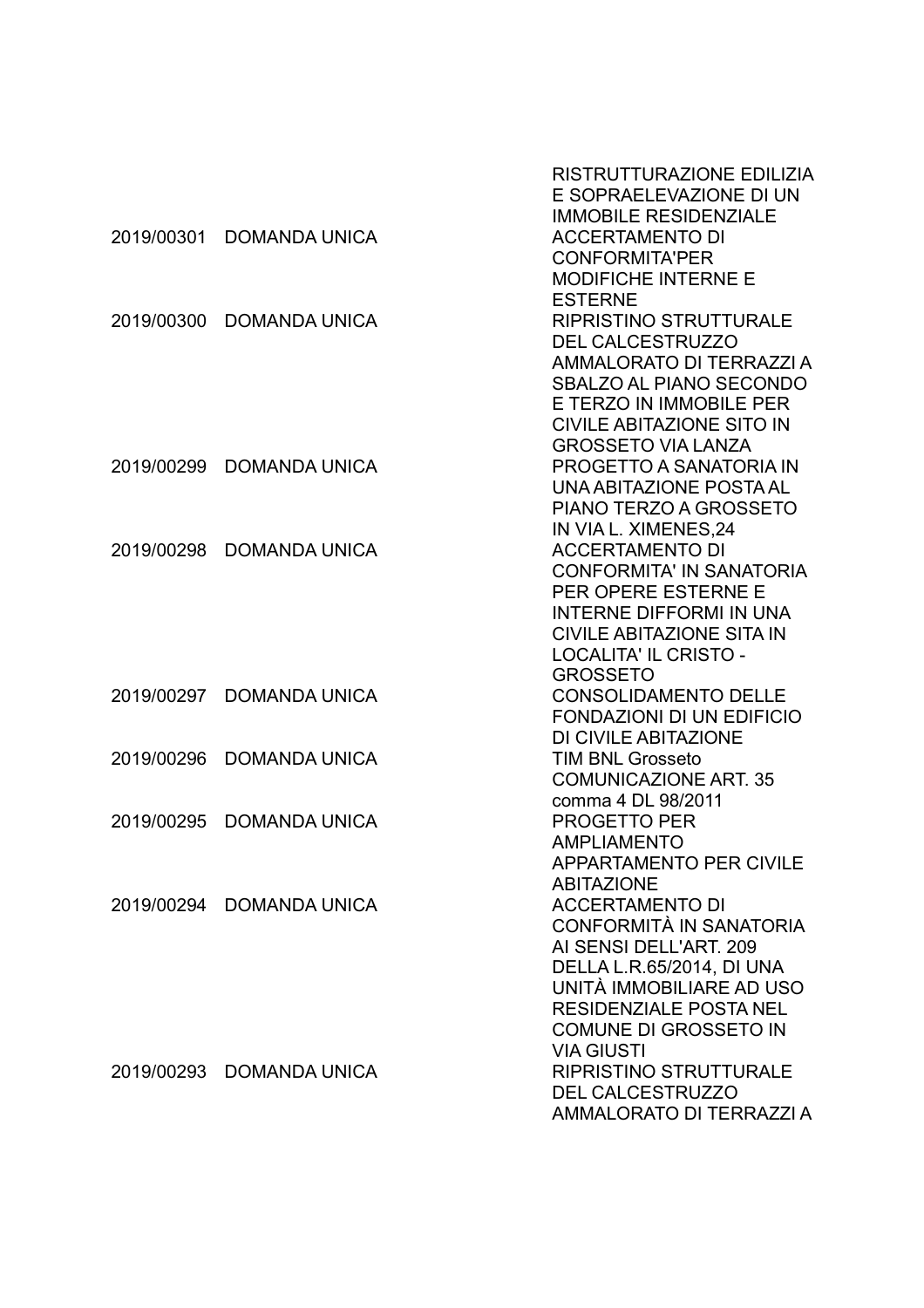|            |                          | SBALZO AL PIANO SECONDO<br>E TERZO IN IMMOBILE PER        |
|------------|--------------------------|-----------------------------------------------------------|
| 2019/00292 | <b>DOMANDA UNICA</b>     | <b>CIVILE ABITAZIONE</b><br><b>CAMBIO DI DESTINAZIONE</b> |
|            |                          | D'USO SENZA OPERE DA                                      |
|            |                          | APPARTAMENTO RTA A                                        |
|            |                          | <b>CIVILE ABITAZIONE, AI SENSI</b>                        |
|            |                          | DELL'ART. 96 DEL RU                                       |
| 2019/00291 | <b>DOMANDA UNICA</b>     | PARERE PREVENTIVO PER                                     |
|            |                          | <b>PROGETTO UNITARIO</b>                                  |
|            |                          | <b>RELATIVO ALL'INTERVENTO</b>                            |
|            |                          | DI RISTRUTTURAZIONE                                       |
|            |                          | EDILIZIA CON INCREMENTO                                   |
|            |                          | VOLUMETRICO "UNA                                          |
|            |                          | TANTUM" SU EDIFICIO                                       |
|            |                          | <b>RESIDENZIALE</b>                                       |
| 2019/00290 | <b>DOMANDA UNICA</b>     | <b>OPERE DI MANUTENZIONE</b>                              |
|            |                          | <b>STRAORDINARIA E</b>                                    |
|            |                          | FRAZIONAMENTO DI UNITÀ                                    |
|            |                          | <b>IMMOBILIARE PER CIVILE</b>                             |
|            |                          | <b>ABITAZIONE</b>                                         |
| 2019/00289 | <b>DOMANDA UNICA</b>     | AMPLIAMENTO DI U.I. AD USO                                |
|            |                          | RESIDENZIALE - C.R. LE                                    |
|            |                          | <b>GEMME</b>                                              |
| 2019/00288 | <b>DOMANDA UNICA</b>     | <b>REALIZZAZIONE DI</b>                                   |
|            |                          | <b>CERCHIATURA</b>                                        |
| 2019/00287 | <b>DOMANDA UNICA</b>     | <b>INSTALLAZIONE DI GIOSTRA</b>                           |
|            |                          | PER BAMBINI ALL'INTERNO                                   |
|            |                          | <b>DELL'AREA DEL PARCO</b>                                |
|            |                          | <b>COMUNALE ?RENATO</b>                                   |
|            |                          | <b>POLLINI? IN VIA XIMENES</b>                            |
| 2019/00286 | <b>DOMANDA UNICA</b>     | <b>RICHIESTA DI PARERE</b>                                |
|            |                          | PREVENTIVO RELATIVO AL                                    |
|            |                          | <b>PROGETTO SUI REQUISITI</b>                             |
|            |                          | <b>ACUSTICI PASSIVI DEGLI</b>                             |
|            |                          | <b>EDIFICI</b>                                            |
| 2019/00285 | <b>DOMANDA UNICA</b>     | REALIZZAZIONE DI EDIFICIO                                 |
|            |                          | PER CIVILE ABITAZIONE -                                   |
|            |                          | LOTTO 12 - LOTTIZZAZIONE<br>"IL POGGIONE"                 |
|            | 2019/00284 DOMANDA UNICA | <b>RICHIESTA DI</b>                                       |
|            |                          | <b>AUTORIZZAZIONE</b>                                     |
|            |                          | PAESAGGISTICA ORDINARIA                                   |
|            |                          | IN VARIANTE, A                                            |
|            |                          | SOSTITUZIONE DELLA                                        |
|            |                          | <b>PAESAGGISTICA</b>                                      |
|            |                          |                                                           |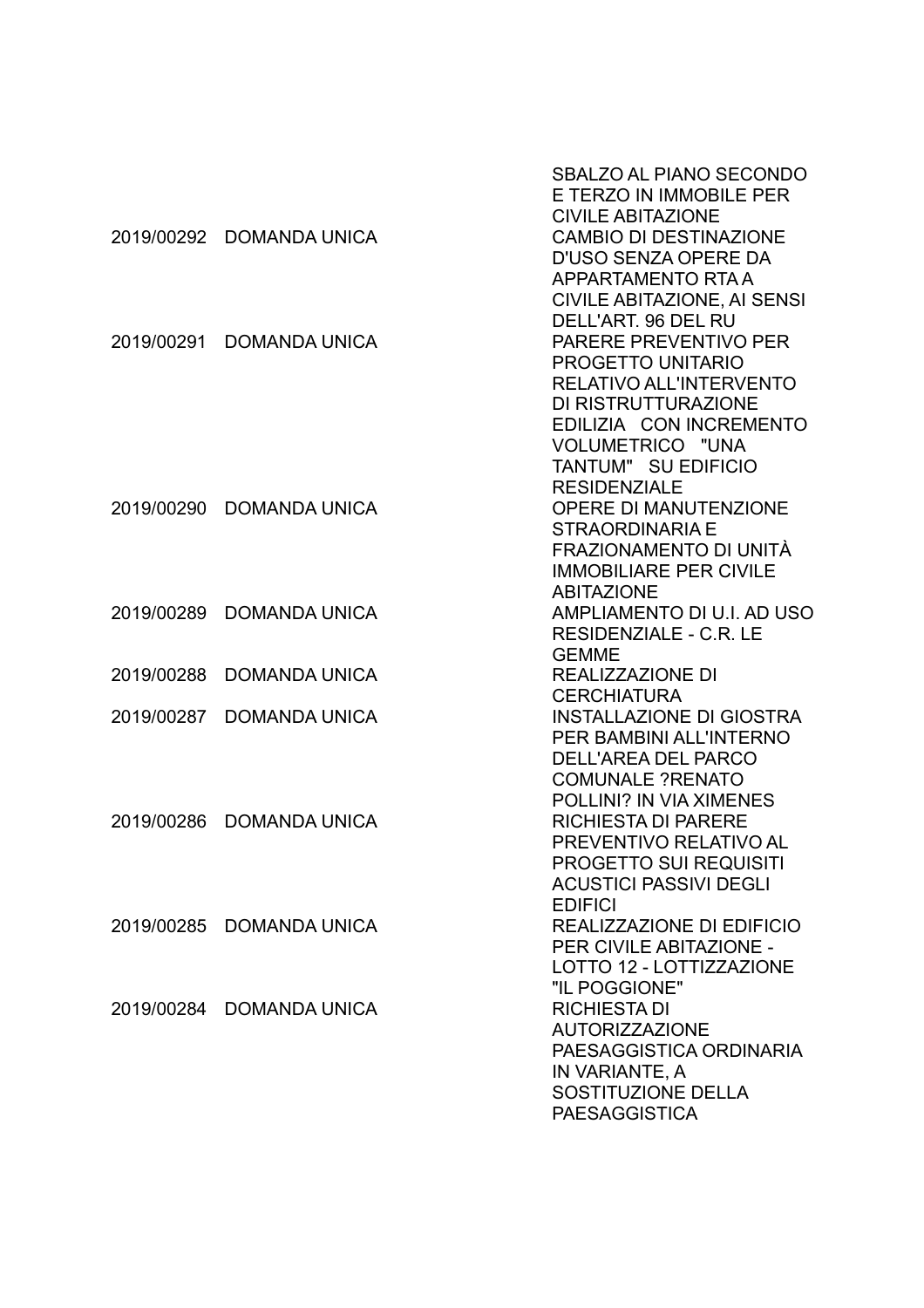|            |                          | SEMPLIFICATA 2018 7050 GIA<br><b>INOLTRATA, AFFERENTE AI</b><br><b>LAVORI DI</b><br><b>RISTRUTTURAZIONE IN</b><br><b>VARIANTE PRESSO IL</b> |
|------------|--------------------------|---------------------------------------------------------------------------------------------------------------------------------------------|
|            |                          | PODERE "MONTE ASOLONE"-                                                                                                                     |
|            |                          | LOC.ALBERESE - GROSSETO                                                                                                                     |
| 2019/00283 | <b>DOMANDA UNICA</b>     | <b>MODIFICHE ESTERNE ED</b>                                                                                                                 |
|            |                          | <b>INTERNE AD APPARTAMENTO</b>                                                                                                              |
| 2019/00282 | <b>DOMANDA UNICA</b>     | PERMESSO DI COSTRUIRE                                                                                                                       |
|            |                          | PER CAMBIO DI                                                                                                                               |
|            |                          | <b>DESTINAZIONE SENZA</b><br><b>OPERE TAMITE UN</b>                                                                                         |
|            |                          | <b>RESTAURO DELLE STATO</b>                                                                                                                 |
|            |                          | <b>INZIALE</b>                                                                                                                              |
| 2019/00281 | <b>DOMANDA UNICA</b>     | APERTURA FINESTRA PER                                                                                                                       |
|            |                          | <b>CUCINA DI UN</b>                                                                                                                         |
|            |                          | <b>APPARTAMENTO</b>                                                                                                                         |
| 2019/00280 | <b>DOMANDA UNICA</b>     | <b>RISTRUTTURAZIONE E</b>                                                                                                                   |
|            |                          | <b>CAMBIO DI DESTINAZIONE E</b>                                                                                                             |
|            |                          | <b>FUSIONE CON FONDO</b>                                                                                                                    |
|            |                          | <b>ESISTENTE COMMERCIALE</b>                                                                                                                |
|            |                          | AD USO CONCESSIONARIA<br><b>AUTO E OFFICINA</b>                                                                                             |
| 2019/00279 | <b>DOMANDA UNICA</b>     | D.U. SCIA SUE                                                                                                                               |
| 2019/00278 | <b>DOMANDA UNICA</b>     | REALIZZAZIONE DI OPERE DI                                                                                                                   |
|            |                          | <b>MANUTENZIONE</b>                                                                                                                         |
|            |                          | <b>STRAORDINARIA CON</b>                                                                                                                    |
|            |                          | <b>MODIFICHE INTERNE ED</b>                                                                                                                 |
|            |                          | <b>ESTERNE NELL'IMMOBILE</b>                                                                                                                |
|            |                          | UBICATO IN VIA RUBINO N.                                                                                                                    |
|            |                          | 5/7 A GROSSETO                                                                                                                              |
| 2019/00277 | <b>DOMANDA UNICA</b>     | REALIZZAZIONE DI UFFICI,<br><b>MENSA SPOGLIATOI E BAGNI</b>                                                                                 |
|            |                          | <b>ALL'INTERNO DI FABBRICATO</b>                                                                                                            |
|            |                          | <b>ARTIGIANALE</b>                                                                                                                          |
| 2019/00276 | <b>DOMANDA UNICA</b>     | PARERE PREVENTIVO PER                                                                                                                       |
|            |                          | PROGETTO UNITARIO                                                                                                                           |
|            |                          | <b>CONDOMINIO VIA</b>                                                                                                                       |
|            |                          | REPUBBLICA DOMINICANA                                                                                                                       |
| 2019/00275 | <b>DOMANDA UNICA</b>     | <b>MODIFICHE INTERNE ED</b>                                                                                                                 |
|            |                          | <b>ESTERNE ESEGUITE IN</b>                                                                                                                  |
|            |                          | DIFFORMITA' DAL TITOLO                                                                                                                      |
|            |                          | <b>ORIGINARIO</b>                                                                                                                           |
|            | 2019/00274 DOMANDA UNICA | <b>ACCERTAMENTO DI</b><br>CONFORMITÀ IN SANATORIA                                                                                           |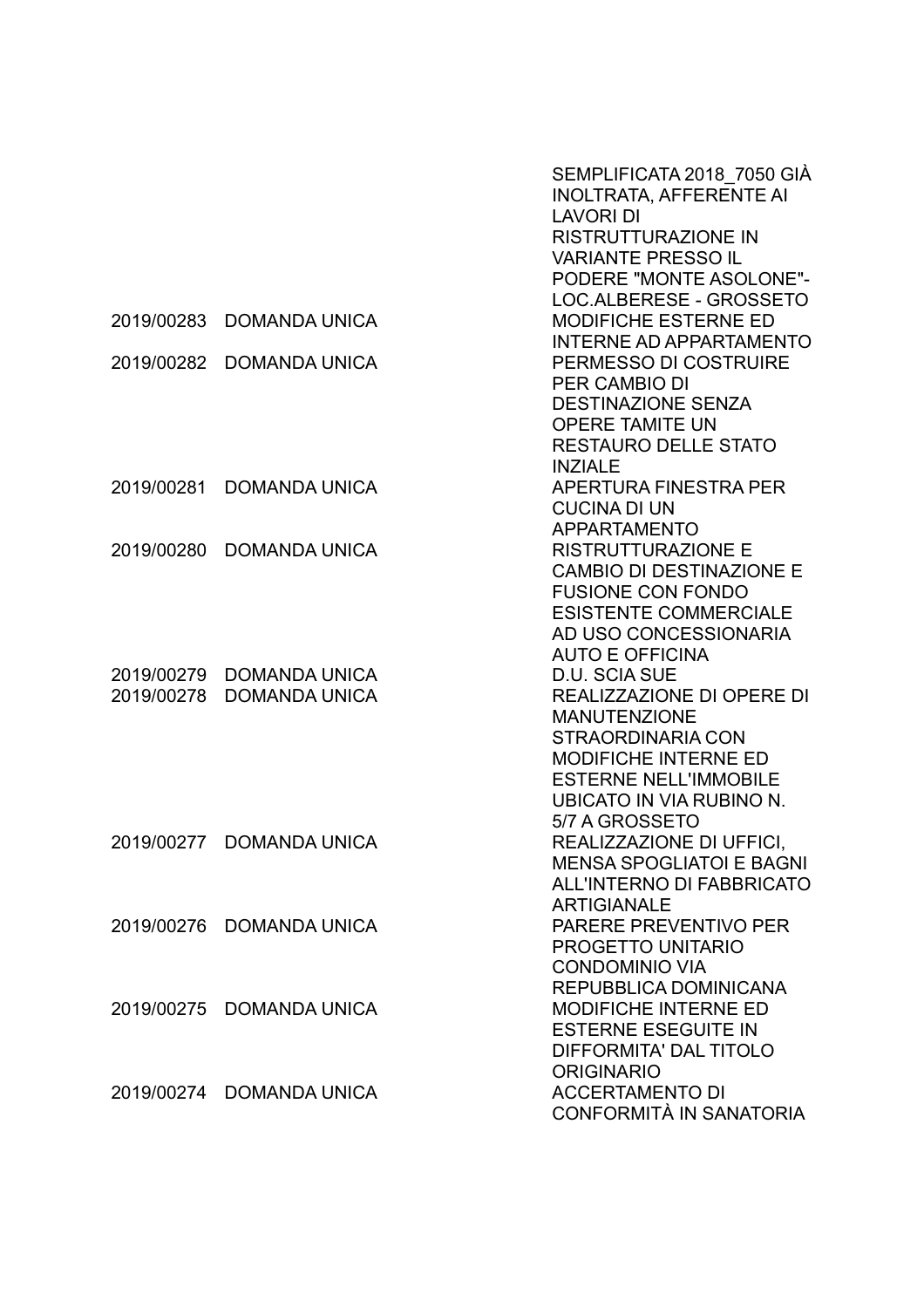|            |                          | DI UNA UNITÀ IMMOBILIARE<br>AD USO AUTORIMESSA SITA<br>NEL COMUNE DI GROSSETO,<br>VIA INGHILTERRA, PIANO<br><b>INTERRATO</b>                                                                                            |
|------------|--------------------------|-------------------------------------------------------------------------------------------------------------------------------------------------------------------------------------------------------------------------|
|            | 2019/00273 DOMANDA UNICA | SOSTITUZIONE EDILIZIA DI<br><b>FABBRICATO BIFAMILIARE -</b><br><b>VARIANTE ALLE P.E.</b><br>N.2018/803 E N.2019/57                                                                                                      |
| 2019/00272 | <b>DOMANDA UNICA</b>     | <b>ACCERTAMENTO</b><br><b>CONFORMITA' IN SANATORIA</b><br><b>MODIFICHE INTERNE ED</b><br><b>ESTERNE</b>                                                                                                                 |
| 2019/00271 | <b>DOMANDA UNICA</b>     | SS.PP. DI COMPETENZA.<br>PROGETTAZIONE DI<br><b>INTERVENTI PER LA</b><br><b>FORNITURA E POSA IN</b><br><b>OPERA DI BARRIERE</b><br>STRADALI DI SICUREZZA A<br><b>BORDO STRADA LUNGO LA</b><br>SP 158 "DELLE COLLACCHIE" |
| 2019/00270 | <b>DOMANDA UNICA</b>     | <b>SISTEMAZIONI ESTERNE E</b><br><b>REALIZZAZIONE PENSILINE</b>                                                                                                                                                         |
| 2019/00269 | <b>DOMANDA UNICA</b>     | PROGRAMMA AZIENDALE<br><b>PLURIENNALE DI</b><br><b>MIGLIORAMENTO AGRICOLO</b><br>AMBIENTALE L.R.T. 65/2014 -<br><b>VARIANTE</b>                                                                                         |
| 2019/00268 | <b>DOMANDA UNICA</b>     | <b>CAMBIO DI DESTINAZIONE</b><br>D'USO LOCALI SOTTOTETTO                                                                                                                                                                |
| 2019/00267 | <b>DOMANDA UNICA</b>     | PERMESSO DI COSTRUIRE<br>PER LA REALIZZAZIONE DI<br>UNA TETTOIA AGRICOLA IN<br><b>GROSSETO LOC. IL CRISTO</b>                                                                                                           |
|            | 2019/00266 DOMANDA UNICA | <b>ATTESTAZIONI DI</b><br><b>CONFORMITA' IN SANATORIA</b><br>DIFFORMI DAL PERMESSO DI<br><b>COSTRUIRE</b>                                                                                                               |
| 2019/00265 | <b>DOMANDA UNICA</b>     | <b>OPERE DI MANUTENZIONE</b><br><b>STRAORDINARIA CON</b><br><b>MODIFICHE STRUTTURALI E</b><br><b>MODIFICHE INTERNE</b>                                                                                                  |
| 2019/00264 | <b>DOMANDA UNICA</b>     | <b>AUTORIZZAZIONE</b><br><b>PAESAGGISTICA</b><br><b>SEMPLIFICATA</b>                                                                                                                                                    |
| 2019/00263 | <b>DOMANDA UNICA</b>     | <b>REALIZZAZIONE DI SEI</b>                                                                                                                                                                                             |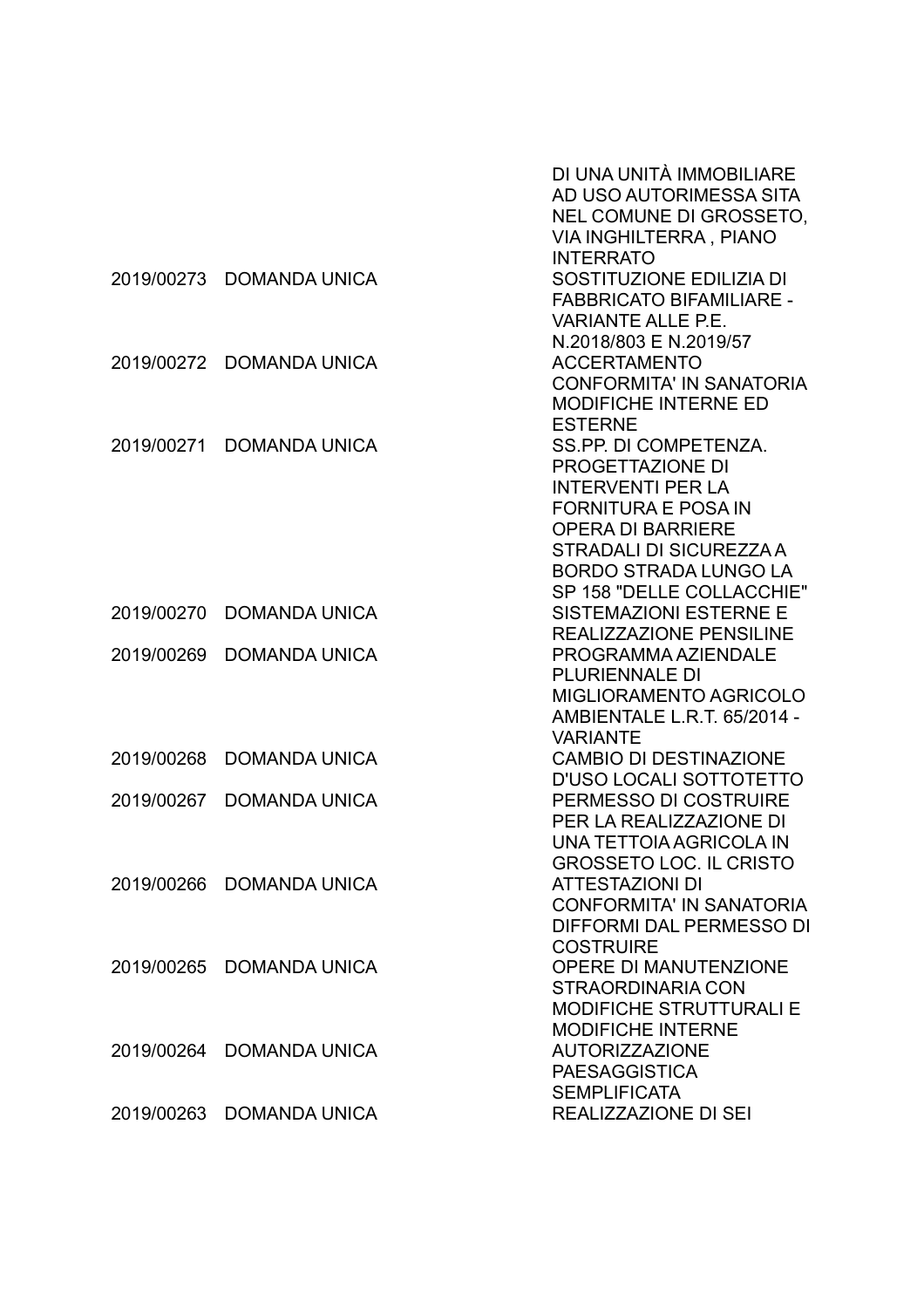|            |                          | UNITA? IMMOBILIARI DI<br>CIVILE ABITAZIONE IN LOC.<br>POGGIONE ART. 80/2 DELLE<br>N.T.A. DEL P.R.G. ? LOTTO 20                                                                                                                                                                                                 |
|------------|--------------------------|----------------------------------------------------------------------------------------------------------------------------------------------------------------------------------------------------------------------------------------------------------------------------------------------------------------|
| 2019/00262 | <b>DOMANDA UNICA</b>     | PARERE PREVENTIVO DI<br>NULLA OSTA ALLO SCARICO                                                                                                                                                                                                                                                                |
| 2019/00261 | <b>DOMANDA UNICA</b>     | <b>ACCERTAMENTO DI</b><br><b>COMPATIBILITÀ</b><br>PAESAGGISTICA AI SENSI                                                                                                                                                                                                                                       |
|            |                          | DELL'ART. 167 DEL D.LGS.<br>42/2004 E SS.MM.II.                                                                                                                                                                                                                                                                |
| 2019/00260 | <b>DOMANDA UNICA</b>     | ANNESSO REALIZZATO IN<br>PARZIALE DIFFORMITA' DA<br><b>CONCESSIONE IN</b><br><b>SANATORIA</b>                                                                                                                                                                                                                  |
| 2019/00259 | DOMANDA UNICA            | REALIZZAZIONE DI UNA<br>COPERTURA AD UN POSTO<br><b>AUTO</b>                                                                                                                                                                                                                                                   |
| 2019/00258 | <b>DOMANDA UNICA</b>     | <b>OPERE IN DIFFORMITA' DAL</b><br><b>TITOLO ORIGINARIO</b><br><b>INTERNE AL FONDO</b><br><b>COMMERCIALE DI</b><br><b>PROPRIETA'</b>                                                                                                                                                                           |
| 2019/00257 | <b>DOMANDA UNICA</b>     | PERMESSO DI COSTRUIRE IN<br><b>SANATORIA: OPERE INTERNE</b><br><b>ED ESTERNE CON</b><br><b>ADDIZIONE VOLUMETRICA</b><br><b>REALIZZATE IN UNA UNITA?</b><br><b>IMMOBILIARE POSTA IN LOC.</b><br><b>CASALECCI, VIA GALLURA</b><br>N.1 - VIA ETNA, IN<br>DIFFORMITA? DELL?ART. 209<br><b>DELLA L.R.T. 65/2014</b> |
|            | 2019/00256 DOMANDA UNICA | <b>MODIFICHE INTERNE ED</b><br><b>ESTERNE IN DIFFORMITA'</b><br><b>DAL TITOLO EDILIZIO</b>                                                                                                                                                                                                                     |
| 2019/00255 | <b>DOMANDA UNICA</b>     | <b>LAVORI DI</b><br>RISTRUTTURAZIONE EDILIZIA<br>PER LA CHIUSURA DI UN<br><b>TERRAZZO IN UNA CIVILE</b><br><b>ABITAZIONE SITUATA IN</b><br><b>GROSSETO VIA UNIONE</b><br>SOVIETICA.                                                                                                                            |
|            | 2019/00254 DOMANDA UNICA | <b>ATTESTAZIONE DI</b><br>CONFORMITÀ IMMOBILE<br><b>ARTIGIANALE</b>                                                                                                                                                                                                                                            |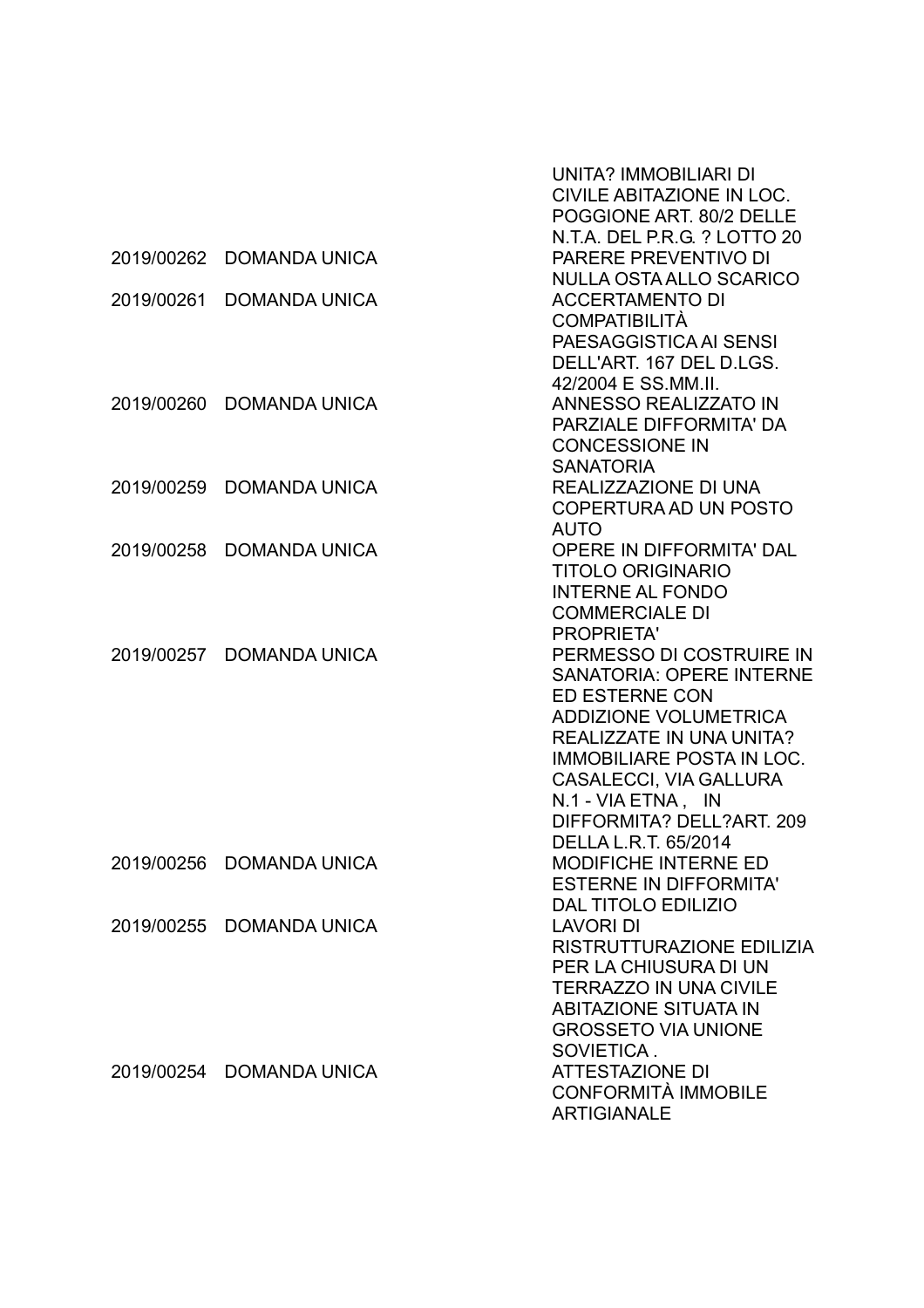|            | 2019/00253 DOMANDA UNICA | RICHIESTA DI SANATORIA<br>PER OPERE INTERNE ED<br><b>ESTERNE REALIZZATE IN</b> |
|------------|--------------------------|--------------------------------------------------------------------------------|
|            |                          | <b>DIFFORMITA' DAGLI ATTI</b>                                                  |
|            |                          | <b>ABILITATIVI</b>                                                             |
| 2019/00252 | <b>DOMANDA UNICA</b>     | <b>OPERE DI</b>                                                                |
|            |                          | RISTRUTTURAZIONE EDILIZIA                                                      |
|            |                          | <b>CONSERVATIVA PER</b><br><b>MODIFICA DI APERTURA DI</b>                      |
|            |                          | <b>AUTORIMESSA POSTA AL</b>                                                    |
|            |                          | <b>PIANO TERRA DI</b>                                                          |
|            |                          | <b>FABBRICATO IN VIA GIOTTO</b>                                                |
|            |                          | <b>NELL'ABITATO DI GROSSETO</b>                                                |
| 2019/00251 | <b>DOMANDA UNICA</b>     | <b>MODIFICA PROSPETTICA</b>                                                    |
| 2019/00250 | <b>DOMANDA UNICA</b>     | <b>PROGETTO DI</b>                                                             |
|            |                          | RISTRUTTURAZIONE EDILIZIA                                                      |
|            |                          | E SOSTITUZIONE EDILIZIA                                                        |
|            |                          | <b>DEL COMPLESSO</b>                                                           |
|            |                          | <b>IMMOBILIARE EX-CINEMA E</b>                                                 |
|            |                          | CENTRO SOCIALE(AREA DI<br>RECUPERO RC_A08) -                                   |
|            |                          | <b>STRALCIO FABBRICATO "C"</b>                                                 |
| 2019/00249 | <b>DOMANDA UNICA</b>     | PROGETTO DI                                                                    |
|            |                          | RISTRUTTURAZIONE EDILIZIA                                                      |
|            |                          | E SOSTITUZIONE EDILIZIA                                                        |
|            |                          | <b>DEL COMPLESSO</b>                                                           |
|            |                          | <b>IMMOBILIARE EX-CINEMA E</b>                                                 |
|            |                          | CENTRO SOCIALE (AREA DI                                                        |
|            |                          | RECUPERO RC A08) -                                                             |
|            |                          | PARZIALE DEMOLIZIONE<br><b>COMPLESSO IMMOBILIARE</b>                           |
|            | 2019/00248 DOMANDA UNICA | <b>REALIZZAZIONE DI</b>                                                        |
|            |                          | <b>RESIDENZE NELL'AREA DI</b>                                                  |
|            |                          | TRASFORMAZIONE TR09A                                                           |
|            |                          | "SUGHERELLA 1" IN VIA                                                          |
|            |                          | SVIZZERA A GROSSETO.                                                           |
|            |                          | <b>AREA SUD</b>                                                                |
|            | 2019/00247 DOMANDA UNICA | <b>NUOVE RESIDENZE</b>                                                         |
|            |                          | <b>NELL'AREA DI</b>                                                            |
|            |                          | <b>TRASFORMAZIONE TR09A</b>                                                    |
|            |                          | "SUGHERELLA 1" NEL<br><b>COMUNE DIGROSSETO.</b>                                |
|            |                          | <b>AREA EST</b>                                                                |
|            | 2019/00246 DOMANDA UNICA | <b>NUOVE RESIDENZE</b>                                                         |
|            |                          | <b>NELL'AREA DI</b>                                                            |
|            |                          | <b>TRASFORMAZIONE TR09A</b>                                                    |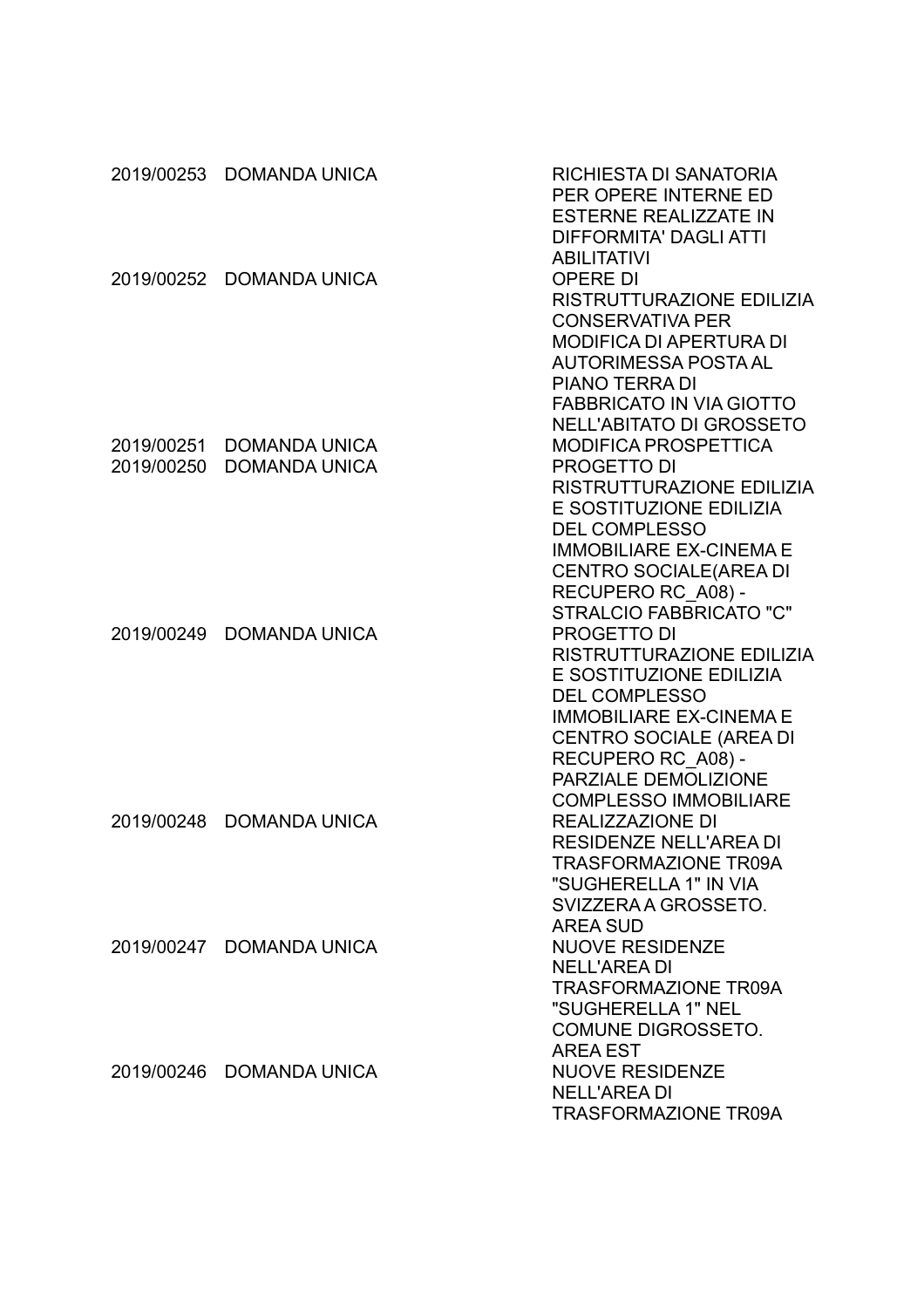|            |                          | "SUGHERELLA 1" NEL                                       |
|------------|--------------------------|----------------------------------------------------------|
|            |                          | <b>COMUNE DI GROSSETO.</b>                               |
|            |                          | <b>AREA NORD</b>                                         |
| 2019/00245 | <b>DOMANDA UNICA</b>     | RISTRUTTURAZIONE U.I. IN                                 |
|            |                          | <b>MARINA DI GR ZONA PIANO</b>                           |
|            |                          | <b>DI RECUPERO</b>                                       |
| 2019/00244 | <b>DOMANDA UNICA</b>     | <b>ACCERTAMENTO DI</b>                                   |
|            |                          | <b>COMPATIBILITÀ</b>                                     |
|            |                          | PAESAGGISTICA PER OPERE                                  |
|            |                          | IN DIFFORMITA' DALLA                                     |
|            |                          | <b>CONCESSIONE EDILIZIA</b>                              |
| 2019/00243 | <b>DOMANDA UNICA</b>     | <b>MODIFICA PROSPETTICA DI</b>                           |
|            |                          | <b>TAMPONATURA</b>                                       |
| 2019/00242 | <b>DOMANDA UNICA</b>     | <b>OPERE ESTERNE ED</b>                                  |
|            |                          | <b>INTERNE ESEGUITE IN</b>                               |
|            |                          | PARZIALE DIFFORMITA' DAL                                 |
|            |                          | <b>TITOLO ORIGINARIO</b>                                 |
| 2019/00241 | <b>DOMANDA UNICA</b>     | <b>ACCERTAMENTO DI</b><br><b>CONFORMITÀ IN SANATORIA</b> |
|            |                          | AD UNA UNITÀ IMMOBILIARE                                 |
|            |                          | A DESTINAZIONE D?USO                                     |
|            |                          | <b>AGRICOLA</b>                                          |
| 2019/00240 | <b>DOMANDA UNICA</b>     | DEFINIZIONE DI CONDONO                                   |
|            |                          | EDILIZIO P.E. 1987/1253 AD                               |
|            |                          | UN FABBRICATO AGRICOLO                                   |
|            |                          | AD UTILIZZO ABITATIVO E                                  |
|            |                          | <b>RURALE</b>                                            |
| 2019/00239 | <b>DOMANDA UNICA</b>     | <b>INTERVENTO DI</b>                                     |
|            |                          | RISTRUTTURAZIONE EDILIZIA                                |
|            |                          | PER APERTURA NUOVO                                       |
|            |                          | <b>PASSO CARRABILE</b>                                   |
| 2019/00238 | <b>DOMANDA UNICA</b>     | SOSTITUZIONE EDILIZIA                                    |
|            |                          | <b>RELATIVA ALL'UNITA'</b>                               |
|            |                          | IMMOBILIARE ADIBITA A                                    |
|            |                          | <b>CIVILE ABITAZIONE</b>                                 |
|            | 2019/00237 DOMANDA UNICA | PRATICA DI PERMESSO DI                                   |
|            |                          | <b>COSTRUIRE IN SANATORIA</b>                            |
|            |                          | <b>RELATIVO AD UNITA'</b>                                |
|            |                          | <b>IMMOBILIARE AD USO CIVILE</b>                         |
|            |                          | <b>ABITAZIONE</b>                                        |
| 2019/00236 | <b>DOMANDA UNICA</b>     | P.E. 2014/215 DEPOSITO                                   |
|            |                          | STATO FINALE ALLOGGIO N.                                 |
|            |                          | 3                                                        |
| 2019/00235 | <b>DOMANDA UNICA</b>     | <b>ART 209 COMFORMITA' IN</b>                            |
|            |                          | <b>SANATORIA</b>                                         |
| 2019/00234 | <b>DOMANDA UNICA</b>     | <b>ACCERTAMENTO DI</b>                                   |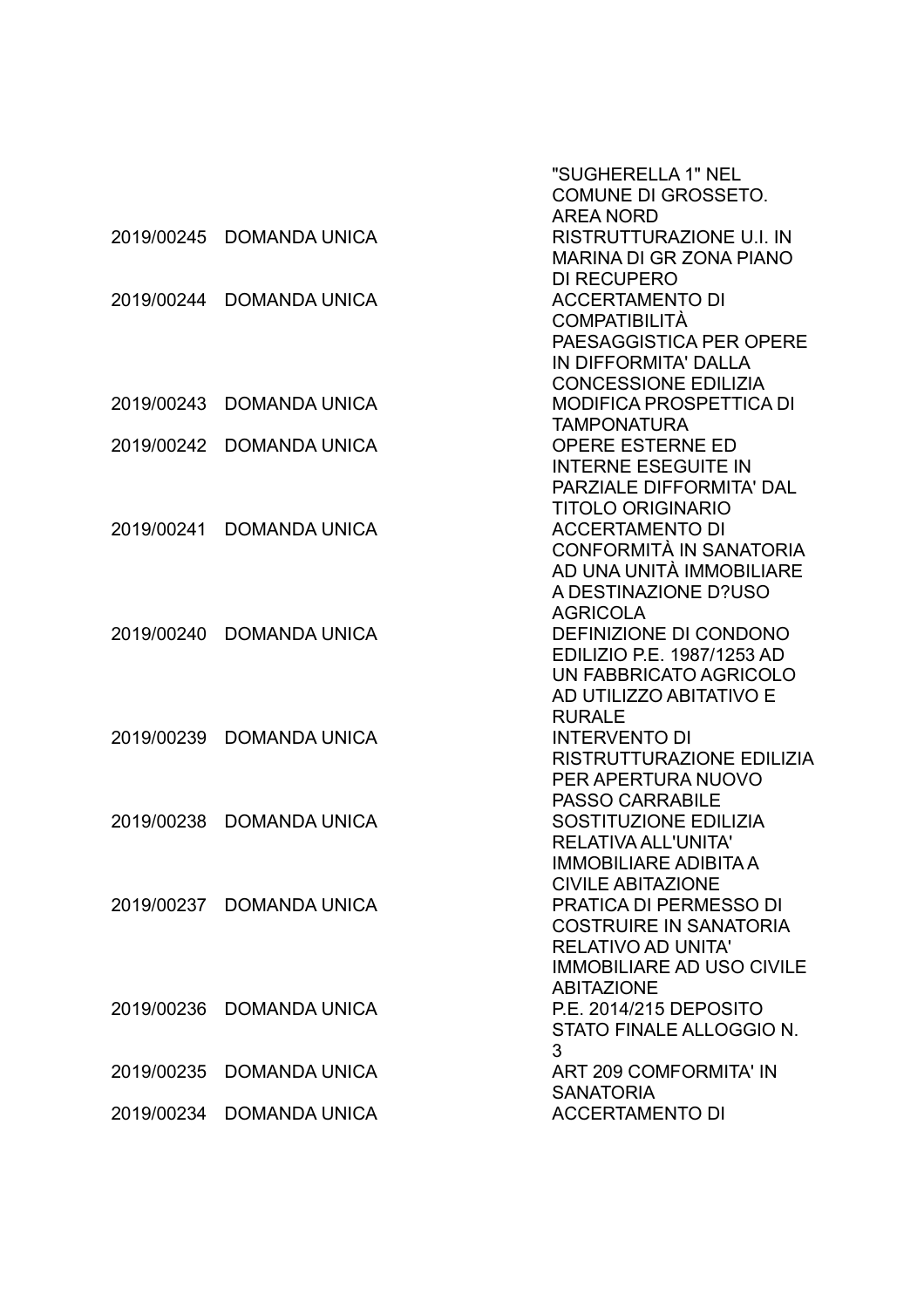|            |                          | <b>CONFORMITA' IN SANATORIA</b>                           |
|------------|--------------------------|-----------------------------------------------------------|
|            |                          | AI SENSI DELL'ART. 209                                    |
|            |                          | LRT.65/2014                                               |
| 2019/00233 | <b>DOMANDA UNICA</b>     | STATO FINALE ALLA P.E.                                    |
|            |                          | 2016/1139                                                 |
| 2019/00232 | <b>DOMANDA UNICA</b>     | REALIZZAZIONE DI PICCOLA                                  |
|            |                          | <b>STRUTTURA IN LEGNO</b>                                 |
| 2019/00231 | <b>DOMANDA UNICA</b>     | <b>MODIFICA INSEGNA</b>                                   |
|            |                          | <b>ESISTENTE HOTEL IL PARCO</b>                           |
| 2019/00230 | <b>DOMANDA UNICA</b>     | PROGETTO DI AMPLIAMENTO                                   |
|            |                          | DI UN FABBRICATO PER                                      |
|            |                          | <b>CIVILE ABITAZIONE</b>                                  |
|            |                          | <b>MEDIANTE TAMPONAMENTO</b>                              |
|            |                          | DI UN PORTICO ESISTENTE,                                  |
|            |                          | AI SENSI DELLA L.N°24/2009 E                              |
|            |                          | L.R.N°91/2016 E                                           |
|            |                          | REALIZZAZIONE DI UN                                       |
|            |                          | PORTICATO IN ADERENZA                                     |
|            |                          | CON VANO TECNICO E                                        |
|            |                          | <b>TETTOIA PER PROTEZIONE</b>                             |
|            |                          | <b>AUTOVEICOLI</b>                                        |
| 2019/00229 | <b>DOMANDA UNICA</b>     | <b>FRAZIONAMENTO UNITA'</b>                               |
|            |                          | <b>IMMOBILIARE</b>                                        |
| 2019/00228 | <b>DOMANDA UNICA</b>     | <b>NULLA OSTA PREVENTIVO IN</b>                           |
|            |                          | <b>SANZIONE PER LA</b>                                    |
|            |                          | <b>REALIZZAZIONE DI UN</b>                                |
|            |                          | <b>IMPIANTO DI SMALTIMENTO</b>                            |
|            |                          | <b>DEI REFLUI DI</b>                                      |
|            |                          | <b>SMALTIMENTO DEI REFLUI</b>                             |
|            |                          | <b>NERI CIVILI LOC STRADA</b>                             |
|            |                          | POGGIALE 2 - POD. 567                                     |
| 2019/00227 | <b>DOMANDA UNICA</b>     | <b>RISTRUTTURAZIONE</b>                                   |
|            |                          | <b>ABITAZIONE PER RECUPERO</b>                            |
|            |                          | DI SUL                                                    |
|            |                          |                                                           |
| 2019/00226 | <b>DOMANDA UNICA</b>     | <b>ACCERTAMENTO DI</b><br><b>CONFORMITA' IN SANATORIA</b> |
|            |                          |                                                           |
| 2019/00225 | <b>DOMANDA UNICA</b>     | <b>ATTESTAZIONE DI</b>                                    |
|            |                          | <b>CONFORMITA' IN SANATORIA</b>                           |
|            |                          | <b>PER OPERE REALIZZATE</b>                               |
|            |                          | DIFFORMI RISPETTO AL                                      |
|            |                          | PERMESSO A COSTRUIRE                                      |
|            | 2019/00224 DOMANDA UNICA | <b>ACCERTAMENTO DI</b>                                    |
|            |                          | CONFORMITÀ IN SANATORIA                                   |
|            |                          | DI CIVILE ABITAZIONE SITA IN                              |
|            |                          | VIA DELLA VECCHIA FONTE A                                 |
|            |                          | <b>ISTIA D'OMBRONE -</b>                                  |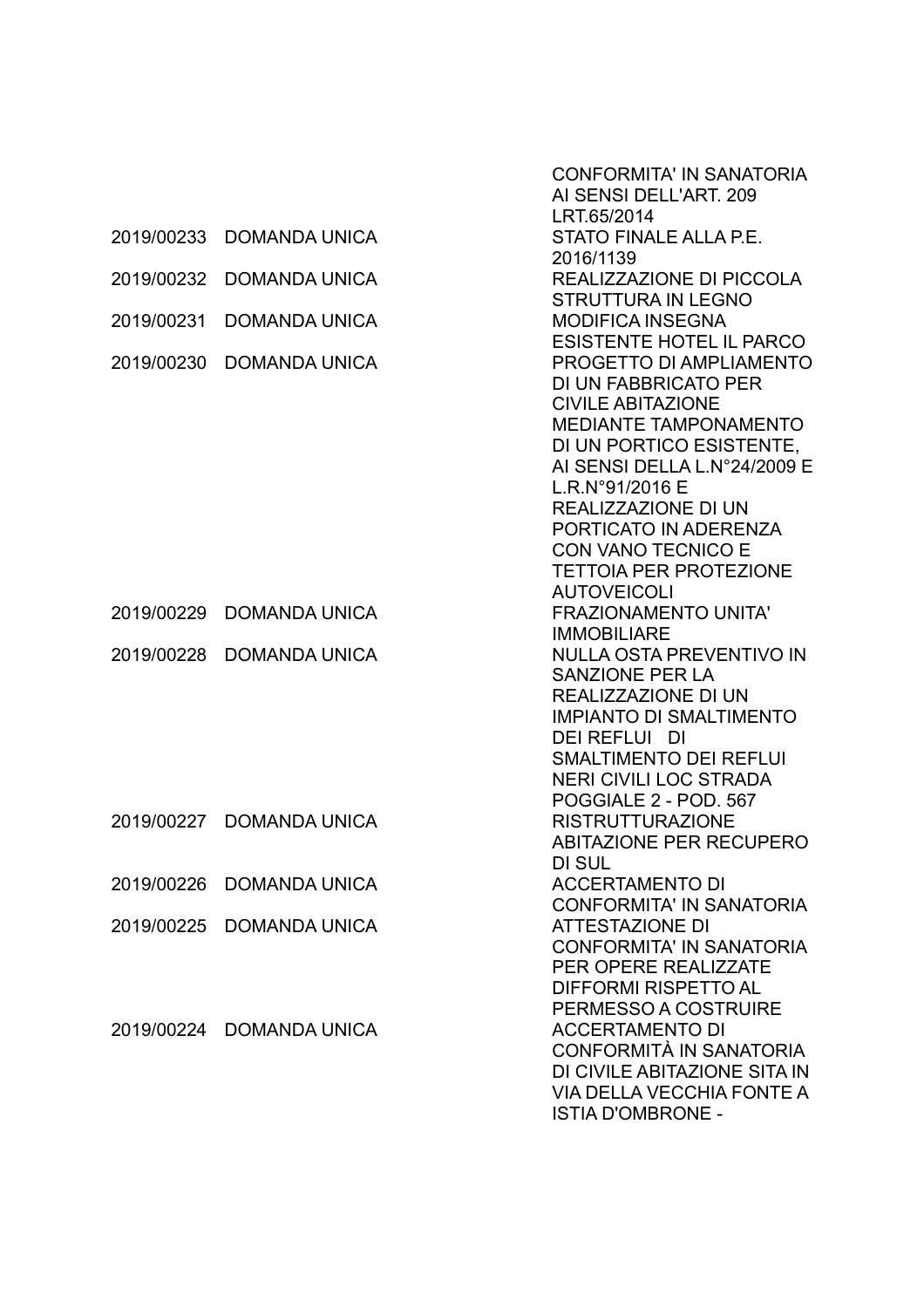|            |                          | <b>GROSSETO</b>                                               |
|------------|--------------------------|---------------------------------------------------------------|
| 2019/00223 | <b>DOMANDA UNICA</b>     | <b>CHIUSURA PORTICO</b>                                       |
|            |                          | <b>APPARTAMENTO DI CIVILE</b>                                 |
|            |                          | <b>ABITAZIONE</b>                                             |
| 2019/00222 | <b>DOMANDA UNICA</b>     | AMPLIAMENTO UNA TANTUM                                        |
|            |                          | DI UNITÀ IMMOBILIARE                                          |
|            |                          | <b>RESIDENZIALE</b>                                           |
| 2019/00221 | <b>DOMANDA UNICA</b>     | <b>MODIFICHE INTERNE ED</b>                                   |
|            |                          | <b>ESTERNE</b>                                                |
| 2019/00220 | <b>DOMANDA UNICA</b>     | <b>ACCERTAMENTO DI</b>                                        |
|            |                          | <b>CONFORMITA IN SANATORIA</b>                                |
|            |                          | DI IMMOBILE AD USO                                            |
|            |                          | <b>COMMERCIALE</b>                                            |
|            | 2019/00219 DOMANDA UNICA | <b>ACCERTAMENTO DI</b>                                        |
|            |                          | <b>CONFORMITA' IN SANATORIA</b>                               |
|            |                          | - OPERE EDILI ESTERNE ED                                      |
|            |                          | <b>INTERNE - ABITAZIONE E</b>                                 |
|            |                          | <b>AUTORIMESSA</b>                                            |
| 2019/00218 | <b>DOMANDA UNICA</b>     | <b>SCIA MANUTENZIONE</b>                                      |
|            |                          | <b>STRAORDINARIA DELLA</b>                                    |
|            |                          | <b>COPERTURA</b>                                              |
| 2019/00217 | <b>DOMANDA UNICA</b>     | Adeguamento radioelettrico                                    |
|            |                          | SRB WIND TRE GR033 VIALE                                      |
|            |                          | <b>GIUSTI</b>                                                 |
| 2019/00216 | <b>DOMANDA UNICA</b>     | <b>ABBATTIMENTO BARRIERE</b>                                  |
|            |                          | <b>ARCHITETTONICHE TRAMITE</b>                                |
|            |                          | <b>INSTALLAZIONE DI</b>                                       |
|            |                          | <b>PIATTAFORMA ELEVATRICE</b>                                 |
|            |                          | ESTERNA E SERVOSCALA SU                                       |
|            |                          |                                                               |
|            |                          | <b>U.I. SITUATA IN VIA BRIGATE</b>                            |
|            |                          | PARTIGIANE 5, GROSSETO                                        |
| 2019/00215 | <b>DOMANDA UNICA</b>     | <b>DOMANDA RILASCIO</b>                                       |
|            |                          | <b>CONCESSIONE ED</b>                                         |
|            |                          | <b>EVENTUALE CONTESTUALE</b><br><b>ANTICIPATA OCCUPAZIONE</b> |
|            |                          |                                                               |
|            | 2019/00214 DOMANDA UNICA | <b>NUOVA EDIFICAZIONE NEL</b>                                 |
|            |                          | LOTTO N.15 DEL PDL IL                                         |
|            |                          | <b>POGGIONE</b>                                               |
| 2019/00213 | <b>DOMANDA UNICA</b>     | <b>RICONFIGURAZIONE SRB</b>                                   |
|            |                          | <b>WIND TRE VIA NAZARIO</b>                                   |
|            |                          | <b>SAURO GR034 Viale Giulio</b>                               |
|            |                          | Cesare                                                        |
|            | 2019/00212 DOMANDA UNICA | <b>CONFIGURAZIONE SRB</b>                                     |
|            |                          | <b>GR001 Piazza San Michele</b>                               |
|            |                          | <b>WIND TRE</b>                                               |
|            | 2019/00211 DOMANDA UNICA | AMPLIAMENTO UNA TANTUM                                        |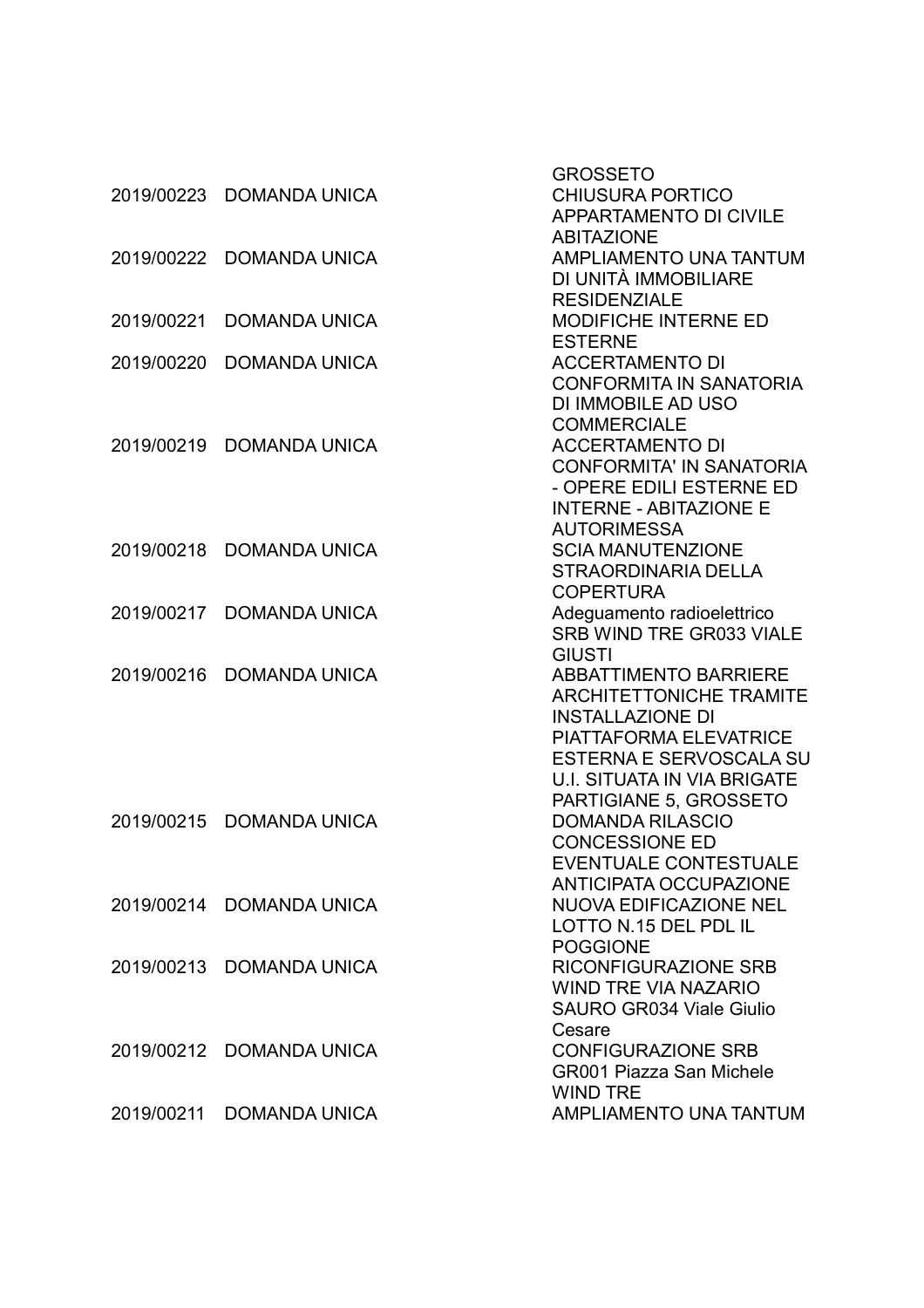|            |                      | APPARTAMENTO<br>ATTRAVERSO LA CHIUSURA<br>DI PARTE DEL PORTICATO                                                                   |
|------------|----------------------|------------------------------------------------------------------------------------------------------------------------------------|
| 2019/00210 | <b>DOMANDA UNICA</b> | SOSTITUZIONE MANTO<br><b>COPERTURA ANNESSI</b><br><b>AGRICOLI</b>                                                                  |
| 2019/00209 | <b>DOMANDA UNICA</b> | <b>RISTRUTTURAZIONE ED</b><br><b>AMPLIAMENTO UNA TANTUM</b><br><b>FRANTOIO OLEARIO -</b>                                           |
| 2019/00208 | <b>DOMANDA UNICA</b> | <b>VARIANTE</b><br>RICHIESTA DI PERMESSO DI<br><b>COSTRUIRE PER</b>                                                                |
| 2019/00207 | <b>DOMANDA UNICA</b> | <b>INTERVENTO DI</b><br><b>DEMOLIZIONE E</b><br><b>RICOSTRUZIONE</b><br>PROGETTO PER LA                                            |
|            |                      | REALIZZAZIONE DI IMPIANTO<br>DI DISTRIBUZIONE<br><b>CARBURANTI</b>                                                                 |
| 2019/00206 | <b>DOMANDA UNICA</b> | SOSTITUZIONE PORZIONE<br><b>MANTO DI COPERTURA</b><br><b>FABBRICATO DA ETERNIT A</b>                                               |
| 2019/00205 | <b>DOMANDA UNICA</b> | LATERIZIO.-<br><b>ACCORPAMENTO DI UNITA'</b><br><b>IMMOBILIARI E CAMBIO DI</b><br><b>DESTINAZIONE D'USO</b>                        |
| 2019/00204 | <b>DOMANDA UNICA</b> | <b>RIMOZIONE MANUFATTO IN</b><br><b>METALLO E RIPRISTINO</b><br><b>PAVIMENTAZIONE</b>                                              |
| 2019/00203 | <b>DOMANDA UNICA</b> | <b>ACCERTAMENTO DI</b><br>CONFORMITÀ IN SANATORIA<br>RELATIVA ALL? UNITÀ<br><b>IMMOBILIARE SITA IN VIA</b><br>DELLA MAGNOLIA, LOC. |
| 2019/00202 | <b>DOMANDA UNICA</b> | <b>MARINA DI GROSSETO.</b><br><b>RISTRUTTURAZIONE</b><br><b>RESIDENZA RURALE -</b>                                                 |
| 2019/00201 | <b>DOMANDA UNICA</b> | <b>PROGETTO UNITARIO PER</b><br><b>MODIFICHE ESTERNE A</b>                                                                         |
| 2019/00200 | <b>DOMANDA UNICA</b> | <b>FABBRICATO RESIDENZIALE</b><br><b>ACCERTAMENTO DI</b><br><b>CONFORMITA' IN SANATORIA</b><br>PER MODIFICHE INTERNE E             |
| 2019/00199 | <b>DOMANDA UNICA</b> | <b>AMPLIAMENTO</b><br><b>REALIZZAZIONE DI</b><br><b>INFRASTRUTTURA DI</b>                                                          |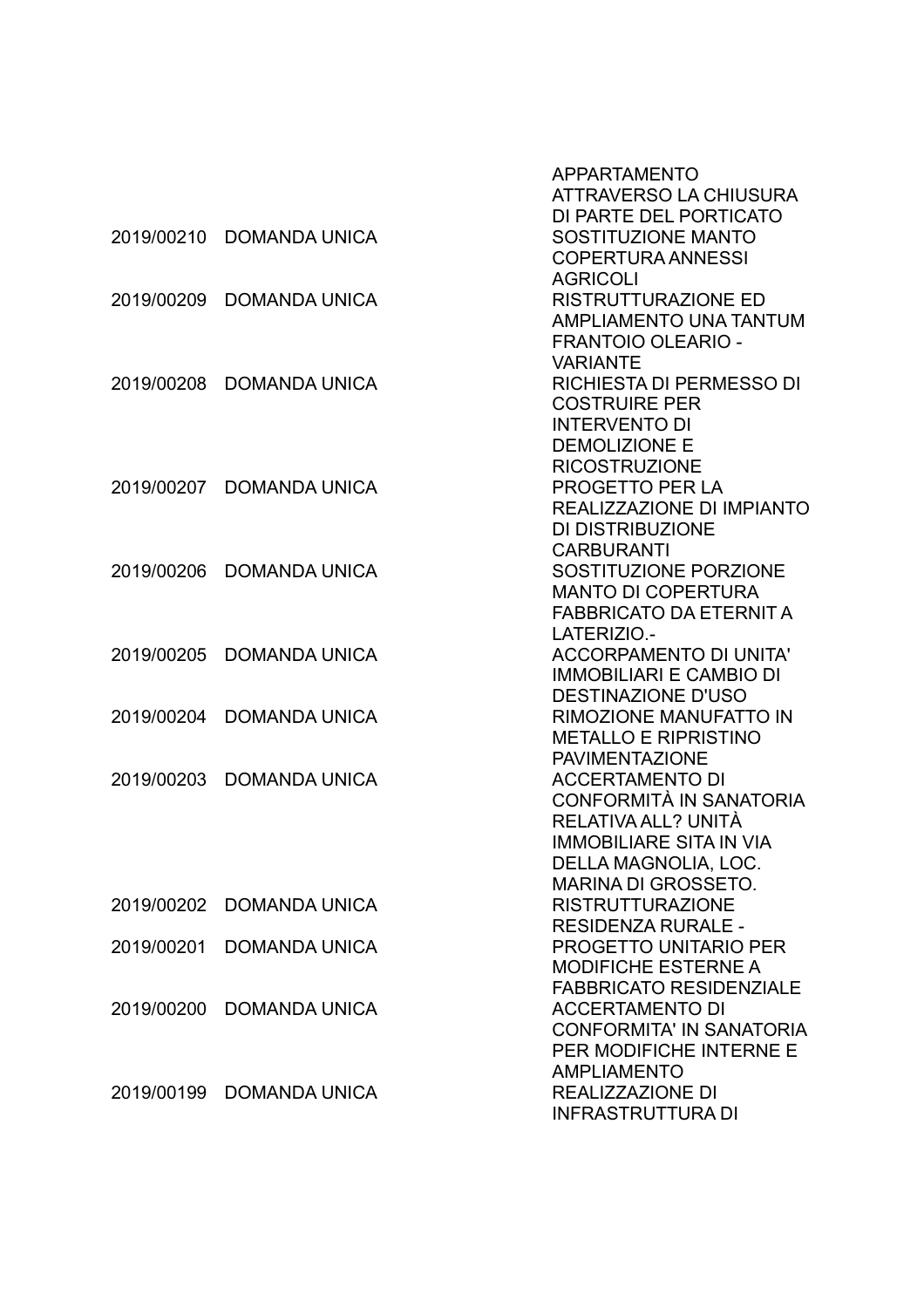|            |                          | <b>RICARICA DI VEICOLI</b><br>ELETTRICI IN VIA AMBRA,      |
|------------|--------------------------|------------------------------------------------------------|
|            |                          | <b>GROSSETO</b>                                            |
| 2019/00198 | <b>DOMANDA UNICA</b>     | UTILIZZO DI LOCALE                                         |
|            |                          | <b>ACCESSORIO A FINI</b>                                   |
|            |                          | <b>ABITATIVI</b>                                           |
| 2019/00197 | <b>DOMANDA UNICA</b>     | RISTRUTTURAZIONE EDILIZIA                                  |
|            |                          | DI APPARTAMENTO                                            |
|            |                          | <b>RESIDENZIALE</b>                                        |
| 2019/00196 | <b>DOMANDA UNICA</b>     | <b>REALIZZAZIONE DI</b>                                    |
|            |                          | ASCENSORE ESTERNO A                                        |
|            |                          | SERVIZIO DI PORTATORE DI                                   |
|            |                          | <b>HANDICAP</b>                                            |
| 2019/00195 | <b>DOMANDA UNICA</b>     | REALIZZAZIONE SCALE                                        |
|            |                          | <b>ESTERNE E DIVERSA</b>                                   |
|            |                          | <b>DISTRIBUZIONE SPAZI</b>                                 |
|            |                          | <b>INTERNI</b>                                             |
| 2019/00194 | <b>DOMANDA UNICA</b>     | STATO FINALE ALLA P.E.                                     |
|            |                          | 2017/603                                                   |
| 2019/00193 | <b>DOMANDA UNICA</b>     | <b>DEPOSITO STATO FINALE AL</b>                            |
|            |                          | PC N.191 DEL 26.05.16                                      |
|            |                          | <b>PRATICA 1176/2015</b>                                   |
|            |                          | <b>DEPOSITATA CARTACEA</b>                                 |
| 2019/00192 | <b>DOMANDA UNICA</b>     | RIMESSA IN PRISTINO DELLO                                  |
|            |                          | <b>STATO ORIGINARIO</b>                                    |
|            |                          | DELL'AREA ADIBITA A                                        |
|            |                          | PARCHEGGIO, ADIACENTE                                      |
|            |                          | ALL'HOTEL PRINCIPE,                                        |
|            |                          | SECONDO L'INGIUNZIONE N.                                   |
|            |                          | 1/2012 DELL'UFFICIO                                        |
|            |                          | <b>DEMANIO MARITTIMO</b>                                   |
| 2019/00191 | <b>DOMANDA UNICA</b>     | <b>RIFACIMENTO PIAZZALE</b>                                |
|            |                          | <b>CONDOMINIALE</b>                                        |
|            | 2019/00190 DOMANDA UNICA | ATTESTAZIONE DI                                            |
|            |                          | <b>CONFORMITA' IN SANATORIA</b>                            |
|            |                          | PER LE OPERE ESEGUITE IN                                   |
|            |                          | DIFFORMITA' DALLO STATO                                    |
|            |                          | <b>CONCESSIONATO PRESSO</b>                                |
| 2019/00189 | <b>DOMANDA UNICA</b>     | UNA U.I. AD USO ABITATIVO<br><b>MODIFICA PROSPETTICA E</b> |
|            |                          | <b>INSTALLAZIONE DI CISTERNA</b>                           |
|            |                          | PER ACQUA POTABILE                                         |
| 2019/00188 | <b>DOMANDA UNICA</b>     | <b>CHIUSURA POSTO AUTO</b>                                 |
|            |                          | <b>COPERTO</b>                                             |
| 2019/00187 | <b>DOMANDA UNICA</b>     | VARIANTE AL PROGETTO DI                                    |
|            |                          | <b>MODIFICHE ESTERNE CON</b>                               |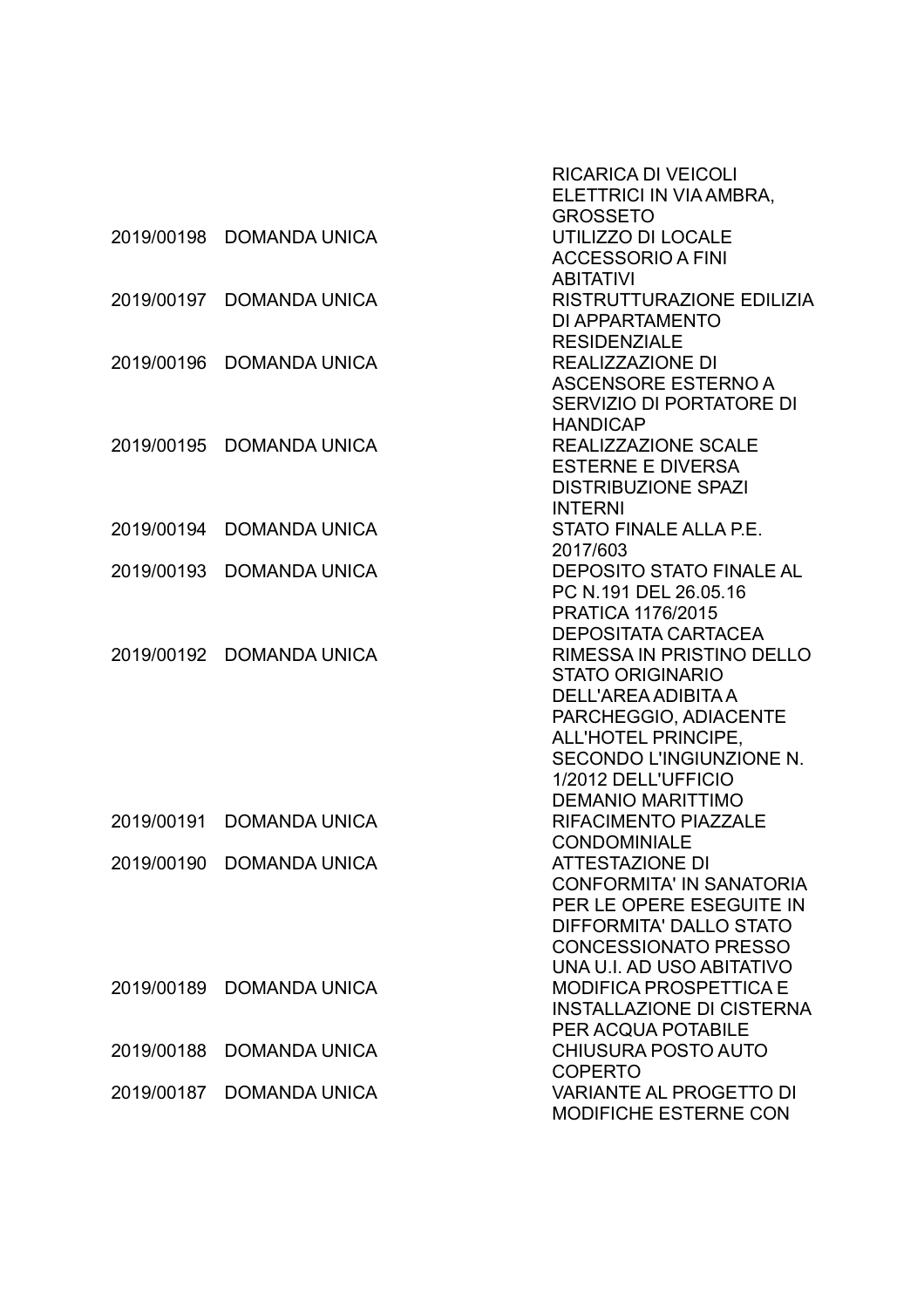|            |                          | <b>ADEGUAMENTO</b>                |
|------------|--------------------------|-----------------------------------|
|            |                          | <b>STRUTTURALE PER LA</b>         |
|            |                          | <b>SOSTITUZIONE DELLA</b>         |
|            |                          | <b>COPERTURA</b>                  |
| 2019/00186 | <b>DOMANDA UNICA</b>     | <b>MANUTENZIONE</b>               |
|            |                          | <b>STRAORDINARIA RAMPE DI</b>     |
|            |                          | <b>ACCESSO AI GARAGE</b>          |
| 2019/00185 | <b>DOMANDA UNICA</b>     | <b>MODIFICHE INTERNE ED</b>       |
|            |                          | <b>ESTERNE</b>                    |
| 2019/00184 | <b>DOMANDA UNICA</b>     | <b>DOMANDA DI</b>                 |
|            |                          | <b>AUTORIZZAZIONE</b>             |
|            |                          | <b>PAESAGGISTICA</b>              |
|            |                          | SEMPLIFICATA PER OPERE DI         |
|            |                          | RISTRUTTURAZIONE EDILIZIA         |
|            |                          | A CIVILE ABITAZIONE               |
|            |                          | <b>INTERNA ED ESTERNA</b>         |
|            |                          | (MEGLIO SPECIFICATE IN            |
|            |                          | <b>RELAZIONE TECNICA)</b>         |
| 2019/00183 | <b>DOMANDA UNICA</b>     | REALIZZAZONE N. 5 BOX PER         |
|            |                          | CANI - UN POLLAIO -               |
|            |                          | <b>IMPIANTO DI SMALTIMENTO</b>    |
|            |                          | <b>CON FOSSA IMHOFF</b>           |
| 2019/00182 | <b>DOMANDA UNICA</b>     | <b>CAMBIO D'USO IN</b>            |
|            |                          | RESIDENZA DELLA U.A. N.221        |
|            |                          | POSTA NELLA RTA                   |
|            |                          | <b>ACQUAZZURRA</b>                |
| 2019/00181 | <b>DOMANDA UNICA</b>     | <b>RISTRUTTURAZIONE E</b>         |
|            |                          | PARZIALE TAMPONAMENTO             |
|            |                          | DI UNA TETTOIA DELLO              |
|            |                          | STABILIMENTO PRODUTTIVO           |
| 2019/00180 | <b>DOMANDA UNICA</b>     | REALIZZAZIONE DI UN               |
|            |                          | PERGOLATO IN LEGNO                |
|            |                          | PERTINENZIALE AD UNA              |
|            |                          | <b>CIVILE ABITAZIONE</b>          |
|            | 2019/00179 DOMANDA UNICA | > MODIFICHE INTERNE ED            |
|            |                          | <b>ESTERNE IN UN</b>              |
|            |                          | APPARTAMENTO (errore run          |
|            |                          | time GATE)                        |
|            | 2019/00178 DOMANDA UNICA | REALIZZAZIONE DI ANNESSO          |
|            |                          | <b>AGRICOLO A SERVIZIO DI</b>     |
|            |                          | AZIENDA AGRICOLA                  |
|            | 2019/00177 DOMANDA UNICA | RISTRUTTURAZIONE EDILIZIA         |
|            |                          | <b>VIA SAN SEBASTIANO - ISTIA</b> |
|            |                          | D'OMBRONE (GR)                    |
|            | 2019/00176 DOMANDA UNICA | <b>AMPLIAMENTO DEL 20%</b>        |
|            |                          | <b>DELLA SUL LEGITTIMA PER</b>    |
|            |                          |                                   |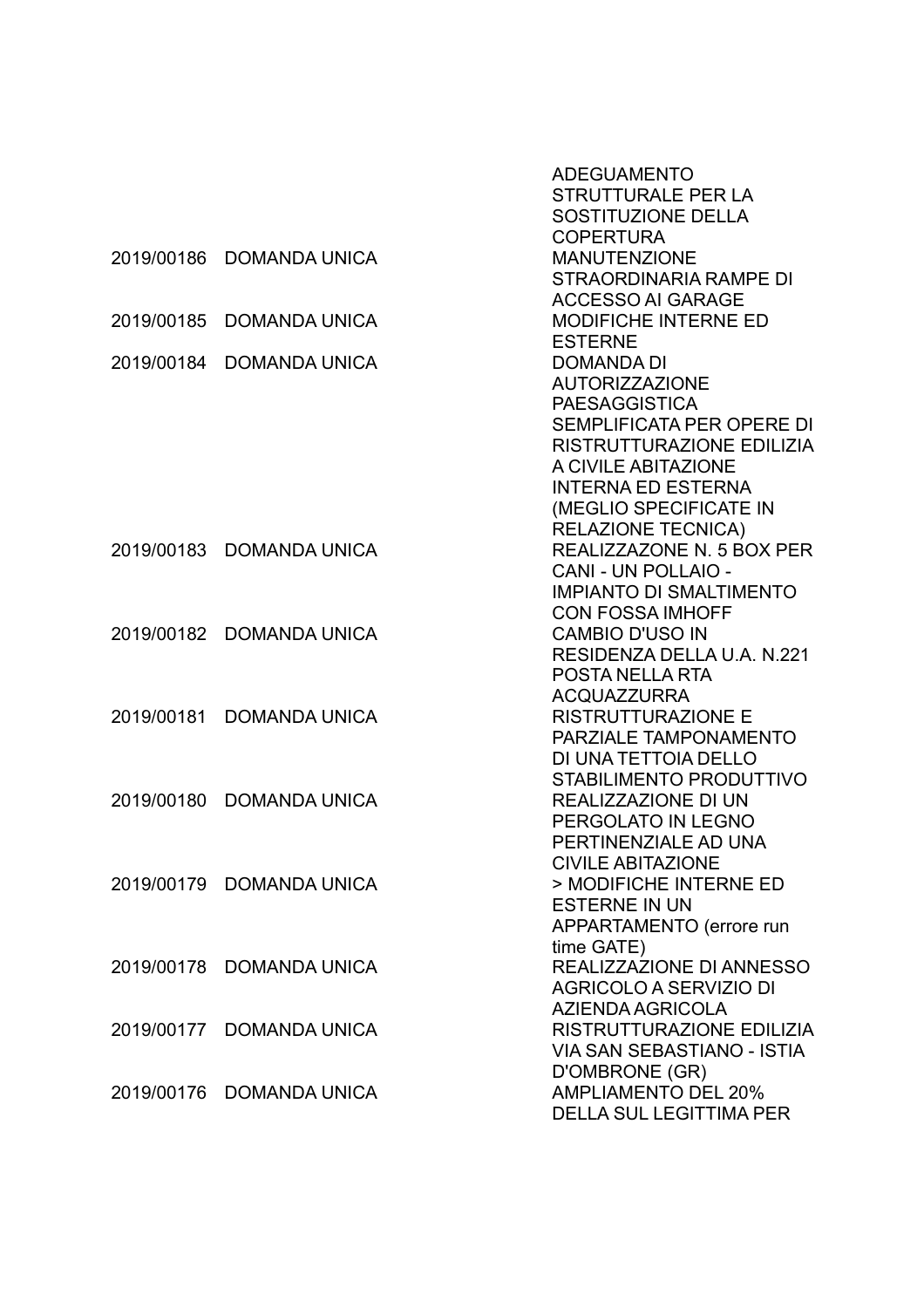| <b>REINTEGRO DI PARTE DELLA</b><br>2019/00175 DOMANDA UNICA<br>COPERTURA DELLE CABINE,<br>DIVELTA IN CONSEGUENZA<br>DELL'EVENTO ATMOSFERICO<br>DEL 29-10-2018<br>RISTRUTTURAZIONE EDILIZIA<br>2019/00174<br><b>DOMANDA UNICA</b><br><b>CON INCREMENTO DI SUL</b><br><b>RESIDENZIALE</b><br><b>INTERVENTO DI</b><br>2019/00173<br><b>DOMANDA UNICA</b><br><b>ADEGUAMENTO DELLA</b><br>VIABILITÀ PODERALE<br><b>ALL'INTERNO DELL'AZIENDA</b><br><b>AGRICOLA CERERE PER</b> |
|--------------------------------------------------------------------------------------------------------------------------------------------------------------------------------------------------------------------------------------------------------------------------------------------------------------------------------------------------------------------------------------------------------------------------------------------------------------------------|
|                                                                                                                                                                                                                                                                                                                                                                                                                                                                          |
|                                                                                                                                                                                                                                                                                                                                                                                                                                                                          |
|                                                                                                                                                                                                                                                                                                                                                                                                                                                                          |
|                                                                                                                                                                                                                                                                                                                                                                                                                                                                          |
|                                                                                                                                                                                                                                                                                                                                                                                                                                                                          |
|                                                                                                                                                                                                                                                                                                                                                                                                                                                                          |
|                                                                                                                                                                                                                                                                                                                                                                                                                                                                          |
|                                                                                                                                                                                                                                                                                                                                                                                                                                                                          |
|                                                                                                                                                                                                                                                                                                                                                                                                                                                                          |
|                                                                                                                                                                                                                                                                                                                                                                                                                                                                          |
|                                                                                                                                                                                                                                                                                                                                                                                                                                                                          |
|                                                                                                                                                                                                                                                                                                                                                                                                                                                                          |
|                                                                                                                                                                                                                                                                                                                                                                                                                                                                          |
| SEPARARE LA VIABILITÀ                                                                                                                                                                                                                                                                                                                                                                                                                                                    |
| <b>DELLE MACCHINE AGRICOLE</b>                                                                                                                                                                                                                                                                                                                                                                                                                                           |
| DA QUELLA ADIBITA ALLE                                                                                                                                                                                                                                                                                                                                                                                                                                                   |
| <b>RESIDENZE CIRCOSTANTI.</b>                                                                                                                                                                                                                                                                                                                                                                                                                                            |
| 2019/00172 DOMANDA UNICA<br>PERMESSO DI COSTRUIRE IN                                                                                                                                                                                                                                                                                                                                                                                                                     |
| <b>SANATORIA PE OPERE</b>                                                                                                                                                                                                                                                                                                                                                                                                                                                |
| <b>REALIZZATE IN PARZIALE</b>                                                                                                                                                                                                                                                                                                                                                                                                                                            |
| DIFFORMITA' A TITOLO                                                                                                                                                                                                                                                                                                                                                                                                                                                     |
| <b>ABILITATIVO</b>                                                                                                                                                                                                                                                                                                                                                                                                                                                       |
| RECUPERO ABITATIVO DEL<br>2019/00171<br><b>DOMANDA UNICA</b>                                                                                                                                                                                                                                                                                                                                                                                                             |
| <b>SOTTOTETTO</b>                                                                                                                                                                                                                                                                                                                                                                                                                                                        |
| <b>NELL'APPARTAMENTO DI</b>                                                                                                                                                                                                                                                                                                                                                                                                                                              |
| <b>CIVILE ABITAZIONE</b>                                                                                                                                                                                                                                                                                                                                                                                                                                                 |
| 2019/00170<br><b>DOMANDA UNICA</b><br><b>RISTRUTTURAZIONE</b>                                                                                                                                                                                                                                                                                                                                                                                                            |
| <b>FABBRICATI IN ZONA</b><br><b>AGRICOLA</b>                                                                                                                                                                                                                                                                                                                                                                                                                             |
| 2019/00169<br><b>REALIZZAZIONE DI</b><br><b>DOMANDA UNICA</b>                                                                                                                                                                                                                                                                                                                                                                                                            |
| <b>RECINZIONE E CANCELLO E</b>                                                                                                                                                                                                                                                                                                                                                                                                                                           |
| <b>MODIFICHE INTERNE</b>                                                                                                                                                                                                                                                                                                                                                                                                                                                 |
| <b>ANNESSO</b>                                                                                                                                                                                                                                                                                                                                                                                                                                                           |
| <b>CONFORMITA' IN SANATORIA</b><br>2019/00168<br><b>DOMANDA UNICA</b>                                                                                                                                                                                                                                                                                                                                                                                                    |
| <b>PER DIFFORMITA' ESTERNE</b>                                                                                                                                                                                                                                                                                                                                                                                                                                           |
| <b>ED INTERNE</b>                                                                                                                                                                                                                                                                                                                                                                                                                                                        |
| <b>COSTRUZIONE DI</b><br>2019/00167<br><b>DOMANDA UNICA</b>                                                                                                                                                                                                                                                                                                                                                                                                              |
| <b>FABBRICATO RESIDENZIALE</b>                                                                                                                                                                                                                                                                                                                                                                                                                                           |
| <b>ACCERTAMENTO DI</b><br>2019/00166<br><b>DOMANDA UNICA</b>                                                                                                                                                                                                                                                                                                                                                                                                             |
| CONFORMITÀ IN SANATORIA                                                                                                                                                                                                                                                                                                                                                                                                                                                  |
| <b>TAMPONATURA CAR PORT</b><br>2019/00165<br><b>DOMANDA UNICA</b>                                                                                                                                                                                                                                                                                                                                                                                                        |
| 2019/00164<br><b>DOMANDA UNICA</b><br><b>OPERE INTERNE</b>                                                                                                                                                                                                                                                                                                                                                                                                               |
| <b>MANUTENZIONE</b>                                                                                                                                                                                                                                                                                                                                                                                                                                                      |
| <b>STRAORDINARIA</b>                                                                                                                                                                                                                                                                                                                                                                                                                                                     |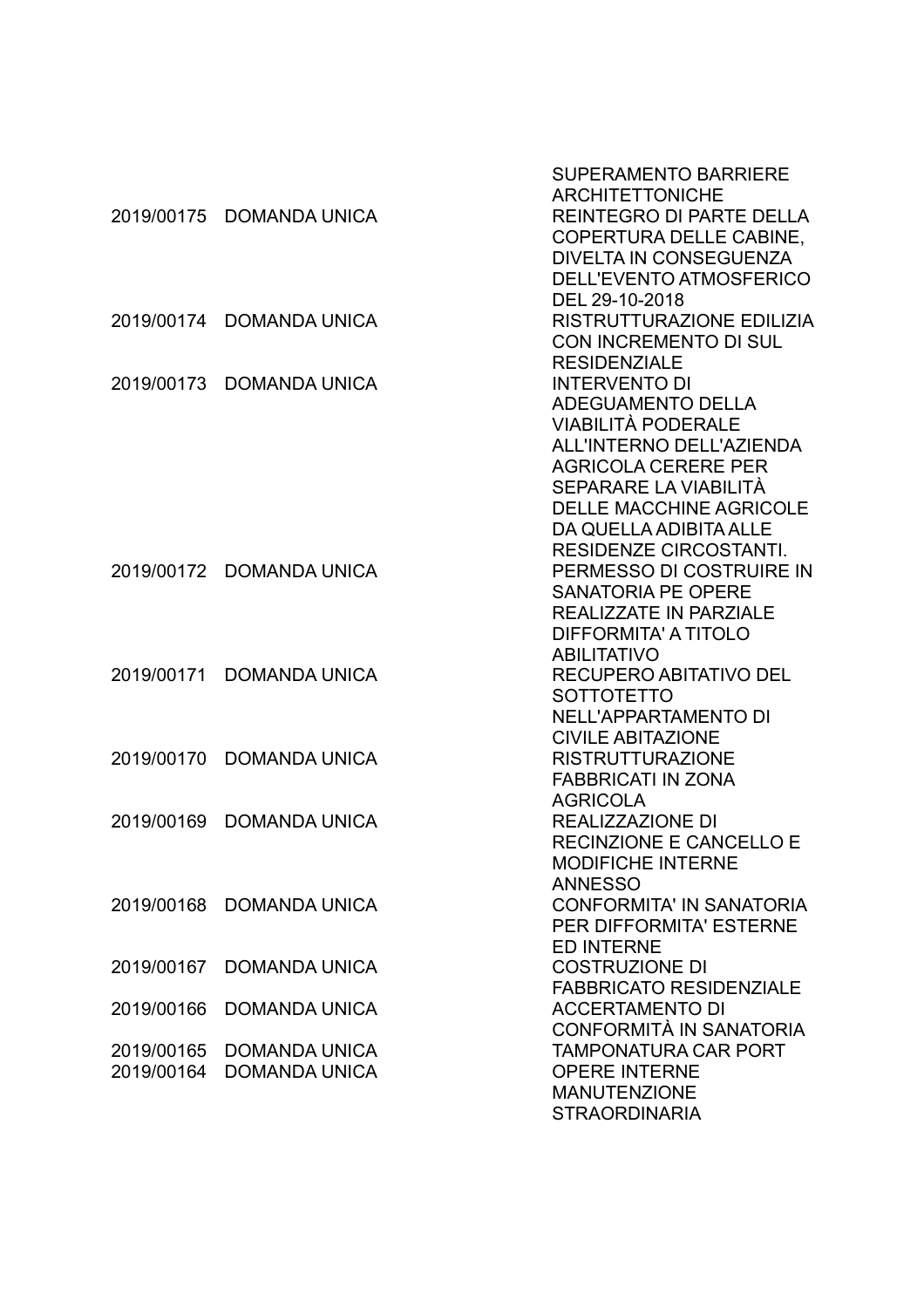|            | 2019/00163 DOMANDA UNICA | <b>SANATORIA EDILIZIA DI</b><br><b>MODIFICHE INTERNE ED</b>                               |
|------------|--------------------------|-------------------------------------------------------------------------------------------|
| 2019/00162 | <b>DOMANDA UNICA</b>     | <b>ESTERNE</b><br><b>INTERVENTI DI</b><br><b>MANUTENZIONE</b><br>STRAORDINARIA - VIALE S. |
| 2019/00161 | <b>DOMANDA UNICA</b>     | <b>SONNINO</b><br>AUT 1719448S -                                                          |
|            |                          | <b>COSTRUZIONE E MESSAIN</b><br>OPERA DI LINEA BT IN CAVO                                 |
| 2019/00160 | <b>DOMANDA UNICA</b>     | <b>SOTTERRANEO</b><br><b>MODIFICHE INTERNE ED</b><br><b>ESTERNE AD UN</b>                 |
|            |                          | <b>APPARTAMENTO ESISTENTE</b><br>SITO IN GROSSETOSTRADA<br><b>PROVINCIALE N.3 DEL</b>     |
|            |                          | PADULE, N.263,                                                                            |
|            |                          | LOC.MARRUCHETO.                                                                           |
| 2019/00159 | <b>DOMANDA UNICA</b>     | <b>MANUTENZIONE</b>                                                                       |
|            |                          | <b>STRAORDINARIA</b>                                                                      |
|            |                          | <b>RIGUARDANTI ANCHE LE</b>                                                               |
|            |                          | <b>PARTI STRUTTURALI DI</b>                                                               |
|            |                          | <b>APPARTAMENTO</b>                                                                       |
| 2019/00158 | <b>DOMANDA UNICA</b>     | VARIANTE AL P.C. N. 513 DEL                                                               |
|            |                          | 30/11/2015 P.E. 2014/924 PER                                                              |
|            |                          | <b>INTERVENTO DI</b><br><b>MANUTENZIONE</b>                                               |
|            |                          | <b>STRAORDINARIA PER</b>                                                                  |
|            |                          | <b>MODIFICHE ESTERNE, IN</b>                                                              |
|            |                          | CONFORMITÀ ALL'ALLEGATO                                                                   |
|            |                          | B DEL D.P.R. 13 FEBBRAIO                                                                  |
|            | 2019/00157 DOMANDA UNICA | 201/, N. 31<br>RISTRUTTURAZIONE EDILIZIA                                                  |
|            |                          | <b>DI APPARTAMENTO</b>                                                                    |
| 2019/00156 | <b>DOMANDA UNICA</b>     | <b>ISTALLAZIONE ASCENSORE</b>                                                             |
| 2019/00155 | <b>DOMANDA UNICA</b>     | PERMESSO DI COSTRUIRE IN                                                                  |
|            |                          | <b>SANATORIA PER</b>                                                                      |
|            |                          | <b>AMPLIAMENTO E MODIFICHE</b>                                                            |
|            |                          | <b>INTERNE ED ESTERNE</b>                                                                 |
|            | 2019/00154 DOMANDA UNICA | <b>SANATORIA EDILIZIA PER</b>                                                             |
|            |                          | <b>MODIFICHE PROSPETTICHE</b>                                                             |
|            |                          | ED INTERNE AD IMMOBILE                                                                    |
|            |                          | <b>ADIBITO AD UFFICI</b>                                                                  |
|            |                          | <b>DIREZIONALI</b>                                                                        |
| 2019/00153 | DOMANDA UNICA            | REALIZZAZIONE CANCELLO<br><b>ACCESSO AZIENDA</b>                                          |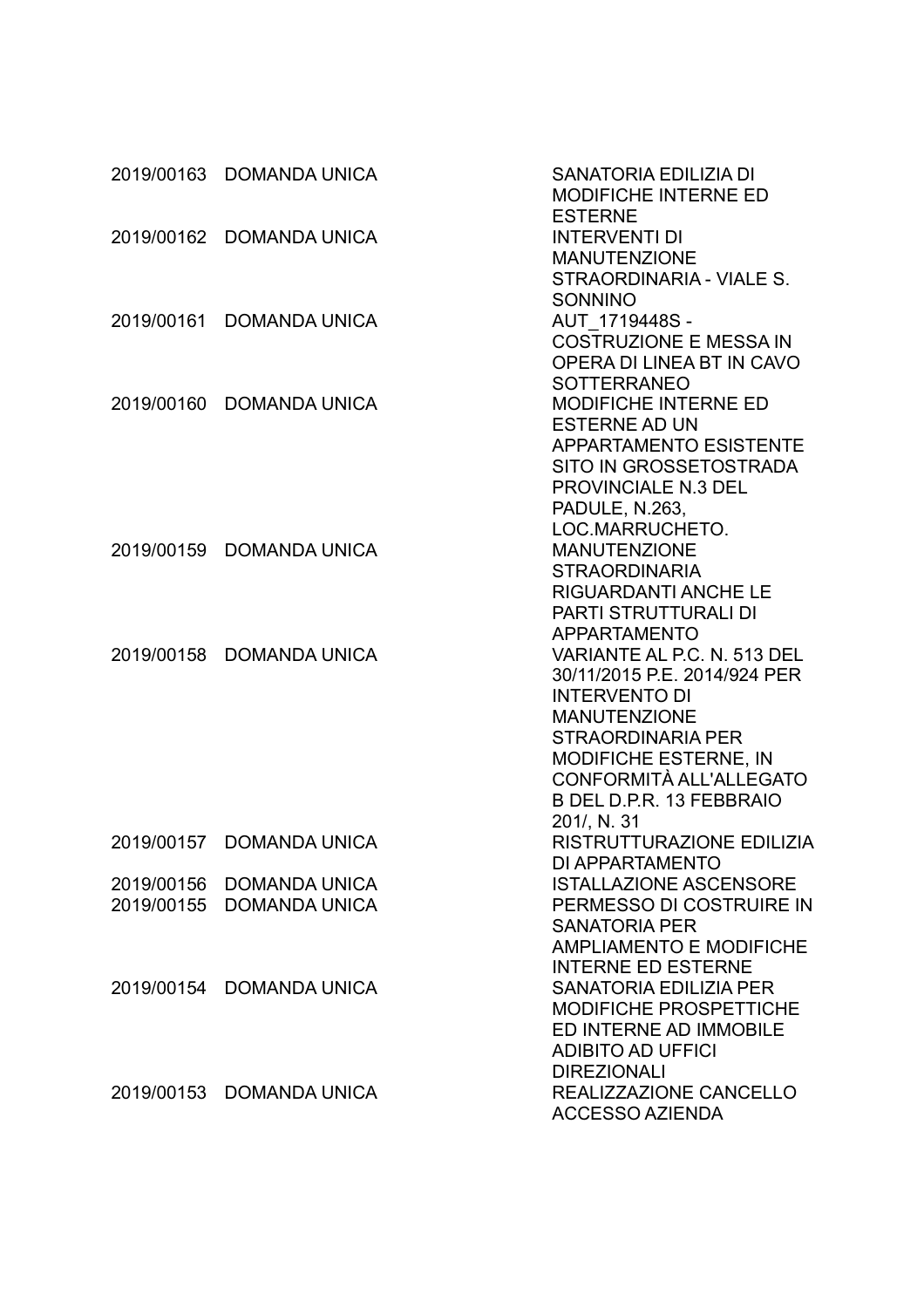|            |                          | <b>AGRICOLA</b>                 |
|------------|--------------------------|---------------------------------|
| 2019/00152 | <b>DOMANDA UNICA</b>     | <b>INTERVENTI DI</b>            |
|            |                          | <b>MANUTENZIONE</b>             |
|            |                          | STRAORDINARIA FINALIZZATI       |
|            |                          | A FRAZIONAMENTO ED              |
|            |                          | ACCORPAMENTO DI UNITÀ           |
|            |                          | <b>IMMOBILIARI E</b>            |
|            |                          | ADEGUAMENTI NORMATIVI IN        |
|            |                          | <b>MATERIA DI BARRIERE</b>      |
|            |                          | <b>ARCHITETTONICHE E</b>        |
|            |                          | SICUREZZA ANTINCENDIO.          |
| 2019/00151 | <b>DOMANDA UNICA</b>     | <b>ACCERTAMENTO DI</b>          |
|            |                          | <b>CONFORMITA' IN SANATORIA</b> |
| 2019/00150 | <b>DOMANDA UNICA</b>     | <b>VARIANTE REALIZZAZIONE</b>   |
|            |                          |                                 |
|            |                          | EDIFICI RURALI AD USO           |
|            |                          | <b>STALLE PER BOVINI DA</b>     |
|            |                          | LATTE                           |
| 2019/00149 | <b>DOMANDA UNICA</b>     | <b>CAMBIO DI DESTINAZIONE</b>   |
|            |                          | <b>D'USO DA DEPOSITO</b>        |
|            |                          | <b>OCCASIONALE A</b>            |
|            |                          | <b>RESIDENZIALE E</b>           |
|            |                          | <b>FRAZIONAMENTO DI</b>         |
|            |                          | UNITA'IMMOBILIARE               |
| 2019/00148 | <b>DOMANDA UNICA</b>     | <b>OPERE DI</b>                 |
|            |                          | RISTRUTTURAZIONE EDILIZIA       |
|            |                          | <b>CON MODIFICHE INTERNE</b>    |
|            |                          | <b>ED ESTERNE</b>               |
| 2019/00147 | <b>DOMANDA UNICA</b>     | OPERE INTERNE ED                |
|            |                          | <b>ESTERNE DI MANUTENZIONE</b>  |
|            |                          | <b>STRAORDINARIA AD</b>         |
|            |                          | <b>APPARTAMENTO DI CIVILE</b>   |
|            |                          | <b>ABITAZIONE</b>               |
| 2019/00146 | <b>DOMANDA UNICA</b>     | <b>CAMBIO D'USO IN</b>          |
|            |                          | RESIDENZA DELLE U.A. N.153      |
|            |                          | E 253 POSTE NELLA RTA           |
|            |                          | <b>ACQUAZZURRA</b>              |
|            | 2019/00145 DOMANDA UNICA | NUOVA COSTRUZIONE DI            |
|            |                          | <b>LINEA ELETTRICA BASSA</b>    |
|            |                          | <b>TENSIONE IN CAVO</b>         |
|            |                          | SOTTERRANEO DA                  |
|            |                          | REALIZZARSI IN VIA              |
|            |                          | SANTAROSA LOCALITÀ              |
|            |                          | <b>GROSSETO</b>                 |
|            | 2019/00144 DOMANDA UNICA | <b>MODIFICHE INTERNE ED</b>     |
|            |                          | <b>ESTERNE</b>                  |
|            | 2019/00143 DOMANDA UNICA | <b>ACCERTAMENTO DI</b>          |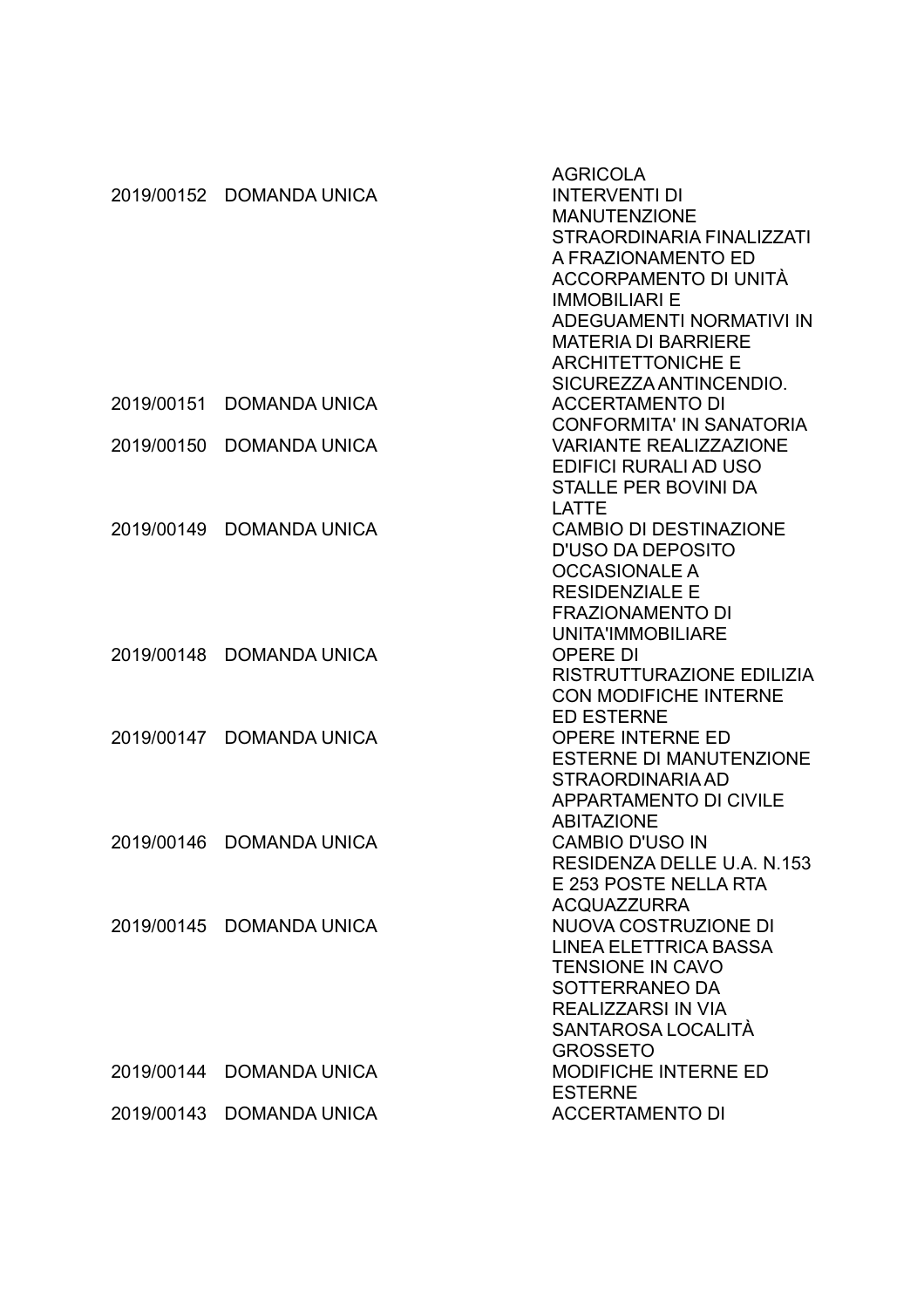|            |                          | <b>CONFORMITA' IN SANATORIA</b><br>DI RIMESSA AUTO, MOTORINI<br><b>E BICICLETTE</b> |
|------------|--------------------------|-------------------------------------------------------------------------------------|
|            | 2019/00142 DOMANDA UNICA | NUOVA COSTRUZIONE DI                                                                |
|            |                          | <b>LINEA ELETTRICA BASSA</b>                                                        |
|            |                          | <b>TENSIONE IN CAVO</b>                                                             |
|            |                          | SOTTERRANEO DA                                                                      |
|            |                          | <b>REALIZZARSI IN VIA PEPE</b>                                                      |
| 2019/00141 |                          | LOCALITÀ GROSSETO<br><b>NUOVA COSTRUZIONE LINEE</b>                                 |
|            | <b>DOMANDA UNICA</b>     | <b>ELETTRICHE BASSA</b>                                                             |
|            |                          | <b>TENSIONE IN CAVO</b>                                                             |
|            |                          | SOTTERRANEO CON                                                                     |
|            |                          | <b>L?ISTALLAZIONE DI NUOVI</b>                                                      |
|            |                          | <b>ARMADI STRADALI E LA</b>                                                         |
|            |                          | SOSTITUZIONE DI ALCUNI                                                              |
|            |                          | <b>ARMADI STRADALI</b>                                                              |
|            |                          | <b>ESISTENTI OBSOLETI IN VTR.</b>                                                   |
| 2019/00140 | <b>DOMANDA UNICA</b>     | <b>OPERE RELATIVE</b>                                                               |
|            |                          | <b>ALL'AMPLIAMENTO DELLA</b>                                                        |
|            |                          | <b>SUL ESISTENTE, MEDIANTE</b>                                                      |
|            |                          | LA CHIUSURA PARZIALE DI                                                             |
|            |                          | <b>TERRAZZA DI</b>                                                                  |
|            |                          | PROPRIETA'ESCLUSIVA                                                                 |
| 2019/00139 | <b>DOMANDA UNICA</b>     | <b>CAMBIO DI DESTINAZIONE</b>                                                       |
|            |                          | <b>D'USO DA RTA A CIVILE</b>                                                        |
|            |                          | <b>ABITAZIONE</b>                                                                   |
| 2019/00138 | <b>DOMANDA UNICA</b>     | <b>CAMBIO DI DESTINAZIONE</b>                                                       |
|            |                          | <b>D'USO DA RTA A CIVILE</b>                                                        |
|            |                          | <b>ABITAZIONE</b>                                                                   |
| 2019/00137 | <b>DOMANDA UNICA</b>     | ADEGUAMENTO IGIENICO                                                                |
|            |                          | SANITARIO - ADEGUAMENTO                                                             |
|            |                          | SISMICO/TERMICO/ACUSTIC<br>$\circ$                                                  |
|            | 2019/00136 DOMANDA UNICA | <b>OPERE DI</b>                                                                     |
|            |                          | <b>RISTRUTTURAZIONE E</b>                                                           |
|            |                          | <b>FUSIONE IN N.2 UNITA'</b>                                                        |
|            |                          | <b>IMMOBILIARIA</b>                                                                 |
|            |                          | <b>DESTINAZIONE DIREZIONALE</b>                                                     |
| 2019/00135 | <b>DOMANDA UNICA</b>     | <b>ACCERTAMENTO DI</b>                                                              |
|            |                          | CONFORMITÀ IN SANATORIA                                                             |
|            |                          | <b>ART. 209</b>                                                                     |
| 2019/00134 | <b>DOMANDA UNICA</b>     | <b>ACCERTAMENTO DI</b>                                                              |
|            |                          | <b>CONFORMITA IN SANATORIA</b>                                                      |
|            |                          | DI UNA UNITA IMMOBILIARE                                                            |
|            |                          | AD USO RESIDENZIALE                                                                 |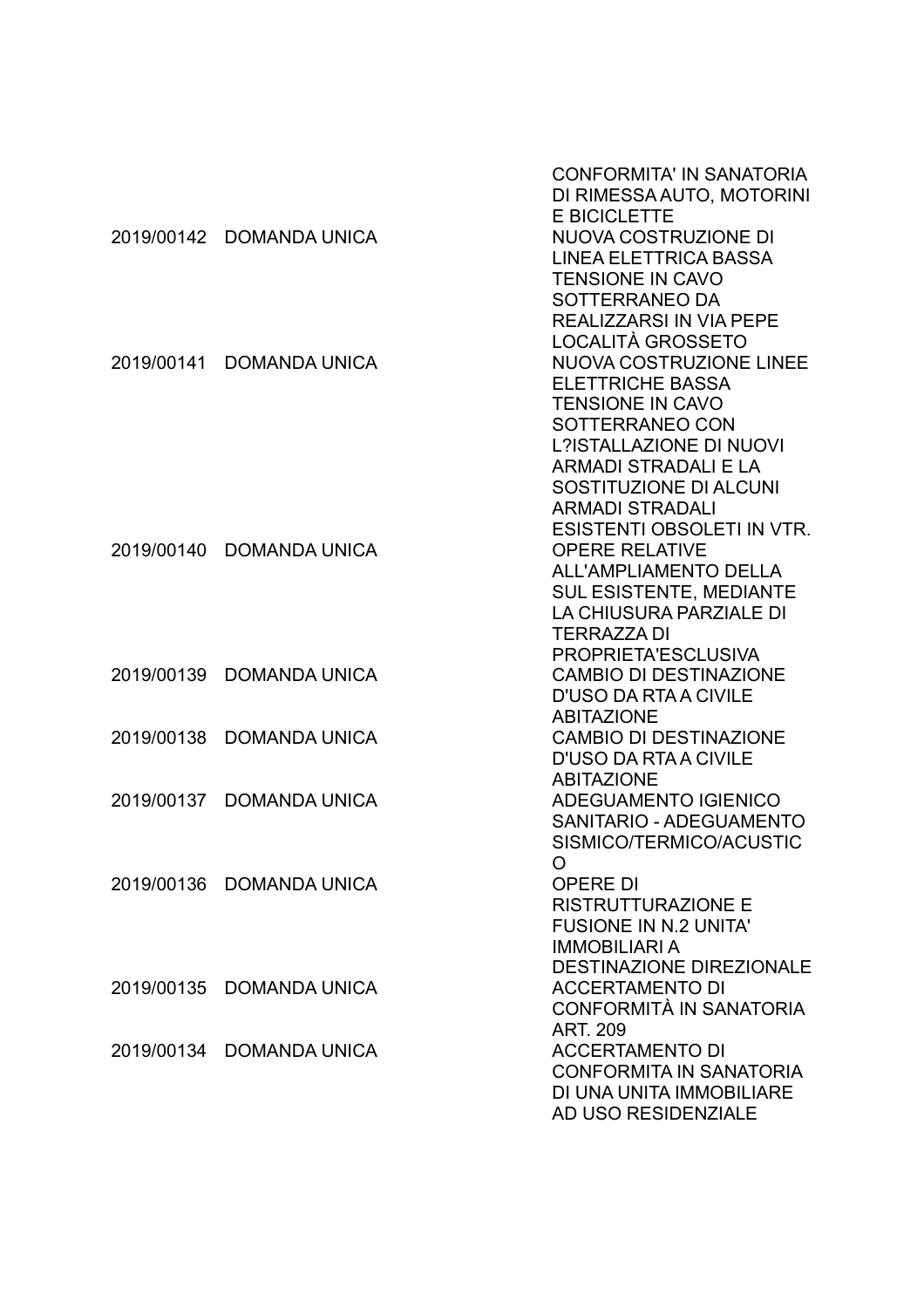| 2019/00133               | <b>DOMANDA UNICA</b>                             | POSTA NEL COMUNE DI<br><b>GROSSETO, VIA ETIOPIA</b><br><b>P.D.C. DEPOSITO STATO</b><br><b>FINALE - VARIAZIONI NON</b><br>ESSENZIALI AL P.D.C. N°63<br>DEL 05.02.2018 P.E. |
|--------------------------|--------------------------------------------------|---------------------------------------------------------------------------------------------------------------------------------------------------------------------------|
| 2019/00132               | <b>DOMANDA UNICA</b>                             | N°2017/733 (ART.197<br>L.R.T.65/2014)<br>RICHIESTA IN SANATORIA<br><b>CON APPLICAZIONE</b><br>SANZIONE PECUNIARIA, AI<br><b>SENSI DELL?ART.206 COMMA</b>                  |
| 2019/00131               | <b>DOMANDA UNICA</b>                             | 2 LRT 65/2004<br><b>INSTALLAZIONE IMPIANTO</b><br><b>ELEVATORE</b>                                                                                                        |
| 2019/00130               | <b>DOMANDA UNICA</b>                             | <b>MODIFICHE ESTERNE NEL</b><br><b>RESEDE DELL'ABITAZIONE</b>                                                                                                             |
| 2019/00129               | <b>DOMANDA UNICA</b>                             | <b>MANUTENZIONE</b><br><b>STRAORDINARIA CON</b>                                                                                                                           |
| 2019/00128               | <b>DOMANDA UNICA</b>                             | <b>OPERE INTERNE</b><br><b>CAMBIO DI DESTINAZIONE</b><br><b>D'USO CON OPERE DI</b>                                                                                        |
| 2019/00127               | <b>DOMANDA UNICA</b>                             | <b>RISTRUTTURAZIONE</b><br>NUOVA COSTRUZIONE DI<br><b>PALAZZINA</b><br><b>RESIDENZIALE LOTTO 2</b>                                                                        |
| 2019/00126               | <b>DOMANDA UNICA</b>                             | <b>COMPLETAMENTO LAVORI</b><br>ALLA P.E 2009/22 E 2012/323                                                                                                                |
| 2019/00125               | <b>DOMANDA UNICA</b>                             | <b>FRAZIONAMENTO E FUSIONE</b><br>DI FONDI COMMERCIALI                                                                                                                    |
| 2019/00124               | <b>DOMANDA UNICA</b>                             | RICHIESTA DI APPLICAZIONE<br><b>SANZIONE PECUNIARIA IN</b><br><b>LUOGO DELLA DEMOLIZIONE</b>                                                                              |
| 2019/00122               | 2019/00123 DOMANDA UNICA<br><b>DOMANDA UNICA</b> | PROGETTO UNITARIO<br><b>REALIZZAZIONE IMPIANTO DI</b><br><b>TRATTAMENTO E SCARICO</b><br><b>ACQUE REFLUE</b><br><b>DOMESTICHE</b>                                         |
| 2019/00121               | <b>DOMANDA UNICA</b>                             | <b>CAMBIO DI DESTINAZIONE</b><br><b>D'USO SENZA OPERE</b>                                                                                                                 |
| 2019/00120<br>2019/00119 | <b>DOMANDA UNICA</b><br><b>DOMANDA UNICA</b>     | <b>AMPLIAMENTO RTA</b><br><b>RECUPERO ABITATIVO</b><br><b>SOTTOTETTO</b>                                                                                                  |
| 2019/00118               | <b>DOMANDA UNICA</b>                             | <b>AMPLIAMENTO DI UNITA'</b><br><b>IMMOBILIARE RESIDENZIALE</b><br>SITA IN CONDOMINIO IL                                                                                  |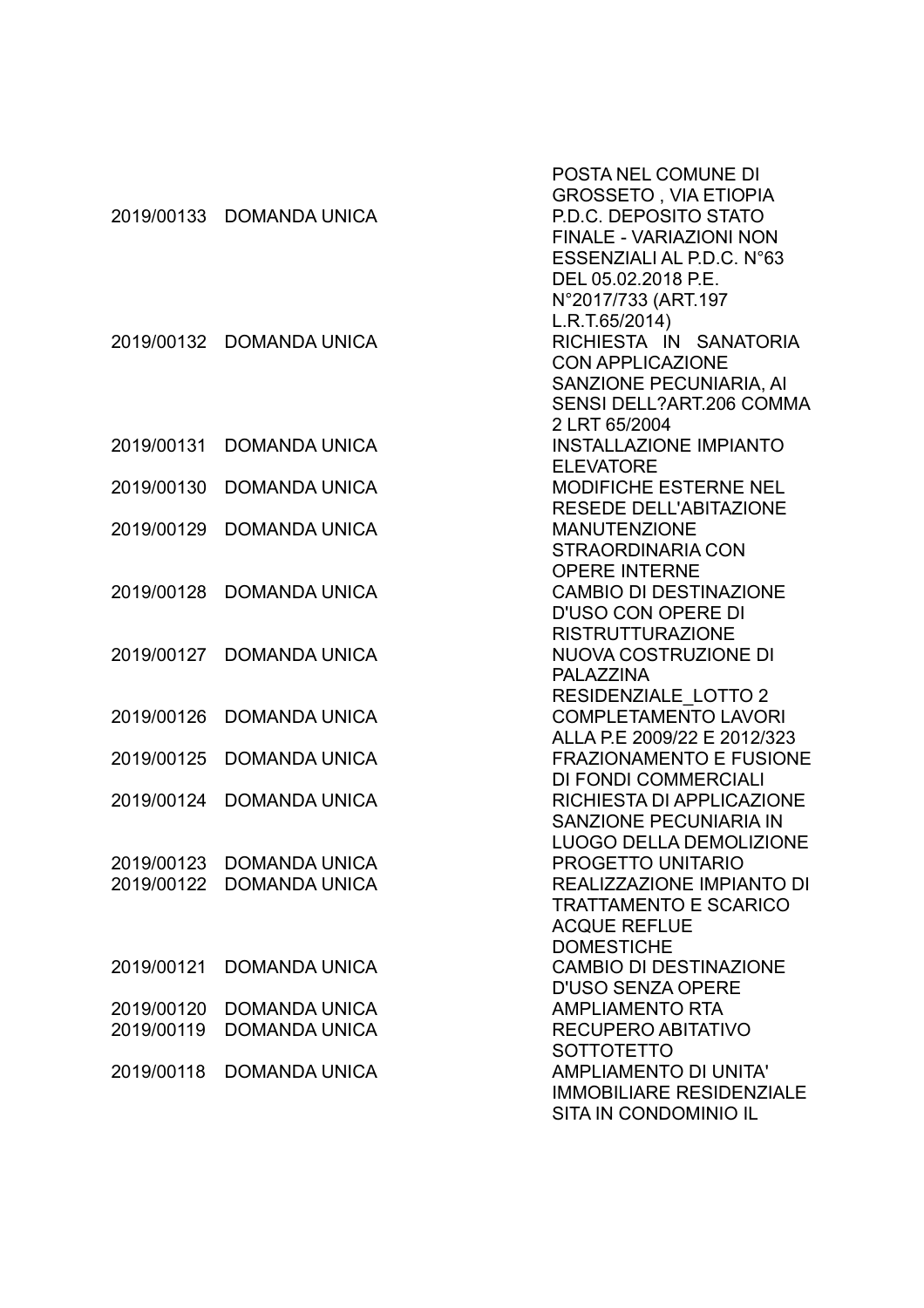|            |                          | "MARRUCHETO" S.P. 3 DEL                                    |
|------------|--------------------------|------------------------------------------------------------|
|            |                          | PADULE - GROSSETO                                          |
| 2019/00117 | <b>DOMANDA UNICA</b>     | <b>MODIFICHE PROSPETTICHE</b>                              |
|            |                          | E DI TAMPONATURA                                           |
| 2019/00116 | <b>DOMANDA UNICA</b>     | <b>CAMBIO DI DESTINAZIONE</b>                              |
|            |                          | <b>D'USO DI ANNESSO</b>                                    |
|            |                          | <b>AGRICOLO IN ABITAZIONE,</b>                             |
|            |                          | REALIZZAZIONE DI PORTICO                                   |
| 2019/00115 | <b>DOMANDA UNICA</b>     | E TETTOIA BOX AUTO<br><b>RISTRUTTURAZIONE CIVILE</b>       |
|            |                          | <b>ABITAZIONE</b>                                          |
| 2019/00114 | <b>DOMANDA UNICA</b>     | <b>CHIUSURA TERRAZZA</b>                                   |
| 2019/00113 | <b>DOMANDA UNICA</b>     | <b>PROGETTO UNITARIO PER</b>                               |
|            |                          | PARERE PREVENTIVO                                          |
|            |                          | <b>SULL'INSTALLAZIONE DI</b>                               |
|            |                          | <b>INFISSI IN UN FABBRICATO</b>                            |
|            |                          | SITO IN VIA ESTONIA A                                      |
|            |                          | <b>GROSSETO</b>                                            |
|            | 2019/00112 DOMANDA UNICA | <b>ATTESTAZIONE DI</b>                                     |
|            |                          | <b>CONFORMITA' IN SANATORIA</b>                            |
|            |                          | DI IMMOBILE AD USO                                         |
|            |                          | <b>RESIDENZIALE POSTO AL</b>                               |
|            |                          | PIANO PRIMO IN VIA GIOTTO                                  |
|            |                          | N. 92 A GROSSETO                                           |
| 2019/00111 | <b>DOMANDA UNICA</b>     | <b>ISTALLAZIONE DI UN</b>                                  |
|            |                          | <b>ASCENSORE ESTERNO</b>                                   |
|            |                          | (PIATTAFORMA ELEVATRICE)<br><b>CON STRUTTURA METALLICA</b> |
|            |                          | E VETRO A SERVIZIO DEL                                     |
|            |                          | <b>CONDOMINIO DI VIA SILVIO</b>                            |
|            |                          | PELLICO MARINA DI                                          |
|            |                          | <b>GROSSETO</b>                                            |
|            | 2019/00110 DOMANDA UNICA | <b>OPERE INTERNE</b>                                       |
|            | 2019/00109 DOMANDA UNICA | OPERE INTERNE ED                                           |
|            |                          | <b>ESTERNE PER UN</b>                                      |
|            |                          | <b>FABBRICATO DI CIVILE</b>                                |
|            |                          | <b>ABITAZIONE SITO A</b>                                   |
|            |                          | <b>GROSSETO IN VIA SAURO DI</b>                            |
|            |                          | PROPRIETA' DOTT.                                           |
|            |                          | ALESSANDRO BRAGAGLIA                                       |
|            | 2019/00108 DOMANDA UNICA | PROGETTO DI                                                |
|            |                          | SOSTITUZIONE EDILIZIA CON<br><b>AMPLIAMENTO DI UN</b>      |
|            |                          | <b>FABBRICATO RESIDENZIALE</b>                             |
|            |                          | IN VIA DEL TOMBOLO A                                       |
|            |                          | MARINA DI GROSSETO (GR).                                   |
|            |                          |                                                            |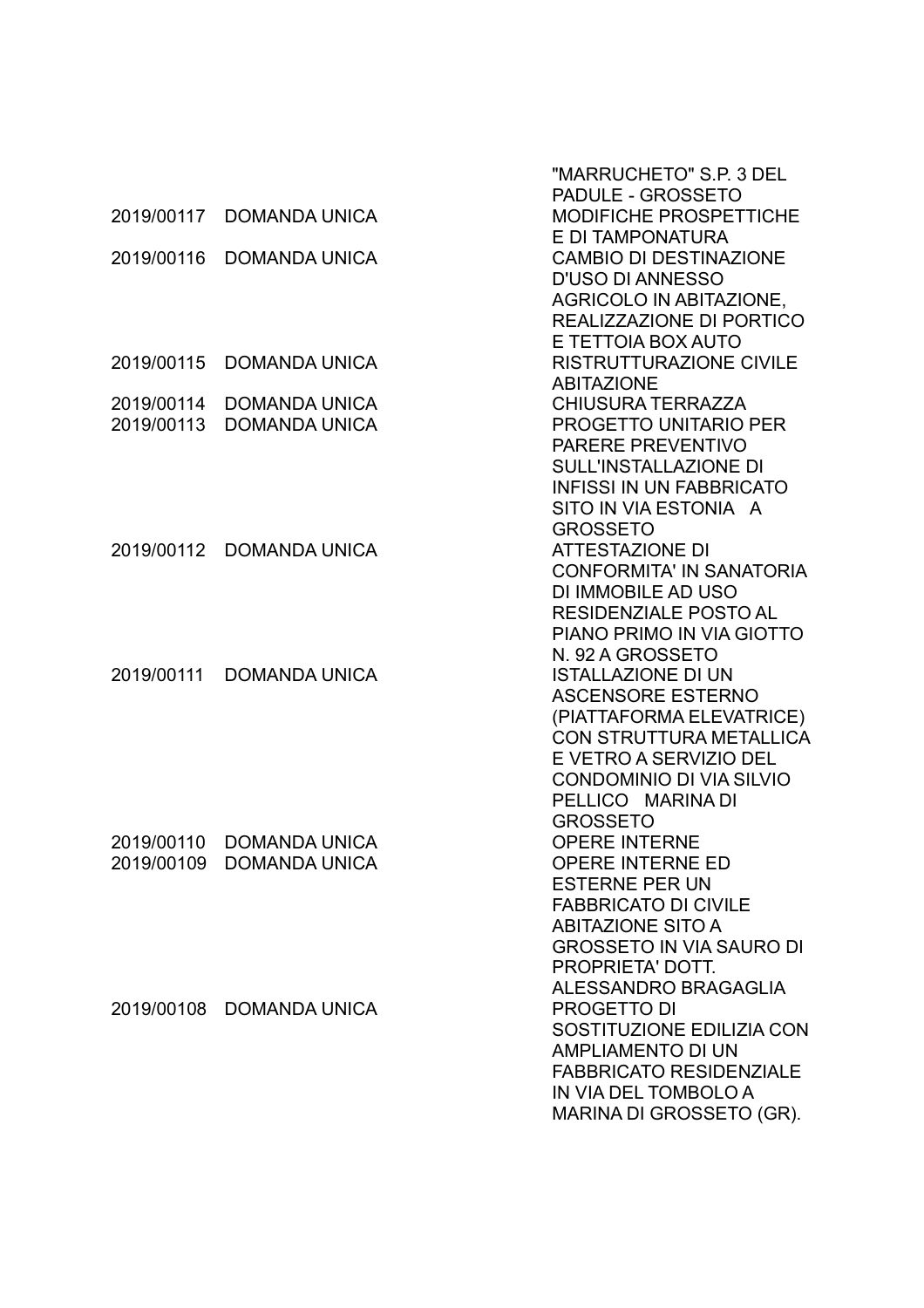|                          | 2019/00107 DOMANDA UNICA                     | <b>TRASMISSIONE</b><br><b>ATTESTAZIONE DI</b>                                                                                                                                                |
|--------------------------|----------------------------------------------|----------------------------------------------------------------------------------------------------------------------------------------------------------------------------------------------|
| 2019/00106               | <b>DOMANDA UNICA</b>                         | <b>CONFORMITA' IN SANATORIA</b><br>REALIZZAZIONE DI UN<br><b>BALCONE IN VIA DEGLI</b><br>ORAZI <sub>7</sub>                                                                                  |
| 2019/00105               | <b>DOMANDA UNICA</b>                         | NUOVA COSTRUZIONE NEL<br><b>LOTTO 1 DEL PDL IL</b><br><b>POGGIONE</b>                                                                                                                        |
| 2019/00104               | <b>DOMANDA UNICA</b>                         | <b>ISTALLAZIONE DI CANCELLO</b><br>IN FERRO ZINCATO.                                                                                                                                         |
| 2019/00103<br>2019/00102 | <b>DOMANDA UNICA</b><br><b>DOMANDA UNICA</b> | <b>CHIUSURA TERRAZZA</b><br><b>ACCERTAMENTO DI</b><br><b>CONFORMITA' IN SANATORIA</b><br>AI SENSI DELL'ART. 209 LRT<br>65/2014 PER MODIFICHE<br><b>INTERNE</b><br><b>ALL'APPARTAMENTO DI</b> |
|                          |                                              | <b>CIVILE ABITAZIONE ED</b><br><b>ACCESSORIO</b>                                                                                                                                             |
| 2019/00101               | <b>DOMANDA UNICA</b>                         | <b>ACCERTAMENTO DI</b><br><b>COMPATIBILITÀ</b><br><b>PAESAGGISTICA PER</b>                                                                                                                   |
|                          |                                              | <b>DIFFORMITA' INTERNE ED</b><br><b>ESTERNE IMMOBILE POSTO</b><br>IN VIA ANICHINI A MARINA DI                                                                                                |
| 2019/00100               | <b>DOMANDA UNICA</b>                         | GROSSETO (GR)<br>OPERE DI MANUTENZIONE<br><b>STRAORDINARIA PER</b><br>SOSTITUZIONE STUFA A<br>PELLET E REALIZZAZIONE DI<br>PICCOLA TETTOIA ESTERNA                                           |
|                          | 2019/00099 DOMANDA UNICA                     | IN CORTE ESCLUSIVA.<br><b>ACCERTAMENTO DI</b><br>CONFORMITÀ IN SANATORIA<br><b>PER UNITA IMMOBILIARE</b>                                                                                     |
| 2019/00098               | <b>DOMANDA UNICA</b>                         | POSTA IN VIA LIRI<br><b>ACCERTAMENTO DI</b><br><b>CONFORMITA' IN SANATORIA</b>                                                                                                               |
| 2019/00097               | <b>DOMANDA UNICA</b>                         | - DOPPIONE ARCHIVIATO<br><b>ACCERTAMENTO DI</b><br><b>CONFORMITA' IN SANATORIA</b><br>PER MODIFICHE INTERNE ED<br>ESTERNE DI U.I. AD USO                                                     |
| 2019/00096               | <b>DOMANDA UNICA</b>                         | <b>ABITATIVO</b><br><b>RISTRUTTURAZIONE</b>                                                                                                                                                  |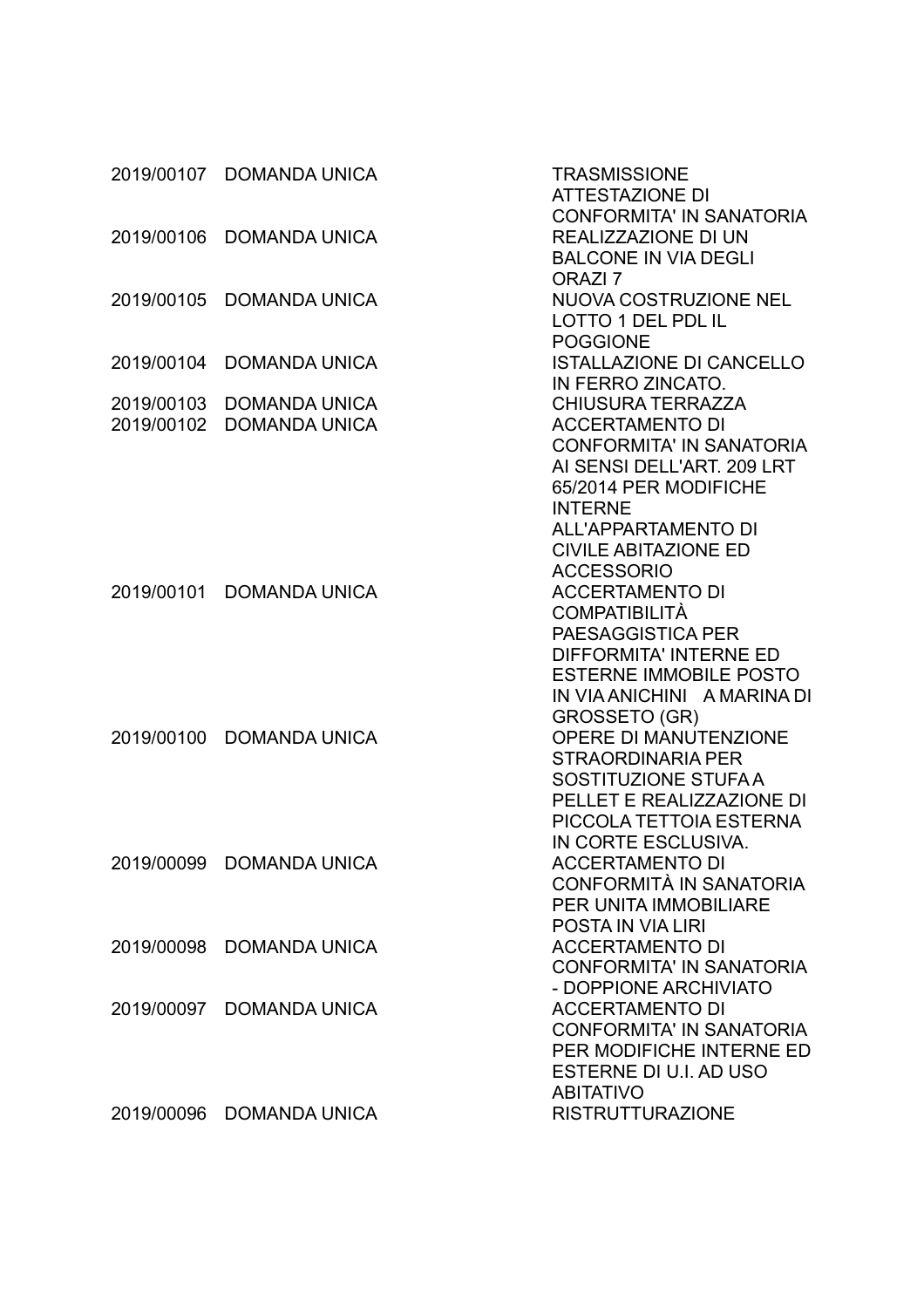|            |                      | <b>INTERNA E MODIFICA</b>           |
|------------|----------------------|-------------------------------------|
|            |                      | <b>PROSPETTICA</b>                  |
| 2019/00095 | <b>DOMANDA UNICA</b> | REALIZZAZIONE MANUFATTO             |
|            |                      | AZIENDA AGRICOLA                    |
| 2019/00094 | <b>DOMANDA UNICA</b> | <b>COMPATIBILITA'</b>               |
|            |                      | PAESAGGISTICA PER                   |
|            |                      | <b>MODIFICHE ESTERNE</b>            |
|            |                      | <b>ALL'UNITA' IMMOBILIARE</b>       |
|            |                      | <b>RESIDENZIALE</b>                 |
| 2019/00093 | <b>DOMANDA UNICA</b> | NUOVA EDIFICAZIONE DI               |
|            |                      | <b>EDIFICIO PER CIVILE</b>          |
|            |                      | <b>ABITAZIONE - P.E.E.P. "VILLA</b> |
|            |                      | PIZZETTI" - LOTTO 24 -              |
|            |                      | <b>TIPOLOGIA "LINEA"</b>            |
| 2019/00092 | <b>DOMANDA UNICA</b> | <b>REALIZZAZIONE N.4</b>            |
|            |                      | <b>TERRAZZE IN AMPLIAMENTO</b>      |
|            |                      | ALLE LOGGE ESISTENTI - VIA          |
|            |                      | <b>DELLA CHIESA DI SAN</b>          |
|            |                      | ROCCO, 2 - MARINA DI                |
|            |                      | <b>GROSSETO (GR) PIANO</b>          |
|            |                      | <b>SECONDO</b>                      |
| 2019/00091 | <b>DOMANDA UNICA</b> | PROGETTO PER LA                     |
|            |                      | <b>SISTEMAZIONE AMBIENTALE</b>      |
|            |                      | DI AREA PERIMETRALE AL              |
|            |                      | <b>CONVENTO DI SANTA CROCE</b>      |
|            |                      | PER SPAZIO VERDE PER                |
|            |                      | L'EDIFICIO ED ESPOSIZIONE           |
|            |                      | <b>DI INSTALLAZIONI</b>             |
|            |                      | <b>ARTISTICHE</b>                   |
| 2019/00090 | <b>DOMANDA UNICA</b> | <b>ATTESTAZIONE DI</b>              |
|            |                      | CONFORMITÀ IN SANATORIA             |
|            |                      | PER MODIFICHE ESTERNE               |
| 2019/00089 | <b>DOMANDA UNICA</b> | <b>REALIZZAZIONE DI SERRA</b>       |
|            |                      | SOLARE A SERVIZIO DI                |
|            |                      | <b>CIVILE ABITAZIONE</b>            |
| 2019/00088 | <b>DOMANDA UNICA</b> | <b>RISTRUTTURAZIONE PER</b>         |
|            |                      | <b>CAMBIO DI DESTINAZIONE</b>       |
|            |                      | D'USO, FRAZIONAMENTO E              |
|            |                      | RECUPERO ABITATIVO DEL              |
|            |                      | SOTTOTETTO AI SENSI                 |
|            |                      | DELLA L.R. 05/2010                  |
| 2019/00087 | <b>DOMANDA UNICA</b> | <b>SCIA OPERE INTERNE</b>           |
| 2019/00086 | <b>DOMANDA UNICA</b> | <b>PROGETTO DI</b>                  |
|            |                      | REALIZZAZIONE DI SERVIZIO           |
|            |                      | <b>IGIENICO MEDIANTE</b>            |
|            |                      | <b>AMPLIAMENTO 20% SUL</b>          |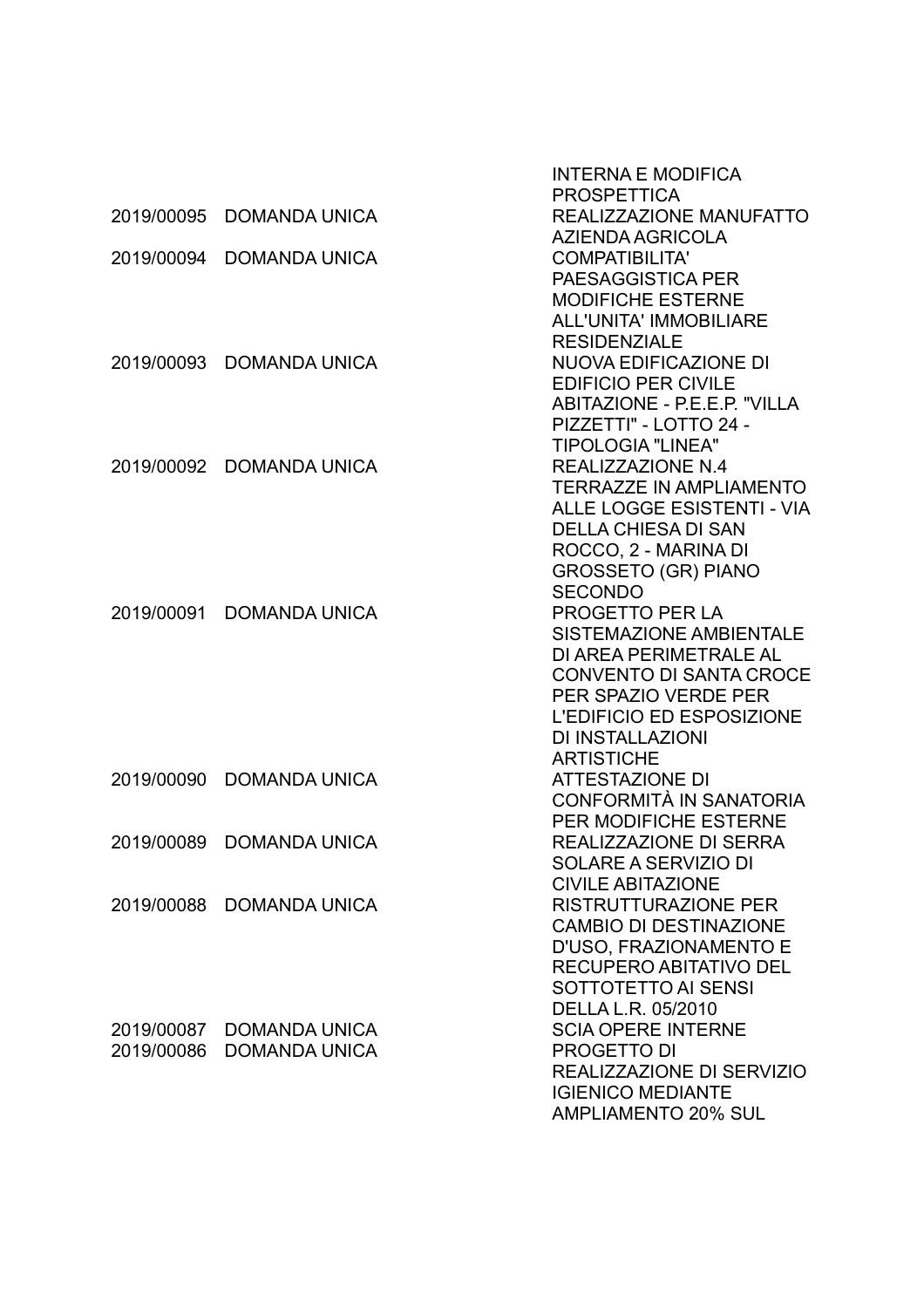| 2019/00085 | <b>DOMANDA UNICA</b> | DELL?ANNESSO AGRICOLO<br><b>MODIFICHE INTERNE ED</b> |
|------------|----------------------|------------------------------------------------------|
| 2019/00084 | <b>DOMANDA UNICA</b> | <b>ESTERNE</b><br><b>DEPOSITO STATO FINALE</b>       |
|            |                      | <b>V.C.O. PER AMPLIAMENTO</b>                        |
|            |                      | UNA TANTUM DI FABBRICATO                             |
|            |                      | <b>RESIDENZIALE</b>                                  |
| 2019/00083 | <b>DOMANDA UNICA</b> | <b>VARIANTE ALLA P.E.</b>                            |
|            |                      | 2016/1062                                            |
| 2019/00082 | <b>DOMANDA UNICA</b> | <b>MODIFICA DELLA</b>                                |
|            |                      | <b>COPERTURA SULLA</b>                               |
|            |                      | <b>TERRAZZA ESISTENTE -</b>                          |
|            |                      | <b>AMPLIAMENTO 20% UNA</b>                           |
|            |                      | <b>TANTUM AD APPARTAMENTO</b>                        |
|            |                      | DI CIVILE ABITAZIONE                                 |
| 2019/00081 | <b>DOMANDA UNICA</b> | PROGETTO DI MODIFICHE                                |
|            |                      | <b>ESTERNE FABBRICATO</b>                            |
|            |                      | <b>RESIDENZIALE</b>                                  |
| 2019/00080 | <b>DOMANDA UNICA</b> | <b>RISTRUTTURAZIONE E</b>                            |
|            |                      | <b>COSTRUZIONE DI NUOVA</b>                          |
|            |                      | <b>RECINZIONE E CANCELLO DI</b>                      |
|            |                      | <b>ACCESSO</b>                                       |
| 2019/00079 | <b>DOMANDA UNICA</b> | <b>PROGETTO UNITARIO PER</b>                         |
|            |                      | <b>CHIUSURA PORTICO</b>                              |
| 2019/00078 | <b>DOMANDA UNICA</b> | <b>ACCERTAMENTO DI</b>                               |
|            |                      | <b>CONFORMITA' IN SANATORIA</b>                      |
|            |                      | PER OPERE IN DIFFORMITA'                             |
|            |                      | <b>DAI TITOLI ABILITATIVI</b>                        |
|            |                      | <b>PRECEDENTI</b>                                    |
| 2019/00077 | <b>DOMANDA UNICA</b> | PERMESSO DI COSTRUIRE                                |
|            |                      | PER OPERE ESTERNE ED                                 |
| 2019/00076 | <b>DOMANDA UNICA</b> | <b>INTERNE</b><br><b>RECUPERO 20% DELLA SUL</b>      |
|            |                      | PER CHIUSURA POSTO AUTO                              |
|            |                      | SEMINTERRATO IN DEROGA                               |
|            |                      | <b>ART 40 R.E.</b>                                   |
| 2019/00075 | <b>DOMANDA UNICA</b> | CHIUSURA TERRAZZA AL P.1°                            |
| 2019/00074 | <b>DOMANDA UNICA</b> | <b>ATTESTAZIONE DI</b>                               |
|            |                      | <b>CONFORMITA' IN SANATORIA</b>                      |
| 2019/00073 | <b>DOMANDA UNICA</b> | <b>ISTANZA DI SANZIONE</b>                           |
|            |                      | PECUNIARIA DI CUI                                    |
|            |                      | ALL'ART.206 LRT 65/2014                              |
| 2019/00072 | <b>DOMANDA UNICA</b> | <b>CAMBIO DI DESTINAZIONE</b>                        |
|            |                      | <b>D'USO SENZA OPERE</b>                             |
| 2019/00071 | <b>DOMANDA UNICA</b> | <b>INSTALLAZIONE DI CAPPA</b>                        |
|            |                      | <b>ESTERNA PER ESTRAZIONE</b>                        |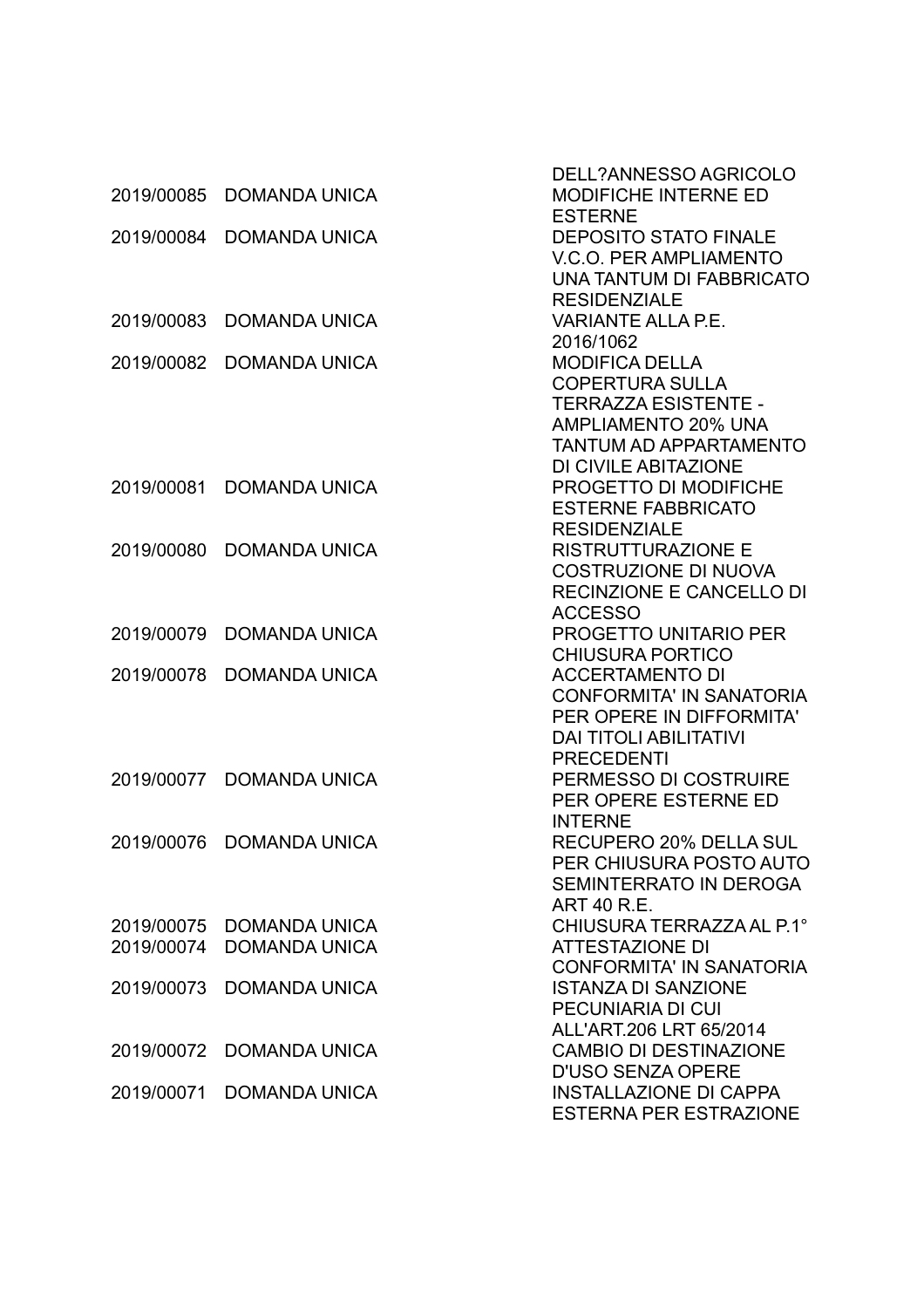|            |                          | <b>FUMI IN IMMOBILE</b>          |
|------------|--------------------------|----------------------------------|
|            |                          | <b>ALL'INTERNO DEL PORTO</b>     |
|            |                          | <b>TURISTICO MARINA DI DAN</b>   |
|            |                          | <b>ROCCO</b>                     |
| 2019/00070 | <b>DOMANDA UNICA</b>     | <b>VARIANTE ALLA P.E.</b>        |
|            |                          | 2016/1062                        |
| 2019/00069 | <b>DOMANDA UNICA</b>     | DIFFORMITÀ INTERNE               |
| 2019/00068 | <b>DOMANDA UNICA</b>     | <b>OPERE DI URBANIZZAZIONE</b>   |
|            |                          | PRIMARIA E SECONDARIA            |
| 2019/00067 | <b>DOMANDA UNICA</b>     | <b>RICONFIGURAZIONE</b>          |
|            |                          | <b>TECNOLOGICA SRB WIND</b>      |
|            |                          | <b>TRE BRACCAGNI Via Aurelia</b> |
|            |                          | Nord                             |
| 2019/00066 | <b>DOMANDA UNICA</b>     | <b>CAMBIO DI DESTINAZIONE</b>    |
|            |                          | <b>D'USO DA RTA A CIVILE</b>     |
|            |                          | <b>ABITAZIONE</b>                |
| 2019/00065 | <b>DOMANDA UNICA</b>     | <b>ATTESTAZIONE DI</b>           |
|            |                          | <b>CONFORMITA' IN SANATORIA</b>  |
|            |                          | PER MODIFICHE INTERNE E          |
|            |                          | <b>CAMBIO D'USO</b>              |
| 2019/00064 | <b>DOMANDA UNICA</b>     | <b>CAMBIO DI DESTINAZIONE</b>    |
|            |                          | <b>D'USO DA RTA A CIVILE</b>     |
|            |                          | <b>ABITAZIONE</b>                |
| 2019/00063 | <b>DOMANDA UNICA</b>     | ALLA C.A. UFFICIO                |
|            |                          | AMBIENTE: DOMANDA UNICA          |
|            |                          | PER PARERE PREVENTIVO            |
|            |                          | <b>ACUSTICO PROPEDEUTICO</b>     |
|            |                          | <b>ALLA SUCCESSIVA</b>           |
|            |                          | PRESENTAZIONE DI SCIA            |
|            |                          | PER CAMBIO D'USO                 |
| 2019/00062 | <b>DOMANDA UNICA</b>     | ART. 209 L.R.T. 65/2014 VITI     |
|            |                          | <b>MODESTO</b>                   |
| 2019/00061 | <b>DOMANDA UNICA</b>     | <b>CAMBIO D'USO IN</b>           |
|            |                          | RESIDENZA DELLA U.A. N.128       |
|            |                          | POSTA NELLA RTA                  |
|            |                          | <b>ACQUAZZURRA</b>               |
|            | 2019/00060 DOMANDA UNICA | REALIZZAZIONE DI                 |
|            |                          | STRUTTURA A SERVIZIO             |
|            |                          | <b>DELL'ATTIVITA' DI</b>         |
|            |                          | SOMMINISTRAZIONE CIBI E          |
|            |                          | <b>BEVANDE</b>                   |
|            | 2019/00059 DOMANDA UNICA | <b>ACCERTAMENTO</b>              |
|            |                          | <b>COMPATIBILITA'</b>            |
|            |                          | PAESAGGISTICA AI SENSI           |
|            |                          | ART. 167 COMMA 4 LETT. A) D.     |
|            |                          | LGS. 42/2004                     |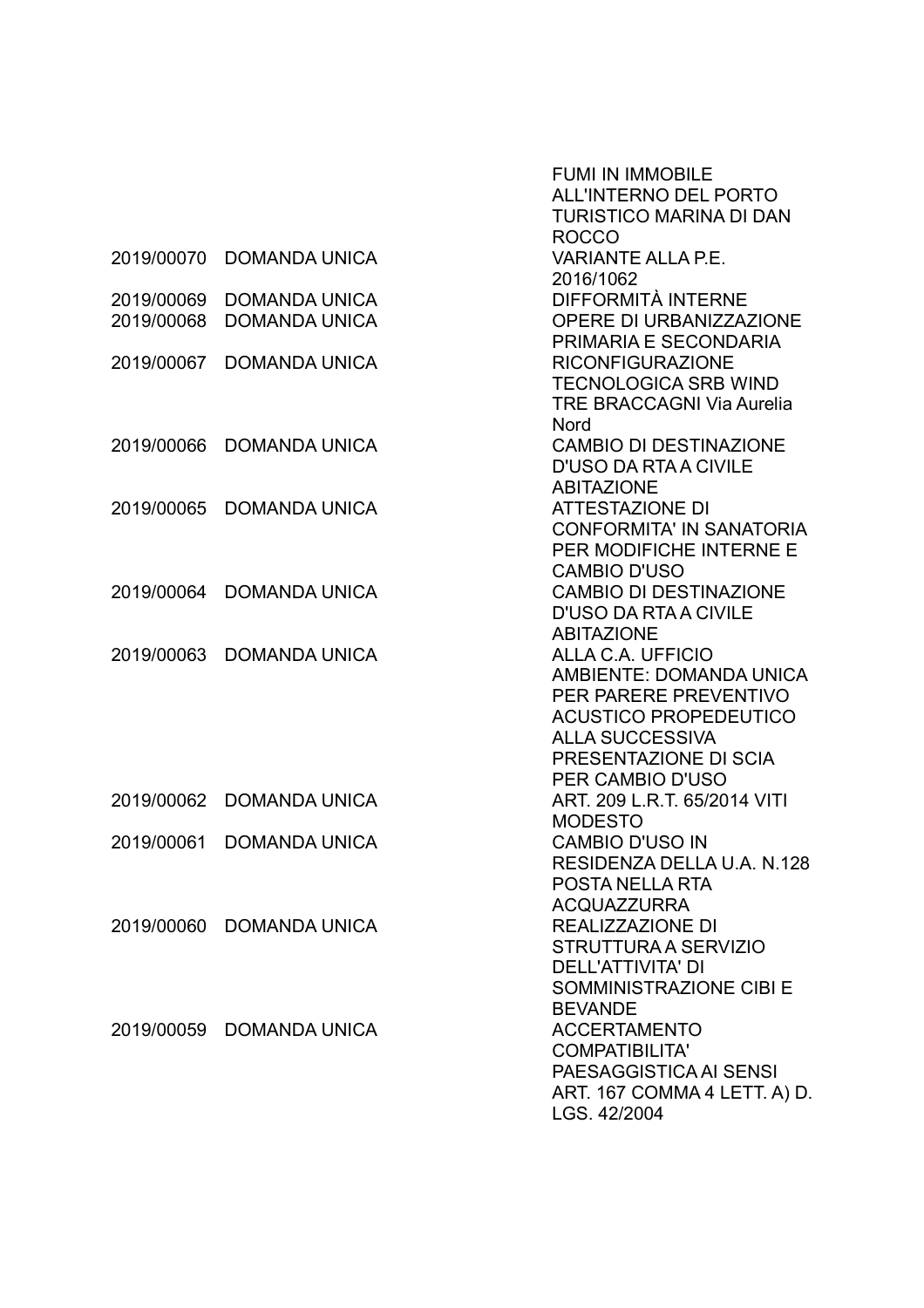|            | 2019/00058 DOMANDA UNICA | <b>CAMBIO DI DESTINAZIONE</b><br><b>D'USO DA UFFICIO A CIVILE</b>                                                                                                                                                                                                                 |
|------------|--------------------------|-----------------------------------------------------------------------------------------------------------------------------------------------------------------------------------------------------------------------------------------------------------------------------------|
| 2019/00057 | <b>DOMANDA UNICA</b>     | <b>ABITAZIONE</b><br>RECUPERO ABITATIVO<br><b>SOTTOTETTO</b>                                                                                                                                                                                                                      |
| 2019/00056 | <b>DOMANDA UNICA</b>     | <b>CAMBIO D'USO IN</b><br>RESIDENZA DELLA U.A. N.116<br>POSTA NELLA RTA<br><b>ACQUAZZURRA</b>                                                                                                                                                                                     |
| 2019/00055 | <b>DOMANDA UNICA</b>     | <b>VARIANTE NON ESSENZIALE</b><br>AL P.C. 405/2018 - P.E.<br>2018/612, PER PROGETTO DI<br>(EX SOSTITUZIONE EDILIZIA)<br>RISTRUTTURAZIONE EDILIZIA<br>RICOSTRUTTIVA LEGGERA<br>(TABELLA "A" D.LGS<br>222/2016), IN CONFORMITÀ<br>ALL'ART. 197 DELLA LRT<br>65/2014 (DETERMINAZIONE |
| 2019/00054 | <b>DOMANDA UNICA</b>     | <b>DELLE VARIAZION</b><br><b>OPERE DI</b><br>RISTRUTTURAZIONE EDILIZIA<br>APPARTAMENTO IN MARINA<br>DI GROSSETO, VIA NICOLO'<br><b>MACHIAVELLI</b>                                                                                                                                |
| 2019/00053 | <b>DOMANDA UNICA</b>     | <b>CAMBIO DI DESTINAZIONE</b><br>D'USO DI UNITÀ<br><b>IMMOBILIARE SITA IN VIA</b><br>DELL'UNIONE, A GROSSETO                                                                                                                                                                      |
| 2019/00052 | <b>DOMANDA UNICA</b>     | PERMESSO DI COSTRUIRE<br>PER REALIZZAZIONE DI<br><b>NUOVA UNITA RESIDENZIALE</b>                                                                                                                                                                                                  |
| 2019/00051 | <b>DOMANDA UNICA</b>     | <b>TRASMISSIONE DOMANDA</b><br><b>UNICA PER NUOVO</b>                                                                                                                                                                                                                             |
| 2019/00050 | <b>DOMANDA UNICA</b>     | <b>FABBRICATO RURALE</b><br>CHIUSURA DI UNA TERRAZZA<br>PER LA TRASFORMAZIONE IN                                                                                                                                                                                                  |
| 2019/00049 | <b>DOMANDA UNICA</b>     | <b>VERANDA CHIUSA</b><br><b>VARIANTE ALLA P.E.</b><br>N.2018/803 RELATIVA AL<br><b>PROGETTO DI</b><br>SOSTITUZIONE EDILIZIA DI                                                                                                                                                    |
| 2019/00048 | <b>DOMANDA UNICA</b>     | <b>FABBRICATO BIFAMILIARE</b><br><b>MANUTENZIONE</b><br><b>STRAORDINARIA PER</b><br><b>MODIFICHE INTERNE</b>                                                                                                                                                                      |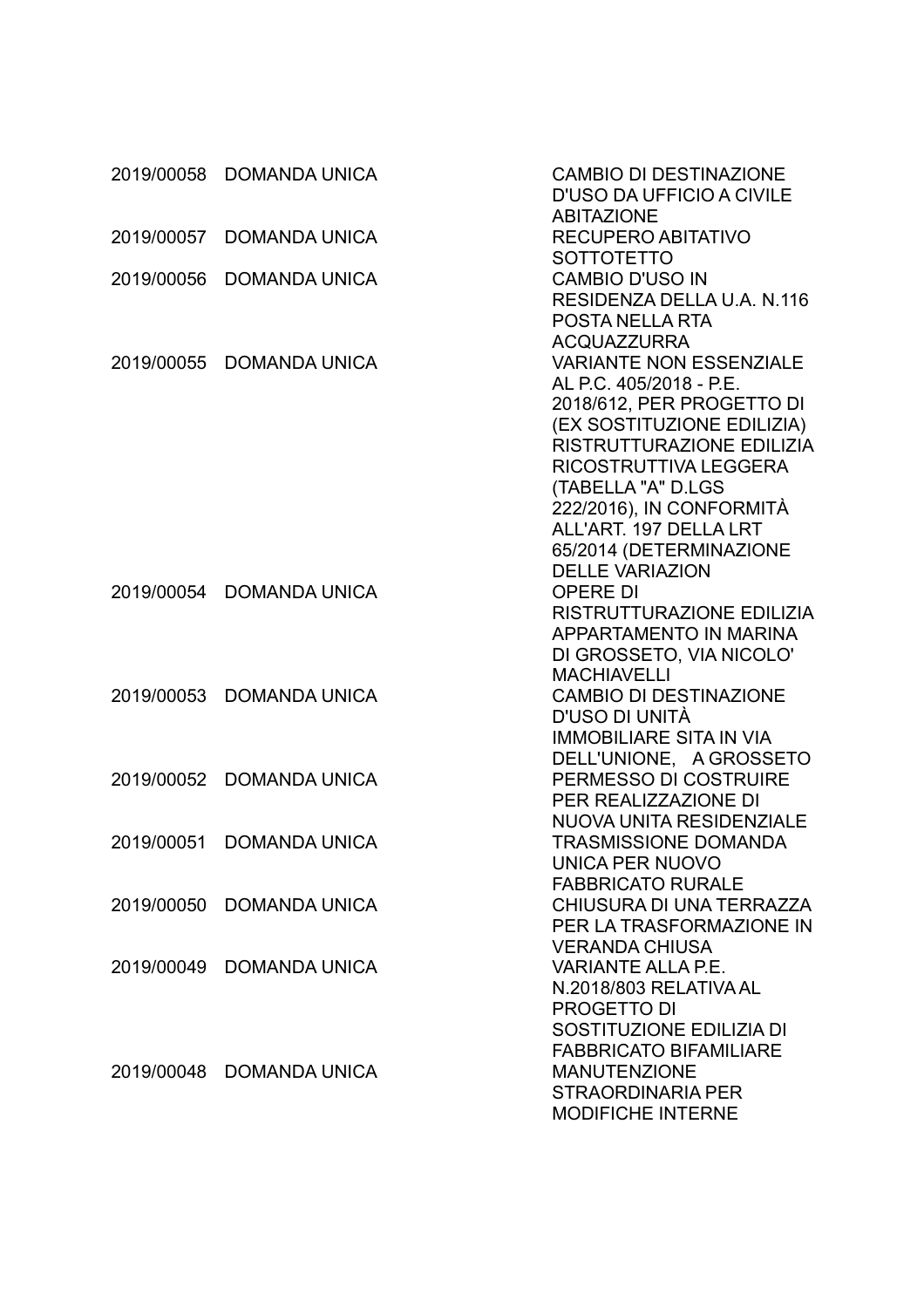|                          | 2019/00047 DOMANDA UNICA                     | REALIZZAZIONE DI CHIOSCO<br>BAR, DI MAGAZZINO, DI<br>PEDANA IN LEGNO PER<br><b>SPETTACOLIE</b><br><b>RISTRUTTURAZIONE CON</b><br>DEMOLIZIONE PARZIALE DEL<br><b>GRUPPO DEI SERVIZI</b><br><b>IGIENICI N° 2 ALL?INTERNO</b>     |
|--------------------------|----------------------------------------------|--------------------------------------------------------------------------------------------------------------------------------------------------------------------------------------------------------------------------------|
| 2019/00046               | <b>DOMANDA UNICA</b>                         | DEL CAMPEGGIO ?IL SOLE?<br><b>CAMBIO D'USO IN</b><br>RESIDENZA DELLA U.A.<br><b>POSTA NELLA RTA</b><br><b>ACQUAZZURRA</b>                                                                                                      |
| 2019/00045               | <b>DOMANDA UNICA</b>                         | <b>MANUTENZIONE</b><br><b>STRAORDINARIA</b>                                                                                                                                                                                    |
| 2019/00044               | <b>DOMANDA UNICA</b>                         | <b>INSTALLAZIONE DI</b><br>SERBATOIO-DISTRIBUTORE<br><b>METALLICO PER GASOLIO</b><br><b>NELLA CORTE DI UN</b><br><b>FABBRICATO ARTIGIANALE</b>                                                                                 |
| 2019/00043               | <b>DOMANDA UNICA</b>                         | <b>CAMBIO D'USO IN</b><br>RESIDENZA DELLA U.A.<br><b>POSTA NELLA RTA</b><br><b>ACQUAZZURRA</b>                                                                                                                                 |
| 2019/00042<br>2019/00041 | <b>DOMANDA UNICA</b><br><b>DOMANDA UNICA</b> | AGIBILITÀ MENICHETTI LIVIA<br><b>SCIA PER AMPLIAMENTO DI</b><br><b>BALCONE ESISTENTE</b>                                                                                                                                       |
| 2019/00040               | <b>DOMANDA UNICA</b>                         | <b>RISTRUTTURAZIONE AL</b><br><b>PIANO TERRENO DEL</b><br>PODERE RECCO                                                                                                                                                         |
| 2019/00039<br>2019/00038 | <b>DOMANDA UNICA</b><br><b>DOMANDA UNICA</b> | <b>PROGETTO POZZO CIVILE</b><br><b>INTERVENTO DI</b><br>RISTRUTTURAZIONE EDILIZIA<br><b>CON AMPLIAMENTO DI</b><br>UN?UNITÀ IMMOBILIARE SITA<br>IN STRADA PROV.LE N.3 DEL<br>PADULE N. 391 LOC.<br><b>MARRUCHETO - GROSSETO</b> |
|                          | 2019/00037 DOMANDA UNICA                     | DIFFORMITÀ INTERNE ED<br><b>ESTERNE AD</b><br><b>APPARTAMENTO PER CIVILE</b><br><b>ABITAZIONE ED</b><br><b>AUTORIMESSA</b>                                                                                                     |
| 2019/00036               | DOMANDA UNICA                                | <b>ACCERTAMENTO</b><br><b>CONFORMITA' IN SANATORIA</b><br><b>DIFFORMITA' TITOLO</b>                                                                                                                                            |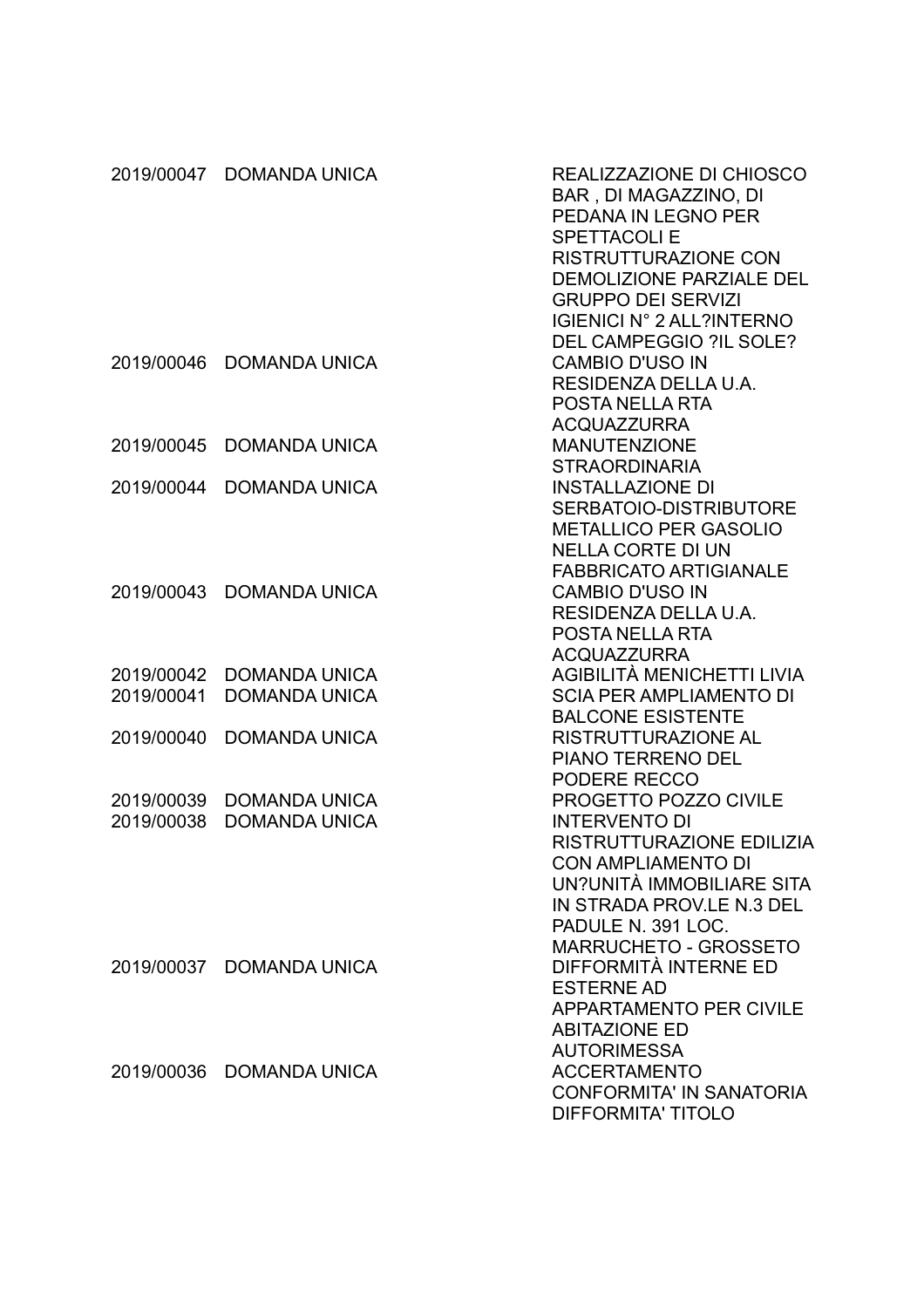|            |                          | <b>ABILITATIVO</b>              |
|------------|--------------------------|---------------------------------|
|            | 2019/00035 DOMANDA UNICA | REALIZZAZIONE DI                |
|            |                          | <b>MODIFICHE INTERNE ED</b>     |
|            |                          | APERTURA DI PICCOLA             |
|            |                          | FINESTRA.                       |
|            | 2019/00034 DOMANDA UNICA | <b>INSTALLAZIONE DI 14 CASE</b> |
|            |                          | <b>MOBILI ALL'INTERNO DEL</b>   |
|            |                          | <b>CAMPEGGIO "IL SOLE"</b>      |
| 2019/00033 | <b>DOMANDA UNICA</b>     | <b>CAMBIO D'USO IN</b>          |
|            |                          | RESIDENZA DELLA U.A. N.109      |
|            |                          | POSTA NELLA RTA                 |
|            |                          |                                 |
|            |                          | <b>ACQUAZZURRA</b>              |
|            | 2019/00032 DOMANDA UNICA | AMPLIAMENTO DI ANNESSO          |
|            |                          | <b>AGRICOLO PER</b>             |
|            |                          | REALIZZAZIONE DI                |
|            |                          | FRANTOIO, LOC.                  |
|            |                          | TRASFORMAZ.,                    |
|            |                          | <b>IMBOTTIGLIAM. E VENDITA</b>  |
|            |                          | DIRETTA DI OLIO AI SENSI        |
|            |                          | ALL'ART 6 C.4 LETT. B DEL       |
|            |                          | DPGR 63/R/2016                  |
|            | 2019/00031 DOMANDA UNICA | <b>LAVORI DI</b>                |
|            |                          | RISTRUTTURAZIONE EDILIZIA       |
|            |                          | DI CUI ALL'ART. 134 L.R.T.      |
|            |                          | 65/2014 PER                     |
|            |                          | <b>FRAZIONAMENTO CON</b>        |
|            |                          | MODIFICHE INTERNE ED            |
|            |                          | <b>ESTERNE</b>                  |
| 2019/00030 | <b>DOMANDA UNICA</b>     | <b>MODIFICHE ESTERNE ED</b>     |
|            |                          | <b>INTERNE AD UNITA'</b>        |
|            |                          | <b>IMMOBILIARE RESIDENZIALE</b> |
| 2019/00029 | <b>DOMANDA UNICA</b>     | <b>OPERE DI</b>                 |
|            |                          | <b>RISTRUTTURAZIONE</b>         |
|            |                          | <b>EDILIZIA</b>                 |
|            | 2019/00028 DOMANDA UNICA |                                 |
|            |                          | RECUPERO SOTTOTETTO E           |
|            |                          | <b>CAMBIO D'USO CAR PORT</b>    |
| 2019/00027 | <b>DOMANDA UNICA</b>     | RECUPERO ABITATIVO              |
|            |                          | SOTTOTETTO E CAMBIO             |
|            |                          | <b>D'USO CARPORT</b>            |
| 2019/00026 | <b>DOMANDA UNICA</b>     | VARIANTE ALLA PE 2014/934       |
| 2019/00025 | <b>DOMANDA UNICA</b>     | <b>AUTORIZZAZIONE</b>           |
|            |                          | <b>PAESAGGISTICA</b>            |
| 2019/00024 | <b>DOMANDA UNICA</b>     | <b>CAMNIO DI DESTINAZIONE</b>   |
|            |                          | <b>D'USO FUNZIONALE</b>         |
| 2019/00023 | <b>DOMANDA UNICA</b>     | <b>COSTRUZIONE BOX CANILI E</b> |
|            |                          | <b>POLLAIO</b>                  |
|            |                          |                                 |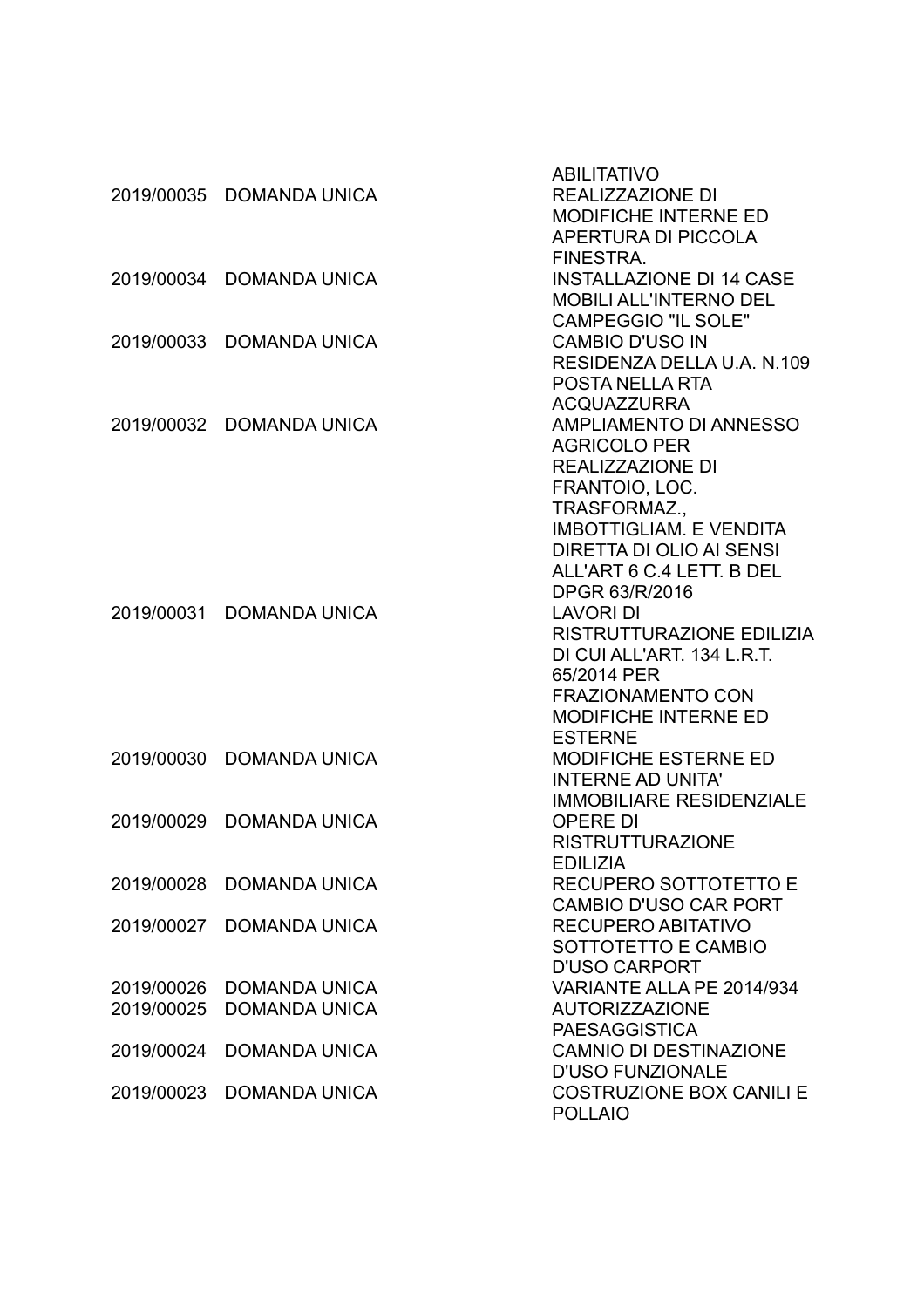|            | 2019/00022 DOMANDA UNICA | AMPLIAMENTO UNA TANTUM<br>DI FABBRICATO<br><b>RESIDENZIALE E</b><br>REALIZZAZIONE DI CARPORT                                                                                  |
|------------|--------------------------|-------------------------------------------------------------------------------------------------------------------------------------------------------------------------------|
| 2019/00021 | <b>DOMANDA UNICA</b>     | A SUO SERVIZIO<br><b>WIND TRE GR004 "Via</b><br>Scansanese" - Riconfigurazione<br><b>SRB</b>                                                                                  |
| 2019/00020 | <b>DOMANDA UNICA</b>     | <b>WIND TRE GR312 "Grosseto</b><br>Castiglionese" - riconfigurazione<br><b>SRB</b>                                                                                            |
| 2019/00019 | <b>DOMANDA UNICA</b>     | <b>WIND TRE GR099 ISTIA</b><br>D'OMBRONE c/o S. Sebastiano                                                                                                                    |
| 2019/00018 | <b>DOMANDA UNICA</b>     | WIND TRE GR303 Via Brigate<br>partigiane - riconfigurazione<br><b>SRB</b>                                                                                                     |
| 2019/00017 | <b>DOMANDA UNICA</b>     | <b>RICHIESTA DI</b><br><b>AUTORIZZAZIONE</b><br>PAESAGGISTICA IN<br><b>SANATORIA PER UNITA'</b><br><b>IMMOBILIARE SITA IN VIA</b><br><b>DELLO SQUALO PRINCIPINA</b><br>A MARE |
| 2019/00016 | <b>DOMANDA UNICA</b>     | <b>SCIA EDILIZIA PER OPERE DI</b><br><b>ADEGUAMENTO</b><br><b>STRUTTURALE A SEGUITO DI</b><br>ORDINANZAPROVV. N. 77 DEL<br>08/10/2018                                         |
| 2019/00015 | <b>DOMANDA UNICA</b>     | REALIZZAZIONE DI BOX PER<br>LA DETENZIONE DI ANIMALI<br><b>DOMESTICI CON RELATIVA</b><br>RECINZIONE CIRCOSTANTE                                                               |
| 2019/00014 | <b>DOMANDA UNICA</b>     | RISTRUTTURAZIONE EDILIZIA<br>DI DUE MAGAZZINI                                                                                                                                 |
|            | 2019/00013 DOMANDA UNICA | <b>CAMBIO D'USO IN</b><br>RESIDENZA DELLA U.A.<br>POSTA NELLA RTA IL<br><b>MEDITERRANEO</b>                                                                                   |
|            | 2019/00012 DOMANDA UNICA | <b>ACCERTAMENTO DI</b><br><b>CONFORMITA? PER OPERE</b><br><b>INTERNE ED ESTERNE AI</b><br>SENSI ART. 209 LRT 65/2014                                                          |
| 2019/00011 | <b>DOMANDA UNICA</b>     | RECUPERO ABITATIVO<br><b>SOTTOTETTO</b>                                                                                                                                       |
| 2019/00010 | <b>DOMANDA UNICA</b>     | REALIZZAZIONE DI ANNESSO<br><b>AGRICOLO AI SENSI</b>                                                                                                                          |